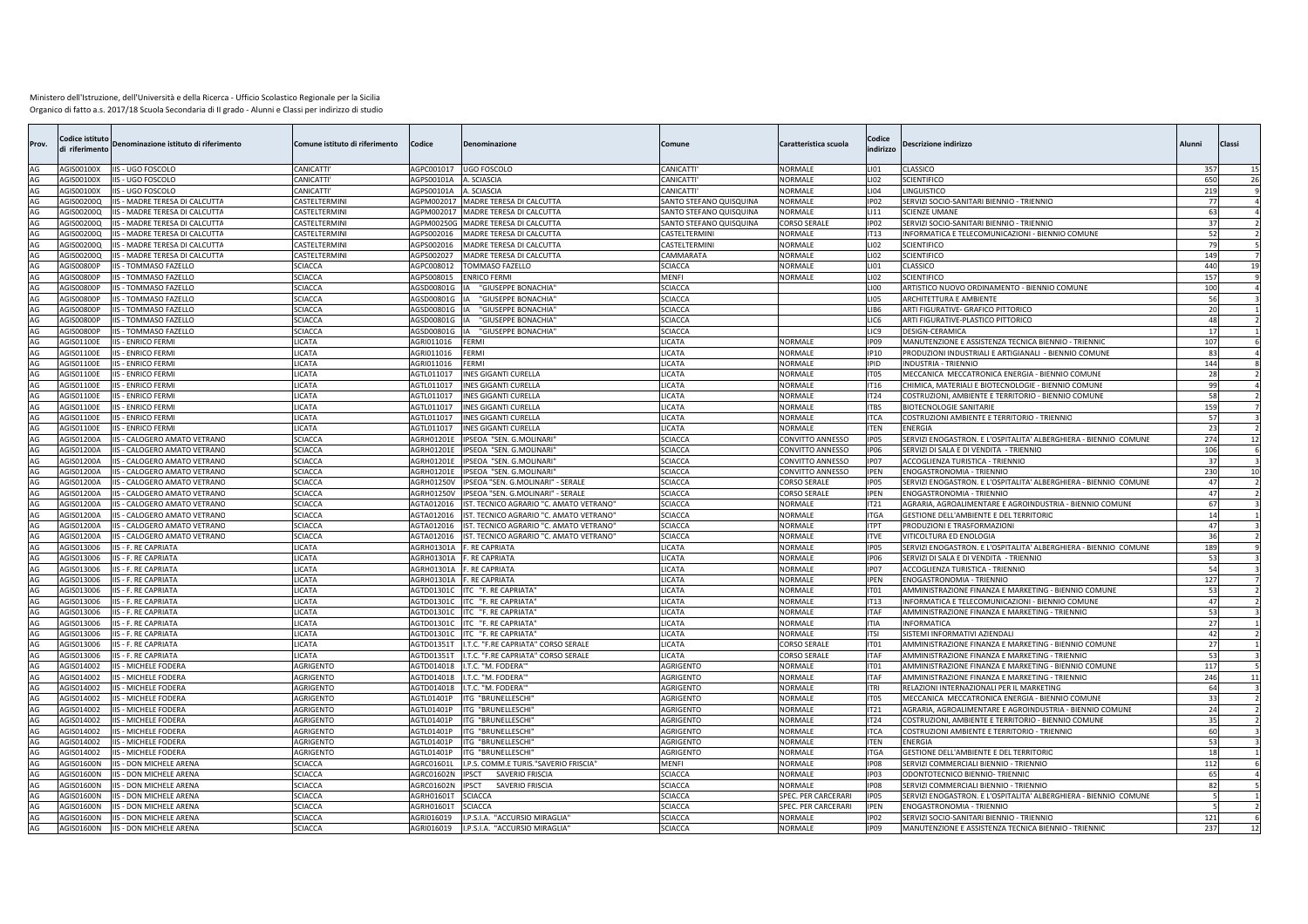| Prov.    | odice istituto:<br>di riferimento | Denominazione istituto di riferimento                            | Comune istituto di riferimento               | Codice                   | Denominazione                                        | Comune                                       | Caratteristica scuola            | Codice<br>indirizzo             | Descrizione indirizzo                                            | Alunni          | Classi       |
|----------|-----------------------------------|------------------------------------------------------------------|----------------------------------------------|--------------------------|------------------------------------------------------|----------------------------------------------|----------------------------------|---------------------------------|------------------------------------------------------------------|-----------------|--------------|
| AG       |                                   | AGIS01600N IIS - DON MICHELE ARENA                               | SCIACCA                                      | AGRI016019               | I.P.S.I.A. "ACCURSIO MIRAGLIA"                       | SCIACCA                                      | <b>NORMALE</b>                   | <b>IT10</b>                     | ELETTRONICA ED ELETTROTECNICA - BIENNIO COMUNE                   |                 |              |
| AG       | AGIS01600N                        | <b>IIS - DON MICHELE ARENA</b>                                   | <b>SCIACCA</b>                               | AGRI016019               | .P.S.I.A. "ACCURSIO MIRAGLIA"                        | SCIACCA                                      | <b>NORMALE</b>                   | <b>ITAT</b>                     | <b>AUTOMAZIONE</b>                                               |                 |              |
| AG       |                                   | AGIS01600N IIS - DON MICHELE ARENA                               | SCIACCA                                      |                          | AGTD01601X ITC "DON MICHELE ARENA"                   | SCIACCA                                      | <b>NORMALE</b>                   | ITO <sub>1</sub>                | AMMINISTRAZIONE FINANZA E MARKETING - BIENNIO COMUNE             |                 |              |
| AG       | AGIS01600N                        | <b>IIS - DON MICHELE ARENA</b>                                   | SCIACCA                                      |                          | AGTD01601X ITC "DON MICHELE ARENA"                   | SCIACCA                                      | <b>NORMALE</b>                   | IT <sub>04</sub>                | TURISMO BIENNIO - TRIENNIO                                       |                 |              |
| AG       | AGIS01600N                        | <b>IIS - DON MICHELE ARENA</b>                                   | SCIACCA                                      | AGTD01601X ITC           | "DON MICHELE ARENA"                                  | SCIACCA                                      | NORMALE                          | IT09                            | TRASPORTI E LOGISTICA - BIENNIO COMUNE                           |                 |              |
| AG       | <b>AGIS01600N</b>                 | <b>IIS - DON MICHELE ARENA</b>                                   | SCIACCA                                      |                          | AGTD01601X ITC "DON MICHELE ARENA"                   | CIACCA                                       | <b>NORMALE</b>                   | <b>ITAF</b>                     | AMMINISTRAZIONE FINANZA E MARKETING - TRIENNIO                   |                 |              |
| AG       | AGIS01600N                        | <b>IIS - DON MICHELE ARENA</b>                                   | SCIACCA                                      | AGTD01601X               | ITC<br>"DON MICHELE ARENA"                           | CIACCA                                       | NORMALE                          | <b>ITCN</b>                     | CONDUZIONE DEL MEZZO NAVALE - OPZIONE                            |                 |              |
| AG       | AGIS01600N                        | IS - DON MICHELE ARENA                                           | SCIACCA                                      | AGTD01601X               | ITC "DON MICHELE ARENA"                              | CIACCA                                       | <b>NORMALE</b>                   | <b>ITSI</b>                     | SISTEMI INFORMATIVI AZIENDALI                                    | 15 <sub>i</sub> |              |
| AG       | AGIS01600N<br><b>AGIS01600N</b>   | <b>IIS - DON MICHELE ARENA</b><br><b>IIS - DON MICHELE ARENA</b> | SCIACCA<br>SCIACCA                           | AGTD016519               | "DON MICHELE ARENA" - CORSO SERALE                   | SCIACCA<br>CIACCA                            | CORSO SERAL                      | IT <sub>01</sub><br><b>ITAF</b> | AMMINISTRAZIONE FINANZA E MARKETING - BIENNIO COMUNE             |                 |              |
| AG       | AGIS01700D                        |                                                                  |                                              | AGTD016519               | "DON MICHELE ARENA" - CORSO SERALE                   |                                              | CORSO SERALE<br><b>NORMALE</b>   |                                 | AMMINISTRAZIONE FINANZA E MARKETING - TRIENNIO<br>CLASSICO       |                 | 104          |
| AG<br>AG | AGIS01700D                        | IIS - LUIGI PIRANDELLO<br><b>IIS - LUIGI PIRANDELLO</b>          | <b>BIVONA</b><br>BIVONA                      | AGPC01701R               | LICEO "LUIGI PIRANDELLO"                             | <b>BIVONA</b>                                | NORMALE                          | LI01<br>LI02                    |                                                                  | 25              |              |
| AG       | AGIS01700D                        | <b>IIS - LUIGI PIRANDELLO</b>                                    | <b>BIVONA</b>                                | AGPC01701R<br>AGPC01701R | LICEO "LUIGI PIRANDELLO"<br>LICEO "LUIGI PIRANDELLO" | <b>BIVONA</b><br><b>BIVONA</b>               | <b>NORMALE</b>                   | LI04                            | SCIENTIFICO<br>LINGUISTICO                                       |                 |              |
| AG       |                                   | AGIS01700D IIS - LUIGI PIRANDELLO                                | <b>BIVONA</b>                                | AGRI017015               | ISTITUTO PROFESSIONALE "LUIGI PIRANDELLO             | <b>BIVONA</b>                                | <b>NORMALE</b>                   | IP <sub>03</sub>                | ODONTOTECNICO BIENNIO- TRIENNIO                                  | 154             |              |
| AG       | AGIS01700D                        | <b>IIS - LUIGI PIRANDELLO</b>                                    | BIVONA                                       | AGRI017026               | ARCHIMEDE                                            | <b>CIANCIANA</b>                             | NORMALE                          | IP <sub>09</sub>                | MANUTENZIONE E ASSISTENZA TECNICA BIENNIO - TRIENNIC             |                 |              |
| AG       | AGIS01700D                        | <b>IIS - LUIGI PIRANDELLO</b>                                    | <b>BIVONA</b>                                | AGRI01750D               | ARCHIMEDE                                            | CIANCIANA                                    | <b>CORSO SERAL</b>               | <b>IP09</b>                     | MANUTENZIONE E ASSISTENZA TECNICA BIENNIO - TRIENNIC             |                 |              |
| AG       | AGIS01700D                        | <b>IIS - LUIGI PIRANDELLO</b>                                    | <b>BIVONA</b>                                | AGTD01701Q               | <b>LORENZO PANEPINTO</b>                             | <b>BIVONA</b>                                | NORMALE                          | IPO <sub>5</sub>                | SERVIZI ENOGASTRON. E L'OSPITALITA' ALBERGHIERA - BIENNIO COMUNE | 145             |              |
| AG       | AGIS01700D                        | <b>IIS - LUIGI PIRANDELLO</b>                                    | <b>BIVONA</b>                                | AGTD01701Q               | LORENZO PANEPINTO                                    | <b>BIVONA</b>                                | NORMALE                          | <b>IP06</b>                     | SERVIZI DI SALA E DI VENDITA - TRIENNIO                          |                 | $\mathbf{A}$ |
| AG       | <b>AGIS01700D</b>                 | <b>IIS - LUIGI PIRANDELLO</b>                                    | <b>BIVONA</b>                                | AGTD01701Q               | LORENZO PANEPINTO                                    | <b>IVONA</b>                                 | <b>NORMALE</b>                   | <b>IP07</b>                     | ACCOGLIENZA TURISTICA - TRIENNIO                                 |                 |              |
| AG       | AGIS01700D                        | <b>IIS - LUIGI PIRANDELLO</b>                                    | <b>BIVONA</b>                                | AGTD01701Q               | LORENZO PANEPINTO                                    | <b>BIVONA</b>                                | NORMALE                          | <b>IPEN</b>                     | ENOGASTRONOMIA - TRIENNIO                                        |                 |              |
| AG       | AGIS01700D                        | <b>IIS - LUIGI PIRANDELLO</b>                                    | <b>BIVONA</b>                                | AGTD01701Q               | LORENZO PANEPINTO                                    | <b>BIVONA</b>                                | <b>NORMALE</b>                   | IT24                            | COSTRUZIONI, AMBIENTE E TERRITORIO - BIENNIO COMUNE              |                 |              |
| AG       | AGIS01700D                        | <b>IIS - LUIGI PIRANDELLO</b>                                    | <b>BIVONA</b>                                | AGTD01701Q               | LORENZO PANEPINTO                                    | <b>BIVONA</b>                                | NORMALE                          | <b>ITCA</b>                     | COSTRUZIONI AMBIENTE E TERRITORIO - TRIENNIC                     |                 |              |
| AG       | AGIS018009                        | IIS - GIUDICI SAETTA E LIVATINO                                  | RAVANUSA                                     | AGPM01801R               | GIUDICI SAETTA E LIVATINO                            | RAVANUSA                                     | <b>NORMALE</b>                   | LI02                            | <b>SCIENTIFICO</b>                                               | 26              | 13           |
| AG       | AGIS018009                        | IIS - GIUDICI SAETTA E LIVATINO                                  | RAVANUSA                                     | AGPM01801R               | GIUDICI SAETTA E LIVATINO                            | RAVANUSA                                     | <b>NORMALE</b>                   | <b>LI11</b>                     | <b>SCIENZE UMANE</b>                                             | 25              | 11           |
| AG       | AGIS018009                        | <b>IIS - GIUDICI SAETTA E LIVATINO</b>                           | RAVANUSA                                     | AGTD01801G               | <b>GINO ZAPPA</b>                                    | CAMPOBELLO DI LICATA                         | <b>NORMALE</b>                   | IT01                            | AMMINISTRAZIONE FINANZA E MARKETING - BIENNIO COMUNE             |                 | $8^{\circ}$  |
| AG       | AGIS018009                        | <b>IIS - GIUDICI SAETTA E LIVATINO</b>                           | RAVANUSA                                     | AGTD01801G               | GINO ZAPPA                                           | <b>CAMPOBELLO DI LICATA</b>                  | <b>NORMALE</b>                   | <b>ITAF</b>                     | AMMINISTRAZIONE FINANZA E MARKETING - TRIENNIC                   | 144             |              |
| AG       | AGIS021005                        | <b>IIS - FRANCESCO CRISPI</b>                                    | RIBERA                                       | AGPM02101L               | IM FRANCESCO CRISPI                                  | RIBERA                                       | <b>NORMALE</b>                   | LI01                            | CLASSICO                                                         | 11              |              |
| AG       | AGIS021005                        | <b>IIS - FRANCESCO CRISPI</b>                                    | RIBERA                                       | AGPM02101L               | IM FRANCESCO CRISPI                                  | RIBERA                                       | <b>NORMALE</b>                   | LIO2                            | <b>SCIENTIFICO</b>                                               | 195             |              |
| AG       | AGIS021005                        | <b>IIS - FRANCESCO CRISPI</b>                                    | RIBERA                                       | AGPM02101L               | <b>IM FRANCESCO CRISP</b>                            | RIBERA                                       | <b>NORMALE</b>                   | LI03                            | SCIENTIFICO - OPZIONE SCIENZE APPLICATE                          |                 | $\mathbf{q}$ |
| AG       | AGIS021005                        | <b>IIS - FRANCESCO CRISPI</b>                                    | RIBERA                                       | AGPM02101                | IM FRANCESCO CRISP                                   | <b>NBERA</b>                                 | <b>NORMALE</b>                   | <b>LI04</b>                     | LINGUISTICO                                                      |                 |              |
| AG       | AGIS021005                        | <b>IIS - FRANCESCO CRISPI</b>                                    | RIBERA                                       | AGPM02101L               | <b>IM FRANCESCO CRISP</b>                            | RIBERA                                       | NORMALE                          | LI11                            | <b>SCIENZE UMANE</b>                                             | 11(             |              |
| AG       | AGIS021005                        | <b>IIS - FRANCESCO CRISPI</b>                                    | <b>IBFRA</b>                                 | AGPM02101L               | IM FRANCESCO CRISP                                   | <b>IBFRA</b>                                 | NORMALE                          | <b>LI12</b>                     | SCIENZE UMANE - OPZIONE ECONOMICO SOCIALE                        |                 |              |
| AG       | AGIS021005                        | <b>IIS - FRANCESCO CRISP</b>                                     | RIBERA                                       | AGPM02101L               | <b>IM FRANCESCO CRISP</b>                            | <b>NBERA</b>                                 | NORMALE                          | LI15                            | LICEO SCIENTIFICO - SEZIONE SPORTIVA                             |                 |              |
| AG       | GIS021005                         | IIS - FRANCESCO CRISPI                                           | RIBERA                                       | AGRI02101R               | I.P.I.A. "ACCURSO MIRAGLIA"                          | <b>NBERA</b>                                 | <b>NORMALE</b>                   | <b>IP02</b>                     | SERVIZI SOCIO-SANITARI BIENNIO - TRIENNIC                        |                 |              |
| AG       | AGIS021005                        | <b>IIS - FRANCESCO CRISPI</b>                                    | RIBERA                                       | AGRI02101R               | I.P.I.A. "ACCURSO MIRAGLIA'                          | <b>NBERA</b>                                 | <b>NORMALE</b>                   | <b>IP09</b>                     | MANUTENZIONE E ASSISTENZA TECNICA BIENNIO - TRIENNIC             |                 |              |
| AG       | AGIS021005                        | <b>IIS - FRANCESCO CRISPI</b>                                    | RIBERA                                       | AGRI02101R               | I.P.I.A. "ACCURSO MIRAGLIA"                          | RIBERA                                       | <b>NORMALE</b>                   | <b>IPAL</b>                     | APPARATI IMP.TI SER.ZI TEC.CI IND.LI E CIV.LI - OPZIONE          |                 |              |
| AG       | AGIS021005                        | <b>IIS - FRANCESCO CRISPI</b>                                    | RIBERA                                       | AGTD02101B               | <b>ITCG GIOVANNI XXIII</b>                           | RIBERA                                       | <b>NORMALE</b>                   | ITO1                            | AMMINISTRAZIONE FINANZA E MARKETING - BIENNIO COMUNE             |                 | 60           |
| AG       | AGIS021005                        | <b>IIS - FRANCESCO CRISPI</b>                                    | RIBERA                                       | AGTD02101B               | <b>ITCG GIOVANNI XXIII</b>                           | RIBERA                                       | <b>NORMALE</b>                   | IT <sub>04</sub>                | TURISMO BIENNIO - TRIENNIO                                       | 11              |              |
| AG       | AGIS021005                        | <b>IIS - FRANCESCO CRISPI</b>                                    | RIBERA                                       |                          | AGTD02101B ITCG GIOVANNI XXIII                       | <b>IBERA</b>                                 | <b>NORMALE</b>                   | IT24                            | COSTRUZIONI, AMBIENTE E TERRITORIO - BIENNIO COMUNE              |                 |              |
| AG       | AGIS021005                        | <b>IIS - FRANCESCO CRISPI</b>                                    | RIBERA                                       |                          | AGTD02101B ITCG GIOVANNI XXIII                       | RIBERA                                       | <b>NORMALE</b>                   | <b>ITAF</b>                     | AMMINISTRAZIONE FINANZA E MARKETING - TRIENNIO                   |                 |              |
| AG       | AGIS021005                        | <b>IIS - FRANCESCO CRISPI</b>                                    | RIBERA                                       | AGTD02101B               | ITCG GIOVANNI XXIII                                  | <b>NBERA</b>                                 | <b>NORMALE</b>                   | <b>ITCA</b>                     | COSTRUZIONI AMBIENTE E TERRITORIO - TRIENNIC                     |                 | $\Delta^2$   |
| AG       | AGIS021005                        | <b>IIS - FRANCESCO CRISP</b>                                     | RIBERA                                       | AGTD02101B               | ITCG GIOVANNI XXIII                                  | RIBERA                                       | <b>NORMALE</b>                   | <b>ITSI</b>                     | SISTEMI INFORMATIVI AZIENDALI                                    |                 |              |
| AG       | AGIS021005                        | <b>IIS - FRANCESCO CRISPI</b>                                    | RIBERA                                       | AGTD02151R               | I.T.C.G."GIOVANNI XXIII"(CORSO SERALE)               | <b>IBERA</b>                                 | CORSO SERAL                      | <b>ITAF</b>                     | AMMINISTRAZIONE FINANZA E MARKETING - TRIENNIO                   |                 |              |
| AG<br>AG | AGIS022001<br>AGIS022001          | IIS - G.B. ODIERNA<br>IIS - G.B. ODIERNA                         | PALMA DI MONTECHIARO<br>PALMA DI MONTECHIARO | AGPS02201B<br>AGPS02201B | LS G.B. ODIERNA<br>LS G.B. ODIERNA                   | PALMA DI MONTECHIARO<br>PALMA DI MONTECHIARO | <b>NORMALE</b><br><b>NORMALE</b> | LI02<br>LI03                    | <b>SCIENTIFICO</b><br>SCIENTIFICO - OPZIONE SCIENZE APPLICATE    | 310<br>15       | 12           |
| AG       | AGIS022001                        | IIS - G.B. ODIERNA                                               | PALMA DI MONTECHIARO                         | AGRI02201L               | G.B. ODIERNA                                         | PALMA DI MONTECHIARO                         | NORMALE                          | <b>IP02</b>                     | SERVIZI SOCIO-SANITARI BIENNIO - TRIENNIO                        | 11!             |              |
| AG       | AGIS022001                        | IIS - G.B. ODIERNA                                               | PALMA DI MONTECHIARO                         | AGTF02201D               | G.B. ODIERNA                                         | PALMA DI MONTECHIARO                         | <b>NORMALE</b>                   | IT13                            | INFORMATICA E TELECOMUNICAZIONI - BIENNIO COMUNE                 |                 |              |
| AG       | AGIS022001                        | IIS - G.B. ODIERNA                                               | PALMA DI MONTECHIARO                         | AGTF02201D               | G.B. ODIERNA                                         | PALMA DI MONTECHIARO                         | NORMALE                          | <b>ITIA</b>                     | <b>INFORMATICA</b>                                               |                 | 40           |
| AG       | AGIS02300R                        | IPSCEOA - N. GALLO                                               | AGRIGENTO                                    | AGRC02301Q               | IP SERV COMM. ENOG. OSPIT. ALB. "GALLO"              | AGRIGENTO                                    | <b>NORMALE</b>                   | <b>IP05</b>                     | SERVIZI ENOGASTRON. E L'OSPITALITA' ALBERGHIERA - BIENNIO COMUNE | 30 <sub>2</sub> | 14           |
| AG       | AGIS02300R                        | IPSCEOA - N. GALLO                                               | AGRIGENTO                                    | AGRC02301Q               | IP SERV COMM. ENOG. OSPIT. ALB. "GALLO"              | AGRIGENTO                                    | <b>NORMALE</b>                   | <b>IP06</b>                     | SERVIZI DI SALA E DI VENDITA - TRIENNIO                          |                 |              |
| AG       | AGIS02300R                        | IPSCEOA - N. GALLO                                               | AGRIGENTO                                    | AGRC02301Q               | IP SERV COMM. ENOG. OSPIT. ALB. "GALLO"              | AGRIGENTO                                    | <b>NORMALE</b>                   | <b>IP07</b>                     | ACCOGLIENZA TURISTICA - TRIENNIO                                 |                 |              |
| AG       | AGIS02300R                        | IPSCEOA - N. GALLO                                               | AGRIGENTO                                    | AGRC02301Q               | IP SERV COMM. ENOG. OSPIT. ALB. "GALLO"              | AGRIGENTO                                    | <b>NORMALE</b>                   | <b>IPEN</b>                     | <b>ENOGASTRONOMIA - TRIENNIO</b>                                 | 30 <sup>5</sup> | 15           |
| AG       | GIS02300F                         | PSCEOA - N. GALLO                                                | AGRIGENTO                                    | AGTF023019               | <b>V. GALLO</b>                                      | <b>PORTO EMPEDOCLE</b>                       | NORMALE                          | IT09                            | TRASPORTI E LOGISTICA - BIENNIO COMUNE                           |                 |              |
| AG       | GIS02300R                         | PSCEOA - N. GALLO                                                | AGRIGENTO                                    | AGTF023019               | N. GALLO                                             | ORTO EMPEDOCLE                               | NORMALE                          | <b>ITCS</b>                     | <b>COSTRUZIONE DEL MEZZO</b>                                     |                 |              |
| AG       | AGIS024001                        | <b>IIS - ENRICO FERMI</b>                                        | ARAGONA                                      | AGRI024018               | <b>ENRICO FERMI</b>                                  | ARAGONA                                      | NORMALE                          | IP <sub>02</sub>                | SERVIZI SOCIO-SANITARI BIENNIO - TRIENNIO                        | 10 <sub>1</sub> |              |
| AG       | <b>AGIS02400L</b>                 | IS - ENRICO FERM                                                 | ARAGONA                                      | AGRI024018               | <b>ENRICO FERMI</b>                                  | ARAGONA                                      | NORMALE                          | IP <sub>03</sub>                | ODONTOTECNICO BIENNIO- TRIENNIC                                  | 12              |              |
| AG       | <b>AGIS02400L</b>                 | <b>IIS - ENRICO FERMI</b>                                        | ARAGONA                                      | AGRI024018               | <b>ENRICO FERMI</b>                                  | ARAGONA                                      | <b>NORMALE</b>                   | <b>IP04</b>                     | OTTICO BIENNIO - TRIENNIO                                        |                 |              |
| AG       | AGIS02400L                        | <b>IIS - ENRICO FERMI</b>                                        | ARAGONA                                      | AGRI024018               | <b>ENRICO FERMI</b>                                  | ARAGONA                                      | NORMALE                          | <b>IP09</b>                     | MANUTENZIONE E ASSISTENZA TECNICA BIENNIO - TRIENNIC             |                 |              |
| AG       | AGIS02400L                        | <b>IIS - ENRICO FERM</b>                                         | ARAGONA                                      | AGRI024029               | .I.S.S. " G. MARCONI" - SEDE CENTRALE                | <b>AVARA</b>                                 | <b>NORMALE</b>                   | IP <sub>02</sub>                | SERVIZI SOCIO-SANITARI BIENNIO - TRIENNIO                        |                 |              |
| AG       | AGIS02400L                        | <b>IIS - ENRICO FERM</b>                                         | ARAGONA                                      | AGRI024029               | I.I.S.S. " G. MARCONI" - SEDE CENTRALE               | FAVARA                                       | <b>NORMALE</b>                   | <b>IP09</b>                     | MANUTENZIONE E ASSISTENZA TECNICA BIENNIO - TRIENNIC             |                 |              |
| AG       | AGIS02400L                        | <b>IIS - ENRICO FERMI</b>                                        | ARAGONA                                      | AGRI02403A               | I.I.S.S. "G.MARCONI"- SEZ. ASSOCIATA                 | RACALMUTO                                    | NORMALE                          | <b>IP02</b>                     | SERVIZI SOCIO-SANITARI BIENNIO - TRIENNIO                        |                 |              |
| AG       | AGIS02400L                        | <b>IIS - ENRICO FERMI</b>                                        | ARAGONA                                      | <b>AGRI02403A</b>        | I.I.S.S. "G.MARCONI"- SEZ. ASSOCIATA                 | RACALMUTO                                    | <b>NORMALE</b>                   | IP09                            | MANUTENZIONE E ASSISTENZA TECNICA BIENNIO - TRIENNIC             |                 |              |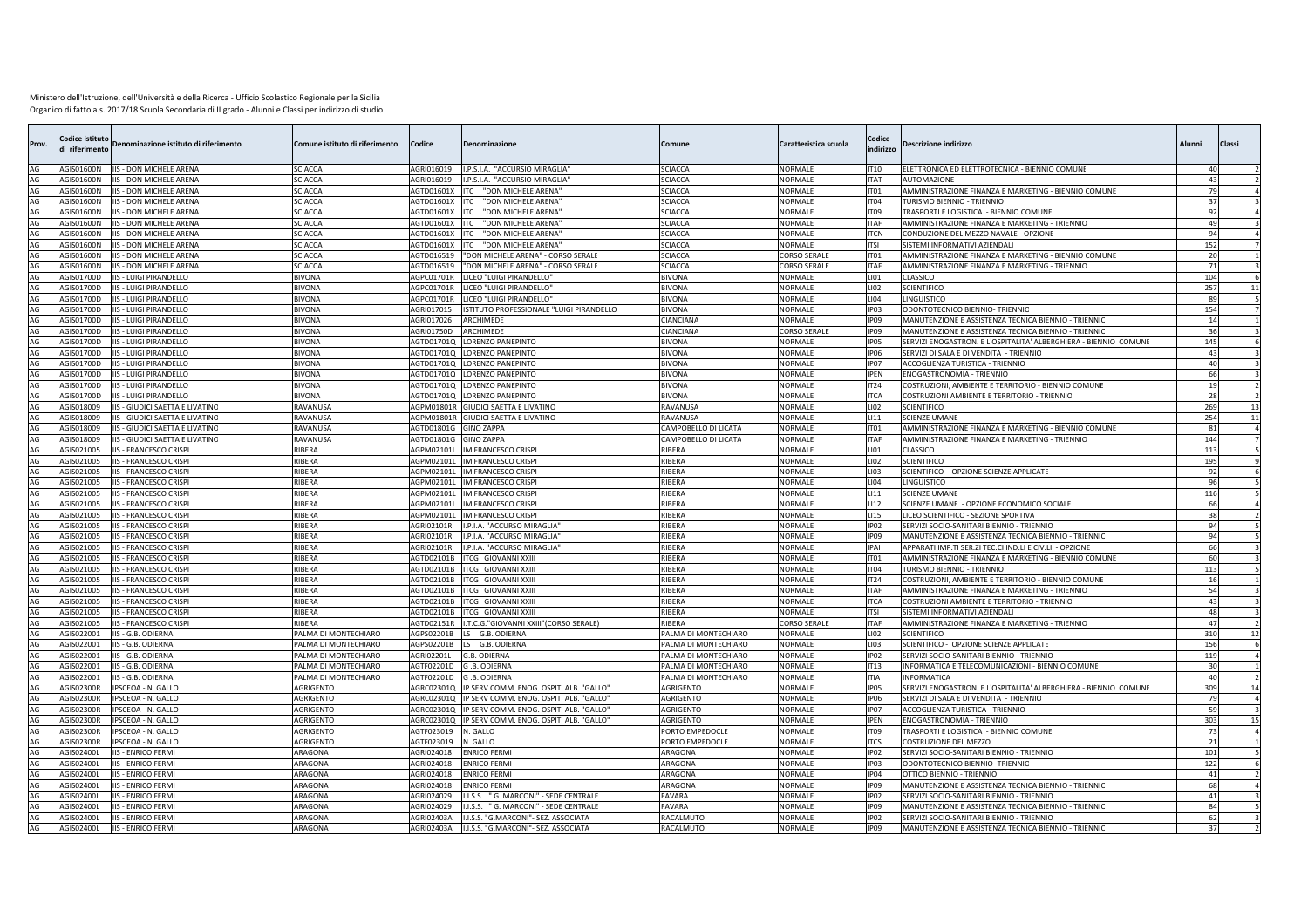| Prov.    | Codice istituto<br>di riferimento | Denominazione istituto di riferimento                             | Comune istituto di riferimento | Codice                   | <b>Denominazion</b>                                                | Comune                               | Caratteristica scuola | Codice<br>indirizzo | Descrizione indirizzo                                                                  | Alunni                | Classi      |    |
|----------|-----------------------------------|-------------------------------------------------------------------|--------------------------------|--------------------------|--------------------------------------------------------------------|--------------------------------------|-----------------------|---------------------|----------------------------------------------------------------------------------------|-----------------------|-------------|----|
| AG       | AGIS02400L                        | <b>IIS - ENRICO FERMI</b>                                         | ARAGONA                        | AGRI02452P               | IPSIA G. MARCONI - SERALE                                          | <b>AVARA</b>                         | <b>CORSO SERALE</b>   | IP <sub>09</sub>    | MANUTENZIONE E ASSISTENZA TECNICA BIENNIO - TRIENNIC                                   |                       |             |    |
| AG       | AGIS02400L                        | <b>IIS - ENRICO FERMI</b>                                         | ARAGONA                        | AGTF024015               | FFRM                                                               | ARAGONA                              | NORMALE               | IT <sub>05</sub>    | MECCANICA MECCATRONICA ENERGIA - BIENNIO COMUNE                                        |                       |             |    |
| AG       | AGIS02400L                        | <b>IIS - ENRICO FERMI</b>                                         | ARAGONA                        | AGTF024015               | FFRM                                                               | ARAGONA                              | VORMALE               | <b>IT10</b>         | ELETTRONICA ED ELETTROTECNICA - BIENNIO COMUNE                                         |                       | 56          |    |
| AG       | AGIS02400L                        | <b>IIS - ENRICO FERM</b>                                          | ARAGONA                        | AGTF024015               | FERMI                                                              | ARAGONA                              | <b>NORMALE</b>        | <b>IT13</b>         | INFORMATICA E TELECOMUNICAZIONI - BIENNIO COMUNI                                       |                       | 72          |    |
| AG       | AGIS02400L                        | <b>IIS - ENRICO FERM</b>                                          | ARAGONA                        | AGTF024015               | . FERMI                                                            | ARAGONA                              | <b>NORMALE</b>        | IT16                | CHIMICA, MATERIALI E BIOTECNOLOGIE - BIENNIO COMUNI                                    |                       |             |    |
| AG       | AGIS02400L                        | <b>IIS - ENRICO FERMI</b>                                         | ARAGONA                        | AGTF024015               | . FERMI                                                            | ARAGONA                              | NORMALE               | <b>ITFC</b>         | ELETTRONICA                                                                            |                       |             |    |
| AG       | AGIS02400L                        | <b>IIS - ENRICO FERMI</b>                                         | ARAGONA                        | AGTF024015               | <b>EFRMI</b>                                                       | ARAGONA                              | NORMALE               | <b>ITET</b>         | ELETTROTECNICA                                                                         |                       | $\Lambda$ C |    |
| AG       | AGIS02400L                        | <b>IIS - ENRICO FERM</b>                                          | ARAGONA                        | AGTF024015               | E. FERMI                                                           | ARAGONA                              | NORMALE               | <b>ITMM</b>         | MECCANICA E MECCATRONICA                                                               |                       |             |    |
| AG       | AGIS026008                        | <b>IIS - ARCHIMEDE</b>                                            | CAMMARATA                      | AGRI026021               | IPSIA "ARCHIMEDE"                                                  | CASTELTERMINI                        | NORMALE               | IP <sub>09</sub>    | MANUTENZIONE E ASSISTENZA TECNICA BIENNIO - TRIENNIC                                   |                       |             |    |
| AG       | AGIS026008                        | <b>IIS - ARCHIMEDE</b>                                            | CAMMARATA                      | AGRI026021               | <b>IPSIA "ARCHIMEDE</b>                                            | CASTELTERMINI                        | NORMALE               | <b>IP10</b>         | PRODUZIONI INDUSTRIALI E ARTIGIANALI - BIENNIO COMUNE                                  |                       |             |    |
| AG       | AGIS026008                        | <b>IIS - ARCHIMEDE</b>                                            | CAMMARATA                      | AGRI026021               | <b>IPSIA "ARCHIMEDE</b>                                            | CASTELTERMINI                        | NORMALE               | <b>IPID</b>         | INDUSTRIA - TRIENNIO                                                                   |                       |             |    |
| AG       | GIS026008                         | <b>IS - ARCHIMEDE</b>                                             | <b>AMMARATA</b>                | AGRI026021               | <b>IPSIA "ARCHIMEDE</b>                                            | CASTELTERMINI                        | NORMALE               | <b>IPMM</b>         | MANUTENZIONE DEI MEZZI DI TRASPORTO - OPZIONE                                          |                       |             |    |
| AG       | AGIS026008                        | IIS - ARCHIMEDE                                                   | CAMMARATA                      | AGTF02601R               | ITI "ARCHIMEDE                                                     | CAMMARATA                            | NORMALE               | IT10                | LETTRONICA ED ELETTROTECNICA - BIENNIO COMUNI                                          |                       |             |    |
| AG<br>AG | AGIS026008<br>AGIS026008          | <b>IIS - ARCHIMEDE</b><br><b>IIS - ARCHIMEDE</b>                  | CAMMARATA<br>CAMMARAT/         | AGTF02601R               | <b>ITI "ARCHIMEDE</b><br>ITI "ARCHIMEDE                            | CAMMARATA<br>CAMMARAT/               | VORMALE<br>NORMALE    | IT16<br><b>ITBA</b> | CHIMICA, MATERIALI E BIOTECNOLOGIE - BIENNIO COMUNE<br><b>BIOTECNOLOGIE AMBIENTALI</b> | 113                   |             |    |
| AG       | AGIS026008                        | <b>IIS - ARCHIMEDE</b>                                            | CAMMARATA                      | AGTF02601R<br>AGTF02601R | ITI "ARCHIMEDE"                                                    | CAMMARATA                            | NORMALE               | <b>ITET</b>         |                                                                                        |                       |             |    |
| AG       | <b>AGIS027004</b>                 | IIS - GALILEO GALILEI                                             | CANICATTI'                     | AGRA027014               | "R.LIVATINO" SEZ. ASSOCIATA                                        | CANICATTI'                           | NORMALE               | IP <sub>01</sub>    | ELETTROTECNICA<br>SERVIZI PER L'AGRICOLTURA E LO SVILUPPO RURALE BIENNIO - TRIENNIO    |                       |             |    |
| AG       | AGIS027004                        | <b>IIS - GALILEO GALILEI</b>                                      | CANICATTI'                     |                          | AGTD02701A ITCG GALILEO GALILEI                                    | CANICATTI'                           | NORMALE               | IT01                | AMMINISTRAZIONE FINANZA E MARKETING - BIENNIO COMUNE                                   | 281                   |             | 12 |
| AG       | AGIS027004                        | <b>IIS - GALILEO GALILE</b>                                       | CANICATTI                      |                          | AGTD02701A ITCG GALILEO GALILE                                     | CANICATTI'                           | NORMALE               | <b>IT24</b>         | COSTRUZIONI, AMBIENTE E TERRITORIO - BIENNIO COMUNE                                    |                       | 62          |    |
| AG       | AGIS027004                        | <b>IIS - GALILEO GALILEI</b>                                      | CANICATTI                      | AGTD02701A               | <b>ITCG GALILEO GALILE</b>                                         | <b>CANICATTI</b>                     | NORMALE               | <b>ITAF</b>         | AMMINISTRAZIONE FINANZA E MARKETING - TRIENNIO                                         | 248                   |             | 10 |
| AG       | AGIS027004                        | IIS - GALILEO GALILEI                                             | CANICATTI                      | AGTD02701A               | <b>ITCG GALILEO GALILE</b>                                         | CANICATTI'                           | VORMALE               | <b>ITCA</b>         | COSTRUZIONI AMBIENTE E TERRITORIO - TRIENNIC                                           |                       |             |    |
| AG       | AGIS027004                        | <b>IIS - GALILEO GALILEI</b>                                      | CANICATTI                      | AGTD02701A               | <b>ITCG GALILEO GALILE</b>                                         | <b>CANICATTI</b>                     | NORMALE               | <b>ITRI</b>         | RELAZIONI INTERNAZIONALI PER IL MARKETING                                              |                       | <b>RC</b>   |    |
| AG       | AGIS027004                        | IS - GALILEO GALILE                                               | CANICATTI                      | AGTD02701A               | <b>ITCG GALILEO GALILE</b>                                         | CANICATTI                            | NORMALE               | <b>ITSI</b>         | SISTEMI INFORMATIVI AZIENDALI                                                          |                       |             |    |
| AG       | AGIS027004                        | <b>IIS - GALILEO GALILEI</b>                                      | CANICATTI                      | AGTD02702B               | <b>FEDERICO II</b>                                                 | <b>NARO</b>                          | NORMALE               | IT01                | AMMINISTRAZIONE FINANZA E MARKETING - BIENNIO COMUNE                                   |                       |             |    |
| AG       | <b>AGIS027004</b>                 | IIS - GALILEO GALILEI                                             | CANICATTI                      | AGTD02702B               | FEDERICO II                                                        | <b>NARO</b>                          | VORMALE               | IT <sub>04</sub>    | <b>TURISMO BIENNIO - TRIENNIO</b>                                                      |                       |             |    |
| AG       | AGIS027004                        | <b>IIS - GALILEO GALILEI</b>                                      | CANICATTI                      | AGTD02702B               | <b>FEDERICO II</b>                                                 | <b>NARO</b>                          | NORMALE               | <b>ITAF</b>         | AMMINISTRAZIONE FINANZA E MARKETING - TRIENNIO                                         | 81                    |             |    |
| AG       | AGPC010001                        | ICEO CLASSICO - EMPEDOCLE                                         | AGRIGENTO                      | AGPC010001               | LICEO CLASSICO - EMPEDOCLE                                         | <b>AGRIGENTO</b>                     | NORMALE               | LI01                | CLASSICO                                                                               | 75                    |             | 30 |
| AG       | 1GPC060002                        | ICEO CLASSICO - VINCENZO LINARES                                  | <b>ICATA</b>                   | AGPC060002               | LICEO CLASSICO - VINCENZO LINARES                                  | LICATA                               | NORMALE               | 1101                | CLASSICO                                                                               | 174                   |             | 10 |
| AG       | AGPC060002                        | LICEO CLASSICO - VINCENZO LINARES                                 | LICATA                         | AGPC060002               | LICEO CLASSICO - VINCENZO LINARES                                  | LICATA                               | NORMALE               | LI02                | <b>SCIENTIFICO</b>                                                                     | 329                   |             | 14 |
| AG       | AGPC060002                        | ICEO CLASSICO - VINCENZO LINARES                                  | <b>LICATA</b>                  | AGPC060002               | LICEO CLASSICO - VINCENZO LINARES                                  | <b>LICATA</b>                        | NORMALE               | L111                | <b>SCIENZE UMANE</b>                                                                   | 199                   |             | 11 |
| AG       | AGPM02000Q                        | LICEO STATALE - MARTIN LUTHER KING                                | <b>FAVARA</b>                  | AGPM02000Q               | LICEO STATALE - MARTIN LUTHER KING                                 | FAVARA                               | <b>NORMALE</b>        | 1100                | ARTISTICO NUOVO ORDINAMENTO - BIENNIO COMUNE                                           | $\Delta$              |             |    |
| AG       | GPM02000Q                         | ICEO STATALE - MARTIN LUTHER KING                                 | FAVARA                         |                          | AGPM02000Q LICEO STATALE - MARTIN LUTHER KING                      | <b>AVARA</b>                         | VORMALE               | <b>LIO2</b>         | <b>SCIENTIFICO</b>                                                                     | 445                   |             | 19 |
| AG       | AGPM02000O                        | ICEO STATALE - MARTIN LUTHER KING                                 | FAVARA                         | AGPM02000Q               | LICEO STATALE - MARTIN LUTHER KING                                 | FAVARA                               | NORMALE               | 1107                | AUDIOVISIVO MULTIMEDIA                                                                 | 56                    |             |    |
| AG       | AGPM02000Q                        | ICEO STATALE - MARTIN LUTHER KING                                 | FAVARA                         | AGPM02000Q               | LICEO STATALE - MARTIN LUTHER KING                                 | <b>AVARA</b>                         | NORMALE               | <b>LI11</b>         | <b>SCIENZE UMANE</b>                                                                   | 15 <sub>1</sub>       |             |    |
| AG       | AGPM02000Q                        | ICEO STATALE - MARTIN LUTHER KING                                 | <b>FAVARA</b>                  | AGPM02000Q               | LICEO STATALE - MARTIN LUTHER KING                                 | <b>FAVARA</b>                        | NORMALE               | L112                | SCIENZE UMANE - OPZIONE ECONOMICO SOCIALE                                              | 100                   |             |    |
| AG       | AGPM03000A                        | ICEO SCIENTIFICO E SCIENZE UMANE POLIT                            | AGRIGENTO                      | AGPM03000A               | LICEO SCIENTIFICO E SCIENZE UMANE POLIT                            | AGRIGENTO                            | VORMALE               | 1102                | <b>SCIENTIFICO</b>                                                                     | 448                   |             | 19 |
| AG       | AGPM03000A                        | LICEO SCIENTIFICO E SCIENZE UMANE POLIT                           | AGRIGENTO                      | AGPM03000A               | LICEO SCIENTIFICO E SCIENZE UMANE POLIT                            | <b>AGRIGENTO</b>                     | NORMALE               | 1103                | SCIENTIFICO - OPZIONE SCIENZE APPLICATE                                                | 36                    |             |    |
| AG       | AGPM03000A                        | LICEO SCIENTIFICO E SCIENZE UMANE POLIT                           | <b>AGRIGENTO</b>               | AGPM03000A               | LICEO SCIENTIFICO E SCIENZE UMANE POLIT                            | <b>AGRIGENTO</b>                     | NORMALE               | 1111                | <b>SCIENZE UMANE</b>                                                                   | 472                   |             | 19 |
| AG       | AGPM03000A                        | ICEO SCIENTIFICO E SCIENZE UMANE POLITI                           | AGRIGENTO                      | AGPM03000A               | LICEO SCIENTIFICO E SCIENZE UMANE POLIT                            | <b>AGRIGENTO</b>                     | NORMALE               | <b>LI12</b>         | SCIENZE UMANE - OPZIONE ECONOMICO SOCIALE                                              | 84                    |             |    |
| AG       | AGPS02000P                        | <b>ICEO SCIENTIFICO - ENRICO FERMI</b>                            | <b>SCIACCA</b>                 | AGPS02000P               | LICEO SCIENTIFICO - ENRICO FERMI                                   | <b>SCIACCA</b>                       | NORMALE               | 1102                | <b>SCIENTIFICO</b>                                                                     | 522                   |             | 22 |
| AG       | AGPS02000P                        | ICEO SCIENTIFICO - ENRICO FERMI                                   | SCIACCA                        | AGPS02000P               | LICEO SCIENTIFICO - ENRICO FERM                                    | <b>SCIACCA</b>                       | NORMALE               | LI03                | SCIENTIFICO - OPZIONE SCIENZE APPLICATE                                                | 150                   |             |    |
| AG       | AGPS02000F                        | ICEO SCIENTIFICO - ENRICO FERMI                                   | SCIACCA                        | AGPS02000P               | LICEO SCIENTIFICO - ENRICO FERM                                    | <b>SCIACCA</b>                       | <b>NORMALE</b>        | LI <sub>04</sub>    | <b>INGUISTICO</b>                                                                      | 149                   |             |    |
| AG       | <b>AGPS02000P</b>                 | ICEO SCIENTIFICO - ENRICO FERMI                                   | <b>SCIACCA</b>                 | AGPS02000P               | LICEO SCIENTIFICO - ENRICO FERM                                    | <b>SCIACCA</b>                       | VORMALE               | <b>LI11</b>         | <b>SCIENZE UMANE</b>                                                                   | 136                   |             |    |
| AG       | AGPS02000P                        | ICEO SCIENTIFICO - ENRICO FERMI                                   | <b>SCIACCA</b>                 | AGPS02000P               | LICEO SCIENTIFICO - ENRICO FERM                                    | <b>SCIACCA</b>                       | NORMALE               | LI2                 | SCIENZE UMANE - OPZIONE ECONOMICO SOCIALI                                              | 87                    |             |    |
| AG       | AGPS030009                        | ICEO SCIENTIFICO - LEONARDO                                       | AGRIGENTO                      | AGPS030009               | LICEO SCIENTIFICO - LEONARDO                                       | AGRIGENTO                            | NORMALE               | LI02                | <b>SCIENTIFICO</b>                                                                     | 740                   |             | 32 |
| AG       | AGPS030009<br>AGPS030009          | ICEO SCIENTIFICO - LEONARDO<br><b>ICEO SCIENTIFICO - LEONARDO</b> | AGRIGENTO<br>AGRIGENTO         | AGPS030009<br>AGPS030009 | LICEO SCIENTIFICO - LEONARDO<br>LICEO SCIENTIFICO - LEONARDO       | <b>AGRIGENTO</b><br><b>AGRIGENTO</b> | NORMALE<br>NORMALE    | 1103<br><b>LI04</b> | SCIENTIFICO - OPZIONE SCIENZE APPLICATE<br><b>LINGUISTICO</b>                          | 262<br>418            |             |    |
| AG       | AGPS060005                        |                                                                   |                                |                          |                                                                    |                                      | NORMALE               | LI02                | <b>SCIENTIFICO</b>                                                                     | 342                   |             | 17 |
| AG<br>AG | AGPS060005                        | ICEO SCIENTIFICO - E. MAJORANA<br>LICEO SCIENTIFICO - E. MAJORANA | AGRIGENTO<br>AGRIGENTO         | AGPS060005<br>AGPS060005 | LICEO SCIENTIFICO - E. MAJORANA<br>LICEO SCIENTIFICO - E. MAJORANA | <b>AGRIGENTO</b><br><b>AGRIGENTO</b> | NORMALE               | L113                | MUSICALE E COREUTICO - SEZIONE MUSICALE                                                | 10                    |             | 16 |
| AG       | AGPS08000A                        | LS E. MAJORANA                                                    | <b>LAMPEDUSA E LINOSA</b>      | AGPS08000A               | LS E. MAJORANA                                                     | LAMPEDUSA E LINOSA                   | <b>ISOLANO</b>        | IP <sub>05</sub>    | SERVIZI ENOGASTRON. E L'OSPITALITA' ALBERGHIERA - BIENNIO COMUNE                       | -37                   |             |    |
| AG       |                                   | AGPS08000A LS E. MAJORANA                                         | LAMPEDUSA E LINOSA             |                          | AGPS08000A LS E. MAJORANA                                          | LAMPEDUSA E LINOSA                   | <b>ISOLANO</b>        | IP <sub>07</sub>    | ACCOGLIENZA TURISTICA - TRIENNIO                                                       |                       | 30          |    |
| AG       | AGPS08000A                        | LS E. MAJORANA                                                    | LAMPEDUSA E LINOSA             | AGPS08000A               | LS E. MAJORANA                                                     | <b>LAMPEDUSA E LINOSA</b>            | <b>ISOLANO</b>        | IT04                | TURISMO BIENNIO - TRIENNIO                                                             | 91                    |             |    |
| AG       | AGPS08000A                        | LS E. MAJORANA                                                    | <b>LAMPEDUSA E LINOSA</b>      | AGPS08000A               | LS E. MAJORANA                                                     | LAMPEDUSA E LINOSA                   | <b>ISOLANO</b>        | <b>LIO2</b>         | SCIENTIFICO                                                                            | 134                   |             |    |
| AG       | GRH02000C                         | IPSSAR - G. AMBROSINI                                             | <b>FAVARA</b>                  | <b>AGRH02000C</b>        | IPSSAR - G. AMBROSINI                                              | <b>AVARA</b>                         | VORMALE               | IP <sub>05</sub>    | SERVIZI ENOGASTRON. E L'OSPITALITA' ALBERGHIERA - BIENNIO COMUNE                       | 269                   |             | 10 |
| AG       | <b>AGRH02000C</b>                 | IPSSAR - G. AMBROSINI                                             | <b>FAVARA</b>                  | AGRH02000C               | IPSSAR - G. AMBROSIN                                               | <b>AVARA</b>                         | NORMALE               | <b>IP06</b>         | SERVIZI DI SALA E DI VENDITA - TRIENNIO                                                | $\mathbf{4}^{\prime}$ |             |    |
| AG       | <b>AGRH02000C</b>                 | IPSSAR - G. AMBROSINI                                             | FAVARA                         | AGRH02000C               | IPSSAR - G. AMBROSINI                                              | <b>AVARA</b>                         | NORMALE               | IP <sub>07</sub>    | ACCOGLIENZA TURISTICA - TRIENNIC                                                       |                       |             |    |
| AG       | AGRH02000C                        | <b>IPSSAR - G. AMBROSINI</b>                                      | <b>FAVARA</b>                  | AGRH02000C               | IPSSAR - G. AMBROSINI                                              | FAVARA                               | NORMALE               | <b>IPEN</b>         | ENOGASTRONOMIA - TRIENNIO                                                              | 346                   |             | 15 |
| AG       |                                   | AGRH02000C IPSSAR - G. AMBROSINI                                  | <b>FAVARA</b>                  |                          | AGRH02001D I.P.ALB.RIST.CASA CIRCONDARIALE                         | <b>AGRIGENTO</b>                     | SPEC. PER CARCERARI   | IP05                | SERVIZI ENOGASTRON. E L'OSPITALITA' ALBERGHIERA - BIENNIO COMUNE                       |                       | 96          |    |
| AG       | AGRH02000C                        | IPSSAR - G. AMBROSINI                                             | FAVARA                         | AGRH02001D               | I.P.ALB.RIST.CASA CIRCONDARIALE                                    | <b>AGRIGENTO</b>                     | SPEC. PER CARCERARI   | IP06                | SERVIZI DI SALA E DI VENDITA - TRIENNIO                                                |                       |             |    |
| AG       | AGRH02000C                        | IPSSAR - G. AMBROSINI                                             | FAVARA                         | AGRH02001D               | .P.ALB.RIST.CASA CIRCONDARIALE                                     | AGRIGENTO                            | SPEC. PER CARCERARI   | IP <sub>07</sub>    | ACCOGLIENZA TURISTICA - TRIENNIC                                                       |                       |             |    |
| AG       | AGRH02000C                        | IPSSAR - G. AMBROSINI                                             | FAVARA                         | AGRH02001D               | I.P.ALB.RIST.CASA CIRCONDARIALE                                    | <b>AGRIGENTO</b>                     | SPEC. PER CARCERARI   | <b>IPFN</b>         | <b>ENOGASTRONOMIA - TRIENNIO</b>                                                       |                       |             |    |
| AG       |                                   | AGRH02000C IPSSAR - G. AMBROSINI                                  | <b>FAVARA</b>                  |                          | AGRH02050T G. AMBROSINI                                            | <b>FAVARA</b>                        | <b>CORSO SERALE</b>   | <b>IP05</b>         | SERVIZI ENOGASTRON. E L'OSPITALITA' ALBERGHIERA - BIENNIO COMUNE                       |                       |             |    |
|          |                                   |                                                                   |                                |                          |                                                                    |                                      |                       |                     |                                                                                        |                       |             |    |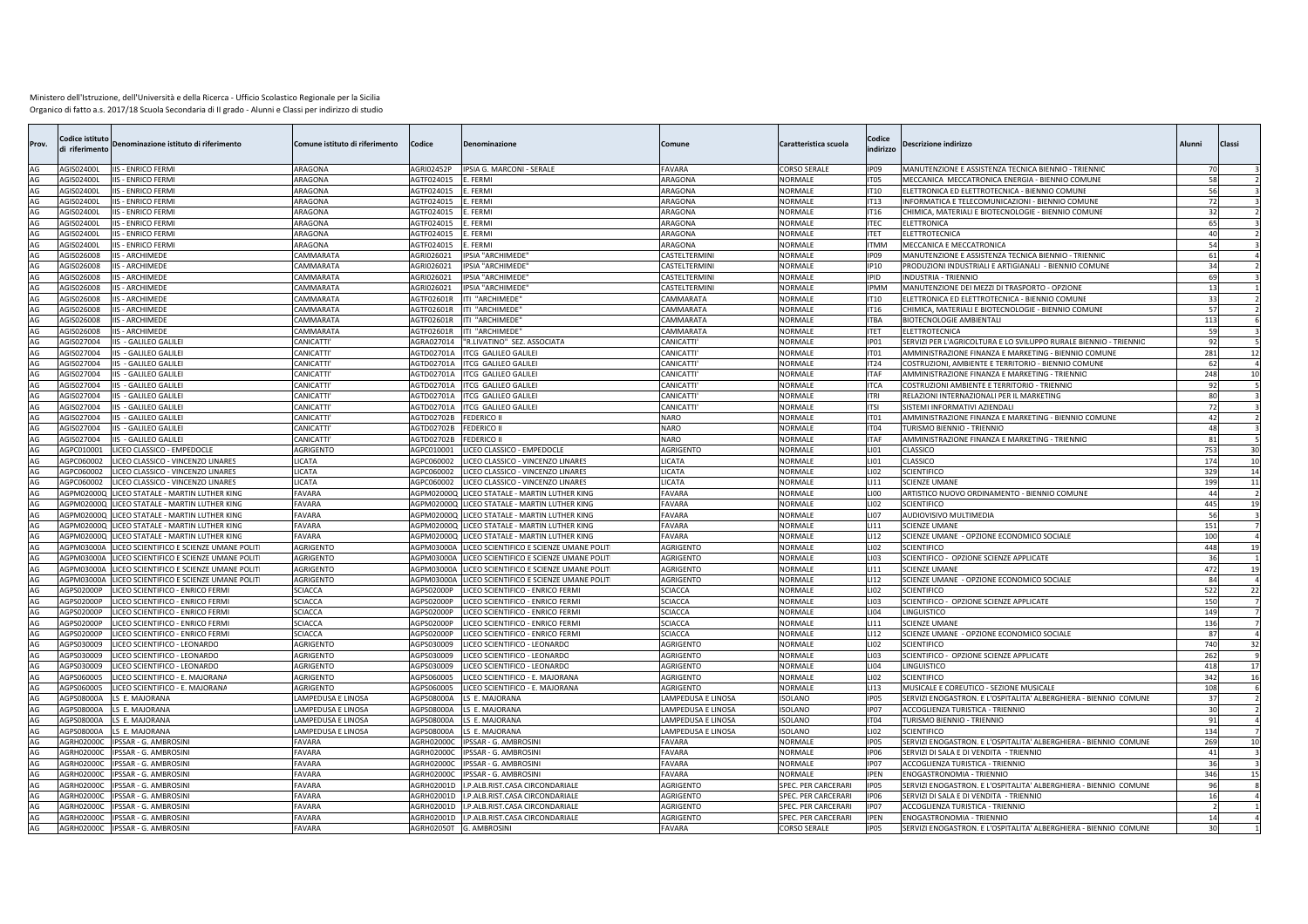| Prov.     | odice istituto:<br>di riferimento | Denominazione istituto di riferimento                         | Comune istituto di riferimento | Codice                   | Denominazione                                                               | Comune                    | Caratteristica scuola | Codice<br>indirizzo             | Oescrizione indirizzo                                             | Alunni          |                | Classi |
|-----------|-----------------------------------|---------------------------------------------------------------|--------------------------------|--------------------------|-----------------------------------------------------------------------------|---------------------------|-----------------------|---------------------------------|-------------------------------------------------------------------|-----------------|----------------|--------|
| AG        |                                   | AGRH02000C IPSSAR - G. AMBROSINI                              | FAVARA                         | <b>AGRH02050T</b>        | G. AMBROSINI                                                                | FAVARA                    | <b>CORSO SERALE</b>   | <b>IPEN</b>                     | ENOGASTRONOMIA - TRIENNIO                                         | 129             |                |        |
| AG        | AGTD09000R                        | <b>ITCET - LEONARDO SCIASCIA</b>                              | AGRIGENTO                      | AGTD09000R               | ITCET - LEONARDO SCIASCIA                                                   | <b>AGRIGENTO</b>          | <b>NORMALE</b>        | IT <sub>01</sub>                | AMMINISTRAZIONE FINANZA E MARKETING - BIENNIO COMUNE              |                 | $\mathbf{g}$   |        |
| AG        | AGTD09000R                        | <b>ITCET - LEONARDO SCIASCIA</b>                              | AGRIGENTO                      |                          | AGTD09000R ITCET - LEONARDO SCIASCIA                                        | <b>AGRIGENTO</b>          | <b>NORMALE</b>        | IT04                            | TURISMO BIENNIO - TRIENNIO                                        | 17 <sub>1</sub> |                |        |
| AG        | AGTD09000R                        | <b>ITCET - LEONARDO SCIASCIA</b>                              | AGRIGENTO                      | AGTD09000R               | <b>ITCET - LEONARDO SCIASCIA</b>                                            | <b>AGRIGENTO</b>          | <b>NORMALE</b>        | <b>IT13</b>                     | INFORMATICA E TELECOMUNICAZIONI - BIENNIO COMUNE                  |                 | R <sub>1</sub> |        |
| AG        | AGTD09000R                        | ITCET - LEONARDO SCIASCIA                                     | AGRIGENTO                      | AGTD09000R               | <b>ITCET - LEONARDO SCIASCIA</b>                                            | AGRIGENTO                 | <b>NORMALE</b>        | <b>ITAF</b>                     | AMMINISTRAZIONE FINANZA E MARKETING - TRIENNIO                    |                 |                |        |
| AG        | <b>AGTD09000R</b>                 | <b>ITCET - LEONARDO SCIASCIA</b>                              | <b>AGRIGENTO</b>               | AGTD09000R               | <b>ITCET - LEONARDO SCIASCIA</b>                                            | AGRIGENTO                 | NORMALE               | <b>ITIA</b>                     | <b>INFORMATICA</b>                                                |                 | 123            |        |
| AG        | AGTD09000R                        | <b>ITCET - LEONARDO SCIASCIA</b>                              | AGRIGENTO                      | AGTD09000R               | <b>ITCET - LEONARDO SCIASCIA</b>                                            | <b>AGRIGENTO</b>          | NORMALE               | <b>ITSI</b>                     | SISTEMI INFORMATIVI AZIENDALI                                     |                 |                |        |
| AG        | <b>AGTD09000R</b>                 | TCET - LEONARDO SCIASCIA                                      | AGRIGENTO                      | AGTD09001T               | LEONARDO SCIASCIA                                                           | PORTO EMPEDOCLE           | VORMALE               | <b>ITAF</b>                     | AMMINISTRAZIONE FINANZA E MARKETING - TRIENNIO                    |                 |                |        |
| AG        | <b>AGTD09000R</b>                 | <b>ITCET - LEONARDO SCIASCIA</b>                              | AGRIGENTO                      | AGTD090506               | I.T.C. "LEONARDO SCIASCIA" CORSO SERALE                                     | PORTO EMPEDOCLE           | CORSO SERAL           | IT <sub>01</sub>                | AMMINISTRAZIONE FINANZA E MARKETING - BIENNIO COMUNE              |                 |                |        |
| AG        | GTD09000R                         | TCET - LEONARDO SCIASCIA                                      | AGRIGENTO                      | AGTD090506               | I.T.C. "LEONARDO SCIASCIA" CORSO SERALE                                     | <b>PORTO EMPEDOCLE</b>    | CORSO SERALE          | <b>ITAF</b>                     | AMMINISTRAZIONE FINANZA E MARKETING - TRIENNIO                    |                 | $\Delta$ 1     |        |
|           | LIS002004                         | LEONARDO DA VINCI                                             | <b>NISCEMI</b>                 | CLPS00201E               | SCIENT. CLASS. LING.E SCIENZE UMANE                                         | NISCEMI                   | <b>NORMALE</b>        | LI01                            | CLASSICO                                                          |                 | 54             |        |
|           | CLIS002004                        | EONARDO DA VINCI<br>EONARDO DA VINCI                          | NISCEMI                        | CLPS00201E<br>CLPS00201E | SCIENT. CLASS. LING.E SCIENZE UMANE                                         | <b>NISCEMI</b>            | NORMALE<br>NORMALE    | LI02<br>LI <sub>04</sub>        | <b>SCIENTIFICO</b>                                                |                 | 296            | 12     |
|           | LIS002004<br>LIS002004            | LEONARDO DA VINCI                                             | NISCEMI<br>NISCEMI             | CLPS00201E               | SCIENT. CLASS. LING.E SCIENZE UMANE                                         | NISCEMI<br><b>NISCEMI</b> | <b>NORMALE</b>        |                                 | LINGUISTICO<br><b>SCIENZE UMANE</b>                               | 233             | 142            | 11     |
|           | CLIS002004                        | LEONARDO DA VINCI                                             | NISCEMI                        | CLRA002014               | SCIENT. CLASS. LING.E SCIENZE UMANE<br>IPSASR IST.PROF.SERV.AGRIC. E SV.RUR | NISCEMI                   | NORMALE               | LI11<br>IP01                    | SERVIZI PER L'AGRICOLTURA E LO SVILUPPO RURALE BIENNIO - TRIENNIO | 10 <sub>3</sub> |                |        |
|           | CLIS002004                        | EONARDO DA VINCI                                              | NISCEMI                        | CLTD00201A               | ITAFM IST.TECN.AMM.FIN.MARK                                                 | NISCEMI                   | NORMALE               | IT <sub>01</sub>                | AMMINISTRAZIONE FINANZA E MARKETING - BIENNIO COMUNE              | 10 <sub>1</sub> |                |        |
|           | LIS002004                         | EONARDO DA VINCI                                              | <b>NISCEMI</b>                 | CLTD00201A               | ITAFM IST.TECN.AMM.FIN.MARK                                                 | VISCEMI                   | NORMALE               | <b>ITAF</b>                     | AMMINISTRAZIONE FINANZA E MARKETING - TRIENNIO                    |                 |                |        |
|           | LIS00300X                         | UIGI STURZO                                                   | GELA                           | CLRH003014               | L. STURZO                                                                   | GELA                      | NORMALE               | IP05                            | SERVIZI ENOGASTRON. E L'OSPITALITA' ALBERGHIERA - BIENNIO COMUNE  | 185             |                |        |
|           | LIS00300>                         | UIGI STURZO                                                   | GFLA                           | CLRH003014               | <b>STURZO</b>                                                               | GELA                      | NORMALE               | <b>IP06</b>                     | SERVIZI DI SALA E DI VENDITA - TRIENNIO                           |                 |                |        |
|           | LIS00300X                         | UIGI STURZO                                                   | GELA                           | CLRH003014               | STURZO                                                                      | <b>GELA</b>               | NORMALE               | IP07                            | ACCOGLIENZA TURISTICA - TRIENNIO                                  |                 |                |        |
|           | LIS00300X                         | UIGI STURZO                                                   | GELA                           | CLRH003014               | STURZO                                                                      | GELA                      | VORMALE               | <b>IPEN</b>                     | <b>ENOGASTRONOMIA - TRIENNIO</b>                                  |                 | 145            |        |
|           | LISO0300X                         | LUIGI STURZO                                                  | GELA                           | <b>CLRH00350C</b>        | STURZO CORSO SERALE                                                         | <b>GELA</b>               | <b>CORSO SERA</b>     | <b>IP05</b>                     | SERVIZI ENOGASTRON. E L'OSPITALITA' ALBERGHIERA - BIENNIO COMUNE  |                 |                |        |
|           | LIS00300X                         | UIGI STURZO                                                   | GELA                           | <b>CLRH00350C</b>        | STURZO CORSO SERALE                                                         | GELA                      | <b>CORSO SERAL</b>    | <b>IPFN</b>                     | <b>ENOGASTRONOMIA - TRIENNIO</b>                                  |                 |                |        |
|           | LIS00300X                         | UIGI STURZO                                                   | GELA                           | CLTD003016               | . STURZO                                                                    | GELA                      | NORMALE               | IT <sub>01</sub>                | AMMINISTRAZIONE FINANZA E MARKETING - BIENNIO COMUNE              |                 |                |        |
|           | LIS00300X                         | UIGI STURZO                                                   | GELA                           | CLTD003016               | L. STURZO                                                                   | <b>GELA</b>               | NORMALE               | <b>ITAF</b>                     | AMMINISTRAZIONE FINANZA E MARKETING - TRIENNIO                    |                 | 71             |        |
|           | LIS00300X                         | UIGI STURZO                                                   | GELA                           | CLTD003016               | L. STURZO                                                                   | <b>GELA</b>               | NORMALE               | <b>ITRI</b>                     | RELAZIONI INTERNAZIONALI PER IL MARKETING                         |                 | 11             |        |
|           | CLIS00300X                        | UIGI STURZO                                                   | GELA                           | CLTD003016               | . STURZO                                                                    | <b>GELA</b>               | NORMALE               | <b>ITSI</b>                     | SISTEMI INFORMATIVI AZIENDALI                                     |                 | 12(            |        |
|           | LIS00300X                         | UIGI STURZO                                                   | GELA                           | CLTN003014               | LUIGI STURZO                                                                | <b>GELA</b>               | NORMALE               | IT04                            | <b>TURISMO BIENNIO - TRIENNIO</b>                                 | 138             |                |        |
|           | <b>LIS00600B</b>                  | <b>ETTORE MAJORANA</b>                                        | GELA                           | CLRI006013               | E SERVIZI                                                                   | GELA                      | NORMALE               | IP <sub>02</sub>                | SERVIZI SOCIO-SANITARI BIENNIO - TRIENNIO                         |                 | 124            |        |
|           | LIS00600E                         | <b>TTORE MAJORANA</b>                                         | GELA                           | CLRI006013               | E SERVIZI                                                                   | <b>GELA</b>               | NORMALE               | IP <sub>03</sub>                | ODONTOTECNICO BIENNIO- TRIENNIC                                   |                 |                |        |
|           | <b>LIS00600B</b>                  | ETTORE MAJORANA                                               | GELA                           | CLRI006013               | E SERVIZI                                                                   | <b>GELA</b>               | NORMALE               | IP <sub>09</sub>                | MANUTENZIONE E ASSISTENZA TECNICA BIENNIO - TRIENNIC              |                 | q.             |        |
|           | LIS00600B                         | <b>TTORF MAJORANA</b>                                         | GELA                           | CLRI006013               | <b>SERVIZI</b>                                                              | GELA                      | VORMALE               | <b>IP10</b>                     | PRODUZIONI INDUSTRIALI E ARTIGIANALI - BIENNIO COMUNE             |                 |                |        |
|           | LIS00600B                         | <b>TTORE MAJORANA</b>                                         | <b>GELA</b>                    | CLRI006013               | E SERVIZI                                                                   | <b>GELA</b>               | NORMALE               | <b>IPID</b>                     | INDUSTRIA - TRIENNIO                                              |                 |                |        |
|           | LIS00600E                         | <b>TTORE MAJORANA</b>                                         | GELA                           | CLSL00601P               | E. MAJORANA" GELA                                                           | <b>GELA</b>               | NORMALE               | 1100                            | ARTISTICO NUOVO ORDINAMENTO - BIENNIO COMUNE                      |                 |                |        |
|           | LIS00600B                         | <b>TTORE MAJORANA</b>                                         | GELA                           | CLSL00601P               | "E. MAJORANA" GELA                                                          | <b>GELA</b>               | NORMALE               | LIC <sub>6</sub>                | ARTI FIGURATIVE-PLASTICO PITTORICO                                |                 | $\Delta$       |        |
|           | LIS00600B                         | <b>TTORE MAJORANA</b>                                         | GELA                           | CLSL00601P               | E. MAJORANA" GELA                                                           | GELA                      | VORMALE               | LIF9                            | DESIGN-MODA                                                       |                 |                |        |
|           | CLIS00600B                        | ETTORE MAJORANA                                               | <b>GELA</b>                    | CLTL006014               | C.A.T. "E. MAJORANA'                                                        | <b>GELA</b>               | <b>NORMALE</b>        | IT09                            | TRASPORTI E LOGISTICA - BIENNIO COMUNE                            |                 | 111            |        |
|           | LIS00600B                         | ETTORE MAJORANA                                               | GELA                           | CLTL006014               | C.A.T. "E. MAJORANA"                                                        | <b>GELA</b>               | NORMALE               | <b>IT24</b>                     | COSTRUZIONI, AMBIENTE E TERRITORIO - BIENNIO COMUNE               |                 |                |        |
|           | LIS00600B                         | <b>TTORE MAJORANA</b>                                         | GELA                           | CLTL006014               | C.A.T. "E. MAJORANA"                                                        | <b>GELA</b>               | NORMALE               | <b>ITCA</b>                     | COSTRUZIONI AMBIENTE E TERRITORIO - TRIENNIC                      |                 | $\mathbf{R}$   |        |
|           | <b>LIS00600B</b>                  | ETTORE MAJORANA                                               | GELA                           | CLTL006014               | C.A.T. "E. MAJORANA'                                                        | <b>GELA</b>               | NORMALE               | <b>ITCN</b>                     | CONDUZIONE DEL MEZZO NAVALE - OPZIONE                             |                 |                |        |
|           | LIS00600B                         | <b>TTORE MAJORANA</b>                                         | <b>GELA</b>                    | CLTL006014               | C.A.T. "E. MAJORANA"                                                        | <b>GELA</b>               | NORMALE               | <b>ITCR</b>                     | CONDUZIONE DEL MEZZO AEREO - OPZIONE                              |                 | 55             |        |
|           | LIS00600                          | <b>TTORE MAJORANA</b>                                         | <b>GELA</b>                    | CLTL00651D               | CORSO SERALE I.T.G. "E. MAJORANA"                                           | <b>GELA</b>               | <b>CORSO SERAI</b>    | <b>IT24</b>                     | COSTRUZIONI, AMBIENTE E TERRITORIO - BIENNIO COMUNE               |                 |                |        |
|           | LIS00600B                         | <b>TTORE MAJORANA</b>                                         | GELA                           | CLTL00651D               | CORSO SERALE I.T.G. "E. MAJORANA'                                           | GELA                      | CORSO SERALI          | <b>ITCA</b>                     | COSTRUZIONI AMBIENTE E TERRITORIO - TRIENNIC                      |                 |                |        |
|           | LIS007007                         | 'C.M.CARAFA" MAZZARINO E RIESI                                | MAZZARINO                      | CLPC00701E               | E DELLE SCIENZE UMANE ARTALE                                                | MAZZARINO                 | NORMALE               | LI01                            | CLASSICO                                                          |                 | 126            |        |
|           | LIS00700<br>LIS007007             | C.M.CARAFA" MAZZARINO E RIES<br>'C.M.CARAFA" MAZZARINO E RIES | MAZZARINO                      | CLPC00701<br>CLPC00701E  | E DELLE SCIENZE UMANE ARTALI<br>E DELLE SCIENZE UMANE ARTALE                | MAZZARINO<br>MAZZARINO    | NORMALE<br>NORMALE    | LI <sub>04</sub><br><b>LI11</b> | <b>LINGUISTICO</b>                                                |                 |                |        |
| <b>CL</b> | LIS007007                         | 'C.M.CARAFA" MAZZARINO E RIESI                                | MAZZARINO<br><b>MAZZARINO</b>  | CLPS00701N               | "CARLO MARIA CARAFA" RIESI                                                  | <b>RIESI</b>              | NORMALE               | 1102                            | <b>SCIENZE UMANE</b><br><b>SCIENTIFICO</b>                        | 170             | 128            |        |
| CL.       | CLIS007007                        | 'C.M.CARAFA" MAZZARINO E RIESI                                | MAZZARINO                      | CLRA007017               | IP SERVIZI AGRICOLTURA E SVILUPPO RURALE                                    | MAZZARINO                 | <b>NORMALE</b>        | IP01                            | SERVIZI PER L'AGRICOLTURA E LO SVILUPPO RURALE BIENNIO - TRIENNIO |                 | 134            |        |
|           | LIS00700                          | 'C.M.CARAFA" MAZZARINO E RIESI                                | <b>MAZZARINO</b>               | CLRA00751L               | CORSO SERALE IPSASR                                                         | <b>MAZZARINO</b>          | <b>CORSO SERAL</b>    | IP01                            | SERVIZI PER L'AGRICOLTURA E LO SVILUPPO RURALE BIENNIO - TRIENNIO |                 | $\overline{5}$ |        |
|           | LIS007007                         | 'C.M.CARAFA" MAZZARINO E RIESI                                | MAZZARINO                      | CLRI00701V               | "CARLO MARIA CARAFA" RIESI                                                  | RIESI                     | NORMALE               | <b>IP05</b>                     | SERVIZI ENOGASTRON. E L'OSPITALITA' ALBERGHIERA - BIENNIO COMUNE  | 108             |                |        |
|           | CLIS007007                        | 'C.M.CARAFA" MAZZARINO E RIESI                                | MAZZARINO                      | CLRI00701V               | "CARLO MARIA CARAFA" RIESI                                                  | <b>RIESI</b>              | NORMALE               | IP06                            | SERVIZI DI SALA E DI VENDITA - TRIENNIO                           |                 |                |        |
|           | CLIS007007                        | 'C.M.CARAFA" MAZZARINO E RIESI                                | MAZZARINO                      | CLRI00701V               | "CARLO MARIA CARAFA" RIESI                                                  | <b>RIESI</b>              | NORMALE               | <b>IPEN</b>                     | <b>ENOGASTRONOMIA - TRIENNIO</b>                                  |                 | 113            |        |
|           | LIS007007                         | C.M.CARAFA" MAZZARINO E RIES                                  | MAZZARINO                      | CLTD00701D               | C. M. CARAFA                                                                | MAZZARINO                 | NORMALE               | IT <sub>01</sub>                | AMMINISTRAZIONE FINANZA E MARKETING - BIENNIO COMUNE              |                 |                |        |
|           | LIS007007                         | C.M.CARAFA" MAZZARINO E RIES                                  | <b>MAZZARINO</b>               | CLTD00701D               | . M. CARAFA                                                                 | MAZZARINO                 | VORMALE               | IT24                            | COSTRUZIONI, AMBIENTE E TERRITORIO - BIENNIO COMUNE               |                 |                |        |
|           | LIS00700                          | 'C.M.CARAFA" MAZZARINO E RIES                                 | MAZZARINO                      | CLTD00701D               | .M. CARAFA                                                                  | MAZZARINO                 | NORMALE               | <b>ITAF</b>                     | AMMINISTRAZIONE FINANZA E MARKETING - TRIENNIO                    | 12 <sub>0</sub> |                |        |
|           | LIS00700                          | C.M.CARAFA" MAZZARINO E RIES                                  | <b>MAZZARINO</b>               | CLTD00701D               | . M. CARAFA                                                                 | MAZZARINO                 | NORMALE               | <b>ITCA</b>                     | COSTRUZIONI AMBIENTE E TERRITORIO - TRIENNIC                      |                 | 6              |        |
|           | LIS008003                         | <b>/IRGILIO</b>                                               | MUSSOMELI                      | CLPC00801A               | <b>IRGILIO</b>                                                              | MUSSOMEL                  | NORMALE               | <b>LI01</b>                     | CLASSICO                                                          | 13 <sub>1</sub> |                |        |
|           | LIS008003                         | /IRGILIO                                                      | MUSSOMELI                      | CLPC00801A               | VIRGILIO                                                                    | MUSSOMELI                 | VORMALE               | LI04                            | <b>LINGUISTICO</b>                                                |                 | $\Delta$ 1     |        |
|           | LIS008003                         | /IRGILIO                                                      | <b>MUSSOMELI</b>               | CLPS00801D               | /IRGILIO                                                                    | MUSSOMEL                  | NORMALE               | LI02                            | <b>SCIENTIFICO</b>                                                |                 | 175            |        |
|           | LIS008003                         | <b>VIRGILIO</b>                                               | MUSSOMELI                      | LRA008013                | VIRGILIO                                                                    | MUSSOMEL                  | NORMALE               | <b>IP01</b>                     | SERVIZI PER L'AGRICOLTURA E LO SVILUPPO RURALE BIENNIO - TRIENNIO | 169             |                |        |
|           | 115008003                         | <b>VIRGILIO</b>                                               | MUSSOMELI                      | CLRA008013               | <b>/IRGILIO</b>                                                             | MUSSOMEL                  | NORMALE               | IP <sub>05</sub>                | SERVIZI ENOGASTRON. E L'OSPITALITA' ALBERGHIERA - BIENNIO COMUNE  |                 | 8 <sup>t</sup> |        |
| <b>CL</b> | CLIS008003                        | <b>VIRGILIO</b>                                               | <b>MUSSOMELI</b>               | CLRA008013               | VIRGILIO                                                                    | <b>MUSSOMELI</b>          | <b>NORMALE</b>        | <b>IP06</b>                     | SERVIZI DI SALA E DI VENDITA - TRIENNIO                           |                 |                |        |
|           |                                   |                                                               |                                |                          |                                                                             |                           |                       |                                 |                                                                   |                 |                |        |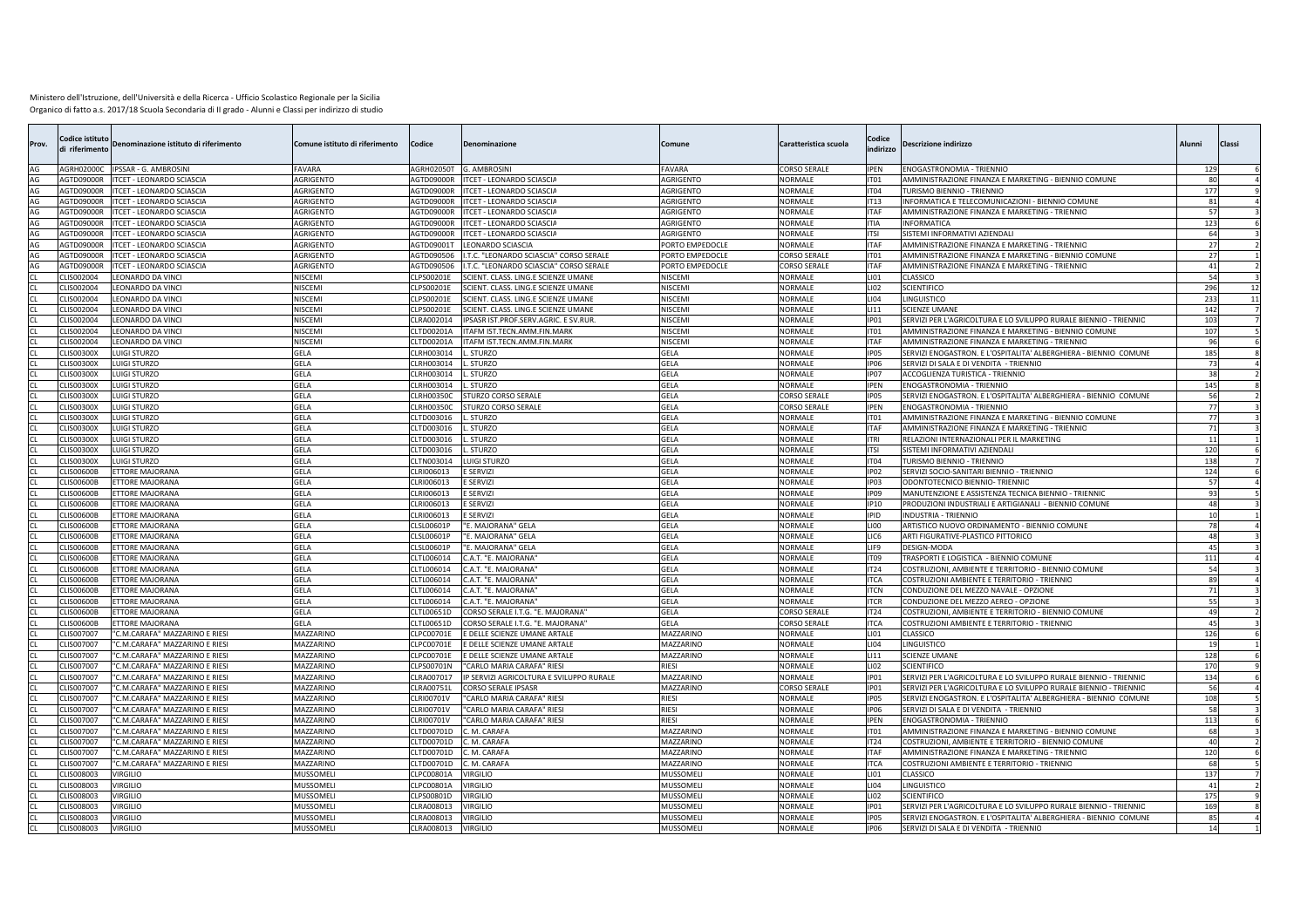| Prov.     | Codice istitut<br>di riferimento       | Denominazione istituto di riferimento         | Comune istituto di riferimento | Codice                   | Denominazione                                                        | Comune                         | Caratteristica scuola     | Codice<br>indirizzo | Oescrizione indirizzo                                                                  | Alunni          | Classi        |          |
|-----------|----------------------------------------|-----------------------------------------------|--------------------------------|--------------------------|----------------------------------------------------------------------|--------------------------------|---------------------------|---------------------|----------------------------------------------------------------------------------------|-----------------|---------------|----------|
|           | CLIS008003                             | <b>IRGILIO</b>                                | <b>MUSSOMELI</b>               | CLRA008013               | <b>VIRGILIO</b>                                                      | <b>MUSSOMEL</b>                | <b>NORMALE</b>            | IP <sub>07</sub>    | ACCOGLIENZA TURISTICA - TRIENNIO                                                       |                 |               |          |
|           | CLIS008003                             | <b>IRGILIO</b>                                | <b>MUSSOMELI</b>               | CLRA008013               | <b>/IRGILIO</b>                                                      | MUSSOMEL                       | NORMALE                   | <b>IPEN</b>         | ENOGASTRONOMIA - TRIENNIC                                                              |                 |               |          |
|           | CLIS008003                             | <b>/IRGILIO</b>                               | MUSSOMELI                      | LRA00850B                | 'VIRGILIO" CORSO SERALE                                              | MUSSOMELI                      | CORSO SERALI              | IP <sub>01</sub>    | SERVIZI PER L'AGRICOLTURA E LO SVILUPPO RURALE BIENNIO - TRIENNIO                      |                 |               |          |
| CL        | CLIS00900V                             | ANGELO DI ROCCO                               | CALTANISSETT.                  | CLRA00902X               | IP SERVIZI AGRICOLTURA E SVILUPPO RURALE                             | <b>SAN CATALDO</b>             | NORMALE                   | IP01                | SERVIZI PER L'AGRICOLTURA E LO SVILUPPO RURALE BIENNIO - TRIENNIO                      |                 |               |          |
|           | CLIS00900V                             | ANGELO DI ROCCC                               | CALTANISSETTA                  | CLRH009013               | IP SERV.L'ENOGASTRON. L'OSPITALITA ALBER                             | CALTANISSETTA                  | NORMALE                   | <b>IP05</b>         | SERVIZI ENOGASTRON. E L'OSPITALITA' ALBERGHIERA - BIENNIO COMUNE                       | 36              |               | 14       |
|           | CLIS00900V                             | <b>INGELO DI ROCCO</b>                        | CALTANISSETTA                  | CLRH009013               | IP SERV.L'ENOGASTRON. L'OSPITALITA ALBER                             | CALTANISSETTA                  | NORMALE                   | <b>IP06</b>         | SERVIZI DI SALA E DI VENDITA - TRIENNIO                                                |                 |               |          |
|           | <b>CLIS00900V</b>                      | ANGELO DI ROCCO                               | CALTANISSETTA                  | CLRH009013               | IP SERV.L'ENOGASTRON. L'OSPITALITA ALBER                             | CALTANISSETTA                  | NORMALE                   | IP07                | ACCOGLIENZA TURISTICA - TRIENNIO                                                       |                 | $\mathcal{R}$ |          |
|           | <b>CLIS00900V</b>                      | ANGELO DI ROCCC                               | CALTANISSETTA                  | CLRH009013               | IP SERV.L'ENOGASTRON. L'OSPITALITA ALBER                             | CALTANISSETTA                  | NORMALE                   | <b>IPEN</b>         | ENOGASTRONOMIA - TRIENNIO                                                              | 28              |               | 11       |
|           | <b>CLIS00900V</b>                      | ANGELO DI ROCCO                               | CALTANISSETTA                  | CLRH00950B               | <b>CORSO SERALE IPSSEOA</b>                                          | CALTANISSETTA                  | <b>CORSO SERALI</b>       | IP <sub>05</sub>    | SERVIZI ENOGASTRON. E L'OSPITALITA' ALBERGHIERA - BIENNIO COMUNE                       |                 |               |          |
|           | CLIS00900V                             | <b>INGELO DI ROCCO</b>                        | CALTANISSETTA                  | CLRH00950B               | CORSO SERALE IPSSEOA                                                 | CALTANISSETTA                  | CORSO SERALE              | <b>IPEN</b>         | ENOGASTRONOMIA - TRIENNIO                                                              |                 |               |          |
|           | CLIS00900V                             | ANGELO DI ROCCO                               | CALTANISSETTA                  | CLTA00901P               | AGRARIA - AGROALIMENTARE - AGROINDUSTRIA                             | CALTANISSETTA                  | CONVITTO ANNESSO          | IT21                | AGRARIA, AGROALIMENTARE E AGROINDUSTRIA - BIENNIO COMUNE                               |                 |               |          |
|           | CLIS00900V                             | <b>INGELO DI ROCCO</b>                        | CALTANISSETTA                  | CLTA00901P               | AGRARIA - AGROALIMENTARE - AGROINDUSTRIA                             | CALTANISSETTA                  | CONVITTO ANNESSO          | <b>ITGA</b>         | GESTIONE DELL'AMBIENTE E DEL TERRITORIO                                                |                 |               |          |
|           | CLIS00900V                             | <b>INGELO DI ROCCO</b>                        | CALTANISSETTA                  | CLTA00901P               | AGRARIA - AGROALIMENTARE - AGROINDUSTRIA                             | CALTANISSETTA                  | CONVITTO ANNESSO          | <b>ITPT</b>         | PRODUZIONI E TRASFORMAZIONI                                                            |                 |               |          |
|           | <b>CLIS01200P</b>                      | MOTTURA                                       | CALTANISSETTA                  | CLPS012015               | OP. SCIENZE APPLICATE                                                | CALTANISSETTA                  | NORMALE                   | 1103                | SCIENTIFICO - OPZIONE SCIENZE APPLICATE                                                | 232             |               | 11       |
|           | <b>CLIS01200P</b>                      | MOTTURA                                       | CALTANISSETTA                  | CLTF012017               | SETTORE TECNOLOGICO "S. MOTTURA"                                     | CALTANISSETTA                  | NORMALE                   | IT05                | MECCANICA MECCATRONICA ENERGIA - BIENNIO COMUNE                                        |                 |               |          |
|           | <b>CLIS01200P</b><br><b>CLIS01200P</b> | <b>MOTTURA</b>                                | CALTANISSETTA                  | CLTF012017               | SETTORE TECNOLOGICO "S. MOTTURA"                                     | CALTANISSETTA                  | <b>NORMALE</b><br>NORMALE | IT10<br>IT24        | ELETTRONICA ED ELETTROTECNICA - BIENNIO COMUNE                                         | 11              |               |          |
| CL<br>CL  | CLIS01200P                             | MOTTURA<br>MOTTURA                            | CALTANISSETTA<br>CALTANISSETTA | CLTF012017<br>CLTF012017 | SETTORE TECNOLOGICO "S. MOTTURA'<br>SETTORE TECNOLOGICO "S. MOTTURA" | CALTANISSETTA<br>CALTANISSETTA | NORMALE                   | <b>ITBA</b>         | COSTRUZIONI, AMBIENTE E TERRITORIO - BIENNIO COMUNE<br><b>BIOTECNOLOGIE AMBIENTALI</b> |                 |               |          |
| CL        | CLIS01200P                             | <b>MOTTURA</b>                                | CALTANISSETTA                  | CLTF012017               | SETTORE TECNOLOGICO "S. MOTTURA"                                     | CALTANISSETTA                  | NORMALE                   | <b>ITET</b>         | ELETTROTECNICA                                                                         | 17 <sub>1</sub> |               |          |
|           | <b>CLIS01200P</b>                      | <b>MOTTURA</b>                                | CALTANISSETTA                  | CLTF012017               | SETTORE TECNOLOGICO "S. MOTTURA"                                     | CALTANISSETTA                  | NORMALE                   | <b>ITGT</b>         | GEOTECNICO                                                                             |                 |               |          |
|           | CLIS01200P                             | MOTTURA                                       | CALTANISSETTA                  | CLTF012017               | SETTORE TECNOLOGICO "S. MOTTURA"                                     | CALTANISSETTA                  | <b>VORMALE</b>            | <b>ITMM</b>         | MECCANICA E MECCATRONICA                                                               |                 |               |          |
|           | <b>CLIS01200P</b>                      | MOTTURA                                       | CALTANISSETTA                  | CLTF01251L               | "S. MOTTURA" SERALE                                                  | CALTANISSETTA                  | <b>CORSO SERAI</b>        | IT05                | MECCANICA MECCATRONICA ENERGIA - BIENNIO COMUNE                                        |                 |               |          |
|           | <b>CLIS01200P</b>                      | <b>MOTTURA</b>                                | CALTANISSETTA                  | CLTF01251L               | "S. MOTTURA" SERALE                                                  | CALTANISSETTA                  | <b>CORSO SERAL</b>        | <b>ITFT</b>         | ELETTROTECNICA                                                                         |                 |               |          |
|           | CLIS01300E                             | <b>RUSSO</b>                                  | CALTANISSETTA                  | CLPC01301T               | LINGUISTICO "RUSSO"                                                  | CALTANISSETTA                  | NORMALE                   | LI04                | LINGUISTICO                                                                            | 29              |               |          |
|           | <b>CLISO1300E</b>                      | RUSSO                                         | CALTANISSETTA                  | CLTE013018               | <b>LUIGI RUSSO</b>                                                   | CALTANISSETTA                  | NORMALE                   | IT <sub>01</sub>    | AMMINISTRAZIONE FINANZA E MARKETING - BIENNIO COMUNE                                   |                 |               |          |
|           | <b>CLIS01300E</b>                      | <b>RUSSO</b>                                  | CALTANISSETTA                  | CLTE013018               | <b>LUIGI RUSSO</b>                                                   | CALTANISSETTA                  | NORMALE                   | IT16                | CHIMICA, MATERIALI E BIOTECNOLOGIE - BIENNIO COMUNE                                    | 18              |               |          |
|           | CLIS01300E                             | <b>RUSSO</b>                                  | CALTANISSETTA                  | CLTE013018               | <b>LUIGI RUSSO</b>                                                   | CALTANISSETTA                  | NORMALE                   | <b>ITBS</b>         | <b>BIOTECNOLOGIE SANITARIE</b>                                                         | 25              |               | 10       |
|           | CLIS01300E                             | <b>RUSSO</b>                                  | CALTANISSETTA                  | CLTE013018               | LUIGI RUSSO                                                          | CALTANISSETTA                  | NORMALE                   | <b>ITRI</b>         | RELAZIONI INTERNAZIONALI PER IL MARKETING                                              |                 |               |          |
|           | CLIS01400A                             | . MANZONI E F. JUVARA                         | CALTANISSETTA                  | CLPM01401T               | LICEO S. U. E MUSICALE "A. MANZONI                                   | CALTANISSETTA                  | NORMALE                   | LI11                | <b>SCIENZE UMANE</b>                                                                   | 171             |               |          |
|           | <b>CLIS01400A</b>                      | MANZONI E F. JUVARA                           | CALTANISSETTA                  | CLPM01401T               | LICEO S. U. E MUSICALE "A. MANZONI                                   | CALTANISSETTA                  | NORMALE                   | L112                | SCIENZE UMANE - OPZIONE ECONOMICO SOCIALE                                              | 131             |               |          |
|           | CLIS01400A                             | . MANZONI E F. JUVARA                         | CALTANISSETTA                  | CLPM01401T               | LICEO S. U. E MUSICALE "A. MANZONI"                                  | CALTANISSETTA                  | NORMALE                   | LI <sub>13</sub>    | MUSICALE E COREUTICO - SEZIONE MUSICALE                                                |                 |               |          |
| CL        | CLIS01400A                             | MANZONI E F. JUVARA                           | CALTANISSETTA                  | CLSD014017               | . JUVARA                                                             | SAN CATALDO                    | VORMALE                   | LIOO                | ARTISTICO NUOVO ORDINAMENTO - BIENNIO COMUNE                                           |                 |               |          |
|           | CLIS01400A                             | MANZONI E F. JUVARA                           | CALTANISSETTA                  | CLSD014017               | . JUVARA                                                             | <b>SAN CATALDO</b>             | NORMALE                   | LI05                | ARCHITETTURA E AMBIENTE                                                                |                 | $\Lambda$     |          |
|           | CLIS01400A                             | MANZONI E F. JUVARA                           | CALTANISSETTA                  | LSD014017                | JUVARA                                                               | <b>SAN CATALDO</b>             | NORMALE                   | LIC <sub>6</sub>    | ARTI FIGURATIVE-PLASTICO PITTORICO                                                     |                 |               |          |
|           | CLIS01400A                             | MANZONI E F. JUVARA                           | CALTANISSETTA                  | CLSD014017               | . JUVARA                                                             | <b>SAN CATALDO</b>             | NORMALE                   | LID <sub>9</sub>    | <b>DESIGN-INDUSTRIA</b>                                                                |                 |               |          |
|           | CLIS01400A                             | MANZONI E F. JUVARA                           | CALTANISSETTA                  | CLSD014017               | . JUVARA                                                             | SAN CATALDO                    | VORMALE                   | LIE9                | <b>DESIGN-MODA</b>                                                                     |                 |               |          |
| CL        | CLIS016002                             | <b>GIOVAN BATTISTA HODIERNA</b>               | <b>MUSSOMELI</b>               | CLRI01601N               | CAMPOFRANCO                                                          | CAMPOFRANCO                    | NORMALE                   | IP <sub>02</sub>    | SERVIZI SOCIO-SANITARI BIENNIO - TRIENNIO                                              |                 |               |          |
|           | CLIS016002                             | <b>GIOVAN BATTISTA HODIERNA</b>               | <b>MUSSOMELI</b>               | CLRI01601N               | CAMPOFRANCO                                                          | <b>CAMPOFRANCO</b>             | NORMALE                   | IP <sub>09</sub>    | MANUTENZIONE E ASSISTENZA TECNICA BIENNIO - TRIENNIC                                   |                 |               |          |
| CL        | CLIS016002                             | <b>GIOVAN BATTISTA HODIERNA</b>               | <b>MUSSOMELI</b>               | LTD016018                | G. B. HODIERNA                                                       | MUSSOMELI                      | NORMALE                   | IT01                | AMMINISTRAZIONE FINANZA E MARKETING - BIENNIO COMUNE                                   |                 |               |          |
| <b>CL</b> | CLIS016002                             | GIOVAN BATTISTA HODIERNA                      | MUSSOMELI                      |                          | CLTD016018 G. B. HODIERNA                                            | MUSSOMELI                      | NORMALE                   | IT <sub>04</sub>    | TURISMO BIENNIO - TRIENNIO                                                             |                 |               |          |
| CI.       | CLIS016002                             | <b>IOVAN BATTISTA HODIERNA</b>                | <b>MUSSOMELI</b>               | CLTD016018               | G. B. HODIERNA                                                       | <b>MUSSOMEL</b>                | NORMALE                   | <b>IT24</b>         | COSTRUZIONI, AMBIENTE E TERRITORIO - BIENNIO COMUNE                                    |                 |               |          |
|           | CLIS016002                             | <b>IOVAN BATTISTA HODIERNA</b>                | <b>MUSSOMELI</b>               | CLTD016018               | G. B. HODIERNA                                                       | MUSSOMEL                       | NORMALE                   | <b>ITAF</b>         | AMMINISTRAZIONE FINANZA E MARKETING - TRIENNIC                                         | 13              |               |          |
|           | LIS016002                              | <b>IOVAN BATTISTA HODIERNA</b>                | <b>MUSSOMELI</b>               | CLTD016018               | G. B. HODIERNA                                                       | MUSSOMELI                      | VORMALE                   | <b>ITCA</b>         | COSTRUZIONI AMBIENTE E TERRITORIO - TRIENNIC                                           |                 |               |          |
|           | CLIS016002                             | <b>GIOVAN BATTISTA HODIERNA</b>               | MUSSOMELI                      | CLTD01651N               | SERALE "G. B. HODIERNA"                                              | <b>MUSSOMEL</b>                | <b>CORSO SERAL</b>        | IT01                | AMMINISTRAZIONE FINANZA E MARKETING - BIENNIO COMUNE                                   |                 |               |          |
| CL        | CLIS016002                             | <b>IOVAN BATTISTA HODIERNA</b>                | <b>MUSSOMELI</b>               | CLTD01651N               | SERALE "G. B. HODIERNA"                                              | MUSSOMEL                       | <b>CORSO SERALI</b>       | IT24                | COSTRUZIONI, AMBIENTE E TERRITORIO - BIENNIO COMUNE                                    |                 |               |          |
| CL        | CLIS016002                             | <b>IOVAN BATTISTA HODIERNA</b>                | <b>MUSSOMELI</b>               | CLTD01651N               | SERALE "G. B. HODIERNA                                               | <b>MUSSOMELI</b>               | <b>CORSO SERALE</b>       | <b>ITAF</b>         | AMMINISTRAZIONE FINANZA E MARKETING - TRIENNIO                                         |                 |               |          |
| CL        | CLIS016002                             | <b>GIOVAN BATTISTA HODIERNA</b>               | <b>MUSSOMELI</b>               | CLTD01651N               | SERALE "G. B. HODIERNA"                                              | <b>MUSSOMELI</b>               | CORSO SERALE              | <b>ITCA</b>         | COSTRUZIONI AMBIENTE E TERRITORIO - TRIENNIC                                           |                 |               |          |
| CL        | <b>CLIS01800N</b><br><b>CLIS01800N</b> | SCHILO<br>SCHILO                              | <b>GELA</b><br>GELA            | CLPC018011<br>CLPM018015 | <b>ESCHILO</b><br>LICEO SCIENZE UMANE DANTE ALIGHIERI                | GELA<br><b>GELA</b>            | <b>NORMALE</b><br>NORMALE | LI01<br>L111        | CLASSICO<br><b>SCIENZE UMANE</b>                                                       | 489<br>32       |               | 18<br>14 |
|           | <b>CLIS01800N</b>                      | SCHILO                                        | GELA                           | CLPM018015               | LICEO SCIENZE UMANE DANTE ALIGHIERI                                  | <b>GELA</b>                    | NORMALE                   | LI2                 | SCIENZE UMANE - OPZIONE ECONOMICO SOCIALE                                              | 51              |               |          |
|           | CLIS01900D                             | ALESSANDRO VOLTA                              | CALTANISSETTA                  | CLPS01901X               | LICEO SCIENTIFICO "ALESSANDRO VOLTA'                                 | CALTANISSETTA                  | NORMALE                   | LI02                | <b>SCIENTIFICO</b>                                                                     | 707             |               | 29       |
| CL        | CLIS01900D                             | ALESSANDRO VOLTA                              | CALTANISSETTA                  | CLPS01901X               | LICEO SCIENTIFICO "ALESSANDRO VOLTA"                                 | CALTANISSETTA                  | NORMALE                   | LI <sub>15</sub>    | LICEO SCIENTIFICO - SEZIONE SPORTIVA                                                   | 175             |               |          |
|           | CLIS01900D                             | LESSANDRO VOLTA                               | CALTANISSETTA                  | CLTF019012               | A. VOLTA                                                             | CALTANISSETTA                  | NORMALE                   | IT09                | TRASPORTI E LOGISTICA - BIENNIO COMUNE                                                 |                 |               |          |
| CL        | LPC02000X                              | ICEO CLASSICO E LINGUIST. "R. SETTIMO"        | CALTANISSETTA                  | CLPC02000X               | <b>LICEO CLASSICO E LINGUIST. "R. SETTIMO"</b>                       | CALTANISSETTA                  | VORMALE                   | <b>LIO1</b>         | CLASSICO                                                                               | 400             |               | 17       |
|           | CLPC02000)                             | ICEO CLASSICO E LINGUIST. "R. SETTIMO"        | CALTANISSETTA                  | <b>CLPC02000X</b>        | LICEO CLASSICO E LINGUIST. "R. SETTIMO"                              | CALTANISSETTA                  | NORMALE                   | LI04                | LINGUISTICO                                                                            | 45              |               | 16       |
|           | LPC02000)                              | CEO CLASSICO E LINGUIST. "R. SETTIMO"         | CALTANISSETTA                  | CLPC02000X               | <b>LICEO CLASSICO E LINGUIST. "R. SETTIMO"</b>                       | CALTANISSETTA                  | VORMALE                   | LI4                 | MUSICALE E COREUTICO - SEZIONE COREUTICA                                               |                 |               |          |
|           | CLPS03000N                             | ICEO SCIENTIFICO- LINGUISTICO VITTORIN        | GELA                           | CLPS03000N               | <b>LICEO SCIENTIFICO- LINGUISTICO VITTORIN</b>                       | <b>GELA</b>                    | NORMALE                   | LI02                | <b>SCIENTIFICO</b>                                                                     | 48              |               | 21       |
|           | CLPS03000N                             | ICEO SCIENTIFICO- LINGUISTICO VITTORINI       | <b>GELA</b>                    | CLPS03000N               | LICEO SCIENTIFICO- LINGUISTICO VITTORIN                              | <b>GELA</b>                    | VORMALE                   | LI03                | SCIENTIFICO - OPZIONE SCIENZE APPLICATE                                                | 235             |               | 10       |
| CL        | <b>CLPS03000N</b>                      | <b>ICEO SCIENTIFICO- LINGUISTICO VITTORIN</b> | GELA                           | CLPS03000N               | LICEO SCIENTIFICO- LINGUISTICO VITTORIN                              | GELA                           | NORMALE                   | 1104                | LINGUISTICO                                                                            | 36              |               | 15       |
|           | <b>CLRI01000N</b>                      | IST PROF INDUST SERVIZI GALILEO GALILEI       | CALTANISSETTA                  | CLRI01000N               | IST PROF INDUST SERVIZI GALILEO GALILEI                              | CALTANISSETTA                  | NORMALE                   | <b>IP02</b>         | SERVIZI SOCIO-SANITARI BIENNIO - TRIENNIO                                              | 14              |               |          |
|           | <b>CLRI01000N</b>                      | IST PROF INDUST SERVIZI GALILEO GALILEI       | CALTANISSETTA                  | CLRI01000N               | IST PROF INDUST SERVIZI GALILEO GALILEI                              | CALTANISSETTA                  | NORMALE                   | IP <sub>03</sub>    | ODONTOTECNICO BIENNIO- TRIENNIO                                                        | 181             |               |          |
| <b>CL</b> | <b>CLRI01000N</b>                      | IST PROF INDUST SERVIZI GALILEO GALILEI       | CALTANISSETTA                  | CLRI01000N               | IST PROF INDUST SERVIZI GALILEO GALILEI                              | CALTANISSETTA                  | <b>NORMALE</b>            | IP08                | SERVIZI COMMERCIALI BIENNIO - TRIENNIO                                                 |                 |               |          |
|           |                                        |                                               |                                |                          |                                                                      |                                |                           |                     |                                                                                        |                 |               |          |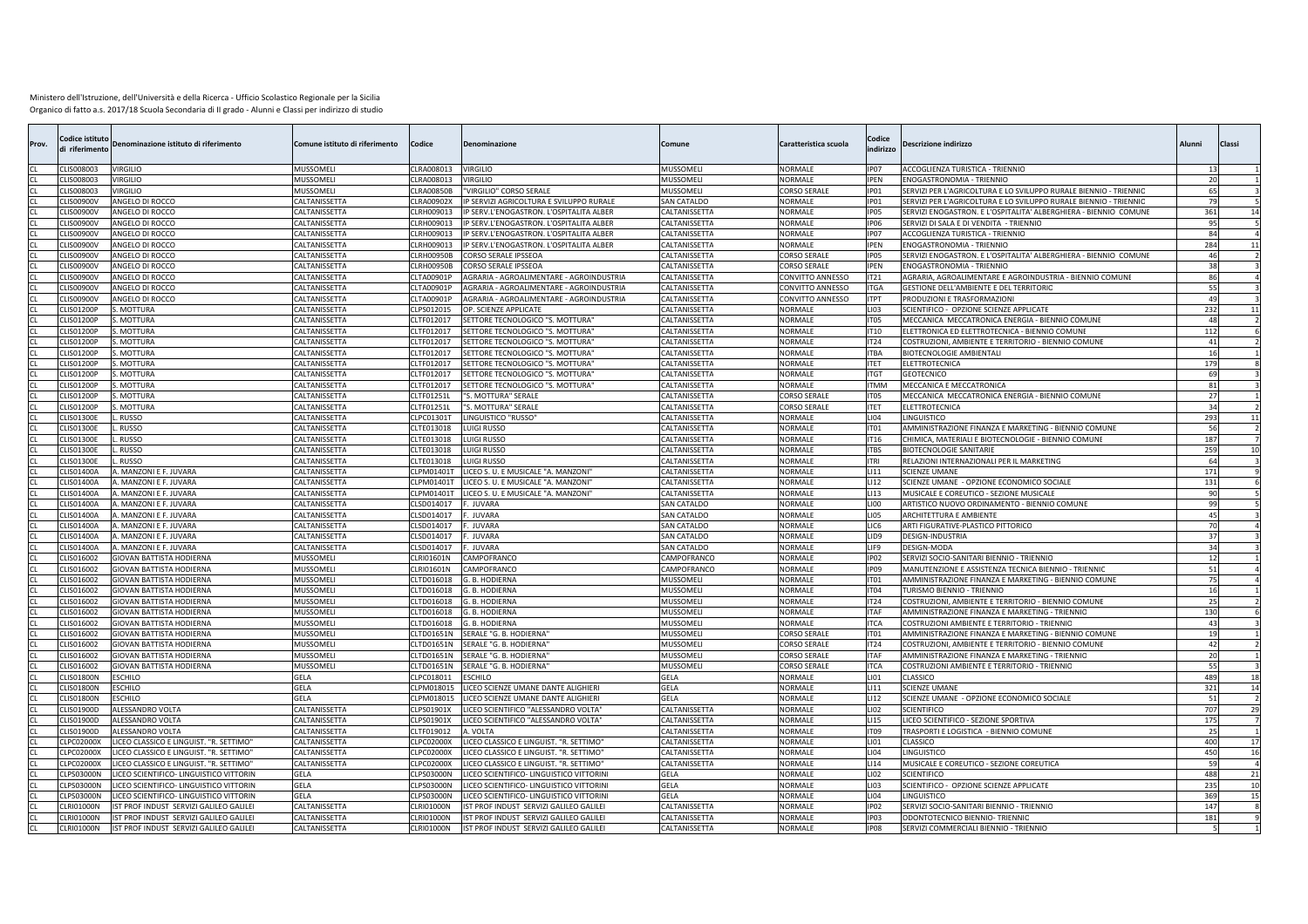| Prov.     | odice istitutı:<br>i riferimento     | Denominazione istituto di riferimento        | Comune istituto di riferimento | Codice                          | Denominazione                                                          | Comune                            | Caratteristica scuola                        | Codice<br>indirizzo        | Descrizione indirizzo                                                                     | Alunni                    | Classi |
|-----------|--------------------------------------|----------------------------------------------|--------------------------------|---------------------------------|------------------------------------------------------------------------|-----------------------------------|----------------------------------------------|----------------------------|-------------------------------------------------------------------------------------------|---------------------------|--------|
|           | <b>CLRI01000N</b>                    | IST PROF INDUST SERVIZI GALILEO GALILEI      | CALTANISSETTA                  | <b>CLRI01000N</b>               | IST PROF INDUST SERVIZI GALILEO GALILEI                                | CALTANISSETTA                     | <b>NORMALE</b>                               | IP <sub>09</sub>           | MANUTENZIONE E ASSISTENZA TECNICA BIENNIO - TRIENNIC                                      | 398                       |        |
|           | CLRI01000N                           | IST PROF INDUST SERVIZI GALILEO GALILEI      | CALTANISSETTA                  | CLRI010503                      | CORSO SERALE                                                           | CALTANISSETTA                     | <b>CORSO SERALE</b>                          | <b>IP09</b>                | MANUTENZIONE E ASSISTENZA TECNICA BIENNIO - TRIENNIC                                      | 7 <sub>i</sub>            |        |
|           | CLTD090005                           | M. RAPISARDI                                 | CALTANISSETTA                  | CLTD090005                      | M. RAPISARDI                                                           | CALTANISSETTA                     | <b>NORMALE</b>                               | IP08                       | SERVIZI COMMERCIALI BIENNIO - TRIENNIO                                                    | 16                        |        |
|           | LTD090005                            | M. RAPISARDI                                 | CALTANISSETTA                  | CLTD090005                      | M. RAPISARD                                                            | CALTANISSETTA                     | NORMALE                                      | IT01                       | AMMINISTRAZIONE FINANZA E MARKETING - BIENNIO COMUNE                                      | R <sub>q</sub>            |        |
|           | LTD090005                            | M. RAPISARDI                                 | CALTANISSETTA                  | CLTD090005                      | M. RAPISARD                                                            | CALTANISSETTA                     | <b>NORMALE</b>                               | IT04                       | <b>FURISMO BIENNIO - TRIENNIO</b>                                                         | 12                        |        |
|           | LTD090005                            | VI. RAPISARD                                 | CALTANISSETTA                  | CLTD090005                      | M. RAPISARD                                                            | CALTANISSETTA                     | VORMALE                                      | <b>IT13</b>                | NFORMATICA E TELECOMUNICAZIONI - BIENNIO COMUNE                                           | 122                       |        |
|           | LTD090005                            | M. RAPISARD                                  | CALTANISSETTA                  | CLTD090005                      | M. RAPISARD                                                            | CALTANISSETTA                     | NORMALE                                      | IT24                       | COSTRUZIONI, AMBIENTE E TERRITORIO - BIENNIO COMUNI                                       |                           |        |
|           | LTD090005                            | VI. RAPISARD                                 | CALTANISSETTA                  | CLTD090005                      | M. RAPISARD                                                            | CALTANISSETTA                     | NORMALE                                      | <b>ITAF</b>                | AMMINISTRAZIONE FINANZA E MARKETING - TRIENNIO                                            | 54                        |        |
|           | LTD090005<br>CLTD090005              | M. RAPISARDI<br>M. RAPISARDI                 | CALTANISSETTA<br>CALTANISSETTA | CLTD090005<br>CLTD090005        | M. RAPISARDI<br>M. RAPISARDI                                           | CALTANISSETTA<br>CALTANISSETTA    | NORMALE<br><b>NORMALE</b>                    | <b>ITCA</b><br><b>ITIA</b> | COSTRUZIONI AMBIENTE E TERRITORIO - TRIENNIC<br><b>INFORMATICA</b>                        | 111                       |        |
|           | CLTD090005                           | VI. RAPISARDI                                | CALTANISSETTA                  | CLTD090005                      | M. RAPISARD                                                            | <b>CALTANISSETTA</b>              | <b>NORMALE</b>                               | <b>ITSI</b>                | SISTEMI INFORMATIVI AZIENDALI                                                             | 64                        |        |
|           | CLTD090005                           | VI. RAPISARDI                                | CALTANISSETTA                  | CLTD090005                      | M. RAPISARDI                                                           | CALTANISSETTA                     | <b>NORMALE</b>                               | <b>ITTL</b>                | <b>FELECOMUNICAZIONI</b>                                                                  |                           |        |
|           | LTD090005                            | VI. RAPISARDI                                | CALTANISSETTA                  | CLTD090016                      | 'M. RAPISARDI" CARCERARIO                                              | <b>SAN CATALDO</b>                | SPEC. PER CARCERARI                          | IT <sub>01</sub>           | AMMINISTRAZIONE FINANZA E MARKETING - BIENNIO COMUNE                                      | 18                        |        |
|           | LTD090005                            | M. RAPISARDI                                 | CALTANISSETTA                  | CLTD090016                      | "M. RAPISARDI" CARCERARIO                                              | <b>SAN CATALDO</b>                | SPEC. PER CARCERARI                          | <b>ITAF</b>                | AMMINISTRAZIONE FINANZA E MARKETING - TRIENNIO                                            |                           |        |
|           | LTD090005                            | M. RAPISARD                                  | CALTANISSETTA                  | CLTD09050E                      | "M. RAPISARDI" SERALI                                                  | CALTANISSETTA                     | <b>CORSO SERAL</b>                           | IT01                       | AMMINISTRAZIONE FINANZA E MARKETING - BIENNIO COMUNE                                      | 25                        |        |
|           | LTD090005                            | M. RAPISARDI                                 | CALTANISSETTA                  | CLTD09050E                      | "M. RAPISARDI" SERALI                                                  | CALTANISSETTA                     | <b>CORSO SERALE</b>                          | <b>ITAF</b>                | AMMINISTRAZIONE FINANZA E MARKETING - TRIENNIO                                            |                           |        |
|           | LTF020005                            | ETTORE TECNOLOGICO "E. MORSELLI              | GFLA                           | CLTF020005                      | ETTORE TECNOLOGICO "E, MORSELLI"                                       | GFLA                              | VORMALE                                      | <b>IT05</b>                | MECCANICA MECCATRONICA ENERGIA - BIENNIO COMUNI                                           | $\Delta$ 1                |        |
|           | LTF02000                             | SETTORE TECNOLOGICO "E. MORSELLI             | GELA                           | CLTF020005                      | ETTORE TECNOLOGICO "E. MORSELLI                                        | <b>GELA</b>                       | NORMALE                                      | IT10                       | <b>LETTRONICA ED ELETTROTECNICA - BIENNIO COMUNI</b>                                      |                           |        |
|           | CLTF020005                           | <b>SETTORE TECNOLOGICO "E. MORSELLI</b>      | GELA                           | CLTF020005                      | ETTORE TECNOLOGICO "E. MORSELLI                                        | <b>GELA</b>                       | NORMALE                                      | <b>IT13</b>                | INFORMATICA E TELECOMUNICAZIONI - BIENNIO COMUNE                                          | qc                        |        |
|           | LTF020005                            | SETTORE TECNOLOGICO "E. MORSELLI             | GELA                           | CLTF020005                      | ETTORE TECNOLOGICO "E. MORSELLI                                        | <b>GELA</b>                       | <b>NORMALE</b>                               | IT16                       | CHIMICA, MATERIALI E BIOTECNOLOGIE - BIENNIO COMUNE                                       | 60                        |        |
|           | CLTF020005                           | SETTORE TECNOLOGICO "E. MORSELLI             | GELA                           | CLTF020005                      | SETTORE TECNOLOGICO "E. MORSELLI                                       | <b>GELA</b>                       | NORMALE                                      | IT21                       | AGRARIA, AGROALIMENTARE E AGROINDUSTRIA - BIENNIO COMUNE                                  |                           |        |
|           | CLTF020005                           | SETTORE TECNOLOGICO "E. MORSELLI             | <b>GELA</b>                    | CLTF020005                      | SETTORE TECNOLOGICO "E. MORSELLI                                       | <b>GELA</b>                       | <b>NORMALE</b>                               | <b>ITCM</b>                | CHIMICA E MATERIALI                                                                       | 66                        |        |
|           | CLTF020005                           | SETTORE TECNOLOGICO "E. MORSELLI             | GELA                           | CLTF020005                      | SETTORE TECNOLOGICO "E. MORSELLI                                       | <b>GELA</b>                       | NORMALE                                      | <b>ITEC</b>                | ELETTRONICA                                                                               |                           |        |
|           | LTF020005                            | SETTORE TECNOLOGICO "E. MORSELLI             | GELA                           | CLTF020005                      | ETTORE TECNOLOGICO "E. MORSELLI                                        | GELA                              | NORMALE                                      | <b>ITFT</b>                | <b>LETTROTECNICA</b>                                                                      | 60                        |        |
|           | LTF020005                            | SETTORE TECNOLOGICO "E. MORSELLI             | GELA                           | CLTF020005                      | ETTORE TECNOLOGICO "E. MORSELLI                                        | <b>GELA</b>                       | NORMALE                                      | <b>ITIA</b>                | <b>INFORMATICA</b>                                                                        | 119                       |        |
|           | LTF020005                            | ETTORE TECNOLOGICO "E. MORSELLI              | GELA                           | CLTF020005                      | ETTORE TECNOLOGICO "E. MORSELLI                                        | GELA                              | NORMALE                                      | <b>ITMM</b>                | MECCANICA E MECCATRONICA                                                                  |                           |        |
|           | LTF020005                            | SETTORE TECNOLOGICO "E. MORSELLI             | GELA                           | CLTF020005                      | ETTORE TECNOLOGICO "E. MORSELLI'                                       | <b>GELA</b>                       | NORMALE                                      | <b>ITPT</b>                | PRODUZIONI E TRASFORMAZIONI                                                               | 1 <sub>0</sub>            |        |
|           | LTF020005                            | <b>SETTORE TECNOLOGICO "E, MORSELLI"</b>     | GELA                           | CLTF020005                      | ETTORE TECNOLOGICO "E. MORSELLI"                                       | GELA                              | <b>JORMALE</b>                               | <b>ITTI</b>                | <b>FELECOMUNICAZIONI</b>                                                                  | $\Lambda$ C               |        |
|           | CTIS001009                           | IS MICHELE AMARI                             | GIARRE                         | CTPC00101L                      | ICEO CLASSICO E LICEO SCIENZE UMANI                                    | GIARRE                            | NORMALE                                      | LI01                       | CLASSICO                                                                                  | 288                       |        |
|           | CTIS001009                           | IS MICHELE AMARI                             | GIARRE                         | CTPC00101L                      | LICEO CLASSICO E LICEO SCIENZE UMANE                                   | GIARRE                            | NORMALE                                      | 1111                       | <b>SCIENZE UMANE</b>                                                                      | 228                       |        |
|           | TIS001009                            | IS MICHELE AMARI                             | <b>GIARRE</b>                  | CTPC00101L                      | ICEO CLASSICO E LICEO SCIENZE UMANE                                    | <b>GIARRE</b>                     | NORMALE                                      | LI2                        | SCIENZE UMANE - OPZIONE ECONOMICO SOCIALE                                                 |                           |        |
|           | CTIS001009                           | IS MICHELF AMARI                             | GIARRE                         | CTPC00102N                      | LICEO SCIENTIFICO E LINGUISTICO                                        | <b>INGUAGLOSSA</b>                | NORMALE                                      | LI02                       | <b>SCIENTIFICO</b>                                                                        | 147                       |        |
|           | TIS001009                            | IS MICHELE AMARI                             | <b>GIARRE</b>                  | CTPC00102N                      | LICEO SCIENTIFICO E LINGUISTICO                                        | LINGUAGLOSSA                      | <b>NORMALE</b>                               | LI <sub>04</sub>           | LINGUISTICO                                                                               | <b>qs</b>                 |        |
|           | TIS00400R                            | IS CUCUZZA - EUCLIDE                         | CALTAGIRONE                    | CTRH004011                      | CUCUZZA-EUCLIDE SEDE IPSSAR                                            | SAN MICHELE DI GANZARIA           | NORMALE                                      | <b>IP05</b>                | SERVIZI ENOGASTRON. E L'OSPITALITA' ALBERGHIERA - BIENNIO COMUNE                          | 12                        |        |
|           | <b>TIS00400R</b>                     | IS CUCUZZA - EUCLIDE                         | CALTAGIRONE                    | CTRH004011                      | CUCUZZA-EUCLIDE SEDE IPSSAR                                            | SAN MICHELE DI GANZARIA           | VORMALE                                      | IPO <sub>6</sub>           | SERVIZI DI SALA E DI VENDITA - TRIENNIO                                                   | 71                        |        |
|           | TIS00400R                            | IS CUCUZZA - EUCLIDE                         | CALTAGIRONE                    | CTRH004011                      | CUCUZZA-EUCLIDE SEDE IPSSAR                                            | SAN MICHELE DI GANZARIA           | NORMALE                                      | IP07                       | ACCOGLIENZA TURISTICA - TRIENNIC                                                          | 2 <sup>c</sup>            |        |
|           | CTIS00400R                           | IS CUCUZZA - EUCLIDE                         | CALTAGIRONE                    | CTRH004011                      | CUCUZZA-EUCLIDE SEDE IPSSAR                                            | SAN MICHELE DI GANZARIA           | NORMALE                                      | <b>IPEN</b>                | ENOGASTRONOMIA - TRIENNIO                                                                 |                           |        |
|           | <b>TIS00400F</b>                     | IS CUCUZZA - EUCLIDE                         | CALTAGIRONE                    | CTRH004022                      | CASA CIRCONDARIALE IPSALB CUCUZZA EUCLID                               | CALTAGIRONE                       | SPEC. PER CARCERARI                          | IP <sub>01</sub>           | SERVIZI PER L'AGRICOLTURA E LO SVILUPPO RURALE BIENNIO - TRIENNIO                         |                           |        |
|           | <b>TIS00400F</b>                     | IS CUCUZZA - EUCLIDE                         | CALTAGIRONE                    | <b>TRH004022</b>                | CASA CIRCONDARIALE IPSALB CUCUZZA EUCLID                               | CALTAGIRONE                       | SPEC. PER CARCERARI                          | <b>IP05</b>                | SERVIZI ENOGASTRON. E L'OSPITALITA' ALBERGHIERA - BIENNIO COMUNE                          | $\mathbf{A}^{\mathsf{T}}$ |        |
|           | <b>TIS00400F</b><br><b>TIS00400F</b> | IS CUCUZZA - EUCLIDE<br>IS CUCUZZA - EUCLIDE | CALTAGIRONE<br>CALTAGIRONE     | CTRH004022<br><b>CTTA00401L</b> | CASA CIRCONDARIALE IPSALB CUCUZZA EUCLID<br>CUCUZZA-EUCLIDE - SEZ. ITA | CALTAGIRONE<br>CALTAGIRONE        | <b>SPEC. PER CARCERARI</b><br><b>NORMALE</b> | <b>IPEN</b><br>IT21        | ENOGASTRONOMIA - TRIENNIO<br>AGRARIA, AGROALIMENTARE E AGROINDUSTRIA - BIENNIO COMUNE     | $\Delta f$                |        |
|           |                                      |                                              |                                |                                 |                                                                        |                                   |                                              |                            |                                                                                           |                           |        |
|           | <b>TIS00400F</b><br><b>TIS00400F</b> | S CUCUZZA - EUCLIDE<br>IS CUCUZZA - EUCLIDE  | CALTAGIRONE<br>CALTAGIRONI     | CTTA00401L<br>CTTF004019        | CUCUZZA-EUCLIDE - SEZ. ITA<br>CUCUZZA-EUCLIDE - SEZ. ITI               | CALTAGIRONE<br><b>CALTAGIRONE</b> | NORMALE<br>NORMALE                           | <b>ITGA</b><br><b>IT10</b> | GESTIONE DELL'AMBIENTE E DEL TERRITORIO<br>ELETTRONICA ED ELETTROTECNICA - BIENNIO COMUNI | $\Delta f$                |        |
|           | CTIS00400F                           | IS CUCUZZA - EUCLIDE                         | CALTAGIRONE                    | CTTF004019                      | CUCUZZA-EUCLIDE - SEZ. ITI                                             | CALTAGIRONE                       | NORMALE                                      | IT <sub>13</sub>           | INFORMATICA E TELECOMUNICAZIONI - BIENNIO COMUNE                                          | Q <sub>1</sub>            |        |
|           | <b>TIS00400F</b>                     | IS CUCUZZA - EUCLIDE                         | CALTAGIRONE                    | CTTF004019                      | CUCUZZA-EUCLIDE - SEZ. ITI                                             | CALTAGIRONE                       | NORMALE                                      | <b>ITET</b>                | ELETTROTECNICA                                                                            |                           |        |
|           | TIS00400R                            | IS CUCUZZA - EUCLIDE                         | CALTAGIRONE                    | CTTF004019                      | CUCUZZA-EUCLIDE - SEZ. ITI                                             | CALTAGIRONE                       | NORMALE                                      | <b>ITIA</b>                | <b>INFORMATICA</b>                                                                        | <b>QF</b>                 |        |
|           | CTIS00400R                           | IS CUCUZZA - EUCLIDE                         | CALTAGIRONE                    | CTTL00401D                      | CUCUZZA-EUCLIDE CALTAGIRONE -SEZ. ITG                                  | CALTAGIRONE                       | NORMALE                                      | <b>ITCA</b>                | COSTRUZIONI AMBIENTE E TERRITORIO - TRIENNIC                                              | $\mathbf{R}$              |        |
|           | CTIS00600C                           | S ENRICO MEDI                                | RANDAZZO                       | CTPC00601Q                      | <b>DON CAVINA</b>                                                      | <b>RANDAZZO</b>                   | NORMALE                                      | LI <sub>04</sub>           | <b>INGUISTICO</b>                                                                         | 148                       |        |
|           | <b>TIS006000</b>                     | S ENRICO MEDI                                | RANDAZZO                       | CTRA00601C                      | A. M. MAZZEI                                                           | <b>RANDAZZO</b>                   | NORMALE                                      | IP <sub>01</sub>           | SERVIZI PER L'AGRICOLTURA E LO SVILUPPO RURALE BIENNIO - TRIENNIO                         | 12 <sup>2</sup>           |        |
|           | <b>TIS006000</b>                     | S ENRICO MEDI                                | RANDAZZO                       | CTRH00601L                      | PSSAR MEDI SEZ. ASS. IISS MEDI RANDAZZO                                | RANDAZZO                          | VORMALE                                      | <b>IP05</b>                | SERVIZI ENOGASTRON. E L'OSPITALITA' ALBERGHIERA - BIENNIO COMUNE                          | 175                       |        |
|           | CTIS006000                           | S ENRICO MEDI                                | RANDAZZC                       | CTRH00601L                      | PSSAR MEDI SEZ. ASS. IISS MEDI RANDAZZO                                | <b>RANDAZZO</b>                   | NORMALE                                      | <b>IP06</b>                | SERVIZI DI SALA E DI VENDITA - TRIENNIO                                                   |                           |        |
|           | CTIS006000                           | S ENRICO MEDI                                | RANDAZZO                       | CTRH00601L                      | PSSAR MEDI SEZ. ASS. IISS MEDI RANDAZZO                                | RANDAZZO                          | NORMALE                                      | IP <sub>07</sub>           | ACCOGLIENZA TURISTICA - TRIENNIO                                                          |                           |        |
|           | <b>TIS006000</b>                     | S ENRICO MEDI                                | RANDAZZO                       | CTRH00601L                      | PSSAR MEDI SEZ. ASS. IISS MEDI RANDAZZO                                | RANDAZZO                          | NORMALE                                      | <b>IPFN</b>                | NOGASTRONOMIA - TRIENNIO                                                                  | 9                         |        |
|           | <b>TIS00600C</b>                     | <b>IS ENRICO MEDI</b>                        | RANDAZZO                       | CTRH00601L                      | PSSAR MEDI SEZ. ASS. IISS MEDI RANDAZZO                                | RANDAZZO                          | <b>NORMALE</b>                               | <b>IPPD</b>                | PRODOTTI DOLCIARI ARTIGIANALI E INDUSTRIALI - OPZIONE                                     | 2 <sup>c</sup>            |        |
| CT.       | <b>TIS00600C</b>                     | S ENRICO MEDI                                | RANDAZZO                       | CTRH006501                      | SERALE IST PROF PER I SERV. ALBERG. RIST                               | <b>RANDAZZO</b>                   | <b>CORSO SERALI</b>                          | <b>IP05</b>                | SERVIZI ENOGASTRON. E L'OSPITALITA' ALBERGHIERA - BIENNIO COMUNE                          | 24                        |        |
|           | CTIS00600C                           | <b>IS ENRICO MEDI</b>                        | RANDAZZO                       | CTRH006501                      | SERALE IST PROF PER I SERV. ALBERG. RIST                               | <b>RANDAZZO</b>                   | <b>CORSO SERALI</b>                          | <b>IPEN</b>                | ENOGASTRONOMIA - TRIENNIO                                                                 |                           |        |
|           | <b>TIS00600C</b>                     | S ENRICO MEDI                                | RANDAZZO                       | CTTD00601P                      | ENRICO MEDI                                                            | <b>RANDAZZO</b>                   | <b>NORMALE</b>                               | IT <sub>04</sub>           | <b>FURISMO BIENNIO - TRIENNIO</b>                                                         | 130                       |        |
|           | CTIS00600C                           | IS ENRICO MEDI                               | RANDAZZO                       | CTTD00601P                      | ENRICO MEDI                                                            | <b>RANDAZZO</b>                   | NORMALE                                      | <b>ITAF</b>                | AMMINISTRAZIONE FINANZA E MARKETING - TRIENNIC                                            |                           |        |
|           | CTIS007008                           | .S.I.S. D. ABRUZZI POLITECNICO DEL MARE      | CATANIA                        | CTRM00701B                      | COLOMBO                                                                | CATANIA                           | NORMALE                                      | IP10                       | PRODUZIONI INDUSTRIALI E ARTIGIANALI - BIENNIO COMUNE                                     | 104                       |        |
|           | TIS007008                            | S.I.S. D. ABRUZZI POLITECNICO DEL MARE       | CATANIA                        | TRM00701B                       | COLOMBO                                                                | CATANIA                           | NORMALE                                      |                            | NDUSTRIA - TRIENNIO                                                                       | 16                        |        |
|           | TIS007008                            | .S.I.S. D. ABRUZZI POLITECNICO DEL MARE      | CATANIA                        | CTTH007018                      | DUCA DEGLI ABRUZZI                                                     | <b>ATANIA</b>                     | <b>IORMALE</b>                               | POTI                       | RASPORTI E LOGISTICA - BIENNIO COMUNE                                                     | 267                       |        |
| <b>CT</b> | CTIS007008                           | I.S.I.S. D. ABRUZZI POLITECNICO DEL MARE     | CATANIA                        | CTTH007018                      | DUCA DEGLI ABRUZZI                                                     | CATANIA                           | NORMALE                                      | <b>ITCI</b>                | CONDUZIONE DI APPARATI ED IMPIANTI MARITTIMI - OPZIONE                                    |                           |        |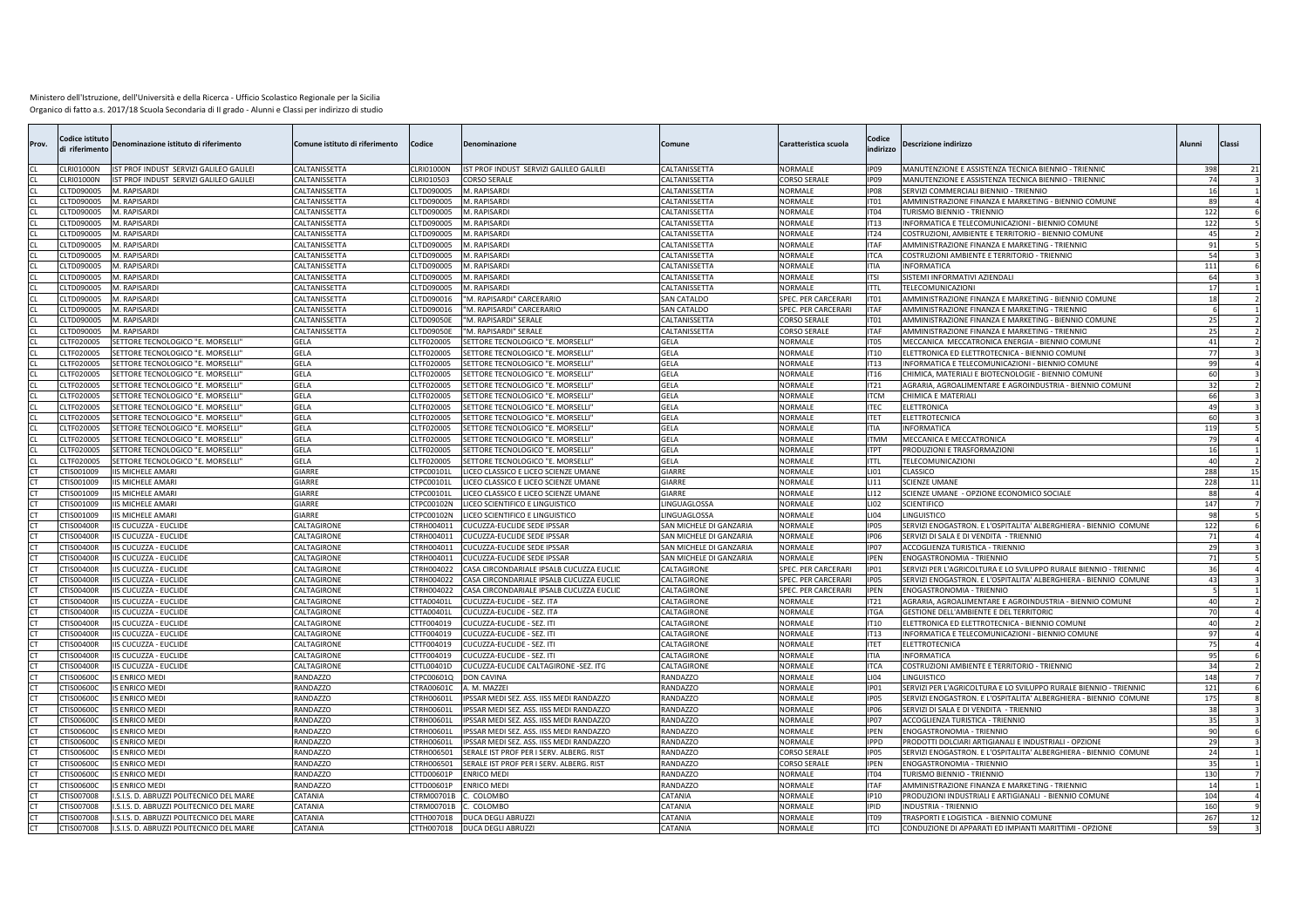| Prov.     | Codice istituto<br>di riferimento | Denominazione istituto di riferimento               | Comune istituto di riferimento | Codice                   | Denominazione                                                               | ີ.omune                  | Caratteristica scuola            | Codice<br>indirizzo | Descrizione indirizzo                                                           | Alunni          | Classi          |
|-----------|-----------------------------------|-----------------------------------------------------|--------------------------------|--------------------------|-----------------------------------------------------------------------------|--------------------------|----------------------------------|---------------------|---------------------------------------------------------------------------------|-----------------|-----------------|
| <b>CT</b> | CTIS007008                        | .S.I.S. D. ABRUZZI POLITECNICO DEL MARE             | CATANIA                        | CTTH007018               | <b>DUCA DEGLI ABRUZZI</b>                                                   | CATANIA                  | <b>NORMALE</b>                   | <b>ITCN</b>         | CONDUZIONE DEL MEZZO NAVALE - OPZIONE                                           | 12 <sub>0</sub> |                 |
|           | TIS007008                         | .S.I.S. D. ABRUZZI POLITECNICO DEL MARE             | CATANIA                        | CTTH007018               | DUCA DEGLI ABRUZZI                                                          | CATANIA                  | NORMALE                          | <b>ITCV</b>         | COSTRUZIONI NAVALI - OPZIONE                                                    |                 |                 |
|           | TIS007008                         | .S.I.S. D. ABRUZZI POLITECNICO DEL MARE             | CATANIA                        | CTTH007018               | DUCA DEGLI ABRUZZI                                                          | CATANIA                  | <b>NORMALE</b>                   | <b>ITLG</b>         | LOGISTICA                                                                       |                 |                 |
| CT.       | TIS008004                         | S FILIPPO BRUNELLESCHI                              | ACIREALE                       | CTSL00801B               | I.I.S. F. BRUNELLESCHI - LICEO ARTISTICO                                    | ACIREALE                 | <b>NORMALE</b>                   | <b>LIOO</b>         | ARTISTICO NUOVO ORDINAMENTO - BIENNIO COMUNE                                    |                 | 133             |
|           | TIS008004                         | S FILIPPO BRUNELLESCHI                              | ACIREALE                       | CTSL00801B               | I.I.S. F. BRUNELLESCHI - LICEO ARTISTICO                                    | ACIREALE                 | <b>NORMALE</b>                   | <b>LIO5</b>         | ARCHITETTURA E AMBIENTE                                                         |                 |                 |
|           | TIS008004                         | S FILIPPO BRUNELLESCHI                              | <b>ACIREALE</b>                | CTSL00801B               | I.I.S. F. BRUNELLESCHI - LICEO ARTISTICO                                    | ACIREALE                 | <b>NORMALE</b>                   | <b>LI07</b>         | AUDIOVISIVO MULTIMEDIA                                                          |                 |                 |
|           | TIS008004                         | IS FILIPPO BRUNELLESCHI                             | ACIREALE                       | CTSL00801B               | I.I.S. F. BRUNELLESCHI - LICEO ARTISTICO                                    | ACIREALE                 | <b>NORMALE</b>                   | LI10                | GRAFICA                                                                         |                 |                 |
| <b>CT</b> | TIS008004                         | IS FILIPPO BRUNELLESCHI                             | ACIREALE                       | <b>CTSL00801B</b>        | I.I.S. F. BRUNELLESCHI - LICEO ARTISTICO                                    | ACIREALE                 | <b>NORMALE</b>                   | LIB9                | DESIGN-ARREDAMENTO E LEGNO                                                      |                 |                 |
|           | TIS008004                         | IS FILIPPO BRUNELLESCHI                             | ACIREALE                       | CTSL00801B               | I.I.S. F. BRUNELLESCHI - LICEO ARTISTICO                                    | ACIREALE                 | NORMALE                          | LIC6                | ARTI FIGURATIVE-PLASTICO PITTORICO                                              |                 |                 |
|           | TIS008004                         | S FILIPPO BRUNELLESCHI                              | ACIREALE                       | CTTN008018               | I.I.S. F. BRUNELLESCHI - SEZ. TURISTICO                                     | <b>ACIREALE</b>          | <b>NORMALE</b>                   | <b>ITO4</b>         | <b>TURISMO BIENNIO - TRIENNIO</b>                                               |                 | 45<br>20        |
|           | TIS008004                         | IS FILIPPO BRUNELLESCHI                             | ACIREALE                       | CTTN008504               | CORSO SERALE TURISMO                                                        | ACIREALE                 | <b>CORSO SERAL</b>               | IT04                | TURISMO BIENNIO - TRIENNIO                                                      |                 | $\Delta\Delta$  |
|           | TIS00900X                         | S VEN. IGNAZIO CAPIZZI                              | <b>BRONTE</b>                  | CTPC009017               | LICEO CLASSICO E ARTISTICO VEN.I CAPIZZI                                    | <b>BRONTE</b>            | <b>NORMALE</b>                   | 1100                | ARTISTICO NUOVO ORDINAMENTO - BIENNIO COMUNE                                    |                 |                 |
|           | TIS00900X                         | S VEN. IGNAZIO CAPIZZI                              | <b>BRONTE</b>                  | CTPC009017               | ICEO CLASSICO E ARTISTICO VEN.I CAPIZZI                                     | <b>BRONTE</b>            | NORMALE                          | <b>LIO1</b>         | CLASSICO                                                                        |                 | 14              |
|           | TIS00900X<br>TIS00900X            | IS VEN. IGNAZIO CAPIZZI                             | <b>BRONTE</b>                  | CTPC009017               | LICEO CLASSICO E ARTISTICO VEN.I CAPIZZI                                    | <b>BRONTE</b>            | <b>NORMALE</b><br><b>NORMALE</b> | 1107<br>LIC6        | AUDIOVISIVO MULTIMEDIA                                                          |                 |                 |
|           | TIS00900X                         | IS VEN. IGNAZIO CAPIZZI<br>S VEN. IGNAZIO CAPIZZI   | <b>BRONTE</b><br><b>BRONTE</b> | CTPC009017<br>CTPS00901A | LICEO CLASSICO E ARTISTICO VEN.I CAPIZZI<br>LICEO SCIENTIFICO VEN.I.CAPIZZI | <b>BRONTE</b><br>BRONTE  | NORMALE                          | LI03                | ARTI FIGURATIVE-PLASTICO PITTORICO<br>SCIENTIFICO - OPZIONE SCIENZE APPLICATE   |                 | 16<br>33        |
|           | TIS00900X                         | S VEN. IGNAZIO CAPIZZI                              | RONTE                          | CTRA00901X               | A. M. MAZZFI                                                                | RONTE                    | VORMALE                          | IP <sub>01</sub>    | SERVIZI PER L'AGRICOLTURA E LO SVILUPPO RURALE BIENNIO - TRIENNIO               |                 |                 |
| CT.       | TIS00900X                         | IS VEN. IGNAZIO CAPIZZI                             | <b>BRONTE</b>                  | CTRI00901G               | .P.S.I.A. VEN.I.CAPIZZI                                                     | <b>BRONTE</b>            | <b>NORMALE</b>                   | <b>IP09</b>         | MANUTENZIONE E ASSISTENZA TECNICA BIENNIO - TRIENNIC                            |                 |                 |
|           | TIS00900X                         | S VEN. IGNAZIO CAPIZZI                              | <b>BRONTE</b>                  | CTRI00901G               | .P.S.I.A. VEN.I.CAPIZZI                                                     | <b>BRONTE</b>            | <b>NORMALE</b>                   | <b>IPAI</b>         | APPARATI IMP.TI SER.ZI TEC.CI IND.LI E CIV.LI - OPZIONE                         |                 |                 |
|           | TIS00900X                         | IS VEN. IGNAZIO CAPIZZI                             | <b>BRONTE</b>                  | CTRI00901G               | .P.S.I.A. VEN.I.CAPIZZI                                                     | <b>BRONTE</b>            | NORMALE                          | <b>IPMM</b>         | MANUTENZIONE DEI MEZZI DI TRASPORTO - OPZIONE                                   |                 | $\Lambda$       |
|           | TIS01100X                         | <b>ISS BENEDETTO RADICE</b>                         | <b>BRONTE</b>                  | CTRA01101X               | ADRANO (S.C. ISTITUTO SUPERIORE BRONTE)                                     | ADRANO                   | <b>NORMALE</b>                   | IP <sub>01</sub>    | SERVIZI PER L'AGRICOLTURA E LO SVILUPPO RURALE BIENNIO - TRIENNIO               |                 |                 |
|           | TIS01100X                         | <b>IISS BENEDETTO RADICE</b>                        | BRONTE                         | CTRA01101X               | ADRANO (S.C. ISTITUTO SUPERIORE BRONTE)                                     | ADRANO                   | <b>NORMALE</b>                   | <b>IPVP</b>         | VALORIZ.NE COMMERC.NE DEI PROD. AGRIC. DEL TERRIT. OPZIONE                      |                 |                 |
|           | TIS01100X                         | <b>ISS BENEDETTO RADICE</b>                         | <b>BRONTE</b>                  | CTTD011016               | <b>BENEDETTO RADICE</b>                                                     | <b>BRONTE</b>            | <b>NORMALE</b>                   | ITO <sub>1</sub>    | AMMINISTRAZIONE FINANZA E MARKETING - BIENNIO COMUNE                            |                 |                 |
|           | TIS01100X                         | <b>IISS BENEDETTO RADICE</b>                        | <b>BRONTE</b>                  | CTTD011016               | <b>BENEDETTO RADICE</b>                                                     | <b>BRONTE</b>            | NORMALE                          | IT <sub>05</sub>    | MECCANICA MECCATRONICA ENERGIA - BIENNIO COMUNE                                 |                 |                 |
|           | TIS01100X                         | <b>IISS BENEDETTO RADICE</b>                        | <b>BRONTE</b>                  | CTTD011016               | <b>BENEDETTO RADICE</b>                                                     | <b>BRONTE</b>            | <b>NORMALE</b>                   | <b>IT13</b>         | INFORMATICA E TELECOMUNICAZIONI - BIENNIO COMUNE                                |                 |                 |
|           | TIS01100X                         | <b>ISS BENEDETTO RADICE</b>                         | <b>BRONTE</b>                  | CTTD011016               | <b>BENEDETTO RADICE</b>                                                     | <b>BRONTE</b>            | <b>NORMALE</b>                   | IT19                | SISTEMA MODA - BIENNIO COMUNE                                                   |                 |                 |
|           | TIS01100X                         | <b>ISS BENEDETTO RADICE</b>                         | <b>BRONTE</b>                  | CTTD011016               | BENEDETTO RADICE                                                            | <b>BRONTE</b>            | NORMALE                          | <b>IT24</b>         | COSTRUZIONI, AMBIENTE E TERRITORIO - BIENNIO COMUNE                             |                 |                 |
|           | TIS01100X                         | <b>ISS BENEDETTO RADICE</b>                         | <b>BRONTE</b>                  | CTTD011016               | <b>BENEDETTO RADICE</b>                                                     | RONTE                    | NORMALE                          | <b>ITAF</b>         | AMMINISTRAZIONE FINANZA E MARKETING - TRIENNIO                                  |                 | 88              |
|           | TIS01100X                         | <b>IISS BENEDETTO RADICE</b>                        | <b>BRONTE</b>                  | CTTD011016               | <b>BENEDETTO RADICE</b>                                                     | <b>BRONTE</b>            | <b>NORMALE</b>                   | <b>ITAM</b>         | TESSILE, ABBIGLIAMENTO E MODA                                                   |                 |                 |
|           | TIS01100X                         | <b>ISS BENEDETTO RADICE</b>                         | <b>BRONTE</b>                  | CTTD011016               | <b>BENEDETTO RADICE</b>                                                     | <b>BRONTE</b>            | <b>NORMALE</b>                   | <b>ITCA</b>         | COSTRUZIONI AMBIENTE E TERRITORIO - TRIENNIC                                    |                 |                 |
|           | TIS01100X                         | <b>ISS BENEDETTO RADICE</b>                         | <b>BRONTE</b>                  | CTTD011016               | <b>BENEDETTO RADICE</b>                                                     | <b>BRONTE</b>            | NORMALE                          | <b>ITIA</b>         | <b>INFORMATICA</b>                                                              |                 |                 |
|           | TIS01100X                         | <b>ISS BENEDETTO RADICE</b>                         | <b>BRONTE</b>                  | CTTD011016               | <b>BENEDETTO RADICE</b>                                                     | <b>BRONTE</b>            | <b>NORMALE</b>                   | <b>ITMI</b>         | TECNOLOGIE DEL LEGNO- OPZIONE                                                   |                 |                 |
|           | TIS01100X                         | <b>ISS BENEDETTO RADICE</b>                         | BRONTE                         | CTTD011016               | <b>BENEDETTO RADICE</b>                                                     | <b>BRONTE</b>            | <b>NORMALE</b>                   | <b>ITTL</b>         | TELECOMUNICAZIONI                                                               |                 |                 |
|           | CTIS01100X                        | <b>ISS BENEDETTO RADICE</b>                         | <b>BRONTE</b>                  | CTTD01151G               | BENEDETTO RADICE<br>SERALE                                                  | <b>BRONTE</b>            | <b>CORSO SERALI</b>              | <b>IT24</b>         | COSTRUZIONI, AMBIENTE E TERRITORIO - BIENNIO COMUNE                             |                 |                 |
|           | TIS01100X                         | <b>ISS BENEDETTO RADICE</b>                         | <b>BRONTE</b>                  | CTTD01151G               | BENEDETTO RADICE -<br>SERALE                                                | RONTE                    | <b>CORSO SERALI</b>              | <b>ITAF</b>         | AMMINISTRAZIONE FINANZA E MARKETING - TRIENNIO                                  |                 |                 |
|           | <b>TIS01200Q</b>                  | IS RAPISARDI PATERNO                                | PATERNO                        | CTPC012013               | <b>MARIO RAPISARDI</b>                                                      | PATERNO <sup>®</sup>     | <b>NORMALE</b>                   | LI00                | ARTISTICO NUOVO ORDINAMENTO - BIENNIO COMUNE                                    |                 |                 |
|           | CTIS01200Q                        | S RAPISARDI PATERNO                                 | PATERNO                        | CTPC012013               | <b>MARIO RAPISARDI</b>                                                      | PATERNO <sup>®</sup>     | <b>NORMALE</b>                   | <b>LIO1</b>         | CLASSICO                                                                        |                 | 24<br>12        |
|           | CTIS01200Q                        | <b>IS RAPISARDI PATERNO</b>                         | <b>PATERNO</b>                 | CTPM012017               | LICEO DELLE SCIENZE UMANE                                                   | <b>BIANCAVILLA</b>       | NORMALE                          | <b>LI11</b>         | <b>SCIENZE UMANE</b>                                                            |                 | 21!<br>11       |
|           | TIS01200Q                         | S RAPISARDI PATERNO                                 | PATERNO                        | CTPM012017               | LICEO DELLE SCIENZE UMANE                                                   | <b>BIANCAVILLA</b>       | NORMALE                          | LI12                | SCIENZE UMANE - OPZIONE ECONOMICO SOCIALE                                       |                 |                 |
| CT.       | TIS01200Q                         | IS RAPISARDI PATERNO                                | PATERNO                        | CTTF012018               | ISTITUTO TECNICO INDUSTRIALE - IND. CHIM                                    | BIANCAVILLA              | <b>NORMALE</b>                   | IT16                | CHIMICA, MATERIALI E BIOTECNOLOGIE - BIENNIO COMUNE                             |                 | 84              |
| <b>CT</b> | TIS01200Q                         | <b>RAPISARDI PATERNO</b>                            | PATERNO                        | CTTF012018               | STITUTO TECNICO INDUSTRIALE - IND. CHIM                                     | <b>BIANCAVILLA</b>       | <b>NORMALE</b>                   | <b>ITCM</b>         | CHIMICA E MATERIALI                                                             |                 |                 |
|           | TIS01300G                         | S. ITN-ITG-IPS RIPOSTO                              | RIPOSTO                        | CTRC01301E               | <b>LOLIVETTI</b>                                                            | <b>RIPOSTO</b>           | NORMALE                          | <b>IP02</b>         | SERVIZI SOCIO-SANITARI BIENNIO - TRIENNIO                                       |                 | 12              |
|           | TIS01300G                         | .S. ITN-ITG-IPS RIPOSTO                             | RIPOSTO                        | CTRC01350V               | SERALE IST PROF PER I SER COMM E TURIS                                      | <b>IPOSTO</b>            | CORSO SERALI                     | IP <sub>02</sub>    | SERVIZI SOCIO-SANITARI BIENNIO - TRIENNIO                                       |                 |                 |
|           | CTIS01300G                        | .S. ITN-ITG-IPS RIPOSTO                             | RIPOSTO                        | CTTD01301T               | . PANTANO                                                                   | <b>IPOSTO</b>            | <b>NORMALE</b><br><b>NORMALE</b> | IT <sub>01</sub>    | AMMINISTRAZIONE FINANZA E MARKETING - BIENNIO COMUNE                            |                 | $\Delta f$      |
|           | CTIS01300G                        | .S. ITN-ITG-IPS RIPOSTO                             | RIPOSTO                        | CTTD01301T               | . PANTANO                                                                   | <b>IPOSTO</b>            |                                  | IT04                | TURISMO BIENNIO - TRIENNIO                                                      |                 | 14 <sub>2</sub> |
| СT        | TIS01300G<br>CTIS01300G           | .S. ITN-ITG-IPS RIPOSTO<br>.S. ITN-ITG-IPS RIPOSTO  | <b>IPOSTO</b><br>RIPOSTO       | CTTD01301T<br>CTTD01301T | . PANTANO<br>. PANTANO                                                      | <b>IPOSTO</b><br>RIPOSTO | <b>NORMALE</b><br><b>NORMALE</b> | <b>ITAF</b><br>ITSI | AMMINISTRAZIONE FINANZA E MARKETING - TRIENNIO<br>SISTEMI INFORMATIVI AZIENDALI |                 | -34             |
| <b>CT</b> | CTIS01300G                        |                                                     | RIPOSTO                        |                          | UIGI RIZZO                                                                  | <b>IPOSTO</b>            | <b>NORMALE</b>                   | <b>IT09</b>         | TRASPORTI E LOGISTICA - BIENNIO COMUNE                                          |                 | 165             |
|           | CTIS01300G                        | .S. ITN-ITG-IPS RIPOSTO<br>I.S. ITN-ITG-IPS RIPOSTO | RIPOSTO                        | CTTH01301G<br>CTTH01301G | LUIGI RIZZO                                                                 | RIPOSTO                  | <b>NORMALE</b>                   | <b>ITCI</b>         | CONDUZIONE DI APPARATI ED IMPIANTI MARITTIMI - OPZIONE                          |                 |                 |
|           | TIS01300G                         | .S. ITN-ITG-IPS RIPOSTO                             | <b>IPOSTO</b>                  | CTTH01301G               | UIGI RIZZO                                                                  | <b>IPOSTO</b>            | NORMALE                          | <b>ITCN</b>         | CONDUZIONE DEL MEZZO NAVALE - OPZIONE                                           |                 | 156             |
|           | TIS01300G                         | .S. ITN-ITG-IPS RIPOSTO                             | RIPOSTO                        | CTTL013018               | N.COLAJANN                                                                  | RIPOSTO                  | <b>NORMALE</b>                   | IT24                | COSTRUZIONI, AMBIENTE E TERRITORIO - BIENNIO COMUNE                             |                 |                 |
|           | TIS01300G                         | .S. ITN-ITG-IPS RIPOSTO                             | <b>RIPOSTO</b>                 | CTTL013018               | N.COLAJANN                                                                  | <b>IPOSTO</b>            | <b>NORMALE</b>                   | <b>ITCA</b>         | COSTRUZIONI AMBIENTE E TERRITORIO - TRIENNIC                                    |                 |                 |
|           | TIS01300G                         | .S. ITN-ITG-IPS RIPOSTO                             | RIPOSTO                        | CTTL013018               | N.COLAJANNI                                                                 | <b>RIPOSTO</b>           | <b>NORMALE</b>                   | <b>ITCL</b>         | TECNOLOGIE DEL LEGNO NELLE COSTRUZIONI - OPZIONE                                |                 |                 |
| CT.       | CTIS016003                        | <b>FRANCESCO REDI</b>                               | PATERNO                        | CTPS01601D               | <b>SCIENTIFICO BELPASSO</b>                                                 | <b>BELPASSO</b>          | <b>NORMALE</b>                   | 1102                | <b>SCIENTIFICO</b>                                                              |                 | 174<br>10       |
| CT.       | CTIS016003                        | <b>FRANCESCO REDI</b>                               | PATERNO                        | CTRA016013               | <b>SANTO ASERO</b>                                                          | PATERNO'                 | <b>NORMALE</b>                   | IP01                | SERVIZI PER L'AGRICOLTURA E LO SVILUPPO RURALE BIENNIO - TRIENNIO               | 16              |                 |
|           | CTIS016003                        | <b>FRANCESCO REDI</b>                               | <b>PATERNO</b>                 | CTRI01601P               | EFESTO                                                                      | <b>BIANCAVILLA</b>       | <b>NORMALE</b>                   | <b>IP09</b>         | MANUTENZIONE E ASSISTENZA TECNICA BIENNIO - TRIENNIC                            | 12              |                 |
|           | TIS016003                         | <b>FRANCESCO REDI</b>                               | <b>PATERNO</b>                 | CTRI01601P               | EFESTO                                                                      | BIANCAVILLA              | NORMALE                          | <b>IPMM</b>         | MANUTENZIONE DEI MEZZI DI TRASPORTO - OPZIONE                                   |                 |                 |
|           | CTIS016003                        | <b>FRANCESCO REDI</b>                               | PATERNO                        | CTTF01601G               | <b>GALILEO FERRARIS</b>                                                     | <b>BELPASSO</b>          | <b>NORMALE</b>                   | IT10                | ELETTRONICA ED ELETTROTECNICA - BIENNIO COMUNI                                  |                 | 141             |
|           | CTIS016003                        | <b>RANCESCO REDI</b>                                | <b>PATERNO</b>                 | CTTF01601G               | <b>GALILEO FERRARIS</b>                                                     | BELPASSO                 | <b>NORMALE</b>                   | IT13                | INFORMATICA E TELECOMUNICAZIONI - BIENNIO COMUNE                                |                 |                 |
|           | TIS016003                         | <b>RANCESCO REDI</b>                                | PATERNO                        | CTTF01601G               | GALILEO FERRARIS                                                            | <b>BELPASSO</b>          | NORMALE                          | <b>ITEC</b>         | ELETTRONICA                                                                     |                 |                 |
|           | TIS016003                         | <b>FRANCESCO REDI</b>                               | PATERNO                        | CTTF01601G               | <b>GALILEO FERRARIS</b>                                                     | BELPASSO                 | VORMALE                          | <b>ITIA</b>         | <b>INFORMATICA</b>                                                              |                 |                 |
| CT        | CTIS01700V                        | IS G. B. VACCARIN                                   | CATANIA                        | CTPS017019               | VACCARINI                                                                   | CATANIA                  | <b>NORMALE</b>                   | LI03                | SCIENTIFICO - OPZIONE SCIENZE APPLICATE                                         |                 | 608<br>26       |
|           |                                   |                                                     |                                |                          |                                                                             |                          |                                  |                     |                                                                                 |                 |                 |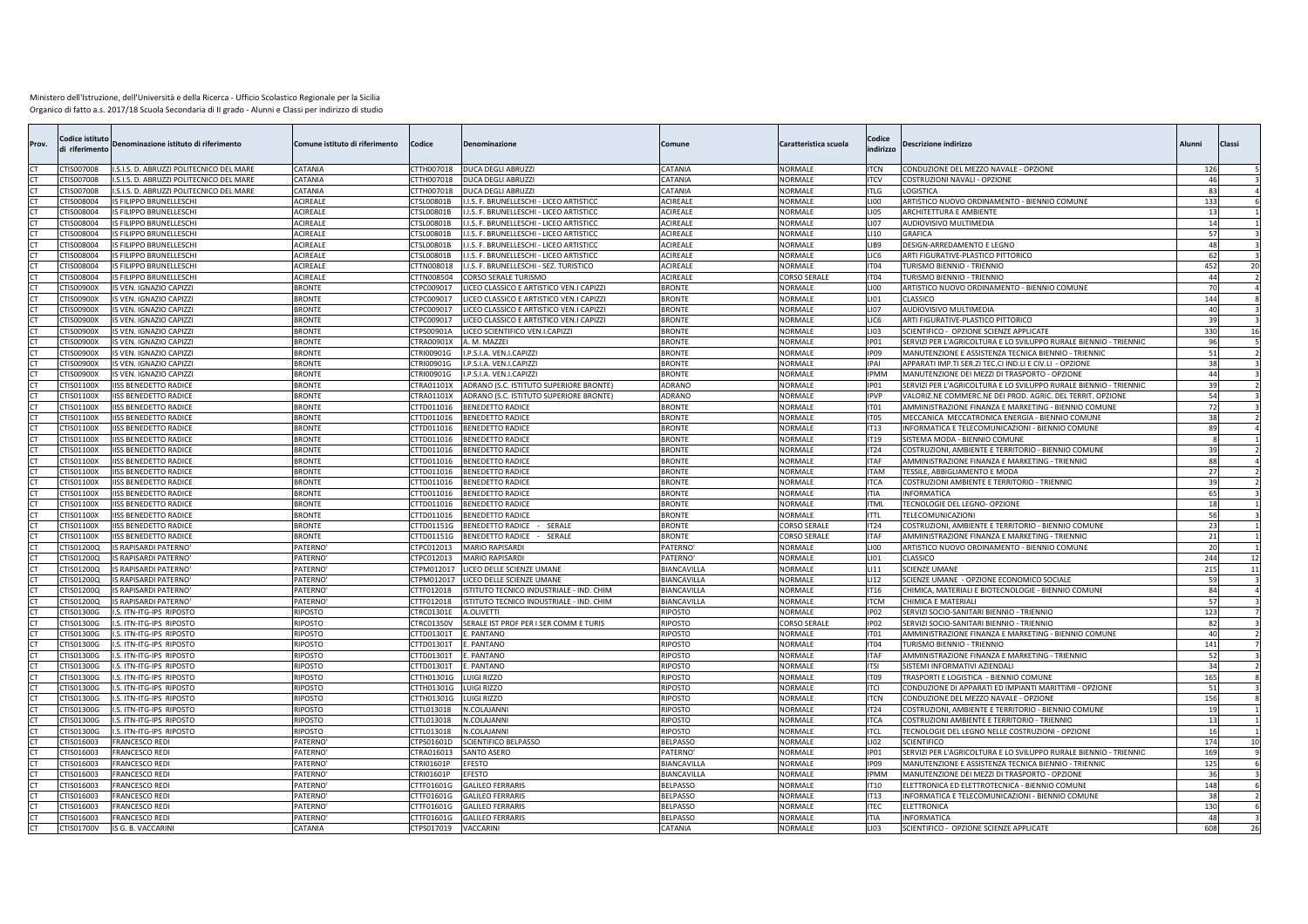| Prov.     | odice istituto:<br>di riferimento | Denominazione istituto di riferimento   | Comune istituto di riferimento | Codice                   | Denominazione                                                        | Comune                      | Caratteristica scuola            | Codice<br>indirizzo             | Descrizione indirizzo                                                                                  | Alunni          | Classi          |
|-----------|-----------------------------------|-----------------------------------------|--------------------------------|--------------------------|----------------------------------------------------------------------|-----------------------------|----------------------------------|---------------------------------|--------------------------------------------------------------------------------------------------------|-----------------|-----------------|
|           | CTIS01700V                        | IS G. B. VACCARINI                      | CATANIA                        | CTPS017019               | VACCARINI                                                            | CATANIA                     | <b>NORMALE</b>                   | <b>LI15</b>                     | LICEO SCIENTIFICO - SEZIONE SPORTIVA                                                                   | -13             |                 |
|           | CTIS01700V                        | IS G. B. VACCARINI                      | CATANIA                        | CTTF01701B               | VACCARINI                                                            | CATANIA                     | <b>NORMALE</b>                   | <b>IT13</b>                     | INFORMATICA E TELECOMUNICAZIONI - BIENNIO COMUNE                                                       |                 | 11 <sup>2</sup> |
| CT.       | CTIS01700V                        | IS G. B. VACCARINI                      | CATANIA                        | CTTF01701B               | VACCARINI                                                            | CATANIA                     | <b>NORMALE</b>                   | <b>ITIA</b>                     | <b>INFORMATICA</b>                                                                                     |                 | -6              |
| <b>CT</b> | CTIS01700V                        | IS G. B. VACCARIN                       | CATANIA                        | CTTF01701B               | VACCARINI                                                            | CATANIA                     | <b>NORMALE</b>                   | <b>ITTL</b>                     | <b>TELECOMUNICAZIONI</b>                                                                               |                 | 35              |
|           | TIS01700V                         | IS G. B. VACCARIN                       | CATANIA                        | CTTL01701G               | G. B. VACCARIN                                                       | CATANIA                     | NORMALE                          | <b>IT24</b>                     | COSTRUZIONI, AMBIENTE E TERRITORIO - BIENNIO COMUNE                                                    |                 |                 |
|           | TIS01700V                         | IS G. B. VACCARINI                      | CATANIA                        | CTTL01701G               | G. B. VACCARIN                                                       | CATANIA                     | <b>NORMALE</b>                   | <b>ITCA</b>                     | COSTRUZIONI AMBIENTE E TERRITORIO - TRIENNIC                                                           |                 |                 |
|           | TIS01700V<br>TIS023006            | IS G. B. VACCARIN<br>S CARLO GEMMELLARO | CATANIA<br>CATANIA             | CTTL01701G               | G. B. VACCARIN                                                       | CATANIA                     | NORMALE<br><b>NORMALE</b>        | <b>ITCL</b><br>ITO <sub>1</sub> | TECNOLOGIE DEL LEGNO NELLE COSTRUZIONI - OPZIONI                                                       |                 |                 |
|           | TIS023006                         | S CARLO GEMMELLARC                      | CATANIA                        | CTTD02301C<br>CTTD02301C | GEMMELLARO - AMMINIST,FIN. E MKT<br>GEMMELLARO - AMMINIST.FIN. E MKT | CATANIA<br>CATANIA          | NORMALE                          | <b>ITAF</b>                     | AMMINISTRAZIONE FINANZA E MARKETING - BIENNIO COMUNE<br>AMMINISTRAZIONE FINANZA E MARKETING - TRIENNIO |                 |                 |
|           | TIS023006                         | S CARLO GEMMELLARO                      | CATANIA                        | CTTF02301P               | <b>GEMMELLARO - INFORMATICA</b>                                      | <b>ATANIA</b>               | NORMALE                          | IT13                            | INFORMATICA E TELECOMUNICAZIONI - BIENNIO COMUNE                                                       |                 |                 |
| CT.       | TIS023006                         | S CARLO GEMMELLARC                      | CATANIA                        | CTTF02301P               | <b>GEMMELLARO - INFORMATICA</b>                                      | CATANIA                     | <b>NORMALE</b>                   | <b>ITIA</b>                     | <b>INFORMATICA</b>                                                                                     |                 | $\mathcal{R}$   |
|           | CTIS023006                        | S CARLO GEMMELLARC                      | CATANIA                        | CTTN02301A               | GEMMELLARO - TURISMO                                                 | CATANIA                     | <b>NORMALE</b>                   | IT04                            | TURISMO BIENNIO - TRIENNIO                                                                             |                 | 494<br>23       |
|           | TIS024002                         | IS "C.A. DALLA CHIESA                   | CALTAGIRONE                    | CTRH024016               | SEDE COORDINATA I.P.S.S.A.R                                          | MINEO                       | <b>NORMALE</b>                   | <b>IP05</b>                     | SERVIZI ENOGASTRON. E L'OSPITALITA' ALBERGHIERA - BIENNIO COMUNE                                       |                 |                 |
|           | CTIS024002                        | IS "C.A. DALLA CHIESA"                  | CALTAGIRONE                    | CTRH024016               | SEDE COORDINATA I.P.S.S.A.R                                          | MINEO                       | <b>NORMALE</b>                   | <b>IP06</b>                     | SERVIZI DI SALA E DI VENDITA - TRIENNIO                                                                |                 |                 |
| CT.       | CTIS024002                        | IS "C.A. DALLA CHIESA                   | CALTAGIRONE                    | CTRH024016               | SEDE COORDINATA I.P.S.S.A.R                                          | MINEO                       | NORMALE                          | IP <sub>07</sub>                | ACCOGLIENZA TURISTICA - TRIENNIO                                                                       |                 |                 |
|           | CTIS024002                        | IS "C.A. DALLA CHIESA                   | CALTAGIRONE                    | CTRH024016               | SEDE COORDINATA I.P.S.S.A.R                                          | MINEO                       | NORMALE                          | <b>IPEN</b>                     | ENOGASTRONOMIA - TRIENNIO                                                                              |                 |                 |
|           | TIS024002                         | IS "C.A. DALLA CHIESA                   | CALTAGIRONE                    | CTRI02401N               | .P.S.I.A "C.A. DALLA CHIESA'                                         | CALTAGIRONE                 | NORMALE                          | <b>IP09</b>                     | MANUTENZIONE E ASSISTENZA TECNICA BIENNIO - TRIENNIC                                                   |                 | 281<br>14       |
|           | TIS024002                         | IS "C.A. DALLA CHIESA'                  | CALTAGIRONE                    | CTRI02401N               | .P.S.I.A "C.A. DALLA CHIESA'                                         | CALTAGIRONE                 | NORMALE                          | <b>IP10</b>                     | PRODUZIONI INDUSTRIALI E ARTIGIANALI - BIENNIO COMUNE                                                  |                 |                 |
|           | TIS024002                         | S "C.A. DALLA CHIESA                    | CALTAGIRONE                    | CTRI02401N               | .P.S.I.A "C.A. DALLA CHIESA"                                         | CALTAGIRONI                 | <b>NORMALE</b>                   | <b>IPAG</b>                     | ARTIGIANATO - TRIENNIO                                                                                 |                 |                 |
|           | TIS024002                         | S "C.A. DALLA CHIESA'                   | CALTAGIRONE                    | <b>CTRI02402P</b>        | CASA CIRCONDARIALE                                                   | CALTAGIRONE                 | SPEC. PER CARCERARI              | IP09                            | MANUTENZIONE E ASSISTENZA TECNICA BIENNIO - TRIENNIC                                                   |                 |                 |
|           | TIS02600N                         | .I.S.LICEO "C. MARCHESI" CL./SC.        | MASCALUCIA                     | CTPS026014               | .I.S.LICEO "C.MARCHESI" CL./SC                                       | MASCALUCIA                  | <b>NORMALE</b>                   | IT16                            | CHIMICA, MATERIALI E BIOTECNOLOGIE - BIENNIO COMUNE                                                    |                 |                 |
|           | TIS02600N                         | .I.S.LICEO "C. MARCHESI" CL./SC.        | MASCALUCIA                     | CTPS026014               | .I.S.LICEO "C.MARCHESI" CL./SC                                       | MASCALUCIA                  | NORMALE                          | <b>ITCM</b>                     | CHIMICA E MATERIALI                                                                                    |                 |                 |
|           | TIS02600N                         | .I.S.LICEO "C. MARCHESI" CL./SC.        | MASCALUCIA                     | CTPS026014               | .I.S.LICEO "C.MARCHESI" CL./SC                                       | MASCALUCIA                  | <b>NORMALE</b>                   | <b>LIO1</b>                     | CLASSICO                                                                                               | 32              | 15              |
|           | TIS02600N                         | .I.S.LICEO "C. MARCHESI" CL./SC.        | MASCALUCIA                     | CTPS026014               | .I.S.LICEO "C.MARCHESI" CL./SC                                       | MASCALUCIA                  | <b>NORMALE</b>                   | <b>LIO2</b>                     | <b>SCIENTIFICO</b>                                                                                     |                 | 99<br>36        |
| CT.       | TIS032001                         | STITUTO SUPERIORE MAJORANA - MEUCCI     | ACIREALE                       | CTRI03201L               | PSIA ORA I.S. MAJORANA-MEUCCI                                        | ACIREALE                    | <b>NORMALE</b>                   | <b>IP02</b>                     | SERVIZI SOCIO-SANITARI BIENNIO - TRIENNIO                                                              |                 |                 |
| <b>CT</b> | TIS032001                         | STITUTO SUPERIORE MAJORANA - MEUCCI     | ACIREALE                       | CTRI03201L               | PSIA ORA I.S. MAJORANA-MEUCCI                                        | ACIREALE                    | <b>NORMALE</b>                   | <b>IP09</b>                     | MANUTENZIONE E ASSISTENZA TECNICA BIENNIO - TRIENNIC                                                   |                 | 163             |
|           | TIS032001                         | ISTITUTO SUPERIORE MAJORANA - MEUCCI    | ACIREALE                       | CTTD032017               | ECNICO ECONOMICO - I.S. MAJORANA-MEUCCI                              | ACIREALE                    | NORMALE                          | ITO1                            | AMMINISTRAZIONE FINANZA E MARKETING - BIENNIO COMUNE                                                   |                 |                 |
|           | TIS032001                         | STITUTO SUPERIORE MAJORANA - MEUCCI     | ACIREALE                       | CTTD032017               | <b>ECNICO ECONOMICO - I.S. MAJORANA-MEUCCI</b>                       | ACIREALE                    | <b>NORMALE</b>                   | <b>ITAF</b>                     | AMMINISTRAZIONE FINANZA E MARKETING - TRIENNIO                                                         |                 |                 |
|           | CTIS032001                        | ISTITUTO SUPERIORE MAJORANA - MEUCCI    | ACIREALE                       | CTTD032017               | TECNICO ECONOMICO - I.S. MAJORANA-MEUCCI                             | ACIREALE                    | <b>NORMALE</b>                   | <b>ITRI</b>                     | RELAZIONI INTERNAZIONALI PER IL MARKETING                                                              |                 |                 |
|           | TIS032001                         | STITUTO SUPERIORE MAJORANA - MEUCCI     | ACIREALE                       | CTTD032017               | ECNICO ECONOMICO - I.S. MAJORANA-MEUCC                               | ACIREALE                    | <b>NORMALE</b>                   | <b>ITSI</b>                     | SISTEMI INFORMATIVI AZIENDALI                                                                          |                 |                 |
|           | TIS03300R                         | .S. G. FERRARIS                         | <b>ACIREALE</b>                | CTTF033019               | ITI G. FERRARIS                                                      | ACIREALE                    | NORMALE                          | IT <sub>05</sub>                | MECCANICA MECCATRONICA ENERGIA - BIENNIO COMUNE                                                        |                 |                 |
|           | TIS03300R                         | .S. G. FERRARIS                         | ACIREALE                       | CTTF033019               | ITI G. FERRARIS                                                      | <b>CIREALE</b>              | NORMALE                          | IT <sub>10</sub>                | ELETTRONICA ED ELETTROTECNICA - BIENNIO COMUNE                                                         |                 |                 |
|           | <b>TIS03300R</b>                  | .S. G. FERRARIS                         | ACIREALE                       | CTTF033019               | ITI G. FERRARIS                                                      | ACIREALE                    | NORMALE                          | IT13                            | INFORMATICA E TELECOMUNICAZIONI - BIENNIO COMUN                                                        |                 | 14              |
|           | TIS03300F                         | .S. G. FERRARIS                         | ACIREALE                       | CTTF033019               | ITI G. FERRARIS                                                      | ACIREALE                    | <b>NORMALE</b>                   | <b>IT16</b>                     | CHIMICA, MATERIALI E BIOTECNOLOGIE - BIENNIO COMUNI                                                    |                 |                 |
|           | TIS03300R<br>TIS03300R            | .S. G. FERRARIS<br>.S. G. FERRARIS      | ACIREALE<br>ACIREALE           | CTTF033019<br>CTTF033019 | ITI G. FERRARIS<br>ITI G. FERRARIS                                   | ACIREALE<br><b>ACIREALE</b> | <b>NORMALE</b><br><b>NORMALE</b> | <b>ITBS</b>                     | <b>BIOTECNOLOGIE SANITARIE</b><br><b>ELETTRONICA</b>                                                   |                 |                 |
| <b>CT</b> | CTIS03300R                        | I.S. G. FERRARIS                        | ACIREALE                       | CTTF033019               | ITI G. FERRARIS                                                      | ACIREALE                    | <b>NORMALE</b>                   | <b>ITEC</b><br><b>ITEN</b>      | <b>ENERGIA</b>                                                                                         |                 | $\Delta\Delta$  |
|           | CTIS03300R                        | .S. G. FERRARIS                         | ACIREALE                       | CTTF033019               | ITI G. FERRARIS                                                      | ACIREALE                    | <b>NORMALE</b>                   | <b>ITIA</b>                     | <b>INFORMATICA</b>                                                                                     | 19              | 10              |
| <b>CT</b> | TIS03300R                         | .S. G. FERRARIS                         | ACIREALE                       | CTTL03301D               | F. BRUNELLESCHI SEZ. GEOMETRI                                        | ACIREALE                    | <b>NORMALE</b>                   | IT24                            | COSTRUZIONI, AMBIENTE E TERRITORIO - BIENNIO COMUNE                                                    |                 |                 |
| CT        | CTIS03300R                        | I.S. G. FERRARIS                        | ACIREALE                       | CTTL03301D               | F. BRUNELLESCHI SEZ. GEOMETRI                                        | ACIREALE                    | <b>NORMALE</b>                   | <b>ITCA</b>                     | COSTRUZIONI AMBIENTE E TERRITORIO - TRIENNIC                                                           |                 |                 |
|           | TIS034001                         | .S. DE FELICE GIUFFRIDA - OLIVETTI      | CATANIA                        | CTRC03401G               | PSCT A. OLIVETTI                                                     | CATANIA                     | <b>NORMALE</b>                   | <b>IP08</b>                     | SERVIZI COMMERCIALI BIENNIO - TRIENNIO                                                                 |                 | 11(             |
|           | TIS034001                         | S. DE FELICE GIUFFRIDA - OLIVETTI       | CATANIA                        | CTTD03401V               | <b>TC DE FELICE GIUFFRIDA</b>                                        | CATANIA                     | <b>NORMALE</b>                   | ITO <sub>1</sub>                | AMMINISTRAZIONE FINANZA E MARKETING - BIENNIO COMUNE                                                   |                 |                 |
|           | TIS03400I                         | .S. DE FELICE GIUFFRIDA - OLIVETTI      | CATANIA                        | CTTD03401V               | <b>TC DE FELICE GIUFFRIDA</b>                                        | <b>ATANIA</b>               | NORMALE                          | IT <sub>04</sub>                | TURISMO BIENNIO - TRIENNIO                                                                             |                 | 32(<br>14       |
|           | TIS034001                         | .S. DE FELICE GIUFFRIDA - OLIVETTI      | CATANIA                        | CTTD03401V               | <b>TC DE FELICE GIUFFRIDA</b>                                        | CATANIA                     | <b>NORMALE</b>                   | <b>ITAF</b>                     | AMMINISTRAZIONE FINANZA E MARKETING - TRIENNIO                                                         |                 |                 |
|           | TIS03400                          | .S. DE FELICE GIUFFRIDA - OLIVETTI      | CATANIA                        | CTTD03401V               | <b>TC DE FELICE GIUFFRIDA</b>                                        | CATANIA                     | <b>NORMALE</b>                   | <b>ITSI</b>                     | SISTEMI INFORMATIVI AZIENDALI                                                                          |                 |                 |
|           | <b>TIS03800X</b>                  | .S. E.FERMI - EREDIA                    | CATANIA                        | CTRA03801X               | P.DEODATO - PROF. ALBERGHIERO E AGRIC                                | CATANIA                     | CONVITTO ANNESSO                 | IP <sub>05</sub>                | SERVIZI ENOGASTRON. E L'OSPITALITA' ALBERGHIERA - BIENNIO COMUNE                                       |                 | 21              |
| CT.       | TIS03800X                         | .S. E.FERMI - EREDIA                    | CATANIA                        | CTRA03801X               | P.DEODATO - PROF. ALBERGHIERO E AGRIC                                | CATANIA                     | CONVITTO ANNESSO                 | <b>IP06</b>                     | SERVIZI DI SALA E DI VENDITA - TRIENNIO                                                                |                 |                 |
| CT.       | CTIS03800X                        | I.S. E.FERMI - EREDIA                   | CATANIA                        | CTRA03801X               | P.DEODATO - PROF. ALBERGHIERO E AGRIC                                | CATANIA                     | CONVITTO ANNESSO                 | IP07                            | ACCOGLIENZA TURISTICA - TRIENNIO                                                                       |                 |                 |
|           | CTIS03800X                        | .S. E.FERMI - EREDIA                    | CATANIA                        | CTRA03801X               | P.DEODATO - PROF. ALBERGHIERO E AGRIC                                | CATANIA                     | CONVITTO ANNESSO                 | <b>IPEN</b>                     | <b>ENOGASTRONOMIA - TRIENNIO</b>                                                                       | 12 <sub>0</sub> |                 |
|           | TIS03800X                         | .S. E.FERMI - EREDIA                    | CATANIA                        | CTRI03801G               | PSIA E.FERMI                                                         | CATANIA                     | <b>NORMALE</b>                   | IPO3                            | ODONTOTECNICO BIENNIO- TRIENNIO                                                                        | 13              |                 |
|           | CTIS03800X                        | I.S. E.FERMI - EREDIA                   | CATANIA                        | CTRI03801G               | IPSIA E.FERMI                                                        | CATANIA                     | <b>NORMALE</b>                   | <b>IP04</b>                     | OTTICO BIFNNIO - TRIFNNIO                                                                              |                 | $\Delta$        |
| <b>CT</b> | CTIS03800X                        | I.S. E.FERMI - EREDIA                   | CATANIA                        | CTRI03801G               | <b>IPSIA E.FERMI</b>                                                 | CATANIA                     | <b>NORMALE</b>                   | IP <sub>09</sub>                | MANUTENZIONE E ASSISTENZA TECNICA BIENNIO - TRIENNIC                                                   |                 | 122             |
|           | TIS03800X                         | .S. E.FERMI - EREDIA                    | CATANIA                        | CTRI03801G               | PSIA E.FERMI                                                         | <b>ATANIA</b>               | NORMALE                          | <b>IPAI</b>                     | APPARATI IMP.TI SER.ZI TEC.CI IND.LI E CIV.LI - OPZIONE                                                |                 |                 |
|           | TIS03800X                         | .S. E.FERMI - EREDIA                    | CATANIA                        | CTRI03801G               | PSIA E.FERMI                                                         | <b>ATANIA</b>               | NORMALE                          | <b>IPMM</b>                     | MANUTENZIONE DEI MEZZI DI TRASPORTO - OPZIONE                                                          |                 |                 |
|           | TIS03800X                         | .S. E.FERMI - EREDIA                    | CATANIA                        | CTTA03801Q               | . EREDIA                                                             | <b>ATANIA</b>               | NORMALE                          | IT21                            | AGRARIA, AGROALIMENTARE E AGROINDUSTRIA - BIENNIO COMUNI                                               |                 |                 |
|           | TIS03800X                         | .S. E.FERMI - EREDIA                    | CATANIA                        | CTTA03801Q               | . EREDIA                                                             | CATANIA                     | NORMALE                          | <b>ITPT</b>                     | PRODUZIONI E TRASFORMAZIONI                                                                            |                 |                 |
|           | TIS03800X                         | .S. E.FERMI - EREDIA                    | CATANIA                        | CTTA03801Q               | . EREDIA                                                             | CATANIA                     | <b>NORMALE</b>                   | <b>ITVF</b>                     | VITICOLTURA ED ENOLOGIA                                                                                |                 |                 |
|           | TIS03800X                         | I.S. E.FERMI - EREDIA                   | CATANIA                        | CTTA038504               | F.EREDIA CORSO SERALE                                                | CATANIA                     | <b>CORSO SERALE</b>              | <b>ITVE</b>                     | VITICOLTURA ED ENOLOGIA                                                                                |                 |                 |
|           | TIS03900O                         | I.I.S. "E. FERMI - GUTTUSO              | GIARRE                         | CTSD03901L               | ICEO ARTISTICO STATALE "RENATO GUTTUSO                               | <b>GIARRE</b>               | <b>NORMALE</b>                   | 1100                            | ARTISTICO NUOVO ORDINAMENTO - BIENNIO COMUNE                                                           |                 | 164             |
|           | CTIS03900Q                        | I.I.S. "E. FERMI - GUTTUSO              | GIARRE                         | CTSD03901L               | LICEO ARTISTICO STATALE "RENATO GUTTUSO                              | GIARRE                      | <b>NORMALE</b>                   | LIA9                            | DESIGN-METALLI OREFICERIA E CORALLO                                                                    |                 |                 |
|           | C0002507.                         | I.I.S. "E. FERMI - GUTTUSO'             | GIARRE                         | CTSD03901L               | ICEO ARTISTICO STATALE "RENATO GUTTUSO                               | <b>GIARRE</b>               | NORMALE                          | LIB9                            | DESIGN-ARREDAMENTO E LEGNO                                                                             |                 |                 |
| CT        |                                   | CTIS03900Q I.I.S. "E. FERMI - GUTTUSO"  | GIARRE                         | CTSD03901L               | LICEO ARTISTICO STATALE "RENATO GUTTUSO"                             | GIARRE                      | <b>NORMALE</b>                   | LIC <sub>6</sub>                | ARTI FIGURATIVE-PLASTICO PITTORICO                                                                     |                 | 107             |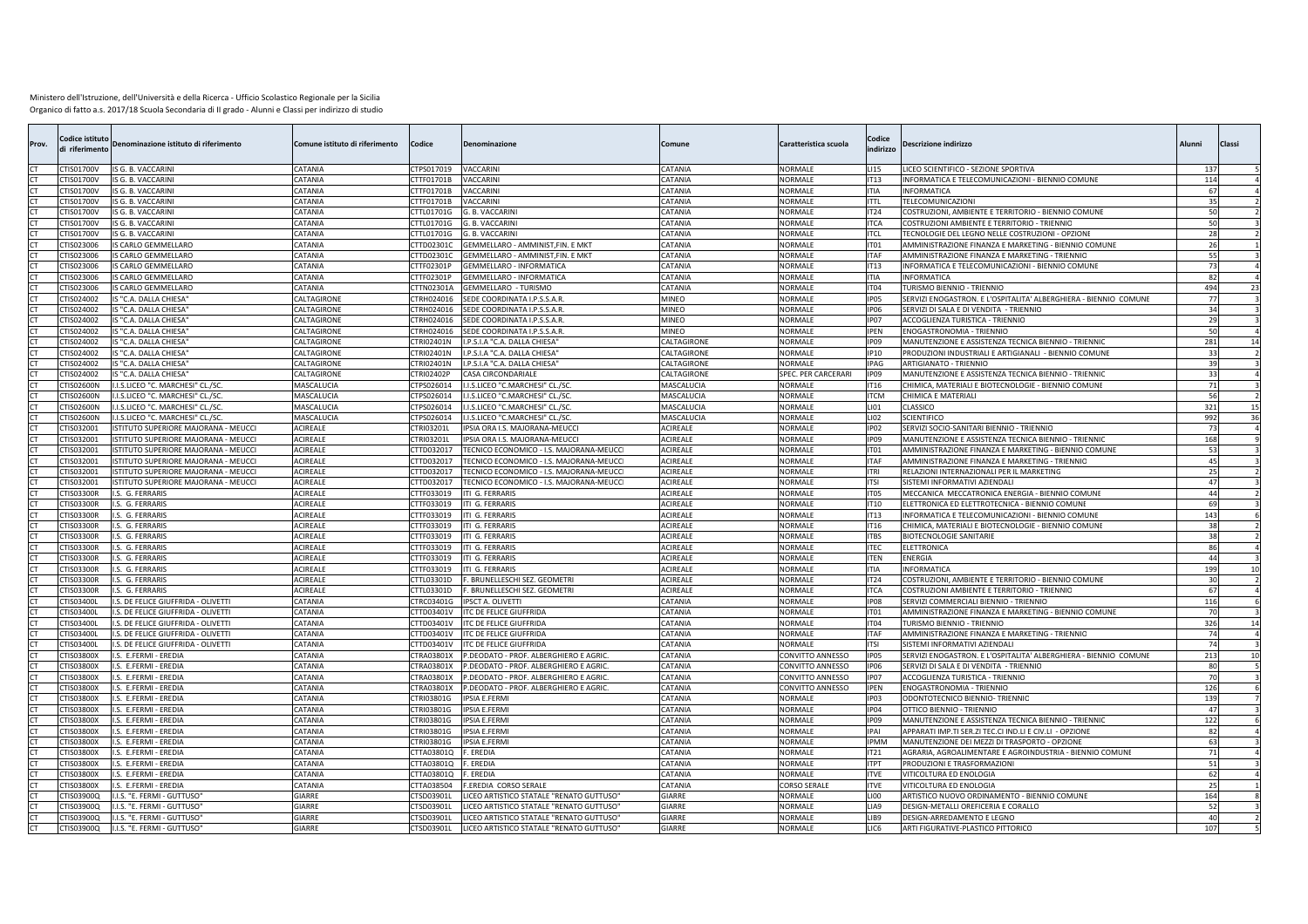| Prov.     | `odice istituto<br>di riferimento | Denominazione istituto di riferimento | Comune istituto di riferimento | Codice     | Denominazione                            | Comune                      | Caratteristica scuola | Codice<br>indirizzo | Descrizione indirizzo                                             | Alunni          | <b>Classi</b>             |    |
|-----------|-----------------------------------|---------------------------------------|--------------------------------|------------|------------------------------------------|-----------------------------|-----------------------|---------------------|-------------------------------------------------------------------|-----------------|---------------------------|----|
|           | CTIS03900Q                        | I.I.S. "E. FERMI - GUTTUSO"           | <b>GIARRE</b>                  | CTSD03901L | LICEO ARTISTICO STATALE "RENATO GUTTUSO" | <b>GIARRE</b>               | NORMALE               | LIG9                | DESIGN-TESSUTO                                                    |                 | 25                        |    |
|           | TIS03900Q                         | .I.S. "E. FERMI - GUTTUSO'            | <b>GIARRE</b>                  | CTTF039018 | ITI ENRICO FERMI                         | <b>JARRE</b>                | <b>JORMALE</b>        | IT <sub>05</sub>    | MECCANICA MECCATRONICA ENERGIA - BIENNIO COMUNI                   |                 |                           |    |
|           | C0089007                          | I.I.S. "E. FERMI - GUTTUSO'           | <b>GIARRE</b>                  | CTTF039018 | <b>ITI ENRICO FERMI</b>                  | <b>GIARRE</b>               | NORMALE               | <b>IT10</b>         | ELETTRONICA ED ELETTROTECNICA - BIENNIO COMUNI                    |                 | -73                       |    |
|           | TIS03900Q                         | .I.S. "E. FERMI - GUTTUSO'            | <b>GIARRE</b>                  | CTTF039018 | <b>ITI ENRICO FERM</b>                   | <b>GIARRE</b>               | NORMALE               | <b>IT13</b>         | INFORMATICA E TELECOMUNICAZIONI - BIENNIO COMUNE                  | 24 <sub>2</sub> |                           |    |
|           | TIS03900Q                         | I.I.S. "E. FERMI - GUTTUSO'           | <b>GIARRE</b>                  | CTTF039018 | <b>ITI ENRICO FERMI</b>                  | GIARRE                      | NORMALE               | <b>ITET</b>         | ELETTROTECNICA                                                    | 126             |                           |    |
|           | TIS03900Q                         | .I.S. "E. FERMI - GUTTUSO'            | GIARRE                         | CTTF039018 | <b>ITI ENRICO FERM</b>                   | <b>GIARRE</b>               | VORMALE               | <b>ITIA</b>         | <b>INFORMATICA</b>                                                | 204             |                           | 10 |
|           | CTIS03900Q                        | I.I.S. "E. FERMI - GUTTUSO'           | GIARRE                         | CTTF039018 | <b>ITI ENRICO FERM</b>                   | GIARRE                      | NORMALE               | <b>ITMM</b>         | MECCANICA E MECCATRONICA                                          | - 67            |                           |    |
|           | CTIS03900Q                        | I.I.S. "E. FERMI - GUTTUSO"           | GIARRF                         | CTTF03951N | <b>ENRICO FERMI</b>                      | GIARRE                      | <b>CORSO SERAI</b>    | <b>ITFT</b>         | ELETTROTECNICA                                                    |                 |                           |    |
|           | TIS04200G                         | .S. RAMACCA - PALAGONIA               | RAMACCA                        | CTPS042012 | LICEO RAMACCA                            | RAMACCA                     | NORMALE               | <b>LIO2</b>         | <b>SCIENTIFICO</b>                                                | 175             |                           |    |
|           | CTIS04200G                        | .S. RAMACCA - PALAGONIA               | RAMACCA                        | CTPS042023 | L.SCIENTIFICO (SEZ.ASS.I.I.S. PALAGONIA) | PALAGONIA                   | NORMALE               | 1102                | <b>SCIENTIFICO</b>                                                |                 | $\mathbf{A}^{\mathsf{c}}$ |    |
| CΤ        | TIS04200G                         | .S. RAMACCA - PALAGONIA               | RAMACCA                        | CTPS042023 | L.SCIENTIFICO (SEZ.ASS.I.I.S. PALAGONIA) | PALAGONIA                   | NORMALE               | LI03                | SCIENTIFICO - OPZIONE SCIENZE APPLICATE                           |                 | 63                        |    |
|           | TIS04200G                         | S. RAMACCA - PALAGONIA                | RAMACCA                        | CTPS042023 | L.SCIENTIFICO (SEZ.ASS.I.I.S. PALAGONIA) | PALAGONIA                   | <b>NORMALE</b>        | <b>LI11</b>         | <b>SCIENZE UMANE</b>                                              |                 |                           |    |
|           | TIS04200G                         | S. RAMACCA - PALAGONIA                | RAMACCA                        | CTPS042023 | L.SCIENTIFICO (SEZ.ASS.I.I.S. PALAGONIA) | <b>ALAGONIA</b>             | VORMALE               | LI2                 | SCIENZE UMANE - OPZIONE ECONOMICO SOCIALE                         |                 |                           |    |
|           | TIS04200G                         | S. RAMACCA - PALAGONIA                | RAMACCA                        | CTTD04201T | I.T.COMMERCIALE(SEZ.ASS.I.I.S.PALAGONIA  | PALAGONIA                   | NORMALE               | IT01                | AMMINISTRAZIONE FINANZA E MARKETING - BIENNIO COMUNE              |                 |                           |    |
|           | TIS04200G                         | S. RAMACCA - PALAGONIA                | RAMACCA                        | CTTD04201T | I.T.COMMERCIALE(SEZ.ASS.I.I.S.PALAGONIA) | <b>ALAGONIA</b>             | VORMALE               | <b>ITAF</b>         | AMMINISTRAZIONE FINANZA E MARKETING - TRIENNIO                    |                 |                           |    |
|           | TIS04200G                         | .S. RAMACCA - PALAGONIA               | RAMACCA                        | CTTD04202V | <b>IGEA RAMACCA</b>                      | RAMACCA                     | NORMALE               | IT04                | <b>TURISMO BIENNIO - TRIENNIO</b>                                 | 266             |                           | 12 |
|           | TIS04200G                         | .S. RAMACCA - PALAGONIA               | RAMACCA                        | CTTD04202V | <b>IGEA RAMACCA</b>                      | RAMACCA                     | VORMALE               | <b>ITAF</b>         | AMMINISTRAZIONE FINANZA E MARKETING - TRIENNIO                    |                 |                           |    |
|           | TIS04200G                         | .S. RAMACCA - PALAGONIA               | RAMACCA                        | CTTF042014 | <b>ITI RAMACCA</b>                       | RAMACCA                     | <b>NORMALE</b>        | <b>IT13</b>         | INFORMATICA E TELECOMUNICAZIONI - BIENNIO COMUNE                  | 12C             |                           |    |
|           | CTIS04200G                        | .S. RAMACCA - PALAGONIA               | RAMACCA                        | CTTF042014 | <b>ITI RAMACCA</b>                       | RAMACCA                     | NORMALE               | <b>ITIA</b>         | <b>INFORMATICA</b>                                                | q:              |                           |    |
|           | TIS04300B                         | ITI G.MARCONI                         | CATANIA                        | CTRF043014 | <b>IPSS L. MANGANO</b>                   | CATANIA                     | NORMALE               | IP <sub>02</sub>    | SERVIZI SOCIO-SANITARI BIENNIO - TRIENNIO                         | 259             |                           | 13 |
|           | TIS04300B                         | ITI G.MARCONI                         | CATANIA                        |            | CTRF043014 IPSS L. MANGANO               | CATANIA                     | NORMALE               | IP10                | PRODUZIONI INDUSTRIALI E ARTIGIANALI - BIENNIO COMUNE             | 162             |                           |    |
|           | CTIS04300B                        | ITI G.MARCONI                         | CATANIA                        | CTRF043014 | IPSS L. MANGANO                          | CATANIA                     | NORMALE               | <b>IPAG</b>         | ARTIGIANATO - TRIENNIO                                            |                 | 35                        |    |
|           | TIS04300B                         | ITI G.MARCONI                         | CATANIA                        | CTRF043014 | IPSS L. MANGANO                          | CATANIA                     | NORMALE               | <b>IPID</b>         | INDUSTRIA - TRIENNIO                                              |                 |                           |    |
|           | TIS04300B                         | TI G.MARCONI                          | CATANIA                        | CTRF04350C | ISTITUTO PROF.LE MANGANO CORSO SERALE    | CATANIA                     | CORSO SERALE          | IP <sub>02</sub>    | SERVIZI SOCIO-SANITARI BIENNIO - TRIENNIO                         |                 |                           |    |
|           | TIS04300B                         | ITI G.MARCONI                         | CATANIA                        | CTRF04350C | ISTITUTO PROF.LE MANGANO CORSO SERALE    | CATANIA                     | CORSO SERALE          | <b>IPAG</b>         | ARTIGIANATO - TRIENNIO                                            |                 |                           |    |
|           | TIS04300B                         | TI G.MARCONI                          | CATANIA                        | CTTF04301X | <b>ITI G.MARCONI</b>                     | CATANIA                     | NORMALE               | IT10                | LETTRONICA ED ELETTROTECNICA - BIENNIO COMUNE                     | 10 <sup>3</sup> |                           |    |
|           | TIS04300B                         | ITI G.MARCONI                         | CATANIA                        | CTTF04301X | <b>ITI G.MARCONI</b>                     | CATANIA                     | NORMALE               | IT13                | INFORMATICA E TELECOMUNICAZIONI - BIENNIO COMUNE                  | 176             |                           |    |
|           | TIS04300B                         | TI G.MARCONI                          | CATANIA                        | CTTF04301X | <b>ITI G.MARCONI</b>                     | <b>CATANIA</b>              | VORMALE               | IT <sub>24</sub>    | COSTRUZIONI, AMBIENTE E TERRITORIO - BIENNIO COMUNE               |                 | $\Delta\Delta$            |    |
|           | TIS04300B                         | ITI G.MARCONI                         | CATANIA                        | CTTF04301X | <b>ITI G.MARCONI</b>                     | CATANIA                     | NORMALE               | <b>ITCA</b>         | COSTRUZIONI AMBIENTE E TERRITORIO - TRIENNIC                      |                 | 56                        |    |
|           | TIS04300B                         | TI G.MARCONI                          | CATANIA                        | CTTF04301X | <b>ITI G.MARCONI</b>                     | CATANIA                     | NORMALE               | <b>ITFC</b>         | <b>ELETTRONICA</b>                                                | 136             |                           |    |
|           | TIS04300B                         | ITI G.MARCONI                         | CATANIA                        | CTTF04301X | <b>ITI G.MARCONI</b>                     | CATANIA                     | NORMALE               | <b>ITIA</b>         | <b>INFORMATICA</b>                                                | 191             |                           |    |
|           | <b>TIS04300B</b>                  | TI G.MARCONI                          | <b>CATANIA</b>                 |            | CTTF04301X ITI G.MARCONI                 | CATANIA                     | NORMALE               | <b>ITTL</b>         | TELECOMUNICAZIONI                                                 |                 | 4 <sub>b</sub>            |    |
|           | TIS04300B                         | ITI G.MARCONI                         | CATANIA                        | CTTF043508 | CORSO SERALE ISTITUTO TECNICO INDUSTR    | CATANIA                     | <b>CORSO SERALI</b>   | <b>IT24</b>         | COSTRUZIONI, AMBIENTE E TERRITORIO - BIENNIO COMUNE               |                 | 19                        |    |
|           | TIS044007                         | <b>GULLI E PENNISI</b>                | ACIREALI                       | CTPC04401E | LICEO CLASSICO GULLI E PENNISI           | <b>ACIREALE</b>             | NORMALE               | LI01                | CLASSICO                                                          | 443             |                           |    |
|           | TIS044007                         | <b>GULLI E PENNISI</b>                | ACIREALE                       | CTPS04401N | LICEO SCIENTIFICO ACIBONACCORSI          | <b>ACI BONACCORSI</b>       | <b>NORMALE</b>        | 1102                | <b>SCIENTIFICO</b>                                                |                 |                           |    |
|           | TIS04600V                         | .S MAZZEI- SABIN                      | GIARRE                         | CTRA04601V | IPSAA A. M. MAZZEI                       | GIARRE                      | CONVITTO ANNESSO      | IP01                | SERVIZI PER L'AGRICOLTURA E LO SVILUPPO RURALE BIENNIO - TRIENNIO | 179             |                           |    |
|           | TIS04600V                         | .S MAZZEI- SABIN                      | GIARRE                         | CTRA04601V | IPSAA A. M. MAZZEI                       | GIARRE                      | CONVITTO ANNESSO      | IT21                | AGRARIA, AGROALIMENTARE E AGROINDUSTRIA - BIENNIO COMUNE          | $\overline{2}$  |                           |    |
|           | <b>TIS04600V</b>                  | .S MAZZEI- SABIN                      | GIARRE                         | CTRA046518 | SERALE IST PROF PER L'AGR. E L'AMBIENT   | GIARRE                      | <b>CORSO SERALE</b>   | IP <sub>01</sub>    | SERVIZI PER L'AGRICOLTURA E LO SVILUPPO RURALE BIENNIO - TRIENNIO |                 |                           |    |
|           | TIS04600V                         | S MAZZEI- SABIN                       | <b>GIARRE</b>                  | CTRI04601E | IPSIA MAIORANA + SABIN                   | <b>GIARRE</b>               | <b>VORMALE</b>        | <b>IP08</b>         | SERVIZI COMMERCIALI BIENNIO - TRIENNIO                            |                 |                           |    |
|           | TIS04600V                         | S MAZZEI- SABIN                       | <b>GIARRE</b>                  | CTRI04601E | <b>IPSIA MAIORANA + SABIN</b>            | GIARRE                      | NORMALE               | IP09                | MANUTENZIONE E ASSISTENZA TECNICA BIENNIO - TRIENNIC              |                 | 42                        |    |
|           | TIS04600V                         | S MAZZEI- SABIN                       | GIARRE                         | CTRI04601E | <b>IPSIA MAIORANA + SABIN</b>            | GIARRE                      | NORMALE               | IP10                | PRODUZIONI INDUSTRIALI E ARTIGIANALI - BIENNIO COMUNE             |                 |                           |    |
|           | TIS04600V                         | S MAZZEI- SABIN                       | <b>GIARRE</b>                  | CTRI04601E | IPSIA MAIORANA + SABIN                   | <b>GIARRE</b>               | NORMALE               | <b>IPAI</b>         | APPARATI IMP.TI SER.ZI TEC.CI IND.LI E CIV.LI - OPZIONE           |                 |                           |    |
|           | TIS04600V                         | S MAZZEI- SABIN                       | <b>GIARRE</b>                  | CTRI04601E | IPSIA MAIORANA + SABIN                   | <b>GIARRE</b>               | VORMALE               | <b>IPCP</b>         | PROMOZIONE COMMERCIALE E PUBBLICITARIA - OPZIONE                  |                 |                           |    |
|           | TIS04600V                         | S MAZZEI- SABIN                       | GIARRE                         | CTRI04601E | <b>IPSIA MAIORANA + SABIN</b>            | GIARRE                      | <b>NORMALE</b>        | <b>IPID</b>         | <b>INDUSTRIA - TRIENNIO</b>                                       |                 |                           |    |
|           | TIS04600V                         | S MAZZEI- SABIN                       | GIARRF                         | CTRI04601E | <b>IPSIA MAIORANA + SABIN</b>            | GIARRE                      | NORMALE               | <b>IPTS</b>         | PRODUZIONI TESSILI SARTORIALI - OPZIONE                           |                 |                           |    |
|           | TIS04600V                         | S MAZZEI- SABIN                       | GIARRE                         | CTRI04651X | GIARRE                                   | GIARRE                      | <b>CORSO SERALI</b>   | <b>IPTS</b>         | PRODUZIONI TESSILI SARTORIALI - OPZIONE                           |                 |                           |    |
| CT.       | TIS04700P                         | .S. SECUSIO CALTAGIRONE               | CALTAGIRONE                    | CTPC047012 | LICEO CLASSICO E LINGUISTICO SECUSIO     | CALTAGIRONE                 | <b>NORMALE</b>        | LI01                | CLASSICO                                                          | 229             |                           | 11 |
| <b>CT</b> | CTIS04700F                        | .S. SECUSIO CALTAGIRONE               | CALTAGIRONE                    | CTPC047012 | LICEO CLASSICO E LINGUISTICO SECUSIO     | CALTAGIRONE                 | <b>NORMALE</b>        | LI <sub>04</sub>    | LINGUISTICO                                                       | 625             |                           | 27 |
|           | CTIS04700I                        | .S. SECUSIO CALTAGIRONE               | CALTAGIRONE                    | CTPC047023 | LICEO CLASSICO STATALE SECUSIO VIZZINI   | VIZZINI                     | NORMALE               | LI01                | CLASSICO                                                          |                 |                           |    |
|           | TIS04700P                         | .S. SECUSIO CALTAGIRONE               | CALTAGIRONE                    | CTPC047023 | LICEO CLASSICO STATALE SECUSIO VIZZINI   | VIZZINI                     | NORMALE               | 1102                | <b>SCIENTIFICO</b>                                                |                 | $\mathbf{A}$              |    |
|           | TIS04700P                         | .S. SECUSIO CALTAGIRONE               | CALTAGIRONE                    | CTSD04701G | IA ISTITUTO D'ARTE CALTAGIRONE           | CALTAGIRONE                 | NORMALE               | 1100                | ARTISTICO NUOVO ORDINAMENTO - BIENNIO COMUNE                      |                 | $\Lambda$                 |    |
| <b>CT</b> | CTIS04700P                        | .S. SECUSIO CALTAGIRONE               | CALTAGIRONE                    | CTSD04701G | IA ISTITUTO D'ARTE CALTAGIRONE           | CALTAGIRONE                 | <b>NORMALE</b>        | LIC <sub>9</sub>    | <b>DESIGN-CERAMICA</b>                                            |                 |                           |    |
|           | TIS04700P                         | S. SECUSIO CALTAGIRONE                | CALTAGIRONE                    | CTSD04702L | CASA CIRCONDARIALE DI CALTAGIRONE        | CALTAGIRONE                 | SPEC. PER CARCERARI   | <b>LIOO</b>         | ARTISTICO NUOVO ORDINAMENTO - BIENNIO COMUNE                      |                 |                           |    |
|           | <b>TIS04700P</b>                  | S. SECUSIO CALTAGIRONE                | CALTAGIRONE                    | CTSD04702L | CASA CIRCONDARIALE DI CALTAGIRONE        | CALTAGIRONE                 | SPEC. PER CARCERARI   | LIC9                | <b>DESIGN-CERAMICA</b>                                            |                 |                           |    |
|           | TIS04800I                         | S ETTORE MAJORANA - SCORDIA           | SCORDIA                        | CTPS048011 | LS ETTORE MAJORANA - SCORDIA             | <b>SCORDIA</b>              | NORMALE               | <b>LIO2</b>         | SCIENTIFICO                                                       | 298             |                           | 14 |
|           | TIS04800                          | S ETTORE MAJORANA - SCORDIA           | <b>SCORDIA</b>                 | CTPS048011 | LS ETTORE MAJORANA - SCORDIA             | <b>SCORDIA</b>              | NORMALE               | LIO3                | SCIENTIFICO - OPZIONE SCIENZE APPLICATE                           |                 | $\Delta$                  |    |
|           | TIS04800I                         | S ETTORE MAJORANA - SCORDIA           | <b>SCORDIA</b>                 | CTPS048011 | LS ETTORE MAJORANA - SCORDIA             | <b>SCORDIA</b>              | NORMALE               | LI <sub>04</sub>    | <b>INGUISTICO</b>                                                 | 195             |                           |    |
| CT.       | TIS04800E                         | S ETTORE MAJORANA - SCORDIA           | <b>SCORDIA</b>                 | CTPS048011 | LS ETTORE MAJORANA - SCORDIA             | <b>SCORDIA</b>              | VORMALE               | LI11                | <b>SCIENZE UMANE</b>                                              | 211             |                           | 10 |
| CT.       | TIS04800E                         | LS ETTORE MAJORANA - SCORDIA          | <b>SCORDIA</b>                 | CTPS048011 | LS ETTORE MAJORANA - SCORDIA             | <b>SCORDIA</b>              | NORMALE               | LI12                | SCIENZE UMANE - OPZIONE ECONOMICO SOCIALE                         |                 | $\Delta$ 1                |    |
|           | TIS04800F                         | S ETTORE MAJORANA - SCORDIA           | <b>SCORDIA</b>                 | CTSD04801B | V. E. ORLANDO                            | MILITELLO IN VAL DI CATANIA | NORMALE               | 1100                | ARTISTICO NUOVO ORDINAMENTO - BIENNIO COMUNE                      |                 |                           |    |
|           | TIS04800F                         | S ETTORE MAJORANA - SCORDIA           | <b>SCORDIA</b>                 | CTSD04801B | V. E. ORLANDO                            | MILITELLO IN VAL DI CATANIA | NORMALE               | 1110                | <b>GRAFICA</b>                                                    |                 |                           |    |
| CT        | CTIS04800E                        | LS ETTORE MAJORANA - SCORDIA          | <b>SCORDIA</b>                 |            | CTSD04801B V. E. ORLANDO                 | MILITELLO IN VAL DI CATANIA | <b>NORMALE</b>        | LIB6                | ARTI FIGURATIVE- GRAFICO PITTORICO                                |                 | 29                        |    |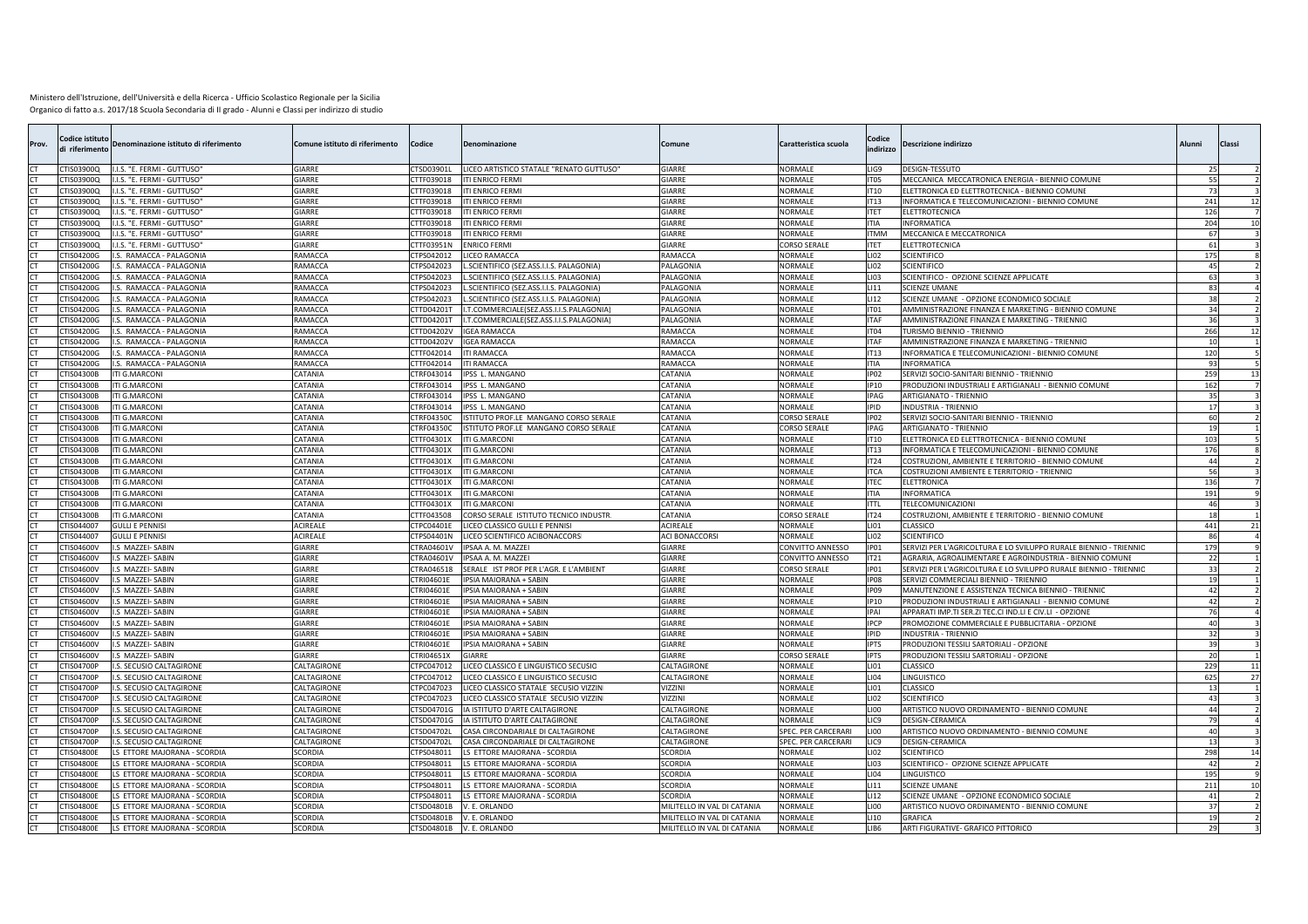| Prov. | odice istitut:<br>li riferimento | Denominazione istituto di riferimento          | Comune istituto di riferimento     | Codice                         | Denominazione                                         | omune:                             | Caratteristica scuola              | Codice<br>indirizzo | escrizione indirizzo                                                                                   | Alunni               | Classi   |                |
|-------|----------------------------------|------------------------------------------------|------------------------------------|--------------------------------|-------------------------------------------------------|------------------------------------|------------------------------------|---------------------|--------------------------------------------------------------------------------------------------------|----------------------|----------|----------------|
|       | CTIS04800E                       | LS ETTORE MAJORANA - SCORDIA                   | <b>SCORDIA</b>                     | CTTD04801R                     | V. E. ORLANDO                                         | <b>IZZINI</b>                      | <b>NORMALE</b>                     | ITO1                | AMMINISTRAZIONE FINANZA E MARKETING - BIENNIO COMUNE                                                   |                      |          |                |
|       | CTIS04800E                       | S ETTORE MAJORANA - SCORDIA                    | <b>SCORDIA</b>                     | CTTD04801R                     | V. E. ORLANDO                                         | <b>IZZINI</b>                      | NORMALE                            | <b>ITAF</b>         | AMMINISTRAZIONE FINANZA E MARKETING - TRIENNIO                                                         |                      |          |                |
|       | TIS04800E                        | LS ETTORE MAJORANA - SCORDIA                   | <b>SCORDIA</b>                     |                                | TTD04802T V. E. ORLANDO                               | <b>MILITELLO IN VAL DI CATANIA</b> | <b>NORMALE</b>                     | IT <sub>01</sub>    | AMMINISTRAZIONE FINANZA E MARKETING - BIENNIO COMUNE                                                   |                      |          |                |
|       | CTIS04800E                       | S ETTORE MAJORANA - SCORDIA                    | <b>SCORDIA</b>                     | CTTD04802T                     | V. E. ORLANDO                                         | MILITELLO IN VAL DI CATANIA        | <b>NORMALE</b>                     | <b>ITAF</b>         | AMMINISTRAZIONE FINANZA E MARKETING - TRIENNIO                                                         | -57                  |          |                |
|       | TIS04900A                        | S. "MAJORANA-ARCOLEO"                          | CALTAGIRONE                        | CTPS04901R                     | LICEO SCIENTIFICO STATALE "E. MAJORANA'               | CALTAGIRONE                        | <b>NORMALE</b>                     | 1102                | <b>SCIENTIFICO</b>                                                                                     | 408                  |          | 18             |
|       | <b>TIS04900A</b>                 | S. "MAJORANA-ARCOLEO                           | CALTAGIRONE                        | CTPS04901R                     | LICEO SCIENTIFICO STATALE "E. MAJORANA'               | CALTAGIRONE                        | <b>NORMALE</b>                     | 1103                | SCIENTIFICO - OPZIONE SCIENZE APPLICATE                                                                | 290                  |          | 12             |
|       | CTIS04900A                       | .S. "MAJORANA-ARCOLEO"                         | CALTAGIRONE                        | CTPS04901R                     | LICEO SCIENTIFICO STATALE "E. MAJORANA"               | CALTAGIRONE                        | <b>NORMALE</b>                     | <b>LI15</b>         | LICEO SCIENTIFICO - SEZIONE SPORTIVA                                                                   |                      |          |                |
|       | CTIS04900A                       | .S. "MAJORANA-ARCOLEO                          | CALTAGIRONE                        | CTTD04901L                     | ITC G. ARCOLEO - CALTAGIRONE                          | CALTAGIRONE                        | NORMALE                            | IT01                | AMMINISTRAZIONE FINANZA E MARKETING - BIENNIO COMUNE                                                   |                      |          |                |
|       | CTIS04900A                       | S. "MAJORANA-ARCOLEO"                          | CALTAGIRONE                        | CTTD04901L                     | ITC G. ARCOLEO - CALTAGIRONE                          | CALTAGIRONE                        | NORMALE                            | IT04                | TURISMO BIENNIO - TRIENNIO                                                                             | 204                  |          | 11             |
|       | TIS04900A                        | S. "MAJORANA-ARCOLEO                           | CALTAGIRONE                        | <b>TTD04901L</b>               | ITC G. ARCOLEO - CALTAGIRONE                          | CALTAGIRONE                        | NORMALE                            | <b>ITAF</b>         | AMMINISTRAZIONE FINANZA E MARKETING - TRIENNIO                                                         |                      |          |                |
|       | TIS04900A<br>TIS04900A           | S. "MAJORANA-ARCOLEO"<br>S. "MAJORANA-ARCOLEO" | CALTAGIRONE<br>CALTAGIRONE         | CTTD04902N<br><b>TTD04902N</b> | .T.C. "G. ARCOLEO" SEZ. DI GRAMMICHELE                | GRAMMICHEL                         | <b>NORMALE</b><br><b>NORMALE</b>   | IT01<br><b>ITAF</b> | AMMINISTRAZIONE FINANZA E MARKETING - BIENNIO COMUNE<br>AMMINISTRAZIONE FINANZA E MARKETING - TRIENNIO |                      |          |                |
|       |                                  |                                                |                                    |                                | .T.C. "G. ARCOLEO" SEZ. DI GRAMMICHELE                | GRAMMICHELE                        |                                    |                     |                                                                                                        |                      |          |                |
|       | TIS04900A<br>TIS04900A           | S. "MAJORANA-ARCOLEO<br>S. "MAJORANA-ARCOLEO"  | CALTAGIRONE<br>CALTAGIRONE         | CTTD049512<br>CTTD049512       | .T.C. SERALE CALTAGIORNE<br>I.T.C. SERALE CALTAGIORNE | CALTAGIRONE<br>CALTAGIRONE         | CORSO SERAL<br><b>CORSO SERALE</b> | IT01<br><b>ITAF</b> | AMMINISTRAZIONE FINANZA E MARKETING - BIENNIO COMUNE<br>AMMINISTRAZIONE FINANZA E MARKETING - TRIENNIO |                      | $\Delta$ |                |
|       | CTPC01000A                       | C GIOVANNI VERGA                               | ADRANO                             | CTPC01000A                     | C GIOVANNI VERGA                                      | ADRANO                             | <b>NORMALE</b>                     | LI01                | CLASSICO                                                                                               | 136                  |          |                |
|       | CTPC01000A                       | LC GIOVANNI VERGA                              | ADRANO                             | CTPC01000A                     | LC GIOVANNI VERGA                                     | ADRANO                             | <b>NORMALE</b>                     | LI02                | <b>SCIENTIFICO</b>                                                                                     | 265                  |          | 11             |
|       | <b>CTPC01000A</b>                | C GIOVANNI VERGA                               | ADRANO                             | CTPC01000A                     | C GIOVANNI VERGA                                      | ADRANO                             | <b>NORMALE</b>                     | LIO <sub>3</sub>    | SCIENTIFICO - OPZIONE SCIENZE APPLICATE                                                                | 408                  |          | 16             |
|       | CTPC01000A                       | LC GIOVANNI VERGA                              | ADRANO                             | CTPC01000A                     | LC GIOVANNI VERGA                                     | ADRANO                             | <b>NORMALE</b>                     | LI04                | LINGUISTICO                                                                                            | 201                  |          |                |
|       | CTPC01000A                       | C GIOVANNI VERGA                               | ADRANO                             | CTPC01000A                     | C GIOVANNI VERGA                                      | ADRANO                             | <b>NORMALE</b>                     | <b>LI11</b>         | <b>SCIENZE UMANE</b>                                                                                   |                      | 60       |                |
|       | TPC01000A                        | C GIOVANNI VERGA                               | ADRANO                             | CTPC01000A                     | C GIOVANNI VERGA                                      | ADRANO                             | <b>NORMALE</b>                     | LI12                | SCIENZE UMANE - OPZIONE ECONOMICO SOCIALE                                                              |                      |          |                |
|       | TPC03000G                        | C CL.ANNESSO CONV.NAZ. CUTELLI                 | CATANIA                            | CTPC03000G                     | C CL.ANNESSO CONV.NAZ. CUTELLI                        | CATANIA                            | EUROPEA                            | PCFC                | LICEO CLASSICO EUROPEO                                                                                 | 477                  |          | 19             |
|       | CTPC040006                       | C "MARIO CUTELLI"                              | CATANIA                            | CTPC040006                     | C "MARIO CUTELLI"                                     | CATANIA                            | <b>NORMALE</b>                     | LI01                | <b>CLASSICO</b>                                                                                        | 801                  |          | 37             |
|       | CTPC070002                       | C SPEDALIERI                                   | CATANIA                            | CTPC070002                     | C SPEDALIERI                                          | CATANIA                            | <b>NORMALE</b>                     | <b>LIO1</b>         | CLASSICO                                                                                               | 86                   |          | 37             |
|       | TPM01000E                        | ICEO STATALE FRANCESCO DE SANCTIS              | PATERNO                            | CTPM01000E                     | LICEO STATALE FRANCESCO DE SANCTIS                    | PATERNO <sup>®</sup>               | NORMALE                            | LI04                | LINGUISTICO                                                                                            | 45                   |          | 23             |
|       | TPM01000E                        | <b>ICEO STATALE FRANCESCO DE SANCTIS</b>       | PATERNO                            | CTPM01000E                     | LICEO STATALE FRANCESCO DE SANCTIS                    | PATERNO <sup>®</sup>               | <b>NORMALE</b>                     | <b>LI11</b>         | <b>SCIENZE UMANE</b>                                                                                   | 291                  |          | 15             |
|       | CTPM01000E                       | ICEO STATALE FRANCESCO DE SANCTIS              | PATERNO                            | CTPM01000E                     | LICEO STATALE FRANCESCO DE SANCTIS                    | PATERNO                            | <b>NORMALE</b>                     | 1112                | SCIENZE UMANE - OPZIONE ECONOMICO SOCIALE                                                              | 17                   |          | -9             |
|       | TPM020005                        | ICEO STATALE "G. TURRISI COLONNA               | CATANIA                            | CTPM020005                     | LICEO STATALE "G. TURRISI COLONNA'                    | CATANIA                            | <b>NORMALE</b>                     | LI04                | LINGUISTICO                                                                                            | 269                  |          | 11             |
|       | CTPM020005                       | ICEO STATALE "G. TURRISI COLONNA               | CATANIA                            | CTPM020005                     | LICEO STATALE "G. TURRISI COLONNA'                    | CATANIA                            | <b>NORMALE</b>                     | 1111                | <b>SCIENZE UMANE</b>                                                                                   | 460                  |          | 20             |
|       | TPM020005                        | ICEO STATALE "G. TURRISI COLONNA'              | CATANIA                            | CTPM020005                     | LICEO STATALE "G. TURRISI COLONNA'                    | CATANIA                            | <b>NORMALE</b>                     | LI12                | SCIENZE UMANE - OPZIONE ECONOMICO SOCIALE                                                              | 257                  |          | 12             |
|       | CTPM020005                       | ICEO STATALE "G. TURRISI COLONNA               | CATANIA                            | CTPM020005                     | ICEO STATALE "G. TURRISI COLONNA'                     | CATANIA                            | <b>NORMALE</b>                     | L113                | MUSICALE E COREUTICO - SEZIONE MUSICALE                                                                | 279                  |          | 10             |
|       | CTPM03000Q                       | ICEO STATALE LOMBARDO RADICE                   | CATANIA                            | CTPM03000Q                     | LICEO STATALE LOMBARDO RADICE                         | CATANIA                            | <b>NORMALE</b>                     | 1104                | <b>LINGUISTICO</b>                                                                                     | 72                   |          | 32             |
|       | CTPM03000Q                       | ICEO STATALE LOMBARDO RADICE                   | CATANIA                            | CTPM03000Q                     | LICEO STATALE LOMBARDO RADICE                         | CATANIA                            | <b>NORMALE</b>                     | <b>LI11</b>         | <b>SCIENZE UMANE</b>                                                                                   | 372                  |          | 17             |
|       | <b>TPM03000O</b>                 | ICEO STATALE LOMBARDO RADICE                   | CATANIA                            | CTPM030000                     | LICEO STATALE LOMBARDO RADICE                         | CATANIA                            | <b>NORMALE</b>                     | LI12                | SCIENZE UMANE - OPZIONE ECONOMICO SOCIALE                                                              | 21                   |          | 10             |
|       | CTPM03000Q                       | <b>ICEO STATALE LOMBARDO RADICE</b>            | CATANIA                            | CTPM03001F                     | LICEO STATALE SEZ. DIST. LOMBARDO RADICE              | GRAVINA DI CATANIA                 | <b>NORMALE</b>                     | LI04                | LINGUISTICO                                                                                            | 12 <sup>3</sup>      |          |                |
|       | CTPM03000Q                       | ICEO STATALE LOMBARDO RADICE                   | CATANIA                            | CTPM03001R                     | LICEO STATALE SEZ. DIST. LOMBARDO RADICE              | <b>GRAVINA DI CATANIA</b>          | <b>NORMALE</b>                     | <b>LI11</b>         | <b>SCIENZE UMANE</b>                                                                                   | 10                   |          |                |
|       | TPM03000Q                        | ICEO STATALE LOMBARDO RADICE                   | CATANIA                            | CTPM03001R                     | LICEO STATALE SEZ. DIST. LOMBARDO RADICE              | <b>GRAVINA DI CATANIA</b>          | <b>NORMALE</b>                     | LI12                | SCIENZE UMANE - OPZIONE ECONOMICO SOCIALE                                                              | 8 <sup>k</sup>       |          |                |
|       | CTPM04000A                       | M REGINA ELENA                                 | <b>ACIREALE</b>                    | CTPM04000A                     | IM REGINA ELENA                                       | ACIREALE                           | <b>NORMALE</b>                     | LI04                | LINGUISTICO                                                                                            | 268                  |          | 12             |
|       | CTPM04000A                       | M REGINA ELENA                                 | ACIREALE                           | CTPM04000A                     | IM REGINA ELENA                                       | ACIREALE                           | <b>NORMALE</b>                     | <b>LI11</b>         | <b>SCIENZE UMANE</b>                                                                                   | $\Delta\Delta$       |          | 20             |
|       | <b>CTPM04000A</b>                | M REGINA ELENA                                 | ACIREALE                           | CTPM04000A                     | IM REGINA ELENA                                       | ACIREALE                           | NORMALE                            | LI12                | SCIENZE UMANE - OPZIONE ECONOMICO SOCIALE                                                              | 172                  |          |                |
|       | CTPS01000D                       | <b>S ARCHIMEDE</b>                             | ACIREALE                           | CTPS01000D                     | LS ARCHIMEDE                                          | ACIREALE                           | <b>NORMALE</b>                     | LI02                | <b>SCIENTIFICO</b>                                                                                     | 705                  |          | 30             |
|       | CTPS01000D                       | S ARCHIMEDE                                    | ACIREALE                           | CTPS01000D                     | <b>S ARCHIMEDE</b>                                    | ACIREALE                           | <b>NORMALE</b>                     | LI03                | SCIENTIFICO - OPZIONE SCIENZE APPLICATE                                                                | 349                  |          | 14             |
|       | CTPS01000D<br>CTPS01000D         | S ARCHIMEDE<br><b>S ARCHIMEDE</b>              | <b>ACIREALE</b><br><b>ACIREALE</b> | CTPS01000D<br>CTPS01000D       | S ARCHIMEDE<br><b>S ARCHIMEDE</b>                     | <b>ACIREALE</b><br><b>ACIREALE</b> | <b>NORMALE</b><br><b>NORMALE</b>   | 1104<br><b>LI15</b> | LINGUISTICO                                                                                            | 467<br>$\mathcal{R}$ |          | 20             |
|       |                                  |                                                |                                    |                                |                                                       |                                    |                                    |                     | LICEO SCIENTIFICO - SEZIONE SPORTIVA                                                                   |                      |          |                |
|       | CTPS020004<br>CTPS020004         | S BOGGIO LERA<br><b>S BOGGIO LERA</b>          | CATANIA<br>CATANIA                 | CTPS020004<br>CTPS020004       | S BOGGIO LERA<br>S BOGGIO LERA                        | CATANIA<br>CATANIA                 | <b>NORMALE</b><br><b>NORMALE</b>   | LI02<br>LI03        | <b>SCIENTIFICO</b><br>SCIENTIFICO - OPZIONE SCIENZE APPLICATE                                          | 591<br>407           |          | 25<br>19       |
|       | TPS020004                        | S BOGGIO LERA                                  | CATANIA                            | TPS020004                      | S BOGGIO LERA                                         | CATANIA                            | <b>NORMALE</b>                     | <b>LI04</b>         | LINGUISTICO                                                                                            | 641                  |          | 27             |
|       | <b>TPS03000P</b>                 | <b>SFERMI</b>                                  | PATERNO                            | CTPS03000P                     | <b>SFERMI</b>                                         | <b>PATERNO</b>                     | <b>NORMALE</b>                     | <b>LIO2</b>         | <b>SCIENTIFICO</b>                                                                                     | 454                  |          | 20             |
|       | CTPS03000P                       | S FERMI                                        | PATERNO                            | CTPS03000P                     | S FERMI                                               | PATERNO                            | <b>NORMALE</b>                     | 1103                | SCIENTIFICO - OPZIONE SCIENZE APPLICATE                                                                | 296                  |          | 12             |
|       | <b>TPS040009</b>                 | <b>S GALILEO GALILEI</b>                       | CATANIA                            | CTPS040009                     | S GALILEO GALILEI                                     | CATANIA                            | <b>NORMALE</b>                     | 1102                | <b>SCIENTIFICO</b>                                                                                     | 185 <sup>2</sup>     |          | 64             |
|       | CTPS040009                       | <b>S GALILEO GALILEI</b>                       | CATANIA                            | CTPS040009                     | S GALILEO GALILEI                                     | CATANIA                            | NORMALE                            | 1104                | LINGUISTICO                                                                                            | 262                  |          | 10             |
|       | CTPS040009                       | LS GALILEO GALILEI                             | CATANIA                            | CTPS04001A                     | L.S. GALILEI SEZ. OSPEDALIERA                         | CATANIA                            | C/O IST. OSPEDALIERO               | LI02                | <b>SCIENTIFICO</b>                                                                                     | 11                   |          | $\overline{2}$ |
|       | CTPS05000X                       | LS LEONARDO                                    | GIARRE                             | CTPS05000X                     | LS LEONARDO                                           | GIARRE                             | <b>NORMALE</b>                     | LI02                | <b>SCIENTIFICO</b>                                                                                     | 475                  |          | 19             |
|       | TPS05000X                        | S LEONARDO                                     | GIARRE                             | <b>TPS05000X</b>               | S LEONARDO                                            | GIARRE                             | NORMALE                            | ENLI                | SCIENTIFICO - OPZIONE SCIENZE APPLICATE                                                                | 197                  |          |                |
|       | <b>CTPS05000X</b>                | <b>S LEONARDO</b>                              | GIARRE                             | <b>TPS05000X</b>               | S LEONARDO                                            | <b>SIARRE</b>                      | <b>NORMALE</b>                     | <b>LI04</b>         | LINGUISTICO                                                                                            | 446                  |          | 18             |
|       | CTPS06000E                       | ICEO SCIENT/LINGUIST UMBERTO DI SAVOIA         | CATANIA                            | CTPS06000E                     | ICEO SCIENT/LINGUIST UMBERTO DI SAVOIA                | CATANIA                            | NORMALE                            | LI02                | <b>SCIENTIFICO</b>                                                                                     | 107                  |          | 43             |
|       | <b>CTPS06000E</b>                | ICEO SCIENT/LINGUIST UMBERTO DI SAVOIA         | CATANIA                            | <b>TPS06000E</b>               | <b>ICEO SCIENT/LINGUIST UMBERTO DI SAVOIA</b>         | CATANIA                            | <b>NORMALE</b>                     | <b>LI04</b>         | LINGUISTICO                                                                                            | 625                  |          | 24             |
|       | TPS10000Q                        | ICEO SC. MAJORANA S.G.LA PUNTA                 | SAN GIOVANNI LA PUNTA              | CTPS10000Q                     | ICEO SC. MAJORANA S.G.LA PUNTA                        | SAN GIOVANNI LA PUNTA              | VORMALE                            | <b>LIO2</b>         | <b>SCIENTIFICO</b>                                                                                     | 26                   |          | 11             |
|       | CTPS10000Q                       | LICEO SC. MAJORANA S.G.LA PUNTA                | SAN GIOVANNI LA PUNTA              | CTPS10000Q                     | LICEO SC. MAJORANA S.G.LA PUNTA                       | SAN GIOVANNI LA PUNTA              | NORMALE                            | LI04                | LINGUISTICO                                                                                            | 428                  |          | 18             |
|       | CTPS10000Q                       | ICEO SC. MAJORANA S.G.LA PUNTA                 | SAN GIOVANNI LA PUNTA              | CTPS10000Q                     | ICEO SC. MAJORANA S.G.LA PUNTA                        | SAN GIOVANNI LA PUNTA              | <b>NORMALE</b>                     | <b>LI11</b>         | <b>SCIENZE UMANE</b>                                                                                   | 222                  |          | 10             |
|       | CTPS10000Q                       | ICEO SC. MAJORANA S.G.LA PUNTA                 | SAN GIOVANNI LA PUNTA              | CTPS10000Q                     | LICEO SC. MAJORANA S.G.LA PUNTA                       | SAN GIOVANNI LA PUNTA              | <b>NORMALE</b>                     | LI2                 | SCIENZE UMANE - OPZIONE ECONOMICO SOCIALE                                                              |                      |          |                |
|       | CTRH010007                       | PSSAR GIOVANNI FALCONE                         | GIARRE                             | CTRH010007                     | IPSSAR GIOVANNI FALCONE                               | <b>SIARRF</b>                      | <b>NORMALE</b>                     | <b>IP05</b>         | SERVIZI ENOGASTRON. E L'OSPITALITA' ALBERGHIERA - BIENNIO COMUNE                                       | 45                   |          | 21             |
|       | CTRH010007                       | <b>IPSSAR GIOVANNI FALCONE</b>                 | GIARRE                             | CTRH010007                     | <b>IPSSAR GIOVANNI FALCONE</b>                        | GIARRE                             | <b>NORMALE</b>                     | IP06                | SERVIZI DI SALA E DI VENDITA - TRIENNIO                                                                | 177                  |          |                |
|       |                                  |                                                |                                    |                                |                                                       |                                    |                                    |                     |                                                                                                        |                      |          |                |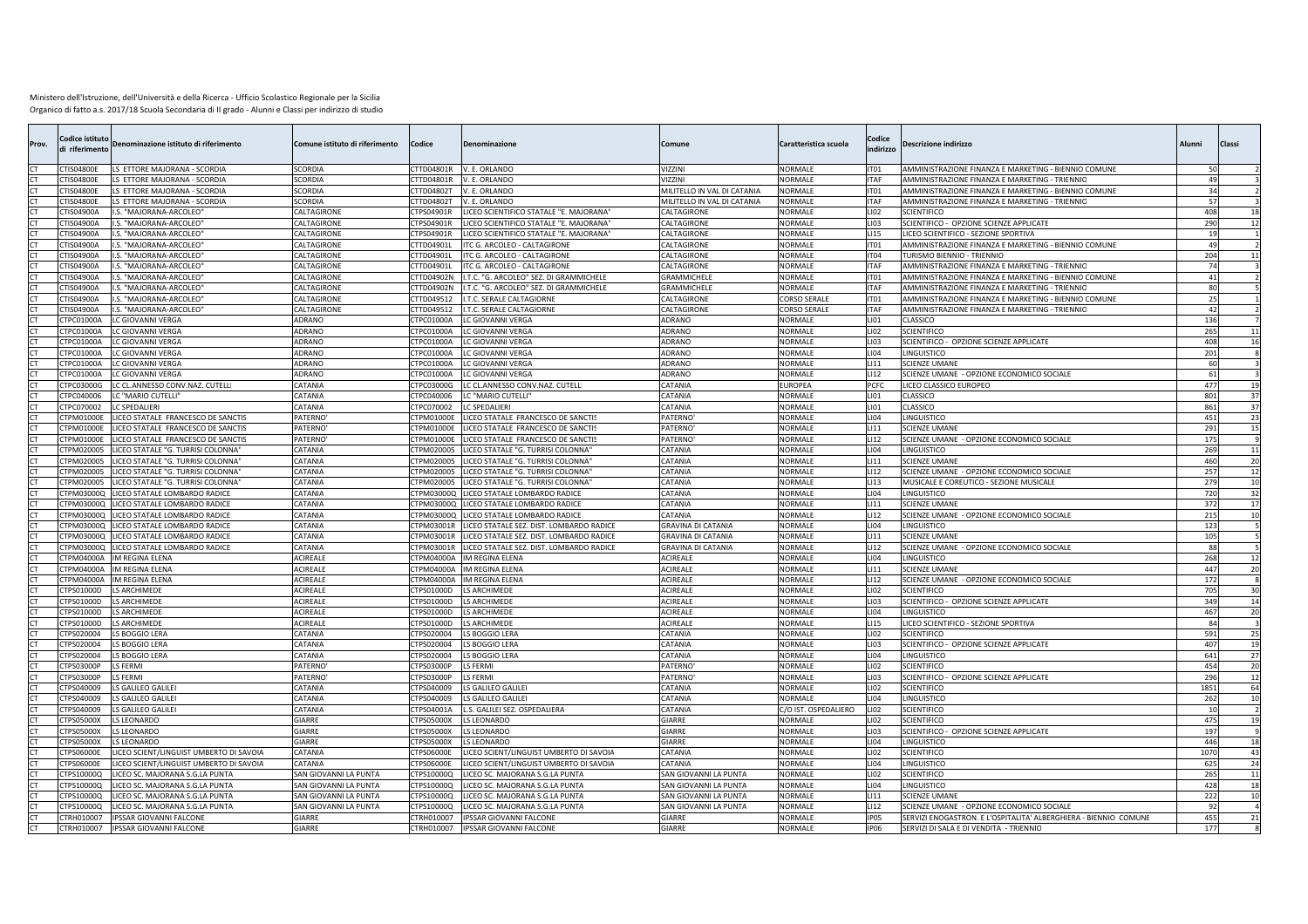| <b>CT</b><br>CTRH010007<br><b>IPSSAR GIOVANNI FALCONE</b><br><b>GIARRE</b><br>CTRH010007<br><b>IPSSAR GIOVANNI FALCONE</b><br>GIARRE<br>NORMALE<br>IP <sub>07</sub><br>ACCOGLIENZA TURISTICA - TRIENNIO<br>GIARRE<br>TRH010007<br><b>IPSSAR GIOVANNI FALCONE</b><br>CTRH010007<br><b>IPSSAR GIOVANNI FALCONI</b><br><b>GIARRE</b><br>NORMALE<br><b>IPEN</b><br>ENOGASTRONOMIA - TRIENNIC<br>33<br>TRH010007<br>GIARRE<br>GIARRE<br>VORMALE<br>PRODOTTI DOLCIARI ARTIGIANALI E INDUSTRIALI - OPZIONE<br><b>IPSSAR GIOVANNI FALCONE</b><br>TRH010007<br><b>IPSSAR GIOVANNI FALCONE</b><br><b>IPPD</b><br>CTRH010007<br><b>IPSSAR GIOVANNI FALCONE</b><br>GIARRE<br>CTRH01004B<br>I.P.S.S.A.R. MANIACE SEDE ASS<br>MANIACE<br><b>NORMALE</b><br>IP <sub>05</sub><br>SERVIZI ENOGASTRON. E L'OSPITALITA' ALBERGHIERA - BIENNIO COMUNE<br><b>CT</b><br>CTRH010007<br>GIARRE<br><b>MANIACE</b><br><b>NORMALE</b><br><b>PSSAR GIOVANNI FALCONE</b><br>CTRH01004B<br>I.P.S.S.A.R. MANIACE SEDE ASS<br><b>IP06</b><br>SERVIZI DI SALA E DI VENDITA - TRIENNIO<br>61<br>TRH010007<br><b>IPSSAR GIOVANNI FALCONE</b><br><b>GIARRE</b><br>CTRH01004B<br>I.P.S.S.A.R. MANIACE SEDE ASS.<br>MANIACE<br>NORMALE<br><b>IPEN</b><br>ENOGASTRONOMIA - TRIENNIO<br>CTRH010007<br><b>IPSSAR GIOVANNI FALCONE</b><br>GIARRE<br>CTRH01050L<br><b>GIARRE</b><br>SERVIZI ENOGASTRON, E L'OSPITALITA' ALBERGHIERA - BIENNIO COMUNE<br>160<br>CT<br>IPSSAR GIOVANNI FALCONE SERALE<br>CORSO SERALE<br><b>IP05</b><br>CTRH010007<br><b>IPSSAR GIOVANNI FALCONE</b><br>GIARRE<br>GIARRE<br><b>CORSO SERALI</b><br><b>CT</b><br>CTRH01050L<br>IPSSAR GIOVANNI FALCONE SERALE<br>IP <sub>06</sub><br>SERVIZI DI SALA E DI VENDITA - TRIENNIO<br><b>CTRH03000C</b><br>CATANIA<br>CATANIA<br>NORMALE<br>880<br>IPSSA I.P.S.S.A.R. "KAROL WOJTYLA"CATANIA<br>CTRH03000C<br>IPSSA I.P.S.S.A.R."KAROL WOJTYLA"CATANIA<br>SERVIZI ENOGASTRON. E L'OSPITALITA' ALBERGHIERA - BIENNIO COMUNE<br>IP <sub>05</sub><br>CATANIA<br><b>NORMALE</b><br><b>TRH03000C</b><br>PSSA I.P.S.S.A.R."KAROL WOJTYLA"CATANIA<br>CATANIA<br>CTRH03000C<br>IPSSA I.P.S.S.A.R."KAROL WOJTYLA"CATANIA<br><b>IP06</b><br>SERVIZI DI SALA E DI VENDITA - TRIENNIO<br>35<br>CATANIA<br>CTRH03000C<br>CATANIA<br><b>NORMALE</b><br>IPSSA I.P.S.S.A.R. "KAROL WOJTYLA"CATANIA<br>CTRH03000C<br>IPSSA I.P.S.S.A.R."KAROL WOJTYLA"CATANIA<br>IP07<br>ACCOGLIENZA TURISTICA - TRIENNIC<br>18<br><b>TRH03000C</b><br>PSSA I.P.S.S.A.R."KAROL WOJTYLA"CATANIA<br>CATANIA<br>TRH03000C<br>IPSSA I.P.S.S.A.R."KAROL WOJTYLA"CATANIA<br>CATANIA<br>NORMALE<br><b>IPFN</b><br><b>ENOGASTRONOMIA - TRIENNIC</b><br>53<br>CATANIA<br>CATANIA<br><b>TRH03000C</b><br>IPSSA I.P.S.S.A.R. "KAROL WOJTYLA"CATANIA<br>TRH03000C<br>IPSSA I.P.S.S.A.R."KAROL WOJTYLA"CATANIA<br>NORMALE<br><b>IPPD</b><br>PRODOTTI DOLCIARI ARTIGIANALI E INDUSTRIALI - OPZIONE<br>CATANIA<br>CATANIA<br><b>TRH03000C</b><br>IPSSA I.P.S.S.A.R. "KAROL WOJTYLA"CATANIA<br>CTRH03005N<br>CASA CIRCONDARIALE DI CATANIA-BICOCCA<br>SPEC. PER CARCERARI<br>IP <sub>05</sub><br>SERVIZI ENOGASTRON. E L'OSPITALITA' ALBERGHIERA - BIENNIO COMUNE<br><b>CT</b><br>CTRH03000C<br>IPSSA I.P.S.S.A.R. "KAROL WOJTYLA"CATANIA<br>CATANIA<br>CTRH03005N<br>CASA CIRCONDARIALE DI CATANIA-BICOCCA<br>CATANIA<br>SPEC. PER CARCERARI<br><b>IPEN</b><br>ENOGASTRONOMIA - TRIENNIO<br>CATANIA<br>CATANIA<br>CTRH03000C<br>IPSSA I.P.S.S.A.R."KAROL WOJTYLA"CATANIA<br>CTRH03050T<br>ISTITUTO PROFESSIONALE "KAROL WOJTILA'<br><b>CORSO SERALI</b><br><b>IP05</b><br>SERVIZI ENOGASTRON. E L'OSPITALITA' ALBERGHIERA - BIENNIO COMUNE<br>CTRH03000C<br>IPSSA I.P.S.S.A.R."KAROL WOJTYLA"CATANIA<br>CATANIA<br>CTRH03050T<br>ISTITUTO PROFESSIONALE "KAROL WOJTILA"<br>CATANIA<br><b>CORSO SERALE</b><br>SERVIZI DI SALA E DI VENDITA - TRIENNIO<br>IP <sub>06</sub><br>CATANIA<br><b>CT</b><br>TRH03000C<br>IPSSA I.P.S.S.A.R. "KAROL WOJTYLA"CATANIA<br>CATANIA<br>CTRH03050T<br>ISTITUTO PROFESSIONALE "KAROL WOJTILA'<br>CORSO SERALE<br><b>IPEN</b><br>ENOGASTRONOMIA - TRIENNIO<br>TRH05000N<br><b>NICOLOSI</b><br><b>NICOLOSI</b><br>SERVIZI ENOGASTRON. E L'OSPITALITA' ALBERGHIERA - BIENNIO COMUNE<br><b>CT</b><br>ROCCO CHINNICI<br>TRH05000N<br>ROCCO CHINNICI<br><b>NORMALE</b><br>IP <sub>05</sub><br>334<br>CTRH05000N<br>ROCCO CHINNICI<br>NICOLOSI<br>CTRH05000N<br><b>NICOLOSI</b><br><b>NORMALE</b><br><b>IP06</b><br>16<br>ROCCO CHINNICI<br>SERVIZI DI SALA E DI VENDITA - TRIENNIO<br><b>TRH05000N</b><br>ROCCO CHINNICI<br><b>NICOLOSI</b><br>TRH05000N<br>ROCCO CHINNICI<br><b>NICOLOSI</b><br>VORMALE<br>IP07<br>ACCOGLIENZA TURISTICA - TRIENNIO<br>TRH05000N<br>ROCCO CHINNICI<br><b>NICOLOS</b><br>CTRH05000N<br>ROCCO CHINNICI<br><b>NICOLOSI</b><br>NORMALE<br><b>IPFN</b><br>ENOGASTRONOMIA - TRIENNIO<br>263<br>CTRH05000N<br><b>ROCCO CHINNICI</b><br>NICOLOS<br>CTRH05001P<br>SEDE COORDINATA DELL'IPSSAT DI NICOLOSI<br>SANTA MARIA DI LICODIA<br>NORMALE<br>IP05<br>SERVIZI ENOGASTRON. E L'OSPITALITA' ALBERGHIERA - BIENNIO COMUNE<br>29<br><b>TRH05000N</b><br>ROCCO CHINNICI<br><b>NICOLOS</b><br>TRH05001P<br>SEDE COORDINATA DELL'IPSSAT DI NICOLOSI<br>SANTA MARIA DI LICODIA<br>NORMALE<br>IP06<br>SERVIZI DI SALA E DI VENDITA - TRIENNIO<br><b>TRH05000N</b><br>ROCCO CHINNICI<br>NICOLOSI<br>CTRH05001P<br>SEDE COORDINATA DELL'IPSSAT DI NICOLOSI<br>SANTA MARIA DI LICODIA<br><b>NORMALE</b><br>IP <sub>07</sub><br>ACCOGLIENZA TURISTICA - TRIENNIO<br>$\Delta\ell$<br>CTRH05000N<br>ROCCO CHINNICI<br>NICOLOSI<br>SEDE COORDINATA DELL'IPSSAT DI NICOLOSI<br>SANTA MARIA DI LICODIA<br><b>NORMALE</b><br><b>IPEN</b><br>ENOGASTRONOMIA - TRIENNIO<br>17 <sup>2</sup><br>CTRH05001P<br>CATANIA<br>SERVIZI ENOGASTRON. E L'OSPITALITA' ALBERGHIERA - BIENNIO COMUNE<br><b>CTRH060008</b><br><b>ESTALOZZI</b><br>CATANIA<br>CTRH060008<br>PESTALOZZI<br>NORMALE<br>IP <sub>05</sub><br><b>q</b><br>TRH060008<br>CATANIA<br>CATANIA<br>NORMALE<br><b>ESTALOZZI</b><br>CTRH060008<br>PESTALOZZI<br>IP <sub>07</sub><br>ACCOGLIENZA TURISTICA - TRIENNIO<br><b>CTRH060008</b><br>CATANIA<br>CATANIA<br><b>NORMALE</b><br><b>IPEN</b><br>PESTALOZZI<br>CTRH060008<br>PESTALOZZI<br>ENOGASTRONOMIA - TRIENNIO<br>CATANIA<br><b>CT</b><br>CTSD02000E<br>ICEO ARTISTICO STATALE "M.M. LAZZARO"<br>CATANIA<br>CTSD02000E<br>LICEO ARTISTICO STATALE "M.M. LAZZARO"<br>NORMALE<br>LI00<br>ARTISTICO NUOVO ORDINAMENTO - BIENNIO COMUNE<br>404<br>СT<br>ICEO ARTISTICO STATALE "M.M. LAZZARO"<br>CATANIA<br>LICEO ARTISTICO STATALE "M.M. LAZZARO"<br>CATANIA<br>NORMALE<br>ARCHITETTURA E AMBIENTE<br>CTSD02000E<br>CTSD02000E<br><b>LIO5</b><br>6<br><b>CT</b><br><b>TSD02000E</b><br>ICEO ARTISTICO STATALE "M.M. LAZZARO"<br>CATANIA<br>CTSD02000E<br>LICEO ARTISTICO STATALE "M.M. LAZZARO"<br>CATANIA<br>VORMALE<br>AUDIOVISIVO MULTIMEDIA<br>15<br><b>LIO7</b><br>ICEO ARTISTICO STATALE "M.M. LAZZARO"<br>CATANIA<br>LICEO ARTISTICO STATALE "M.M. LAZZARO'<br>CATANIA<br><b>CT</b><br><b>TSD02000E</b><br>CTSD02000E<br>NORMALE<br>LI08<br>SCENOGRAFIA<br>-61<br>CT<br><b>TSD02000E</b><br>CEO ARTISTICO STATALE "M.M. LAZZARO'<br>CATANIA<br>CTSD02000E<br>ICEO ARTISTICO STATALE "M.M. LAZZARO"<br>CATANIA<br>NORMALE<br>L110<br>GRAFICA<br>10 <sub>i</sub><br><b>TSD02000E</b><br>ICEO ARTISTICO STATALE "M.M. LAZZARO'<br>CATANIA<br>CTSD02000E<br>ICEO ARTISTICO STATALE "M.M. LAZZARO"<br>CATANIA<br>NORMALE<br>LIB9<br>DESIGN-ARREDAMENTO E LEGNO<br>CATANIA<br>CATANIA<br><b>TSD02000E</b><br>ICEO ARTISTICO STATALE "M.M. LAZZARO"<br>CTSD02000E<br>LICEO ARTISTICO STATALE "M.M. LAZZARO"<br>VORMALE<br>ARTI FIGURATIVE-PLASTICO PITTORICO<br>131<br>LIC6<br>CTSL01000A<br>ICEO ARTISTICO " EMILIO GRECO" CATANIA<br>CATANIA<br>CTSL01000A<br>LICEO ARTISTICO " EMILIO GRECO" CATANIA<br>CATANIA<br>NORMALE<br>ARTISTICO NUOVO ORDINAMENTO - BIENNIO COMUNE<br>204<br><b>CT</b><br>1100<br>CATANIA<br>CATANIA<br>CTSL01000A<br>ICEO ARTISTICO " EMILIO GRECO" CATANIA<br>CTSL01000A<br>LICEO ARTISTICO " EMILIO GRECO" CATANIA<br>NORMALE<br><b>LIO5</b><br>ARCHITETTURA E AMBIENTE<br>ICEO ARTISTICO " EMILIO GRECO" CATANIA<br>CATANIA<br>LICEO ARTISTICO " EMILIO GRECO" CATANIA<br>CATANIA<br>NORMALE<br>AUDIOVISIVO MULTIMEDIA<br><b>TSL01000A</b><br>CTSL01000A<br><b>LI07</b><br>CATANIA<br>CATANIA<br>NORMALE<br>CTSL01000A<br>ICEO ARTISTICO " EMILIO GRECO" CATANIA<br>CTSL01000A<br>LICEO ARTISTICO " EMILIO GRECO" CATANIA<br>SCENOGRAFIA<br>CT<br>1108<br>CTSL01000A<br>ICEO ARTISTICO " EMILIO GRECO" CATANIA<br>CATANIA<br>LICEO ARTISTICO " EMILIO GRECO" CATANIA<br>CATANIA<br>NORMALE<br>CTSL01000A<br>LI10<br><b>GRAFICA</b><br>6<br>CATANIA<br>LICEO ARTISTICO " EMILIO GRECO" CATANIA<br>CATANIA<br>NORMALE<br>LIB9<br>DESIGN-ARREDAMENTO E LEGNO<br>TSL01000/<br>ICEO ARTISTICO " EMILIO GRECO" CATANIA<br>CTSL01000A<br><b>TSL01000A</b><br>ICEO ARTISTICO " EMILIO GRECO" CATANIA<br>CATANIA<br>CTSL01000A<br>LICEO ARTISTICO " EMILIO GRECO" CATANIA<br>CATANIA<br>VORMALE<br>LIC6<br>ARTI FIGURATIVE-PLASTICO PITTORICO<br>CTSL01000A<br>ICEO ARTISTICO " EMILIO GRECO" CATANIA<br>CATANIA<br>CTSL01002C<br>LICEO ARTISTICO "E. GRECO<br>SANT'AGATA LI BATTIATI<br>NORMALE<br><b>LIOO</b><br>ARTISTICO NUOVO ORDINAMENTO - BIENNIO COMUNE<br>171<br><b>CT</b><br>CTSL01000A<br>ICEO ARTISTICO " EMILIO GRECO" CATANIA<br>CATANIA<br>CTSL01002C<br>ICEO ARTISTICO "E. GRECO"<br>SANT'AGATA LI BATTIATI<br>NORMALE<br><b>LIO5</b><br><b>ARCHITETTURA E AMBIENTE</b><br>CTSL01000A<br>ICEO ARTISTICO " EMILIO GRECO" CATANIA<br>CATANIA<br>CTSL01002C<br>LICEO ARTISTICO "E. GRECO<br>SANT'AGATA LI BATTIATI<br>NORMALE<br><b>LI07</b><br>AUDIOVISIVO MULTIMEDIA<br>CT<br>ICEO ARTISTICO " EMILIO GRECO" CATANIA<br>CATANIA<br>LICEO ARTISTICO "E. GRECO"<br>SANT'AGATA LI BATTIATI<br>NORMALE<br><b>SCENOGRAFIA</b><br>CTSL01000A<br>CTSL01002C<br><b>LIO8</b><br><b>CT</b><br>CTSL01000A<br>ICEO ARTISTICO " EMILIO GRECO" CATANIA<br>CATANIA<br>CTSL01002C<br>LICEO ARTISTICO "E. GRECO"<br>SANT'AGATA LI BATTIATI<br><b>NORMALE</b><br>LI10<br><b>GRAFICA</b><br>50<br>CTSL01000A<br>ICEO ARTISTICO " EMILIO GRECO" CATANIA<br>CATANIA<br>LICEO ARTISTICO "E. GRECO<br>SANT'AGATA LI BATTIATI<br><b>NORMALE</b><br>DESIGN-ARREDAMENTO E LEGNO<br>CTSL01002C<br><b>IIR9</b><br>CTSL01000A<br>ICEO ARTISTICO " EMILIO GRECO" CATANIA<br>CATANIA<br>CTSL01002C<br>LICEO ARTISTICO "E. GRECO<br>SANT'AGATA LI BATTIATI<br>NORMALE<br>ARTI FIGURATIVE-PLASTICO PITTORICO<br>LIC6<br>CATANIA<br>LICEO ARTISTICO "E. GRECO"<br>SANT'AGATA LI BATTIATI<br>CTSL01000A<br>ICEO ARTISTICO " EMILIO GRECO" CATANIA<br>CTSL01002C<br><b>NORMALE</b><br><b>DESIGN-MODA</b><br>LIF9<br>CTSL01000A<br>ICEO ARTISTICO " EMILIO GRECO" CATANIA<br>CATANIA<br>CATANIA<br><b>CORSO SERAL</b><br>ARTISTICO NUOVO ORDINAMENTO - BIENNIO COMUNE<br><b>CT</b><br>CTSL01050Q<br>CATANIA<br><b>LIOO</b><br>46<br><b>NORMALE</b><br>CTSL020001<br>CATANIA<br>CATANIA<br>ARTISTICO NUOVO ORDINAMENTO - BIENNIO COMUNE<br>MUSCO<br>CTSL020001<br>MUSCO<br>LIOO<br>C <sub>1</sub><br>TSL020001<br>MUSCO<br>CATANIA<br>CTSL020001<br>MUSCO<br>CATANIA<br>NORMALE<br>AUDIOVISIVO MULTIMEDIA<br>1107<br>MUSICALE E COREUTICO - SEZIONE MUSICALI<br>TSL02000<br>MUSCO<br>CATANIA<br>CTSL020001<br>MUSCO<br>CATANIA<br>NORMALE<br>LI3<br>CTTB01000A<br>AER A. FERRARIN<br>CATANIA<br>CTTB01000A<br>TAER A. FERRARIN<br>CATANIA<br>NORMALE<br>IT09<br>TRASPORTI E LOGISTICA - BIENNIO COMUNI<br>28<br>TTB01000A<br>TAER A. FERRARIN<br>CATANIA<br>CTTB01000A<br><b>ITAER A. FERRARIN</b><br>CATANIA<br>NORMALE<br>CONDUZIONE DEL MEZZO AEREO - OPZIONE<br>$36 -$<br><b>ITCR</b><br>PATERNO<br>PATERNO<br>AMMINISTRAZIONE FINANZA E MARKETING - BIENNIO COMUNE<br>CTTD160007<br>I.T.E."GIOACCHINO RUSSO'<br>CTTD160007<br>I.T.E."GIOACCHINO RUSSO"<br>NORMALE<br>168<br>IT01<br>CTTD160007<br>T.E."GIOACCHINO RUSSO'<br>PATERNO<br>I.T.E."GIOACCHINO RUSSO'<br>PATERNO<br>NORMALE<br>TURISMO BIENNIO - TRIENNIO<br>240<br><b>CT</b><br>CTTD160007<br>IT <sub>04</sub><br><b>PATERNO</b><br>CTTD160007<br>T.E."GIOACCHINO RUSSO'<br>PATERNO<br>I.T.E."GIOACCHINO RUSSO'<br>NORMALE<br><b>ITAF</b><br>AMMINISTRAZIONE FINANZA E MARKETING - TRIENNIO<br>CTTD160007<br>T.E."GIOACCHINO RUSSO'<br>PATERNO<br>CTTD160007<br>I.T.E."GIOACCHINO RUSSO"<br>PATERNO<br><b>NORMALE</b><br>SISTEMI INFORMATIVI AZIENDALI<br>TTD160007<br><b>ITSI</b><br>11<br>PATERNO <sup>®</sup><br>I.T.E."GIOACCHINO RUSSO"<br>PATERNO<br>CTTD16050L<br><b>CORSO SERALE</b><br><b>CORSO SERALE</b><br>IT04<br>TURISMO BIENNIO - TRIENNIO<br>CTTD160007<br>120 | Prov. | Codice istitut<br>di riferiment | Denominazione istituto di riferimento | Comune istituto di riferimento | Codice | Denominazione | Comune | Caratteristica scuola | Codice<br>indirizzo | Oescrizione indirizzo | Alunni | Classi |
|----------------------------------------------------------------------------------------------------------------------------------------------------------------------------------------------------------------------------------------------------------------------------------------------------------------------------------------------------------------------------------------------------------------------------------------------------------------------------------------------------------------------------------------------------------------------------------------------------------------------------------------------------------------------------------------------------------------------------------------------------------------------------------------------------------------------------------------------------------------------------------------------------------------------------------------------------------------------------------------------------------------------------------------------------------------------------------------------------------------------------------------------------------------------------------------------------------------------------------------------------------------------------------------------------------------------------------------------------------------------------------------------------------------------------------------------------------------------------------------------------------------------------------------------------------------------------------------------------------------------------------------------------------------------------------------------------------------------------------------------------------------------------------------------------------------------------------------------------------------------------------------------------------------------------------------------------------------------------------------------------------------------------------------------------------------------------------------------------------------------------------------------------------------------------------------------------------------------------------------------------------------------------------------------------------------------------------------------------------------------------------------------------------------------------------------------------------------------------------------------------------------------------------------------------------------------------------------------------------------------------------------------------------------------------------------------------------------------------------------------------------------------------------------------------------------------------------------------------------------------------------------------------------------------------------------------------------------------------------------------------------------------------------------------------------------------------------------------------------------------------------------------------------------------------------------------------------------------------------------------------------------------------------------------------------------------------------------------------------------------------------------------------------------------------------------------------------------------------------------------------------------------------------------------------------------------------------------------------------------------------------------------------------------------------------------------------------------------------------------------------------------------------------------------------------------------------------------------------------------------------------------------------------------------------------------------------------------------------------------------------------------------------------------------------------------------------------------------------------------------------------------------------------------------------------------------------------------------------------------------------------------------------------------------------------------------------------------------------------------------------------------------------------------------------------------------------------------------------------------------------------------------------------------------------------------------------------------------------------------------------------------------------------------------------------------------------------------------------------------------------------------------------------------------------------------------------------------------------------------------------------------------------------------------------------------------------------------------------------------------------------------------------------------------------------------------------------------------------------------------------------------------------------------------------------------------------------------------------------------------------------------------------------------------------------------------------------------------------------------------------------------------------------------------------------------------------------------------------------------------------------------------------------------------------------------------------------------------------------------------------------------------------------------------------------------------------------------------------------------------------------------------------------------------------------------------------------------------------------------------------------------------------------------------------------------------------------------------------------------------------------------------------------------------------------------------------------------------------------------------------------------------------------------------------------------------------------------------------------------------------------------------------------------------------------------------------------------------------------------------------------------------------------------------------------------------------------------------------------------------------------------------------------------------------------------------------------------------------------------------------------------------------------------------------------------------------------------------------------------------------------------------------------------------------------------------------------------------------------------------------------------------------------------------------------------------------------------------------------------------------------------------------------------------------------------------------------------------------------------------------------------------------------------------------------------------------------------------------------------------------------------------------------------------------------------------------------------------------------------------------------------------------------------------------------------------------------------------------------------------------------------------------------------------------------------------------------------------------------------------------------------------------------------------------------------------------------------------------------------------------------------------------------------------------------------------------------------------------------------------------------------------------------------------------------------------------------------------------------------------------------------------------------------------------------------------------------------------------------------------------------------------------------------------------------------------------------------------------------------------------------------------------------------------------------------------------------------------------------------------------------------------------------------------------------------------------------------------------------------------------------------------------------------------------------------------------------------------------------------------------------------------------------------------------------------------------------------------------------------------------------------------------------------------------------------------------------------------------------------------------------------------------------------------------------------------------------------------------------------------------------------------------------------------------------------------------------------------------------------------------------------------------------------------------------------------------------------------------------------------------------------------------------------------------------------------------------------------------------------------------------------------------------------------------------------------------------------------------------------------------------------------------------------------------------------------------------------------------------------------------------------------------------------------------------------------------------------------------------------------------------------------------------------------------------------------------------------------------------------------------------------------------------------------------------------------------------------------------------------------------------------------------------------------------------------------------------------------------------------------------------------------------------------------------------------------------------------------------------------------------------------------------------------------------------------------------------------------------------------------------------------------------------------------------------------------------------------------------------------------------------------------------------------------------------------------------------------------------------------------------------------------------------------------------------------------------------------------------------------------------------------------------------------------------------------------------------------------------------------------------------------------------------------------------------------------------------------------------------------------------------------------------------------------------------------------------------------------------------------------------------------------------------------------------------------------------------------------------------------------------------------------------------------------------------------------------------------------------------------------------------------------------------------------------------------------------------------------------------------------------------------------------------------------------------------------------------------------------------------------------------------------------------------------------------------------------------------------------------------------------------------------------------------------------------------------------------------------------------------------------------------------------------------------------------------------------------------------------------------------------------------------------------------------------------------------------------------------------------------------------------------------------------------------------------------------------------------------------------------------------------------------------------------------------------------------------------------------------------------------------------------------------------------------------------------------------------------------------------------------------------------------------------------------------------------------------------------------------------------------------------------------------------------------|-------|---------------------------------|---------------------------------------|--------------------------------|--------|---------------|--------|-----------------------|---------------------|-----------------------|--------|--------|
|                                                                                                                                                                                                                                                                                                                                                                                                                                                                                                                                                                                                                                                                                                                                                                                                                                                                                                                                                                                                                                                                                                                                                                                                                                                                                                                                                                                                                                                                                                                                                                                                                                                                                                                                                                                                                                                                                                                                                                                                                                                                                                                                                                                                                                                                                                                                                                                                                                                                                                                                                                                                                                                                                                                                                                                                                                                                                                                                                                                                                                                                                                                                                                                                                                                                                                                                                                                                                                                                                                                                                                                                                                                                                                                                                                                                                                                                                                                                                                                                                                                                                                                                                                                                                                                                                                                                                                                                                                                                                                                                                                                                                                                                                                                                                                                                                                                                                                                                                                                                                                                                                                                                                                                                                                                                                                                                                                                                                                                                                                                                                                                                                                                                                                                                                                                                                                                                                                                                                                                                                                                                                                                                                                                                                                                                                                                                                                                                                                                                                                                                                                                                                                                                                                                                                                                                                                                                                                                                                                                                                                                                                                                                                                                                                                                                                                                                                                                                                                                                                                                                                                                                                                                                                                                                                                                                                                                                                                                                                                                                                                                                                                                                                                                                                                                                                                                                                                                                                                                                                                                                                                                                                                                                                                                                                                                                                                                                                                                                                                                                                                                                                                                                                                                                                                                                                                                                                                                                                                                                                                                                                                                                                                                                                                                                                                                                                                                                                                                                                                                                                                                                                                                                                                                                                                                                                                                                                                                                                                                                                                                                                                                                                                                                                                                                                                                                                                                                                                                                                                                                                                                                                                                                                                                                                                                                                                                                                                                                                                                                                                                                                                                                                                                                                                                                                                                                                                                                                                                                                                                                                                                                                                                                                                                                                                                                                                                                                                                                                                                                                                                                                                                                                                                                      |       |                                 |                                       |                                |        |               |        |                       |                     |                       |        |        |
|                                                                                                                                                                                                                                                                                                                                                                                                                                                                                                                                                                                                                                                                                                                                                                                                                                                                                                                                                                                                                                                                                                                                                                                                                                                                                                                                                                                                                                                                                                                                                                                                                                                                                                                                                                                                                                                                                                                                                                                                                                                                                                                                                                                                                                                                                                                                                                                                                                                                                                                                                                                                                                                                                                                                                                                                                                                                                                                                                                                                                                                                                                                                                                                                                                                                                                                                                                                                                                                                                                                                                                                                                                                                                                                                                                                                                                                                                                                                                                                                                                                                                                                                                                                                                                                                                                                                                                                                                                                                                                                                                                                                                                                                                                                                                                                                                                                                                                                                                                                                                                                                                                                                                                                                                                                                                                                                                                                                                                                                                                                                                                                                                                                                                                                                                                                                                                                                                                                                                                                                                                                                                                                                                                                                                                                                                                                                                                                                                                                                                                                                                                                                                                                                                                                                                                                                                                                                                                                                                                                                                                                                                                                                                                                                                                                                                                                                                                                                                                                                                                                                                                                                                                                                                                                                                                                                                                                                                                                                                                                                                                                                                                                                                                                                                                                                                                                                                                                                                                                                                                                                                                                                                                                                                                                                                                                                                                                                                                                                                                                                                                                                                                                                                                                                                                                                                                                                                                                                                                                                                                                                                                                                                                                                                                                                                                                                                                                                                                                                                                                                                                                                                                                                                                                                                                                                                                                                                                                                                                                                                                                                                                                                                                                                                                                                                                                                                                                                                                                                                                                                                                                                                                                                                                                                                                                                                                                                                                                                                                                                                                                                                                                                                                                                                                                                                                                                                                                                                                                                                                                                                                                                                                                                                                                                                                                                                                                                                                                                                                                                                                                                                                                                                                                                      |       |                                 |                                       |                                |        |               |        |                       |                     |                       |        | 16     |
|                                                                                                                                                                                                                                                                                                                                                                                                                                                                                                                                                                                                                                                                                                                                                                                                                                                                                                                                                                                                                                                                                                                                                                                                                                                                                                                                                                                                                                                                                                                                                                                                                                                                                                                                                                                                                                                                                                                                                                                                                                                                                                                                                                                                                                                                                                                                                                                                                                                                                                                                                                                                                                                                                                                                                                                                                                                                                                                                                                                                                                                                                                                                                                                                                                                                                                                                                                                                                                                                                                                                                                                                                                                                                                                                                                                                                                                                                                                                                                                                                                                                                                                                                                                                                                                                                                                                                                                                                                                                                                                                                                                                                                                                                                                                                                                                                                                                                                                                                                                                                                                                                                                                                                                                                                                                                                                                                                                                                                                                                                                                                                                                                                                                                                                                                                                                                                                                                                                                                                                                                                                                                                                                                                                                                                                                                                                                                                                                                                                                                                                                                                                                                                                                                                                                                                                                                                                                                                                                                                                                                                                                                                                                                                                                                                                                                                                                                                                                                                                                                                                                                                                                                                                                                                                                                                                                                                                                                                                                                                                                                                                                                                                                                                                                                                                                                                                                                                                                                                                                                                                                                                                                                                                                                                                                                                                                                                                                                                                                                                                                                                                                                                                                                                                                                                                                                                                                                                                                                                                                                                                                                                                                                                                                                                                                                                                                                                                                                                                                                                                                                                                                                                                                                                                                                                                                                                                                                                                                                                                                                                                                                                                                                                                                                                                                                                                                                                                                                                                                                                                                                                                                                                                                                                                                                                                                                                                                                                                                                                                                                                                                                                                                                                                                                                                                                                                                                                                                                                                                                                                                                                                                                                                                                                                                                                                                                                                                                                                                                                                                                                                                                                                                                                                                      |       |                                 |                                       |                                |        |               |        |                       |                     |                       |        |        |
|                                                                                                                                                                                                                                                                                                                                                                                                                                                                                                                                                                                                                                                                                                                                                                                                                                                                                                                                                                                                                                                                                                                                                                                                                                                                                                                                                                                                                                                                                                                                                                                                                                                                                                                                                                                                                                                                                                                                                                                                                                                                                                                                                                                                                                                                                                                                                                                                                                                                                                                                                                                                                                                                                                                                                                                                                                                                                                                                                                                                                                                                                                                                                                                                                                                                                                                                                                                                                                                                                                                                                                                                                                                                                                                                                                                                                                                                                                                                                                                                                                                                                                                                                                                                                                                                                                                                                                                                                                                                                                                                                                                                                                                                                                                                                                                                                                                                                                                                                                                                                                                                                                                                                                                                                                                                                                                                                                                                                                                                                                                                                                                                                                                                                                                                                                                                                                                                                                                                                                                                                                                                                                                                                                                                                                                                                                                                                                                                                                                                                                                                                                                                                                                                                                                                                                                                                                                                                                                                                                                                                                                                                                                                                                                                                                                                                                                                                                                                                                                                                                                                                                                                                                                                                                                                                                                                                                                                                                                                                                                                                                                                                                                                                                                                                                                                                                                                                                                                                                                                                                                                                                                                                                                                                                                                                                                                                                                                                                                                                                                                                                                                                                                                                                                                                                                                                                                                                                                                                                                                                                                                                                                                                                                                                                                                                                                                                                                                                                                                                                                                                                                                                                                                                                                                                                                                                                                                                                                                                                                                                                                                                                                                                                                                                                                                                                                                                                                                                                                                                                                                                                                                                                                                                                                                                                                                                                                                                                                                                                                                                                                                                                                                                                                                                                                                                                                                                                                                                                                                                                                                                                                                                                                                                                                                                                                                                                                                                                                                                                                                                                                                                                                                                                                                      |       |                                 |                                       |                                |        |               |        |                       |                     |                       |        |        |
|                                                                                                                                                                                                                                                                                                                                                                                                                                                                                                                                                                                                                                                                                                                                                                                                                                                                                                                                                                                                                                                                                                                                                                                                                                                                                                                                                                                                                                                                                                                                                                                                                                                                                                                                                                                                                                                                                                                                                                                                                                                                                                                                                                                                                                                                                                                                                                                                                                                                                                                                                                                                                                                                                                                                                                                                                                                                                                                                                                                                                                                                                                                                                                                                                                                                                                                                                                                                                                                                                                                                                                                                                                                                                                                                                                                                                                                                                                                                                                                                                                                                                                                                                                                                                                                                                                                                                                                                                                                                                                                                                                                                                                                                                                                                                                                                                                                                                                                                                                                                                                                                                                                                                                                                                                                                                                                                                                                                                                                                                                                                                                                                                                                                                                                                                                                                                                                                                                                                                                                                                                                                                                                                                                                                                                                                                                                                                                                                                                                                                                                                                                                                                                                                                                                                                                                                                                                                                                                                                                                                                                                                                                                                                                                                                                                                                                                                                                                                                                                                                                                                                                                                                                                                                                                                                                                                                                                                                                                                                                                                                                                                                                                                                                                                                                                                                                                                                                                                                                                                                                                                                                                                                                                                                                                                                                                                                                                                                                                                                                                                                                                                                                                                                                                                                                                                                                                                                                                                                                                                                                                                                                                                                                                                                                                                                                                                                                                                                                                                                                                                                                                                                                                                                                                                                                                                                                                                                                                                                                                                                                                                                                                                                                                                                                                                                                                                                                                                                                                                                                                                                                                                                                                                                                                                                                                                                                                                                                                                                                                                                                                                                                                                                                                                                                                                                                                                                                                                                                                                                                                                                                                                                                                                                                                                                                                                                                                                                                                                                                                                                                                                                                                                                                                                      |       |                                 |                                       |                                |        |               |        |                       |                     |                       |        |        |
|                                                                                                                                                                                                                                                                                                                                                                                                                                                                                                                                                                                                                                                                                                                                                                                                                                                                                                                                                                                                                                                                                                                                                                                                                                                                                                                                                                                                                                                                                                                                                                                                                                                                                                                                                                                                                                                                                                                                                                                                                                                                                                                                                                                                                                                                                                                                                                                                                                                                                                                                                                                                                                                                                                                                                                                                                                                                                                                                                                                                                                                                                                                                                                                                                                                                                                                                                                                                                                                                                                                                                                                                                                                                                                                                                                                                                                                                                                                                                                                                                                                                                                                                                                                                                                                                                                                                                                                                                                                                                                                                                                                                                                                                                                                                                                                                                                                                                                                                                                                                                                                                                                                                                                                                                                                                                                                                                                                                                                                                                                                                                                                                                                                                                                                                                                                                                                                                                                                                                                                                                                                                                                                                                                                                                                                                                                                                                                                                                                                                                                                                                                                                                                                                                                                                                                                                                                                                                                                                                                                                                                                                                                                                                                                                                                                                                                                                                                                                                                                                                                                                                                                                                                                                                                                                                                                                                                                                                                                                                                                                                                                                                                                                                                                                                                                                                                                                                                                                                                                                                                                                                                                                                                                                                                                                                                                                                                                                                                                                                                                                                                                                                                                                                                                                                                                                                                                                                                                                                                                                                                                                                                                                                                                                                                                                                                                                                                                                                                                                                                                                                                                                                                                                                                                                                                                                                                                                                                                                                                                                                                                                                                                                                                                                                                                                                                                                                                                                                                                                                                                                                                                                                                                                                                                                                                                                                                                                                                                                                                                                                                                                                                                                                                                                                                                                                                                                                                                                                                                                                                                                                                                                                                                                                                                                                                                                                                                                                                                                                                                                                                                                                                                                                                                                      |       |                                 |                                       |                                |        |               |        |                       |                     |                       |        |        |
|                                                                                                                                                                                                                                                                                                                                                                                                                                                                                                                                                                                                                                                                                                                                                                                                                                                                                                                                                                                                                                                                                                                                                                                                                                                                                                                                                                                                                                                                                                                                                                                                                                                                                                                                                                                                                                                                                                                                                                                                                                                                                                                                                                                                                                                                                                                                                                                                                                                                                                                                                                                                                                                                                                                                                                                                                                                                                                                                                                                                                                                                                                                                                                                                                                                                                                                                                                                                                                                                                                                                                                                                                                                                                                                                                                                                                                                                                                                                                                                                                                                                                                                                                                                                                                                                                                                                                                                                                                                                                                                                                                                                                                                                                                                                                                                                                                                                                                                                                                                                                                                                                                                                                                                                                                                                                                                                                                                                                                                                                                                                                                                                                                                                                                                                                                                                                                                                                                                                                                                                                                                                                                                                                                                                                                                                                                                                                                                                                                                                                                                                                                                                                                                                                                                                                                                                                                                                                                                                                                                                                                                                                                                                                                                                                                                                                                                                                                                                                                                                                                                                                                                                                                                                                                                                                                                                                                                                                                                                                                                                                                                                                                                                                                                                                                                                                                                                                                                                                                                                                                                                                                                                                                                                                                                                                                                                                                                                                                                                                                                                                                                                                                                                                                                                                                                                                                                                                                                                                                                                                                                                                                                                                                                                                                                                                                                                                                                                                                                                                                                                                                                                                                                                                                                                                                                                                                                                                                                                                                                                                                                                                                                                                                                                                                                                                                                                                                                                                                                                                                                                                                                                                                                                                                                                                                                                                                                                                                                                                                                                                                                                                                                                                                                                                                                                                                                                                                                                                                                                                                                                                                                                                                                                                                                                                                                                                                                                                                                                                                                                                                                                                                                                                                                                      |       |                                 |                                       |                                |        |               |        |                       |                     |                       |        |        |
|                                                                                                                                                                                                                                                                                                                                                                                                                                                                                                                                                                                                                                                                                                                                                                                                                                                                                                                                                                                                                                                                                                                                                                                                                                                                                                                                                                                                                                                                                                                                                                                                                                                                                                                                                                                                                                                                                                                                                                                                                                                                                                                                                                                                                                                                                                                                                                                                                                                                                                                                                                                                                                                                                                                                                                                                                                                                                                                                                                                                                                                                                                                                                                                                                                                                                                                                                                                                                                                                                                                                                                                                                                                                                                                                                                                                                                                                                                                                                                                                                                                                                                                                                                                                                                                                                                                                                                                                                                                                                                                                                                                                                                                                                                                                                                                                                                                                                                                                                                                                                                                                                                                                                                                                                                                                                                                                                                                                                                                                                                                                                                                                                                                                                                                                                                                                                                                                                                                                                                                                                                                                                                                                                                                                                                                                                                                                                                                                                                                                                                                                                                                                                                                                                                                                                                                                                                                                                                                                                                                                                                                                                                                                                                                                                                                                                                                                                                                                                                                                                                                                                                                                                                                                                                                                                                                                                                                                                                                                                                                                                                                                                                                                                                                                                                                                                                                                                                                                                                                                                                                                                                                                                                                                                                                                                                                                                                                                                                                                                                                                                                                                                                                                                                                                                                                                                                                                                                                                                                                                                                                                                                                                                                                                                                                                                                                                                                                                                                                                                                                                                                                                                                                                                                                                                                                                                                                                                                                                                                                                                                                                                                                                                                                                                                                                                                                                                                                                                                                                                                                                                                                                                                                                                                                                                                                                                                                                                                                                                                                                                                                                                                                                                                                                                                                                                                                                                                                                                                                                                                                                                                                                                                                                                                                                                                                                                                                                                                                                                                                                                                                                                                                                                                                                      |       |                                 |                                       |                                |        |               |        |                       |                     |                       |        |        |
|                                                                                                                                                                                                                                                                                                                                                                                                                                                                                                                                                                                                                                                                                                                                                                                                                                                                                                                                                                                                                                                                                                                                                                                                                                                                                                                                                                                                                                                                                                                                                                                                                                                                                                                                                                                                                                                                                                                                                                                                                                                                                                                                                                                                                                                                                                                                                                                                                                                                                                                                                                                                                                                                                                                                                                                                                                                                                                                                                                                                                                                                                                                                                                                                                                                                                                                                                                                                                                                                                                                                                                                                                                                                                                                                                                                                                                                                                                                                                                                                                                                                                                                                                                                                                                                                                                                                                                                                                                                                                                                                                                                                                                                                                                                                                                                                                                                                                                                                                                                                                                                                                                                                                                                                                                                                                                                                                                                                                                                                                                                                                                                                                                                                                                                                                                                                                                                                                                                                                                                                                                                                                                                                                                                                                                                                                                                                                                                                                                                                                                                                                                                                                                                                                                                                                                                                                                                                                                                                                                                                                                                                                                                                                                                                                                                                                                                                                                                                                                                                                                                                                                                                                                                                                                                                                                                                                                                                                                                                                                                                                                                                                                                                                                                                                                                                                                                                                                                                                                                                                                                                                                                                                                                                                                                                                                                                                                                                                                                                                                                                                                                                                                                                                                                                                                                                                                                                                                                                                                                                                                                                                                                                                                                                                                                                                                                                                                                                                                                                                                                                                                                                                                                                                                                                                                                                                                                                                                                                                                                                                                                                                                                                                                                                                                                                                                                                                                                                                                                                                                                                                                                                                                                                                                                                                                                                                                                                                                                                                                                                                                                                                                                                                                                                                                                                                                                                                                                                                                                                                                                                                                                                                                                                                                                                                                                                                                                                                                                                                                                                                                                                                                                                                                                                      |       |                                 |                                       |                                |        |               |        |                       |                     |                       |        | 39     |
|                                                                                                                                                                                                                                                                                                                                                                                                                                                                                                                                                                                                                                                                                                                                                                                                                                                                                                                                                                                                                                                                                                                                                                                                                                                                                                                                                                                                                                                                                                                                                                                                                                                                                                                                                                                                                                                                                                                                                                                                                                                                                                                                                                                                                                                                                                                                                                                                                                                                                                                                                                                                                                                                                                                                                                                                                                                                                                                                                                                                                                                                                                                                                                                                                                                                                                                                                                                                                                                                                                                                                                                                                                                                                                                                                                                                                                                                                                                                                                                                                                                                                                                                                                                                                                                                                                                                                                                                                                                                                                                                                                                                                                                                                                                                                                                                                                                                                                                                                                                                                                                                                                                                                                                                                                                                                                                                                                                                                                                                                                                                                                                                                                                                                                                                                                                                                                                                                                                                                                                                                                                                                                                                                                                                                                                                                                                                                                                                                                                                                                                                                                                                                                                                                                                                                                                                                                                                                                                                                                                                                                                                                                                                                                                                                                                                                                                                                                                                                                                                                                                                                                                                                                                                                                                                                                                                                                                                                                                                                                                                                                                                                                                                                                                                                                                                                                                                                                                                                                                                                                                                                                                                                                                                                                                                                                                                                                                                                                                                                                                                                                                                                                                                                                                                                                                                                                                                                                                                                                                                                                                                                                                                                                                                                                                                                                                                                                                                                                                                                                                                                                                                                                                                                                                                                                                                                                                                                                                                                                                                                                                                                                                                                                                                                                                                                                                                                                                                                                                                                                                                                                                                                                                                                                                                                                                                                                                                                                                                                                                                                                                                                                                                                                                                                                                                                                                                                                                                                                                                                                                                                                                                                                                                                                                                                                                                                                                                                                                                                                                                                                                                                                                                                                                                      |       |                                 |                                       |                                |        |               |        |                       |                     |                       |        | 18     |
|                                                                                                                                                                                                                                                                                                                                                                                                                                                                                                                                                                                                                                                                                                                                                                                                                                                                                                                                                                                                                                                                                                                                                                                                                                                                                                                                                                                                                                                                                                                                                                                                                                                                                                                                                                                                                                                                                                                                                                                                                                                                                                                                                                                                                                                                                                                                                                                                                                                                                                                                                                                                                                                                                                                                                                                                                                                                                                                                                                                                                                                                                                                                                                                                                                                                                                                                                                                                                                                                                                                                                                                                                                                                                                                                                                                                                                                                                                                                                                                                                                                                                                                                                                                                                                                                                                                                                                                                                                                                                                                                                                                                                                                                                                                                                                                                                                                                                                                                                                                                                                                                                                                                                                                                                                                                                                                                                                                                                                                                                                                                                                                                                                                                                                                                                                                                                                                                                                                                                                                                                                                                                                                                                                                                                                                                                                                                                                                                                                                                                                                                                                                                                                                                                                                                                                                                                                                                                                                                                                                                                                                                                                                                                                                                                                                                                                                                                                                                                                                                                                                                                                                                                                                                                                                                                                                                                                                                                                                                                                                                                                                                                                                                                                                                                                                                                                                                                                                                                                                                                                                                                                                                                                                                                                                                                                                                                                                                                                                                                                                                                                                                                                                                                                                                                                                                                                                                                                                                                                                                                                                                                                                                                                                                                                                                                                                                                                                                                                                                                                                                                                                                                                                                                                                                                                                                                                                                                                                                                                                                                                                                                                                                                                                                                                                                                                                                                                                                                                                                                                                                                                                                                                                                                                                                                                                                                                                                                                                                                                                                                                                                                                                                                                                                                                                                                                                                                                                                                                                                                                                                                                                                                                                                                                                                                                                                                                                                                                                                                                                                                                                                                                                                                                                                      |       |                                 |                                       |                                |        |               |        |                       |                     |                       |        | 24     |
|                                                                                                                                                                                                                                                                                                                                                                                                                                                                                                                                                                                                                                                                                                                                                                                                                                                                                                                                                                                                                                                                                                                                                                                                                                                                                                                                                                                                                                                                                                                                                                                                                                                                                                                                                                                                                                                                                                                                                                                                                                                                                                                                                                                                                                                                                                                                                                                                                                                                                                                                                                                                                                                                                                                                                                                                                                                                                                                                                                                                                                                                                                                                                                                                                                                                                                                                                                                                                                                                                                                                                                                                                                                                                                                                                                                                                                                                                                                                                                                                                                                                                                                                                                                                                                                                                                                                                                                                                                                                                                                                                                                                                                                                                                                                                                                                                                                                                                                                                                                                                                                                                                                                                                                                                                                                                                                                                                                                                                                                                                                                                                                                                                                                                                                                                                                                                                                                                                                                                                                                                                                                                                                                                                                                                                                                                                                                                                                                                                                                                                                                                                                                                                                                                                                                                                                                                                                                                                                                                                                                                                                                                                                                                                                                                                                                                                                                                                                                                                                                                                                                                                                                                                                                                                                                                                                                                                                                                                                                                                                                                                                                                                                                                                                                                                                                                                                                                                                                                                                                                                                                                                                                                                                                                                                                                                                                                                                                                                                                                                                                                                                                                                                                                                                                                                                                                                                                                                                                                                                                                                                                                                                                                                                                                                                                                                                                                                                                                                                                                                                                                                                                                                                                                                                                                                                                                                                                                                                                                                                                                                                                                                                                                                                                                                                                                                                                                                                                                                                                                                                                                                                                                                                                                                                                                                                                                                                                                                                                                                                                                                                                                                                                                                                                                                                                                                                                                                                                                                                                                                                                                                                                                                                                                                                                                                                                                                                                                                                                                                                                                                                                                                                                                                                                      |       |                                 |                                       |                                |        |               |        |                       |                     |                       |        |        |
|                                                                                                                                                                                                                                                                                                                                                                                                                                                                                                                                                                                                                                                                                                                                                                                                                                                                                                                                                                                                                                                                                                                                                                                                                                                                                                                                                                                                                                                                                                                                                                                                                                                                                                                                                                                                                                                                                                                                                                                                                                                                                                                                                                                                                                                                                                                                                                                                                                                                                                                                                                                                                                                                                                                                                                                                                                                                                                                                                                                                                                                                                                                                                                                                                                                                                                                                                                                                                                                                                                                                                                                                                                                                                                                                                                                                                                                                                                                                                                                                                                                                                                                                                                                                                                                                                                                                                                                                                                                                                                                                                                                                                                                                                                                                                                                                                                                                                                                                                                                                                                                                                                                                                                                                                                                                                                                                                                                                                                                                                                                                                                                                                                                                                                                                                                                                                                                                                                                                                                                                                                                                                                                                                                                                                                                                                                                                                                                                                                                                                                                                                                                                                                                                                                                                                                                                                                                                                                                                                                                                                                                                                                                                                                                                                                                                                                                                                                                                                                                                                                                                                                                                                                                                                                                                                                                                                                                                                                                                                                                                                                                                                                                                                                                                                                                                                                                                                                                                                                                                                                                                                                                                                                                                                                                                                                                                                                                                                                                                                                                                                                                                                                                                                                                                                                                                                                                                                                                                                                                                                                                                                                                                                                                                                                                                                                                                                                                                                                                                                                                                                                                                                                                                                                                                                                                                                                                                                                                                                                                                                                                                                                                                                                                                                                                                                                                                                                                                                                                                                                                                                                                                                                                                                                                                                                                                                                                                                                                                                                                                                                                                                                                                                                                                                                                                                                                                                                                                                                                                                                                                                                                                                                                                                                                                                                                                                                                                                                                                                                                                                                                                                                                                                                                                      |       |                                 |                                       |                                |        |               |        |                       |                     |                       |        |        |
|                                                                                                                                                                                                                                                                                                                                                                                                                                                                                                                                                                                                                                                                                                                                                                                                                                                                                                                                                                                                                                                                                                                                                                                                                                                                                                                                                                                                                                                                                                                                                                                                                                                                                                                                                                                                                                                                                                                                                                                                                                                                                                                                                                                                                                                                                                                                                                                                                                                                                                                                                                                                                                                                                                                                                                                                                                                                                                                                                                                                                                                                                                                                                                                                                                                                                                                                                                                                                                                                                                                                                                                                                                                                                                                                                                                                                                                                                                                                                                                                                                                                                                                                                                                                                                                                                                                                                                                                                                                                                                                                                                                                                                                                                                                                                                                                                                                                                                                                                                                                                                                                                                                                                                                                                                                                                                                                                                                                                                                                                                                                                                                                                                                                                                                                                                                                                                                                                                                                                                                                                                                                                                                                                                                                                                                                                                                                                                                                                                                                                                                                                                                                                                                                                                                                                                                                                                                                                                                                                                                                                                                                                                                                                                                                                                                                                                                                                                                                                                                                                                                                                                                                                                                                                                                                                                                                                                                                                                                                                                                                                                                                                                                                                                                                                                                                                                                                                                                                                                                                                                                                                                                                                                                                                                                                                                                                                                                                                                                                                                                                                                                                                                                                                                                                                                                                                                                                                                                                                                                                                                                                                                                                                                                                                                                                                                                                                                                                                                                                                                                                                                                                                                                                                                                                                                                                                                                                                                                                                                                                                                                                                                                                                                                                                                                                                                                                                                                                                                                                                                                                                                                                                                                                                                                                                                                                                                                                                                                                                                                                                                                                                                                                                                                                                                                                                                                                                                                                                                                                                                                                                                                                                                                                                                                                                                                                                                                                                                                                                                                                                                                                                                                                                                                                      |       |                                 |                                       |                                |        |               |        |                       |                     |                       |        |        |
|                                                                                                                                                                                                                                                                                                                                                                                                                                                                                                                                                                                                                                                                                                                                                                                                                                                                                                                                                                                                                                                                                                                                                                                                                                                                                                                                                                                                                                                                                                                                                                                                                                                                                                                                                                                                                                                                                                                                                                                                                                                                                                                                                                                                                                                                                                                                                                                                                                                                                                                                                                                                                                                                                                                                                                                                                                                                                                                                                                                                                                                                                                                                                                                                                                                                                                                                                                                                                                                                                                                                                                                                                                                                                                                                                                                                                                                                                                                                                                                                                                                                                                                                                                                                                                                                                                                                                                                                                                                                                                                                                                                                                                                                                                                                                                                                                                                                                                                                                                                                                                                                                                                                                                                                                                                                                                                                                                                                                                                                                                                                                                                                                                                                                                                                                                                                                                                                                                                                                                                                                                                                                                                                                                                                                                                                                                                                                                                                                                                                                                                                                                                                                                                                                                                                                                                                                                                                                                                                                                                                                                                                                                                                                                                                                                                                                                                                                                                                                                                                                                                                                                                                                                                                                                                                                                                                                                                                                                                                                                                                                                                                                                                                                                                                                                                                                                                                                                                                                                                                                                                                                                                                                                                                                                                                                                                                                                                                                                                                                                                                                                                                                                                                                                                                                                                                                                                                                                                                                                                                                                                                                                                                                                                                                                                                                                                                                                                                                                                                                                                                                                                                                                                                                                                                                                                                                                                                                                                                                                                                                                                                                                                                                                                                                                                                                                                                                                                                                                                                                                                                                                                                                                                                                                                                                                                                                                                                                                                                                                                                                                                                                                                                                                                                                                                                                                                                                                                                                                                                                                                                                                                                                                                                                                                                                                                                                                                                                                                                                                                                                                                                                                                                                                                                      |       |                                 |                                       |                                |        |               |        |                       |                     |                       |        |        |
|                                                                                                                                                                                                                                                                                                                                                                                                                                                                                                                                                                                                                                                                                                                                                                                                                                                                                                                                                                                                                                                                                                                                                                                                                                                                                                                                                                                                                                                                                                                                                                                                                                                                                                                                                                                                                                                                                                                                                                                                                                                                                                                                                                                                                                                                                                                                                                                                                                                                                                                                                                                                                                                                                                                                                                                                                                                                                                                                                                                                                                                                                                                                                                                                                                                                                                                                                                                                                                                                                                                                                                                                                                                                                                                                                                                                                                                                                                                                                                                                                                                                                                                                                                                                                                                                                                                                                                                                                                                                                                                                                                                                                                                                                                                                                                                                                                                                                                                                                                                                                                                                                                                                                                                                                                                                                                                                                                                                                                                                                                                                                                                                                                                                                                                                                                                                                                                                                                                                                                                                                                                                                                                                                                                                                                                                                                                                                                                                                                                                                                                                                                                                                                                                                                                                                                                                                                                                                                                                                                                                                                                                                                                                                                                                                                                                                                                                                                                                                                                                                                                                                                                                                                                                                                                                                                                                                                                                                                                                                                                                                                                                                                                                                                                                                                                                                                                                                                                                                                                                                                                                                                                                                                                                                                                                                                                                                                                                                                                                                                                                                                                                                                                                                                                                                                                                                                                                                                                                                                                                                                                                                                                                                                                                                                                                                                                                                                                                                                                                                                                                                                                                                                                                                                                                                                                                                                                                                                                                                                                                                                                                                                                                                                                                                                                                                                                                                                                                                                                                                                                                                                                                                                                                                                                                                                                                                                                                                                                                                                                                                                                                                                                                                                                                                                                                                                                                                                                                                                                                                                                                                                                                                                                                                                                                                                                                                                                                                                                                                                                                                                                                                                                                                                                                      |       |                                 |                                       |                                |        |               |        |                       |                     |                       |        |        |
|                                                                                                                                                                                                                                                                                                                                                                                                                                                                                                                                                                                                                                                                                                                                                                                                                                                                                                                                                                                                                                                                                                                                                                                                                                                                                                                                                                                                                                                                                                                                                                                                                                                                                                                                                                                                                                                                                                                                                                                                                                                                                                                                                                                                                                                                                                                                                                                                                                                                                                                                                                                                                                                                                                                                                                                                                                                                                                                                                                                                                                                                                                                                                                                                                                                                                                                                                                                                                                                                                                                                                                                                                                                                                                                                                                                                                                                                                                                                                                                                                                                                                                                                                                                                                                                                                                                                                                                                                                                                                                                                                                                                                                                                                                                                                                                                                                                                                                                                                                                                                                                                                                                                                                                                                                                                                                                                                                                                                                                                                                                                                                                                                                                                                                                                                                                                                                                                                                                                                                                                                                                                                                                                                                                                                                                                                                                                                                                                                                                                                                                                                                                                                                                                                                                                                                                                                                                                                                                                                                                                                                                                                                                                                                                                                                                                                                                                                                                                                                                                                                                                                                                                                                                                                                                                                                                                                                                                                                                                                                                                                                                                                                                                                                                                                                                                                                                                                                                                                                                                                                                                                                                                                                                                                                                                                                                                                                                                                                                                                                                                                                                                                                                                                                                                                                                                                                                                                                                                                                                                                                                                                                                                                                                                                                                                                                                                                                                                                                                                                                                                                                                                                                                                                                                                                                                                                                                                                                                                                                                                                                                                                                                                                                                                                                                                                                                                                                                                                                                                                                                                                                                                                                                                                                                                                                                                                                                                                                                                                                                                                                                                                                                                                                                                                                                                                                                                                                                                                                                                                                                                                                                                                                                                                                                                                                                                                                                                                                                                                                                                                                                                                                                                                                                                      |       |                                 |                                       |                                |        |               |        |                       |                     |                       |        |        |
|                                                                                                                                                                                                                                                                                                                                                                                                                                                                                                                                                                                                                                                                                                                                                                                                                                                                                                                                                                                                                                                                                                                                                                                                                                                                                                                                                                                                                                                                                                                                                                                                                                                                                                                                                                                                                                                                                                                                                                                                                                                                                                                                                                                                                                                                                                                                                                                                                                                                                                                                                                                                                                                                                                                                                                                                                                                                                                                                                                                                                                                                                                                                                                                                                                                                                                                                                                                                                                                                                                                                                                                                                                                                                                                                                                                                                                                                                                                                                                                                                                                                                                                                                                                                                                                                                                                                                                                                                                                                                                                                                                                                                                                                                                                                                                                                                                                                                                                                                                                                                                                                                                                                                                                                                                                                                                                                                                                                                                                                                                                                                                                                                                                                                                                                                                                                                                                                                                                                                                                                                                                                                                                                                                                                                                                                                                                                                                                                                                                                                                                                                                                                                                                                                                                                                                                                                                                                                                                                                                                                                                                                                                                                                                                                                                                                                                                                                                                                                                                                                                                                                                                                                                                                                                                                                                                                                                                                                                                                                                                                                                                                                                                                                                                                                                                                                                                                                                                                                                                                                                                                                                                                                                                                                                                                                                                                                                                                                                                                                                                                                                                                                                                                                                                                                                                                                                                                                                                                                                                                                                                                                                                                                                                                                                                                                                                                                                                                                                                                                                                                                                                                                                                                                                                                                                                                                                                                                                                                                                                                                                                                                                                                                                                                                                                                                                                                                                                                                                                                                                                                                                                                                                                                                                                                                                                                                                                                                                                                                                                                                                                                                                                                                                                                                                                                                                                                                                                                                                                                                                                                                                                                                                                                                                                                                                                                                                                                                                                                                                                                                                                                                                                                                                                                      |       |                                 |                                       |                                |        |               |        |                       |                     |                       |        | 16     |
|                                                                                                                                                                                                                                                                                                                                                                                                                                                                                                                                                                                                                                                                                                                                                                                                                                                                                                                                                                                                                                                                                                                                                                                                                                                                                                                                                                                                                                                                                                                                                                                                                                                                                                                                                                                                                                                                                                                                                                                                                                                                                                                                                                                                                                                                                                                                                                                                                                                                                                                                                                                                                                                                                                                                                                                                                                                                                                                                                                                                                                                                                                                                                                                                                                                                                                                                                                                                                                                                                                                                                                                                                                                                                                                                                                                                                                                                                                                                                                                                                                                                                                                                                                                                                                                                                                                                                                                                                                                                                                                                                                                                                                                                                                                                                                                                                                                                                                                                                                                                                                                                                                                                                                                                                                                                                                                                                                                                                                                                                                                                                                                                                                                                                                                                                                                                                                                                                                                                                                                                                                                                                                                                                                                                                                                                                                                                                                                                                                                                                                                                                                                                                                                                                                                                                                                                                                                                                                                                                                                                                                                                                                                                                                                                                                                                                                                                                                                                                                                                                                                                                                                                                                                                                                                                                                                                                                                                                                                                                                                                                                                                                                                                                                                                                                                                                                                                                                                                                                                                                                                                                                                                                                                                                                                                                                                                                                                                                                                                                                                                                                                                                                                                                                                                                                                                                                                                                                                                                                                                                                                                                                                                                                                                                                                                                                                                                                                                                                                                                                                                                                                                                                                                                                                                                                                                                                                                                                                                                                                                                                                                                                                                                                                                                                                                                                                                                                                                                                                                                                                                                                                                                                                                                                                                                                                                                                                                                                                                                                                                                                                                                                                                                                                                                                                                                                                                                                                                                                                                                                                                                                                                                                                                                                                                                                                                                                                                                                                                                                                                                                                                                                                                                                                                      |       |                                 |                                       |                                |        |               |        |                       |                     |                       |        |        |
|                                                                                                                                                                                                                                                                                                                                                                                                                                                                                                                                                                                                                                                                                                                                                                                                                                                                                                                                                                                                                                                                                                                                                                                                                                                                                                                                                                                                                                                                                                                                                                                                                                                                                                                                                                                                                                                                                                                                                                                                                                                                                                                                                                                                                                                                                                                                                                                                                                                                                                                                                                                                                                                                                                                                                                                                                                                                                                                                                                                                                                                                                                                                                                                                                                                                                                                                                                                                                                                                                                                                                                                                                                                                                                                                                                                                                                                                                                                                                                                                                                                                                                                                                                                                                                                                                                                                                                                                                                                                                                                                                                                                                                                                                                                                                                                                                                                                                                                                                                                                                                                                                                                                                                                                                                                                                                                                                                                                                                                                                                                                                                                                                                                                                                                                                                                                                                                                                                                                                                                                                                                                                                                                                                                                                                                                                                                                                                                                                                                                                                                                                                                                                                                                                                                                                                                                                                                                                                                                                                                                                                                                                                                                                                                                                                                                                                                                                                                                                                                                                                                                                                                                                                                                                                                                                                                                                                                                                                                                                                                                                                                                                                                                                                                                                                                                                                                                                                                                                                                                                                                                                                                                                                                                                                                                                                                                                                                                                                                                                                                                                                                                                                                                                                                                                                                                                                                                                                                                                                                                                                                                                                                                                                                                                                                                                                                                                                                                                                                                                                                                                                                                                                                                                                                                                                                                                                                                                                                                                                                                                                                                                                                                                                                                                                                                                                                                                                                                                                                                                                                                                                                                                                                                                                                                                                                                                                                                                                                                                                                                                                                                                                                                                                                                                                                                                                                                                                                                                                                                                                                                                                                                                                                                                                                                                                                                                                                                                                                                                                                                                                                                                                                                                                                                      |       |                                 |                                       |                                |        |               |        |                       |                     |                       |        |        |
|                                                                                                                                                                                                                                                                                                                                                                                                                                                                                                                                                                                                                                                                                                                                                                                                                                                                                                                                                                                                                                                                                                                                                                                                                                                                                                                                                                                                                                                                                                                                                                                                                                                                                                                                                                                                                                                                                                                                                                                                                                                                                                                                                                                                                                                                                                                                                                                                                                                                                                                                                                                                                                                                                                                                                                                                                                                                                                                                                                                                                                                                                                                                                                                                                                                                                                                                                                                                                                                                                                                                                                                                                                                                                                                                                                                                                                                                                                                                                                                                                                                                                                                                                                                                                                                                                                                                                                                                                                                                                                                                                                                                                                                                                                                                                                                                                                                                                                                                                                                                                                                                                                                                                                                                                                                                                                                                                                                                                                                                                                                                                                                                                                                                                                                                                                                                                                                                                                                                                                                                                                                                                                                                                                                                                                                                                                                                                                                                                                                                                                                                                                                                                                                                                                                                                                                                                                                                                                                                                                                                                                                                                                                                                                                                                                                                                                                                                                                                                                                                                                                                                                                                                                                                                                                                                                                                                                                                                                                                                                                                                                                                                                                                                                                                                                                                                                                                                                                                                                                                                                                                                                                                                                                                                                                                                                                                                                                                                                                                                                                                                                                                                                                                                                                                                                                                                                                                                                                                                                                                                                                                                                                                                                                                                                                                                                                                                                                                                                                                                                                                                                                                                                                                                                                                                                                                                                                                                                                                                                                                                                                                                                                                                                                                                                                                                                                                                                                                                                                                                                                                                                                                                                                                                                                                                                                                                                                                                                                                                                                                                                                                                                                                                                                                                                                                                                                                                                                                                                                                                                                                                                                                                                                                                                                                                                                                                                                                                                                                                                                                                                                                                                                                                                                                      |       |                                 |                                       |                                |        |               |        |                       |                     |                       |        | 13     |
|                                                                                                                                                                                                                                                                                                                                                                                                                                                                                                                                                                                                                                                                                                                                                                                                                                                                                                                                                                                                                                                                                                                                                                                                                                                                                                                                                                                                                                                                                                                                                                                                                                                                                                                                                                                                                                                                                                                                                                                                                                                                                                                                                                                                                                                                                                                                                                                                                                                                                                                                                                                                                                                                                                                                                                                                                                                                                                                                                                                                                                                                                                                                                                                                                                                                                                                                                                                                                                                                                                                                                                                                                                                                                                                                                                                                                                                                                                                                                                                                                                                                                                                                                                                                                                                                                                                                                                                                                                                                                                                                                                                                                                                                                                                                                                                                                                                                                                                                                                                                                                                                                                                                                                                                                                                                                                                                                                                                                                                                                                                                                                                                                                                                                                                                                                                                                                                                                                                                                                                                                                                                                                                                                                                                                                                                                                                                                                                                                                                                                                                                                                                                                                                                                                                                                                                                                                                                                                                                                                                                                                                                                                                                                                                                                                                                                                                                                                                                                                                                                                                                                                                                                                                                                                                                                                                                                                                                                                                                                                                                                                                                                                                                                                                                                                                                                                                                                                                                                                                                                                                                                                                                                                                                                                                                                                                                                                                                                                                                                                                                                                                                                                                                                                                                                                                                                                                                                                                                                                                                                                                                                                                                                                                                                                                                                                                                                                                                                                                                                                                                                                                                                                                                                                                                                                                                                                                                                                                                                                                                                                                                                                                                                                                                                                                                                                                                                                                                                                                                                                                                                                                                                                                                                                                                                                                                                                                                                                                                                                                                                                                                                                                                                                                                                                                                                                                                                                                                                                                                                                                                                                                                                                                                                                                                                                                                                                                                                                                                                                                                                                                                                                                                                                                                      |       |                                 |                                       |                                |        |               |        |                       |                     |                       |        | 14     |
|                                                                                                                                                                                                                                                                                                                                                                                                                                                                                                                                                                                                                                                                                                                                                                                                                                                                                                                                                                                                                                                                                                                                                                                                                                                                                                                                                                                                                                                                                                                                                                                                                                                                                                                                                                                                                                                                                                                                                                                                                                                                                                                                                                                                                                                                                                                                                                                                                                                                                                                                                                                                                                                                                                                                                                                                                                                                                                                                                                                                                                                                                                                                                                                                                                                                                                                                                                                                                                                                                                                                                                                                                                                                                                                                                                                                                                                                                                                                                                                                                                                                                                                                                                                                                                                                                                                                                                                                                                                                                                                                                                                                                                                                                                                                                                                                                                                                                                                                                                                                                                                                                                                                                                                                                                                                                                                                                                                                                                                                                                                                                                                                                                                                                                                                                                                                                                                                                                                                                                                                                                                                                                                                                                                                                                                                                                                                                                                                                                                                                                                                                                                                                                                                                                                                                                                                                                                                                                                                                                                                                                                                                                                                                                                                                                                                                                                                                                                                                                                                                                                                                                                                                                                                                                                                                                                                                                                                                                                                                                                                                                                                                                                                                                                                                                                                                                                                                                                                                                                                                                                                                                                                                                                                                                                                                                                                                                                                                                                                                                                                                                                                                                                                                                                                                                                                                                                                                                                                                                                                                                                                                                                                                                                                                                                                                                                                                                                                                                                                                                                                                                                                                                                                                                                                                                                                                                                                                                                                                                                                                                                                                                                                                                                                                                                                                                                                                                                                                                                                                                                                                                                                                                                                                                                                                                                                                                                                                                                                                                                                                                                                                                                                                                                                                                                                                                                                                                                                                                                                                                                                                                                                                                                                                                                                                                                                                                                                                                                                                                                                                                                                                                                                                                                                      |       |                                 |                                       |                                |        |               |        |                       |                     |                       |        |        |
|                                                                                                                                                                                                                                                                                                                                                                                                                                                                                                                                                                                                                                                                                                                                                                                                                                                                                                                                                                                                                                                                                                                                                                                                                                                                                                                                                                                                                                                                                                                                                                                                                                                                                                                                                                                                                                                                                                                                                                                                                                                                                                                                                                                                                                                                                                                                                                                                                                                                                                                                                                                                                                                                                                                                                                                                                                                                                                                                                                                                                                                                                                                                                                                                                                                                                                                                                                                                                                                                                                                                                                                                                                                                                                                                                                                                                                                                                                                                                                                                                                                                                                                                                                                                                                                                                                                                                                                                                                                                                                                                                                                                                                                                                                                                                                                                                                                                                                                                                                                                                                                                                                                                                                                                                                                                                                                                                                                                                                                                                                                                                                                                                                                                                                                                                                                                                                                                                                                                                                                                                                                                                                                                                                                                                                                                                                                                                                                                                                                                                                                                                                                                                                                                                                                                                                                                                                                                                                                                                                                                                                                                                                                                                                                                                                                                                                                                                                                                                                                                                                                                                                                                                                                                                                                                                                                                                                                                                                                                                                                                                                                                                                                                                                                                                                                                                                                                                                                                                                                                                                                                                                                                                                                                                                                                                                                                                                                                                                                                                                                                                                                                                                                                                                                                                                                                                                                                                                                                                                                                                                                                                                                                                                                                                                                                                                                                                                                                                                                                                                                                                                                                                                                                                                                                                                                                                                                                                                                                                                                                                                                                                                                                                                                                                                                                                                                                                                                                                                                                                                                                                                                                                                                                                                                                                                                                                                                                                                                                                                                                                                                                                                                                                                                                                                                                                                                                                                                                                                                                                                                                                                                                                                                                                                                                                                                                                                                                                                                                                                                                                                                                                                                                                                                                      |       |                                 |                                       |                                |        |               |        |                       |                     |                       |        |        |
|                                                                                                                                                                                                                                                                                                                                                                                                                                                                                                                                                                                                                                                                                                                                                                                                                                                                                                                                                                                                                                                                                                                                                                                                                                                                                                                                                                                                                                                                                                                                                                                                                                                                                                                                                                                                                                                                                                                                                                                                                                                                                                                                                                                                                                                                                                                                                                                                                                                                                                                                                                                                                                                                                                                                                                                                                                                                                                                                                                                                                                                                                                                                                                                                                                                                                                                                                                                                                                                                                                                                                                                                                                                                                                                                                                                                                                                                                                                                                                                                                                                                                                                                                                                                                                                                                                                                                                                                                                                                                                                                                                                                                                                                                                                                                                                                                                                                                                                                                                                                                                                                                                                                                                                                                                                                                                                                                                                                                                                                                                                                                                                                                                                                                                                                                                                                                                                                                                                                                                                                                                                                                                                                                                                                                                                                                                                                                                                                                                                                                                                                                                                                                                                                                                                                                                                                                                                                                                                                                                                                                                                                                                                                                                                                                                                                                                                                                                                                                                                                                                                                                                                                                                                                                                                                                                                                                                                                                                                                                                                                                                                                                                                                                                                                                                                                                                                                                                                                                                                                                                                                                                                                                                                                                                                                                                                                                                                                                                                                                                                                                                                                                                                                                                                                                                                                                                                                                                                                                                                                                                                                                                                                                                                                                                                                                                                                                                                                                                                                                                                                                                                                                                                                                                                                                                                                                                                                                                                                                                                                                                                                                                                                                                                                                                                                                                                                                                                                                                                                                                                                                                                                                                                                                                                                                                                                                                                                                                                                                                                                                                                                                                                                                                                                                                                                                                                                                                                                                                                                                                                                                                                                                                                                                                                                                                                                                                                                                                                                                                                                                                                                                                                                                                                                      |       |                                 |                                       |                                |        |               |        |                       |                     |                       |        |        |
|                                                                                                                                                                                                                                                                                                                                                                                                                                                                                                                                                                                                                                                                                                                                                                                                                                                                                                                                                                                                                                                                                                                                                                                                                                                                                                                                                                                                                                                                                                                                                                                                                                                                                                                                                                                                                                                                                                                                                                                                                                                                                                                                                                                                                                                                                                                                                                                                                                                                                                                                                                                                                                                                                                                                                                                                                                                                                                                                                                                                                                                                                                                                                                                                                                                                                                                                                                                                                                                                                                                                                                                                                                                                                                                                                                                                                                                                                                                                                                                                                                                                                                                                                                                                                                                                                                                                                                                                                                                                                                                                                                                                                                                                                                                                                                                                                                                                                                                                                                                                                                                                                                                                                                                                                                                                                                                                                                                                                                                                                                                                                                                                                                                                                                                                                                                                                                                                                                                                                                                                                                                                                                                                                                                                                                                                                                                                                                                                                                                                                                                                                                                                                                                                                                                                                                                                                                                                                                                                                                                                                                                                                                                                                                                                                                                                                                                                                                                                                                                                                                                                                                                                                                                                                                                                                                                                                                                                                                                                                                                                                                                                                                                                                                                                                                                                                                                                                                                                                                                                                                                                                                                                                                                                                                                                                                                                                                                                                                                                                                                                                                                                                                                                                                                                                                                                                                                                                                                                                                                                                                                                                                                                                                                                                                                                                                                                                                                                                                                                                                                                                                                                                                                                                                                                                                                                                                                                                                                                                                                                                                                                                                                                                                                                                                                                                                                                                                                                                                                                                                                                                                                                                                                                                                                                                                                                                                                                                                                                                                                                                                                                                                                                                                                                                                                                                                                                                                                                                                                                                                                                                                                                                                                                                                                                                                                                                                                                                                                                                                                                                                                                                                                                                                                                      |       |                                 |                                       |                                |        |               |        |                       |                     |                       |        |        |
|                                                                                                                                                                                                                                                                                                                                                                                                                                                                                                                                                                                                                                                                                                                                                                                                                                                                                                                                                                                                                                                                                                                                                                                                                                                                                                                                                                                                                                                                                                                                                                                                                                                                                                                                                                                                                                                                                                                                                                                                                                                                                                                                                                                                                                                                                                                                                                                                                                                                                                                                                                                                                                                                                                                                                                                                                                                                                                                                                                                                                                                                                                                                                                                                                                                                                                                                                                                                                                                                                                                                                                                                                                                                                                                                                                                                                                                                                                                                                                                                                                                                                                                                                                                                                                                                                                                                                                                                                                                                                                                                                                                                                                                                                                                                                                                                                                                                                                                                                                                                                                                                                                                                                                                                                                                                                                                                                                                                                                                                                                                                                                                                                                                                                                                                                                                                                                                                                                                                                                                                                                                                                                                                                                                                                                                                                                                                                                                                                                                                                                                                                                                                                                                                                                                                                                                                                                                                                                                                                                                                                                                                                                                                                                                                                                                                                                                                                                                                                                                                                                                                                                                                                                                                                                                                                                                                                                                                                                                                                                                                                                                                                                                                                                                                                                                                                                                                                                                                                                                                                                                                                                                                                                                                                                                                                                                                                                                                                                                                                                                                                                                                                                                                                                                                                                                                                                                                                                                                                                                                                                                                                                                                                                                                                                                                                                                                                                                                                                                                                                                                                                                                                                                                                                                                                                                                                                                                                                                                                                                                                                                                                                                                                                                                                                                                                                                                                                                                                                                                                                                                                                                                                                                                                                                                                                                                                                                                                                                                                                                                                                                                                                                                                                                                                                                                                                                                                                                                                                                                                                                                                                                                                                                                                                                                                                                                                                                                                                                                                                                                                                                                                                                                                                                                      |       |                                 |                                       |                                |        |               |        |                       |                     |                       |        |        |
|                                                                                                                                                                                                                                                                                                                                                                                                                                                                                                                                                                                                                                                                                                                                                                                                                                                                                                                                                                                                                                                                                                                                                                                                                                                                                                                                                                                                                                                                                                                                                                                                                                                                                                                                                                                                                                                                                                                                                                                                                                                                                                                                                                                                                                                                                                                                                                                                                                                                                                                                                                                                                                                                                                                                                                                                                                                                                                                                                                                                                                                                                                                                                                                                                                                                                                                                                                                                                                                                                                                                                                                                                                                                                                                                                                                                                                                                                                                                                                                                                                                                                                                                                                                                                                                                                                                                                                                                                                                                                                                                                                                                                                                                                                                                                                                                                                                                                                                                                                                                                                                                                                                                                                                                                                                                                                                                                                                                                                                                                                                                                                                                                                                                                                                                                                                                                                                                                                                                                                                                                                                                                                                                                                                                                                                                                                                                                                                                                                                                                                                                                                                                                                                                                                                                                                                                                                                                                                                                                                                                                                                                                                                                                                                                                                                                                                                                                                                                                                                                                                                                                                                                                                                                                                                                                                                                                                                                                                                                                                                                                                                                                                                                                                                                                                                                                                                                                                                                                                                                                                                                                                                                                                                                                                                                                                                                                                                                                                                                                                                                                                                                                                                                                                                                                                                                                                                                                                                                                                                                                                                                                                                                                                                                                                                                                                                                                                                                                                                                                                                                                                                                                                                                                                                                                                                                                                                                                                                                                                                                                                                                                                                                                                                                                                                                                                                                                                                                                                                                                                                                                                                                                                                                                                                                                                                                                                                                                                                                                                                                                                                                                                                                                                                                                                                                                                                                                                                                                                                                                                                                                                                                                                                                                                                                                                                                                                                                                                                                                                                                                                                                                                                                                                                                      |       |                                 |                                       |                                |        |               |        |                       |                     |                       |        |        |
|                                                                                                                                                                                                                                                                                                                                                                                                                                                                                                                                                                                                                                                                                                                                                                                                                                                                                                                                                                                                                                                                                                                                                                                                                                                                                                                                                                                                                                                                                                                                                                                                                                                                                                                                                                                                                                                                                                                                                                                                                                                                                                                                                                                                                                                                                                                                                                                                                                                                                                                                                                                                                                                                                                                                                                                                                                                                                                                                                                                                                                                                                                                                                                                                                                                                                                                                                                                                                                                                                                                                                                                                                                                                                                                                                                                                                                                                                                                                                                                                                                                                                                                                                                                                                                                                                                                                                                                                                                                                                                                                                                                                                                                                                                                                                                                                                                                                                                                                                                                                                                                                                                                                                                                                                                                                                                                                                                                                                                                                                                                                                                                                                                                                                                                                                                                                                                                                                                                                                                                                                                                                                                                                                                                                                                                                                                                                                                                                                                                                                                                                                                                                                                                                                                                                                                                                                                                                                                                                                                                                                                                                                                                                                                                                                                                                                                                                                                                                                                                                                                                                                                                                                                                                                                                                                                                                                                                                                                                                                                                                                                                                                                                                                                                                                                                                                                                                                                                                                                                                                                                                                                                                                                                                                                                                                                                                                                                                                                                                                                                                                                                                                                                                                                                                                                                                                                                                                                                                                                                                                                                                                                                                                                                                                                                                                                                                                                                                                                                                                                                                                                                                                                                                                                                                                                                                                                                                                                                                                                                                                                                                                                                                                                                                                                                                                                                                                                                                                                                                                                                                                                                                                                                                                                                                                                                                                                                                                                                                                                                                                                                                                                                                                                                                                                                                                                                                                                                                                                                                                                                                                                                                                                                                                                                                                                                                                                                                                                                                                                                                                                                                                                                                                                                                      |       |                                 |                                       |                                |        |               |        |                       |                     |                       |        | 20     |
|                                                                                                                                                                                                                                                                                                                                                                                                                                                                                                                                                                                                                                                                                                                                                                                                                                                                                                                                                                                                                                                                                                                                                                                                                                                                                                                                                                                                                                                                                                                                                                                                                                                                                                                                                                                                                                                                                                                                                                                                                                                                                                                                                                                                                                                                                                                                                                                                                                                                                                                                                                                                                                                                                                                                                                                                                                                                                                                                                                                                                                                                                                                                                                                                                                                                                                                                                                                                                                                                                                                                                                                                                                                                                                                                                                                                                                                                                                                                                                                                                                                                                                                                                                                                                                                                                                                                                                                                                                                                                                                                                                                                                                                                                                                                                                                                                                                                                                                                                                                                                                                                                                                                                                                                                                                                                                                                                                                                                                                                                                                                                                                                                                                                                                                                                                                                                                                                                                                                                                                                                                                                                                                                                                                                                                                                                                                                                                                                                                                                                                                                                                                                                                                                                                                                                                                                                                                                                                                                                                                                                                                                                                                                                                                                                                                                                                                                                                                                                                                                                                                                                                                                                                                                                                                                                                                                                                                                                                                                                                                                                                                                                                                                                                                                                                                                                                                                                                                                                                                                                                                                                                                                                                                                                                                                                                                                                                                                                                                                                                                                                                                                                                                                                                                                                                                                                                                                                                                                                                                                                                                                                                                                                                                                                                                                                                                                                                                                                                                                                                                                                                                                                                                                                                                                                                                                                                                                                                                                                                                                                                                                                                                                                                                                                                                                                                                                                                                                                                                                                                                                                                                                                                                                                                                                                                                                                                                                                                                                                                                                                                                                                                                                                                                                                                                                                                                                                                                                                                                                                                                                                                                                                                                                                                                                                                                                                                                                                                                                                                                                                                                                                                                                                                                                      |       |                                 |                                       |                                |        |               |        |                       |                     |                       |        |        |
|                                                                                                                                                                                                                                                                                                                                                                                                                                                                                                                                                                                                                                                                                                                                                                                                                                                                                                                                                                                                                                                                                                                                                                                                                                                                                                                                                                                                                                                                                                                                                                                                                                                                                                                                                                                                                                                                                                                                                                                                                                                                                                                                                                                                                                                                                                                                                                                                                                                                                                                                                                                                                                                                                                                                                                                                                                                                                                                                                                                                                                                                                                                                                                                                                                                                                                                                                                                                                                                                                                                                                                                                                                                                                                                                                                                                                                                                                                                                                                                                                                                                                                                                                                                                                                                                                                                                                                                                                                                                                                                                                                                                                                                                                                                                                                                                                                                                                                                                                                                                                                                                                                                                                                                                                                                                                                                                                                                                                                                                                                                                                                                                                                                                                                                                                                                                                                                                                                                                                                                                                                                                                                                                                                                                                                                                                                                                                                                                                                                                                                                                                                                                                                                                                                                                                                                                                                                                                                                                                                                                                                                                                                                                                                                                                                                                                                                                                                                                                                                                                                                                                                                                                                                                                                                                                                                                                                                                                                                                                                                                                                                                                                                                                                                                                                                                                                                                                                                                                                                                                                                                                                                                                                                                                                                                                                                                                                                                                                                                                                                                                                                                                                                                                                                                                                                                                                                                                                                                                                                                                                                                                                                                                                                                                                                                                                                                                                                                                                                                                                                                                                                                                                                                                                                                                                                                                                                                                                                                                                                                                                                                                                                                                                                                                                                                                                                                                                                                                                                                                                                                                                                                                                                                                                                                                                                                                                                                                                                                                                                                                                                                                                                                                                                                                                                                                                                                                                                                                                                                                                                                                                                                                                                                                                                                                                                                                                                                                                                                                                                                                                                                                                                                                                                                      |       |                                 |                                       |                                |        |               |        |                       |                     |                       |        |        |
|                                                                                                                                                                                                                                                                                                                                                                                                                                                                                                                                                                                                                                                                                                                                                                                                                                                                                                                                                                                                                                                                                                                                                                                                                                                                                                                                                                                                                                                                                                                                                                                                                                                                                                                                                                                                                                                                                                                                                                                                                                                                                                                                                                                                                                                                                                                                                                                                                                                                                                                                                                                                                                                                                                                                                                                                                                                                                                                                                                                                                                                                                                                                                                                                                                                                                                                                                                                                                                                                                                                                                                                                                                                                                                                                                                                                                                                                                                                                                                                                                                                                                                                                                                                                                                                                                                                                                                                                                                                                                                                                                                                                                                                                                                                                                                                                                                                                                                                                                                                                                                                                                                                                                                                                                                                                                                                                                                                                                                                                                                                                                                                                                                                                                                                                                                                                                                                                                                                                                                                                                                                                                                                                                                                                                                                                                                                                                                                                                                                                                                                                                                                                                                                                                                                                                                                                                                                                                                                                                                                                                                                                                                                                                                                                                                                                                                                                                                                                                                                                                                                                                                                                                                                                                                                                                                                                                                                                                                                                                                                                                                                                                                                                                                                                                                                                                                                                                                                                                                                                                                                                                                                                                                                                                                                                                                                                                                                                                                                                                                                                                                                                                                                                                                                                                                                                                                                                                                                                                                                                                                                                                                                                                                                                                                                                                                                                                                                                                                                                                                                                                                                                                                                                                                                                                                                                                                                                                                                                                                                                                                                                                                                                                                                                                                                                                                                                                                                                                                                                                                                                                                                                                                                                                                                                                                                                                                                                                                                                                                                                                                                                                                                                                                                                                                                                                                                                                                                                                                                                                                                                                                                                                                                                                                                                                                                                                                                                                                                                                                                                                                                                                                                                                                                                      |       |                                 |                                       |                                |        |               |        |                       |                     |                       |        |        |
|                                                                                                                                                                                                                                                                                                                                                                                                                                                                                                                                                                                                                                                                                                                                                                                                                                                                                                                                                                                                                                                                                                                                                                                                                                                                                                                                                                                                                                                                                                                                                                                                                                                                                                                                                                                                                                                                                                                                                                                                                                                                                                                                                                                                                                                                                                                                                                                                                                                                                                                                                                                                                                                                                                                                                                                                                                                                                                                                                                                                                                                                                                                                                                                                                                                                                                                                                                                                                                                                                                                                                                                                                                                                                                                                                                                                                                                                                                                                                                                                                                                                                                                                                                                                                                                                                                                                                                                                                                                                                                                                                                                                                                                                                                                                                                                                                                                                                                                                                                                                                                                                                                                                                                                                                                                                                                                                                                                                                                                                                                                                                                                                                                                                                                                                                                                                                                                                                                                                                                                                                                                                                                                                                                                                                                                                                                                                                                                                                                                                                                                                                                                                                                                                                                                                                                                                                                                                                                                                                                                                                                                                                                                                                                                                                                                                                                                                                                                                                                                                                                                                                                                                                                                                                                                                                                                                                                                                                                                                                                                                                                                                                                                                                                                                                                                                                                                                                                                                                                                                                                                                                                                                                                                                                                                                                                                                                                                                                                                                                                                                                                                                                                                                                                                                                                                                                                                                                                                                                                                                                                                                                                                                                                                                                                                                                                                                                                                                                                                                                                                                                                                                                                                                                                                                                                                                                                                                                                                                                                                                                                                                                                                                                                                                                                                                                                                                                                                                                                                                                                                                                                                                                                                                                                                                                                                                                                                                                                                                                                                                                                                                                                                                                                                                                                                                                                                                                                                                                                                                                                                                                                                                                                                                                                                                                                                                                                                                                                                                                                                                                                                                                                                                                                                                      |       |                                 |                                       |                                |        |               |        |                       |                     |                       |        |        |
|                                                                                                                                                                                                                                                                                                                                                                                                                                                                                                                                                                                                                                                                                                                                                                                                                                                                                                                                                                                                                                                                                                                                                                                                                                                                                                                                                                                                                                                                                                                                                                                                                                                                                                                                                                                                                                                                                                                                                                                                                                                                                                                                                                                                                                                                                                                                                                                                                                                                                                                                                                                                                                                                                                                                                                                                                                                                                                                                                                                                                                                                                                                                                                                                                                                                                                                                                                                                                                                                                                                                                                                                                                                                                                                                                                                                                                                                                                                                                                                                                                                                                                                                                                                                                                                                                                                                                                                                                                                                                                                                                                                                                                                                                                                                                                                                                                                                                                                                                                                                                                                                                                                                                                                                                                                                                                                                                                                                                                                                                                                                                                                                                                                                                                                                                                                                                                                                                                                                                                                                                                                                                                                                                                                                                                                                                                                                                                                                                                                                                                                                                                                                                                                                                                                                                                                                                                                                                                                                                                                                                                                                                                                                                                                                                                                                                                                                                                                                                                                                                                                                                                                                                                                                                                                                                                                                                                                                                                                                                                                                                                                                                                                                                                                                                                                                                                                                                                                                                                                                                                                                                                                                                                                                                                                                                                                                                                                                                                                                                                                                                                                                                                                                                                                                                                                                                                                                                                                                                                                                                                                                                                                                                                                                                                                                                                                                                                                                                                                                                                                                                                                                                                                                                                                                                                                                                                                                                                                                                                                                                                                                                                                                                                                                                                                                                                                                                                                                                                                                                                                                                                                                                                                                                                                                                                                                                                                                                                                                                                                                                                                                                                                                                                                                                                                                                                                                                                                                                                                                                                                                                                                                                                                                                                                                                                                                                                                                                                                                                                                                                                                                                                                                                                                                      |       |                                 |                                       |                                |        |               |        |                       |                     |                       |        |        |
|                                                                                                                                                                                                                                                                                                                                                                                                                                                                                                                                                                                                                                                                                                                                                                                                                                                                                                                                                                                                                                                                                                                                                                                                                                                                                                                                                                                                                                                                                                                                                                                                                                                                                                                                                                                                                                                                                                                                                                                                                                                                                                                                                                                                                                                                                                                                                                                                                                                                                                                                                                                                                                                                                                                                                                                                                                                                                                                                                                                                                                                                                                                                                                                                                                                                                                                                                                                                                                                                                                                                                                                                                                                                                                                                                                                                                                                                                                                                                                                                                                                                                                                                                                                                                                                                                                                                                                                                                                                                                                                                                                                                                                                                                                                                                                                                                                                                                                                                                                                                                                                                                                                                                                                                                                                                                                                                                                                                                                                                                                                                                                                                                                                                                                                                                                                                                                                                                                                                                                                                                                                                                                                                                                                                                                                                                                                                                                                                                                                                                                                                                                                                                                                                                                                                                                                                                                                                                                                                                                                                                                                                                                                                                                                                                                                                                                                                                                                                                                                                                                                                                                                                                                                                                                                                                                                                                                                                                                                                                                                                                                                                                                                                                                                                                                                                                                                                                                                                                                                                                                                                                                                                                                                                                                                                                                                                                                                                                                                                                                                                                                                                                                                                                                                                                                                                                                                                                                                                                                                                                                                                                                                                                                                                                                                                                                                                                                                                                                                                                                                                                                                                                                                                                                                                                                                                                                                                                                                                                                                                                                                                                                                                                                                                                                                                                                                                                                                                                                                                                                                                                                                                                                                                                                                                                                                                                                                                                                                                                                                                                                                                                                                                                                                                                                                                                                                                                                                                                                                                                                                                                                                                                                                                                                                                                                                                                                                                                                                                                                                                                                                                                                                                                                                                      |       |                                 |                                       |                                |        |               |        |                       |                     |                       |        |        |
|                                                                                                                                                                                                                                                                                                                                                                                                                                                                                                                                                                                                                                                                                                                                                                                                                                                                                                                                                                                                                                                                                                                                                                                                                                                                                                                                                                                                                                                                                                                                                                                                                                                                                                                                                                                                                                                                                                                                                                                                                                                                                                                                                                                                                                                                                                                                                                                                                                                                                                                                                                                                                                                                                                                                                                                                                                                                                                                                                                                                                                                                                                                                                                                                                                                                                                                                                                                                                                                                                                                                                                                                                                                                                                                                                                                                                                                                                                                                                                                                                                                                                                                                                                                                                                                                                                                                                                                                                                                                                                                                                                                                                                                                                                                                                                                                                                                                                                                                                                                                                                                                                                                                                                                                                                                                                                                                                                                                                                                                                                                                                                                                                                                                                                                                                                                                                                                                                                                                                                                                                                                                                                                                                                                                                                                                                                                                                                                                                                                                                                                                                                                                                                                                                                                                                                                                                                                                                                                                                                                                                                                                                                                                                                                                                                                                                                                                                                                                                                                                                                                                                                                                                                                                                                                                                                                                                                                                                                                                                                                                                                                                                                                                                                                                                                                                                                                                                                                                                                                                                                                                                                                                                                                                                                                                                                                                                                                                                                                                                                                                                                                                                                                                                                                                                                                                                                                                                                                                                                                                                                                                                                                                                                                                                                                                                                                                                                                                                                                                                                                                                                                                                                                                                                                                                                                                                                                                                                                                                                                                                                                                                                                                                                                                                                                                                                                                                                                                                                                                                                                                                                                                                                                                                                                                                                                                                                                                                                                                                                                                                                                                                                                                                                                                                                                                                                                                                                                                                                                                                                                                                                                                                                                                                                                                                                                                                                                                                                                                                                                                                                                                                                                                                                                                      |       |                                 |                                       |                                |        |               |        |                       |                     |                       |        | 10     |
|                                                                                                                                                                                                                                                                                                                                                                                                                                                                                                                                                                                                                                                                                                                                                                                                                                                                                                                                                                                                                                                                                                                                                                                                                                                                                                                                                                                                                                                                                                                                                                                                                                                                                                                                                                                                                                                                                                                                                                                                                                                                                                                                                                                                                                                                                                                                                                                                                                                                                                                                                                                                                                                                                                                                                                                                                                                                                                                                                                                                                                                                                                                                                                                                                                                                                                                                                                                                                                                                                                                                                                                                                                                                                                                                                                                                                                                                                                                                                                                                                                                                                                                                                                                                                                                                                                                                                                                                                                                                                                                                                                                                                                                                                                                                                                                                                                                                                                                                                                                                                                                                                                                                                                                                                                                                                                                                                                                                                                                                                                                                                                                                                                                                                                                                                                                                                                                                                                                                                                                                                                                                                                                                                                                                                                                                                                                                                                                                                                                                                                                                                                                                                                                                                                                                                                                                                                                                                                                                                                                                                                                                                                                                                                                                                                                                                                                                                                                                                                                                                                                                                                                                                                                                                                                                                                                                                                                                                                                                                                                                                                                                                                                                                                                                                                                                                                                                                                                                                                                                                                                                                                                                                                                                                                                                                                                                                                                                                                                                                                                                                                                                                                                                                                                                                                                                                                                                                                                                                                                                                                                                                                                                                                                                                                                                                                                                                                                                                                                                                                                                                                                                                                                                                                                                                                                                                                                                                                                                                                                                                                                                                                                                                                                                                                                                                                                                                                                                                                                                                                                                                                                                                                                                                                                                                                                                                                                                                                                                                                                                                                                                                                                                                                                                                                                                                                                                                                                                                                                                                                                                                                                                                                                                                                                                                                                                                                                                                                                                                                                                                                                                                                                                                                                                      |       |                                 |                                       |                                |        |               |        |                       |                     |                       |        |        |
|                                                                                                                                                                                                                                                                                                                                                                                                                                                                                                                                                                                                                                                                                                                                                                                                                                                                                                                                                                                                                                                                                                                                                                                                                                                                                                                                                                                                                                                                                                                                                                                                                                                                                                                                                                                                                                                                                                                                                                                                                                                                                                                                                                                                                                                                                                                                                                                                                                                                                                                                                                                                                                                                                                                                                                                                                                                                                                                                                                                                                                                                                                                                                                                                                                                                                                                                                                                                                                                                                                                                                                                                                                                                                                                                                                                                                                                                                                                                                                                                                                                                                                                                                                                                                                                                                                                                                                                                                                                                                                                                                                                                                                                                                                                                                                                                                                                                                                                                                                                                                                                                                                                                                                                                                                                                                                                                                                                                                                                                                                                                                                                                                                                                                                                                                                                                                                                                                                                                                                                                                                                                                                                                                                                                                                                                                                                                                                                                                                                                                                                                                                                                                                                                                                                                                                                                                                                                                                                                                                                                                                                                                                                                                                                                                                                                                                                                                                                                                                                                                                                                                                                                                                                                                                                                                                                                                                                                                                                                                                                                                                                                                                                                                                                                                                                                                                                                                                                                                                                                                                                                                                                                                                                                                                                                                                                                                                                                                                                                                                                                                                                                                                                                                                                                                                                                                                                                                                                                                                                                                                                                                                                                                                                                                                                                                                                                                                                                                                                                                                                                                                                                                                                                                                                                                                                                                                                                                                                                                                                                                                                                                                                                                                                                                                                                                                                                                                                                                                                                                                                                                                                                                                                                                                                                                                                                                                                                                                                                                                                                                                                                                                                                                                                                                                                                                                                                                                                                                                                                                                                                                                                                                                                                                                                                                                                                                                                                                                                                                                                                                                                                                                                                                                                                      |       |                                 |                                       |                                |        |               |        |                       |                     |                       |        |        |
|                                                                                                                                                                                                                                                                                                                                                                                                                                                                                                                                                                                                                                                                                                                                                                                                                                                                                                                                                                                                                                                                                                                                                                                                                                                                                                                                                                                                                                                                                                                                                                                                                                                                                                                                                                                                                                                                                                                                                                                                                                                                                                                                                                                                                                                                                                                                                                                                                                                                                                                                                                                                                                                                                                                                                                                                                                                                                                                                                                                                                                                                                                                                                                                                                                                                                                                                                                                                                                                                                                                                                                                                                                                                                                                                                                                                                                                                                                                                                                                                                                                                                                                                                                                                                                                                                                                                                                                                                                                                                                                                                                                                                                                                                                                                                                                                                                                                                                                                                                                                                                                                                                                                                                                                                                                                                                                                                                                                                                                                                                                                                                                                                                                                                                                                                                                                                                                                                                                                                                                                                                                                                                                                                                                                                                                                                                                                                                                                                                                                                                                                                                                                                                                                                                                                                                                                                                                                                                                                                                                                                                                                                                                                                                                                                                                                                                                                                                                                                                                                                                                                                                                                                                                                                                                                                                                                                                                                                                                                                                                                                                                                                                                                                                                                                                                                                                                                                                                                                                                                                                                                                                                                                                                                                                                                                                                                                                                                                                                                                                                                                                                                                                                                                                                                                                                                                                                                                                                                                                                                                                                                                                                                                                                                                                                                                                                                                                                                                                                                                                                                                                                                                                                                                                                                                                                                                                                                                                                                                                                                                                                                                                                                                                                                                                                                                                                                                                                                                                                                                                                                                                                                                                                                                                                                                                                                                                                                                                                                                                                                                                                                                                                                                                                                                                                                                                                                                                                                                                                                                                                                                                                                                                                                                                                                                                                                                                                                                                                                                                                                                                                                                                                                                                                                      |       |                                 |                                       |                                |        |               |        |                       |                     |                       |        |        |
|                                                                                                                                                                                                                                                                                                                                                                                                                                                                                                                                                                                                                                                                                                                                                                                                                                                                                                                                                                                                                                                                                                                                                                                                                                                                                                                                                                                                                                                                                                                                                                                                                                                                                                                                                                                                                                                                                                                                                                                                                                                                                                                                                                                                                                                                                                                                                                                                                                                                                                                                                                                                                                                                                                                                                                                                                                                                                                                                                                                                                                                                                                                                                                                                                                                                                                                                                                                                                                                                                                                                                                                                                                                                                                                                                                                                                                                                                                                                                                                                                                                                                                                                                                                                                                                                                                                                                                                                                                                                                                                                                                                                                                                                                                                                                                                                                                                                                                                                                                                                                                                                                                                                                                                                                                                                                                                                                                                                                                                                                                                                                                                                                                                                                                                                                                                                                                                                                                                                                                                                                                                                                                                                                                                                                                                                                                                                                                                                                                                                                                                                                                                                                                                                                                                                                                                                                                                                                                                                                                                                                                                                                                                                                                                                                                                                                                                                                                                                                                                                                                                                                                                                                                                                                                                                                                                                                                                                                                                                                                                                                                                                                                                                                                                                                                                                                                                                                                                                                                                                                                                                                                                                                                                                                                                                                                                                                                                                                                                                                                                                                                                                                                                                                                                                                                                                                                                                                                                                                                                                                                                                                                                                                                                                                                                                                                                                                                                                                                                                                                                                                                                                                                                                                                                                                                                                                                                                                                                                                                                                                                                                                                                                                                                                                                                                                                                                                                                                                                                                                                                                                                                                                                                                                                                                                                                                                                                                                                                                                                                                                                                                                                                                                                                                                                                                                                                                                                                                                                                                                                                                                                                                                                                                                                                                                                                                                                                                                                                                                                                                                                                                                                                                                                                                      |       |                                 |                                       |                                |        |               |        |                       |                     |                       |        |        |
|                                                                                                                                                                                                                                                                                                                                                                                                                                                                                                                                                                                                                                                                                                                                                                                                                                                                                                                                                                                                                                                                                                                                                                                                                                                                                                                                                                                                                                                                                                                                                                                                                                                                                                                                                                                                                                                                                                                                                                                                                                                                                                                                                                                                                                                                                                                                                                                                                                                                                                                                                                                                                                                                                                                                                                                                                                                                                                                                                                                                                                                                                                                                                                                                                                                                                                                                                                                                                                                                                                                                                                                                                                                                                                                                                                                                                                                                                                                                                                                                                                                                                                                                                                                                                                                                                                                                                                                                                                                                                                                                                                                                                                                                                                                                                                                                                                                                                                                                                                                                                                                                                                                                                                                                                                                                                                                                                                                                                                                                                                                                                                                                                                                                                                                                                                                                                                                                                                                                                                                                                                                                                                                                                                                                                                                                                                                                                                                                                                                                                                                                                                                                                                                                                                                                                                                                                                                                                                                                                                                                                                                                                                                                                                                                                                                                                                                                                                                                                                                                                                                                                                                                                                                                                                                                                                                                                                                                                                                                                                                                                                                                                                                                                                                                                                                                                                                                                                                                                                                                                                                                                                                                                                                                                                                                                                                                                                                                                                                                                                                                                                                                                                                                                                                                                                                                                                                                                                                                                                                                                                                                                                                                                                                                                                                                                                                                                                                                                                                                                                                                                                                                                                                                                                                                                                                                                                                                                                                                                                                                                                                                                                                                                                                                                                                                                                                                                                                                                                                                                                                                                                                                                                                                                                                                                                                                                                                                                                                                                                                                                                                                                                                                                                                                                                                                                                                                                                                                                                                                                                                                                                                                                                                                                                                                                                                                                                                                                                                                                                                                                                                                                                                                                                                                      |       |                                 |                                       |                                |        |               |        |                       |                     |                       |        |        |
|                                                                                                                                                                                                                                                                                                                                                                                                                                                                                                                                                                                                                                                                                                                                                                                                                                                                                                                                                                                                                                                                                                                                                                                                                                                                                                                                                                                                                                                                                                                                                                                                                                                                                                                                                                                                                                                                                                                                                                                                                                                                                                                                                                                                                                                                                                                                                                                                                                                                                                                                                                                                                                                                                                                                                                                                                                                                                                                                                                                                                                                                                                                                                                                                                                                                                                                                                                                                                                                                                                                                                                                                                                                                                                                                                                                                                                                                                                                                                                                                                                                                                                                                                                                                                                                                                                                                                                                                                                                                                                                                                                                                                                                                                                                                                                                                                                                                                                                                                                                                                                                                                                                                                                                                                                                                                                                                                                                                                                                                                                                                                                                                                                                                                                                                                                                                                                                                                                                                                                                                                                                                                                                                                                                                                                                                                                                                                                                                                                                                                                                                                                                                                                                                                                                                                                                                                                                                                                                                                                                                                                                                                                                                                                                                                                                                                                                                                                                                                                                                                                                                                                                                                                                                                                                                                                                                                                                                                                                                                                                                                                                                                                                                                                                                                                                                                                                                                                                                                                                                                                                                                                                                                                                                                                                                                                                                                                                                                                                                                                                                                                                                                                                                                                                                                                                                                                                                                                                                                                                                                                                                                                                                                                                                                                                                                                                                                                                                                                                                                                                                                                                                                                                                                                                                                                                                                                                                                                                                                                                                                                                                                                                                                                                                                                                                                                                                                                                                                                                                                                                                                                                                                                                                                                                                                                                                                                                                                                                                                                                                                                                                                                                                                                                                                                                                                                                                                                                                                                                                                                                                                                                                                                                                                                                                                                                                                                                                                                                                                                                                                                                                                                                                                                                                      |       |                                 |                                       |                                |        |               |        |                       |                     |                       |        |        |
|                                                                                                                                                                                                                                                                                                                                                                                                                                                                                                                                                                                                                                                                                                                                                                                                                                                                                                                                                                                                                                                                                                                                                                                                                                                                                                                                                                                                                                                                                                                                                                                                                                                                                                                                                                                                                                                                                                                                                                                                                                                                                                                                                                                                                                                                                                                                                                                                                                                                                                                                                                                                                                                                                                                                                                                                                                                                                                                                                                                                                                                                                                                                                                                                                                                                                                                                                                                                                                                                                                                                                                                                                                                                                                                                                                                                                                                                                                                                                                                                                                                                                                                                                                                                                                                                                                                                                                                                                                                                                                                                                                                                                                                                                                                                                                                                                                                                                                                                                                                                                                                                                                                                                                                                                                                                                                                                                                                                                                                                                                                                                                                                                                                                                                                                                                                                                                                                                                                                                                                                                                                                                                                                                                                                                                                                                                                                                                                                                                                                                                                                                                                                                                                                                                                                                                                                                                                                                                                                                                                                                                                                                                                                                                                                                                                                                                                                                                                                                                                                                                                                                                                                                                                                                                                                                                                                                                                                                                                                                                                                                                                                                                                                                                                                                                                                                                                                                                                                                                                                                                                                                                                                                                                                                                                                                                                                                                                                                                                                                                                                                                                                                                                                                                                                                                                                                                                                                                                                                                                                                                                                                                                                                                                                                                                                                                                                                                                                                                                                                                                                                                                                                                                                                                                                                                                                                                                                                                                                                                                                                                                                                                                                                                                                                                                                                                                                                                                                                                                                                                                                                                                                                                                                                                                                                                                                                                                                                                                                                                                                                                                                                                                                                                                                                                                                                                                                                                                                                                                                                                                                                                                                                                                                                                                                                                                                                                                                                                                                                                                                                                                                                                                                                                                                      |       |                                 |                                       |                                |        |               |        |                       |                     |                       |        |        |
|                                                                                                                                                                                                                                                                                                                                                                                                                                                                                                                                                                                                                                                                                                                                                                                                                                                                                                                                                                                                                                                                                                                                                                                                                                                                                                                                                                                                                                                                                                                                                                                                                                                                                                                                                                                                                                                                                                                                                                                                                                                                                                                                                                                                                                                                                                                                                                                                                                                                                                                                                                                                                                                                                                                                                                                                                                                                                                                                                                                                                                                                                                                                                                                                                                                                                                                                                                                                                                                                                                                                                                                                                                                                                                                                                                                                                                                                                                                                                                                                                                                                                                                                                                                                                                                                                                                                                                                                                                                                                                                                                                                                                                                                                                                                                                                                                                                                                                                                                                                                                                                                                                                                                                                                                                                                                                                                                                                                                                                                                                                                                                                                                                                                                                                                                                                                                                                                                                                                                                                                                                                                                                                                                                                                                                                                                                                                                                                                                                                                                                                                                                                                                                                                                                                                                                                                                                                                                                                                                                                                                                                                                                                                                                                                                                                                                                                                                                                                                                                                                                                                                                                                                                                                                                                                                                                                                                                                                                                                                                                                                                                                                                                                                                                                                                                                                                                                                                                                                                                                                                                                                                                                                                                                                                                                                                                                                                                                                                                                                                                                                                                                                                                                                                                                                                                                                                                                                                                                                                                                                                                                                                                                                                                                                                                                                                                                                                                                                                                                                                                                                                                                                                                                                                                                                                                                                                                                                                                                                                                                                                                                                                                                                                                                                                                                                                                                                                                                                                                                                                                                                                                                                                                                                                                                                                                                                                                                                                                                                                                                                                                                                                                                                                                                                                                                                                                                                                                                                                                                                                                                                                                                                                                                                                                                                                                                                                                                                                                                                                                                                                                                                                                                                                                                      |       |                                 |                                       |                                |        |               |        |                       |                     |                       |        |        |
|                                                                                                                                                                                                                                                                                                                                                                                                                                                                                                                                                                                                                                                                                                                                                                                                                                                                                                                                                                                                                                                                                                                                                                                                                                                                                                                                                                                                                                                                                                                                                                                                                                                                                                                                                                                                                                                                                                                                                                                                                                                                                                                                                                                                                                                                                                                                                                                                                                                                                                                                                                                                                                                                                                                                                                                                                                                                                                                                                                                                                                                                                                                                                                                                                                                                                                                                                                                                                                                                                                                                                                                                                                                                                                                                                                                                                                                                                                                                                                                                                                                                                                                                                                                                                                                                                                                                                                                                                                                                                                                                                                                                                                                                                                                                                                                                                                                                                                                                                                                                                                                                                                                                                                                                                                                                                                                                                                                                                                                                                                                                                                                                                                                                                                                                                                                                                                                                                                                                                                                                                                                                                                                                                                                                                                                                                                                                                                                                                                                                                                                                                                                                                                                                                                                                                                                                                                                                                                                                                                                                                                                                                                                                                                                                                                                                                                                                                                                                                                                                                                                                                                                                                                                                                                                                                                                                                                                                                                                                                                                                                                                                                                                                                                                                                                                                                                                                                                                                                                                                                                                                                                                                                                                                                                                                                                                                                                                                                                                                                                                                                                                                                                                                                                                                                                                                                                                                                                                                                                                                                                                                                                                                                                                                                                                                                                                                                                                                                                                                                                                                                                                                                                                                                                                                                                                                                                                                                                                                                                                                                                                                                                                                                                                                                                                                                                                                                                                                                                                                                                                                                                                                                                                                                                                                                                                                                                                                                                                                                                                                                                                                                                                                                                                                                                                                                                                                                                                                                                                                                                                                                                                                                                                                                                                                                                                                                                                                                                                                                                                                                                                                                                                                                                                                      |       |                                 |                                       |                                |        |               |        |                       |                     |                       |        |        |
|                                                                                                                                                                                                                                                                                                                                                                                                                                                                                                                                                                                                                                                                                                                                                                                                                                                                                                                                                                                                                                                                                                                                                                                                                                                                                                                                                                                                                                                                                                                                                                                                                                                                                                                                                                                                                                                                                                                                                                                                                                                                                                                                                                                                                                                                                                                                                                                                                                                                                                                                                                                                                                                                                                                                                                                                                                                                                                                                                                                                                                                                                                                                                                                                                                                                                                                                                                                                                                                                                                                                                                                                                                                                                                                                                                                                                                                                                                                                                                                                                                                                                                                                                                                                                                                                                                                                                                                                                                                                                                                                                                                                                                                                                                                                                                                                                                                                                                                                                                                                                                                                                                                                                                                                                                                                                                                                                                                                                                                                                                                                                                                                                                                                                                                                                                                                                                                                                                                                                                                                                                                                                                                                                                                                                                                                                                                                                                                                                                                                                                                                                                                                                                                                                                                                                                                                                                                                                                                                                                                                                                                                                                                                                                                                                                                                                                                                                                                                                                                                                                                                                                                                                                                                                                                                                                                                                                                                                                                                                                                                                                                                                                                                                                                                                                                                                                                                                                                                                                                                                                                                                                                                                                                                                                                                                                                                                                                                                                                                                                                                                                                                                                                                                                                                                                                                                                                                                                                                                                                                                                                                                                                                                                                                                                                                                                                                                                                                                                                                                                                                                                                                                                                                                                                                                                                                                                                                                                                                                                                                                                                                                                                                                                                                                                                                                                                                                                                                                                                                                                                                                                                                                                                                                                                                                                                                                                                                                                                                                                                                                                                                                                                                                                                                                                                                                                                                                                                                                                                                                                                                                                                                                                                                                                                                                                                                                                                                                                                                                                                                                                                                                                                                                                                                      |       |                                 |                                       |                                |        |               |        |                       |                     |                       |        |        |
|                                                                                                                                                                                                                                                                                                                                                                                                                                                                                                                                                                                                                                                                                                                                                                                                                                                                                                                                                                                                                                                                                                                                                                                                                                                                                                                                                                                                                                                                                                                                                                                                                                                                                                                                                                                                                                                                                                                                                                                                                                                                                                                                                                                                                                                                                                                                                                                                                                                                                                                                                                                                                                                                                                                                                                                                                                                                                                                                                                                                                                                                                                                                                                                                                                                                                                                                                                                                                                                                                                                                                                                                                                                                                                                                                                                                                                                                                                                                                                                                                                                                                                                                                                                                                                                                                                                                                                                                                                                                                                                                                                                                                                                                                                                                                                                                                                                                                                                                                                                                                                                                                                                                                                                                                                                                                                                                                                                                                                                                                                                                                                                                                                                                                                                                                                                                                                                                                                                                                                                                                                                                                                                                                                                                                                                                                                                                                                                                                                                                                                                                                                                                                                                                                                                                                                                                                                                                                                                                                                                                                                                                                                                                                                                                                                                                                                                                                                                                                                                                                                                                                                                                                                                                                                                                                                                                                                                                                                                                                                                                                                                                                                                                                                                                                                                                                                                                                                                                                                                                                                                                                                                                                                                                                                                                                                                                                                                                                                                                                                                                                                                                                                                                                                                                                                                                                                                                                                                                                                                                                                                                                                                                                                                                                                                                                                                                                                                                                                                                                                                                                                                                                                                                                                                                                                                                                                                                                                                                                                                                                                                                                                                                                                                                                                                                                                                                                                                                                                                                                                                                                                                                                                                                                                                                                                                                                                                                                                                                                                                                                                                                                                                                                                                                                                                                                                                                                                                                                                                                                                                                                                                                                                                                                                                                                                                                                                                                                                                                                                                                                                                                                                                                                                                                      |       |                                 |                                       |                                |        |               |        |                       |                     |                       |        |        |
|                                                                                                                                                                                                                                                                                                                                                                                                                                                                                                                                                                                                                                                                                                                                                                                                                                                                                                                                                                                                                                                                                                                                                                                                                                                                                                                                                                                                                                                                                                                                                                                                                                                                                                                                                                                                                                                                                                                                                                                                                                                                                                                                                                                                                                                                                                                                                                                                                                                                                                                                                                                                                                                                                                                                                                                                                                                                                                                                                                                                                                                                                                                                                                                                                                                                                                                                                                                                                                                                                                                                                                                                                                                                                                                                                                                                                                                                                                                                                                                                                                                                                                                                                                                                                                                                                                                                                                                                                                                                                                                                                                                                                                                                                                                                                                                                                                                                                                                                                                                                                                                                                                                                                                                                                                                                                                                                                                                                                                                                                                                                                                                                                                                                                                                                                                                                                                                                                                                                                                                                                                                                                                                                                                                                                                                                                                                                                                                                                                                                                                                                                                                                                                                                                                                                                                                                                                                                                                                                                                                                                                                                                                                                                                                                                                                                                                                                                                                                                                                                                                                                                                                                                                                                                                                                                                                                                                                                                                                                                                                                                                                                                                                                                                                                                                                                                                                                                                                                                                                                                                                                                                                                                                                                                                                                                                                                                                                                                                                                                                                                                                                                                                                                                                                                                                                                                                                                                                                                                                                                                                                                                                                                                                                                                                                                                                                                                                                                                                                                                                                                                                                                                                                                                                                                                                                                                                                                                                                                                                                                                                                                                                                                                                                                                                                                                                                                                                                                                                                                                                                                                                                                                                                                                                                                                                                                                                                                                                                                                                                                                                                                                                                                                                                                                                                                                                                                                                                                                                                                                                                                                                                                                                                                                                                                                                                                                                                                                                                                                                                                                                                                                                                                                                                                      |       |                                 |                                       |                                |        |               |        |                       |                     |                       |        |        |
|                                                                                                                                                                                                                                                                                                                                                                                                                                                                                                                                                                                                                                                                                                                                                                                                                                                                                                                                                                                                                                                                                                                                                                                                                                                                                                                                                                                                                                                                                                                                                                                                                                                                                                                                                                                                                                                                                                                                                                                                                                                                                                                                                                                                                                                                                                                                                                                                                                                                                                                                                                                                                                                                                                                                                                                                                                                                                                                                                                                                                                                                                                                                                                                                                                                                                                                                                                                                                                                                                                                                                                                                                                                                                                                                                                                                                                                                                                                                                                                                                                                                                                                                                                                                                                                                                                                                                                                                                                                                                                                                                                                                                                                                                                                                                                                                                                                                                                                                                                                                                                                                                                                                                                                                                                                                                                                                                                                                                                                                                                                                                                                                                                                                                                                                                                                                                                                                                                                                                                                                                                                                                                                                                                                                                                                                                                                                                                                                                                                                                                                                                                                                                                                                                                                                                                                                                                                                                                                                                                                                                                                                                                                                                                                                                                                                                                                                                                                                                                                                                                                                                                                                                                                                                                                                                                                                                                                                                                                                                                                                                                                                                                                                                                                                                                                                                                                                                                                                                                                                                                                                                                                                                                                                                                                                                                                                                                                                                                                                                                                                                                                                                                                                                                                                                                                                                                                                                                                                                                                                                                                                                                                                                                                                                                                                                                                                                                                                                                                                                                                                                                                                                                                                                                                                                                                                                                                                                                                                                                                                                                                                                                                                                                                                                                                                                                                                                                                                                                                                                                                                                                                                                                                                                                                                                                                                                                                                                                                                                                                                                                                                                                                                                                                                                                                                                                                                                                                                                                                                                                                                                                                                                                                                                                                                                                                                                                                                                                                                                                                                                                                                                                                                                                                                      |       |                                 |                                       |                                |        |               |        |                       |                     |                       |        |        |
|                                                                                                                                                                                                                                                                                                                                                                                                                                                                                                                                                                                                                                                                                                                                                                                                                                                                                                                                                                                                                                                                                                                                                                                                                                                                                                                                                                                                                                                                                                                                                                                                                                                                                                                                                                                                                                                                                                                                                                                                                                                                                                                                                                                                                                                                                                                                                                                                                                                                                                                                                                                                                                                                                                                                                                                                                                                                                                                                                                                                                                                                                                                                                                                                                                                                                                                                                                                                                                                                                                                                                                                                                                                                                                                                                                                                                                                                                                                                                                                                                                                                                                                                                                                                                                                                                                                                                                                                                                                                                                                                                                                                                                                                                                                                                                                                                                                                                                                                                                                                                                                                                                                                                                                                                                                                                                                                                                                                                                                                                                                                                                                                                                                                                                                                                                                                                                                                                                                                                                                                                                                                                                                                                                                                                                                                                                                                                                                                                                                                                                                                                                                                                                                                                                                                                                                                                                                                                                                                                                                                                                                                                                                                                                                                                                                                                                                                                                                                                                                                                                                                                                                                                                                                                                                                                                                                                                                                                                                                                                                                                                                                                                                                                                                                                                                                                                                                                                                                                                                                                                                                                                                                                                                                                                                                                                                                                                                                                                                                                                                                                                                                                                                                                                                                                                                                                                                                                                                                                                                                                                                                                                                                                                                                                                                                                                                                                                                                                                                                                                                                                                                                                                                                                                                                                                                                                                                                                                                                                                                                                                                                                                                                                                                                                                                                                                                                                                                                                                                                                                                                                                                                                                                                                                                                                                                                                                                                                                                                                                                                                                                                                                                                                                                                                                                                                                                                                                                                                                                                                                                                                                                                                                                                                                                                                                                                                                                                                                                                                                                                                                                                                                                                                                                                      |       |                                 |                                       |                                |        |               |        |                       |                     |                       |        |        |
|                                                                                                                                                                                                                                                                                                                                                                                                                                                                                                                                                                                                                                                                                                                                                                                                                                                                                                                                                                                                                                                                                                                                                                                                                                                                                                                                                                                                                                                                                                                                                                                                                                                                                                                                                                                                                                                                                                                                                                                                                                                                                                                                                                                                                                                                                                                                                                                                                                                                                                                                                                                                                                                                                                                                                                                                                                                                                                                                                                                                                                                                                                                                                                                                                                                                                                                                                                                                                                                                                                                                                                                                                                                                                                                                                                                                                                                                                                                                                                                                                                                                                                                                                                                                                                                                                                                                                                                                                                                                                                                                                                                                                                                                                                                                                                                                                                                                                                                                                                                                                                                                                                                                                                                                                                                                                                                                                                                                                                                                                                                                                                                                                                                                                                                                                                                                                                                                                                                                                                                                                                                                                                                                                                                                                                                                                                                                                                                                                                                                                                                                                                                                                                                                                                                                                                                                                                                                                                                                                                                                                                                                                                                                                                                                                                                                                                                                                                                                                                                                                                                                                                                                                                                                                                                                                                                                                                                                                                                                                                                                                                                                                                                                                                                                                                                                                                                                                                                                                                                                                                                                                                                                                                                                                                                                                                                                                                                                                                                                                                                                                                                                                                                                                                                                                                                                                                                                                                                                                                                                                                                                                                                                                                                                                                                                                                                                                                                                                                                                                                                                                                                                                                                                                                                                                                                                                                                                                                                                                                                                                                                                                                                                                                                                                                                                                                                                                                                                                                                                                                                                                                                                                                                                                                                                                                                                                                                                                                                                                                                                                                                                                                                                                                                                                                                                                                                                                                                                                                                                                                                                                                                                                                                                                                                                                                                                                                                                                                                                                                                                                                                                                                                                                                                                      |       |                                 |                                       |                                |        |               |        |                       |                     |                       |        |        |
|                                                                                                                                                                                                                                                                                                                                                                                                                                                                                                                                                                                                                                                                                                                                                                                                                                                                                                                                                                                                                                                                                                                                                                                                                                                                                                                                                                                                                                                                                                                                                                                                                                                                                                                                                                                                                                                                                                                                                                                                                                                                                                                                                                                                                                                                                                                                                                                                                                                                                                                                                                                                                                                                                                                                                                                                                                                                                                                                                                                                                                                                                                                                                                                                                                                                                                                                                                                                                                                                                                                                                                                                                                                                                                                                                                                                                                                                                                                                                                                                                                                                                                                                                                                                                                                                                                                                                                                                                                                                                                                                                                                                                                                                                                                                                                                                                                                                                                                                                                                                                                                                                                                                                                                                                                                                                                                                                                                                                                                                                                                                                                                                                                                                                                                                                                                                                                                                                                                                                                                                                                                                                                                                                                                                                                                                                                                                                                                                                                                                                                                                                                                                                                                                                                                                                                                                                                                                                                                                                                                                                                                                                                                                                                                                                                                                                                                                                                                                                                                                                                                                                                                                                                                                                                                                                                                                                                                                                                                                                                                                                                                                                                                                                                                                                                                                                                                                                                                                                                                                                                                                                                                                                                                                                                                                                                                                                                                                                                                                                                                                                                                                                                                                                                                                                                                                                                                                                                                                                                                                                                                                                                                                                                                                                                                                                                                                                                                                                                                                                                                                                                                                                                                                                                                                                                                                                                                                                                                                                                                                                                                                                                                                                                                                                                                                                                                                                                                                                                                                                                                                                                                                                                                                                                                                                                                                                                                                                                                                                                                                                                                                                                                                                                                                                                                                                                                                                                                                                                                                                                                                                                                                                                                                                                                                                                                                                                                                                                                                                                                                                                                                                                                                                                                                      |       |                                 |                                       |                                |        |               |        |                       |                     |                       |        |        |
|                                                                                                                                                                                                                                                                                                                                                                                                                                                                                                                                                                                                                                                                                                                                                                                                                                                                                                                                                                                                                                                                                                                                                                                                                                                                                                                                                                                                                                                                                                                                                                                                                                                                                                                                                                                                                                                                                                                                                                                                                                                                                                                                                                                                                                                                                                                                                                                                                                                                                                                                                                                                                                                                                                                                                                                                                                                                                                                                                                                                                                                                                                                                                                                                                                                                                                                                                                                                                                                                                                                                                                                                                                                                                                                                                                                                                                                                                                                                                                                                                                                                                                                                                                                                                                                                                                                                                                                                                                                                                                                                                                                                                                                                                                                                                                                                                                                                                                                                                                                                                                                                                                                                                                                                                                                                                                                                                                                                                                                                                                                                                                                                                                                                                                                                                                                                                                                                                                                                                                                                                                                                                                                                                                                                                                                                                                                                                                                                                                                                                                                                                                                                                                                                                                                                                                                                                                                                                                                                                                                                                                                                                                                                                                                                                                                                                                                                                                                                                                                                                                                                                                                                                                                                                                                                                                                                                                                                                                                                                                                                                                                                                                                                                                                                                                                                                                                                                                                                                                                                                                                                                                                                                                                                                                                                                                                                                                                                                                                                                                                                                                                                                                                                                                                                                                                                                                                                                                                                                                                                                                                                                                                                                                                                                                                                                                                                                                                                                                                                                                                                                                                                                                                                                                                                                                                                                                                                                                                                                                                                                                                                                                                                                                                                                                                                                                                                                                                                                                                                                                                                                                                                                                                                                                                                                                                                                                                                                                                                                                                                                                                                                                                                                                                                                                                                                                                                                                                                                                                                                                                                                                                                                                                                                                                                                                                                                                                                                                                                                                                                                                                                                                                                                                                                      |       |                                 |                                       |                                |        |               |        |                       |                     |                       |        |        |
|                                                                                                                                                                                                                                                                                                                                                                                                                                                                                                                                                                                                                                                                                                                                                                                                                                                                                                                                                                                                                                                                                                                                                                                                                                                                                                                                                                                                                                                                                                                                                                                                                                                                                                                                                                                                                                                                                                                                                                                                                                                                                                                                                                                                                                                                                                                                                                                                                                                                                                                                                                                                                                                                                                                                                                                                                                                                                                                                                                                                                                                                                                                                                                                                                                                                                                                                                                                                                                                                                                                                                                                                                                                                                                                                                                                                                                                                                                                                                                                                                                                                                                                                                                                                                                                                                                                                                                                                                                                                                                                                                                                                                                                                                                                                                                                                                                                                                                                                                                                                                                                                                                                                                                                                                                                                                                                                                                                                                                                                                                                                                                                                                                                                                                                                                                                                                                                                                                                                                                                                                                                                                                                                                                                                                                                                                                                                                                                                                                                                                                                                                                                                                                                                                                                                                                                                                                                                                                                                                                                                                                                                                                                                                                                                                                                                                                                                                                                                                                                                                                                                                                                                                                                                                                                                                                                                                                                                                                                                                                                                                                                                                                                                                                                                                                                                                                                                                                                                                                                                                                                                                                                                                                                                                                                                                                                                                                                                                                                                                                                                                                                                                                                                                                                                                                                                                                                                                                                                                                                                                                                                                                                                                                                                                                                                                                                                                                                                                                                                                                                                                                                                                                                                                                                                                                                                                                                                                                                                                                                                                                                                                                                                                                                                                                                                                                                                                                                                                                                                                                                                                                                                                                                                                                                                                                                                                                                                                                                                                                                                                                                                                                                                                                                                                                                                                                                                                                                                                                                                                                                                                                                                                                                                                                                                                                                                                                                                                                                                                                                                                                                                                                                                                                                                      |       |                                 |                                       |                                |        |               |        |                       |                     |                       |        | 12     |
|                                                                                                                                                                                                                                                                                                                                                                                                                                                                                                                                                                                                                                                                                                                                                                                                                                                                                                                                                                                                                                                                                                                                                                                                                                                                                                                                                                                                                                                                                                                                                                                                                                                                                                                                                                                                                                                                                                                                                                                                                                                                                                                                                                                                                                                                                                                                                                                                                                                                                                                                                                                                                                                                                                                                                                                                                                                                                                                                                                                                                                                                                                                                                                                                                                                                                                                                                                                                                                                                                                                                                                                                                                                                                                                                                                                                                                                                                                                                                                                                                                                                                                                                                                                                                                                                                                                                                                                                                                                                                                                                                                                                                                                                                                                                                                                                                                                                                                                                                                                                                                                                                                                                                                                                                                                                                                                                                                                                                                                                                                                                                                                                                                                                                                                                                                                                                                                                                                                                                                                                                                                                                                                                                                                                                                                                                                                                                                                                                                                                                                                                                                                                                                                                                                                                                                                                                                                                                                                                                                                                                                                                                                                                                                                                                                                                                                                                                                                                                                                                                                                                                                                                                                                                                                                                                                                                                                                                                                                                                                                                                                                                                                                                                                                                                                                                                                                                                                                                                                                                                                                                                                                                                                                                                                                                                                                                                                                                                                                                                                                                                                                                                                                                                                                                                                                                                                                                                                                                                                                                                                                                                                                                                                                                                                                                                                                                                                                                                                                                                                                                                                                                                                                                                                                                                                                                                                                                                                                                                                                                                                                                                                                                                                                                                                                                                                                                                                                                                                                                                                                                                                                                                                                                                                                                                                                                                                                                                                                                                                                                                                                                                                                                                                                                                                                                                                                                                                                                                                                                                                                                                                                                                                                                                                                                                                                                                                                                                                                                                                                                                                                                                                                                                                                                      |       |                                 |                                       |                                |        |               |        |                       |                     |                       |        | 16     |
|                                                                                                                                                                                                                                                                                                                                                                                                                                                                                                                                                                                                                                                                                                                                                                                                                                                                                                                                                                                                                                                                                                                                                                                                                                                                                                                                                                                                                                                                                                                                                                                                                                                                                                                                                                                                                                                                                                                                                                                                                                                                                                                                                                                                                                                                                                                                                                                                                                                                                                                                                                                                                                                                                                                                                                                                                                                                                                                                                                                                                                                                                                                                                                                                                                                                                                                                                                                                                                                                                                                                                                                                                                                                                                                                                                                                                                                                                                                                                                                                                                                                                                                                                                                                                                                                                                                                                                                                                                                                                                                                                                                                                                                                                                                                                                                                                                                                                                                                                                                                                                                                                                                                                                                                                                                                                                                                                                                                                                                                                                                                                                                                                                                                                                                                                                                                                                                                                                                                                                                                                                                                                                                                                                                                                                                                                                                                                                                                                                                                                                                                                                                                                                                                                                                                                                                                                                                                                                                                                                                                                                                                                                                                                                                                                                                                                                                                                                                                                                                                                                                                                                                                                                                                                                                                                                                                                                                                                                                                                                                                                                                                                                                                                                                                                                                                                                                                                                                                                                                                                                                                                                                                                                                                                                                                                                                                                                                                                                                                                                                                                                                                                                                                                                                                                                                                                                                                                                                                                                                                                                                                                                                                                                                                                                                                                                                                                                                                                                                                                                                                                                                                                                                                                                                                                                                                                                                                                                                                                                                                                                                                                                                                                                                                                                                                                                                                                                                                                                                                                                                                                                                                                                                                                                                                                                                                                                                                                                                                                                                                                                                                                                                                                                                                                                                                                                                                                                                                                                                                                                                                                                                                                                                                                                                                                                                                                                                                                                                                                                                                                                                                                                                                                                                                      |       |                                 |                                       |                                |        |               |        |                       |                     |                       |        | 8      |
|                                                                                                                                                                                                                                                                                                                                                                                                                                                                                                                                                                                                                                                                                                                                                                                                                                                                                                                                                                                                                                                                                                                                                                                                                                                                                                                                                                                                                                                                                                                                                                                                                                                                                                                                                                                                                                                                                                                                                                                                                                                                                                                                                                                                                                                                                                                                                                                                                                                                                                                                                                                                                                                                                                                                                                                                                                                                                                                                                                                                                                                                                                                                                                                                                                                                                                                                                                                                                                                                                                                                                                                                                                                                                                                                                                                                                                                                                                                                                                                                                                                                                                                                                                                                                                                                                                                                                                                                                                                                                                                                                                                                                                                                                                                                                                                                                                                                                                                                                                                                                                                                                                                                                                                                                                                                                                                                                                                                                                                                                                                                                                                                                                                                                                                                                                                                                                                                                                                                                                                                                                                                                                                                                                                                                                                                                                                                                                                                                                                                                                                                                                                                                                                                                                                                                                                                                                                                                                                                                                                                                                                                                                                                                                                                                                                                                                                                                                                                                                                                                                                                                                                                                                                                                                                                                                                                                                                                                                                                                                                                                                                                                                                                                                                                                                                                                                                                                                                                                                                                                                                                                                                                                                                                                                                                                                                                                                                                                                                                                                                                                                                                                                                                                                                                                                                                                                                                                                                                                                                                                                                                                                                                                                                                                                                                                                                                                                                                                                                                                                                                                                                                                                                                                                                                                                                                                                                                                                                                                                                                                                                                                                                                                                                                                                                                                                                                                                                                                                                                                                                                                                                                                                                                                                                                                                                                                                                                                                                                                                                                                                                                                                                                                                                                                                                                                                                                                                                                                                                                                                                                                                                                                                                                                                                                                                                                                                                                                                                                                                                                                                                                                                                                                                                                      |       |                                 |                                       |                                |        |               |        |                       |                     |                       |        | 11     |
|                                                                                                                                                                                                                                                                                                                                                                                                                                                                                                                                                                                                                                                                                                                                                                                                                                                                                                                                                                                                                                                                                                                                                                                                                                                                                                                                                                                                                                                                                                                                                                                                                                                                                                                                                                                                                                                                                                                                                                                                                                                                                                                                                                                                                                                                                                                                                                                                                                                                                                                                                                                                                                                                                                                                                                                                                                                                                                                                                                                                                                                                                                                                                                                                                                                                                                                                                                                                                                                                                                                                                                                                                                                                                                                                                                                                                                                                                                                                                                                                                                                                                                                                                                                                                                                                                                                                                                                                                                                                                                                                                                                                                                                                                                                                                                                                                                                                                                                                                                                                                                                                                                                                                                                                                                                                                                                                                                                                                                                                                                                                                                                                                                                                                                                                                                                                                                                                                                                                                                                                                                                                                                                                                                                                                                                                                                                                                                                                                                                                                                                                                                                                                                                                                                                                                                                                                                                                                                                                                                                                                                                                                                                                                                                                                                                                                                                                                                                                                                                                                                                                                                                                                                                                                                                                                                                                                                                                                                                                                                                                                                                                                                                                                                                                                                                                                                                                                                                                                                                                                                                                                                                                                                                                                                                                                                                                                                                                                                                                                                                                                                                                                                                                                                                                                                                                                                                                                                                                                                                                                                                                                                                                                                                                                                                                                                                                                                                                                                                                                                                                                                                                                                                                                                                                                                                                                                                                                                                                                                                                                                                                                                                                                                                                                                                                                                                                                                                                                                                                                                                                                                                                                                                                                                                                                                                                                                                                                                                                                                                                                                                                                                                                                                                                                                                                                                                                                                                                                                                                                                                                                                                                                                                                                                                                                                                                                                                                                                                                                                                                                                                                                                                                                                                                      |       |                                 |                                       |                                |        |               |        |                       |                     |                       |        |        |
|                                                                                                                                                                                                                                                                                                                                                                                                                                                                                                                                                                                                                                                                                                                                                                                                                                                                                                                                                                                                                                                                                                                                                                                                                                                                                                                                                                                                                                                                                                                                                                                                                                                                                                                                                                                                                                                                                                                                                                                                                                                                                                                                                                                                                                                                                                                                                                                                                                                                                                                                                                                                                                                                                                                                                                                                                                                                                                                                                                                                                                                                                                                                                                                                                                                                                                                                                                                                                                                                                                                                                                                                                                                                                                                                                                                                                                                                                                                                                                                                                                                                                                                                                                                                                                                                                                                                                                                                                                                                                                                                                                                                                                                                                                                                                                                                                                                                                                                                                                                                                                                                                                                                                                                                                                                                                                                                                                                                                                                                                                                                                                                                                                                                                                                                                                                                                                                                                                                                                                                                                                                                                                                                                                                                                                                                                                                                                                                                                                                                                                                                                                                                                                                                                                                                                                                                                                                                                                                                                                                                                                                                                                                                                                                                                                                                                                                                                                                                                                                                                                                                                                                                                                                                                                                                                                                                                                                                                                                                                                                                                                                                                                                                                                                                                                                                                                                                                                                                                                                                                                                                                                                                                                                                                                                                                                                                                                                                                                                                                                                                                                                                                                                                                                                                                                                                                                                                                                                                                                                                                                                                                                                                                                                                                                                                                                                                                                                                                                                                                                                                                                                                                                                                                                                                                                                                                                                                                                                                                                                                                                                                                                                                                                                                                                                                                                                                                                                                                                                                                                                                                                                                                                                                                                                                                                                                                                                                                                                                                                                                                                                                                                                                                                                                                                                                                                                                                                                                                                                                                                                                                                                                                                                                                                                                                                                                                                                                                                                                                                                                                                                                                                                                                                                                      |       |                                 |                                       |                                |        |               |        |                       |                     |                       |        |        |
|                                                                                                                                                                                                                                                                                                                                                                                                                                                                                                                                                                                                                                                                                                                                                                                                                                                                                                                                                                                                                                                                                                                                                                                                                                                                                                                                                                                                                                                                                                                                                                                                                                                                                                                                                                                                                                                                                                                                                                                                                                                                                                                                                                                                                                                                                                                                                                                                                                                                                                                                                                                                                                                                                                                                                                                                                                                                                                                                                                                                                                                                                                                                                                                                                                                                                                                                                                                                                                                                                                                                                                                                                                                                                                                                                                                                                                                                                                                                                                                                                                                                                                                                                                                                                                                                                                                                                                                                                                                                                                                                                                                                                                                                                                                                                                                                                                                                                                                                                                                                                                                                                                                                                                                                                                                                                                                                                                                                                                                                                                                                                                                                                                                                                                                                                                                                                                                                                                                                                                                                                                                                                                                                                                                                                                                                                                                                                                                                                                                                                                                                                                                                                                                                                                                                                                                                                                                                                                                                                                                                                                                                                                                                                                                                                                                                                                                                                                                                                                                                                                                                                                                                                                                                                                                                                                                                                                                                                                                                                                                                                                                                                                                                                                                                                                                                                                                                                                                                                                                                                                                                                                                                                                                                                                                                                                                                                                                                                                                                                                                                                                                                                                                                                                                                                                                                                                                                                                                                                                                                                                                                                                                                                                                                                                                                                                                                                                                                                                                                                                                                                                                                                                                                                                                                                                                                                                                                                                                                                                                                                                                                                                                                                                                                                                                                                                                                                                                                                                                                                                                                                                                                                                                                                                                                                                                                                                                                                                                                                                                                                                                                                                                                                                                                                                                                                                                                                                                                                                                                                                                                                                                                                                                                                                                                                                                                                                                                                                                                                                                                                                                                                                                                                                                                      | СT    |                                 |                                       |                                |        |               |        |                       |                     |                       |        |        |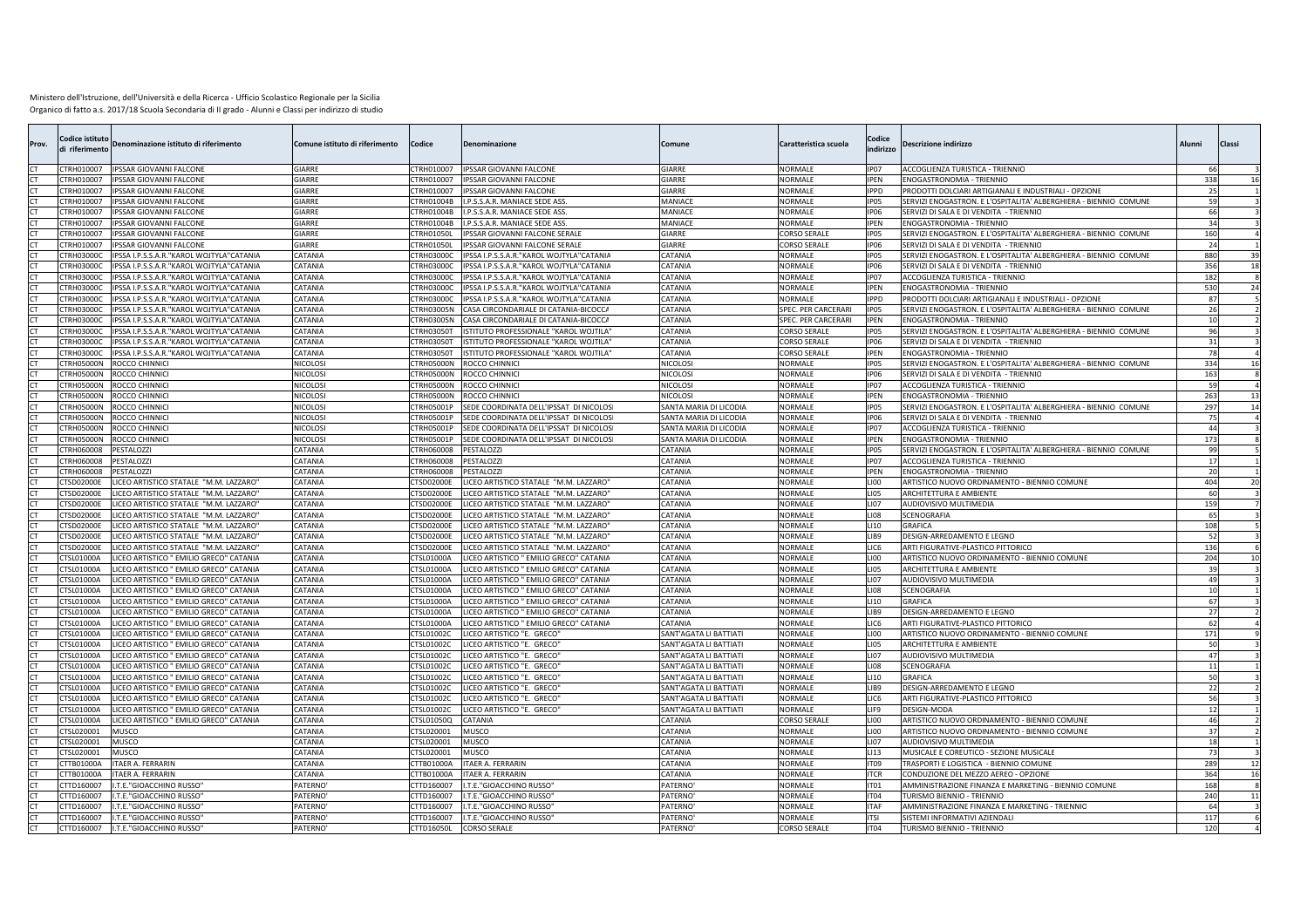| Prov. | Codice istitut:<br>li riferimento | Denominazione istituto di riferimento | Comune istituto di riferimento | Codice            | Denominazione                       | Comune                       | Caratteristica scuola | Codice<br>ndirizzo | Descrizione indirizzo                                | Alunni         | Classi    |
|-------|-----------------------------------|---------------------------------------|--------------------------------|-------------------|-------------------------------------|------------------------------|-----------------------|--------------------|------------------------------------------------------|----------------|-----------|
|       | CTTD18000C                        | PIETRO BRANCHINA                      | ADRANO                         | CTTD18000C        | PIETRO BRANCHINA                    | ADRANO                       | NORMALE               | IT01               | AMMINISTRAZIONE FINANZA E MARKETING - BIENNIO COMUNE |                |           |
|       | CTTD18000C                        | <b>IETRO BRANCHINA</b>                | ADRANO                         | CTTD18000C        | <b>IETRO BRANCHINA</b>              | ADRANO                       | NORMALE               | T04                | TURISMO BIENNIO - TRIENNIO                           | 31             | 16        |
|       | TTD18000C                         | <b>IFTRO BRANCHINA</b>                | ADRANO                         | CTTD18000C        | PIETRO BRANCHINA                    | ADRANO                       | NORMALE               | T <sub>15</sub>    | <b>GRAFICA E COMUNICAZIONE BIENNIO - TRIENNIO</b>    | 188            |           |
|       | CTTD18000C                        | <b>IETRO BRANCHINA</b>                | ADRANO                         | CTTD18000C        | <b>IETRO BRANCHINA</b>              | ADRANO                       | NORMALE               | IT24               | COSTRUZIONI, AMBIENTE E TERRITORIO - BIENNIO COMUNI  | $\Delta\Delta$ |           |
|       | CTTD18000C                        | PIETRO BRANCHINA                      | ADRANO                         | CTTD18000C        | PIETRO BRANCHINA                    | ADRANO                       | NORMALE               | <b>ITAF</b>        | AMMINISTRAZIONE FINANZA E MARKETING - TRIENNIO       | 10             |           |
|       | CTTD18000C                        | <b>IETRO BRANCHINA</b>                | ADRANO                         | CTTD18000C        | <b>IETRO BRANCHINA</b>              | ADRANO                       | NORMALE               | <b>TCA</b>         | COSTRUZIONI AMBIENTE E TERRITORIO - TRIENNIC         |                |           |
|       | CTTD18000C                        | PIETRO BRANCHINA                      | ADRANO                         | CTTD18000C        | PIETRO BRANCHINA                    | ADRANO                       | <b>NORMALE</b>        | <b>TML</b>         | TECNOLOGIE DEL LEGNO- OPZIONE                        |                |           |
|       | CTTD18000C                        | <b>IETRO BRANCHINA</b>                | ADRANO                         | CTTD18000C        | <b>IETRO BRANCHINA</b>              | ADRANO                       | NORMALE               | ITSI               | SISTEMI INFORMATIVI AZIENDALI                        |                |           |
|       | CTTD18000C                        | PIETRO BRANCHINA                      | ADRANO                         | CTTD18050T        | PIETRO BRANCHINA                    | <b>ADRANO</b>                | CORSO SERALE          | ITO1               | AMMINISTRAZIONE FINANZA E MARKETING - BIENNIO COMUNE |                |           |
|       | CTTD18000C                        | <b>IETRO BRANCHINA</b>                | ADRANO                         | CTTD18050T        | <b>IETRO BRANCHINA</b>              | ADRANO                       | CORSO SERALE          | T04                | TURISMO BIENNIO - TRIENNIO                           |                |           |
|       | CTTD18000C                        | <b>IETRO BRANCHINA</b>                | ADRANO                         | CTTD18050T        | PIETRO BRANCHINA                    | ADRANO                       | CORSO SERALE          | <b>TAF</b>         | AMMINISTRAZIONE FINANZA E MARKETING - TRIENNIO       |                |           |
|       | CTTD18000C                        | <b>IETRO BRANCHINA</b>                | ADRANO                         | CTTD18050T        | <b>IETRO BRANCHINA</b>              | ADRANO                       | CORSO SERALE          | <b>TCA</b>         | COSTRUZIONI AMBIENTE E TERRITORIO - TRIENNIC         |                |           |
|       | CTTD190003                        | S "ENRICO DE NICOLA                   | SAN GIOVANNI LA PUNTA          | CTTD190003        | S "ENRICO DE NICOLA                 | SAN GIOVANNI LA PUNTA        | NORMALE               | T01                | AMMINISTRAZIONE FINANZA E MARKETING - BIENNIO COMUNE | 13             |           |
|       | CTTD190003                        | S "ENRICO DE NICOLA                   | SAN GIOVANNI LA PUNTA          | CTTD190003        | S "ENRICO DE NICOLA                 | SAN GIOVANNI LA PUNTA        | NORMALE               | T04                | TURISMO BIENNIO - TRIENNIO                           | 28             | 15        |
|       | CTTD190003                        | S "ENRICO DE NICOLA                   | SAN GIOVANNI LA PUNTA          | CTTD190003        | IS "ENRICO DE NICOLA                | SAN GIOVANNI LA PUNTA        | NORMALE               | IT19               | SISTEMA MODA - BIENNIO COMUNE                        |                |           |
|       | CTTD190003                        | S "ENRICO DE NICOLA                   | SAN GIOVANNI LA PUNTA          | CTTD190003        | S "ENRICO DE NICOLA                 | SAN GIOVANNI LA PUNTA        | NORMALE               | T <sub>24</sub>    | COSTRUZIONI, AMBIENTE E TERRITORIO - BIENNIO COMUNE  |                |           |
|       | CTTD190003                        | S "ENRICO DE NICOLA                   | SAN GIOVANNI LA PUNTA          | CTTD190003        | S "ENRICO DE NICOLA                 | SAN GIOVANNI LA PUNTA        | VORMALE               | <b>TAF</b>         | AMMINISTRAZIONE FINANZA E MARKETING - TRIENNIO       |                |           |
|       | CTTD190003                        | IS "ENRICO DE NICOLA"                 | SAN GIOVANNI LA PUNTA          | CTTD190003        | IIS "ENRICO DE NICOLA"              | SAN GIOVANNI LA PUNTA        | NORMALE               | <b>TCA</b>         | COSTRUZIONI AMBIENTE E TERRITORIO - TRIENNIC         |                |           |
|       | CTTD190003                        | IS "ENRICO DE NICOLA"                 | SAN GIOVANNI LA PUNTA          | CTTD190003        | IS "ENRICO DE NICOLA"               | SAN GIOVANNI LA PUNTA        | NORMALE               | <b>ITSI</b>        | SISTEMI INFORMATIVI AZIENDALI                        |                |           |
|       | CTTD190003                        | S "ENRICO DE NICOLA"                  | SAN GIOVANNI LA PUNTA          | CTTD19050C        | IS "ENRICO DE NICOLA" - CORSO SIRIO | SAN GIOVANNI LA PUNTA        | CORSO SERALE          | ITO1               | AMMINISTRAZIONE FINANZA E MARKETING - BIENNIO COMUNE |                |           |
|       | TTD190003                         | S "ENRICO DE NICOLA                   | SAN GIOVANNI LA PUNTA          | CTTD19050C        | S "ENRICO DE NICOLA" - CORSO SIRIO  | SAN GIOVANNI LA PUNTA        | CORSO SERALE          | TAF                | AMMINISTRAZIONE FINANZA E MARKETING - TRIENNIO       |                |           |
|       | CTTD190003                        | S "ENRICO DE NICOLA"                  | SAN GIOVANNI LA PUNTA          | CTTD19050C        | S "ENRICO DE NICOLA" - CORSO SIRIO  | SAN GIOVANNI LA PUNTA        | <b>CORSO SERALE</b>   | ITCA               | COSTRUZIONI AMBIENTE E TERRITORIO - TRIENNIC         |                | 56        |
|       | CTTD190003                        | S "ENRICO DE NICOLA"                  | SAN GIOVANNI LA PUNTA          | CTTD19050C        | S "ENRICO DE NICOLA" - CORSO SIRIO  | SAN GIOVANNI LA PUNTA        | CORSO SERALE          | <b>TSI</b>         | SISTEMI INFORMATIVI AZIENDALI                        |                |           |
|       | CTTF01000G                        | <b>STITUTO TECNICO ARCHIMEDE</b>      | CATANIA                        | CTTF01000G        | STITUTO TECNICO ARCHIMEDI           | CATANIA                      | NORMALE               | IT05               | MECCANICA MECCATRONICA ENERGIA - BIENNIO COMUNE      |                |           |
|       | TTF01000G                         | STITUTO TECNICO ARCHIMEDE             | CATANIA                        | CTTF01000G        | STITUTO TECNICO ARCHIMEDE           | CATANIA                      | NORMALE               | T <sub>10</sub>    | ELETTRONICA ED ELETTROTECNICA - BIENNIO COMUNI       | 161            |           |
|       | CTTF01000G                        | STITUTO TECNICO ARCHIMEDE             | CATANIA                        | CTTF01000G        | <b>ISTITUTO TECNICO ARCHIMEDE</b>   | CATANIA                      | NORMALE               | <b>IT13</b>        | INFORMATICA E TELECOMUNICAZIONI - BIENNIO COMUNE     | 263            | 11        |
|       | CTTF01000G                        | STITUTO TECNICO ARCHIMEDE             | CATANIA                        | CTTF01000G        | STITUTO TECNICO ARCHIMEDE           | CATANIA                      | NORMALE               | <b>ITAT</b>        | <b>AUTOMAZIONE</b>                                   | 60             |           |
|       | CTTF01000G                        | STITUTO TECNICO ARCHIMEDE             | CATANIA                        | CTTF01000G        | <b>STITUTO TECNICO ARCHIMEDE</b>    | CATANIA                      | NORMALE               | <b>TEC</b>         | <b>ELETTRONICA</b>                                   | 101            |           |
|       | CTTF01000G                        | STITUTO TECNICO ARCHIMEDE             | CATANIA                        | CTTF01000G        | ISTITUTO TECNICO ARCHIMEDE          | CATANIA                      | NORMALE               | <b>TEN</b>         | ENERGIA                                              |                |           |
|       | CTTF01000G                        | STITUTO TECNICO ARCHIMEDE             | CATANIA                        | CTTF01000G        | <b>ISTITUTO TECNICO ARCHIMEDE</b>   | CATANIA                      | NORMALE               | <b>ITET</b>        | ELETTROTECNICA                                       |                |           |
|       | CTTF01000G                        | STITUTO TECNICO ARCHIMEDE             | CATANIA                        | CTTF01000G        | <b>ISTITUTO TECNICO ARCHIMEDE</b>   | CATANIA                      | NORMALE               | <b>TIA</b>         | <b>INFORMATICA</b>                                   | 22             | 11        |
|       | TTF01000G                         | STITUTO TECNICO ARCHIMEDE             | CATANIA                        | CTTF01000G        | <b>STITUTO TECNICO ARCHIMEDE</b>    | <b>ATANIA</b>                | VORMALE               | <b>TMM</b>         | MECCANICA E MECCATRONICA                             |                |           |
|       | CTTF01000G                        | STITUTO TECNICO ARCHIMEDE             | CATANIA                        | CTTF01000G        | ISTITUTO TECNICO ARCHIMEDE          | CATANIA                      | NORMALE               | ITTL.              | <b>TELECOMUNICAZIONI</b>                             | -53            | 54        |
|       | CTTF01000G                        | <b>STITUTO TECNICO ARCHIMEDE</b>      | CATANIA                        | CTTF010501        | STITUTO TECNICO ARCHIMEDI           | CATANIA                      | CORSO SERALE          | T <sub>10</sub>    | ELETTRONICA ED ELETTROTECNICA - BIENNIO COMUNI       |                |           |
|       | TTF01000G                         | STITUTO TECNICO ARCHIMEDE             | CATANIA                        | CTTF010501        | STITUTO TECNICO ARCHIMEDE           | CATANIA                      | <b>CORSO SERALE</b>   | <b>ITEC</b>        | ELETTRONICA                                          |                |           |
|       | TTF01000G                         | STITUTO TECNICO ARCHIMEDE             | CATANIA                        | CTTF010501        | STITUTO TECNICO ARCHIMEDI           | CATANIA                      | CORSO SERALE          | <b>TEN</b>         | <b>ENERGIA</b>                                       |                |           |
|       | CTTF01000G                        | STITUTO TECNICO ARCHIMEDE             | CATANIA                        | CTTF010501        | ISTITUTO TECNICO ARCHIMEDE          | CATANIA                      | <b>CORSO SERALE</b>   | <b>ITIA</b>        | <b>INFORMATICA</b>                                   |                |           |
|       | CTTF03000R                        | TI CANNIZZARO                         | CATANIA                        | CTTF03000R        | <b>ITI CANNIZZARO</b>               | CATANIA                      | <b>NORMALE</b>        | T05                | MECCANICA MECCATRONICA ENERGIA - BIENNIO COMUNE      |                |           |
|       | CTTF03000R                        | TI CANNIZZARO                         | CATANIA                        | CTTF03000R        | <b>ITI CANNIZZARO</b>               | CATANIA                      | NORMALE               | T <sub>10</sub>    | ELETTRONICA ED ELETTROTECNICA - BIENNIO COMUNE       |                |           |
|       | CTTF03000R                        | <b>TI CANNIZZARO</b>                  | CATANIA                        | <b>CTTF03000R</b> | <b>ITI CANNIZZARO</b>               | CATANIA                      | NORMALE               | T13                | INFORMATICA E TELECOMUNICAZIONI - BIENNIO COMUNI     | 14             |           |
|       | CTTF03000R                        | <b>TI CANNIZZARO</b>                  | CATANIA                        | CTTF03000R        | ITI CANNIZZARO                      | CATANIA                      | NORMALE               | IT16               | CHIMICA, MATERIALI E BIOTECNOLOGIE - BIENNIO COMUNE  | 50             |           |
|       | CTTF03000R                        | TI CANNIZZARO                         | CATANIA                        | CTTF03000R        | ITI CANNIZZARO                      | CATANIA                      | NORMALE               | <b>TBS</b>         | <b>BIOTECNOLOGIE SANITARIE</b>                       |                |           |
|       | CTTF03000R                        | TI CANNIZZARO                         | CATANIA                        | CTTF03000R        | ITI CANNIZZARO                      | CATANIA                      | NORMALE               | TCM                | CHIMICA E MATERIALI                                  |                |           |
|       | CTTF03000R                        | TI CANNIZZARO                         | CATANIA                        | CTTF03000R        | ITI CANNIZZARO                      | CATANIA                      | NORMALI               | <b>ITEC</b>        | ELETTRONICA                                          |                |           |
|       | CTTF03000R                        | <b>I CANNIZZARO</b>                   | CATANIA                        | CTTF03000R        | TI CANNIZZARO                       | CATANIA                      | NORMALE               | <b>TEN</b>         | <b>ENERGIA</b>                                       |                |           |
|       | CTTF03000R                        | TI CANNIZZARO                         | CATANIA                        | CTTF03000R        | ITI CANNIZZARO                      | CATANIA                      | NORMALE               | <b>ITFT</b>        | ELETTROTECNICA                                       |                |           |
|       | TTF03000R                         | TI CANNIZZARO                         | CATANIA                        | CTTF03000R        | <b>TI CANNIZZARO</b>                | CATANIA                      | NORMALE               | <b>TIA</b>         | <b>INFORMATICA</b>                                   | 130            |           |
|       | CTTF03000R                        | <b>I CANNIZZARO</b>                   | CATANIA                        | CTTF03000R        | <b>TI CANNIZZARO</b>                | CATANIA                      | NORMALE               | <b>TMM</b>         | MECCANICA E MECCATRONICA                             | 63             |           |
|       | CTTF03000R                        | <b>TI CANNIZZARO</b>                  | CATANIA                        | CTTF030517        | CANNIZZARO                          | CATANIA                      | CORSO SERALE          | IT13               | INFORMATICA E TELECOMUNICAZIONI - BIENNIO COMUNE     |                |           |
|       | CTTF03000R                        | TI CANNIZZARO                         | CATANIA                        | CTTF030517        | CANNIZZARO                          | CATANIA                      | <b>CORSO SERALE</b>   | ITET               | ELETTROTECNICA                                       |                |           |
|       | CTTF03000R                        | TI CANNIZZARO                         | CATANIA                        | CTTF030517        | CANNIZZARO                          | CATANIA                      | <b>CORSO SERALE</b>   | ITIA               | <b>INFORMATICA</b>                                   | $\alpha$       |           |
|       | CTTF03000R                        | TI CANNIZZARO                         | CATANIA                        | CTTF030517        | CANNIZZARO                          | CATANIA                      | <b>CORSO SERALE</b>   | <b>ITMM</b>        | MECCANICA E MECCATRONICA                             | 115            |           |
|       | <b>CTTF13000N</b>                 | IS "G. FERRARIS"                      | SAN GIOVANNI LA PUNTA          | CTTF13000N        | TIS "G. FERRARIS                    | SAN GIOVANNI LA PUNTA        | NORMALI               | T05                | MECCANICA MECCATRONICA ENERGIA - BIENNIO COMUNE      |                |           |
|       | <b>CTTF13000N</b>                 | TIS "G. FERRARIS'                     | SAN GIOVANNI LA PUNTA          | CTTF13000N        | ITIS "G. FERRARIS                   | <b>SAN GIOVANNI LA PUNTA</b> | VORMALE               | T10                | ELETTRONICA ED ELETTROTECNICA - BIENNIO COMUNE       |                |           |
|       | CTTF13000N                        | TIS "G. FERRARIS'                     | SAN GIOVANNI LA PUNTA          | CTTF13000N        | TIS "G. FERRARIS                    | SAN GIOVANNI LA PUNTA        | NORMALE               | T <sub>13</sub>    | INFORMATICA E TELECOMUNICAZIONI - BIENNIO COMUNE     | 13!            |           |
|       | <b>CTTF13000N</b>                 | TIS "G. FERRARIS'                     | SAN GIOVANNI LA PUNTA          | CTTF13000N        | <b>TIS "G. FERRARIS</b>             | SAN GIOVANNI LA PUNTA        | NORMALE               | T <sub>15</sub>    | GRAFICA E COMUNICAZIONE BIENNIO - TRIENNIC           | 15             |           |
|       | <b>CTTF13000N</b>                 | TIS "G. FERRARIS                      | SAN GIOVANNI LA PUNTA          | CTTF13000N        | TIS "G. FERRARIS                    | SAN GIOVANNI LA PUNTA        | NORMALE               | <b>TEC</b>         | ELETTRONICA                                          |                |           |
|       | CTTF13000N                        | TIS "G. FERRARIS'                     | SAN GIOVANNI LA PUNTA          | CTTF13000N        | ITIS "G. FERRARIS                   | SAN GIOVANNI LA PUNTA        | NORMALE               | <b>TEN</b>         | ENERGIA                                              |                | $\Lambda$ |
|       | CTTF13000N                        | TIS "G. FERRARIS'                     | SAN GIOVANNI LA PUNTA          | CTTF13000N        | TIS "G. FERRARIS                    | SAN GIOVANNI LA PUNTA        | NORMALE               | ITIA               | <b>INFORMATICA</b>                                   | 159            |           |
|       | <b>ENIS00200C</b>                 | <b>GIOVANNI FALCONI</b>               | BARRAFRANCA                    | ENPM00201X        | BARRAFRANCA                         | <b>BARRAFRANCA</b>           | NORMALE               | 101                | CLASSICO                                             |                |           |
|       | <b>ENIS00200C</b>                 | <b>GIOVANNI FALCONE</b>               | <b>BARRAFRANCA</b>             | ENPM00201X        | BARRAFRANCA                         | <b>BARRAFRANCA</b>           | NORMALE               | <b>U11</b>         | <b>SCIENZE UMANE</b>                                 | 121            |           |
| ΕN    | <b>ENIS00200C</b>                 | <b>GIOVANNI FALCONE</b>               | BARRAFRANCA                    |                   | ENPS00201V GIOVANNI FALCONE         | BARRAFRANCA                  | <b>NORMALE</b>        | LI02               | SCIENTIFICO                                          | 232            | 12        |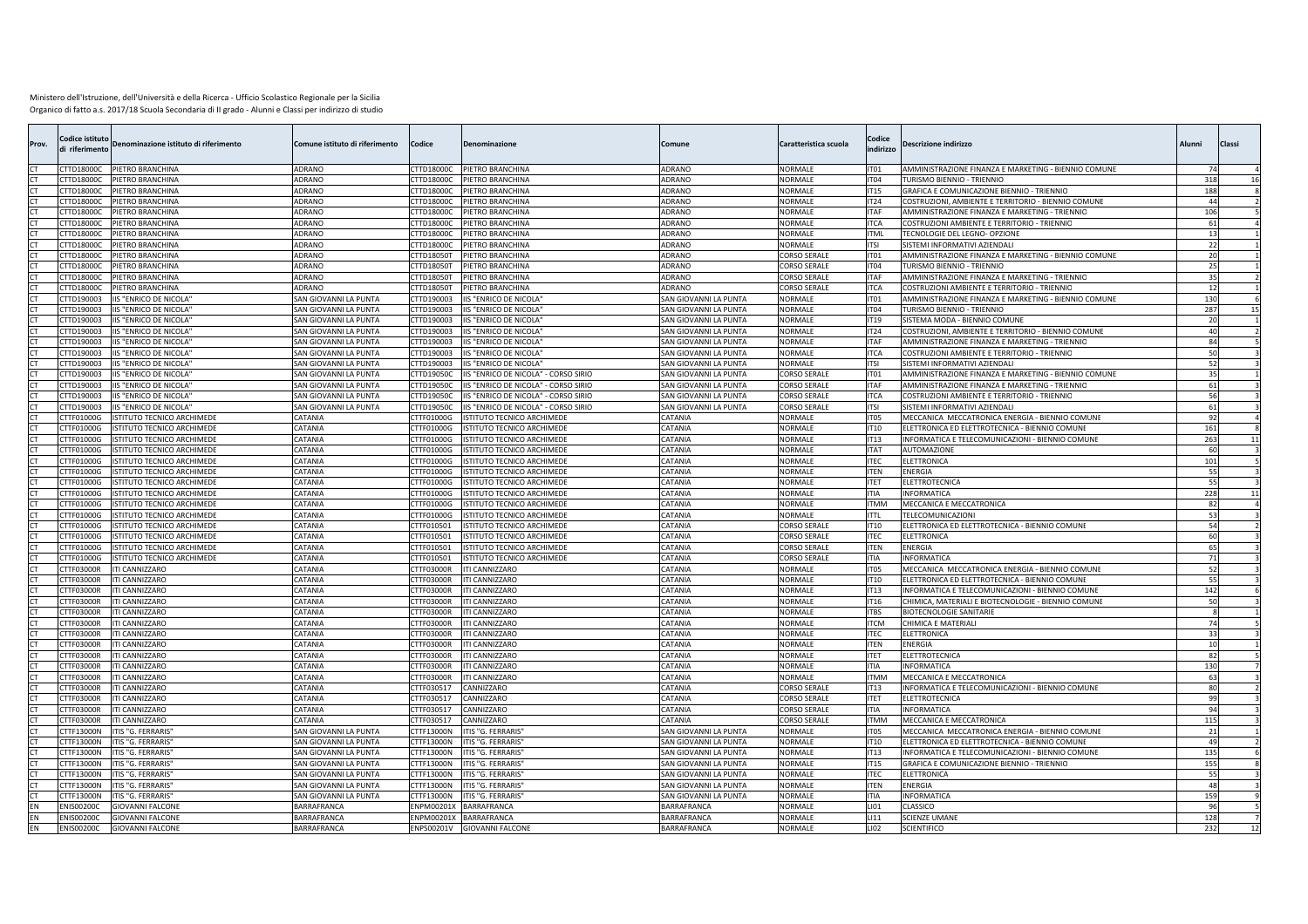| EN<br><b>ENIS00200C</b><br><b>GIOVANNI FALCONE</b><br><b>BARRAFRANCA</b><br>ENRA00201C<br><b>AIDONE</b><br><b>AIDONE</b><br><b>NORMALE</b><br>IP01<br>SERVIZI PER L'AGRICOLTURA E LO SVILUPPO RURALE BIENNIO - TRIENNIO<br>EN<br>NIS00200C<br><b>GIOVANNI FALCONE</b><br><b>BARRAFRANCA</b><br><b>NRA00201C</b><br><b>NDONE</b><br><b>NDONE</b><br>NORMALE<br><b>IPVP</b><br>VALORIZ.NE COMMERC.NE DEI PROD. AGRIC. DEL TERRIT. OPZIONE<br><b>GIOVANNI FALCONE</b><br><b>BARRAFRANCA</b><br><b>BARRAFRANCA</b><br><b>BARRAFRANCA</b><br><b>NORMALE</b><br>SERVIZI PER L'AGRICOLTURA E LO SVILUPPO RURALE BIENNIO - TRIENNIO<br>EN<br><b>NIS00200C</b><br>ENRA00202D<br>IP <sub>01</sub><br>NIS00200C<br><b>GIOVANNI FALCONE</b><br><b>BARRAFRANCA</b><br>ENRA00202D<br>BARRAFRANCA<br><b>BARRAFRANCA</b><br><b>NORMALE</b><br><b>IPVP</b><br>VALORIZ.NE COMMERC.NE DEI PROD. AGRIC. DEL TERRIT. OPZIONE<br><b>FN</b><br><b>INIS00200C</b><br><b>ALGUARNERA CAROPEPE</b><br>EN<br><b>GIOVANNI FALCONE</b><br>BARRAFRANCA<br>ENRC00201B<br>G.MAGNO<br><b>NORMALE</b><br><b>IP08</b><br>SERVIZI COMMERCIALI BIENNIO - TRIENNIO<br>11(<br>NIS004004<br><b>EDERICO II</b><br>ENNA<br>ENRH004018<br>FEDERICO II<br>ENNA<br><b>NORMALE</b><br><b>IP05</b><br>SERVIZI ENOGASTRON. E L'OSPITALITA' ALBERGHIERA - BIENNIO COMUNE<br>21<br>14<br>ENIS004004<br><b>FEDERICO II</b><br>ENNA<br>ENRH004018<br><b>FEDERICO II</b><br>ENNA<br><b>NORMALE</b><br>EN<br><b>IP06</b><br>SERVIZI DI SALA E DI VENDITA - TRIENNIO<br>61<br>ENIS004004<br>FEDERICO II<br>ENNA<br>ENRH004018<br>FEDERICO II<br>ENNA<br><b>NORMALE</b><br>ACCOGLIENZA TURISTICA - TRIENNIO<br>EN<br>IP <sub>07</sub><br>NIS004004<br>FEDERICO II<br>ENRH004018<br><b>FEDERICO II</b><br>ENNA<br><b>NORMALE</b><br>ENOGASTRONOMIA - TRIENNIO<br>EN<br>ENNA<br><b>IPEN</b><br>16<br>ENNA<br>NORMALE<br>PRODOTTI DOLCIARI ARTIGIANALI E INDUSTRIALI - OPZIONE<br>EN<br>NIS004004<br><b>EDERICO II</b><br>ENRH004018<br>FEDERICO II<br><b>NNA</b><br><b>IPPD</b><br>NIS004004<br><b>EDERICO II</b><br>ENNA<br><b>STITUTO PROFESSIONALE ALBERGH. SERALE</b><br><b>NNA</b><br><b>CORSO SERAL</b><br><b>IPEN</b><br>ENOGASTRONOMIA - TRIENNIO<br>EN<br>ENRH00450L<br><b>FN</b><br>NIS004004<br>EDERICO II<br>FNNA<br>ENRI00401Q<br>FEDERICO II<br><b>NNA</b><br><b>NORMALE</b><br><b>IP09</b><br>MANUTENZIONE E ASSISTENZA TECNICA BIENNIO - TRIENNIC<br><b>NNA</b><br>NORMALE<br>PRODUZIONI INDUSTRIALI E ARTIGIANALI - BIENNIO COMUNE<br>EN<br>NIS004004<br>EDERICO II<br>ENNA<br>ENRI00401Q<br>FEDERICO II<br>IP10<br>ENNA<br><b>NNA</b><br><b>NORMALE</b><br>APPARATI IMP.TI SER.ZI TEC.CI IND.LI E CIV.LI - OPZIONE<br>EN<br>NIS004004<br><b>EDERICO II</b><br>ENRI00401Q<br>FEDERICO II<br><b>IPAL</b><br>NIS004004<br><b>EDERICO II</b><br>ENNA<br>ENRI00401Q<br>FEDERICO II<br>ENNA<br>NORMALE<br><b>IPTS</b><br>PRODUZIONI TESSILI SARTORIALI - OPZIONE<br>EN<br>ENIS00600Q<br>ALESSANDRO VOLTA<br>ENRF00601C<br>NICOSIA<br>EN<br>NICOSIA<br>NICOSIA<br><b>NORMALE</b><br>IP01<br>SERVIZI PER L'AGRICOLTURA E LO SVILUPPO RURALE BIENNIO - TRIENNIO<br>NIS00600Q<br>ALESSANDRO VOLTA<br>NICOSIA<br>ENRF00601C<br><b>VICOSIA</b><br>NICOSIA<br><b>NORMALE</b><br><b>IP10</b><br>PRODUZIONI INDUSTRIALI E ARTIGIANALI - BIENNIO COMUNE<br><b>FN</b><br>NICOSIA<br>EN<br>NIS00600Q<br>ALESSANDRO VOLTA<br>NICOSIA<br>ENRF00601C<br>NICOSIA<br><b>NORMALE</b><br><b>IPAG</b><br>ARTIGIANATO - TRIENNIO<br>NIS00600Q<br>NICOSIA<br>EN<br><b>ALESSANDRO VOLTA</b><br>NICOSIA<br>ENRF00601C<br>NICOSIA<br><b>NORMALE</b><br><b>IPTS</b><br>PRODUZIONI TESSILI SARTORIALI - OPZIONE<br>NIS00600Q<br>NICOSIA<br>ENRF00601C<br>NICOSIA<br><b>NORMALE</b><br><b>IPVP</b><br>EN<br>ALESSANDRO VOLTA<br><b>NICOSIA</b><br>VALORIZ.NE COMMERC.NE DEI PROD. AGRIC. DEL TERRIT. OPZIONE<br>STITUTO PROFESSIONALE AGRICOL. SERALE<br>NIS00600Q<br>ALESSANDRO VOLTA<br>NICOSIA<br>ENRF00650R<br>NICOSIA<br>CORSO SERAL<br>IP01<br>SERVIZI PER L'AGRICOLTURA E LO SVILUPPO RURALE BIENNIO - TRIENNIO<br>ΕN<br><b>NORMALE</b><br>EN<br>NIS00600Q<br>ALESSANDRO VOLTA<br>NICOSIA<br>ENTD006012<br>ALESSANDRO VOLTA<br>NICOSIA<br>IT01<br>AMMINISTRAZIONE FINANZA E MARKETING - BIENNIO COMUNI<br>$\Delta$<br>EN<br>NIS00600Q<br>ALESSANDRO VOLTA<br>NICOSIA<br>ENTD006012<br>ALESSANDRO VOLTA<br>NICOSIA<br><b>NORMALE</b><br><b>IT24</b><br>COSTRUZIONI, AMBIENTE E TERRITORIO - BIENNIO COMUNI<br>NORMALE<br>EN<br>NIS00600Q<br>ALESSANDRO VOLTA<br>NICOSIA<br>ENTD006012<br>ALESSANDRO VOLTA<br>NICOSIA<br><b>ITAF</b><br>AMMINISTRAZIONE FINANZA E MARKETING - TRIENNIC<br>10<br>NIS00600Q<br>ALESSANDRO VOLTA<br><b>NICOSIA</b><br><b>NORMALE</b><br><b>COSTRUZIONI AMBIENTE E TERRITORIO - TRIENNIC</b><br>EN<br><b>ALESSANDRO VOLTA</b><br>NICOSIA<br>ENTD006012<br><b>ITCA</b><br><b>NIS00700G</b><br>. MAIORANA - GEN. A.CASCINO<br>PIAZZA ARMERINA<br>ENPC00701V<br>GEN. A. CASCINO<br>PIAZZA ARMERINA<br><b>NORMALE</b><br>17 <sup>2</sup><br>EN<br><b>LIO1</b><br>CLASSICO<br>EN<br>NIS00700G<br>PIAZZA ARMERINA<br><b>IAZZA ARMERINA</b><br><b>NORMALE</b><br>LI02<br>MAIORANA - GEN. A.CASCINO<br>ENPS007012<br><b>VITO ROMANO</b><br>SCIENTIFICO<br>36<br>16<br>PIAZZA ARMERINA<br><b>IAZZA ARMERINA</b><br>NORMALE<br>EN<br>NIS00700G<br>. MAIORANA - GEN. A.CASCINO<br>ENTE007019<br>ETTORE MAJORANA<br>IT <sub>04</sub><br>TURISMO BIENNIO - TRIENNIO<br>102<br><b>NORMALE</b><br>EN<br>NIS00700G<br>. MAIORANA - GEN. A.CASCINO<br>PIAZZA ARMERINA<br>ENTF007014<br><b>ETTORE MAJORANA</b><br><b>IAZZA ARMERINA</b><br>MECCANICA MECCATRONICA ENERGIA - BIENNIO COMUNE<br>IT05<br><b>NORMALE</b><br>EN<br><b>ENIS00700G</b><br>. MAIORANA - GEN. A.CASCINO<br>PIAZZA ARMERINA<br>ENTF007014<br>ETTORE MAJORANA<br>PIAZZA ARMERINA<br><b>IT10</b><br>ELETTRONICA ED ELETTROTECNICA - BIENNIO COMUNE<br><b>NORMALE</b><br>INFORMATICA E TELECOMUNICAZIONI - BIENNIO COMUNI<br>EN<br>ENIS00700G<br>. MAIORANA - GEN. A.CASCINO<br>PIAZZA ARMERINA<br>ENTF007014<br><b>ETTORE MAJORANA</b><br>PIAZZA ARMERINA<br>10<br><b>IT13</b><br>ΕN<br>NIS00700G<br>MAIORANA - GEN, A.CASCINO<br><b>IAZZA ARMERINA</b><br>ENTF007014<br><b>TTORE MAJORANA</b><br><b>IAZZA ARMERINA</b><br>NORMALE<br>CHIMICA, MATERIALI E BIOTECNOLOGIE - BIENNIO COMUNE<br><b>IT16</b><br>. MAIORANA - GEN. A.CASCINO<br>PIAZZA ARMERINA<br><b>NORMALE</b><br>CHIMICA E MATERIALI<br>EN<br>ENIS00700G<br>PIAZZA ARMERINA<br>ENTF007014<br><b>FTTORF MAIORANA</b><br><b>ITCM</b><br>50<br>EN<br>NIS00700G<br>MAIORANA - GEN. A.CASCINO<br><b>IAZZA ARMERINA</b><br>ENTF007014<br><b>TTORE MAJORANA</b><br><b>IAZZA ARMERINA</b><br><b>NORMALE</b><br><b>ITET</b><br><b>ELETTROTECNICA</b><br>$\Delta$<br>EN<br>NIS00700G<br>MAIORANA - GEN, A.CASCINO<br>PIAZZA ARMERINA<br>ENTF007014<br><b>TTORE MAJORANA</b><br>PIAZZA ARMERINA<br><b>NORMALE</b><br><b>ITIA</b><br><b>INFORMATICA</b><br>13 <sub>i</sub><br>NIS00700G<br>MAIORANA - GEN, A.CASCINO<br>PIAZZA ARMERINA<br><b>IAZZA ARMERINA</b><br>NORMALE<br><b>TMM</b><br>MECCANICA E MECCATRONICA<br>EN<br>ENTF007014<br>ETTORE MAJORANA<br>$\Delta\Delta$<br><b>ENIS00800B</b><br>FORTUNATO FEDELE<br>AGIRA<br>ENPM00801V<br><b>FORTUNATO FEDELE</b><br>AGIRA<br><b>NORMALE</b><br><b>SCIENZE UMANE</b><br>EN<br>LI11<br><b>ENIS00800B</b><br>AGIRA<br>ENPM00801V<br>AGIRA<br><b>NORMALE</b><br>SCIENZE UMANE - OPZIONE ECONOMICO SOCIALE<br>EN<br>FORTUNATO FEDELE<br><b>FORTUNATO FEDELE</b><br>LI <sub>2</sub><br>EN<br>NIS00800B<br>FORTUNATO FEDELE<br>AGIRA<br>ENRF008014<br>RITA LEVI MONTALCINI<br>GAGLIANO CASTELFERRATO<br><b>NORMALE</b><br>CHIMICA, MATERIALI E BIOTECNOLOGIE - BIENNIO COMUNE<br>IT16<br>NIS00800B<br>AGIRA<br>GAGLIANO CASTELFERRATO<br><b>NORMALE</b><br>EN<br>FORTUNATO FEDELE<br>ENRF008014<br>RITA LEVI MONTALCINI<br><b>BIOTECNOLOGIE AMBIENTALI</b><br><b>ITBA</b><br>NIS00800B<br>ORTUNATO FEDELE<br>AGIRA<br><b>NORMALE</b><br>EN<br>ENRH00801G<br>CENTURIPE<br>CENTURIPE<br><b>IP05</b><br>SERVIZI ENOGASTRON. E L'OSPITALITA' ALBERGHIERA - BIENNIO COMUNE<br>100<br>EN<br>NIS00800E<br>ORTUNATO FEDELE<br>AGIRA<br>ENRH00801G<br>CENTURIPE<br>CENTURIPE<br>NORMALE<br><b>IP06</b><br>SERVIZI DI SALA E DI VENDITA - TRIENNIO<br>EN<br>NIS00800B<br>FORTUNATO FEDELE<br>AGIRA<br>ENRH00801G<br>CENTURIPE<br><b>ENTURIPE</b><br><b>NORMALE</b><br>IP <sub>07</sub><br>ACCOGLIENZA TURISTICA - TRIENNIO<br>EN<br>ENIS008001<br>FORTUNATO FEDELE<br>AGIRA<br>ENRH00801G<br>CENTURIPE<br>CENTURIPE<br>NORMALE<br><b>IPEN</b><br>ENOGASTRONOMIA - TRIENNIO<br>EN<br><b>INIS00800E</b><br>ORTUNATO FEDELE<br>AGIRA<br>ENTD00801N<br>SALVATORE CITELLI<br><b>EGALBUTO</b><br><b>NORMALE</b><br>ITO <sub>1</sub><br>AMMINISTRAZIONE FINANZA E MARKETING - BIENNIO COMUNE<br>EN<br>NIS00800B<br>FORTUNATO FEDELE<br>AGIRA<br>ENTD00801N<br>SALVATORE CITELLI<br>REGALBUTO<br><b>NORMALE</b><br>TURISMO BIENNIO - TRIENNIO<br>IT <sub>04</sub><br><b>NIS00800B</b><br>FORTUNATO FEDELE<br>AGIRA<br><b>SALVATORE CITELLI</b><br>REGALBUTO<br><b>NORMALE</b><br>ELETTRONICA ED ELETTROTECNICA - BIENNIO COMUNE<br>EN<br>ENTD00801N<br>IT10<br>65<br><b>ENIS00800B</b><br>FORTUNATO FEDELE<br>AGIRA<br>ENTD00801N<br>SALVATORE CITELLI<br>REGALBUTO<br><b>NORMALE</b><br><b>ITAF</b><br>AMMINISTRAZIONE FINANZA E MARKETING - TRIENNIC<br>EN<br><b>NIS00800E</b><br>AGIRA<br>SALVATORE CITELLI<br>REGALBUTO<br><b>NORMALE</b><br><b>FN</b><br>FORTUNATO FEDELE<br>ENTD00801N<br><b>ITEC</b><br><b>ELETTRONICA</b><br>NIS011007<br>NAPOLEONE COLAJANNI<br>ENNA<br>ENPC01101E<br>NAPOLEONE COLAJANNI<br>ENNA<br><b>NORMALE</b><br>CLASSICO<br><b>FN</b><br><b>LIO1</b><br>181<br>14<br>ENIS011007<br>ENNA<br>ENPM01101P DANTE ALIGHIER<br>ENNA<br><b>NORMALE</b><br>242<br>EN<br>NAPOLEONE COLAJANNI<br><b>SCIENZE UMANE</b><br>14<br><b>LI11</b><br>ENIS011007<br>NAPOLEONE COLAJANNI<br>ENNA<br>ENPM01101P<br><b>DANTE ALIGHIER</b><br>ENNA<br><b>NORMALE</b><br>SCIENZE UMANE - OPZIONE ECONOMICO SOCIALE<br>EN<br>LI12<br>$\overline{2}$<br>EN<br>NIS011007<br>ENNA<br>ENPM01101F<br><b>NNA</b><br>NORMALE<br>MUSICALE E COREUTICO - SEZIONE MUSICALE<br>NAPOLEONE COLAJANNI<br><b>DANTE ALIGHIER</b><br>LI13<br>10<br>EN<br>NIS01300V<br><b>ETTORE MAJORANA</b><br><b>TROINA</b><br>ENPS013019<br><b>ROINA</b><br><b>ROINA</b><br>NORMALE<br>LI <sub>02</sub><br><b>SCIENTIFICO</b><br>20<br>11<br><b>ROINA</b><br>EN<br>NIS01300V<br><b><i>ETTORE MAJORANA</i></b><br><b>TROINA</b><br>ENTD013015<br>ETTORE MAJORANA<br>NORMALE<br>ITO1<br>AMMINISTRAZIONE FINANZA E MARKETING - BIENNIO COMUNI<br>$\Delta\Delta$<br>EN<br>NIS01300V<br><b>TTORE MAJORANA</b><br><b>TROINA</b><br>ENTD013015<br>ETTORE MAJORANA<br><b>ROINA</b><br>NORMALE<br><b>IT24</b><br>COSTRUZIONI, AMBIENTE E TERRITORIO - BIENNIO COMUNI<br>EN<br>NIS01300V<br><b>TTORE MAJORANA</b><br><b>TROINA</b><br>ENTD013015<br><b>ETTORE MAJORANA</b><br><b>ROINA</b><br><b>NORMALE</b><br><b>ITAF</b><br>AMMINISTRAZIONE FINANZA E MARKETING - TRIENNIC<br>COSTRUZIONI AMBIENTE E TERRITORIO - TRIENNIC<br><b>INIS01300V</b><br><b>ETTORE MAJORANA</b><br><b>TROINA</b><br>ENTD013015<br><b>ETTORE MAJORANA</b><br><b>ROINA</b><br><b>NORMALE</b><br><b>ITCA</b><br>EN<br>14<br>ENIS017006<br>EONARDO DA VINCI<br>PIAZZA ARMERINA<br>ENPM01701N<br><b>FRANCESCO CRISP</b><br><b>IAZZA ARMERINA</b><br><b>NORMALE</b><br><b>FN</b><br>1104<br>LINGUISTICO<br>ENIS017006<br>EONARDO DA VINCI<br>PIAZZA ARMERINA<br>ENPM01701N<br><b>FRANCESCO CRISPI</b><br>PIAZZA ARMERINA<br><b>NORMALE</b><br><b>SCIENZE UMANE</b><br>EN<br><b>LI11</b><br>23<br>12<br>EN<br>NIS017006<br>LEONARDO DA VINCI<br>PIAZZA ARMERINA<br>ENPM01701N<br><b>FRANCESCO CRISPI</b><br>PIAZZA ARMERINA<br>NORMALE<br>SCIENZE UMANE - OPZIONE ECONOMICO SOCIALE<br>1112<br>EN<br>ENIS017006<br><b>LEONARDO DA VINCI</b><br>PIAZZA ARMERINA<br>ENRF01701V MATILDE QUATTRINO<br>PIAZZA ARMERINA<br><b>NORMALE</b><br>IP <sub>02</sub><br>SERVIZI SOCIO-SANITARI BIENNIO - TRIENNIO | Prov. | Codice istituto<br>di riferimento | Denominazione istituto di riferimento | Comune istituto di riferimento | Codice | Denominazione | ີ.omune | Caratteristica scuola | Codice<br>indirizzo | escrizione indirizzo | Alunni | Classi |
|--------------------------------------------------------------------------------------------------------------------------------------------------------------------------------------------------------------------------------------------------------------------------------------------------------------------------------------------------------------------------------------------------------------------------------------------------------------------------------------------------------------------------------------------------------------------------------------------------------------------------------------------------------------------------------------------------------------------------------------------------------------------------------------------------------------------------------------------------------------------------------------------------------------------------------------------------------------------------------------------------------------------------------------------------------------------------------------------------------------------------------------------------------------------------------------------------------------------------------------------------------------------------------------------------------------------------------------------------------------------------------------------------------------------------------------------------------------------------------------------------------------------------------------------------------------------------------------------------------------------------------------------------------------------------------------------------------------------------------------------------------------------------------------------------------------------------------------------------------------------------------------------------------------------------------------------------------------------------------------------------------------------------------------------------------------------------------------------------------------------------------------------------------------------------------------------------------------------------------------------------------------------------------------------------------------------------------------------------------------------------------------------------------------------------------------------------------------------------------------------------------------------------------------------------------------------------------------------------------------------------------------------------------------------------------------------------------------------------------------------------------------------------------------------------------------------------------------------------------------------------------------------------------------------------------------------------------------------------------------------------------------------------------------------------------------------------------------------------------------------------------------------------------------------------------------------------------------------------------------------------------------------------------------------------------------------------------------------------------------------------------------------------------------------------------------------------------------------------------------------------------------------------------------------------------------------------------------------------------------------------------------------------------------------------------------------------------------------------------------------------------------------------------------------------------------------------------------------------------------------------------------------------------------------------------------------------------------------------------------------------------------------------------------------------------------------------------------------------------------------------------------------------------------------------------------------------------------------------------------------------------------------------------------------------------------------------------------------------------------------------------------------------------------------------------------------------------------------------------------------------------------------------------------------------------------------------------------------------------------------------------------------------------------------------------------------------------------------------------------------------------------------------------------------------------------------------------------------------------------------------------------------------------------------------------------------------------------------------------------------------------------------------------------------------------------------------------------------------------------------------------------------------------------------------------------------------------------------------------------------------------------------------------------------------------------------------------------------------------------------------------------------------------------------------------------------------------------------------------------------------------------------------------------------------------------------------------------------------------------------------------------------------------------------------------------------------------------------------------------------------------------------------------------------------------------------------------------------------------------------------------------------------------------------------------------------------------------------------------------------------------------------------------------------------------------------------------------------------------------------------------------------------------------------------------------------------------------------------------------------------------------------------------------------------------------------------------------------------------------------------------------------------------------------------------------------------------------------------------------------------------------------------------------------------------------------------------------------------------------------------------------------------------------------------------------------------------------------------------------------------------------------------------------------------------------------------------------------------------------------------------------------------------------------------------------------------------------------------------------------------------------------------------------------------------------------------------------------------------------------------------------------------------------------------------------------------------------------------------------------------------------------------------------------------------------------------------------------------------------------------------------------------------------------------------------------------------------------------------------------------------------------------------------------------------------------------------------------------------------------------------------------------------------------------------------------------------------------------------------------------------------------------------------------------------------------------------------------------------------------------------------------------------------------------------------------------------------------------------------------------------------------------------------------------------------------------------------------------------------------------------------------------------------------------------------------------------------------------------------------------------------------------------------------------------------------------------------------------------------------------------------------------------------------------------------------------------------------------------------------------------------------------------------------------------------------------------------------------------------------------------------------------------------------------------------------------------------------------------------------------------------------------------------------------------------------------------------------------------------------------------------------------------------------------------------------------------------------------------------------------------------------------------------------------------------------------------------------------------------------------------------------------------------------------------------------------------------------------------------------------------------------------------------------------------------------------------------------------------------------------------------------------------------------------------------------------------------------------------------------------------------------------------------------------------------------------------------------------------------------------------------------------------------------------------------------------------------------------------------------------------------------------------------------------------------------------------------------------------------------------------------------------------------------------------------------------------------------------------------------------------------------------------------------------------------------------------------------------------------------------------------------------------------------------------------------------------------------------------------------------------------------------------------------------------------------------------------------------------------------------------------------------------------------------------------------------------------------------------------------------------------------------------------------------------------------------------------------------------------------------------------------------------------------------------------------------------------------------------------------------------------------------------------------------------------------------------------------------------------------------------------------------------------------------------------------------------------------------------------------------------------------------------------------------------------------------------------------------------------------------------------------------------------------------------------------------------------------------------------------------------------------------------------------------------------------------------------------------------------------------------------------------------------------------------------------------------------------------------------------------------------------------------------------------------------------------------------------------------------------------------------------------------------------------------------------------------------------------------------------------------------------------------------------------------------------------------------------------------------------------------------------------------------------------------------------------------------------------------------------------------------------------------------|-------|-----------------------------------|---------------------------------------|--------------------------------|--------|---------------|---------|-----------------------|---------------------|----------------------|--------|--------|
|                                                                                                                                                                                                                                                                                                                                                                                                                                                                                                                                                                                                                                                                                                                                                                                                                                                                                                                                                                                                                                                                                                                                                                                                                                                                                                                                                                                                                                                                                                                                                                                                                                                                                                                                                                                                                                                                                                                                                                                                                                                                                                                                                                                                                                                                                                                                                                                                                                                                                                                                                                                                                                                                                                                                                                                                                                                                                                                                                                                                                                                                                                                                                                                                                                                                                                                                                                                                                                                                                                                                                                                                                                                                                                                                                                                                                                                                                                                                                                                                                                                                                                                                                                                                                                                                                                                                                                                                                                                                                                                                                                                                                                                                                                                                                                                                                                                                                                                                                                                                                                                                                                                                                                                                                                                                                                                                                                                                                                                                                                                                                                                                                                                                                                                                                                                                                                                                                                                                                                                                                                                                                                                                                                                                                                                                                                                                                                                                                                                                                                                                                                                                                                                                                                                                                                                                                                                                                                                                                                                                                                                                                                                                                                                                                                                                                                                                                                                                                                                                                                                                                                                                                                                                                                                                                                                                                                                                                                                                                                                                                                                                                                                                                                                                                                                                                                                                                                                                                                                                                                                                                                                                                                                                                                                                                                                                                                                                                                                                                                                                                                                                                                                                                                                                                                                                                                                                                                                                                                                                                                                                                                                                                                                                                                                                                                                                                                                                                                                                                                                                                                                                                                                                                                                                                                                                                                                                                                                                                                                                                                                                                                                                                                                                                                                                                                                                                                                                                                                                                                                                                                                                                                                                                                                                                                                                                                                                                                                                                                                                                                                                                                                                                                                                                                                                                                                                                                                                                                                                                                                                                                      |       |                                   |                                       |                                |        |               |         |                       |                     |                      |        |        |
|                                                                                                                                                                                                                                                                                                                                                                                                                                                                                                                                                                                                                                                                                                                                                                                                                                                                                                                                                                                                                                                                                                                                                                                                                                                                                                                                                                                                                                                                                                                                                                                                                                                                                                                                                                                                                                                                                                                                                                                                                                                                                                                                                                                                                                                                                                                                                                                                                                                                                                                                                                                                                                                                                                                                                                                                                                                                                                                                                                                                                                                                                                                                                                                                                                                                                                                                                                                                                                                                                                                                                                                                                                                                                                                                                                                                                                                                                                                                                                                                                                                                                                                                                                                                                                                                                                                                                                                                                                                                                                                                                                                                                                                                                                                                                                                                                                                                                                                                                                                                                                                                                                                                                                                                                                                                                                                                                                                                                                                                                                                                                                                                                                                                                                                                                                                                                                                                                                                                                                                                                                                                                                                                                                                                                                                                                                                                                                                                                                                                                                                                                                                                                                                                                                                                                                                                                                                                                                                                                                                                                                                                                                                                                                                                                                                                                                                                                                                                                                                                                                                                                                                                                                                                                                                                                                                                                                                                                                                                                                                                                                                                                                                                                                                                                                                                                                                                                                                                                                                                                                                                                                                                                                                                                                                                                                                                                                                                                                                                                                                                                                                                                                                                                                                                                                                                                                                                                                                                                                                                                                                                                                                                                                                                                                                                                                                                                                                                                                                                                                                                                                                                                                                                                                                                                                                                                                                                                                                                                                                                                                                                                                                                                                                                                                                                                                                                                                                                                                                                                                                                                                                                                                                                                                                                                                                                                                                                                                                                                                                                                                                                                                                                                                                                                                                                                                                                                                                                                                                                                                                                                                      |       |                                   |                                       |                                |        |               |         |                       |                     |                      |        |        |
|                                                                                                                                                                                                                                                                                                                                                                                                                                                                                                                                                                                                                                                                                                                                                                                                                                                                                                                                                                                                                                                                                                                                                                                                                                                                                                                                                                                                                                                                                                                                                                                                                                                                                                                                                                                                                                                                                                                                                                                                                                                                                                                                                                                                                                                                                                                                                                                                                                                                                                                                                                                                                                                                                                                                                                                                                                                                                                                                                                                                                                                                                                                                                                                                                                                                                                                                                                                                                                                                                                                                                                                                                                                                                                                                                                                                                                                                                                                                                                                                                                                                                                                                                                                                                                                                                                                                                                                                                                                                                                                                                                                                                                                                                                                                                                                                                                                                                                                                                                                                                                                                                                                                                                                                                                                                                                                                                                                                                                                                                                                                                                                                                                                                                                                                                                                                                                                                                                                                                                                                                                                                                                                                                                                                                                                                                                                                                                                                                                                                                                                                                                                                                                                                                                                                                                                                                                                                                                                                                                                                                                                                                                                                                                                                                                                                                                                                                                                                                                                                                                                                                                                                                                                                                                                                                                                                                                                                                                                                                                                                                                                                                                                                                                                                                                                                                                                                                                                                                                                                                                                                                                                                                                                                                                                                                                                                                                                                                                                                                                                                                                                                                                                                                                                                                                                                                                                                                                                                                                                                                                                                                                                                                                                                                                                                                                                                                                                                                                                                                                                                                                                                                                                                                                                                                                                                                                                                                                                                                                                                                                                                                                                                                                                                                                                                                                                                                                                                                                                                                                                                                                                                                                                                                                                                                                                                                                                                                                                                                                                                                                                                                                                                                                                                                                                                                                                                                                                                                                                                                                                                                                      |       |                                   |                                       |                                |        |               |         |                       |                     |                      |        |        |
|                                                                                                                                                                                                                                                                                                                                                                                                                                                                                                                                                                                                                                                                                                                                                                                                                                                                                                                                                                                                                                                                                                                                                                                                                                                                                                                                                                                                                                                                                                                                                                                                                                                                                                                                                                                                                                                                                                                                                                                                                                                                                                                                                                                                                                                                                                                                                                                                                                                                                                                                                                                                                                                                                                                                                                                                                                                                                                                                                                                                                                                                                                                                                                                                                                                                                                                                                                                                                                                                                                                                                                                                                                                                                                                                                                                                                                                                                                                                                                                                                                                                                                                                                                                                                                                                                                                                                                                                                                                                                                                                                                                                                                                                                                                                                                                                                                                                                                                                                                                                                                                                                                                                                                                                                                                                                                                                                                                                                                                                                                                                                                                                                                                                                                                                                                                                                                                                                                                                                                                                                                                                                                                                                                                                                                                                                                                                                                                                                                                                                                                                                                                                                                                                                                                                                                                                                                                                                                                                                                                                                                                                                                                                                                                                                                                                                                                                                                                                                                                                                                                                                                                                                                                                                                                                                                                                                                                                                                                                                                                                                                                                                                                                                                                                                                                                                                                                                                                                                                                                                                                                                                                                                                                                                                                                                                                                                                                                                                                                                                                                                                                                                                                                                                                                                                                                                                                                                                                                                                                                                                                                                                                                                                                                                                                                                                                                                                                                                                                                                                                                                                                                                                                                                                                                                                                                                                                                                                                                                                                                                                                                                                                                                                                                                                                                                                                                                                                                                                                                                                                                                                                                                                                                                                                                                                                                                                                                                                                                                                                                                                                                                                                                                                                                                                                                                                                                                                                                                                                                                                                                                                      |       |                                   |                                       |                                |        |               |         |                       |                     |                      |        |        |
|                                                                                                                                                                                                                                                                                                                                                                                                                                                                                                                                                                                                                                                                                                                                                                                                                                                                                                                                                                                                                                                                                                                                                                                                                                                                                                                                                                                                                                                                                                                                                                                                                                                                                                                                                                                                                                                                                                                                                                                                                                                                                                                                                                                                                                                                                                                                                                                                                                                                                                                                                                                                                                                                                                                                                                                                                                                                                                                                                                                                                                                                                                                                                                                                                                                                                                                                                                                                                                                                                                                                                                                                                                                                                                                                                                                                                                                                                                                                                                                                                                                                                                                                                                                                                                                                                                                                                                                                                                                                                                                                                                                                                                                                                                                                                                                                                                                                                                                                                                                                                                                                                                                                                                                                                                                                                                                                                                                                                                                                                                                                                                                                                                                                                                                                                                                                                                                                                                                                                                                                                                                                                                                                                                                                                                                                                                                                                                                                                                                                                                                                                                                                                                                                                                                                                                                                                                                                                                                                                                                                                                                                                                                                                                                                                                                                                                                                                                                                                                                                                                                                                                                                                                                                                                                                                                                                                                                                                                                                                                                                                                                                                                                                                                                                                                                                                                                                                                                                                                                                                                                                                                                                                                                                                                                                                                                                                                                                                                                                                                                                                                                                                                                                                                                                                                                                                                                                                                                                                                                                                                                                                                                                                                                                                                                                                                                                                                                                                                                                                                                                                                                                                                                                                                                                                                                                                                                                                                                                                                                                                                                                                                                                                                                                                                                                                                                                                                                                                                                                                                                                                                                                                                                                                                                                                                                                                                                                                                                                                                                                                                                                                                                                                                                                                                                                                                                                                                                                                                                                                                                                                                      |       |                                   |                                       |                                |        |               |         |                       |                     |                      |        |        |
|                                                                                                                                                                                                                                                                                                                                                                                                                                                                                                                                                                                                                                                                                                                                                                                                                                                                                                                                                                                                                                                                                                                                                                                                                                                                                                                                                                                                                                                                                                                                                                                                                                                                                                                                                                                                                                                                                                                                                                                                                                                                                                                                                                                                                                                                                                                                                                                                                                                                                                                                                                                                                                                                                                                                                                                                                                                                                                                                                                                                                                                                                                                                                                                                                                                                                                                                                                                                                                                                                                                                                                                                                                                                                                                                                                                                                                                                                                                                                                                                                                                                                                                                                                                                                                                                                                                                                                                                                                                                                                                                                                                                                                                                                                                                                                                                                                                                                                                                                                                                                                                                                                                                                                                                                                                                                                                                                                                                                                                                                                                                                                                                                                                                                                                                                                                                                                                                                                                                                                                                                                                                                                                                                                                                                                                                                                                                                                                                                                                                                                                                                                                                                                                                                                                                                                                                                                                                                                                                                                                                                                                                                                                                                                                                                                                                                                                                                                                                                                                                                                                                                                                                                                                                                                                                                                                                                                                                                                                                                                                                                                                                                                                                                                                                                                                                                                                                                                                                                                                                                                                                                                                                                                                                                                                                                                                                                                                                                                                                                                                                                                                                                                                                                                                                                                                                                                                                                                                                                                                                                                                                                                                                                                                                                                                                                                                                                                                                                                                                                                                                                                                                                                                                                                                                                                                                                                                                                                                                                                                                                                                                                                                                                                                                                                                                                                                                                                                                                                                                                                                                                                                                                                                                                                                                                                                                                                                                                                                                                                                                                                                                                                                                                                                                                                                                                                                                                                                                                                                                                                                                                                      |       |                                   |                                       |                                |        |               |         |                       |                     |                      |        |        |
|                                                                                                                                                                                                                                                                                                                                                                                                                                                                                                                                                                                                                                                                                                                                                                                                                                                                                                                                                                                                                                                                                                                                                                                                                                                                                                                                                                                                                                                                                                                                                                                                                                                                                                                                                                                                                                                                                                                                                                                                                                                                                                                                                                                                                                                                                                                                                                                                                                                                                                                                                                                                                                                                                                                                                                                                                                                                                                                                                                                                                                                                                                                                                                                                                                                                                                                                                                                                                                                                                                                                                                                                                                                                                                                                                                                                                                                                                                                                                                                                                                                                                                                                                                                                                                                                                                                                                                                                                                                                                                                                                                                                                                                                                                                                                                                                                                                                                                                                                                                                                                                                                                                                                                                                                                                                                                                                                                                                                                                                                                                                                                                                                                                                                                                                                                                                                                                                                                                                                                                                                                                                                                                                                                                                                                                                                                                                                                                                                                                                                                                                                                                                                                                                                                                                                                                                                                                                                                                                                                                                                                                                                                                                                                                                                                                                                                                                                                                                                                                                                                                                                                                                                                                                                                                                                                                                                                                                                                                                                                                                                                                                                                                                                                                                                                                                                                                                                                                                                                                                                                                                                                                                                                                                                                                                                                                                                                                                                                                                                                                                                                                                                                                                                                                                                                                                                                                                                                                                                                                                                                                                                                                                                                                                                                                                                                                                                                                                                                                                                                                                                                                                                                                                                                                                                                                                                                                                                                                                                                                                                                                                                                                                                                                                                                                                                                                                                                                                                                                                                                                                                                                                                                                                                                                                                                                                                                                                                                                                                                                                                                                                                                                                                                                                                                                                                                                                                                                                                                                                                                                                                                      |       |                                   |                                       |                                |        |               |         |                       |                     |                      |        |        |
|                                                                                                                                                                                                                                                                                                                                                                                                                                                                                                                                                                                                                                                                                                                                                                                                                                                                                                                                                                                                                                                                                                                                                                                                                                                                                                                                                                                                                                                                                                                                                                                                                                                                                                                                                                                                                                                                                                                                                                                                                                                                                                                                                                                                                                                                                                                                                                                                                                                                                                                                                                                                                                                                                                                                                                                                                                                                                                                                                                                                                                                                                                                                                                                                                                                                                                                                                                                                                                                                                                                                                                                                                                                                                                                                                                                                                                                                                                                                                                                                                                                                                                                                                                                                                                                                                                                                                                                                                                                                                                                                                                                                                                                                                                                                                                                                                                                                                                                                                                                                                                                                                                                                                                                                                                                                                                                                                                                                                                                                                                                                                                                                                                                                                                                                                                                                                                                                                                                                                                                                                                                                                                                                                                                                                                                                                                                                                                                                                                                                                                                                                                                                                                                                                                                                                                                                                                                                                                                                                                                                                                                                                                                                                                                                                                                                                                                                                                                                                                                                                                                                                                                                                                                                                                                                                                                                                                                                                                                                                                                                                                                                                                                                                                                                                                                                                                                                                                                                                                                                                                                                                                                                                                                                                                                                                                                                                                                                                                                                                                                                                                                                                                                                                                                                                                                                                                                                                                                                                                                                                                                                                                                                                                                                                                                                                                                                                                                                                                                                                                                                                                                                                                                                                                                                                                                                                                                                                                                                                                                                                                                                                                                                                                                                                                                                                                                                                                                                                                                                                                                                                                                                                                                                                                                                                                                                                                                                                                                                                                                                                                                                                                                                                                                                                                                                                                                                                                                                                                                                                                                                                                      |       |                                   |                                       |                                |        |               |         |                       |                     |                      |        |        |
|                                                                                                                                                                                                                                                                                                                                                                                                                                                                                                                                                                                                                                                                                                                                                                                                                                                                                                                                                                                                                                                                                                                                                                                                                                                                                                                                                                                                                                                                                                                                                                                                                                                                                                                                                                                                                                                                                                                                                                                                                                                                                                                                                                                                                                                                                                                                                                                                                                                                                                                                                                                                                                                                                                                                                                                                                                                                                                                                                                                                                                                                                                                                                                                                                                                                                                                                                                                                                                                                                                                                                                                                                                                                                                                                                                                                                                                                                                                                                                                                                                                                                                                                                                                                                                                                                                                                                                                                                                                                                                                                                                                                                                                                                                                                                                                                                                                                                                                                                                                                                                                                                                                                                                                                                                                                                                                                                                                                                                                                                                                                                                                                                                                                                                                                                                                                                                                                                                                                                                                                                                                                                                                                                                                                                                                                                                                                                                                                                                                                                                                                                                                                                                                                                                                                                                                                                                                                                                                                                                                                                                                                                                                                                                                                                                                                                                                                                                                                                                                                                                                                                                                                                                                                                                                                                                                                                                                                                                                                                                                                                                                                                                                                                                                                                                                                                                                                                                                                                                                                                                                                                                                                                                                                                                                                                                                                                                                                                                                                                                                                                                                                                                                                                                                                                                                                                                                                                                                                                                                                                                                                                                                                                                                                                                                                                                                                                                                                                                                                                                                                                                                                                                                                                                                                                                                                                                                                                                                                                                                                                                                                                                                                                                                                                                                                                                                                                                                                                                                                                                                                                                                                                                                                                                                                                                                                                                                                                                                                                                                                                                                                                                                                                                                                                                                                                                                                                                                                                                                                                                                                                                      |       |                                   |                                       |                                |        |               |         |                       |                     |                      |        |        |
|                                                                                                                                                                                                                                                                                                                                                                                                                                                                                                                                                                                                                                                                                                                                                                                                                                                                                                                                                                                                                                                                                                                                                                                                                                                                                                                                                                                                                                                                                                                                                                                                                                                                                                                                                                                                                                                                                                                                                                                                                                                                                                                                                                                                                                                                                                                                                                                                                                                                                                                                                                                                                                                                                                                                                                                                                                                                                                                                                                                                                                                                                                                                                                                                                                                                                                                                                                                                                                                                                                                                                                                                                                                                                                                                                                                                                                                                                                                                                                                                                                                                                                                                                                                                                                                                                                                                                                                                                                                                                                                                                                                                                                                                                                                                                                                                                                                                                                                                                                                                                                                                                                                                                                                                                                                                                                                                                                                                                                                                                                                                                                                                                                                                                                                                                                                                                                                                                                                                                                                                                                                                                                                                                                                                                                                                                                                                                                                                                                                                                                                                                                                                                                                                                                                                                                                                                                                                                                                                                                                                                                                                                                                                                                                                                                                                                                                                                                                                                                                                                                                                                                                                                                                                                                                                                                                                                                                                                                                                                                                                                                                                                                                                                                                                                                                                                                                                                                                                                                                                                                                                                                                                                                                                                                                                                                                                                                                                                                                                                                                                                                                                                                                                                                                                                                                                                                                                                                                                                                                                                                                                                                                                                                                                                                                                                                                                                                                                                                                                                                                                                                                                                                                                                                                                                                                                                                                                                                                                                                                                                                                                                                                                                                                                                                                                                                                                                                                                                                                                                                                                                                                                                                                                                                                                                                                                                                                                                                                                                                                                                                                                                                                                                                                                                                                                                                                                                                                                                                                                                                                                                                      |       |                                   |                                       |                                |        |               |         |                       |                     |                      |        |        |
|                                                                                                                                                                                                                                                                                                                                                                                                                                                                                                                                                                                                                                                                                                                                                                                                                                                                                                                                                                                                                                                                                                                                                                                                                                                                                                                                                                                                                                                                                                                                                                                                                                                                                                                                                                                                                                                                                                                                                                                                                                                                                                                                                                                                                                                                                                                                                                                                                                                                                                                                                                                                                                                                                                                                                                                                                                                                                                                                                                                                                                                                                                                                                                                                                                                                                                                                                                                                                                                                                                                                                                                                                                                                                                                                                                                                                                                                                                                                                                                                                                                                                                                                                                                                                                                                                                                                                                                                                                                                                                                                                                                                                                                                                                                                                                                                                                                                                                                                                                                                                                                                                                                                                                                                                                                                                                                                                                                                                                                                                                                                                                                                                                                                                                                                                                                                                                                                                                                                                                                                                                                                                                                                                                                                                                                                                                                                                                                                                                                                                                                                                                                                                                                                                                                                                                                                                                                                                                                                                                                                                                                                                                                                                                                                                                                                                                                                                                                                                                                                                                                                                                                                                                                                                                                                                                                                                                                                                                                                                                                                                                                                                                                                                                                                                                                                                                                                                                                                                                                                                                                                                                                                                                                                                                                                                                                                                                                                                                                                                                                                                                                                                                                                                                                                                                                                                                                                                                                                                                                                                                                                                                                                                                                                                                                                                                                                                                                                                                                                                                                                                                                                                                                                                                                                                                                                                                                                                                                                                                                                                                                                                                                                                                                                                                                                                                                                                                                                                                                                                                                                                                                                                                                                                                                                                                                                                                                                                                                                                                                                                                                                                                                                                                                                                                                                                                                                                                                                                                                                                                                                                                      |       |                                   |                                       |                                |        |               |         |                       |                     |                      |        |        |
|                                                                                                                                                                                                                                                                                                                                                                                                                                                                                                                                                                                                                                                                                                                                                                                                                                                                                                                                                                                                                                                                                                                                                                                                                                                                                                                                                                                                                                                                                                                                                                                                                                                                                                                                                                                                                                                                                                                                                                                                                                                                                                                                                                                                                                                                                                                                                                                                                                                                                                                                                                                                                                                                                                                                                                                                                                                                                                                                                                                                                                                                                                                                                                                                                                                                                                                                                                                                                                                                                                                                                                                                                                                                                                                                                                                                                                                                                                                                                                                                                                                                                                                                                                                                                                                                                                                                                                                                                                                                                                                                                                                                                                                                                                                                                                                                                                                                                                                                                                                                                                                                                                                                                                                                                                                                                                                                                                                                                                                                                                                                                                                                                                                                                                                                                                                                                                                                                                                                                                                                                                                                                                                                                                                                                                                                                                                                                                                                                                                                                                                                                                                                                                                                                                                                                                                                                                                                                                                                                                                                                                                                                                                                                                                                                                                                                                                                                                                                                                                                                                                                                                                                                                                                                                                                                                                                                                                                                                                                                                                                                                                                                                                                                                                                                                                                                                                                                                                                                                                                                                                                                                                                                                                                                                                                                                                                                                                                                                                                                                                                                                                                                                                                                                                                                                                                                                                                                                                                                                                                                                                                                                                                                                                                                                                                                                                                                                                                                                                                                                                                                                                                                                                                                                                                                                                                                                                                                                                                                                                                                                                                                                                                                                                                                                                                                                                                                                                                                                                                                                                                                                                                                                                                                                                                                                                                                                                                                                                                                                                                                                                                                                                                                                                                                                                                                                                                                                                                                                                                                                                                                                      |       |                                   |                                       |                                |        |               |         |                       |                     |                      |        |        |
|                                                                                                                                                                                                                                                                                                                                                                                                                                                                                                                                                                                                                                                                                                                                                                                                                                                                                                                                                                                                                                                                                                                                                                                                                                                                                                                                                                                                                                                                                                                                                                                                                                                                                                                                                                                                                                                                                                                                                                                                                                                                                                                                                                                                                                                                                                                                                                                                                                                                                                                                                                                                                                                                                                                                                                                                                                                                                                                                                                                                                                                                                                                                                                                                                                                                                                                                                                                                                                                                                                                                                                                                                                                                                                                                                                                                                                                                                                                                                                                                                                                                                                                                                                                                                                                                                                                                                                                                                                                                                                                                                                                                                                                                                                                                                                                                                                                                                                                                                                                                                                                                                                                                                                                                                                                                                                                                                                                                                                                                                                                                                                                                                                                                                                                                                                                                                                                                                                                                                                                                                                                                                                                                                                                                                                                                                                                                                                                                                                                                                                                                                                                                                                                                                                                                                                                                                                                                                                                                                                                                                                                                                                                                                                                                                                                                                                                                                                                                                                                                                                                                                                                                                                                                                                                                                                                                                                                                                                                                                                                                                                                                                                                                                                                                                                                                                                                                                                                                                                                                                                                                                                                                                                                                                                                                                                                                                                                                                                                                                                                                                                                                                                                                                                                                                                                                                                                                                                                                                                                                                                                                                                                                                                                                                                                                                                                                                                                                                                                                                                                                                                                                                                                                                                                                                                                                                                                                                                                                                                                                                                                                                                                                                                                                                                                                                                                                                                                                                                                                                                                                                                                                                                                                                                                                                                                                                                                                                                                                                                                                                                                                                                                                                                                                                                                                                                                                                                                                                                                                                                                                                                      |       |                                   |                                       |                                |        |               |         |                       |                     |                      |        |        |
|                                                                                                                                                                                                                                                                                                                                                                                                                                                                                                                                                                                                                                                                                                                                                                                                                                                                                                                                                                                                                                                                                                                                                                                                                                                                                                                                                                                                                                                                                                                                                                                                                                                                                                                                                                                                                                                                                                                                                                                                                                                                                                                                                                                                                                                                                                                                                                                                                                                                                                                                                                                                                                                                                                                                                                                                                                                                                                                                                                                                                                                                                                                                                                                                                                                                                                                                                                                                                                                                                                                                                                                                                                                                                                                                                                                                                                                                                                                                                                                                                                                                                                                                                                                                                                                                                                                                                                                                                                                                                                                                                                                                                                                                                                                                                                                                                                                                                                                                                                                                                                                                                                                                                                                                                                                                                                                                                                                                                                                                                                                                                                                                                                                                                                                                                                                                                                                                                                                                                                                                                                                                                                                                                                                                                                                                                                                                                                                                                                                                                                                                                                                                                                                                                                                                                                                                                                                                                                                                                                                                                                                                                                                                                                                                                                                                                                                                                                                                                                                                                                                                                                                                                                                                                                                                                                                                                                                                                                                                                                                                                                                                                                                                                                                                                                                                                                                                                                                                                                                                                                                                                                                                                                                                                                                                                                                                                                                                                                                                                                                                                                                                                                                                                                                                                                                                                                                                                                                                                                                                                                                                                                                                                                                                                                                                                                                                                                                                                                                                                                                                                                                                                                                                                                                                                                                                                                                                                                                                                                                                                                                                                                                                                                                                                                                                                                                                                                                                                                                                                                                                                                                                                                                                                                                                                                                                                                                                                                                                                                                                                                                                                                                                                                                                                                                                                                                                                                                                                                                                                                                                                                      |       |                                   |                                       |                                |        |               |         |                       |                     |                      |        |        |
|                                                                                                                                                                                                                                                                                                                                                                                                                                                                                                                                                                                                                                                                                                                                                                                                                                                                                                                                                                                                                                                                                                                                                                                                                                                                                                                                                                                                                                                                                                                                                                                                                                                                                                                                                                                                                                                                                                                                                                                                                                                                                                                                                                                                                                                                                                                                                                                                                                                                                                                                                                                                                                                                                                                                                                                                                                                                                                                                                                                                                                                                                                                                                                                                                                                                                                                                                                                                                                                                                                                                                                                                                                                                                                                                                                                                                                                                                                                                                                                                                                                                                                                                                                                                                                                                                                                                                                                                                                                                                                                                                                                                                                                                                                                                                                                                                                                                                                                                                                                                                                                                                                                                                                                                                                                                                                                                                                                                                                                                                                                                                                                                                                                                                                                                                                                                                                                                                                                                                                                                                                                                                                                                                                                                                                                                                                                                                                                                                                                                                                                                                                                                                                                                                                                                                                                                                                                                                                                                                                                                                                                                                                                                                                                                                                                                                                                                                                                                                                                                                                                                                                                                                                                                                                                                                                                                                                                                                                                                                                                                                                                                                                                                                                                                                                                                                                                                                                                                                                                                                                                                                                                                                                                                                                                                                                                                                                                                                                                                                                                                                                                                                                                                                                                                                                                                                                                                                                                                                                                                                                                                                                                                                                                                                                                                                                                                                                                                                                                                                                                                                                                                                                                                                                                                                                                                                                                                                                                                                                                                                                                                                                                                                                                                                                                                                                                                                                                                                                                                                                                                                                                                                                                                                                                                                                                                                                                                                                                                                                                                                                                                                                                                                                                                                                                                                                                                                                                                                                                                                                                                                                      |       |                                   |                                       |                                |        |               |         |                       |                     |                      |        |        |
|                                                                                                                                                                                                                                                                                                                                                                                                                                                                                                                                                                                                                                                                                                                                                                                                                                                                                                                                                                                                                                                                                                                                                                                                                                                                                                                                                                                                                                                                                                                                                                                                                                                                                                                                                                                                                                                                                                                                                                                                                                                                                                                                                                                                                                                                                                                                                                                                                                                                                                                                                                                                                                                                                                                                                                                                                                                                                                                                                                                                                                                                                                                                                                                                                                                                                                                                                                                                                                                                                                                                                                                                                                                                                                                                                                                                                                                                                                                                                                                                                                                                                                                                                                                                                                                                                                                                                                                                                                                                                                                                                                                                                                                                                                                                                                                                                                                                                                                                                                                                                                                                                                                                                                                                                                                                                                                                                                                                                                                                                                                                                                                                                                                                                                                                                                                                                                                                                                                                                                                                                                                                                                                                                                                                                                                                                                                                                                                                                                                                                                                                                                                                                                                                                                                                                                                                                                                                                                                                                                                                                                                                                                                                                                                                                                                                                                                                                                                                                                                                                                                                                                                                                                                                                                                                                                                                                                                                                                                                                                                                                                                                                                                                                                                                                                                                                                                                                                                                                                                                                                                                                                                                                                                                                                                                                                                                                                                                                                                                                                                                                                                                                                                                                                                                                                                                                                                                                                                                                                                                                                                                                                                                                                                                                                                                                                                                                                                                                                                                                                                                                                                                                                                                                                                                                                                                                                                                                                                                                                                                                                                                                                                                                                                                                                                                                                                                                                                                                                                                                                                                                                                                                                                                                                                                                                                                                                                                                                                                                                                                                                                                                                                                                                                                                                                                                                                                                                                                                                                                                                                                                                      |       |                                   |                                       |                                |        |               |         |                       |                     |                      |        |        |
|                                                                                                                                                                                                                                                                                                                                                                                                                                                                                                                                                                                                                                                                                                                                                                                                                                                                                                                                                                                                                                                                                                                                                                                                                                                                                                                                                                                                                                                                                                                                                                                                                                                                                                                                                                                                                                                                                                                                                                                                                                                                                                                                                                                                                                                                                                                                                                                                                                                                                                                                                                                                                                                                                                                                                                                                                                                                                                                                                                                                                                                                                                                                                                                                                                                                                                                                                                                                                                                                                                                                                                                                                                                                                                                                                                                                                                                                                                                                                                                                                                                                                                                                                                                                                                                                                                                                                                                                                                                                                                                                                                                                                                                                                                                                                                                                                                                                                                                                                                                                                                                                                                                                                                                                                                                                                                                                                                                                                                                                                                                                                                                                                                                                                                                                                                                                                                                                                                                                                                                                                                                                                                                                                                                                                                                                                                                                                                                                                                                                                                                                                                                                                                                                                                                                                                                                                                                                                                                                                                                                                                                                                                                                                                                                                                                                                                                                                                                                                                                                                                                                                                                                                                                                                                                                                                                                                                                                                                                                                                                                                                                                                                                                                                                                                                                                                                                                                                                                                                                                                                                                                                                                                                                                                                                                                                                                                                                                                                                                                                                                                                                                                                                                                                                                                                                                                                                                                                                                                                                                                                                                                                                                                                                                                                                                                                                                                                                                                                                                                                                                                                                                                                                                                                                                                                                                                                                                                                                                                                                                                                                                                                                                                                                                                                                                                                                                                                                                                                                                                                                                                                                                                                                                                                                                                                                                                                                                                                                                                                                                                                                                                                                                                                                                                                                                                                                                                                                                                                                                                                                                                                      |       |                                   |                                       |                                |        |               |         |                       |                     |                      |        |        |
|                                                                                                                                                                                                                                                                                                                                                                                                                                                                                                                                                                                                                                                                                                                                                                                                                                                                                                                                                                                                                                                                                                                                                                                                                                                                                                                                                                                                                                                                                                                                                                                                                                                                                                                                                                                                                                                                                                                                                                                                                                                                                                                                                                                                                                                                                                                                                                                                                                                                                                                                                                                                                                                                                                                                                                                                                                                                                                                                                                                                                                                                                                                                                                                                                                                                                                                                                                                                                                                                                                                                                                                                                                                                                                                                                                                                                                                                                                                                                                                                                                                                                                                                                                                                                                                                                                                                                                                                                                                                                                                                                                                                                                                                                                                                                                                                                                                                                                                                                                                                                                                                                                                                                                                                                                                                                                                                                                                                                                                                                                                                                                                                                                                                                                                                                                                                                                                                                                                                                                                                                                                                                                                                                                                                                                                                                                                                                                                                                                                                                                                                                                                                                                                                                                                                                                                                                                                                                                                                                                                                                                                                                                                                                                                                                                                                                                                                                                                                                                                                                                                                                                                                                                                                                                                                                                                                                                                                                                                                                                                                                                                                                                                                                                                                                                                                                                                                                                                                                                                                                                                                                                                                                                                                                                                                                                                                                                                                                                                                                                                                                                                                                                                                                                                                                                                                                                                                                                                                                                                                                                                                                                                                                                                                                                                                                                                                                                                                                                                                                                                                                                                                                                                                                                                                                                                                                                                                                                                                                                                                                                                                                                                                                                                                                                                                                                                                                                                                                                                                                                                                                                                                                                                                                                                                                                                                                                                                                                                                                                                                                                                                                                                                                                                                                                                                                                                                                                                                                                                                                                                                                                      |       |                                   |                                       |                                |        |               |         |                       |                     |                      |        |        |
|                                                                                                                                                                                                                                                                                                                                                                                                                                                                                                                                                                                                                                                                                                                                                                                                                                                                                                                                                                                                                                                                                                                                                                                                                                                                                                                                                                                                                                                                                                                                                                                                                                                                                                                                                                                                                                                                                                                                                                                                                                                                                                                                                                                                                                                                                                                                                                                                                                                                                                                                                                                                                                                                                                                                                                                                                                                                                                                                                                                                                                                                                                                                                                                                                                                                                                                                                                                                                                                                                                                                                                                                                                                                                                                                                                                                                                                                                                                                                                                                                                                                                                                                                                                                                                                                                                                                                                                                                                                                                                                                                                                                                                                                                                                                                                                                                                                                                                                                                                                                                                                                                                                                                                                                                                                                                                                                                                                                                                                                                                                                                                                                                                                                                                                                                                                                                                                                                                                                                                                                                                                                                                                                                                                                                                                                                                                                                                                                                                                                                                                                                                                                                                                                                                                                                                                                                                                                                                                                                                                                                                                                                                                                                                                                                                                                                                                                                                                                                                                                                                                                                                                                                                                                                                                                                                                                                                                                                                                                                                                                                                                                                                                                                                                                                                                                                                                                                                                                                                                                                                                                                                                                                                                                                                                                                                                                                                                                                                                                                                                                                                                                                                                                                                                                                                                                                                                                                                                                                                                                                                                                                                                                                                                                                                                                                                                                                                                                                                                                                                                                                                                                                                                                                                                                                                                                                                                                                                                                                                                                                                                                                                                                                                                                                                                                                                                                                                                                                                                                                                                                                                                                                                                                                                                                                                                                                                                                                                                                                                                                                                                                                                                                                                                                                                                                                                                                                                                                                                                                                                                                                                      |       |                                   |                                       |                                |        |               |         |                       |                     |                      |        |        |
|                                                                                                                                                                                                                                                                                                                                                                                                                                                                                                                                                                                                                                                                                                                                                                                                                                                                                                                                                                                                                                                                                                                                                                                                                                                                                                                                                                                                                                                                                                                                                                                                                                                                                                                                                                                                                                                                                                                                                                                                                                                                                                                                                                                                                                                                                                                                                                                                                                                                                                                                                                                                                                                                                                                                                                                                                                                                                                                                                                                                                                                                                                                                                                                                                                                                                                                                                                                                                                                                                                                                                                                                                                                                                                                                                                                                                                                                                                                                                                                                                                                                                                                                                                                                                                                                                                                                                                                                                                                                                                                                                                                                                                                                                                                                                                                                                                                                                                                                                                                                                                                                                                                                                                                                                                                                                                                                                                                                                                                                                                                                                                                                                                                                                                                                                                                                                                                                                                                                                                                                                                                                                                                                                                                                                                                                                                                                                                                                                                                                                                                                                                                                                                                                                                                                                                                                                                                                                                                                                                                                                                                                                                                                                                                                                                                                                                                                                                                                                                                                                                                                                                                                                                                                                                                                                                                                                                                                                                                                                                                                                                                                                                                                                                                                                                                                                                                                                                                                                                                                                                                                                                                                                                                                                                                                                                                                                                                                                                                                                                                                                                                                                                                                                                                                                                                                                                                                                                                                                                                                                                                                                                                                                                                                                                                                                                                                                                                                                                                                                                                                                                                                                                                                                                                                                                                                                                                                                                                                                                                                                                                                                                                                                                                                                                                                                                                                                                                                                                                                                                                                                                                                                                                                                                                                                                                                                                                                                                                                                                                                                                                                                                                                                                                                                                                                                                                                                                                                                                                                                                                                                                      |       |                                   |                                       |                                |        |               |         |                       |                     |                      |        |        |
|                                                                                                                                                                                                                                                                                                                                                                                                                                                                                                                                                                                                                                                                                                                                                                                                                                                                                                                                                                                                                                                                                                                                                                                                                                                                                                                                                                                                                                                                                                                                                                                                                                                                                                                                                                                                                                                                                                                                                                                                                                                                                                                                                                                                                                                                                                                                                                                                                                                                                                                                                                                                                                                                                                                                                                                                                                                                                                                                                                                                                                                                                                                                                                                                                                                                                                                                                                                                                                                                                                                                                                                                                                                                                                                                                                                                                                                                                                                                                                                                                                                                                                                                                                                                                                                                                                                                                                                                                                                                                                                                                                                                                                                                                                                                                                                                                                                                                                                                                                                                                                                                                                                                                                                                                                                                                                                                                                                                                                                                                                                                                                                                                                                                                                                                                                                                                                                                                                                                                                                                                                                                                                                                                                                                                                                                                                                                                                                                                                                                                                                                                                                                                                                                                                                                                                                                                                                                                                                                                                                                                                                                                                                                                                                                                                                                                                                                                                                                                                                                                                                                                                                                                                                                                                                                                                                                                                                                                                                                                                                                                                                                                                                                                                                                                                                                                                                                                                                                                                                                                                                                                                                                                                                                                                                                                                                                                                                                                                                                                                                                                                                                                                                                                                                                                                                                                                                                                                                                                                                                                                                                                                                                                                                                                                                                                                                                                                                                                                                                                                                                                                                                                                                                                                                                                                                                                                                                                                                                                                                                                                                                                                                                                                                                                                                                                                                                                                                                                                                                                                                                                                                                                                                                                                                                                                                                                                                                                                                                                                                                                                                                                                                                                                                                                                                                                                                                                                                                                                                                                                                                                                      |       |                                   |                                       |                                |        |               |         |                       |                     |                      |        |        |
|                                                                                                                                                                                                                                                                                                                                                                                                                                                                                                                                                                                                                                                                                                                                                                                                                                                                                                                                                                                                                                                                                                                                                                                                                                                                                                                                                                                                                                                                                                                                                                                                                                                                                                                                                                                                                                                                                                                                                                                                                                                                                                                                                                                                                                                                                                                                                                                                                                                                                                                                                                                                                                                                                                                                                                                                                                                                                                                                                                                                                                                                                                                                                                                                                                                                                                                                                                                                                                                                                                                                                                                                                                                                                                                                                                                                                                                                                                                                                                                                                                                                                                                                                                                                                                                                                                                                                                                                                                                                                                                                                                                                                                                                                                                                                                                                                                                                                                                                                                                                                                                                                                                                                                                                                                                                                                                                                                                                                                                                                                                                                                                                                                                                                                                                                                                                                                                                                                                                                                                                                                                                                                                                                                                                                                                                                                                                                                                                                                                                                                                                                                                                                                                                                                                                                                                                                                                                                                                                                                                                                                                                                                                                                                                                                                                                                                                                                                                                                                                                                                                                                                                                                                                                                                                                                                                                                                                                                                                                                                                                                                                                                                                                                                                                                                                                                                                                                                                                                                                                                                                                                                                                                                                                                                                                                                                                                                                                                                                                                                                                                                                                                                                                                                                                                                                                                                                                                                                                                                                                                                                                                                                                                                                                                                                                                                                                                                                                                                                                                                                                                                                                                                                                                                                                                                                                                                                                                                                                                                                                                                                                                                                                                                                                                                                                                                                                                                                                                                                                                                                                                                                                                                                                                                                                                                                                                                                                                                                                                                                                                                                                                                                                                                                                                                                                                                                                                                                                                                                                                                                                                                      |       |                                   |                                       |                                |        |               |         |                       |                     |                      |        |        |
|                                                                                                                                                                                                                                                                                                                                                                                                                                                                                                                                                                                                                                                                                                                                                                                                                                                                                                                                                                                                                                                                                                                                                                                                                                                                                                                                                                                                                                                                                                                                                                                                                                                                                                                                                                                                                                                                                                                                                                                                                                                                                                                                                                                                                                                                                                                                                                                                                                                                                                                                                                                                                                                                                                                                                                                                                                                                                                                                                                                                                                                                                                                                                                                                                                                                                                                                                                                                                                                                                                                                                                                                                                                                                                                                                                                                                                                                                                                                                                                                                                                                                                                                                                                                                                                                                                                                                                                                                                                                                                                                                                                                                                                                                                                                                                                                                                                                                                                                                                                                                                                                                                                                                                                                                                                                                                                                                                                                                                                                                                                                                                                                                                                                                                                                                                                                                                                                                                                                                                                                                                                                                                                                                                                                                                                                                                                                                                                                                                                                                                                                                                                                                                                                                                                                                                                                                                                                                                                                                                                                                                                                                                                                                                                                                                                                                                                                                                                                                                                                                                                                                                                                                                                                                                                                                                                                                                                                                                                                                                                                                                                                                                                                                                                                                                                                                                                                                                                                                                                                                                                                                                                                                                                                                                                                                                                                                                                                                                                                                                                                                                                                                                                                                                                                                                                                                                                                                                                                                                                                                                                                                                                                                                                                                                                                                                                                                                                                                                                                                                                                                                                                                                                                                                                                                                                                                                                                                                                                                                                                                                                                                                                                                                                                                                                                                                                                                                                                                                                                                                                                                                                                                                                                                                                                                                                                                                                                                                                                                                                                                                                                                                                                                                                                                                                                                                                                                                                                                                                                                                                                                                      |       |                                   |                                       |                                |        |               |         |                       |                     |                      |        |        |
|                                                                                                                                                                                                                                                                                                                                                                                                                                                                                                                                                                                                                                                                                                                                                                                                                                                                                                                                                                                                                                                                                                                                                                                                                                                                                                                                                                                                                                                                                                                                                                                                                                                                                                                                                                                                                                                                                                                                                                                                                                                                                                                                                                                                                                                                                                                                                                                                                                                                                                                                                                                                                                                                                                                                                                                                                                                                                                                                                                                                                                                                                                                                                                                                                                                                                                                                                                                                                                                                                                                                                                                                                                                                                                                                                                                                                                                                                                                                                                                                                                                                                                                                                                                                                                                                                                                                                                                                                                                                                                                                                                                                                                                                                                                                                                                                                                                                                                                                                                                                                                                                                                                                                                                                                                                                                                                                                                                                                                                                                                                                                                                                                                                                                                                                                                                                                                                                                                                                                                                                                                                                                                                                                                                                                                                                                                                                                                                                                                                                                                                                                                                                                                                                                                                                                                                                                                                                                                                                                                                                                                                                                                                                                                                                                                                                                                                                                                                                                                                                                                                                                                                                                                                                                                                                                                                                                                                                                                                                                                                                                                                                                                                                                                                                                                                                                                                                                                                                                                                                                                                                                                                                                                                                                                                                                                                                                                                                                                                                                                                                                                                                                                                                                                                                                                                                                                                                                                                                                                                                                                                                                                                                                                                                                                                                                                                                                                                                                                                                                                                                                                                                                                                                                                                                                                                                                                                                                                                                                                                                                                                                                                                                                                                                                                                                                                                                                                                                                                                                                                                                                                                                                                                                                                                                                                                                                                                                                                                                                                                                                                                                                                                                                                                                                                                                                                                                                                                                                                                                                                                                                                      |       |                                   |                                       |                                |        |               |         |                       |                     |                      |        |        |
|                                                                                                                                                                                                                                                                                                                                                                                                                                                                                                                                                                                                                                                                                                                                                                                                                                                                                                                                                                                                                                                                                                                                                                                                                                                                                                                                                                                                                                                                                                                                                                                                                                                                                                                                                                                                                                                                                                                                                                                                                                                                                                                                                                                                                                                                                                                                                                                                                                                                                                                                                                                                                                                                                                                                                                                                                                                                                                                                                                                                                                                                                                                                                                                                                                                                                                                                                                                                                                                                                                                                                                                                                                                                                                                                                                                                                                                                                                                                                                                                                                                                                                                                                                                                                                                                                                                                                                                                                                                                                                                                                                                                                                                                                                                                                                                                                                                                                                                                                                                                                                                                                                                                                                                                                                                                                                                                                                                                                                                                                                                                                                                                                                                                                                                                                                                                                                                                                                                                                                                                                                                                                                                                                                                                                                                                                                                                                                                                                                                                                                                                                                                                                                                                                                                                                                                                                                                                                                                                                                                                                                                                                                                                                                                                                                                                                                                                                                                                                                                                                                                                                                                                                                                                                                                                                                                                                                                                                                                                                                                                                                                                                                                                                                                                                                                                                                                                                                                                                                                                                                                                                                                                                                                                                                                                                                                                                                                                                                                                                                                                                                                                                                                                                                                                                                                                                                                                                                                                                                                                                                                                                                                                                                                                                                                                                                                                                                                                                                                                                                                                                                                                                                                                                                                                                                                                                                                                                                                                                                                                                                                                                                                                                                                                                                                                                                                                                                                                                                                                                                                                                                                                                                                                                                                                                                                                                                                                                                                                                                                                                                                                                                                                                                                                                                                                                                                                                                                                                                                                                                                                                                      |       |                                   |                                       |                                |        |               |         |                       |                     |                      |        |        |
|                                                                                                                                                                                                                                                                                                                                                                                                                                                                                                                                                                                                                                                                                                                                                                                                                                                                                                                                                                                                                                                                                                                                                                                                                                                                                                                                                                                                                                                                                                                                                                                                                                                                                                                                                                                                                                                                                                                                                                                                                                                                                                                                                                                                                                                                                                                                                                                                                                                                                                                                                                                                                                                                                                                                                                                                                                                                                                                                                                                                                                                                                                                                                                                                                                                                                                                                                                                                                                                                                                                                                                                                                                                                                                                                                                                                                                                                                                                                                                                                                                                                                                                                                                                                                                                                                                                                                                                                                                                                                                                                                                                                                                                                                                                                                                                                                                                                                                                                                                                                                                                                                                                                                                                                                                                                                                                                                                                                                                                                                                                                                                                                                                                                                                                                                                                                                                                                                                                                                                                                                                                                                                                                                                                                                                                                                                                                                                                                                                                                                                                                                                                                                                                                                                                                                                                                                                                                                                                                                                                                                                                                                                                                                                                                                                                                                                                                                                                                                                                                                                                                                                                                                                                                                                                                                                                                                                                                                                                                                                                                                                                                                                                                                                                                                                                                                                                                                                                                                                                                                                                                                                                                                                                                                                                                                                                                                                                                                                                                                                                                                                                                                                                                                                                                                                                                                                                                                                                                                                                                                                                                                                                                                                                                                                                                                                                                                                                                                                                                                                                                                                                                                                                                                                                                                                                                                                                                                                                                                                                                                                                                                                                                                                                                                                                                                                                                                                                                                                                                                                                                                                                                                                                                                                                                                                                                                                                                                                                                                                                                                                                                                                                                                                                                                                                                                                                                                                                                                                                                                                                                                                      |       |                                   |                                       |                                |        |               |         |                       |                     |                      |        |        |
|                                                                                                                                                                                                                                                                                                                                                                                                                                                                                                                                                                                                                                                                                                                                                                                                                                                                                                                                                                                                                                                                                                                                                                                                                                                                                                                                                                                                                                                                                                                                                                                                                                                                                                                                                                                                                                                                                                                                                                                                                                                                                                                                                                                                                                                                                                                                                                                                                                                                                                                                                                                                                                                                                                                                                                                                                                                                                                                                                                                                                                                                                                                                                                                                                                                                                                                                                                                                                                                                                                                                                                                                                                                                                                                                                                                                                                                                                                                                                                                                                                                                                                                                                                                                                                                                                                                                                                                                                                                                                                                                                                                                                                                                                                                                                                                                                                                                                                                                                                                                                                                                                                                                                                                                                                                                                                                                                                                                                                                                                                                                                                                                                                                                                                                                                                                                                                                                                                                                                                                                                                                                                                                                                                                                                                                                                                                                                                                                                                                                                                                                                                                                                                                                                                                                                                                                                                                                                                                                                                                                                                                                                                                                                                                                                                                                                                                                                                                                                                                                                                                                                                                                                                                                                                                                                                                                                                                                                                                                                                                                                                                                                                                                                                                                                                                                                                                                                                                                                                                                                                                                                                                                                                                                                                                                                                                                                                                                                                                                                                                                                                                                                                                                                                                                                                                                                                                                                                                                                                                                                                                                                                                                                                                                                                                                                                                                                                                                                                                                                                                                                                                                                                                                                                                                                                                                                                                                                                                                                                                                                                                                                                                                                                                                                                                                                                                                                                                                                                                                                                                                                                                                                                                                                                                                                                                                                                                                                                                                                                                                                                                                                                                                                                                                                                                                                                                                                                                                                                                                                                                                                                      |       |                                   |                                       |                                |        |               |         |                       |                     |                      |        |        |
|                                                                                                                                                                                                                                                                                                                                                                                                                                                                                                                                                                                                                                                                                                                                                                                                                                                                                                                                                                                                                                                                                                                                                                                                                                                                                                                                                                                                                                                                                                                                                                                                                                                                                                                                                                                                                                                                                                                                                                                                                                                                                                                                                                                                                                                                                                                                                                                                                                                                                                                                                                                                                                                                                                                                                                                                                                                                                                                                                                                                                                                                                                                                                                                                                                                                                                                                                                                                                                                                                                                                                                                                                                                                                                                                                                                                                                                                                                                                                                                                                                                                                                                                                                                                                                                                                                                                                                                                                                                                                                                                                                                                                                                                                                                                                                                                                                                                                                                                                                                                                                                                                                                                                                                                                                                                                                                                                                                                                                                                                                                                                                                                                                                                                                                                                                                                                                                                                                                                                                                                                                                                                                                                                                                                                                                                                                                                                                                                                                                                                                                                                                                                                                                                                                                                                                                                                                                                                                                                                                                                                                                                                                                                                                                                                                                                                                                                                                                                                                                                                                                                                                                                                                                                                                                                                                                                                                                                                                                                                                                                                                                                                                                                                                                                                                                                                                                                                                                                                                                                                                                                                                                                                                                                                                                                                                                                                                                                                                                                                                                                                                                                                                                                                                                                                                                                                                                                                                                                                                                                                                                                                                                                                                                                                                                                                                                                                                                                                                                                                                                                                                                                                                                                                                                                                                                                                                                                                                                                                                                                                                                                                                                                                                                                                                                                                                                                                                                                                                                                                                                                                                                                                                                                                                                                                                                                                                                                                                                                                                                                                                                                                                                                                                                                                                                                                                                                                                                                                                                                                                                                                                      |       |                                   |                                       |                                |        |               |         |                       |                     |                      |        |        |
|                                                                                                                                                                                                                                                                                                                                                                                                                                                                                                                                                                                                                                                                                                                                                                                                                                                                                                                                                                                                                                                                                                                                                                                                                                                                                                                                                                                                                                                                                                                                                                                                                                                                                                                                                                                                                                                                                                                                                                                                                                                                                                                                                                                                                                                                                                                                                                                                                                                                                                                                                                                                                                                                                                                                                                                                                                                                                                                                                                                                                                                                                                                                                                                                                                                                                                                                                                                                                                                                                                                                                                                                                                                                                                                                                                                                                                                                                                                                                                                                                                                                                                                                                                                                                                                                                                                                                                                                                                                                                                                                                                                                                                                                                                                                                                                                                                                                                                                                                                                                                                                                                                                                                                                                                                                                                                                                                                                                                                                                                                                                                                                                                                                                                                                                                                                                                                                                                                                                                                                                                                                                                                                                                                                                                                                                                                                                                                                                                                                                                                                                                                                                                                                                                                                                                                                                                                                                                                                                                                                                                                                                                                                                                                                                                                                                                                                                                                                                                                                                                                                                                                                                                                                                                                                                                                                                                                                                                                                                                                                                                                                                                                                                                                                                                                                                                                                                                                                                                                                                                                                                                                                                                                                                                                                                                                                                                                                                                                                                                                                                                                                                                                                                                                                                                                                                                                                                                                                                                                                                                                                                                                                                                                                                                                                                                                                                                                                                                                                                                                                                                                                                                                                                                                                                                                                                                                                                                                                                                                                                                                                                                                                                                                                                                                                                                                                                                                                                                                                                                                                                                                                                                                                                                                                                                                                                                                                                                                                                                                                                                                                                                                                                                                                                                                                                                                                                                                                                                                                                                                                                                                      |       |                                   |                                       |                                |        |               |         |                       |                     |                      |        |        |
|                                                                                                                                                                                                                                                                                                                                                                                                                                                                                                                                                                                                                                                                                                                                                                                                                                                                                                                                                                                                                                                                                                                                                                                                                                                                                                                                                                                                                                                                                                                                                                                                                                                                                                                                                                                                                                                                                                                                                                                                                                                                                                                                                                                                                                                                                                                                                                                                                                                                                                                                                                                                                                                                                                                                                                                                                                                                                                                                                                                                                                                                                                                                                                                                                                                                                                                                                                                                                                                                                                                                                                                                                                                                                                                                                                                                                                                                                                                                                                                                                                                                                                                                                                                                                                                                                                                                                                                                                                                                                                                                                                                                                                                                                                                                                                                                                                                                                                                                                                                                                                                                                                                                                                                                                                                                                                                                                                                                                                                                                                                                                                                                                                                                                                                                                                                                                                                                                                                                                                                                                                                                                                                                                                                                                                                                                                                                                                                                                                                                                                                                                                                                                                                                                                                                                                                                                                                                                                                                                                                                                                                                                                                                                                                                                                                                                                                                                                                                                                                                                                                                                                                                                                                                                                                                                                                                                                                                                                                                                                                                                                                                                                                                                                                                                                                                                                                                                                                                                                                                                                                                                                                                                                                                                                                                                                                                                                                                                                                                                                                                                                                                                                                                                                                                                                                                                                                                                                                                                                                                                                                                                                                                                                                                                                                                                                                                                                                                                                                                                                                                                                                                                                                                                                                                                                                                                                                                                                                                                                                                                                                                                                                                                                                                                                                                                                                                                                                                                                                                                                                                                                                                                                                                                                                                                                                                                                                                                                                                                                                                                                                                                                                                                                                                                                                                                                                                                                                                                                                                                                                                                                      |       |                                   |                                       |                                |        |               |         |                       |                     |                      |        |        |
|                                                                                                                                                                                                                                                                                                                                                                                                                                                                                                                                                                                                                                                                                                                                                                                                                                                                                                                                                                                                                                                                                                                                                                                                                                                                                                                                                                                                                                                                                                                                                                                                                                                                                                                                                                                                                                                                                                                                                                                                                                                                                                                                                                                                                                                                                                                                                                                                                                                                                                                                                                                                                                                                                                                                                                                                                                                                                                                                                                                                                                                                                                                                                                                                                                                                                                                                                                                                                                                                                                                                                                                                                                                                                                                                                                                                                                                                                                                                                                                                                                                                                                                                                                                                                                                                                                                                                                                                                                                                                                                                                                                                                                                                                                                                                                                                                                                                                                                                                                                                                                                                                                                                                                                                                                                                                                                                                                                                                                                                                                                                                                                                                                                                                                                                                                                                                                                                                                                                                                                                                                                                                                                                                                                                                                                                                                                                                                                                                                                                                                                                                                                                                                                                                                                                                                                                                                                                                                                                                                                                                                                                                                                                                                                                                                                                                                                                                                                                                                                                                                                                                                                                                                                                                                                                                                                                                                                                                                                                                                                                                                                                                                                                                                                                                                                                                                                                                                                                                                                                                                                                                                                                                                                                                                                                                                                                                                                                                                                                                                                                                                                                                                                                                                                                                                                                                                                                                                                                                                                                                                                                                                                                                                                                                                                                                                                                                                                                                                                                                                                                                                                                                                                                                                                                                                                                                                                                                                                                                                                                                                                                                                                                                                                                                                                                                                                                                                                                                                                                                                                                                                                                                                                                                                                                                                                                                                                                                                                                                                                                                                                                                                                                                                                                                                                                                                                                                                                                                                                                                                                                                                      |       |                                   |                                       |                                |        |               |         |                       |                     |                      |        |        |
|                                                                                                                                                                                                                                                                                                                                                                                                                                                                                                                                                                                                                                                                                                                                                                                                                                                                                                                                                                                                                                                                                                                                                                                                                                                                                                                                                                                                                                                                                                                                                                                                                                                                                                                                                                                                                                                                                                                                                                                                                                                                                                                                                                                                                                                                                                                                                                                                                                                                                                                                                                                                                                                                                                                                                                                                                                                                                                                                                                                                                                                                                                                                                                                                                                                                                                                                                                                                                                                                                                                                                                                                                                                                                                                                                                                                                                                                                                                                                                                                                                                                                                                                                                                                                                                                                                                                                                                                                                                                                                                                                                                                                                                                                                                                                                                                                                                                                                                                                                                                                                                                                                                                                                                                                                                                                                                                                                                                                                                                                                                                                                                                                                                                                                                                                                                                                                                                                                                                                                                                                                                                                                                                                                                                                                                                                                                                                                                                                                                                                                                                                                                                                                                                                                                                                                                                                                                                                                                                                                                                                                                                                                                                                                                                                                                                                                                                                                                                                                                                                                                                                                                                                                                                                                                                                                                                                                                                                                                                                                                                                                                                                                                                                                                                                                                                                                                                                                                                                                                                                                                                                                                                                                                                                                                                                                                                                                                                                                                                                                                                                                                                                                                                                                                                                                                                                                                                                                                                                                                                                                                                                                                                                                                                                                                                                                                                                                                                                                                                                                                                                                                                                                                                                                                                                                                                                                                                                                                                                                                                                                                                                                                                                                                                                                                                                                                                                                                                                                                                                                                                                                                                                                                                                                                                                                                                                                                                                                                                                                                                                                                                                                                                                                                                                                                                                                                                                                                                                                                                                                                                                                      |       |                                   |                                       |                                |        |               |         |                       |                     |                      |        |        |
|                                                                                                                                                                                                                                                                                                                                                                                                                                                                                                                                                                                                                                                                                                                                                                                                                                                                                                                                                                                                                                                                                                                                                                                                                                                                                                                                                                                                                                                                                                                                                                                                                                                                                                                                                                                                                                                                                                                                                                                                                                                                                                                                                                                                                                                                                                                                                                                                                                                                                                                                                                                                                                                                                                                                                                                                                                                                                                                                                                                                                                                                                                                                                                                                                                                                                                                                                                                                                                                                                                                                                                                                                                                                                                                                                                                                                                                                                                                                                                                                                                                                                                                                                                                                                                                                                                                                                                                                                                                                                                                                                                                                                                                                                                                                                                                                                                                                                                                                                                                                                                                                                                                                                                                                                                                                                                                                                                                                                                                                                                                                                                                                                                                                                                                                                                                                                                                                                                                                                                                                                                                                                                                                                                                                                                                                                                                                                                                                                                                                                                                                                                                                                                                                                                                                                                                                                                                                                                                                                                                                                                                                                                                                                                                                                                                                                                                                                                                                                                                                                                                                                                                                                                                                                                                                                                                                                                                                                                                                                                                                                                                                                                                                                                                                                                                                                                                                                                                                                                                                                                                                                                                                                                                                                                                                                                                                                                                                                                                                                                                                                                                                                                                                                                                                                                                                                                                                                                                                                                                                                                                                                                                                                                                                                                                                                                                                                                                                                                                                                                                                                                                                                                                                                                                                                                                                                                                                                                                                                                                                                                                                                                                                                                                                                                                                                                                                                                                                                                                                                                                                                                                                                                                                                                                                                                                                                                                                                                                                                                                                                                                                                                                                                                                                                                                                                                                                                                                                                                                                                                                                                                      |       |                                   |                                       |                                |        |               |         |                       |                     |                      |        |        |
|                                                                                                                                                                                                                                                                                                                                                                                                                                                                                                                                                                                                                                                                                                                                                                                                                                                                                                                                                                                                                                                                                                                                                                                                                                                                                                                                                                                                                                                                                                                                                                                                                                                                                                                                                                                                                                                                                                                                                                                                                                                                                                                                                                                                                                                                                                                                                                                                                                                                                                                                                                                                                                                                                                                                                                                                                                                                                                                                                                                                                                                                                                                                                                                                                                                                                                                                                                                                                                                                                                                                                                                                                                                                                                                                                                                                                                                                                                                                                                                                                                                                                                                                                                                                                                                                                                                                                                                                                                                                                                                                                                                                                                                                                                                                                                                                                                                                                                                                                                                                                                                                                                                                                                                                                                                                                                                                                                                                                                                                                                                                                                                                                                                                                                                                                                                                                                                                                                                                                                                                                                                                                                                                                                                                                                                                                                                                                                                                                                                                                                                                                                                                                                                                                                                                                                                                                                                                                                                                                                                                                                                                                                                                                                                                                                                                                                                                                                                                                                                                                                                                                                                                                                                                                                                                                                                                                                                                                                                                                                                                                                                                                                                                                                                                                                                                                                                                                                                                                                                                                                                                                                                                                                                                                                                                                                                                                                                                                                                                                                                                                                                                                                                                                                                                                                                                                                                                                                                                                                                                                                                                                                                                                                                                                                                                                                                                                                                                                                                                                                                                                                                                                                                                                                                                                                                                                                                                                                                                                                                                                                                                                                                                                                                                                                                                                                                                                                                                                                                                                                                                                                                                                                                                                                                                                                                                                                                                                                                                                                                                                                                                                                                                                                                                                                                                                                                                                                                                                                                                                                                                                                      |       |                                   |                                       |                                |        |               |         |                       |                     |                      |        |        |
|                                                                                                                                                                                                                                                                                                                                                                                                                                                                                                                                                                                                                                                                                                                                                                                                                                                                                                                                                                                                                                                                                                                                                                                                                                                                                                                                                                                                                                                                                                                                                                                                                                                                                                                                                                                                                                                                                                                                                                                                                                                                                                                                                                                                                                                                                                                                                                                                                                                                                                                                                                                                                                                                                                                                                                                                                                                                                                                                                                                                                                                                                                                                                                                                                                                                                                                                                                                                                                                                                                                                                                                                                                                                                                                                                                                                                                                                                                                                                                                                                                                                                                                                                                                                                                                                                                                                                                                                                                                                                                                                                                                                                                                                                                                                                                                                                                                                                                                                                                                                                                                                                                                                                                                                                                                                                                                                                                                                                                                                                                                                                                                                                                                                                                                                                                                                                                                                                                                                                                                                                                                                                                                                                                                                                                                                                                                                                                                                                                                                                                                                                                                                                                                                                                                                                                                                                                                                                                                                                                                                                                                                                                                                                                                                                                                                                                                                                                                                                                                                                                                                                                                                                                                                                                                                                                                                                                                                                                                                                                                                                                                                                                                                                                                                                                                                                                                                                                                                                                                                                                                                                                                                                                                                                                                                                                                                                                                                                                                                                                                                                                                                                                                                                                                                                                                                                                                                                                                                                                                                                                                                                                                                                                                                                                                                                                                                                                                                                                                                                                                                                                                                                                                                                                                                                                                                                                                                                                                                                                                                                                                                                                                                                                                                                                                                                                                                                                                                                                                                                                                                                                                                                                                                                                                                                                                                                                                                                                                                                                                                                                                                                                                                                                                                                                                                                                                                                                                                                                                                                                                                                                      |       |                                   |                                       |                                |        |               |         |                       |                     |                      |        |        |
|                                                                                                                                                                                                                                                                                                                                                                                                                                                                                                                                                                                                                                                                                                                                                                                                                                                                                                                                                                                                                                                                                                                                                                                                                                                                                                                                                                                                                                                                                                                                                                                                                                                                                                                                                                                                                                                                                                                                                                                                                                                                                                                                                                                                                                                                                                                                                                                                                                                                                                                                                                                                                                                                                                                                                                                                                                                                                                                                                                                                                                                                                                                                                                                                                                                                                                                                                                                                                                                                                                                                                                                                                                                                                                                                                                                                                                                                                                                                                                                                                                                                                                                                                                                                                                                                                                                                                                                                                                                                                                                                                                                                                                                                                                                                                                                                                                                                                                                                                                                                                                                                                                                                                                                                                                                                                                                                                                                                                                                                                                                                                                                                                                                                                                                                                                                                                                                                                                                                                                                                                                                                                                                                                                                                                                                                                                                                                                                                                                                                                                                                                                                                                                                                                                                                                                                                                                                                                                                                                                                                                                                                                                                                                                                                                                                                                                                                                                                                                                                                                                                                                                                                                                                                                                                                                                                                                                                                                                                                                                                                                                                                                                                                                                                                                                                                                                                                                                                                                                                                                                                                                                                                                                                                                                                                                                                                                                                                                                                                                                                                                                                                                                                                                                                                                                                                                                                                                                                                                                                                                                                                                                                                                                                                                                                                                                                                                                                                                                                                                                                                                                                                                                                                                                                                                                                                                                                                                                                                                                                                                                                                                                                                                                                                                                                                                                                                                                                                                                                                                                                                                                                                                                                                                                                                                                                                                                                                                                                                                                                                                                                                                                                                                                                                                                                                                                                                                                                                                                                                                                                                                                      |       |                                   |                                       |                                |        |               |         |                       |                     |                      |        |        |
|                                                                                                                                                                                                                                                                                                                                                                                                                                                                                                                                                                                                                                                                                                                                                                                                                                                                                                                                                                                                                                                                                                                                                                                                                                                                                                                                                                                                                                                                                                                                                                                                                                                                                                                                                                                                                                                                                                                                                                                                                                                                                                                                                                                                                                                                                                                                                                                                                                                                                                                                                                                                                                                                                                                                                                                                                                                                                                                                                                                                                                                                                                                                                                                                                                                                                                                                                                                                                                                                                                                                                                                                                                                                                                                                                                                                                                                                                                                                                                                                                                                                                                                                                                                                                                                                                                                                                                                                                                                                                                                                                                                                                                                                                                                                                                                                                                                                                                                                                                                                                                                                                                                                                                                                                                                                                                                                                                                                                                                                                                                                                                                                                                                                                                                                                                                                                                                                                                                                                                                                                                                                                                                                                                                                                                                                                                                                                                                                                                                                                                                                                                                                                                                                                                                                                                                                                                                                                                                                                                                                                                                                                                                                                                                                                                                                                                                                                                                                                                                                                                                                                                                                                                                                                                                                                                                                                                                                                                                                                                                                                                                                                                                                                                                                                                                                                                                                                                                                                                                                                                                                                                                                                                                                                                                                                                                                                                                                                                                                                                                                                                                                                                                                                                                                                                                                                                                                                                                                                                                                                                                                                                                                                                                                                                                                                                                                                                                                                                                                                                                                                                                                                                                                                                                                                                                                                                                                                                                                                                                                                                                                                                                                                                                                                                                                                                                                                                                                                                                                                                                                                                                                                                                                                                                                                                                                                                                                                                                                                                                                                                                                                                                                                                                                                                                                                                                                                                                                                                                                                                                                                                      |       |                                   |                                       |                                |        |               |         |                       |                     |                      |        |        |
|                                                                                                                                                                                                                                                                                                                                                                                                                                                                                                                                                                                                                                                                                                                                                                                                                                                                                                                                                                                                                                                                                                                                                                                                                                                                                                                                                                                                                                                                                                                                                                                                                                                                                                                                                                                                                                                                                                                                                                                                                                                                                                                                                                                                                                                                                                                                                                                                                                                                                                                                                                                                                                                                                                                                                                                                                                                                                                                                                                                                                                                                                                                                                                                                                                                                                                                                                                                                                                                                                                                                                                                                                                                                                                                                                                                                                                                                                                                                                                                                                                                                                                                                                                                                                                                                                                                                                                                                                                                                                                                                                                                                                                                                                                                                                                                                                                                                                                                                                                                                                                                                                                                                                                                                                                                                                                                                                                                                                                                                                                                                                                                                                                                                                                                                                                                                                                                                                                                                                                                                                                                                                                                                                                                                                                                                                                                                                                                                                                                                                                                                                                                                                                                                                                                                                                                                                                                                                                                                                                                                                                                                                                                                                                                                                                                                                                                                                                                                                                                                                                                                                                                                                                                                                                                                                                                                                                                                                                                                                                                                                                                                                                                                                                                                                                                                                                                                                                                                                                                                                                                                                                                                                                                                                                                                                                                                                                                                                                                                                                                                                                                                                                                                                                                                                                                                                                                                                                                                                                                                                                                                                                                                                                                                                                                                                                                                                                                                                                                                                                                                                                                                                                                                                                                                                                                                                                                                                                                                                                                                                                                                                                                                                                                                                                                                                                                                                                                                                                                                                                                                                                                                                                                                                                                                                                                                                                                                                                                                                                                                                                                                                                                                                                                                                                                                                                                                                                                                                                                                                                                                                                      |       |                                   |                                       |                                |        |               |         |                       |                     |                      |        |        |
|                                                                                                                                                                                                                                                                                                                                                                                                                                                                                                                                                                                                                                                                                                                                                                                                                                                                                                                                                                                                                                                                                                                                                                                                                                                                                                                                                                                                                                                                                                                                                                                                                                                                                                                                                                                                                                                                                                                                                                                                                                                                                                                                                                                                                                                                                                                                                                                                                                                                                                                                                                                                                                                                                                                                                                                                                                                                                                                                                                                                                                                                                                                                                                                                                                                                                                                                                                                                                                                                                                                                                                                                                                                                                                                                                                                                                                                                                                                                                                                                                                                                                                                                                                                                                                                                                                                                                                                                                                                                                                                                                                                                                                                                                                                                                                                                                                                                                                                                                                                                                                                                                                                                                                                                                                                                                                                                                                                                                                                                                                                                                                                                                                                                                                                                                                                                                                                                                                                                                                                                                                                                                                                                                                                                                                                                                                                                                                                                                                                                                                                                                                                                                                                                                                                                                                                                                                                                                                                                                                                                                                                                                                                                                                                                                                                                                                                                                                                                                                                                                                                                                                                                                                                                                                                                                                                                                                                                                                                                                                                                                                                                                                                                                                                                                                                                                                                                                                                                                                                                                                                                                                                                                                                                                                                                                                                                                                                                                                                                                                                                                                                                                                                                                                                                                                                                                                                                                                                                                                                                                                                                                                                                                                                                                                                                                                                                                                                                                                                                                                                                                                                                                                                                                                                                                                                                                                                                                                                                                                                                                                                                                                                                                                                                                                                                                                                                                                                                                                                                                                                                                                                                                                                                                                                                                                                                                                                                                                                                                                                                                                                                                                                                                                                                                                                                                                                                                                                                                                                                                                                                                                      |       |                                   |                                       |                                |        |               |         |                       |                     |                      |        |        |
|                                                                                                                                                                                                                                                                                                                                                                                                                                                                                                                                                                                                                                                                                                                                                                                                                                                                                                                                                                                                                                                                                                                                                                                                                                                                                                                                                                                                                                                                                                                                                                                                                                                                                                                                                                                                                                                                                                                                                                                                                                                                                                                                                                                                                                                                                                                                                                                                                                                                                                                                                                                                                                                                                                                                                                                                                                                                                                                                                                                                                                                                                                                                                                                                                                                                                                                                                                                                                                                                                                                                                                                                                                                                                                                                                                                                                                                                                                                                                                                                                                                                                                                                                                                                                                                                                                                                                                                                                                                                                                                                                                                                                                                                                                                                                                                                                                                                                                                                                                                                                                                                                                                                                                                                                                                                                                                                                                                                                                                                                                                                                                                                                                                                                                                                                                                                                                                                                                                                                                                                                                                                                                                                                                                                                                                                                                                                                                                                                                                                                                                                                                                                                                                                                                                                                                                                                                                                                                                                                                                                                                                                                                                                                                                                                                                                                                                                                                                                                                                                                                                                                                                                                                                                                                                                                                                                                                                                                                                                                                                                                                                                                                                                                                                                                                                                                                                                                                                                                                                                                                                                                                                                                                                                                                                                                                                                                                                                                                                                                                                                                                                                                                                                                                                                                                                                                                                                                                                                                                                                                                                                                                                                                                                                                                                                                                                                                                                                                                                                                                                                                                                                                                                                                                                                                                                                                                                                                                                                                                                                                                                                                                                                                                                                                                                                                                                                                                                                                                                                                                                                                                                                                                                                                                                                                                                                                                                                                                                                                                                                                                                                                                                                                                                                                                                                                                                                                                                                                                                                                                                                                                      |       |                                   |                                       |                                |        |               |         |                       |                     |                      |        |        |
|                                                                                                                                                                                                                                                                                                                                                                                                                                                                                                                                                                                                                                                                                                                                                                                                                                                                                                                                                                                                                                                                                                                                                                                                                                                                                                                                                                                                                                                                                                                                                                                                                                                                                                                                                                                                                                                                                                                                                                                                                                                                                                                                                                                                                                                                                                                                                                                                                                                                                                                                                                                                                                                                                                                                                                                                                                                                                                                                                                                                                                                                                                                                                                                                                                                                                                                                                                                                                                                                                                                                                                                                                                                                                                                                                                                                                                                                                                                                                                                                                                                                                                                                                                                                                                                                                                                                                                                                                                                                                                                                                                                                                                                                                                                                                                                                                                                                                                                                                                                                                                                                                                                                                                                                                                                                                                                                                                                                                                                                                                                                                                                                                                                                                                                                                                                                                                                                                                                                                                                                                                                                                                                                                                                                                                                                                                                                                                                                                                                                                                                                                                                                                                                                                                                                                                                                                                                                                                                                                                                                                                                                                                                                                                                                                                                                                                                                                                                                                                                                                                                                                                                                                                                                                                                                                                                                                                                                                                                                                                                                                                                                                                                                                                                                                                                                                                                                                                                                                                                                                                                                                                                                                                                                                                                                                                                                                                                                                                                                                                                                                                                                                                                                                                                                                                                                                                                                                                                                                                                                                                                                                                                                                                                                                                                                                                                                                                                                                                                                                                                                                                                                                                                                                                                                                                                                                                                                                                                                                                                                                                                                                                                                                                                                                                                                                                                                                                                                                                                                                                                                                                                                                                                                                                                                                                                                                                                                                                                                                                                                                                                                                                                                                                                                                                                                                                                                                                                                                                                                                                                                                                      |       |                                   |                                       |                                |        |               |         |                       |                     |                      |        |        |
|                                                                                                                                                                                                                                                                                                                                                                                                                                                                                                                                                                                                                                                                                                                                                                                                                                                                                                                                                                                                                                                                                                                                                                                                                                                                                                                                                                                                                                                                                                                                                                                                                                                                                                                                                                                                                                                                                                                                                                                                                                                                                                                                                                                                                                                                                                                                                                                                                                                                                                                                                                                                                                                                                                                                                                                                                                                                                                                                                                                                                                                                                                                                                                                                                                                                                                                                                                                                                                                                                                                                                                                                                                                                                                                                                                                                                                                                                                                                                                                                                                                                                                                                                                                                                                                                                                                                                                                                                                                                                                                                                                                                                                                                                                                                                                                                                                                                                                                                                                                                                                                                                                                                                                                                                                                                                                                                                                                                                                                                                                                                                                                                                                                                                                                                                                                                                                                                                                                                                                                                                                                                                                                                                                                                                                                                                                                                                                                                                                                                                                                                                                                                                                                                                                                                                                                                                                                                                                                                                                                                                                                                                                                                                                                                                                                                                                                                                                                                                                                                                                                                                                                                                                                                                                                                                                                                                                                                                                                                                                                                                                                                                                                                                                                                                                                                                                                                                                                                                                                                                                                                                                                                                                                                                                                                                                                                                                                                                                                                                                                                                                                                                                                                                                                                                                                                                                                                                                                                                                                                                                                                                                                                                                                                                                                                                                                                                                                                                                                                                                                                                                                                                                                                                                                                                                                                                                                                                                                                                                                                                                                                                                                                                                                                                                                                                                                                                                                                                                                                                                                                                                                                                                                                                                                                                                                                                                                                                                                                                                                                                                                                                                                                                                                                                                                                                                                                                                                                                                                                                                                                                                      |       |                                   |                                       |                                |        |               |         |                       |                     |                      |        |        |
|                                                                                                                                                                                                                                                                                                                                                                                                                                                                                                                                                                                                                                                                                                                                                                                                                                                                                                                                                                                                                                                                                                                                                                                                                                                                                                                                                                                                                                                                                                                                                                                                                                                                                                                                                                                                                                                                                                                                                                                                                                                                                                                                                                                                                                                                                                                                                                                                                                                                                                                                                                                                                                                                                                                                                                                                                                                                                                                                                                                                                                                                                                                                                                                                                                                                                                                                                                                                                                                                                                                                                                                                                                                                                                                                                                                                                                                                                                                                                                                                                                                                                                                                                                                                                                                                                                                                                                                                                                                                                                                                                                                                                                                                                                                                                                                                                                                                                                                                                                                                                                                                                                                                                                                                                                                                                                                                                                                                                                                                                                                                                                                                                                                                                                                                                                                                                                                                                                                                                                                                                                                                                                                                                                                                                                                                                                                                                                                                                                                                                                                                                                                                                                                                                                                                                                                                                                                                                                                                                                                                                                                                                                                                                                                                                                                                                                                                                                                                                                                                                                                                                                                                                                                                                                                                                                                                                                                                                                                                                                                                                                                                                                                                                                                                                                                                                                                                                                                                                                                                                                                                                                                                                                                                                                                                                                                                                                                                                                                                                                                                                                                                                                                                                                                                                                                                                                                                                                                                                                                                                                                                                                                                                                                                                                                                                                                                                                                                                                                                                                                                                                                                                                                                                                                                                                                                                                                                                                                                                                                                                                                                                                                                                                                                                                                                                                                                                                                                                                                                                                                                                                                                                                                                                                                                                                                                                                                                                                                                                                                                                                                                                                                                                                                                                                                                                                                                                                                                                                                                                                                                                                      |       |                                   |                                       |                                |        |               |         |                       |                     |                      |        |        |
|                                                                                                                                                                                                                                                                                                                                                                                                                                                                                                                                                                                                                                                                                                                                                                                                                                                                                                                                                                                                                                                                                                                                                                                                                                                                                                                                                                                                                                                                                                                                                                                                                                                                                                                                                                                                                                                                                                                                                                                                                                                                                                                                                                                                                                                                                                                                                                                                                                                                                                                                                                                                                                                                                                                                                                                                                                                                                                                                                                                                                                                                                                                                                                                                                                                                                                                                                                                                                                                                                                                                                                                                                                                                                                                                                                                                                                                                                                                                                                                                                                                                                                                                                                                                                                                                                                                                                                                                                                                                                                                                                                                                                                                                                                                                                                                                                                                                                                                                                                                                                                                                                                                                                                                                                                                                                                                                                                                                                                                                                                                                                                                                                                                                                                                                                                                                                                                                                                                                                                                                                                                                                                                                                                                                                                                                                                                                                                                                                                                                                                                                                                                                                                                                                                                                                                                                                                                                                                                                                                                                                                                                                                                                                                                                                                                                                                                                                                                                                                                                                                                                                                                                                                                                                                                                                                                                                                                                                                                                                                                                                                                                                                                                                                                                                                                                                                                                                                                                                                                                                                                                                                                                                                                                                                                                                                                                                                                                                                                                                                                                                                                                                                                                                                                                                                                                                                                                                                                                                                                                                                                                                                                                                                                                                                                                                                                                                                                                                                                                                                                                                                                                                                                                                                                                                                                                                                                                                                                                                                                                                                                                                                                                                                                                                                                                                                                                                                                                                                                                                                                                                                                                                                                                                                                                                                                                                                                                                                                                                                                                                                                                                                                                                                                                                                                                                                                                                                                                                                                                                                                                                                      |       |                                   |                                       |                                |        |               |         |                       |                     |                      |        |        |
|                                                                                                                                                                                                                                                                                                                                                                                                                                                                                                                                                                                                                                                                                                                                                                                                                                                                                                                                                                                                                                                                                                                                                                                                                                                                                                                                                                                                                                                                                                                                                                                                                                                                                                                                                                                                                                                                                                                                                                                                                                                                                                                                                                                                                                                                                                                                                                                                                                                                                                                                                                                                                                                                                                                                                                                                                                                                                                                                                                                                                                                                                                                                                                                                                                                                                                                                                                                                                                                                                                                                                                                                                                                                                                                                                                                                                                                                                                                                                                                                                                                                                                                                                                                                                                                                                                                                                                                                                                                                                                                                                                                                                                                                                                                                                                                                                                                                                                                                                                                                                                                                                                                                                                                                                                                                                                                                                                                                                                                                                                                                                                                                                                                                                                                                                                                                                                                                                                                                                                                                                                                                                                                                                                                                                                                                                                                                                                                                                                                                                                                                                                                                                                                                                                                                                                                                                                                                                                                                                                                                                                                                                                                                                                                                                                                                                                                                                                                                                                                                                                                                                                                                                                                                                                                                                                                                                                                                                                                                                                                                                                                                                                                                                                                                                                                                                                                                                                                                                                                                                                                                                                                                                                                                                                                                                                                                                                                                                                                                                                                                                                                                                                                                                                                                                                                                                                                                                                                                                                                                                                                                                                                                                                                                                                                                                                                                                                                                                                                                                                                                                                                                                                                                                                                                                                                                                                                                                                                                                                                                                                                                                                                                                                                                                                                                                                                                                                                                                                                                                                                                                                                                                                                                                                                                                                                                                                                                                                                                                                                                                                                                                                                                                                                                                                                                                                                                                                                                                                                                                                                                                                      |       |                                   |                                       |                                |        |               |         |                       |                     |                      |        |        |
|                                                                                                                                                                                                                                                                                                                                                                                                                                                                                                                                                                                                                                                                                                                                                                                                                                                                                                                                                                                                                                                                                                                                                                                                                                                                                                                                                                                                                                                                                                                                                                                                                                                                                                                                                                                                                                                                                                                                                                                                                                                                                                                                                                                                                                                                                                                                                                                                                                                                                                                                                                                                                                                                                                                                                                                                                                                                                                                                                                                                                                                                                                                                                                                                                                                                                                                                                                                                                                                                                                                                                                                                                                                                                                                                                                                                                                                                                                                                                                                                                                                                                                                                                                                                                                                                                                                                                                                                                                                                                                                                                                                                                                                                                                                                                                                                                                                                                                                                                                                                                                                                                                                                                                                                                                                                                                                                                                                                                                                                                                                                                                                                                                                                                                                                                                                                                                                                                                                                                                                                                                                                                                                                                                                                                                                                                                                                                                                                                                                                                                                                                                                                                                                                                                                                                                                                                                                                                                                                                                                                                                                                                                                                                                                                                                                                                                                                                                                                                                                                                                                                                                                                                                                                                                                                                                                                                                                                                                                                                                                                                                                                                                                                                                                                                                                                                                                                                                                                                                                                                                                                                                                                                                                                                                                                                                                                                                                                                                                                                                                                                                                                                                                                                                                                                                                                                                                                                                                                                                                                                                                                                                                                                                                                                                                                                                                                                                                                                                                                                                                                                                                                                                                                                                                                                                                                                                                                                                                                                                                                                                                                                                                                                                                                                                                                                                                                                                                                                                                                                                                                                                                                                                                                                                                                                                                                                                                                                                                                                                                                                                                                                                                                                                                                                                                                                                                                                                                                                                                                                                                                                                      |       |                                   |                                       |                                |        |               |         |                       |                     |                      |        |        |
|                                                                                                                                                                                                                                                                                                                                                                                                                                                                                                                                                                                                                                                                                                                                                                                                                                                                                                                                                                                                                                                                                                                                                                                                                                                                                                                                                                                                                                                                                                                                                                                                                                                                                                                                                                                                                                                                                                                                                                                                                                                                                                                                                                                                                                                                                                                                                                                                                                                                                                                                                                                                                                                                                                                                                                                                                                                                                                                                                                                                                                                                                                                                                                                                                                                                                                                                                                                                                                                                                                                                                                                                                                                                                                                                                                                                                                                                                                                                                                                                                                                                                                                                                                                                                                                                                                                                                                                                                                                                                                                                                                                                                                                                                                                                                                                                                                                                                                                                                                                                                                                                                                                                                                                                                                                                                                                                                                                                                                                                                                                                                                                                                                                                                                                                                                                                                                                                                                                                                                                                                                                                                                                                                                                                                                                                                                                                                                                                                                                                                                                                                                                                                                                                                                                                                                                                                                                                                                                                                                                                                                                                                                                                                                                                                                                                                                                                                                                                                                                                                                                                                                                                                                                                                                                                                                                                                                                                                                                                                                                                                                                                                                                                                                                                                                                                                                                                                                                                                                                                                                                                                                                                                                                                                                                                                                                                                                                                                                                                                                                                                                                                                                                                                                                                                                                                                                                                                                                                                                                                                                                                                                                                                                                                                                                                                                                                                                                                                                                                                                                                                                                                                                                                                                                                                                                                                                                                                                                                                                                                                                                                                                                                                                                                                                                                                                                                                                                                                                                                                                                                                                                                                                                                                                                                                                                                                                                                                                                                                                                                                                                                                                                                                                                                                                                                                                                                                                                                                                                                                                                                                                      |       |                                   |                                       |                                |        |               |         |                       |                     |                      |        |        |
|                                                                                                                                                                                                                                                                                                                                                                                                                                                                                                                                                                                                                                                                                                                                                                                                                                                                                                                                                                                                                                                                                                                                                                                                                                                                                                                                                                                                                                                                                                                                                                                                                                                                                                                                                                                                                                                                                                                                                                                                                                                                                                                                                                                                                                                                                                                                                                                                                                                                                                                                                                                                                                                                                                                                                                                                                                                                                                                                                                                                                                                                                                                                                                                                                                                                                                                                                                                                                                                                                                                                                                                                                                                                                                                                                                                                                                                                                                                                                                                                                                                                                                                                                                                                                                                                                                                                                                                                                                                                                                                                                                                                                                                                                                                                                                                                                                                                                                                                                                                                                                                                                                                                                                                                                                                                                                                                                                                                                                                                                                                                                                                                                                                                                                                                                                                                                                                                                                                                                                                                                                                                                                                                                                                                                                                                                                                                                                                                                                                                                                                                                                                                                                                                                                                                                                                                                                                                                                                                                                                                                                                                                                                                                                                                                                                                                                                                                                                                                                                                                                                                                                                                                                                                                                                                                                                                                                                                                                                                                                                                                                                                                                                                                                                                                                                                                                                                                                                                                                                                                                                                                                                                                                                                                                                                                                                                                                                                                                                                                                                                                                                                                                                                                                                                                                                                                                                                                                                                                                                                                                                                                                                                                                                                                                                                                                                                                                                                                                                                                                                                                                                                                                                                                                                                                                                                                                                                                                                                                                                                                                                                                                                                                                                                                                                                                                                                                                                                                                                                                                                                                                                                                                                                                                                                                                                                                                                                                                                                                                                                                                                                                                                                                                                                                                                                                                                                                                                                                                                                                                                                                                      |       |                                   |                                       |                                |        |               |         |                       |                     |                      |        |        |
|                                                                                                                                                                                                                                                                                                                                                                                                                                                                                                                                                                                                                                                                                                                                                                                                                                                                                                                                                                                                                                                                                                                                                                                                                                                                                                                                                                                                                                                                                                                                                                                                                                                                                                                                                                                                                                                                                                                                                                                                                                                                                                                                                                                                                                                                                                                                                                                                                                                                                                                                                                                                                                                                                                                                                                                                                                                                                                                                                                                                                                                                                                                                                                                                                                                                                                                                                                                                                                                                                                                                                                                                                                                                                                                                                                                                                                                                                                                                                                                                                                                                                                                                                                                                                                                                                                                                                                                                                                                                                                                                                                                                                                                                                                                                                                                                                                                                                                                                                                                                                                                                                                                                                                                                                                                                                                                                                                                                                                                                                                                                                                                                                                                                                                                                                                                                                                                                                                                                                                                                                                                                                                                                                                                                                                                                                                                                                                                                                                                                                                                                                                                                                                                                                                                                                                                                                                                                                                                                                                                                                                                                                                                                                                                                                                                                                                                                                                                                                                                                                                                                                                                                                                                                                                                                                                                                                                                                                                                                                                                                                                                                                                                                                                                                                                                                                                                                                                                                                                                                                                                                                                                                                                                                                                                                                                                                                                                                                                                                                                                                                                                                                                                                                                                                                                                                                                                                                                                                                                                                                                                                                                                                                                                                                                                                                                                                                                                                                                                                                                                                                                                                                                                                                                                                                                                                                                                                                                                                                                                                                                                                                                                                                                                                                                                                                                                                                                                                                                                                                                                                                                                                                                                                                                                                                                                                                                                                                                                                                                                                                                                                                                                                                                                                                                                                                                                                                                                                                                                                                                                                                                      |       |                                   |                                       |                                |        |               |         |                       |                     |                      |        |        |
|                                                                                                                                                                                                                                                                                                                                                                                                                                                                                                                                                                                                                                                                                                                                                                                                                                                                                                                                                                                                                                                                                                                                                                                                                                                                                                                                                                                                                                                                                                                                                                                                                                                                                                                                                                                                                                                                                                                                                                                                                                                                                                                                                                                                                                                                                                                                                                                                                                                                                                                                                                                                                                                                                                                                                                                                                                                                                                                                                                                                                                                                                                                                                                                                                                                                                                                                                                                                                                                                                                                                                                                                                                                                                                                                                                                                                                                                                                                                                                                                                                                                                                                                                                                                                                                                                                                                                                                                                                                                                                                                                                                                                                                                                                                                                                                                                                                                                                                                                                                                                                                                                                                                                                                                                                                                                                                                                                                                                                                                                                                                                                                                                                                                                                                                                                                                                                                                                                                                                                                                                                                                                                                                                                                                                                                                                                                                                                                                                                                                                                                                                                                                                                                                                                                                                                                                                                                                                                                                                                                                                                                                                                                                                                                                                                                                                                                                                                                                                                                                                                                                                                                                                                                                                                                                                                                                                                                                                                                                                                                                                                                                                                                                                                                                                                                                                                                                                                                                                                                                                                                                                                                                                                                                                                                                                                                                                                                                                                                                                                                                                                                                                                                                                                                                                                                                                                                                                                                                                                                                                                                                                                                                                                                                                                                                                                                                                                                                                                                                                                                                                                                                                                                                                                                                                                                                                                                                                                                                                                                                                                                                                                                                                                                                                                                                                                                                                                                                                                                                                                                                                                                                                                                                                                                                                                                                                                                                                                                                                                                                                                                                                                                                                                                                                                                                                                                                                                                                                                                                                                                                                                      |       |                                   |                                       |                                |        |               |         |                       |                     |                      |        |        |
|                                                                                                                                                                                                                                                                                                                                                                                                                                                                                                                                                                                                                                                                                                                                                                                                                                                                                                                                                                                                                                                                                                                                                                                                                                                                                                                                                                                                                                                                                                                                                                                                                                                                                                                                                                                                                                                                                                                                                                                                                                                                                                                                                                                                                                                                                                                                                                                                                                                                                                                                                                                                                                                                                                                                                                                                                                                                                                                                                                                                                                                                                                                                                                                                                                                                                                                                                                                                                                                                                                                                                                                                                                                                                                                                                                                                                                                                                                                                                                                                                                                                                                                                                                                                                                                                                                                                                                                                                                                                                                                                                                                                                                                                                                                                                                                                                                                                                                                                                                                                                                                                                                                                                                                                                                                                                                                                                                                                                                                                                                                                                                                                                                                                                                                                                                                                                                                                                                                                                                                                                                                                                                                                                                                                                                                                                                                                                                                                                                                                                                                                                                                                                                                                                                                                                                                                                                                                                                                                                                                                                                                                                                                                                                                                                                                                                                                                                                                                                                                                                                                                                                                                                                                                                                                                                                                                                                                                                                                                                                                                                                                                                                                                                                                                                                                                                                                                                                                                                                                                                                                                                                                                                                                                                                                                                                                                                                                                                                                                                                                                                                                                                                                                                                                                                                                                                                                                                                                                                                                                                                                                                                                                                                                                                                                                                                                                                                                                                                                                                                                                                                                                                                                                                                                                                                                                                                                                                                                                                                                                                                                                                                                                                                                                                                                                                                                                                                                                                                                                                                                                                                                                                                                                                                                                                                                                                                                                                                                                                                                                                                                                                                                                                                                                                                                                                                                                                                                                                                                                                                                                                                      |       |                                   |                                       |                                |        |               |         |                       |                     |                      |        |        |
|                                                                                                                                                                                                                                                                                                                                                                                                                                                                                                                                                                                                                                                                                                                                                                                                                                                                                                                                                                                                                                                                                                                                                                                                                                                                                                                                                                                                                                                                                                                                                                                                                                                                                                                                                                                                                                                                                                                                                                                                                                                                                                                                                                                                                                                                                                                                                                                                                                                                                                                                                                                                                                                                                                                                                                                                                                                                                                                                                                                                                                                                                                                                                                                                                                                                                                                                                                                                                                                                                                                                                                                                                                                                                                                                                                                                                                                                                                                                                                                                                                                                                                                                                                                                                                                                                                                                                                                                                                                                                                                                                                                                                                                                                                                                                                                                                                                                                                                                                                                                                                                                                                                                                                                                                                                                                                                                                                                                                                                                                                                                                                                                                                                                                                                                                                                                                                                                                                                                                                                                                                                                                                                                                                                                                                                                                                                                                                                                                                                                                                                                                                                                                                                                                                                                                                                                                                                                                                                                                                                                                                                                                                                                                                                                                                                                                                                                                                                                                                                                                                                                                                                                                                                                                                                                                                                                                                                                                                                                                                                                                                                                                                                                                                                                                                                                                                                                                                                                                                                                                                                                                                                                                                                                                                                                                                                                                                                                                                                                                                                                                                                                                                                                                                                                                                                                                                                                                                                                                                                                                                                                                                                                                                                                                                                                                                                                                                                                                                                                                                                                                                                                                                                                                                                                                                                                                                                                                                                                                                                                                                                                                                                                                                                                                                                                                                                                                                                                                                                                                                                                                                                                                                                                                                                                                                                                                                                                                                                                                                                                                                                                                                                                                                                                                                                                                                                                                                                                                                                                                                                                                                      |       |                                   |                                       |                                |        |               |         |                       |                     |                      |        |        |
|                                                                                                                                                                                                                                                                                                                                                                                                                                                                                                                                                                                                                                                                                                                                                                                                                                                                                                                                                                                                                                                                                                                                                                                                                                                                                                                                                                                                                                                                                                                                                                                                                                                                                                                                                                                                                                                                                                                                                                                                                                                                                                                                                                                                                                                                                                                                                                                                                                                                                                                                                                                                                                                                                                                                                                                                                                                                                                                                                                                                                                                                                                                                                                                                                                                                                                                                                                                                                                                                                                                                                                                                                                                                                                                                                                                                                                                                                                                                                                                                                                                                                                                                                                                                                                                                                                                                                                                                                                                                                                                                                                                                                                                                                                                                                                                                                                                                                                                                                                                                                                                                                                                                                                                                                                                                                                                                                                                                                                                                                                                                                                                                                                                                                                                                                                                                                                                                                                                                                                                                                                                                                                                                                                                                                                                                                                                                                                                                                                                                                                                                                                                                                                                                                                                                                                                                                                                                                                                                                                                                                                                                                                                                                                                                                                                                                                                                                                                                                                                                                                                                                                                                                                                                                                                                                                                                                                                                                                                                                                                                                                                                                                                                                                                                                                                                                                                                                                                                                                                                                                                                                                                                                                                                                                                                                                                                                                                                                                                                                                                                                                                                                                                                                                                                                                                                                                                                                                                                                                                                                                                                                                                                                                                                                                                                                                                                                                                                                                                                                                                                                                                                                                                                                                                                                                                                                                                                                                                                                                                                                                                                                                                                                                                                                                                                                                                                                                                                                                                                                                                                                                                                                                                                                                                                                                                                                                                                                                                                                                                                                                                                                                                                                                                                                                                                                                                                                                                                                                                                                                                                                                      |       |                                   |                                       |                                |        |               |         |                       |                     |                      |        |        |
|                                                                                                                                                                                                                                                                                                                                                                                                                                                                                                                                                                                                                                                                                                                                                                                                                                                                                                                                                                                                                                                                                                                                                                                                                                                                                                                                                                                                                                                                                                                                                                                                                                                                                                                                                                                                                                                                                                                                                                                                                                                                                                                                                                                                                                                                                                                                                                                                                                                                                                                                                                                                                                                                                                                                                                                                                                                                                                                                                                                                                                                                                                                                                                                                                                                                                                                                                                                                                                                                                                                                                                                                                                                                                                                                                                                                                                                                                                                                                                                                                                                                                                                                                                                                                                                                                                                                                                                                                                                                                                                                                                                                                                                                                                                                                                                                                                                                                                                                                                                                                                                                                                                                                                                                                                                                                                                                                                                                                                                                                                                                                                                                                                                                                                                                                                                                                                                                                                                                                                                                                                                                                                                                                                                                                                                                                                                                                                                                                                                                                                                                                                                                                                                                                                                                                                                                                                                                                                                                                                                                                                                                                                                                                                                                                                                                                                                                                                                                                                                                                                                                                                                                                                                                                                                                                                                                                                                                                                                                                                                                                                                                                                                                                                                                                                                                                                                                                                                                                                                                                                                                                                                                                                                                                                                                                                                                                                                                                                                                                                                                                                                                                                                                                                                                                                                                                                                                                                                                                                                                                                                                                                                                                                                                                                                                                                                                                                                                                                                                                                                                                                                                                                                                                                                                                                                                                                                                                                                                                                                                                                                                                                                                                                                                                                                                                                                                                                                                                                                                                                                                                                                                                                                                                                                                                                                                                                                                                                                                                                                                                                                                                                                                                                                                                                                                                                                                                                                                                                                                                                                                                                      |       |                                   |                                       |                                |        |               |         |                       |                     |                      |        |        |
|                                                                                                                                                                                                                                                                                                                                                                                                                                                                                                                                                                                                                                                                                                                                                                                                                                                                                                                                                                                                                                                                                                                                                                                                                                                                                                                                                                                                                                                                                                                                                                                                                                                                                                                                                                                                                                                                                                                                                                                                                                                                                                                                                                                                                                                                                                                                                                                                                                                                                                                                                                                                                                                                                                                                                                                                                                                                                                                                                                                                                                                                                                                                                                                                                                                                                                                                                                                                                                                                                                                                                                                                                                                                                                                                                                                                                                                                                                                                                                                                                                                                                                                                                                                                                                                                                                                                                                                                                                                                                                                                                                                                                                                                                                                                                                                                                                                                                                                                                                                                                                                                                                                                                                                                                                                                                                                                                                                                                                                                                                                                                                                                                                                                                                                                                                                                                                                                                                                                                                                                                                                                                                                                                                                                                                                                                                                                                                                                                                                                                                                                                                                                                                                                                                                                                                                                                                                                                                                                                                                                                                                                                                                                                                                                                                                                                                                                                                                                                                                                                                                                                                                                                                                                                                                                                                                                                                                                                                                                                                                                                                                                                                                                                                                                                                                                                                                                                                                                                                                                                                                                                                                                                                                                                                                                                                                                                                                                                                                                                                                                                                                                                                                                                                                                                                                                                                                                                                                                                                                                                                                                                                                                                                                                                                                                                                                                                                                                                                                                                                                                                                                                                                                                                                                                                                                                                                                                                                                                                                                                                                                                                                                                                                                                                                                                                                                                                                                                                                                                                                                                                                                                                                                                                                                                                                                                                                                                                                                                                                                                                                                                                                                                                                                                                                                                                                                                                                                                                                                                                                                                                                      |       |                                   |                                       |                                |        |               |         |                       |                     |                      |        |        |
|                                                                                                                                                                                                                                                                                                                                                                                                                                                                                                                                                                                                                                                                                                                                                                                                                                                                                                                                                                                                                                                                                                                                                                                                                                                                                                                                                                                                                                                                                                                                                                                                                                                                                                                                                                                                                                                                                                                                                                                                                                                                                                                                                                                                                                                                                                                                                                                                                                                                                                                                                                                                                                                                                                                                                                                                                                                                                                                                                                                                                                                                                                                                                                                                                                                                                                                                                                                                                                                                                                                                                                                                                                                                                                                                                                                                                                                                                                                                                                                                                                                                                                                                                                                                                                                                                                                                                                                                                                                                                                                                                                                                                                                                                                                                                                                                                                                                                                                                                                                                                                                                                                                                                                                                                                                                                                                                                                                                                                                                                                                                                                                                                                                                                                                                                                                                                                                                                                                                                                                                                                                                                                                                                                                                                                                                                                                                                                                                                                                                                                                                                                                                                                                                                                                                                                                                                                                                                                                                                                                                                                                                                                                                                                                                                                                                                                                                                                                                                                                                                                                                                                                                                                                                                                                                                                                                                                                                                                                                                                                                                                                                                                                                                                                                                                                                                                                                                                                                                                                                                                                                                                                                                                                                                                                                                                                                                                                                                                                                                                                                                                                                                                                                                                                                                                                                                                                                                                                                                                                                                                                                                                                                                                                                                                                                                                                                                                                                                                                                                                                                                                                                                                                                                                                                                                                                                                                                                                                                                                                                                                                                                                                                                                                                                                                                                                                                                                                                                                                                                                                                                                                                                                                                                                                                                                                                                                                                                                                                                                                                                                                                                                                                                                                                                                                                                                                                                                                                                                                                                                                                                                      |       |                                   |                                       |                                |        |               |         |                       |                     |                      |        |        |
|                                                                                                                                                                                                                                                                                                                                                                                                                                                                                                                                                                                                                                                                                                                                                                                                                                                                                                                                                                                                                                                                                                                                                                                                                                                                                                                                                                                                                                                                                                                                                                                                                                                                                                                                                                                                                                                                                                                                                                                                                                                                                                                                                                                                                                                                                                                                                                                                                                                                                                                                                                                                                                                                                                                                                                                                                                                                                                                                                                                                                                                                                                                                                                                                                                                                                                                                                                                                                                                                                                                                                                                                                                                                                                                                                                                                                                                                                                                                                                                                                                                                                                                                                                                                                                                                                                                                                                                                                                                                                                                                                                                                                                                                                                                                                                                                                                                                                                                                                                                                                                                                                                                                                                                                                                                                                                                                                                                                                                                                                                                                                                                                                                                                                                                                                                                                                                                                                                                                                                                                                                                                                                                                                                                                                                                                                                                                                                                                                                                                                                                                                                                                                                                                                                                                                                                                                                                                                                                                                                                                                                                                                                                                                                                                                                                                                                                                                                                                                                                                                                                                                                                                                                                                                                                                                                                                                                                                                                                                                                                                                                                                                                                                                                                                                                                                                                                                                                                                                                                                                                                                                                                                                                                                                                                                                                                                                                                                                                                                                                                                                                                                                                                                                                                                                                                                                                                                                                                                                                                                                                                                                                                                                                                                                                                                                                                                                                                                                                                                                                                                                                                                                                                                                                                                                                                                                                                                                                                                                                                                                                                                                                                                                                                                                                                                                                                                                                                                                                                                                                                                                                                                                                                                                                                                                                                                                                                                                                                                                                                                                                                                                                                                                                                                                                                                                                                                                                                                                                                                                                                                                                      |       |                                   |                                       |                                |        |               |         |                       |                     |                      |        |        |
|                                                                                                                                                                                                                                                                                                                                                                                                                                                                                                                                                                                                                                                                                                                                                                                                                                                                                                                                                                                                                                                                                                                                                                                                                                                                                                                                                                                                                                                                                                                                                                                                                                                                                                                                                                                                                                                                                                                                                                                                                                                                                                                                                                                                                                                                                                                                                                                                                                                                                                                                                                                                                                                                                                                                                                                                                                                                                                                                                                                                                                                                                                                                                                                                                                                                                                                                                                                                                                                                                                                                                                                                                                                                                                                                                                                                                                                                                                                                                                                                                                                                                                                                                                                                                                                                                                                                                                                                                                                                                                                                                                                                                                                                                                                                                                                                                                                                                                                                                                                                                                                                                                                                                                                                                                                                                                                                                                                                                                                                                                                                                                                                                                                                                                                                                                                                                                                                                                                                                                                                                                                                                                                                                                                                                                                                                                                                                                                                                                                                                                                                                                                                                                                                                                                                                                                                                                                                                                                                                                                                                                                                                                                                                                                                                                                                                                                                                                                                                                                                                                                                                                                                                                                                                                                                                                                                                                                                                                                                                                                                                                                                                                                                                                                                                                                                                                                                                                                                                                                                                                                                                                                                                                                                                                                                                                                                                                                                                                                                                                                                                                                                                                                                                                                                                                                                                                                                                                                                                                                                                                                                                                                                                                                                                                                                                                                                                                                                                                                                                                                                                                                                                                                                                                                                                                                                                                                                                                                                                                                                                                                                                                                                                                                                                                                                                                                                                                                                                                                                                                                                                                                                                                                                                                                                                                                                                                                                                                                                                                                                                                                                                                                                                                                                                                                                                                                                                                                                                                                                                                                                                                      |       |                                   |                                       |                                |        |               |         |                       |                     |                      |        |        |
|                                                                                                                                                                                                                                                                                                                                                                                                                                                                                                                                                                                                                                                                                                                                                                                                                                                                                                                                                                                                                                                                                                                                                                                                                                                                                                                                                                                                                                                                                                                                                                                                                                                                                                                                                                                                                                                                                                                                                                                                                                                                                                                                                                                                                                                                                                                                                                                                                                                                                                                                                                                                                                                                                                                                                                                                                                                                                                                                                                                                                                                                                                                                                                                                                                                                                                                                                                                                                                                                                                                                                                                                                                                                                                                                                                                                                                                                                                                                                                                                                                                                                                                                                                                                                                                                                                                                                                                                                                                                                                                                                                                                                                                                                                                                                                                                                                                                                                                                                                                                                                                                                                                                                                                                                                                                                                                                                                                                                                                                                                                                                                                                                                                                                                                                                                                                                                                                                                                                                                                                                                                                                                                                                                                                                                                                                                                                                                                                                                                                                                                                                                                                                                                                                                                                                                                                                                                                                                                                                                                                                                                                                                                                                                                                                                                                                                                                                                                                                                                                                                                                                                                                                                                                                                                                                                                                                                                                                                                                                                                                                                                                                                                                                                                                                                                                                                                                                                                                                                                                                                                                                                                                                                                                                                                                                                                                                                                                                                                                                                                                                                                                                                                                                                                                                                                                                                                                                                                                                                                                                                                                                                                                                                                                                                                                                                                                                                                                                                                                                                                                                                                                                                                                                                                                                                                                                                                                                                                                                                                                                                                                                                                                                                                                                                                                                                                                                                                                                                                                                                                                                                                                                                                                                                                                                                                                                                                                                                                                                                                                                                                                                                                                                                                                                                                                                                                                                                                                                                                                                                                                                                      |       |                                   |                                       |                                |        |               |         |                       |                     |                      |        |        |
|                                                                                                                                                                                                                                                                                                                                                                                                                                                                                                                                                                                                                                                                                                                                                                                                                                                                                                                                                                                                                                                                                                                                                                                                                                                                                                                                                                                                                                                                                                                                                                                                                                                                                                                                                                                                                                                                                                                                                                                                                                                                                                                                                                                                                                                                                                                                                                                                                                                                                                                                                                                                                                                                                                                                                                                                                                                                                                                                                                                                                                                                                                                                                                                                                                                                                                                                                                                                                                                                                                                                                                                                                                                                                                                                                                                                                                                                                                                                                                                                                                                                                                                                                                                                                                                                                                                                                                                                                                                                                                                                                                                                                                                                                                                                                                                                                                                                                                                                                                                                                                                                                                                                                                                                                                                                                                                                                                                                                                                                                                                                                                                                                                                                                                                                                                                                                                                                                                                                                                                                                                                                                                                                                                                                                                                                                                                                                                                                                                                                                                                                                                                                                                                                                                                                                                                                                                                                                                                                                                                                                                                                                                                                                                                                                                                                                                                                                                                                                                                                                                                                                                                                                                                                                                                                                                                                                                                                                                                                                                                                                                                                                                                                                                                                                                                                                                                                                                                                                                                                                                                                                                                                                                                                                                                                                                                                                                                                                                                                                                                                                                                                                                                                                                                                                                                                                                                                                                                                                                                                                                                                                                                                                                                                                                                                                                                                                                                                                                                                                                                                                                                                                                                                                                                                                                                                                                                                                                                                                                                                                                                                                                                                                                                                                                                                                                                                                                                                                                                                                                                                                                                                                                                                                                                                                                                                                                                                                                                                                                                                                                                                                                                                                                                                                                                                                                                                                                                                                                                                                                                                                                      |       |                                   |                                       |                                |        |               |         |                       |                     |                      |        |        |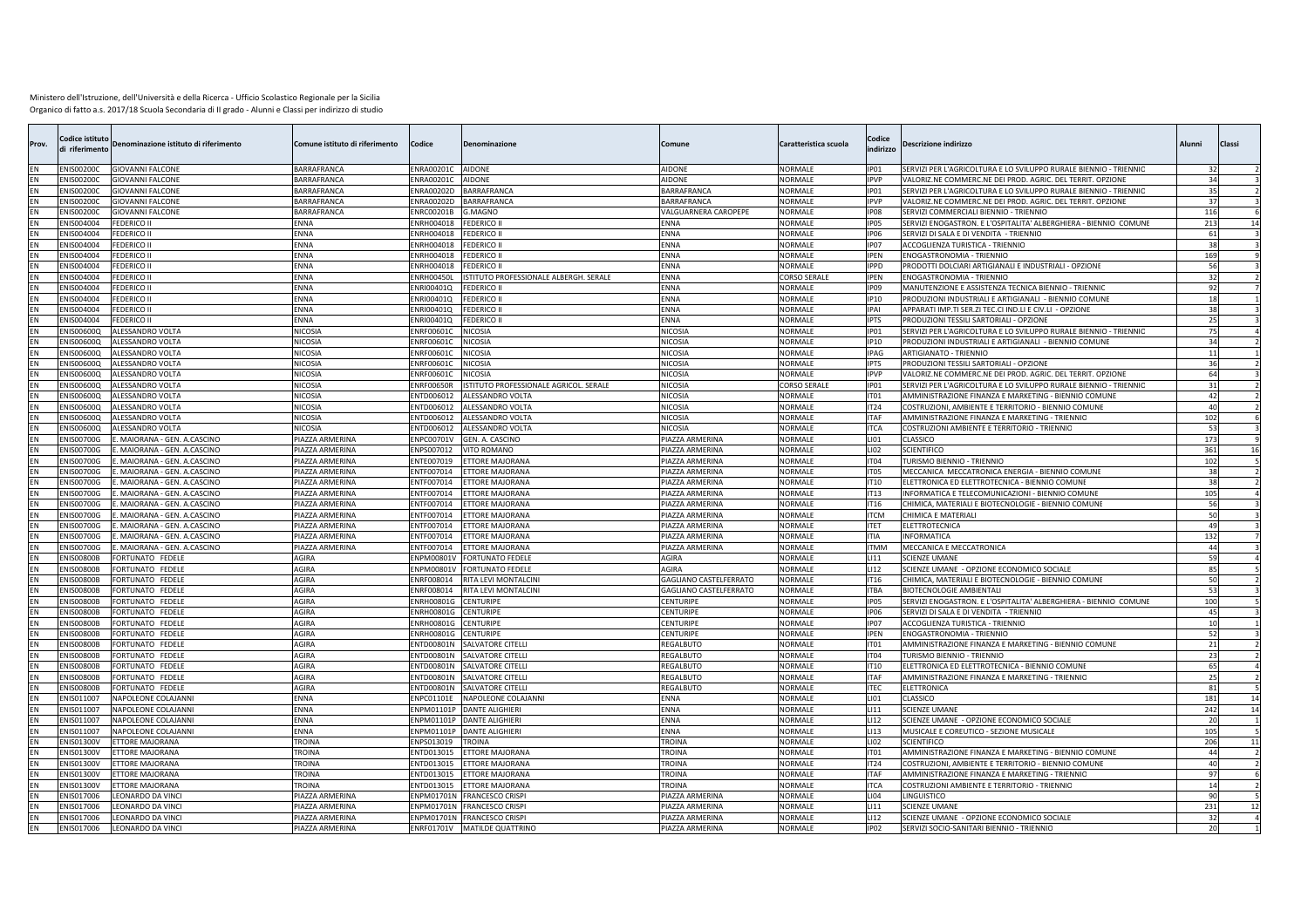| Prov.                  | odice istitutı:<br>di riferimento | Denominazione istituto di riferimento                                             | Comune istituto di riferimento                     | Codice                   | Denominazione                                                                | Comune                                             | Caratteristica scuola            | Codice<br>indirizzo | Descrizione indirizzo                                            | Alunni                   | Classi |
|------------------------|-----------------------------------|-----------------------------------------------------------------------------------|----------------------------------------------------|--------------------------|------------------------------------------------------------------------------|----------------------------------------------------|----------------------------------|---------------------|------------------------------------------------------------------|--------------------------|--------|
| EN                     | ENIS017006                        | LEONARDO DA VINCI                                                                 | PIAZZA ARMERINA                                    | ENRF017518               | <b>MATILDE QUATTRINO</b>                                                     | <b>PIAZZA ARMERINA</b>                             | <b>CORSO SERALE</b>              | IP <sub>02</sub>    | SERVIZI SOCIO-SANITARI BIENNIO - TRIENNIO                        | 84                       |        |
| EN                     | NIS017006                         | LEONARDO DA VINCI                                                                 | PIAZZA ARMERINA                                    | ENRI01701T               | G.B. GIULIANO                                                                | <b>PIAZZA ARMERINA</b>                             | <b>NORMALE</b>                   | IP03                | ODONTOTECNICO BIENNIO- TRIENNIO                                  | 116                      |        |
| EN                     | ENIS017006                        | LEONARDO DA VINCI                                                                 | PIAZZA ARMERINA                                    | ENRI01701T               | G.B. GIULIANO                                                                | PIAZZA ARMERINA                                    | <b>NORMALE</b>                   | IP09                | MANUTENZIONE E ASSISTENZA TECNICA BIENNIO - TRIENNIC             | 144                      |        |
| EN                     | ENIS017006                        | EONARDO DA VINCI                                                                  | PIAZZA ARMERINA                                    | ENTD01701C               | <b>LEONARDO DA VINCI</b>                                                     | PIAZZA ARMERINA                                    | <b>NORMALE</b>                   | IT01                | AMMINISTRAZIONE FINANZA E MARKETING - BIENNIO COMUNE             | 27                       |        |
|                        | NIS017006                         | EONARDO DA VINCI                                                                  | PIAZZA ARMERINA                                    | NTD01701C                | LEONARDO DA VINCI                                                            | PIAZZA ARMERINA                                    | <b>NORMALE</b>                   | IT16                | HIMICA, MATERIALI E BIOTECNOLOGIE - BIENNIO COMUNE               |                          |        |
| FN                     | NIS017006                         | EONARDO DA VINCI                                                                  | PIAZZA ARMERINA                                    | NTD01701C                | <b>LEONARDO DA VINCI</b>                                                     | PIAZZA ARMERINA                                    | NORMALE                          | <b>ITBS</b>         | BIOTECNOLOGIE SANITARIE                                          | 1 <sup>1</sup>           |        |
| EN                     | NIS017006                         | EONARDO DA VINCI                                                                  | PIAZZA ARMERINA                                    | ENTD01701C               | EONARDO DA VINCI                                                             | PIAZZA ARMERINA                                    | NORMALE                          | <b>ITCA</b>         | COSTRUZIONI AMBIENTE E TERRITORIO - TRIENNIC                     | $\overline{\mathcal{L}}$ |        |
| ΕN                     | NIS017006                         | EONARDO DA VINCI                                                                  | PIAZZA ARMERINA                                    | ENTD01701C               | EONARDO DA VINCI                                                             | <b>PIAZZA ARMERINA</b>                             | <b>NORMALE</b>                   | <b>ITSI</b>         | SISTEMI INFORMATIVI AZIENDALI                                    |                          |        |
| EN                     | NIS018002                         | ENRICO MEDI                                                                       | LEONFORTE<br><b>EONFORTE</b>                       | ENPC018019               | N. VACCALLUZZO                                                               | <b>EONFORTE</b>                                    | <b>NORMALE</b><br><b>NORMALE</b> | <b>LI01</b>         | CLASSICO                                                         | 124                      |        |
| EN                     | NIS018002                         | NRICO MEDI                                                                        |                                                    | ENPC018019               | N. VACCALLUZZO                                                               | EONFORTE                                           |                                  | LI11                | <b>SCIENZE UMANE</b>                                             | 206                      | 12     |
| <b>FN</b><br><b>FN</b> | ENIS018002<br>ENIS018002          | NRICO MED<br><b>ENRICO MEDI</b>                                                   | LEONFORTE<br>LEONFORTE                             | ENPS01801C<br>ENPS01801C | <b>ENRICO MEDI</b><br>ENRICO MEDI                                            | LEONFORTE<br>LEONFORTE                             | <b>NORMALE</b><br><b>NORMALE</b> | LI02<br>1104        | <b>SCIENTIFICO</b><br>LINGUISTICO                                | 309<br>148               | 15     |
| <b>FN</b>              | NIS019001                         | <b>FRATELLI TESTA</b>                                                             | NICOSIA                                            | ENPC019015               | FRATELLI TESTA                                                               | NICOSIA                                            | <b>NORMALE</b>                   | <b>LIO1</b>         | CLASSICO                                                         | 191                      | 10     |
| EN                     | ENIS019001                        | FRATELLI TESTA                                                                    | NICOSIA                                            | ENPC019015               | <b>FRATELLI TESTA</b>                                                        | NICOSIA                                            | <b>NORMALE</b>                   | LI11                | <b>SCIENZE UMANE</b>                                             | -91                      |        |
| EN                     | ENIS019001                        | <b>FRATELLI TESTA</b>                                                             | NICOSIA                                            | ENPC019015               | <b>RATELLI TESTA</b>                                                         | <b>NICOSIA</b>                                     | <b>NORMALE</b>                   | LI12                | SCIENZE UMANE - OPZIONE ECONOMICO SOCIALE                        | go                       |        |
| ΕN                     | NIS019001                         | <b>FRATELLI TESTA</b>                                                             | NICOSIA                                            | NPS019018                | ETTORE MAJORANA                                                              | NICOSIA                                            | NORMALE                          | LI02                | SCIENTIFICO                                                      | 184                      |        |
| EN                     | NIS019001                         | <b>RATELLI TESTA</b>                                                              | <b>IICOSIA</b>                                     | NPS019018                | <b>ETTORE MAJORANA</b>                                                       | <b>NICOSIA</b>                                     | NORMALE                          | LI <sub>04</sub>    | <b>INGUISTICO</b>                                                | -51                      |        |
| EN                     | NIS02100                          | ABRAMO LINCOLN                                                                    | ENNA                                               | NPM021019                | ISTITUTO LINGUISTICO "MARTIN LUTER KING                                      | AGIRA                                              | NORMALE                          | LI04                | <b>INGUISTICO</b>                                                | 110                      |        |
| EN                     | NIS02100                          | <b>BRAMO LINCOLN</b>                                                              | ENNA                                               | NPM02102A                | ISTITUTO LINGUISTICO STATALE "A.LINCOLN'                                     | ENNA                                               | <b>NORMALE</b>                   | <b>LI04</b>         | <b>INGUISTICO</b>                                                | 304                      |        |
|                        | NIS02100                          | ABRAMO LINCOLN                                                                    | ENNA                                               | ENTD021014               | DUCA D'AOSTA                                                                 | ENNA                                               | <b>NORMALE</b>                   | IT <sub>01</sub>    | AMMINISTRAZIONE FINANZA E MARKETING - BIENNIO COMUNE             | $1^{\circ}$              |        |
| EN                     | ENIS021001                        | ABRAMO LINCOLN                                                                    | ENNA                                               | ENTD021014               | DUCA D'AOSTA                                                                 | ENNA                                               | <b>NORMALE</b>                   | <b>ITAF</b>         | AMMINISTRAZIONE FINANZA E MARKETING - TRIENNIO                   | 50                       |        |
| <b>FN</b>              | ENIS02100                         | ABRAMO LINCOLN                                                                    | ENNA                                               | ENTL02101E               | S. PAXIA                                                                     | ENNA                                               | <b>NORMALE</b>                   | IT13                | INFORMATICA E TELECOMUNICAZIONI - BIENNIO COMUNE                 | 4 <sup>c</sup>           |        |
| EN                     | <b>ENISO2100T</b>                 | ABRAMO LINCOLN                                                                    | ENNA                                               | ENTL02101E               | S. PAXIA                                                                     | ENNA                                               | <b>NORMALE</b>                   | IT21                | AGRARIA, AGROALIMENTARE E AGROINDUSTRIA - BIENNIO COMUNE         |                          |        |
| EN                     | NIS021001                         | <b>ABRAMO LINCOLN</b>                                                             | ENNA                                               | ENTL02101E               | S. PAXIA                                                                     | ENNA                                               | NORMALE                          | <b>ITCA</b>         | COSTRUZIONI AMBIENTE E TERRITORIO - TRIENNIC                     | 68                       |        |
| EN                     | <b>ENISO2100T</b>                 | <b>ABRAMO LINCOLN</b>                                                             | ENNA                                               | ENTLO2101E               | S. PAXIA                                                                     | ENNA                                               | <b>NORMALE</b>                   | <b>ITIA</b>         | <b>INFORMATICA</b>                                               | -12                      |        |
| EN                     | NPS01000F                         | S PIETRO FARINATO                                                                 | ENNA                                               | ENPS01000R               | S PIETRO FARINATO                                                            | <b>NNA</b>                                         | <b>NORMALE</b>                   | LIO2                | <b>SCIENTIFICO</b>                                               | 391                      |        |
|                        | NPS01000R                         | S PIETRO FARINATO                                                                 | ENNA                                               | NPS01000R                | LS PIETRO FARINATO                                                           | <b>ENNA</b>                                        | <b>NORMALE</b>                   | LI15                | LICEO SCIENTIFICO - SEZIONE SPORTIVA                             |                          |        |
| MF                     | MEIS001004                        | S.MISTRETTA MANZON                                                                | MISTRETTA                                          | MEPC00101B               | <b>ALESSANDRO MANZON</b>                                                     | MISTRETTA                                          | <b>NORMALE</b>                   | 1101                | CLASSICO                                                         |                          |        |
| ME                     | MEIS001004                        | S.MISTRETTA MANZON                                                                | <b>MISTRETTA</b>                                   | MEPC00101B               | ALESSANDRO MANZON                                                            | <b>MISTRETTA</b>                                   | NORMALE                          | LI02                | <b>SCIENTIFICO</b>                                               |                          |        |
| ME                     | MEIS001004                        | <b>S.MISTRETTA MANZON</b>                                                         | <b>MISTRETTA</b>                                   | MEPC00101B               | ALESSANDRO MANZONI                                                           | <b>MISTRETTA</b>                                   | <b>NORMALE</b>                   | LI03                | SCIENTIFICO - OPZIONE SCIENZE APPLICATE                          | $\overline{\mathcal{R}}$ |        |
| ME                     | MEIS001004                        | S.MISTRETTA MANZONI                                                               | <b>MISTRETTA</b>                                   | MERA001014               | CARONIA                                                                      | CARONIA                                            | <b>NORMALE</b>                   | IT21                | AGRARIA, AGROALIMENTARE E AGROINDUSTRIA - BIENNIO COMUNE         | 41                       |        |
| ME                     | MEIS001004                        | <b>S.MISTRETTA MANZONI</b>                                                        | MISTRETTA                                          | MERA001014               | CARONIA                                                                      | <b>ARONIA</b>                                      | NORMALE                          | <b>ITGA</b>         | GESTIONE DELL'AMBIENTE E DEL TERRITORIO                          | 56                       |        |
| <b>ME</b>              | MEIS001004                        | <b>S.MISTRETTA MANZONI</b>                                                        | <b>MISTRETTA</b>                                   | <b>METD00101A</b>        | ARCANGELO FLORENA                                                            | SANTO STEFANO DI CAMASTRA                          | <b>NORMALE</b>                   | <b>IP05</b>         | SERVIZI ENOGASTRON. E L'OSPITALITA' ALBERGHIERA - BIENNIO COMUNE | 29                       |        |
| ME                     | MEIS001004                        | S.MISTRETTA MANZONI                                                               | <b>MISTRETTA</b>                                   | METD00101A               | ARCANGELO FLORENA                                                            | SANTO STEFANO DI CAMASTRA                          | NORMALE                          | <b>IP06</b>         | SERVIZI DI SALA E DI VENDITA - TRIENNIO                          | 1'                       |        |
| ME                     | MEIS001004                        | <b>S.MISTRETTA MANZONI</b>                                                        | <b>MISTRETTA</b>                                   | <b>METD00101A</b>        | <b>ARCANGELO FLORENA</b>                                                     | SANTO STEFANO DI CAMASTRA                          | NORMALE                          | <b>IPEN</b>         | ENOGASTRONOMIA - TRIENNIO                                        | 28                       |        |
| ME                     | MEIS001004                        | <b>S.MISTRETTA MANZONI</b>                                                        | <b>MISTRETTA</b>                                   | METD00101A               | <b>ARCANGELO FLORENA</b>                                                     | SANTO STEFANO DI CAMASTRA                          | <b>NORMALE</b>                   | IT04                | TURISMO BIENNIO - TRIENNIO                                       | R <sub>1</sub>           |        |
| ME                     | MEIS00200X                        | S."G.B. IMPALLOMENI                                                               | <b>MILAZZO</b>                                     | MEPC002017               | G. B. IMPALLOMENI                                                            | <b>MILAZZO</b>                                     | NORMALE                          | LIO1                | CLASSICO                                                         | 117                      |        |
| ME                     | <b>MEIS00200X</b>                 | S."G.B. IMPALLOMENI                                                               | <b>MILAZZO</b>                                     | MEPC002017               | G. B. IMPALLOMENI                                                            | <b>MILAZZO</b>                                     | NORMALE                          | <b>LI04</b>         | LINGUISTICO                                                      | 190                      |        |
| ME                     | <b>MEIS00200X</b>                 | S."G.B. IMPALLOMENI                                                               | MILAZZO                                            | AEPS00201A               | <b>ANTONIO MEUCCI</b>                                                        | MILAZZO                                            | NORMALE                          | LI02                | <b>SCIENTIFICO</b>                                               | 266                      | 12     |
| ME<br>MF               | MEIS00200X                        | S."G.B. IMPALLOMENI'                                                              | <b>MILAZZO</b>                                     | MEPS00201A               | <b>ANTONIO MEUCCI</b>                                                        | <b>MILAZZO</b>                                     | NORMALE<br>NORMALE               | LI03                | SCIENTIFICO - OPZIONE SCIENZE APPLICATE                          | ନ୍ଦ                      | 10     |
|                        | <b>MEIS00300Q</b>                 | I.S. SANT'AGATA DI M.LLO " L.SCIASCIA'                                            | SANT'AGATA DI MILITELLO                            | MEPC003013               | CLASSICO, LINGUISTICO, SCIENZE UMANE                                         | SANT'AGATA DI MILITELLO                            |                                  | <b>LI01</b>         | CLASSICO                                                         | 18                       |        |
| ME                     | <b>MEIS003000</b><br>MEIS00300Q   | I.S. SANT'AGATA DI M.LLO " L.SCIASCIA'                                            | SANT'AGATA DI MILITELLO<br>SANT'AGATA DI MILITELLO | MEPC003013               | CLASSICO, LINGUISTICO, SCIENZE UMANE                                         | SANT'AGATA DI MILITELLO                            | NORMALE<br>NORMALE               | LI <sub>04</sub>    | INGUISTICO                                                       | 281                      | 13     |
| ME                     | <b>MEISOO300O</b>                 | .I.S. SANT'AGATA DI M.LLO " L.SCIASCIA'                                           |                                                    | MEPC003013               | CLASSICO, LINGUISTICO, SCIENZE UMANE                                         | SANT'AGATA DI MILITELLO                            | <b>NORMALE</b>                   | LI11<br>1102        | SCIENZE UMANE                                                    | 251                      | 11     |
| ME<br>ME               | MEIS00300Q                        | .I.S. SANT'AGATA DI M.LLO " L.SCIASCIA'<br>I.S. SANT'AGATA DI M.LLO " L.SCIASCIA' | SANT'AGATA DI MILITELLO<br>SANT'AGATA DI MILITELLO | MEPS003016<br>MEPS003016 | LICEO SCIENTIFICO, SCIENZE APPLICATE<br>LICEO SCIENTIFICO, SCIENZE APPLICATE | SANT'AGATA DI MILITELLO<br>SANT'AGATA DI MILITELLO | <b>NORMALE</b>                   | LI03                | <b>SCIENTIFICO</b><br>SCIENTIFICO - OPZIONE SCIENZE APPLICATE    | 271<br>18                | 13     |
| ME                     | MEIS00800V                        | S ISA CONTI ELLER VAINICHER                                                       | <b>IPARI</b>                                       | MEPS008019               | SEZ. SCIENTIFICA                                                             | <b>LIPARI</b>                                      | <b>ISOLANO</b>                   | 1102                | <b>SCIENTIFICO</b>                                               | $\Delta f$               |        |
| ME                     | MFIS00800V                        | S ISA CONTI ELLER VAINICHER                                                       | LIPARI                                             | MEPS008019               | SEZ. SCIENTIFICA                                                             | LIPAR                                              | <b>ISOLANO</b>                   | LI03                | SCIENTIFICO - OPZIONE SCIENZE APPLICATE                          | $\Delta S$               |        |
| ME                     | MEIS00800V                        | <b>ISA CONTI ELLER VAINICHER</b>                                                  | <b>LIPARI</b>                                      | MEPS008019               | <b>SEZ. SCIENTIFICA</b>                                                      | LIPARI                                             | <b>ISOLANO</b>                   | LI <sub>04</sub>    | <b>INGUISTICO</b>                                                | 74                       |        |
| ME                     | <b>MEIS00800V</b>                 | S ISA CONTI ELLER VAINICHER                                                       | LIPARI                                             | METD008015               | <b>ISA CONTI ELLER VAINICHER</b>                                             | LIPARI                                             | <b>ISOLANO</b>                   | IT01                | AMMINISTRAZIONE FINANZA E MARKETING - BIENNIO COMUNE             | 1 <sup>1</sup>           |        |
| МE                     | <b>MEISOO8OOV</b>                 | <b>ISA CONTI ELLER VAINICHER</b>                                                  | <b>IPARI</b>                                       | METD008015               | <b>ISA CONTI ELLER VAINICHER</b>                                             | <b>IPARI</b>                                       | <b>ISOLANO</b>                   | IT <sub>04</sub>    | URISMO BIENNIO - TRIENNIO                                        | 17                       |        |
| <b>ME</b>              | <b>MEIS00800V</b>                 | <b>ISA CONTI ELLER VAINICHER</b>                                                  | LIPARI                                             | METD008015               | <b>ISA CONTI ELLER VAINICHER</b>                                             | LIPARI                                             | <b>ISOLANO</b>                   | IT24                | COSTRUZIONI, AMBIENTE E TERRITORIO - BIENNIO COMUNE              | 24                       |        |
| ME                     | MEIS00800\                        | ISA CONTI ELLER VAINICHER                                                         | <b>IPARI</b>                                       | <b>METD008015</b>        | SA CONTI ELLER VAINICHER                                                     | LIPARI                                             | <b>ISOLANO</b>                   | <b>ITAF</b>         | AMMINISTRAZIONE FINANZA E MARKETING - TRIENNIC                   |                          |        |
| ME                     | MEIS00800V                        | S ISA CONTI FLLER VAINICHER                                                       | <b>LIPARI</b>                                      | METD008015               | <b>ISA CONTI FLLER VAINICHER</b>                                             | LIPARI                                             | <b>ISOLANO</b>                   | <b>ITCA</b>         | COSTRUZIONI AMBIENTE E TERRITORIO - TRIENNIC                     | 2 <sup>1</sup>           |        |
| ME                     | <b>MEIS00900P</b>                 | S.MINUTOLI MESSINA                                                                | MESSINA                                            | MEPS009026               | LICEO SCIENTIFICO QUASIMODO                                                  | <b>MESSINA</b>                                     | <b>NORMALE</b>                   | LI02                | <b>SCIENTIFICO</b>                                               | 165                      |        |
| ME                     | <b>MEIS00900P</b>                 | S.MINUTOLI MESSINA                                                                | MESSINA                                            | META00901E               | PIETRO CUPPARI                                                               | <b>MESSINA</b>                                     | CONVITTO ANNESSO                 | IT21                | AGRARIA, AGROALIMENTARE E AGROINDUSTRIA - BIENNIO COMUNE         | 130                      |        |
| MF                     | <b>MEIS00900P</b>                 | S.MINUTOLI MESSINA                                                                | <b>MESSINA</b>                                     | META00901E               | PIETRO CUPPARI                                                               | <b>MESSINA</b>                                     | CONVITTO ANNESSO                 | <b>ITGA</b>         | GESTIONE DELL'AMBIENTE E DEL TERRITORIO                          | 53                       |        |
| <b>ME</b>              | MEIS00900P                        | S.MINUTOLI MESSINA                                                                | <b>MESSINA</b>                                     | META00901E               | PIETRO CUPPARI                                                               | <b>MESSINA</b>                                     | <b>CONVITTO ANNESSO</b>          | <b>ITPT</b>         | <b>PRODUZIONI E TRASFORMAZIONI</b>                               | 46                       |        |
| ME                     | <b>MEIS00900P</b>                 | S.MINUTOLI MESSINA                                                                | <b>MESSINA</b>                                     | META00901E               | PIETRO CUPPARI                                                               | <b>MESSINA</b>                                     | CONVITTO ANNESSO                 | <b>ITVE</b>         | VITICOLTURA ED ENOLOGIA                                          | $\Delta f$               |        |
| <b>ME</b>              | MEIS00900P                        | S.MINUTOLI MESSINA                                                                | <b>MESSINA</b>                                     | METD009011               | ITC "QUASIMODO" MESSINA                                                      | <b>MESSINA</b>                                     | <b>NORMALE</b>                   | IT01                | AMMINISTRAZIONE FINANZA E MARKETING - BIENNIO COMUNE             | 41                       |        |
| ME                     | <b>MEIS00900F</b>                 | S.MINUTOLI MESSINA                                                                | <b>MESSINA</b>                                     | METD009011               | ITC "QUASIMODO" MESSINA                                                      | MESSINA                                            | NORMALE                          | IT <sub>04</sub>    | <b>TURISMO BIENNIO - TRIENNIO</b>                                | 15                       |        |
| ME                     | MFIS00900P                        | S.MINUTOLI MESSINA                                                                | MESSINA                                            |                          | METD009011 ITC "QUASIMODO" MESSINA                                           | MESSINA                                            | VORMALE                          | <b>ITAF</b>         | AMMINISTRAZIONE FINANZA E MARKETING - TRIENNIO                   |                          |        |
| <b>ME</b>              | <b>MEIS00900P</b>                 | S.MINUTOLI MESSINA                                                                | <b>MESSINA</b>                                     |                          | METD009011 ITC "QUASIMODO" MESSINA                                           | <b>MESSINA</b>                                     | <b>NORMALE</b>                   | <b>ITSI</b>         | SISTEMI INFORMATIVI AZIENDALI                                    | 60                       |        |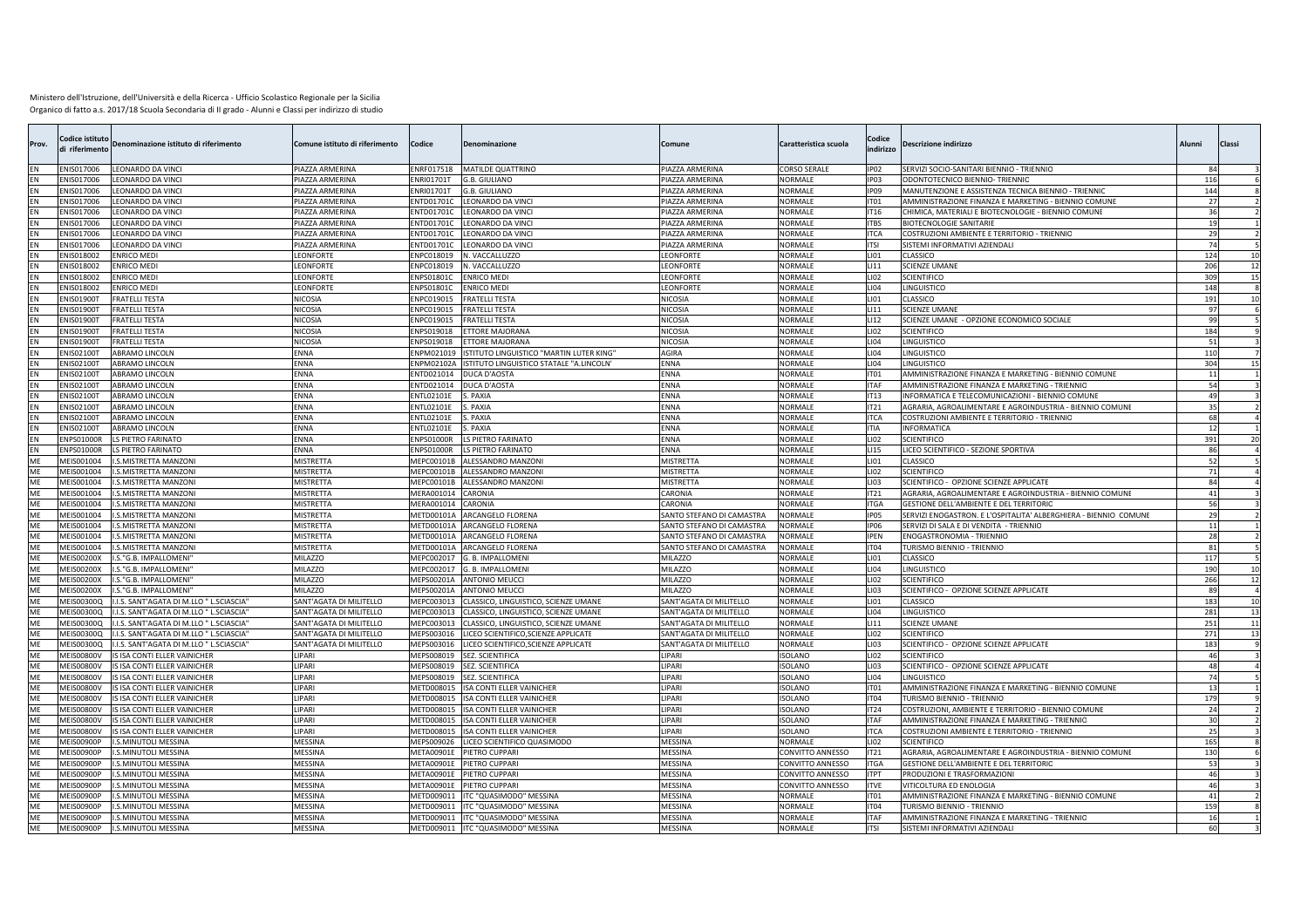| Prov.     | odice istitut:<br>li riferimento       | Denominazione istituto di riferimento                                  | Comune istituto di riferimento   | Codice                   | Denominazione                                            | omune:                             | Caratteristica scuola | Codice<br>indirizzo | Oescrizione indirizzo                                                                                       | Alunni | Classi               |    |
|-----------|----------------------------------------|------------------------------------------------------------------------|----------------------------------|--------------------------|----------------------------------------------------------|------------------------------------|-----------------------|---------------------|-------------------------------------------------------------------------------------------------------------|--------|----------------------|----|
|           | <b>MEIS00900P</b>                      | .S.MINUTOLI MESSINA                                                    | MESSINA                          | METL00901B               | i. MINUTOLI                                              | <b>MESSINA</b>                     | NORMALE               | IT16                | CHIMICA, MATERIALI E BIOTECNOLOGIE - BIENNIO COMUNE                                                         |        | 194                  |    |
|           | MEIS00900P                             | .S.MINUTOLI MESSINA                                                    | MESSINA                          | METL00901B               | . MINUTOLI                                               | <b>MESSINA</b>                     | NORMALE               | IT24                | COSTRUZIONI, AMBIENTE E TERRITORIO - BIENNIO COMUNE                                                         |        | 4 <sub>1</sub>       |    |
| ME        | <b>MEISO0900P</b>                      | .S.MINUTOLI MESSINA                                                    | MESSINA                          | METL00901B               | G. MINUTOLI                                              | <b>MESSINA</b>                     | NORMALE               | <b>ITRS</b>         | <b>BIOTECNOLOGIE SANITARIE</b>                                                                              |        | 178                  |    |
| ME        | MEIS00900P                             | S.MINUTOLI MESSINA                                                     | MESSINA                          | METL00901B               | i. MINUTOLI                                              | <b>MESSINA</b>                     | <b>NORMALE</b>        | <b>ITCA</b>         | COSTRUZIONI AMBIENTE E TERRITORIO - TRIENNIC                                                                |        | 85                   |    |
| ME        | <b>MEIS00900P</b>                      | .S.MINUTOLI MESSINA                                                    | MESSINA                          | <b>METL00951R</b>        | <b>i. MINUTOLI (CORSO SERALE)</b>                        | MESSINA                            | <b>CORSO SERAL</b>    | <b>IT24</b>         | COSTRUZIONI, AMBIENTE E TERRITORIO - BIENNIO COMUNE                                                         |        | 26                   |    |
| ME        | MEIS00900P                             | .S.MINUTOLI MESSINA                                                    | <b>MESSINA</b>                   | METL00951R               | <b>G. MINUTOLI (CORSO SERALE)</b>                        | <b>MESSINA</b>                     | <b>CORSO SERALE</b>   | <b>ITCA</b>         | COSTRUZIONI AMBIENTE E TERRITORIO - TRIENNIC                                                                |        | 79                   |    |
| ME        | MEIS01100P                             | .S.BARCELLONA FERRAR                                                   | BARCELLONA POZZO DI GOTTO        | MERA01101P               | LP.S.A.                                                  | BARCELLONA POZZO DI GOTTO          | <b>NORMALE</b>        | IP01                | SERVIZI PER L'AGRICOLTURA E LO SVILUPPO RURALE BIENNIO - TRIENNIO                                           |        | 52                   |    |
| ME        | <b>MEIS01100P</b>                      | .S.BARCELLONA FERRAR                                                   | BARCELLONA POZZO DI GOTTO        | MERA01101P               | P.S.A.                                                   | BARCELLONA POZZO DI GOTTO          | NORMALE               | <b>IPGF</b>         | GESTIONE RISORSE FORESTALI E MONTANE - OPZIONE                                                              |        | 51                   |    |
| ME        | <b>MEIS01100P</b>                      | S.BARCELLONA FERRARI                                                   | <b>BARCELLONA POZZO DI GOTTO</b> | MERA01101P               | P.S.A.                                                   | BARCELLONA POZZO DI GOTTO          | NORMALE               | <b>IPVP</b>         | VALORIZ.NE COMMERC.NE DEI PROD. AGRIC. DEL TERRIT. OPZIONE                                                  |        | 47                   |    |
| ME        | AEIS01100P                             | S.BARCELLONA FERRAR                                                    | <b>ARCELLONA POZZO DI GOTTO</b>  | MERA01102Q               | P.S.A.                                                   | <b>AILAZZO</b>                     | <b>JORMALE</b>        | IP01                | SERVIZI PER L'AGRICOLTURA E LO SVILUPPO RURALE BIENNIO - TRIENNIO                                           |        |                      |    |
| ME        | MEIS01100P                             | S.BARCELLONA FERRARI                                                   | BARCELLONA POZZO DI GOTTO        | MERA01102Q               | P.S.A.                                                   | <b>MILAZZO</b>                     | VORMALE               | <b>IPVP</b>         | VALORIZ.NE COMMERC.NE DEI PROD. AGRIC. DEL TERRIT. OPZIONE                                                  |        | 7 <sup>2</sup>       |    |
| MF        | <b>MEIS01100P</b>                      | S.BARCELLONA FERRARI                                                   | <b>BARCELLONA POZZO DI GOTTO</b> | MERI01101A               | P.S.I.A                                                  | <b>BARCELLONA POZZO DI GOTTO</b>   | NORMALE               | IP09                | MANUTENZIONE E ASSISTENZA TECNICA BIENNIO - TRIENNIC                                                        |        | 21                   |    |
| ME        | <b>MEIS01100P</b>                      | .S.BARCELLONA FERRARI                                                  | BARCELLONA POZZO DI GOTTO        | MERI01101A               | P.S.I.A.                                                 | BARCELLONA POZZO DI GOTTO          | NORMALE               | IP10                | PRODUZIONI INDUSTRIALI E ARTIGIANALI - BIENNIO COMUNE                                                       |        | $\overline{2}$       |    |
| MF        | MEIS01100P                             | .S.BARCELLONA FERRARI                                                  | BARCELLONA POZZO DI GOTTO        | MERI01101A               | P.S.I.A.                                                 | BARCELLONA POZZO DI GOTTO          | NORMALE               | <b>IPAL</b>         | APPARATI IMP.TI SER.ZI TEC.CI IND.LI E CIV.LI - OPZIONE                                                     |        | 62                   |    |
| ME        | MEIS01100P                             | .S.BARCELLONA FERRAR                                                   | BARCELLONA POZZO DI GOTTO        | MERI01101A               | P.S.I.A.                                                 | BARCELLONA POZZO DI GOTTO          | NORMALE               | <b>IPTS</b>         | PRODUZIONI TESSILI SARTORIALI - OPZIONE                                                                     |        | 10                   |    |
| ME        | MEIS01100P                             | .S.BARCELLONA FERRARI                                                  | BARCELLONA POZZO DI GOTTO        | MERI01102B               | . FERRARIS                                               | PACE DEL MELA                      | NORMALE               | IP08                | SERVIZI COMMERCIALI BIENNIO - TRIENNIO                                                                      |        |                      |    |
| ME        | MEIS01100P                             | .S.BARCELLONA FERRAR                                                   | BARCELLONA POZZO DI GOTTO        | MERI01102B               | G. FERRARIS                                              | PACE DEL MELA                      | NORMALE               | <b>IP09</b>         | MANUTENZIONE E ASSISTENZA TECNICA BIENNIO - TRIENNIC                                                        |        | 85                   |    |
| ME        | MEIS01100P                             | .S.BARCELLONA FERRARI                                                  | BARCELLONA POZZO DI GOTTO        | MERI01102B               | . FERRARIS                                               | PACE DEL MELA                      | NORMALE               | <b>IPAI</b>         | APPARATI IMP.TI SER.ZI TEC.CI IND.LI E CIV.LI - OPZIONE                                                     |        | 69                   |    |
| ME        | <b>MEIS01100P</b>                      | S.BARCELLONA FERRARI                                                   | <b>BARCELLONA POZZO DI GOTTO</b> | <b>MERIO1102B</b>        | . FERRARIS                                               | PACE DEL MELA                      | NORMALE               | <b>IPMM</b>         | MANUTENZIONE DEI MEZZI DI TRASPORTO - OPZIONE                                                               |        | 85                   |    |
| ME        | <b>MEIS01100P</b>                      | .S.BARCELLONA FERRARI                                                  | BARCELLONA POZZO DI GOTTO        | <b>MERI01150P</b>        | 'G. FERRARIS" - SERALE                                   | PACE DEL MELA                      | CORSO SERAL           | IPO <sub>9</sub>    | MANUTENZIONE E ASSISTENZA TECNICA BIENNIO - TRIENNIC                                                        |        | 72                   |    |
| ME        | <b>MEIS01300A</b>                      | S."BISAZZA" ME                                                         | MESSINA                          | MEPM01301T               | LICEO LING. E SCIENZE UMANE "BISAZZA                     | <b>MESSINA</b>                     | VORMALE               | LI04                | <b>INGUISTICO</b>                                                                                           |        | 204                  |    |
| ME        | <b>MEIS01300A</b>                      | .S."BISAZZA" ME                                                        | MESSINA                          | MEPM01301T               | LICEO LING. E SCIENZE UMANE "BISAZZA                     | MESSINA                            | NORMALE               | LI11                | <b>SCIENZE UMAN</b>                                                                                         | 201    |                      |    |
|           | MEIS01300A                             | S."BISAZZA" ME                                                         | MESSINA                          | MEPM01301T               | ICEO LING. E SCIENZE UMANE "BISAZZA'                     | <b>MESSINA</b>                     | NORMALE               | LI2                 | SCIENZE UMANE - OPZIONE ECONOMICO SOCIALE                                                                   |        | 107                  |    |
| ME        | MEIS01300A                             | .S."BISAZZA" ME                                                        | MESSINA                          | MEPS01301R               | ICEO SCIENTIFICO BISAZZA                                 | <b>MESSINA</b>                     | NORMALE               | 1102                | <b>SCIENTIFICO</b>                                                                                          |        | 175                  |    |
| ME        | MFIS01300A                             | .S."BISAZZA" ME                                                        | MESSINA                          | MEPS01301R               | LICEO SCIENTIFICO BISAZZA                                | <b>MESSINA</b>                     | NORMALE               | 1103                | SCIENTIFICO - OPZIONE SCIENZE APPLICATE                                                                     |        |                      |    |
| ME        | MEIS01600T                             | I.I.S. "RENATO GUTTUSO"                                                | MILAZZO                          | MERC01601R               | SERV.COMMERCIO-ENOGASTRONOMIA-OSP.ALBERG                 | <b>MILAZZO</b>                     | NORMALE               | IP05                | SERVIZI ENOGASTRON. E L'OSPITALITA' ALBERGHIERA - BIENNIO COMUNE                                            |        | 281                  |    |
| ME        | MEIS01600T                             | .I.S. "RENATO GUTTUSO"                                                 | MILAZZO                          | <b>MERC01601R</b>        | SERV.COMMERCIO-ENOGASTRONOMIA-OSP.ALBERG                 | <b>MILAZZO</b>                     | NORMALE               | <b>IP06</b>         | SERVIZI DI SALA E DI VENDITA - TRIENNIO                                                                     |        | 45                   |    |
| ME        | MEIS01600T                             | I.I.S. "RENATO GUTTUSO"                                                | MILAZZO                          | MERC01601R               | SERV.COMMERCIO-ENOGASTRONOMIA-OSP.ALBERG                 | <b>MILAZZO</b>                     | NORMALE               | IP <sub>07</sub>    | ACCOGLIENZA TURISTICA - TRIENNIO                                                                            |        | 37                   |    |
| ME        | MEIS01600T                             | I.I.S. "RENATO GUTTUSO'                                                | MILAZZO                          | MERC01601R               | SERV.COMMERCIO-ENOGASTRONOMIA-OSP.ALBERG                 | <b>MILAZZO</b>                     | NORMALE               | <b>IPEN</b>         | ENOGASTRONOMIA - TRIENNIO                                                                                   |        | 173                  |    |
| MF        | <b>MEIS01600T</b>                      | I.I.S. "RENATO GUTTUSO"                                                | MILAZZO                          | MERC01601R               | SERV.COMMERCIO-ENOGASTRONOMIA-OSP.ALBERG                 | <b>MILAZZO</b>                     | NORMALE               | <b>IPPD</b>         | PRODOTTI DOLCIARI ARTIGIANALI E INDUSTRIALI - OPZIONE                                                       |        | 58                   |    |
| ME        | MEIS01600T                             | I.I.S. "RENATO GUTTUSO'                                                | <b>MILAZZO</b>                   | MESD01602Q               | <b>LICEO ARTISTICO</b>                                   | <b>MILAZZO</b>                     | NORMALE               | 1100                | ARTISTICO NUOVO ORDINAMENTO - BIENNIO COMUNE                                                                |        | 162                  |    |
| ME        | AEIS01600T                             | I.I.S. "RENATO GUTTUSO                                                 | <b>AILAZZO</b>                   | MESD01602Q               | LICEO ARTISTICO                                          | <b>AILAZZO</b>                     | VORMALE               | <b>LIO5</b>         | <b>ARCHITETTURA E AMBIENTE</b>                                                                              |        |                      |    |
| ME        | MEIS01600T                             | I.I.S. "RENATO GUTTUSO"                                                | MILAZZO                          | MESD01602Q               | LICEO ARTISTICO                                          | <b>MILAZZO</b>                     | NORMALE               | LI10                | GRAFICA                                                                                                     |        | 156<br>40            |    |
| ME        | <b>AEISO1600T</b>                      | .I.S. "RENATO GUTTUSO'                                                 | MILAZZO                          | MESD01602Q               | <b>ICEO ARTISTICO</b>                                    | <b>IILAZZO</b>                     | NORMALE               | LIB9                | DESIGN-ARREDAMENTO E LEGNO                                                                                  |        |                      |    |
| ME<br>MF  | <b>MEIS01600T</b><br><b>MEIS01600T</b> | I.I.S. "RENATO GUTTUSO"                                                | <b>MILAZZO</b><br>MILAZZO        | MESD01603R               | <b>ICEO ARTISTICO</b>                                    | <b>PADAFORA</b><br><b>PADAFORA</b> | NORMALE<br>VORMALE    | <b>LIOO</b><br>1109 | ARTISTICO NUOVO ORDINAMENTO - BIENNIO COMUNE<br>DESIGN-CERAMICA                                             |        | 11<br>2 <sup>t</sup> |    |
|           |                                        | I.I.S. "RENATO GUTTUSO'                                                |                                  | MESD01603R               | <b>ICEO ARTISTICO</b>                                    |                                    |                       |                     |                                                                                                             |        |                      |    |
| ME<br>ME  | MEIS019009<br>MEIS019009               | IST.ISTR.SUP. "ANTONELLO" MESSINA<br>IST.ISTR.SUP. "ANTONELLO" MESSINA | MESSINA<br><b>MESSINA</b>        | MERC019018<br>MERC019018 | <b>IIS "ANTONELLO" MESSINA</b><br>IS "ANTONELLO" MESSINA | MESSINA<br><b>MESSINA</b>          | NORMALE<br>NORMALE    | IP05<br><b>IPO6</b> | SERVIZI ENOGASTRON. E L'OSPITALITA' ALBERGHIERA - BIENNIO COMUNE<br>SERVIZI DI SALA E DI VENDITA - TRIENNIO |        | 564<br>151           | 23 |
| ME        | VIEIS019009                            | IST.ISTR.SUP. "ANTONELLO" MESSINA                                      | MESSINA                          | MERC019018               | IS "ANTONELLO" MESSINA                                   | <b>AESSINA</b>                     | NORMALE               | IP <sub>07</sub>    | ACCOGLIENZA TURISTICA - TRIENNIO                                                                            |        | 6 <sup>1</sup>       |    |
| ME        | MEIS019009                             | IST.ISTR.SUP. "ANTONELLO" MESSINA                                      | <b>MESSINA</b>                   | MERC019018               | IIS "ANTONELLO" MESSINA                                  | <b>MESSINA</b>                     | NORMALE               | <b>IPEN</b>         | ENOGASTRONOMIA - TRIENNIO                                                                                   |        | 338                  |    |
| ME        | MEIS019009                             | IST.ISTR.SUP. "ANTONELLO" MESSINA                                      | MESSINA                          | MERC019018               | IS "ANTONELLO" MESSINA                                   | <b>MESSINA</b>                     | NORMALE               | <b>IPPD</b>         | PRODOTTI DOLCIARI ARTIGIANALI E INDUSTRIALI - OPZIONE                                                       |        | 116                  |    |
| ME        |                                        |                                                                        | MESSINA                          | MERC019018               |                                                          | MESSINA                            | NORMALE               | IT04                |                                                                                                             |        |                      |    |
| ME        | MEIS019009<br>MEIS019009               | IST.ISTR.SUP. "ANTONELLO" MESSINA<br>IST.ISTR.SUP. "ANTONELLO" MESSINA | MESSINA                          | MERC019018               | S "ANTONELLO" MESSINA<br>S "ANTONELLO" MESSINA           | <b>AESSINA</b>                     | NORMALE               | <b>IT15</b>         | <b>FURISMO BIENNIO - TRIENNIO</b><br>GRAFICA E COMUNICAZIONE BIENNIO - TRIENNIO                             |        | 100                  |    |
| ME        | MEIS023001                             | IIS BORGHESE - FARANDA - PATTI                                         | PATTI                            | MERA023011               | "GEPY FARANDA" PATTI                                     | PATTI                              | NORMALE               | IP01                | SERVIZI PER L'AGRICOLTURA E LO SVILUPPO RURALE BIENNIO - TRIENNIO                                           |        | 15                   |    |
| ME        | MEIS023001                             | IIS BORGHESE - FARANDA - PATTI                                         | PATTI                            | MERA023011               | "GEPY FARANDA" PATTI                                     | PATTI                              | NORMALE               | IT21                | AGRARIA, AGROALIMENTARE E AGROINDUSTRIA - BIENNIO COMUNE                                                    |        | 19                   |    |
| ME        | MEIS023001                             | IIS BORGHESE - FARANDA - PATTI                                         | PATTI                            | MERA023011               | <b>GEPY FARANDA" PATTI</b>                               | <b>ATTI</b>                        | NORMALE               | <b>ITGA</b>         | GESTIONE DELL'AMBIENTE E DEL TERRITORIO                                                                     |        | 35                   |    |
| ME        | MFIS023001                             | IIS BORGHESE - FARANDA - PATTI                                         | <b>ATTI</b>                      | MERA023011               | "GEPY FARANDA" PATTI                                     | PATTI                              | NORMALE               | <b>ITPT</b>         | PRODUZIONI E TRASFORMAZIONI                                                                                 |        | 27                   |    |
| ME        | VIEIS023001                            | IIS BORGHESE - FARANDA - PATT                                          | PATTI                            | MERI02301L               | <b>GEPY FARANDA" PATTI</b>                               | PATTI                              | NORMALE               | IP09                | MANUTENZIONE E ASSISTENZA TECNICA BIENNIO - TRIENNIC                                                        |        | 51                   |    |
| ME        | MEIS023001                             | IIS BORGHESE - FARANDA - PATTI                                         | PATTI                            | MERI02301L               | "GEPY FARANDA" PATTI                                     | PATTI                              | NORMALE               | ITO5                | MECCANICA MECCATRONICA ENERGIA - BIENNIO COMUNI                                                             |        | 32                   |    |
| ME        | MEIS023001                             | IIS BORGHESE - FARANDA - PATTI                                         | PATTI                            | MERI02301L               | <b>GEPY FARANDA" PATTI</b>                               | <b>ATTI</b>                        | NORMALE               | <b>IT10</b>         | ELETTRONICA ED ELETTROTECNICA - BIENNIO COMUNE                                                              |        | 33                   |    |
| ME        | MEIS023001                             | IIS BORGHESE - FARANDA - PATTI                                         | PATTI                            | MERI02301L               | "GEPY FARANDA" PATTI                                     | PATTI                              | <b>NORMALE</b>        | <b>ITET</b>         | ELETTROTECNICA                                                                                              |        | $\Delta\Delta$       |    |
| ME        | MEIS023001                             | IIS BORGHESE - FARANDA - PATTI                                         | PATTI                            | MERI02301L               | "GEPY FARANDA" PATTI                                     | PATTI                              | <b>NORMALE</b>        | <b>ITMM</b>         | MECCANICA E MECCATRONICA                                                                                    |        | 45                   |    |
| ME        | MEIS023001                             | IIS BORGHESE - FARANDA - PATTI                                         | PATTI                            | METD023017               | <b>TCG PATTI BORGHESE</b>                                | PATTI                              | NORMALE               | IT <sub>01</sub>    | AMMINISTRAZIONE FINANZA E MARKETING - BIENNIO COMUNE                                                        |        | 68                   |    |
| <b>ME</b> | MEIS023001                             | IIS BORGHESE - FARANDA - PATTI                                         | <b>ATTI</b>                      | METD023017               | <b>TCG PATTI BORGHESE</b>                                | <b>ATTI</b>                        | VORMALE               | IT <sub>04</sub>    | URISMO BIENNIO - TRIENNIO                                                                                   |        | 178                  |    |
| ME        | VIEIS023001                            | IIS BORGHESE - FARANDA - PATT                                          | PATTI                            | METD023017               | <b>TCG PATTI BORGHESE</b>                                | PATTI                              | NORMALE               | IT16                | HIMICA, MATERIALI E BIOTECNOLOGIE - BIENNIO COMUNI                                                          |        | 81                   |    |
| ME        | MEIS023001                             | IIS BORGHESE - FARANDA - PATTI                                         | <b>ATTI</b>                      | METD023017               | <b>TCG PATTI BORGHESE</b>                                | PATTI                              | NORMALE               | <b>IT24</b>         | COSTRUZIONI, AMBIENTE E TERRITORIO - BIENNIO COMUNE                                                         |        | 46                   |    |
| M         | MEIS023001                             | IIS BORGHESE - FARANDA - PATTI                                         | PATTI                            | METD023017               | <b>TCG PATTI BORGHESE</b>                                | <b>ATTI</b>                        | NORMALE               | <b>ITAF</b>         | AMMINISTRAZIONE FINANZA E MARKETING - TRIENNIO                                                              |        | 42                   |    |
| ME        | MEIS023001                             | IIS BORGHESE - FARANDA - PATTI                                         | PATTI                            | METD023017               | <b>TCG PATTI BORGHESE</b>                                | PATTI                              | NORMALE               | <b>ITBS</b>         | <b>BIOTECNOLOGIE SANITARIE</b>                                                                              |        | 51                   |    |
| ME        | MEIS023001                             | IIS BORGHESE - FARANDA - PATT                                          | PATTI                            | METD023017               | <b>TCG PATTI BORGHESE</b>                                | PATTI                              | NORMALE               | <b>ITCA</b>         | COSTRUZIONI AMBIENTE E TERRITORIO - TRIENNIC                                                                |        | 80                   |    |
| ME        | MEIS023001                             | <b>IIS BORGHESE - FARANDA - PATTI</b>                                  | PATTI                            | METD023017               | <b>TCG PATTI BORGHESE</b>                                | PATTI                              | NORMALE               | <b>ITRI</b>         | RELAZIONI INTERNAZIONALI PER IL MARKETING                                                                   |        | 45                   |    |
| <b>ME</b> | MEIS023001                             | IIS BORGHESE - FARANDA - PATTI                                         | PATTI                            | METD023017               | <b>TCG PATTI BORGHESE</b>                                | PATTI                              | <b>NORMALE</b>        | <b>ITSI</b>         | SISTEMI INFORMATIVI AZIENDALI                                                                               |        | 24                   |    |
| ME        | MEIS023001                             | IIS BORGHESE - FARANDA - PATTI                                         | PATTI                            |                          | METD02351L IST.TECNICO COMMERCIALE BORGHESE              | PATTI                              | <b>CORSO SERALE</b>   | <b>ITAF</b>         | AMMINISTRAZIONE FINANZA E MARKETING - TRIENNIO                                                              |        |                      |    |
|           |                                        |                                                                        |                                  |                          |                                                          |                                    |                       |                     |                                                                                                             |        |                      |    |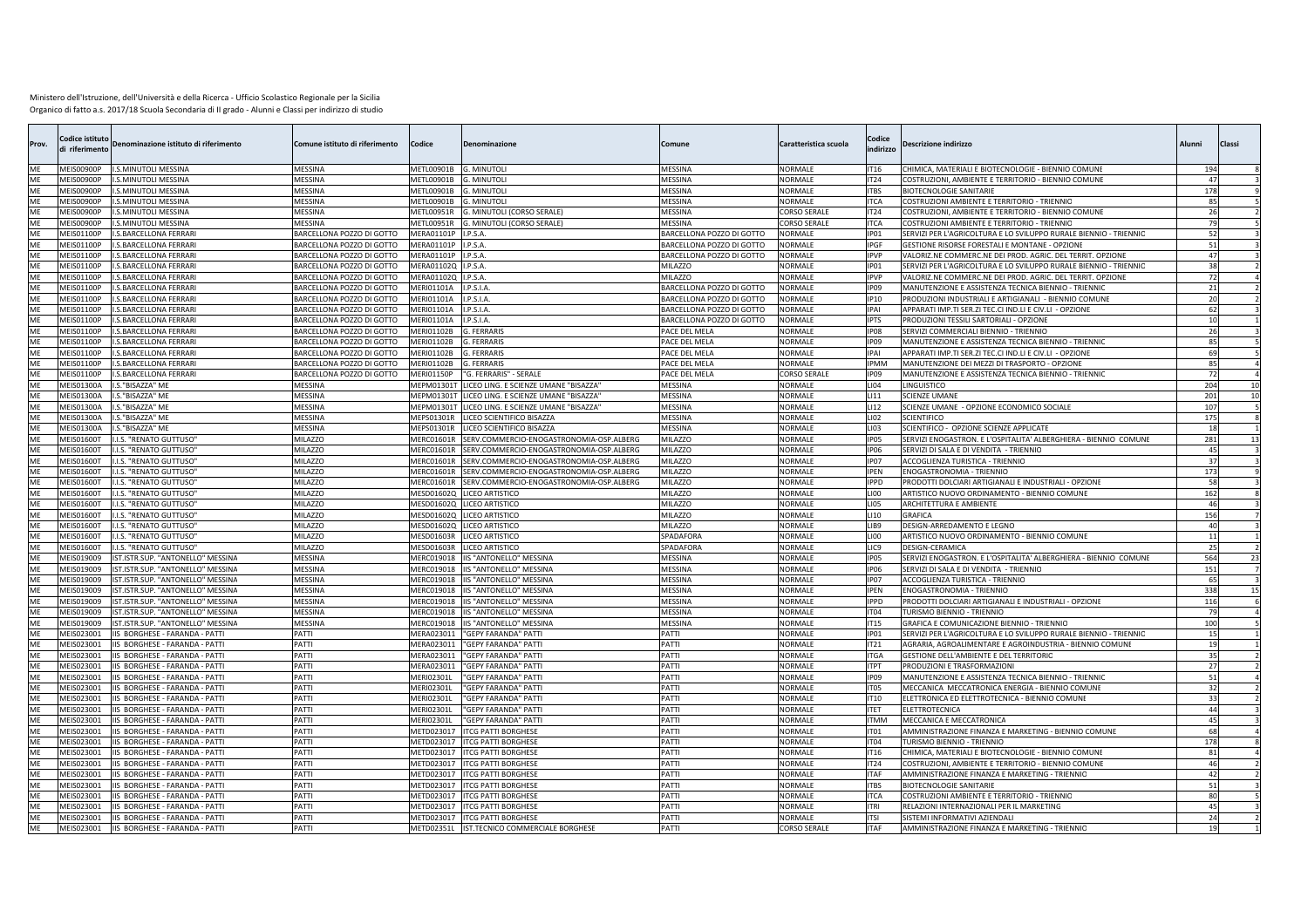| Prov.     | Codice istitut<br>di riferimento       | Denominazione istituto di riferimento                         | Comune istituto di riferimento | Codice                          | <b>Denominazion</b>                                                             | Comun                 | Caratteristica scuola | Codice<br>ndirizzo              | escrizione indirizzo                                                                             | Alunni          | Classi   |    |
|-----------|----------------------------------------|---------------------------------------------------------------|--------------------------------|---------------------------------|---------------------------------------------------------------------------------|-----------------------|-----------------------|---------------------------------|--------------------------------------------------------------------------------------------------|-----------------|----------|----|
| ME        | <b>MEIS02400R</b>                      | <b>IC CAPO D'ORLANDO MERENDINO</b>                            | CAPO D'ORLANDO                 | MERC02401Q                      | "GEPY FARANDA" NASO                                                             | NASO                  | NORMALE               | IP <sub>08</sub>                | SERVIZI COMMERCIALI BIENNIO - TRIENNIO                                                           | 64              |          |    |
| ME        | <b>MEIS02400R</b>                      | <b>IC CAPO D'ORLANDO MERENDINO</b>                            | CAPO D'ORLANDO                 | MERH024011                      | GEPY FARANDA" BROLO                                                             | ROLO                  | NORMALE               | <b>PO5</b>                      | SERVIZI ENOGASTRON. E L'OSPITALITA' ALBERGHIERA - BIENNIO COMUNE                                 | 15              |          |    |
| ME        | <b>MEIS02400R</b>                      | <b>IC CAPO D'ORLANDO MERENDINO</b>                            | <b>CAPO D'ORLANDO</b>          | MERH024011                      | "GEPY FARANDA" BROLO                                                            | <b>BROLO</b>          | NORMALE               | <b>IP06</b>                     | SERVIZI DI SALA E DI VENDITA - TRIENNIO                                                          | 62              |          |    |
| ME        | <b>MEIS02400R</b>                      | <b>IC CAPO D'ORLANDO MERENDINO</b>                            | CAPO D'ORLANDO                 | MERH024011                      | <b>GEPY FARANDA" BROLO</b>                                                      | <b>BROLO</b>          | NORMALE               | IP <sub>07</sub>                | ACCOGLIENZA TURISTICA - TRIENNIO                                                                 | 10              |          |    |
| ME        | <b>MEIS02400R</b>                      | IC CAPO D'ORLANDO MERENDINO                                   | <b>CAPO D'ORLANDO</b>          | MERH024011                      | "GEPY FARANDA" BROLO                                                            | <b>BROLO</b>          | NORMALE               | <b>IPEN</b>                     | ENOGASTRONOMIA - TRIENNIC                                                                        | 136             |          |    |
| ME        | <b>MEIS02400R</b>                      | IC CAPO D'ORLANDO MERENDINO                                   | CAPO D'ORLANDO                 | METD024013                      | <b>IC CAPO D'ORLANDO MERENDINO</b>                                              | CAPO D'ORLANDO        | NORMALE               | IT <sub>01</sub>                | AMMINISTRAZIONE FINANZA E MARKETING - BIENNIO COMUNE                                             |                 |          |    |
| ME        | <b>MEIS02400R</b>                      | TC CAPO D'ORLANDO MERENDINO                                   | CAPO D'ORLANDO                 | METD024013                      | ITC CAPO D'ORLANDO MERENDINO                                                    | CAPO D'ORLANDO        | NORMALE               | IT24                            | COSTRUZIONI, AMBIENTE E TERRITORIO - BIENNIO COMUNE                                              |                 |          |    |
| ME        | <b>MEIS02400R</b>                      | <b>IC CAPO D'ORLANDO MERENDINO</b>                            | CAPO D'ORLANDO                 | METD024013                      | TC CAPO D'ORLANDO MERENDINO                                                     | CAPO D'ORLANDO        | <b>NORMALE</b>        | <b>ITAF</b>                     | AMMINISTRAZIONE FINANZA E MARKETING - TRIENNIO                                                   |                 | $\Delta$ |    |
| ME<br>ME  | <b>MEIS02400R</b>                      | C CAPO D'ORLANDO MERENDINO                                    | CAPO D'ORLANDO                 | METD024013                      | <b>IC CAPO D'ORLANDO MERENDINO</b>                                              | CAPO D'ORLANDO        | NORMALE               | <b>ITCA</b><br><b>TRI</b>       | COSTRUZIONI AMBIENTE E TERRITORIO - TRIENNIC                                                     |                 |          |    |
| ME        | <b>MEIS02400R</b>                      | C CAPO D'ORLANDO MERENDINO                                    | APO D'ORLANDO                  | METD024013                      | <b>IC CAPO D'ORLANDO MERENDINO</b>                                              | CAPO D'ORLANDO        | VORMALE               |                                 | RELAZIONI INTERNAZIONALI PER IL MARKETING                                                        |                 |          |    |
| ME        | MEIS027008<br>MEIS027008               | I.S. "VERONA TRENTO" MESSINA<br>I.S. "VERONA TRENTO" MESSINA  | MESSINA<br>MESSINA             | <b>MERIO2701X</b>               | P. "MAJORANA"                                                                   | MESSINA<br>MESSINA    | NORMALE<br>NORMALE    | IP <sub>09</sub><br><b>IPAI</b> | MANUTENZIONE E ASSISTENZA TECNICA BIENNIO - TRIENNIC                                             |                 | 54       |    |
| ME        |                                        |                                                               |                                | <b>MERI02701X</b>               | P. "MAJORANA'                                                                   |                       |                       | <b>IPMM</b>                     | APPARATI IMP.TI SER.ZI TEC.CI IND.LI E CIV.LI - OPZIONE                                          |                 |          |    |
| ME        | MEIS027008<br>MEIS027008               | I.S. "VERONA TRENTO" MESSINA<br>.I.S. "VERONA TRENTO" MESSINA | MESSINA<br>MESSINA             | <b>MERIO2701X</b><br>METF02701R | P. "MAJORANA'<br>IST. TECN. TECNOLOGICO "VERONA TRENTO"                         | MESSINA<br>MESSINA    | NORMALE<br>NORMALE    | T <sub>05</sub>                 | MANUTENZIONE DEI MEZZI DI TRASPORTO - OPZIONE<br>MECCANICA MECCATRONICA ENERGIA - BIENNIO COMUNE | $\Delta$        |          |    |
| ME        | MEIS027008                             | .I.S. "VERONA TRENTO" MESSINA                                 | MESSINA                        | METF02701R                      | IST. TECN. TECNOLOGICO "VERONA TRENTO"                                          | MESSINA               | NORMALE               | IT10                            | ELETTRONICA ED ELETTROTECNICA - BIENNIO COMUNE                                                   | 12 <sub>2</sub> |          |    |
| ME        | MEIS027008                             | I.S. "VERONA TRENTO" MESSINA                                  | MESSINA                        | METF02701R                      | IST. TECN. TECNOLOGICO "VERONA TRENTO"                                          | MESSINA               | <b>NORMALE</b>        | IT13                            | INFORMATICA E TELECOMUNICAZIONI - BIENNIO COMUNE                                                 | 204             |          |    |
| ME        | MEIS027008                             | I.S. "VERONA TRENTO" MESSINA                                  | MESSINA                        | METF02701R                      | IST. TECN. TECNOLOGICO "VERONA TRENTO"                                          | MESSINA               | NORMALE               | <b>IT15</b>                     | GRAFICA E COMUNICAZIONE BIENNIO - TRIENNIO                                                       |                 |          |    |
| ME        | MEIS027008                             | I.S. "VERONA TRENTO" MESSINA                                  | MESSINA                        | METF02701R                      | IST. TECN. TECNOLOGICO "VERONA TRENTO"                                          | MESSINA               | NORMALE               | IT24                            | COSTRUZIONI, AMBIENTE E TERRITORIO - BIENNIO COMUNE                                              |                 |          |    |
| ME        | MEIS027008                             | I.S. "VERONA TRENTO" MESSINA                                  | MESSINA                        | <b>METF02701R</b>               | IST. TECN. TECNOLOGICO "VERONA TRENTO"                                          | MESSINA               | <b>NORMALE</b>        | <b>ITCA</b>                     | COSTRUZIONI AMBIENTE E TERRITORIO - TRIENNIC                                                     |                 |          |    |
| ME        | MEIS027008                             | I.S. "VERONA TRENTO" MESSINA                                  | MESSINA                        | METF02701R                      | IST. TECN. TECNOLOGICO "VERONA TRENTO"                                          | MESSINA               | NORMALE               | <b>ITCL</b>                     | TECNOLOGIE DEL LEGNO NELLE COSTRUZIONI - OPZIONE                                                 |                 |          |    |
| ME        | MEIS027008                             | I.S. "VERONA TRENTO" MESSINA                                  | MESSINA                        | METF02701R                      | ST. TECN. TECNOLOGICO "VERONA TRENTO"                                           | MESSINA               | NORMALE               | <b>TCM</b>                      | CHIMICA E MATERIALI                                                                              |                 |          |    |
| ME        | MEIS027008                             | I.S. "VERONA TRENTO" MESSINA                                  | MESSINA                        | METF02701R                      | ST. TECN. TECNOLOGICO "VERONA TRENTO"                                           | MESSINA               | NORMALE               | <b>ITEC</b>                     | <b>ELETTRONICA</b>                                                                               |                 |          |    |
| ME        | MEIS027008                             | I.S. "VERONA TRENTO" MESSINA                                  | MESSINA                        | METF02701R                      | <b>ST. TECN. TECNOLOGICO "VERONA TRENTO"</b>                                    | MESSINA               | NORMALE               | <b>ITEN</b>                     | ENERGIA                                                                                          |                 |          |    |
| ME        | MEIS027008                             | I.S. "VERONA TRENTO" MESSINA                                  | MESSINA                        | METF02701R                      | ST. TECN. TECNOLOGICO "VERONA TRENTO"                                           | MESSINA               | NORMALE               | ITET                            | ELETTROTECNICA                                                                                   |                 |          |    |
| ME        | MEIS027008                             | I.S. "VERONA TRENTO" MESSINA                                  | MESSINA                        | METF02701R                      | IST. TECN. TECNOLOGICO "VERONA TRENTO"                                          | MESSINA               | NORMALE               | <b>TIA</b>                      | <b>INFORMATICA</b>                                                                               | 207             |          | 11 |
| ME        | MFIS027008                             | I.S. "VERONA TRENTO" MESSINA                                  | MESSINA                        | METF02701R                      | <b>IST. TECN. TECNOLOGICO "VERONA TRENTO"</b>                                   | MESSINA               | <b>NORMALE</b>        | <b>ITMM</b>                     | MECCANICA E MECCATRONICA                                                                         |                 |          |    |
| ME        | MEIS028004                             | STITUTO ISTRUZIONE SUPERIORE LS PICCOLO                       | CAPO D'ORLANDO                 | MEPS02801E                      | LS CAPO D'ORLANDO PICCOLO                                                       | CAPO D'ORLANDO        | <b>NORMALE</b>        | LIO1                            | CLASSICO                                                                                         |                 |          |    |
| ME        | MEIS028004                             | STITUTO ISTRUZIONE SUPERIORE LS PICCOLO                       | CAPO D'ORLANDO                 | MEPS02801E                      | S CAPO D'ORLANDO PICCOLO                                                        | CAPO D'ORLANDO        | NORMALE               | 102                             | <b>SCIENTIFICO</b>                                                                               | 392             |          | 16 |
| ME        | MEIS028004                             | STITUTO ISTRUZIONE SUPERIORE LS PICCOLO                       | CAPO D'ORLANDO                 | MEPS02801E                      | LS CAPO D'ORLANDO PICCOLO                                                       | CAPO D'ORLANDO        | NORMALE               | LI03                            | SCIENTIFICO - OPZIONE SCIENZE APPLICATE                                                          | $\mathcal{R}$   |          |    |
| ME        | MEIS028004                             | STITUTO ISTRUZIONE SUPERIORE LS PICCOLO                       | CAPO D'ORLANDO                 | MEPS02801E                      | LS CAPO D'ORLANDO PICCOLO                                                       | CAPO D'ORLANDO        | <b>NORMALE</b>        | LI04                            | LINGUISTICO                                                                                      | 119             |          |    |
| ME        | MEIS028004                             | STITUTO ISTRUZIONE SUPERIORE LS PICCOLO                       | CAPO D'ORLANDO                 | MEPS02801E                      | LS CAPO D'ORLANDO PICCOLO                                                       | CAPO D'ORLANDO        | NORMALE               | LI15                            | LICEO SCIENTIFICO - SEZIONE SPORTIVA                                                             | 10              |          |    |
| ME        | MEIS028004                             | STITUTO ISTRUZIONE SUPERIORE LS PICCOLO                       | CAPO D'ORLANDO                 | MERA028014                      | I.P.A. E AMBIENTE E ODONTOTECNICO                                               | CAPO D'ORLANDO        | NORMALE               | P01                             | SERVIZI PER L'AGRICOLTURA E LO SVILUPPO RURALE BIENNIO - TRIENNIO                                | 102             |          |    |
| ME        | MEIS028004                             | STITUTO ISTRUZIONE SUPERIORE LS PICCOLO                       | CAPO D'ORLANDC                 | MERA028014                      | I.P.A. E AMBIENTE E ODONTOTECNICO                                               | CAPO D'ORLANDO        | NORMALE               | IPO3                            | ODONTOTECNICO BIENNIO- TRIENNIO                                                                  | 17              |          |    |
| ME        | MEIS028004                             | STITUTO ISTRUZIONE SUPERIORE LS PICCOLO                       | CAPO D'ORLANDO                 | MESD028011                      | LICEO ARTISTICO                                                                 | CAPO D'ORLANDO        | NORMALE               | LI00                            | ARTISTICO NUOVO ORDINAMENTO - BIENNIO COMUNE                                                     |                 |          |    |
| ME        | MEIS028004                             | STITUTO ISTRUZIONE SUPERIORE LS PICCOLO                       | CAPO D'ORLANDO                 | MESD028011                      | <b>ICEO ARTISTICO</b>                                                           | CAPO D'ORLANDO        | NORMALE               | IB <sub>6</sub>                 | ARTI FIGURATIVE- GRAFICO PITTORICO                                                               |                 |          |    |
| ME        | MEIS028004                             | STITUTO ISTRUZIONE SUPERIORE LS PICCOLO                       | CAPO D'ORLANDO                 | MESD028011                      | LICEO ARTISTICO                                                                 | CAPO D'ORLANDO        | NORMALE               | LIB9                            | DESIGN-ARREDAMENTO E LEGNO                                                                       |                 |          |    |
| ME        | <b>MEIS02900X</b>                      | MAUROLICO" MESSINA                                            | MESSINA                        | MEPC029017                      | "MAUROLICO" MESSINA                                                             | MESSINA               | NORMALE               | LI01                            | CLASSICO                                                                                         | 396             |          | 18 |
| ME        | <b>MEIS02900X</b>                      | MAUROLICO" MESSINA                                            | MESSINA                        | MEPS02901A                      | <b>GALILEO GALILEI</b>                                                          | <b>SPADAFORA</b>      | <b>NORMALE</b>        | LI02                            | <b>SCIENTIFICO</b>                                                                               | 18              |          |    |
| ME        | <b>MEIS02900X</b>                      | MAUROLICO" MESSINA                                            | MESSINA                        | MEPS02901A                      | <b>GALILEO GALILEI</b>                                                          | SPADAFORA             | NORMALE               | LIO3                            | SCIENTIFICO - OPZIONE SCIENZE APPLICATE                                                          | 161             |          |    |
| ME        | <b>MEIS02900X</b>                      | MAUROLICO" MESSINA                                            | MESSINA                        | MEPS02901A                      | <b>GALILEO GALILEI</b>                                                          | SPADAFORA             | NORMALE               | LI04                            | LINGUISTICO                                                                                      | -67             |          |    |
| ME        | MEIS03100X                             | A FARINA - BASILE                                             | MESSINA                        | MEPC031017                      | LICEO CLASSICO " G. LA FARINA"                                                  | MESSINA               | NORMALE               | LIO1                            | CLASSICO                                                                                         | 630             |          | 27 |
| ME<br>ME  | MEIS03100X<br><b>MEIS03100X</b>        | A FARINA - BASILE<br>A FARINA - BASILE                        | MESSINA<br>MESSINA             | MESD03101R<br>MESD03101R        | LICEO ARTISTICO " E. BASILE" - MESSINA<br>LICEO ARTISTICO " E. BASILE" -MESSINA | MESSINA<br>MESSINA    |                       | LIOO<br><b>LIO5</b>             | ARTISTICO NUOVO ORDINAMENTO - BIENNIO COMUNE<br>ARCHITETTURA E AMBIENTE                          | 188             |          | 10 |
|           |                                        |                                                               |                                |                                 |                                                                                 |                       |                       |                                 |                                                                                                  |                 |          |    |
| ME<br>ME  | <b>MEIS03100X</b><br><b>MEIS03100X</b> | A FARINA - BASILE<br>A FARINA - BASILE                        | MESSINA<br><b>MESSINA</b>      | MESD03101R<br>MESD03101R        | LICEO ARTISTICO " E. BASILE" - MESSINA<br>ICEO ARTISTICO " E. BASILE" - MESSINA | MESSINA<br>MESSINA    |                       | LI08<br>LIA6                    | SCENOGRAFIA<br>ARTI FIGURATIVE-PLASTICO SCULTOREO                                                |                 |          |    |
| ME        | MFIS03100X                             | A FARINA - BASILE                                             | <b>MESSINA</b>                 | MESD03101R                      | ICEO ARTISTICO " E. BASILE"<br>-MESSINA                                         | MESSINA               |                       | IA9                             | DESIGN-METALLI OREFICERIA E CORALLO                                                              |                 |          |    |
| ME        | <b>MEIS03100X</b>                      | A FARINA - BASILE                                             | MESSINA                        | MESD03101R                      | LICEO ARTISTICO " E. BASILE" -MESSINA                                           | MESSINA               |                       | LIB6                            | ARTI FIGURATIVE- GRAFICO PITTORICO                                                               |                 | 66       |    |
| ME        | MEIS03100X                             | A FARINA - BASILE                                             | MESSINA                        | MESD03101R                      | ICEO ARTISTICO " E. BASILE" - MESSINA                                           | MESSINA               |                       | LIC6                            | ARTI FIGURATIVE-PLASTICO PITTORICO                                                               | 11              |          |    |
| ME        | <b>MEIS03100X</b>                      | A FARINA - BASILE                                             | <b>MESSINA</b>                 | MESD03101R                      | LICEO ARTISTICO " E. BASILE" -MESSINA                                           | <b>MESSINA</b>        |                       | LIEG                            | <b>DESIGN-MODA</b>                                                                               | 60              |          |    |
| ME        | MEIS03200Q                             | STITUTO SUPERIORE CAMINITI-TRIMARCHI                          | SANTA TERESA DI RIVA           | MEPC032013                      | <b>INRICO TRIMARCHI</b>                                                         | SANTA TERESA DI RIVA  | <b>NORMALE</b>        | LI01                            | CLASSICO                                                                                         | 199             |          | 11 |
| <b>ME</b> | MEIS03200Q                             | <b>ISTITUTO SUPERIORE CAMINITI-TRIMARCHI</b>                  | SANTA TERESA DI RIVA           | MEPS032016                      | LICEO SCIENTIFICO STATALE                                                       | SANTA TERESA DI RIVA  | <b>NORMALE</b>        | <b>LIO2</b>                     | <b>SCIENTIFICO</b>                                                                               | 213             |          | 11 |
| ME        | MEIS03200Q                             | <b>ISTITUTO SUPERIORE CAMINITI-TRIMARCH</b>                   | SANTA TERESA DI RIVA           | MEPS032016                      | LICEO SCIENTIFICO STATALE                                                       | SANTA TERESA DI RIVA  | <b>NORMALE</b>        | LI03                            | SCIENTIFICO - OPZIONE SCIENZE APPLICATE                                                          | 201             |          |    |
| ME        | MEIS03200Q                             | STITUTO SUPERIORE CAMINITI-TRIMARCH                           | SANTA TERESA DI RIVA           | MEPS032027                      | ARMELO CAMINITI                                                                 | <b>GIARDINI</b>       | NORMALE               | LIO2                            | <b>SCIENTIFICO</b>                                                                               | 17              |          |    |
| <b>ME</b> | MEIS03200Q                             | STITUTO SUPERIORE CAMINITI-TRIMARCH                           | SANTA TERESA DI RIVA           | MEPS032027                      | ARMELO CAMINITI                                                                 | <b>HARDIN</b>         | NORMALE               | LI04                            | LINGUISTICO                                                                                      | 155             |          |    |
| ME        | MEIS03200Q                             | STITUTO SUPERIORE CAMINITI-TRIMARCH                           | SANTA TERESA DI RIVA           | MEPS032038                      | ARMELO CAMINITI                                                                 | RANCAVILLA DI SICILIA | NORMALE               | LI02                            | <b>SCIENTIFICO</b>                                                                               | 10 <sub>4</sub> |          |    |
| ME        | MEIS03200Q                             | STITUTO SUPERIORE CAMINITI-TRIMARCH                           | SANTA TERESA DI RIVA           | MERC03201P                      | STITUTO PROF. PER ISERVIZI COMMERCIALI                                          | <b>ETOIANNI</b>       | NORMALE               | IP <sub>08</sub>                | SERVIZI COMMERCIALI BIENNIO - TRIENNIO                                                           |                 |          |    |
| ME        | MEIS03300G                             | I.S.S. "PUGLIATTI " TAORMINA                                  | <b>TAORMINA</b>                | MERI033017                      | URCI SICULO                                                                     | URCI SICULO           | NORMALE               | P <sub>09</sub>                 | MANUTENZIONE E ASSISTENZA TECNICA BIENNIO - TRIENNIC                                             |                 |          |    |
| ME        | MEIS03300G                             | I.S.S. "PUGLIATTI " TAORMINA                                  | <b>AORMINA</b>                 | MERI033017                      | <b>FURCI SICULO</b>                                                             | URCI SICULO           | NORMALE               | <b>IPAI</b>                     | APPARATI IMP.TI SER.ZI TEC.CI IND.LI E CIV.LI - OPZIONE                                          |                 |          |    |
| ME        | MFIS03300G                             | I.S.S. "PUGLIATTI " TAORMINA                                  | <b>AORMINA</b>                 | MERI033017                      | URCI SICULO                                                                     | URCI SICULO           | NORMALE               | <b>IPMM</b>                     | MANUTENZIONE DEI MEZZI DI TRASPORTO - OPZIONE                                                    |                 |          |    |
| ME        | MEIS03300G                             | I.S.S. "PUGLIATTI " TAORMINA                                  | <b>AORMINA</b>                 | METD03301T                      | I.S.S. "PUGLIATTI " TAORMINA                                                    | TAORMINA              | NORMALE               | IP <sub>05</sub>                | SERVIZI ENOGASTRON. E L'OSPITALITA' ALBERGHIERA - BIENNIO COMUNE                                 | 17 <sub>1</sub> |          |    |
| ME        | MEIS03300G                             | I.S.S. "PUGLIATTI " TAORMINA                                  | <b>TAORMINA</b>                | METD03301T                      | .I.S.S. "PUGLIATTI " TAORMINA                                                   | <b>TAORMINA</b>       | NORMALE               | IPO6                            | SERVIZI DI SALA E DI VENDITA - TRIENNIO                                                          |                 |          |    |
| <b>ME</b> | MEIS03300G                             | .I.S.S. "PUGLIATTI " TAORMINA                                 | <b>TAORMINA</b>                |                                 | METD03301T I.I.S.S. "PUGLIATTI " TAORMINA                                       | TAORMINA              | <b>NORMALE</b>        | <b>IPEN</b>                     | ENOGASTRONOMIA - TRIENNIO                                                                        |                 | 63       |    |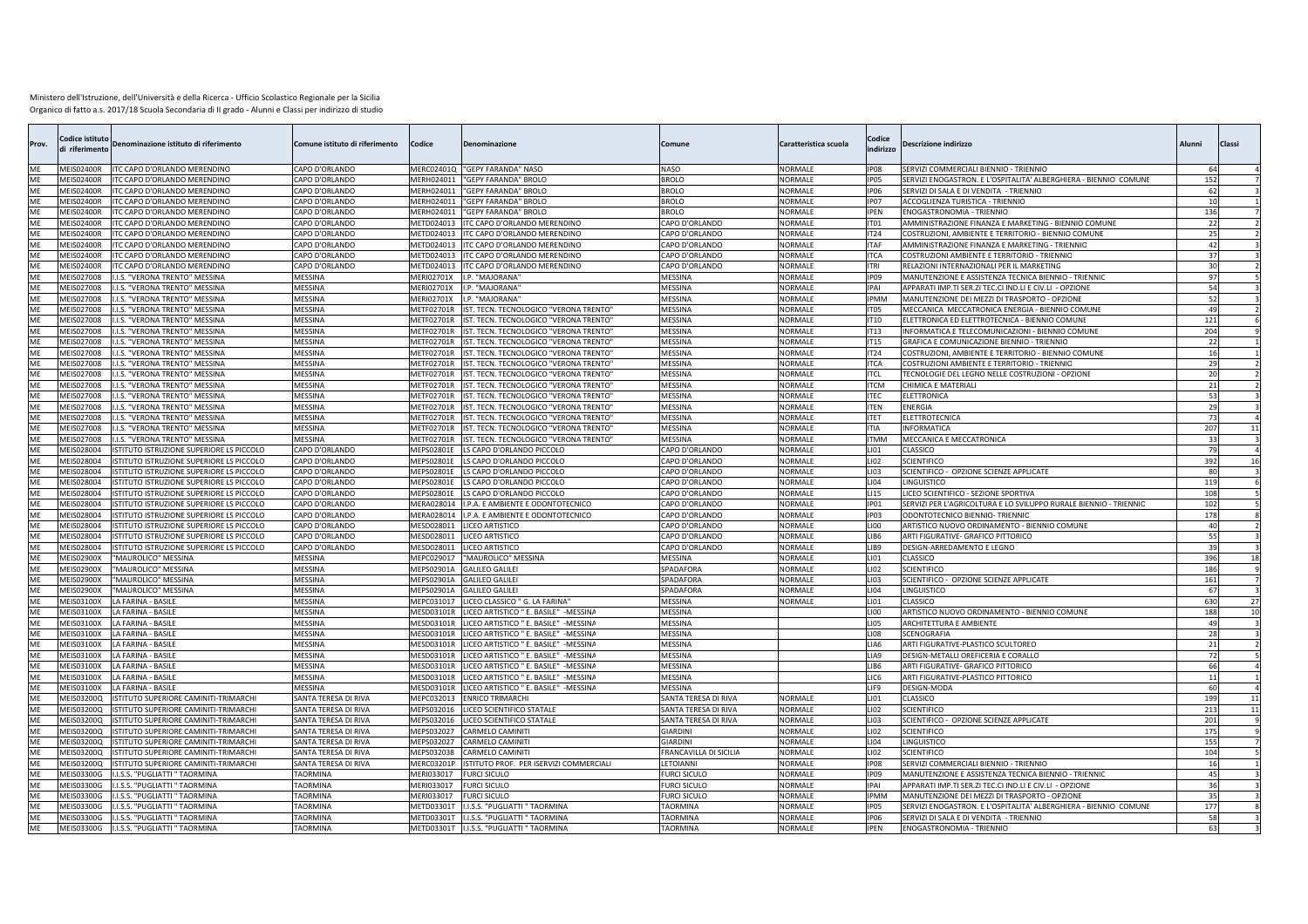| Prov.     | odice istitut:<br>li riferimento       | Denominazione istituto di riferimento                      | Comune istituto di riferimento                         | Codice                   | Denominazione                                              | omune:                                   | Caratteristica scuola            | Codice<br>indirizzo        | escrizione indirizzo                                              | Alunni                |                | Classi          |
|-----------|----------------------------------------|------------------------------------------------------------|--------------------------------------------------------|--------------------------|------------------------------------------------------------|------------------------------------------|----------------------------------|----------------------------|-------------------------------------------------------------------|-----------------------|----------------|-----------------|
| MF        | MEIS03300G                             | .I.S.S. "PUGLIATTI " TAORMINA                              | <b>TAORMINA</b>                                        | METD03301T               | .I.S.S. "PUGLIATTI " TAORMINA                              | <b>AORMINA</b>                           | <b>NORMALE</b>                   | <b>IPPD</b>                | PRODOTTI DOLCIARI ARTIGIANALI E INDUSTRIALI - OPZIONE             |                       |                |                 |
|           | MEIS03300G                             | .I.S.S. "PUGLIATTI " TAORMINA                              | TAORMINA                                               | METD03301T               | I.S.S. "PUGLIATTI " TAORMINA                               | <b>AORMINA</b>                           | NORMALE                          | IT <sub>01</sub>           | AMMINISTRAZIONE FINANZA E MARKETING - BIENNIO COMUNE              |                       |                |                 |
| ME        | MEIS03300G                             | .I.S.S. "PUGLIATTI " TAORMINA                              | TAORMINA                                               |                          | METD03301T I.I.S.S. "PUGLIATTI " TAORMINA                  | <b>AORMINA</b>                           | <b>NORMALE</b>                   | IT <sub>04</sub>           | TURISMO BIENNIO - TRIENNIO                                        | 149                   |                |                 |
| MF        | MEIS03300G                             | .I.S.S. "PUGLIATTI " TAORMINA                              | <b>TAORMINA</b>                                        | METD03301T               | .I.S.S. "PUGLIATTI " TAORMINA                              | <b>AORMINA</b>                           | <b>NORMALE</b>                   | <b>ITAF</b>                | AMMINISTRAZIONE FINANZA E MARKETING - TRIENNIO                    |                       |                |                 |
| MF        | MEIS03300G                             | .I.S.S. "PUGLIATTI " TAORMINA                              | TAORMINA                                               | METD03301T               | I.I.S.S. "PUGLIATTI " TAORMINA                             | <b>TAORMINA</b>                          | <b>NORMALE</b>                   | <b>ITRI</b>                | RELAZIONI INTERNAZIONALI PER IL MARKETING                         |                       | $\Delta\Delta$ |                 |
| ME        | MEIS03300G                             | .I.S.S. "PUGLIATTI " TAORMINA                              | <b>TAORMINA</b>                                        | METD03301T               | I.I.S.S. "PUGLIATTI " TAORMINA                             | <b>TAORMINA</b>                          | <b>NORMALE</b>                   | <b>ITSI</b>                | SISTEMI INFORMATIVI AZIENDALI                                     |                       |                |                 |
| MF        | MEIS03300G                             | I.I.S.S. "PUGLIATTI " TAORMINA                             | TAORMINA                                               | METD03302V               | <b>FURCI SICULO</b>                                        | URCI SICULO                              | <b>NORMALE</b>                   | ITO1                       | AMMINISTRAZIONE FINANZA E MARKETING - BIENNIO COMUNE              |                       | -23            |                 |
| MF        | MEIS03300G                             | I.I.S.S. "PUGLIATTI " TAORMINA                             | TAORMINA                                               | METD03302V               | <b>FURCI SICULO</b>                                        | FURCI SICULO                             | NORMALE                          | IT <sub>04</sub>           | TURISMO BIENNIO - TRIENNIO                                        | 213                   |                | 10 <sup>1</sup> |
| MF        | MEIS03300G                             | .I.S.S. "PUGLIATTI " TAORMINA                              | TAORMINA                                               | METD03302V               | <b>FURCI SICULO</b>                                        | URCI SICULO                              | NORMALE                          | <b>IT24</b>                | COSTRUZIONI, AMBIENTE E TERRITORIO - BIENNIO COMUNE               |                       |                |                 |
| MF        | MEIS03300G                             | .I.S.S. "PUGLIATTI " TAORMINA                              | <b>TAORMINA</b>                                        | <b>METD03302V</b>        | URCI SICULO                                                | URCI SICULO                              | NORMALE                          | <b>ITAF</b>                | AMMINISTRAZIONE FINANZA E MARKETING - TRIENNIO                    |                       |                |                 |
| MF<br>MF  | MEIS03300G                             | .I.S.S. "PUGLIATTI " TAORMINA                              | TAORMINA                                               | METD03302V               | URCI SICULO                                                | URCI SICULO                              | <b>NORMALE</b><br><b>NORMALE</b> | <b>ITCA</b><br><b>ITCL</b> | COSTRUZIONI AMBIENTE E TERRITORIO - TRIENNIC                      |                       |                |                 |
| MF        | MEIS03300G                             | <b>.I.S.S. "PUGLIATTI " TAORMINA</b>                       | <b>TAORMINA</b>                                        | METD03302V               | URCI SICULO                                                | URCI SICULO                              |                                  |                            | TECNOLOGIE DEL LEGNO NELLE COSTRUZIONI - OPZIONE                  |                       |                |                 |
| MF        | <b>MEIS03400B</b><br><b>MEIS03400B</b> | <b>BARCELLONA MED</b><br><b>BARCELLONA MEDI</b>            | BARCELLONA POZZO DI GOTTO                              | MEPC03401P<br>MEPM03401V | UIGI VALLI                                                 | BARCELLONA POZZO DI GOTTO<br>CASTROREALE | <b>NORMALE</b><br><b>NORMALE</b> | LI01<br>IP <sub>02</sub>   | CLASSICO                                                          | 17                    | -53            | 10              |
| ME        | MEIS03400B                             | BARCELLONA MED                                             | BARCELLONA POZZO DI GOTTO<br>BARCELLONA POZZO DI GOTTO | MEPM03401V               | 24 MAGGIO 1915<br>24 MAGGIO 1915                           | CASTROREALE                              | NORMALE                          | <b>LI11</b>                | SERVIZI SOCIO-SANITARI BIENNIO - TRIENNIO<br><b>SCIENZE UMANE</b> |                       |                |                 |
|           | MEIS03400B                             | <b>BARCELLONA MEDI</b>                                     | BARCELLONA POZZO DI GOTTO                              | MEPM03401V               | 24 MAGGIO 1915                                             | CASTROREALE                              | <b>NORMALE</b>                   | LI2                        | SCIENZE UMANE - OPZIONE ECONOMICO SOCIALE                         |                       |                |                 |
| ME<br>ME  | <b>MEIS03400B</b>                      | <b>BARCELLONA MEDI</b>                                     | BARCELLONA POZZO DI GOTTO                              | <b>MEPS03401T</b>        | <b>BARCELLONA MEDI</b>                                     | BARCELLONA POZZO DI GOTTO                | <b>NORMALE</b>                   | <b>LIO2</b>                | <b>SCIENTIFICO</b>                                                | 33                    |                | 14              |
| ME        | MEIS03400B                             |                                                            | BARCELLONA POZZO DI GOTTO                              | MEPS03401T               | <b>BARCELLONA MEDI</b>                                     | BARCELLONA POZZO DI GOTTO                | <b>NORMALE</b>                   | LI03                       | SCIENTIFICO - OPZIONE SCIENZE APPLICATE                           | q                     |                |                 |
|           |                                        | BARCELLONA MEDI                                            |                                                        |                          |                                                            |                                          |                                  |                            |                                                                   |                       |                |                 |
| ME<br>MF  | MEIS03400B<br>MEPC060006               | <b>BARCELLONA MEDI</b><br>ICEO VITTORIO EMANUELE III PATTI | BARCELLONA POZZO DI GOTTO<br>PATTI                     | MEPS03401T<br>MEPC060006 | BARCELLONA MEDI<br><b>ICEO VITTORIO EMANUELE III PATTI</b> | BARCELLONA POZZO DI GOTTO<br>PATTI       | <b>NORMALE</b><br>NORMALE        | LI04<br>LI01               | LINGUISTICO<br>CLASSICO                                           | 27 <sup>3</sup><br>15 |                | 14              |
| ME        | MEPC060006                             | ICEO VITTORIO EMANUELE III PATTI                           | PATTI                                                  | MEPC060006               | LICEO VITTORIO EMANUELE III PATTI                          | PATTI                                    | <b>NORMALE</b>                   | <b>LIO2</b>                | <b>SCIENTIFICO</b>                                                | 185                   |                |                 |
| MF        | MFPC060006                             | ICEO VITTORIO EMANUELE III PATTI                           | PATTI                                                  | MEPC060006               | LICEO VITTORIO EMANUELE III PATT                           | PATTI                                    | <b>NORMALE</b>                   | LI03                       | SCIENTIFICO - OPZIONE SCIENZE APPLICATE                           |                       |                |                 |
| MF        | MEPC060006                             | ICEO VITTORIO EMANUELE III PATTI                           | PATTI                                                  | MEPC060006               | LICEO VITTORIO EMANUELE III PATTI                          | PATTI                                    | NORMALE                          | <b>LI04</b>                | LINGUISTICO                                                       | 188                   |                |                 |
| MF        | MEPM010009                             | AINIS " MESSINA                                            | MESSINA                                                | MEPM010009               | ' AINIS " MESSINA                                          | MESSINA                                  | NORMALE                          | LI04                       | LINGUISTICO                                                       | 297                   |                | 14              |
| ME        | MEPM010009                             | AINIS " MESSINA                                            | MESSINA                                                | MFPM010009               | " AINIS " MESSINA                                          | <b>MESSINA</b>                           | <b>NORMALE</b>                   | <b>LI11</b>                | <b>SCIENZE UMANE</b>                                              | 288                   |                | 15              |
| ME        | MEPM010009                             | AINIS " MESSINA                                            | MESSINA                                                | MEPM010009               | AINIS " MESSINA                                            | MESSINA                                  | <b>NORMALE</b>                   | 1112                       | SCIENZE UMANE - OPZIONE ECONOMICO SOCIALE                         | 21!                   |                | 10              |
| MF        | MEPM010009                             | AINIS " MESSINA                                            | MESSINA                                                | MEPM010009               | ' AINIS " MESSINA                                          | <b>MESSINA</b>                           | <b>NORMALE</b>                   | L113                       | MUSICALE E COREUTICO - SEZIONE MUSICALE                           |                       |                |                 |
|           | MEPS010008                             | "ARCHIMEDE" MESSINA                                        | <b>MESSINA</b>                                         | MEPS010008               | "ARCHIMEDE" MESSINA                                        | <b>MESSINA</b>                           | <b>NORMALE</b>                   | 1102                       | <b>SCIENTIFICO</b>                                                | 638                   |                | 26              |
| ME        | MEPS010008                             | "ARCHIMEDE" MESSINA                                        | MESSINA                                                | MEPS010008               | "ARCHIMEDE" MESSINA                                        | MESSINA                                  | <b>NORMALE</b>                   | LI03                       | SCIENTIFICO - OPZIONE SCIENZE APPLICATE                           | 411                   |                | 20              |
| ME        | MEPS010008                             | 'ARCHIMEDE" MESSINA                                        | MESSINA                                                | MEPS010008               | "ARCHIMEDE" MESSINA                                        | <b>MESSINA</b>                           | <b>NORMALE</b>                   | LI04                       | LINGUISTICO                                                       | 295                   |                | 13              |
| ME        | MEPS03000D                             | "SEGUENZA" MESSINA                                         | MESSINA                                                | MEPS03000D               | "SEGUENZA" MESSINA                                         | MESSINA                                  | <b>NORMALE</b>                   | LI00                       | ARTISTICO NUOVO ORDINAMENTO - BIENNIO COMUNE                      |                       |                |                 |
| ME        | MEPS03000D                             | 'SEGUENZA" MESSINA                                         | <b>MESSINA</b>                                         | MEPS03000D               | "SEGUENZA" MESSINA                                         | <b>AESSINA</b>                           | <b>NORMALE</b>                   | <b>LIO2</b>                | <b>SCIENTIFICO</b>                                                | 787                   |                | 33              |
| MF        | MFPS03000D                             | SEGUENZA" MESSINA                                          | MESSINA                                                | MEPS03000D               | "SEGUENZA" MESSINA                                         | MESSINA                                  | <b>NORMALE</b>                   | LI03                       | SCIENTIFICO - OPZIONE SCIENZE APPLICATE                           | 14                    |                |                 |
| MF        | MEPS03000D                             | SEGUENZA" MESSINA                                          | MESSINA                                                | MEPS03000D               | "SEGUENZA" MESSINA                                         | MESSINA                                  | <b>NORMALE</b>                   | LI04                       | LINGUISTICO                                                       | 332                   |                | 14              |
| MF        | MEPS03000D                             | SEGUENZA" MESSINA                                          | MESSINA                                                | MEPS03000D               | SEGUENZA" MESSINA                                          | <b>MESSINA</b>                           | <b>NORMALE</b>                   | <b>LI07</b>                | AUDIOVISIVO MULTIMEDIA                                            |                       |                |                 |
| MF        | <b>METD04000X</b>                      | ST. TEC. ECONOMICO "A.M.JACI"                              | MESSINA                                                | <b>METD04000X</b>        | IST. TEC. ECONOMICO "A.M.JACI"                             | <b>MESSINA</b>                           | <b>NORMALE</b>                   | IT <sub>01</sub>           | AMMINISTRAZIONE FINANZA E MARKETING - BIENNIO COMUNE              | 169                   |                |                 |
| MF        | METD04000X                             | ST. TEC. ECONOMICO "A.M.JACI"                              | MESSINA                                                | <b>METD04000X</b>        | IST. TEC. ECONOMICO "A.M.JACI                              | MESSINA                                  | <b>NORMALE</b>                   | IT04                       | TURISMO BIENNIO - TRIENNIO                                        | 350                   |                | 17              |
| MF        | METD04000X                             | ST. TEC. ECONOMICO "A.M.JACI"                              | MESSINA                                                | <b>METD04000X</b>        | IST. TEC. ECONOMICO "A.M.JACI                              | MESSINA                                  | <b>NORMALE</b>                   | <b>ITAF</b>                | AMMINISTRAZIONE FINANZA E MARKETING - TRIENNIO                    |                       |                |                 |
| MF        | METD04000X                             | ST. TEC. ECONOMICO "A.M.JACI"                              | MESSINA                                                | MFTD04000X               | IST. TEC. ECONOMICO "A.M.JACI"                             | MESSINA                                  | NORMALE                          | <b>ITRI</b>                | RELAZIONI INTERNAZIONALI PER IL MARKETING                         |                       |                |                 |
| ME        | <b>METD04000X</b>                      | IST. TEC. ECONOMICO "A.M.JACI"                             | MESSINA                                                | <b>METD04000X</b>        | IST. TEC. ECONOMICO "A.M.JACI"                             | <b>MESSINA</b>                           | <b>NORMALE</b>                   | ITSI                       | SISTEMI INFORMATIVI AZIENDALI                                     |                       | 87             |                 |
| ME        | METD04000X                             | IST. TEC. ECONOMICO "A.M.JACI"                             | MESSINA                                                | METD040509               | IST. TEC. ECONOMICO " A.M. JACI"                           | MESSINA                                  | <b>CORSO SERALE</b>              | ITO1                       | AMMINISTRAZIONE FINANZA E MARKETING - BIENNIO COMUNE              |                       | 45             |                 |
| MF        | METD04000X                             | ST. TEC. ECONOMICO "A.M.JACI"                              | MESSINA                                                | METD040509               | IST. TEC. ECONOMICO " A.M. JACI"                           | MESSINA                                  | <b>CORSO SERALE</b>              | <b>ITAF</b>                | AMMINISTRAZIONE FINANZA E MARKETING - TRIENNIO                    |                       |                |                 |
| MF        | METD05000E                             | I.T. L.DA VINCI ECONOMICO TECNOLOGICO                      | MILAZZO                                                | METD05000E               | I.T. L.DA VINCI ECONOMICO TECNOLOGICO                      | <b>MILAZZO</b>                           | <b>NORMALE</b>                   | IT01                       | AMMINISTRAZIONE FINANZA E MARKETING - BIENNIO COMUNE              |                       |                |                 |
| MF        | METD05000E                             | .T. L.DA VINCI ECONOMICO TECNOLOGICO                       | MILAZZO                                                | METD05000E               | I.T. L.DA VINCI ECONOMICO TECNOLOGICO                      | MILAZZO                                  | <b>NORMALE</b>                   | IT04                       | TURISMO BIENNIO - TRIENNIO                                        | 286                   |                | 13              |
| MF        | <b>METD05000E</b>                      | .T. L.DA VINCI ECONOMICO TECNOLOGICO                       | MILAZZO                                                | <b>METD05000E</b>        | T. L.DA VINCI ECONOMICO TECNOLOGICO                        | MILAZZO                                  | <b>NORMALE</b>                   | <b>IT09</b>                | TRASPORTI E LOGISTICA - BIENNIO COMUNE                            |                       |                |                 |
|           | <b>METD05000E</b>                      | T. L.DA VINCI ECONOMICO TECNOLOGICO                        | MILAZZO                                                | <b>METD05000E</b>        | T. L.DA VINCI ECONOMICO TECNOLOGICO                        | <b>MILAZZO</b>                           | <b>NORMALE</b>                   | IT13                       | INFORMATICA E TELECOMUNICAZIONI - BIENNIO COMUNE                  |                       |                |                 |
| ME        | <b>METD05000E</b>                      | T. L.DA VINCI ECONOMICO TECNOLOGICO                        | <b>MILAZZO</b>                                         | MFTD05000F               | T. L.DA VINCI ECONOMICO TECNOLOGICO                        | <b>MILAZZO</b>                           | <b>NORMALE</b>                   | <b>IT15</b>                | GRAFICA E COMUNICAZIONE BIENNIO - TRIENNIO                        | 128                   |                |                 |
| MF        | <b>METD05000E</b>                      | .T. L.DA VINCI ECONOMICO TECNOLOGICO                       | MILAZZO                                                | <b>METD05000E</b>        | T. L.DA VINCI ECONOMICO TECNOLOGICO                        | MILAZZO                                  | <b>NORMALE</b>                   | IT24                       | COSTRUZIONI, AMBIENTE E TERRITORIO - BIENNIO COMUNE               |                       |                |                 |
| MF        | <b>METD05000E</b>                      | .T. L.DA VINCI ECONOMICO TECNOLOGICO                       | <b>MILAZZO</b>                                         | <b>METD05000E</b>        | T. L.DA VINCI ECONOMICO TECNOLOGICO                        | <b>MILAZZO</b>                           | <b>NORMALE</b>                   | <b>ITAF</b>                | AMMINISTRAZIONE FINANZA E MARKETING - TRIENNIO                    |                       |                |                 |
| MF        | METD05000E                             | .T. L.DA VINCI ECONOMICO TECNOLOGICO                       | MILAZZO                                                | METD05000E               | T. L.DA VINCI ECONOMICO TECNOLOGICO                        | <b>MILAZZO</b>                           | NORMALE                          | <b>ITCA</b>                | COSTRUZIONI AMBIENTE E TERRITORIO - TRIENNIC                      |                       |                |                 |
| MF        | METD05000E                             | I.T. L.DA VINCI ECONOMICO TECNOLOGICO                      | MILAZZO                                                | METD05000E               | I.T. L.DA VINCI ECONOMICO TECNOLOGICO                      | MILAZZO                                  | <b>NORMALE</b>                   | ITCI                       | CONDUZIONE DI APPARATI ED IMPIANTI MARITTIMI - OPZIONE            |                       |                |                 |
| MF        | METD05000E                             | I.T. L.DA VINCI ECONOMICO TECNOLOGICO                      | MILAZZO                                                | <b>METD05000E</b>        | I.T. L.DA VINCI ECONOMICO TECNOLOGICO                      | MILAZZO                                  | <b>NORMALE</b>                   | <b>ITCN</b>                | CONDUZIONE DEL MEZZO NAVALE - OPZIONE                             |                       | 50             |                 |
| MF        | METD05000E                             | T. L.DA VINCI ECONOMICO TECNOLOGICO                        | MILAZZO                                                | METD05000E               | T. L.DA VINCI ECONOMICO TECNOLOGICO                        | <b>MILAZZO</b>                           | NORMALE                          | <b>ITIA</b>                | INFORMATICA                                                       |                       |                |                 |
| <b>ME</b> | <b>METD05000E</b>                      | .T. L.DA VINCI ECONOMICO TECNOLOGICO                       | <b>MILAZZO</b>                                         | <b>METD05000E</b>        | T. L.DA VINCI ECONOMICO TECNOLOGICO                        | <b>AILAZZO</b>                           | NORMALE                          | <b>ITSI</b>                | SISTEMI INFORMATIVI AZIENDALI                                     |                       |                |                 |
| ME        | <b>METD08000A</b>                      | ET "E. FERMI" ECONOMICO E TECNOLOGICO                      | BARCELLONA POZZO DI GOTTO                              | <b>METD08000A</b>        | TET "E. FERMI" ECONOMICO E TECNOLOGICO                     | BARCELLONA POZZO DI GOTTO                | NORMALE                          | ITO1                       | AMMINISTRAZIONE FINANZA E MARKETING - BIENNIO COMUNE              |                       |                |                 |
| MF        | <b>METD08000A</b>                      | TET "E. FERMI" ECONOMICO E TECNOLOGICO                     | BARCELLONA POZZO DI GOTTO                              | <b>METD08000A</b>        | TET "E. FERMI" ECONOMICO E TECNOLOGICO                     | BARCELLONA POZZO DI GOTTO                | NORMALE                          | IT04                       | TURISMO BIENNIO - TRIENNIO                                        | 149                   |                |                 |
|           | <b>METD08000A</b>                      | ET "E. FERMI" ECONOMICO E TECNOLOGICO                      | BARCELLONA POZZO DI GOTTO                              | <b>METD08000A</b>        | TET "E, FERMI" ECONOMICO E TECNOLOGICO                     | BARCELLONA POZZO DI GOTTO                | VORMALE                          | <b>IT24</b>                | COSTRUZIONI, AMBIENTE E TERRITORIO - BIENNIO COMUNE               |                       |                |                 |
| ME        | <b>METD08000A</b>                      | TET "E. FERMI" ECONOMICO E TECNOLOGICO                     | BARCELLONA POZZO DI GOTTO                              | <b>METD08000A</b>        | TET "E. FERMI" ECONOMICO E TECNOLOGICO                     | BARCELLONA POZZO DI GOTTO                | NORMALE                          | <b>ITAF</b>                | AMMINISTRAZIONE FINANZA E MARKETING - TRIENNIO                    |                       |                |                 |
| MF        | <b>METD08000A</b>                      | TET "E. FERMI" ECONOMICO E TECNOLOGICO                     | BARCELLONA POZZO DI GOTTO                              | <b>METD08000A</b>        | TET "E. FERMI" ECONOMICO E TECNOLOGICO                     | BARCELLONA POZZO DI GOTTO                | NORMALE                          | <b>ITCA</b>                | COSTRUZIONI AMBIENTE E TERRITORIO - TRIENNIC                      |                       | $\Delta$       |                 |
| ME        | <b>METD08000A</b>                      | TET "E. FERMI" ECONOMICO E TECNOLOGICO                     | BARCELLONA POZZO DI GOTTO                              | <b>METD08000A</b>        | ITET "E. FERMI" ECONOMICO E TECNOLOGICO                    | BARCELLONA POZZO DI GOTTO                | NORMALE                          | <b>ITRI</b>                | RELAZIONI INTERNAZIONALI PER IL MARKETING                         |                       |                |                 |
| <b>ME</b> | MFTD08000A                             | TET "E. FERMI" ECONOMICO E TECNOLOGICO                     | BARCELLONA POZZO DI GOTTO                              | <b>METD08000A</b>        | TET "E. FERMI" ECONOMICO E TECNOLOGICO                     | BARCELLONA POZZO DI GOTTO                | NORMALE                          | <b>ITSI</b>                | SISTEMI INFORMATIVI AZIENDALI                                     |                       |                |                 |
| <b>ME</b> | <b>METD08000A</b>                      | ITET "E. FERMI" ECONOMICO E TECNOLOGICO                    | BARCELLONA POZZO DI GOTTO                              |                          | METD08050Q ITET "E, FERMI" ECON, E TECN, (SERALE)          | BARCELLONA POZZO DI GOTTO                | <b>CORSO SERALE</b>              | ITO1                       | AMMINISTRAZIONE FINANZA E MARKETING - BIENNIO COMUNE              |                       | 65             |                 |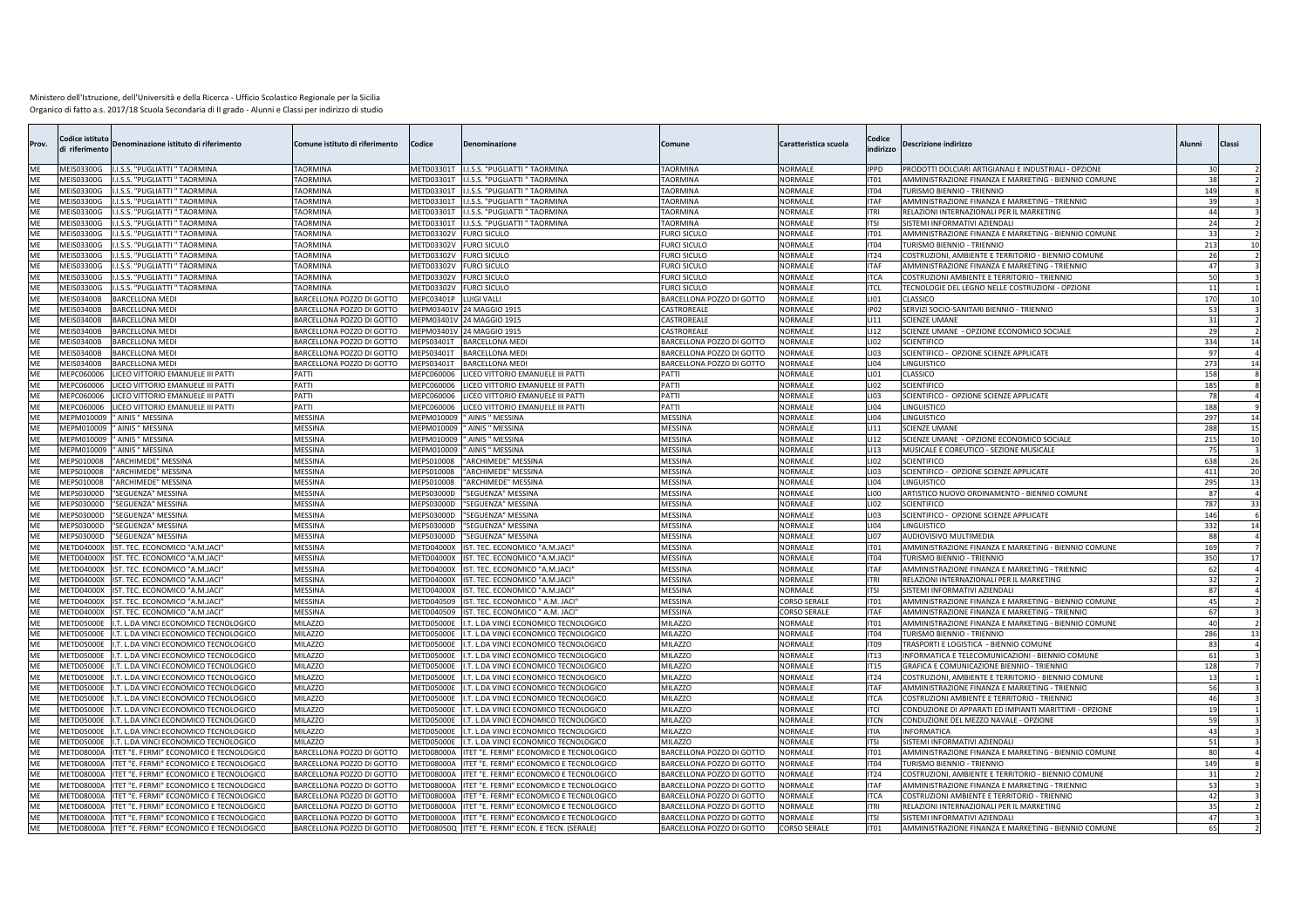| Prov.           | Codice istituto<br>di riferimento | Denominazione istituto di riferimento                                     | Comune istituto di riferimento                     | Codice                   | <b>Denominazion</b>                                                                           | Comune                                             | Caratteristica scuola             | Codice<br>indirizzc             | Descrizione indirizzo                                                                               | Alunni                    | Classi         |    |
|-----------------|-----------------------------------|---------------------------------------------------------------------------|----------------------------------------------------|--------------------------|-----------------------------------------------------------------------------------------------|----------------------------------------------------|-----------------------------------|---------------------------------|-----------------------------------------------------------------------------------------------------|---------------------------|----------------|----|
| <b>ME</b>       |                                   | METD08000A ITET "E, FERMI" ECONOMICO E TECNOLOGICO                        | BARCELLONA POZZO DI GOTTO                          |                          | METD08050Q ITET "E, FERMI" ECON, E TECN, (SERALE)                                             | BARCELLONA POZZO DI GOTTO                          | <b>CORSO SERALE</b>               | <b>ITAF</b>                     | AMMINISTRAZIONE FINANZA E MARKETING - TRIENNIO                                                      | 103                       |                |    |
| ME              |                                   | METD110001 ITET " G. TOMASI DI LAMPEDUSA                                  | SANT'AGATA DI MILITELLO                            | METD110001               | ITET " G. TOMASI DI LAMPEDUSA                                                                 | SANT'AGATA DI MILITELLO                            | NORMALE                           | IT <sub>01</sub>                | AMMINISTRAZIONE FINANZA E MARKETING - BIENNIO COMUNE                                                | 13                        |                |    |
| ME              |                                   | METD110001 ITET " G. TOMASI DI LAMPEDUSA                                  | SANT'AGATA DI MILITELLO                            |                          | METD110001 ITET " G. TOMASI DI LAMPEDUSA'                                                     | SANT'AGATA DI MILITELLO                            | <b>JORMALE</b>                    | IT04                            | <b>TURISMO BIENNIO - TRIENNIO</b>                                                                   | 202                       |                |    |
| <b>ME</b>       |                                   | METD110001 ITET " G. TOMASI DI LAMPEDUSA                                  | SANT'AGATA DI MILITELLO                            |                          | METD110001 ITET " G. TOMASI DI LAMPEDUSA'                                                     | SANT'AGATA DI MILITELLO                            | NORMALE                           | <b>IT19</b>                     | SISTEMA MODA - BIENNIO COMUNE                                                                       |                           |                |    |
| ME              |                                   | METD110001 ITET " G. TOMASI DI LAMPEDUSA                                  | SANT'AGATA DI MILITELLO                            |                          | METD110001 ITET " G. TOMASI DI LAMPEDUSA'                                                     | SANT'AGATA DI MILITELLO                            | NORMALE                           | <b>IT24</b>                     | COSTRUZIONI, AMBIENTE E TERRITORIO - BIENNIO COMUNE                                                 |                           |                |    |
| ME              |                                   | METD110001 ITET " G. TOMASI DI LAMPEDUSA'                                 | SANT'AGATA DI MILITELLO                            |                          | METD110001 ITET " G. TOMASI DI LAMPEDUSA'                                                     | SANT'AGATA DI MILITELLO                            | NORMALE                           | <b>ITAF</b>                     | AMMINISTRAZIONE FINANZA E MARKETING - TRIENNIO                                                      | 133                       |                |    |
| ME              |                                   | METD110001 ITET " G. TOMASI DI LAMPEDUSA'                                 | SANT'AGATA DI MILITELLO                            |                          | METD110001 ITET " G. TOMASI DI LAMPEDUSA'                                                     | SANT'AGATA DI MILITELLO                            | NORMALE                           | <b>ITCA</b>                     | COSTRUZIONI AMBIENTE E TERRITORIO - TRIENNIC                                                        | 63                        |                |    |
| <b>ME</b>       |                                   | METD110001 ITET " G. TOMASI DI LAMPEDUSA                                  | SANT'AGATA DI MILITELLO                            |                          | METD110001 ITET " G. TOMASI DI LAMPEDUSA'                                                     | SANT'AGATA DI MILITELLO                            | NORMALE                           | <b>ITCZ</b>                     | CALZATURE E MODA                                                                                    |                           |                |    |
| ME              |                                   | METD110001 ITET " G. TOMASI DI LAMPEDUSA                                  | SANT'AGATA DI MILITELLO                            |                          | METD110001 ITET " G. TOMASI DI LAMPEDUSA'                                                     | SANT'AGATA DI MILITELLO                            | NORMALE                           | <b>ITRI</b>                     | RELAZIONI INTERNAZIONALI PER IL MARKETING                                                           |                           |                |    |
| ME              |                                   | METD110001 ITET " G. TOMASI DI LAMPEDUSA                                  | SANT'AGATA DI MILITELLO                            |                          | METD110001 ITET " G. TOMASI DI LAMPEDUSA'                                                     | SANT'AGATA DI MILITELLO                            | VORMALE                           | <b>ITSI</b>                     | SISTEMI INFORMATIVI AZIENDALI                                                                       |                           |                |    |
| ME<br>MF        | METD110001                        | METD110001 ITET " G. TOMASI DI LAMPEDUSA'                                 | SANT'AGATA DI MILITELLO<br>SANT'AGATA DI MILITELLO | METD11050A               | METD11050A ITET " G. TOMASI DI LAMPEDUSA" - SERALE<br>ITET " G. TOMASI DI LAMPEDUSA" - SERALE | SANT'AGATA DI MILITELLO<br>SANT'AGATA DI MILITELLO | <b>CORSO SERAL</b><br>CORSO SERAL | IT24<br><b>ITCA</b>             | COSTRUZIONI, AMBIENTE E TERRITORIO - BIENNIO COMUNE<br>COSTRUZIONI AMBIENTE E TERRITORIO - TRIENNIC |                           | $\overline{A}$ |    |
| ME              | METF020001                        | ITET " G. TOMASI DI LAMPEDUSA'<br>ISTITUTO TECNICO TECNOLOGICO E.MAJORANA | <b>MILAZZO</b>                                     | METF020001               |                                                                                               | <b>MILAZZO</b>                                     | NORMALE                           | IT05                            | MECCANICA MECCATRONICA ENERGIA - BIENNIO COMUNE                                                     |                           |                |    |
| ME              | METF020001                        | ISTITUTO TECNICO TECNOLOGICO E.MAJORANA                                   | MILAZZO                                            | METF020001               | ISTITUTO TECNICO TECNOLOGICO E.MAJORANA<br>ISTITUTO TECNICO TECNOLOGICO E.MAJORANA            | MILAZZO                                            | NORMALE                           | IT09                            | TRASPORTI E LOGISTICA - BIENNIO COMUNE                                                              | $\mathbf{A}^{\mathsf{c}}$ |                |    |
| ME              | METF020001                        | ISTITUTO TECNICO TECNOLOGICO E.MAJORANA                                   | <b>MILAZZO</b>                                     | METF020001               | ISTITUTO TECNICO TECNOLOGICO E.MAJORANA                                                       | <b>MILAZZO</b>                                     | NORMALE                           | IT10                            | ELETTRONICA ED ELETTROTECNICA - BIENNIO COMUNE                                                      | 11                        |                |    |
| ME              | METF020001                        | ISTITUTO TECNICO TECNOLOGICO E.MAJORANA                                   | <b>MILAZZO</b>                                     | METF020001               | ISTITUTO TECNICO TECNOLOGICO E.MAJORANA                                                       | MILAZZO                                            | NORMALE                           | <b>IT13</b>                     | INFORMATICA E TELECOMUNICAZIONI - BIENNIO COMUNE                                                    | 149                       |                |    |
| <b>ME</b>       | MFTF020001                        | STITUTO TECNICO TECNOLOGICO E.MAJORANA                                    | <b>MILAZZO</b>                                     | METF020001               | STITUTO TECNICO TECNOLOGICO E.MAJORANA                                                        | MILAZZO                                            | NORMALE                           | IT16                            | CHIMICA, MATERIALI E BIOTECNOLOGIE - BIENNIO COMUNE                                                 | 25                        |                | 10 |
| ME              | METF020001                        | ISTITUTO TECNICO TECNOLOGICO E.MAJORANA                                   | <b>MILAZZO</b>                                     | METF020001               | ISTITUTO TECNICO TECNOLOGICO E.MAJORANA                                                       | <b>MILAZZO</b>                                     | NORMALE                           | <b>ITBA</b>                     | <b>BIOTECNOLOGIE AMBIENTALI</b>                                                                     | $\Delta$ 1                |                |    |
| ME              | METF020001                        | STITUTO TECNICO TECNOLOGICO E.MAJORANA                                    | <b>MILAZZO</b>                                     | METF020001               | ISTITUTO TECNICO TECNOLOGICO E.MAJORANA                                                       | <b>MILAZZO</b>                                     | NORMALE                           | <b>ITBS</b>                     | <b>BIOTECNOLOGIE SANITARIE</b>                                                                      | 231                       |                | 10 |
| ME              | METF020001                        | ISTITUTO TECNICO TECNOLOGICO E.MAJORANA                                   | <b>MILAZZO</b>                                     | METF020001               | ISTITUTO TECNICO TECNOLOGICO E.MAJORANA                                                       | MILAZZO                                            | NORMALE                           | <b>ITCM</b>                     | CHIMICA E MATERIALI                                                                                 | 92                        |                |    |
| ME              | METF020001                        | STITUTO TECNICO TECNOLOGICO E.MAJORANA                                    | MILAZZO                                            | METF020001               | STITUTO TECNICO TECNOLOGICO E.MAJORANA                                                        | MILAZZO                                            | VORMALE                           | <b>ITCR</b>                     | CONDUZIONE DEL MEZZO AEREO - OPZIONE                                                                |                           |                |    |
| ME              | METF020001                        | STITUTO TECNICO TECNOLOGICO E.MAJORANA                                    | <b>MILAZZO</b>                                     | METF020001               | ISTITUTO TECNICO TECNOLOGICO E.MAJORANA                                                       | <b>MILAZZO</b>                                     | NORMALE                           | <b>ITEC</b>                     | ELETTRONICA                                                                                         | 83                        |                |    |
| ME              | METF020001                        | STITUTO TECNICO TECNOLOGICO E.MAJORANA                                    | <b>MILAZZO</b>                                     | METF020001               | STITUTO TECNICO TECNOLOGICO E.MAJORANA                                                        | <b>MILAZZO</b>                                     | NORMALE                           | <b>ITEN</b>                     | ENERGIA                                                                                             |                           |                |    |
| ME              | METF020001                        | STITUTO TECNICO TECNOLOGICO E.MAJORANA                                    | <b>MILAZZO</b>                                     | METF020001               | ISTITUTO TECNICO TECNOLOGICO E.MAJORANA                                                       | <b>MILAZZO</b>                                     | NORMALE                           | <b>ITET</b>                     | ELETTROTECNICA                                                                                      |                           |                |    |
| ME              | METF020001                        | STITUTO TECNICO TECNOLOGICO E.MAJORANA                                    | MILAZZO                                            | METF020001               | ISTITUTO TECNICO TECNOLOGICO E.MAJORANA                                                       | MILAZZO                                            | NORMALE                           | <b>ITMM</b>                     | MECCANICA E MECCATRONICA                                                                            | 133                       |                |    |
| ME              | METF020001                        | ISTITUTO TECNICO TECNOLOGICO E.MAJORANA                                   | <b>MILAZZO</b>                                     | MFTF020001               | ISTITUTO TECNICO TECNOLOGICO E.MAJORANA                                                       | MILAZZO                                            | NORMALE                           | <b>ITTL</b>                     | TELECOMUNICAZIONI                                                                                   | 160                       |                |    |
| ME              | METF03000G                        | ITT-LSSA COPERNICO                                                        | BARCELLONA POZZO DI GOTTO                          | METF03000G               | <b>ITT-LSSA COPERNICO</b>                                                                     | BARCELLONA POZZO DI GOTTO                          | NORMALE                           | IT <sub>05</sub>                | MECCANICA MECCATRONICA ENERGIA - BIENNIO COMUNE                                                     |                           |                |    |
| MF              | METF03000G                        | <b>ITT-LSSA COPERNICO</b>                                                 | BARCELLONA POZZO DI GOTTO                          | METF03000G               | <b>ITT-LSSA COPERNICO</b>                                                                     | BARCELLONA POZZO DI GOTTO                          | NORMALE                           | <b>IT10</b>                     | ELETTRONICA ED ELETTROTECNICA - BIENNIO COMUNE                                                      | $\Delta\Delta$            |                |    |
| ME              |                                   | METF03000G ITT-LSSA COPERNICO                                             | BARCELLONA POZZO DI GOTTO                          | METF03000G               | ITT-LSSA COPERNICO                                                                            | BARCELLONA POZZO DI GOTTO                          | NORMALE                           | IT13                            | INFORMATICA E TELECOMUNICAZIONI - BIENNIO COMUNE                                                    |                           | 88             |    |
| <b>ME</b>       | METF03000G                        | <b>ITT-LSSA COPERNICO</b>                                                 | BARCELLONA POZZO DI GOTTO                          | METF03000G               | <b>ITT-LSSA COPERNICO</b>                                                                     | BARCELLONA POZZO DI GOTTO                          | NORMALE                           | <b>ITET</b>                     | ELETTROTECNICA                                                                                      | 69                        |                |    |
| ME              |                                   | METF03000G ITT-LSSA COPERNICO                                             | BARCELLONA POZZO DI GOTTO                          | METF03000G               | <b>ITT-LSSA COPERNICO</b>                                                                     | BARCELLONA POZZO DI GOTTO                          | NORMALE                           | <b>ITIA</b>                     | <b>INFORMATICA</b>                                                                                  | 13                        |                |    |
| ME              | METF03000G                        | <b>ITT-LSSA COPERNICO</b>                                                 | <b>BARCELLONA POZZO DI GOTTO</b>                   | METF03000G               | <b>ITT-LSSA COPERNICO</b>                                                                     | <b>BARCELLONA POZZO DI GOTTO</b>                   | VORMALE                           | <b>ITMM</b>                     | MECCANICA E MECCATRONICA                                                                            |                           |                |    |
| ME              | METF03000G                        | <b>ITT-LSSA COPERNICO</b>                                                 | BARCELLONA POZZO DI GOTTO                          | METF03000G               | <b>ITT-LSSA COPERNICO</b>                                                                     | BARCELLONA POZZO DI GOTTO                          | NORMALE                           | <b>ITTL</b>                     | <b>TELECOMUNICAZIONI</b>                                                                            | 3d                        |                |    |
| ME              | METF03000G                        | <b>ITT-LSSA COPERNICO</b>                                                 | BARCELLONA POZZO DI GOTTO                          | <b>METF03000G</b>        | <b>ITT-LSSA COPERNICO</b>                                                                     | BARCELLONA POZZO DI GOTTO                          | NORMALE                           | LI03                            | SCIENTIFICO - OPZIONE SCIENZE APPLICATE                                                             | 337                       |                |    |
| ME              |                                   | METF040006 ITI S.AGATA M.LLO TORRICELLI                                   | SANT'AGATA DI MILITELLO                            | METF040006               | ITI S.AGATA M.LLO TORRICELLI                                                                  | SANT'AGATA DI MILITELLO                            | NORMALE                           | IT <sub>05</sub>                | MECCANICA MECCATRONICA ENERGIA - BIENNIO COMUNE                                                     |                           |                |    |
| ME              | METF040006                        | ITI S.AGATA M.LLO TORRICELLI                                              | SANT'AGATA DI MILITELLO                            | METF040006               | ITI S.AGATA M.LLO TORRICELLI                                                                  | SANT'AGATA DI MILITELLO                            | VORMALE                           | <b>POTI</b>                     | TRASPORTI E LOGISTICA - BIENNIO COMUNE                                                              |                           |                |    |
| ME              | METF040006                        | ITI S.AGATA M.LLO TORRICELLI                                              | SANT'AGATA DI MILITELLO                            | METF040006               | ITI S.AGATA M.LLO TORRICELLI                                                                  | SANT'AGATA DI MILITELLO                            | NORMALE                           | <b>IT10</b>                     | ELETTRONICA ED ELETTROTECNICA - BIENNIO COMUNE                                                      |                           |                |    |
| ME              | METF040006                        | ITI S.AGATA M.LLO TORRICELLI                                              | SANT'AGATA DI MILITELLO                            | METF040006               | ITI S.AGATA M.LLO TORRICELLI                                                                  | SANT'AGATA DI MILITELLO                            | NORMALE                           | <b>IT13</b>                     | INFORMATICA E TELECOMUNICAZIONI - BIENNIO COMUNE                                                    |                           |                |    |
| ME              | METF040006                        | ITI S.AGATA M.LLO TORRICELLI                                              | SANT'AGATA DI MILITELLO                            | METF040006               | ITI S.AGATA M.LLO TORRICELLI                                                                  | SANT'AGATA DI MILITELLO                            | NORMALE                           | IT16                            | CHIMICA, MATERIALI E BIOTECNOLOGIE - BIENNIO COMUNE                                                 | $\Delta\Delta$            |                |    |
| ME              | METF040006                        | ITI S.AGATA M.LLO TORRICELLI                                              | SANT'AGATA DI MILITELLO                            | METF040006               | ITI S.AGATA M.LLO TORRICELLI                                                                  | SANT'AGATA DI MILITELLO                            | NORMALE                           | <b>ITBA</b>                     | <b>BIOTECNOLOGIE AMBIENTALI</b>                                                                     |                           |                |    |
| <b>ME</b>       | METF040006                        | ITI S.AGATA M.LLO TORRICELLI                                              | SANT'AGATA DI MILITELLO                            | METF040006               | ITI S.AGATA M.LLO TORRICELLI                                                                  | SANT'AGATA DI MILITELLO                            | NORMALE                           | <b>ITCI</b>                     | CONDUZIONE DI APPARATI ED IMPIANTI MARITTIMI - OPZIONE                                              |                           | 56             |    |
| ME              |                                   | METF040006 ITI S.AGATA M.LLO TORRICELLI                                   | SANT'AGATA DI MILITELLO                            | METF040006               | ITI S.AGATA M.LLO TORRICELLI                                                                  | SANT'AGATA DI MILITELLO                            | NORMALE                           | <b>ITEC</b>                     | ELETTRONICA                                                                                         |                           |                |    |
| ME              |                                   | METF040006 ITI S.AGATA M.LLO TORRICELLI                                   | SANT'AGATA DI MILITELLO                            | METF040006               | ITI S.AGATA M.LLO TORRICELLI                                                                  | SANT'AGATA DI MILITELLO                            | VORMALE                           | <b>ITEN</b>                     | ENERGIA                                                                                             |                           |                |    |
| ME              | METF040006                        | ITI S.AGATA M.LLO TORRICELLI                                              | SANT'AGATA DI MILITELLO                            | METF040006               | ITI S.AGATA M.LLO TORRICELLI                                                                  | SANT'AGATA DI MILITELLO                            | NORMALE                           | <b>ITIA</b>                     | INFORMATICA                                                                                         | 151<br>54                 |                |    |
| ME<br><b>ME</b> | METF040006<br>METH01000T          | ITI S.AGATA M.LLO TORRICELLI<br>I.T.T.L. "CAIO DUILIO                     | SANT'AGATA DI MILITELLO<br><b>MESSINA</b>          | METF040006<br>METH01000T | ITI S.AGATA M.LLO TORRICELLI<br>I.T.T.L. "CAIO DUILIO'                                        | SANT'AGATA DI MILITELLO<br><b>MESSINA</b>          | NORMALE<br>NORMALE                | <b>ITMM</b><br>IT <sub>09</sub> | MECCANICA E MECCATRONICA                                                                            | 385                       |                | 17 |
| ME              |                                   | METH01000T I.T.T.L. "CAIO DUILIO"                                         | <b>MESSINA</b>                                     |                          | METH01000T I.T.T.L. "CAIO DUILIO"                                                             | <b>MESSINA</b>                                     | VORMALE                           | <b>ITCI</b>                     | TRASPORTI E LOGISTICA - BIENNIO COMUNE<br>CONDUZIONE DI APPARATI ED IMPIANTI MARITTIMI - OPZIONE    | 124                       |                |    |
| <b>ME</b>       | <b>METH01000T</b>                 | I.T.T.L. "CAIO DUILIO"                                                    | <b>MESSINA</b>                                     | METH01000T               | I.T.T.L. "CAIO DUILIO'                                                                        | <b>MESSINA</b>                                     | NORMALE                           | <b>ITCN</b>                     | CONDUZIONE DEL MEZZO NAVALE - OPZIONE                                                               | 356                       |                | 18 |
| MF              |                                   | METH01000T I.T.T.L. "CAIO DUILIO"                                         | <b>MESSINA</b>                                     |                          | METH01000T I.T.T.L. "CAIO DUILIO"                                                             | <b>MESSINA</b>                                     | NORMALE                           | <b>ITCV</b>                     | COSTRUZIONI NAVALI - OPZIONE                                                                        |                           |                |    |
| ME              | METH01000T                        | I.T.T.L. "CAIO DUILIO"                                                    | <b>MESSINA</b>                                     | METH01000T               | I.T.T.L. "CAIO DUILIO"                                                                        | <b>MESSINA</b>                                     | NORMALE                           | <b>ITLG</b>                     | LOGISTICA                                                                                           |                           |                |    |
| PA              | PAIS00100T                        | IS G. UGDULENA                                                            | TERMINI IMERESE                                    |                          | PAPC001015 G. UGDULENA                                                                        | <b>TERMINI IMERESE</b>                             | <b>NORMALE</b>                    | LI00                            | ARTISTICO NUOVO ORDINAMENTO - BIENNIO COMUNE                                                        | -37                       |                |    |
| PA              | PAIS00100T                        | IS G. UGDULENA                                                            | <b>TERMINI IMERESE</b>                             | PAPC001015               | G. UGDULENA                                                                                   | <b>TERMINI IMERESE</b>                             | <b>NORMALE</b>                    | LI01                            | CLASSICO                                                                                            | 357                       |                | 15 |
| PA              | AIS00100T                         | S G. UGDULENA                                                             | TERMINI IMERESE                                    | PAPC001015               | G. UGDULENA                                                                                   | TERMINI IMERESE                                    | NORMALE                           | LIO5                            | ARCHITETTURA E AMBIENTE                                                                             |                           |                |    |
| PA              | AIS00100T                         | S G. UGDULENA                                                             | <b>TERMINI IMERESE</b>                             | PAPC001015               | G. UGDULENA                                                                                   | <b><i>FERMINI IMERESE</i></b>                      | VORMALE                           | LIA6                            | ARTI FIGURATIVE-PLASTICO SCULTOREO                                                                  | 28                        |                |    |
| PA              | AIS00100T                         | IS G. UGDULENA                                                            | <b><i>TERMINI IMERESE</i></b>                      | PAPM001019               | LICEO SOCIO PEDAGOGICO - CACCAMO                                                              | CACCAMO                                            | NORMALE                           | <b>LI11</b>                     | <b>SCIENZE UMANE</b>                                                                                | 30 <sub>2</sub>           |                | 13 |
| PA              | AIS00100T                         | S G. UGDULENA                                                             | <b>TERMINI IMERESE</b>                             | PAPM001019               | LICEO SOCIO PEDAGOGICO - CACCAMO                                                              | CACCAMO                                            | NORMALE                           | L112                            | SCIENZE UMANE - OPZIONE ECONOMICO SOCIALE                                                           | 118                       |                |    |
| PA              | AIS00100T                         | S G. UGDULENA                                                             | <b>TERMINI IMERESE</b>                             | PARH001012               | G.UGDULENA                                                                                    | CACCAMO                                            | NORMALE                           | <b>IP05</b>                     | SERVIZI ENOGASTRON. E L'OSPITALITA' ALBERGHIERA - BIENNIO COMUNI                                    |                           |                |    |
| PA              | AIS00200N                         | MANDRALISCA                                                               | CEFALU <sup>®</sup>                                | PAPC002011               | MANDRALISCA                                                                                   | CEFALU'                                            | <b>VORMALE</b>                    | LI01                            | CLASSICO                                                                                            | 241                       |                | 11 |
| PA              | AIS00200N                         | MANDRALISCA                                                               | CEFALU <sup>®</sup>                                | PARH00201T               | <b>IPSSEOA CEFALU</b>                                                                         | CEFALU'                                            | NORMALE                           | <b>IP05</b>                     | SERVIZI ENOGASTRON. E L'OSPITALITA' ALBERGHIERA - BIENNIO COMUNE                                    | 284                       |                | 14 |
| PA              | AIS00200N                         | MANDRALISCA                                                               | CEFALU'                                            | PARH00201T               | <b>IPSSEOA CEFALU</b>                                                                         | CEFALU                                             | NORMALE                           | IP06                            | SERVIZI DI SALA E DI VENDITA - TRIENNIO                                                             | 11                        |                |    |
| PA              | AIS00200N                         | MANDRALISCA                                                               | CEFALU <sup>®</sup>                                |                          | PARH00201T IPSSEOA CEFALU'                                                                    | CEFALU'                                            | NORMALE                           | IP <sub>07</sub>                | ACCOGLIENZA TURISTICA - TRIENNIO                                                                    |                           |                |    |
| PA              | PAIS00200N                        | MANDRALISCA                                                               | CEFALU'                                            |                          | PARH00201T IPSSEOA CEFALU'                                                                    | CEFALU'                                            | <b>NORMALE</b>                    | <b>IPEN</b>                     | <b>ENOGASTRONOMIA - TRIENNIO</b>                                                                    | 165                       |                |    |
|                 |                                   |                                                                           |                                                    |                          |                                                                                               |                                                    |                                   |                                 |                                                                                                     |                           |                |    |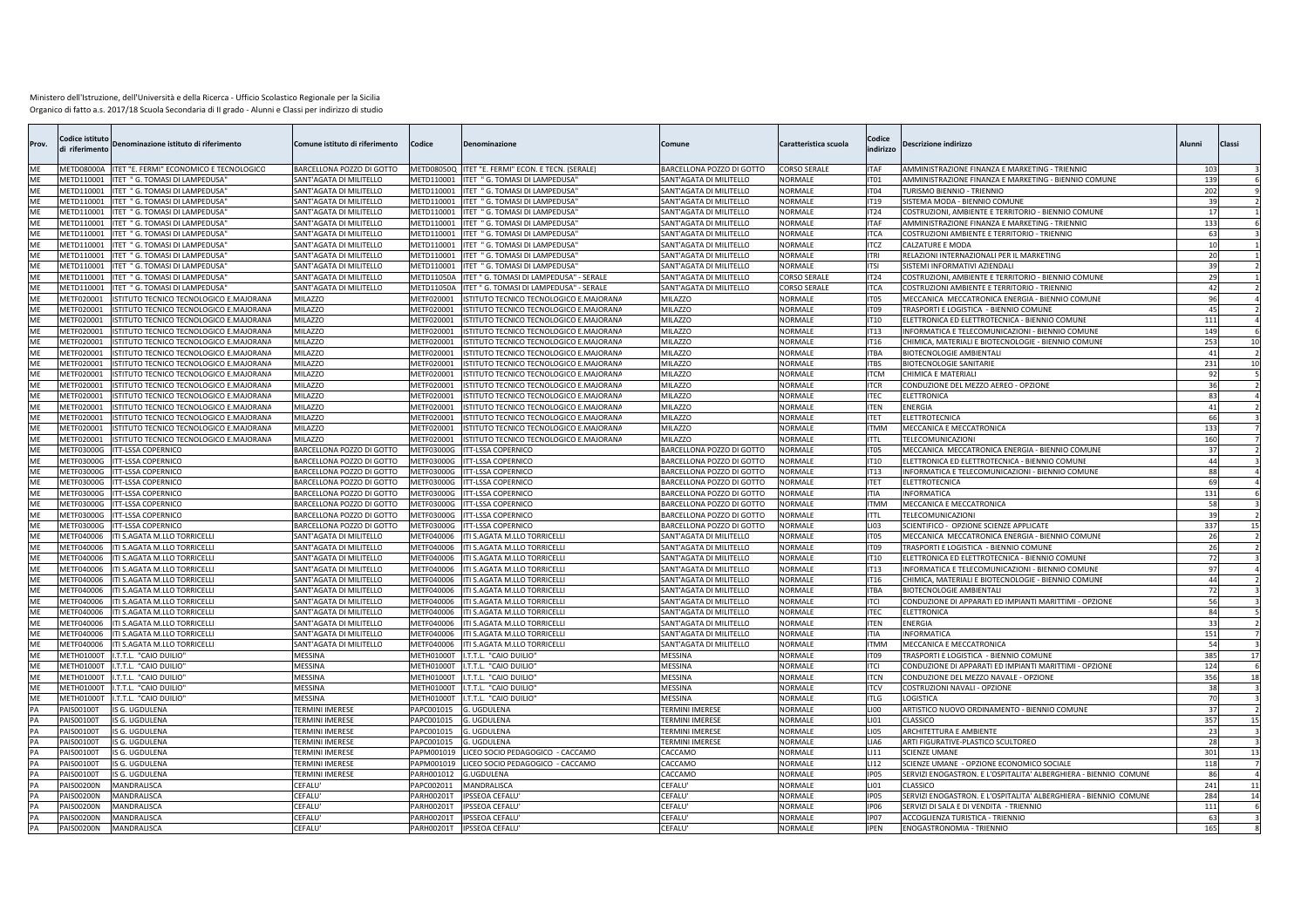| Prov. | odice istitutı:<br>i riferimento       | Denominazione istituto di riferimento                   | Comune istituto di riferimento       | Codice                   | Denominazione                                                                    | Comune                        | Caratteristica scuola            | Codice<br>indirizzo        | Descrizione indirizzo                                                                                          | Alunni | Classi       |
|-------|----------------------------------------|---------------------------------------------------------|--------------------------------------|--------------------------|----------------------------------------------------------------------------------|-------------------------------|----------------------------------|----------------------------|----------------------------------------------------------------------------------------------------------------|--------|--------------|
|       | PAIS00200N                             | <b>MANDRALISCA</b>                                      | CFFALU <sup>"</sup>                  | PARH002506               | IST.PROF.PER I SERV. ALB. E RIST. IPSSAR                                         | <b>CEEALLI</b>                | <b>CORSO SERALE</b>              | <b>IP05</b>                | SERVIZI ENOGASTRON, E L'OSPITALITA' ALBERGHIERA - BIENNIO COMUNE                                               |        |              |
|       | PAIS00200N                             | MANDRALISCA                                             | CEFALU <sup>®</sup>                  | PARH002506               | IST.PROF.PER I SERV. ALB. E RIST. IPSSAR                                         | CEFALU <sup>®</sup>           | <b>CORSO SERALE</b>              | <b>PFN</b>                 | ENOGASTRONOMIA - TRIENNIO                                                                                      |        |              |
| PA    | PAIS004009                             | UGO MURSIA                                              | CARINI                               |                          | PAPM00401R LICEO DELLE SCIENZE UMANE "UGO MURSIA"                                | CAPACI                        | <b>NORMALE</b>                   | LI11                       | <b>SCIENZE UMANE</b>                                                                                           |        | 144          |
| PΔ    | PAIS004009                             | <b>JGO MURSIA</b>                                       | CARINI                               | APS00401Q                | LICEO SCIENTIFICO "UGO MURSIA"                                                   | CARINI                        | <b>NORMALE</b>                   | <b>LIO2</b>                | <b>SCIENTIFICO</b>                                                                                             |        | 238<br>10    |
|       | PAIS004009                             | <b>JGO MURSIA</b>                                       | CARINI                               | PARH00402E               | IPSEOA "UGO MURSIA'                                                              | CARINI                        | <b>NORMALE</b>                   | IP05                       | SERVIZI ENOGASTRON. E L'OSPITALITA' ALBERGHIERA - BIENNIO COMUNE                                               | 31     |              |
|       | PAIS004009                             | <b>JGO MURSIA</b>                                       | CARINI                               | ARH00402E                | IPSEOA "UGO MURSIA'                                                              | CARINI                        | <b>NORMALE</b>                   | P06                        | SERVIZI DI SALA E DI VENDITA - TRIENNIO                                                                        |        | $\mathbf{q}$ |
|       | PAIS004009                             | JGO MURSIA                                              | CARINI                               | PARH00402E               | PSEOA "UGO MURSIA"                                                               | CARINI                        | VORMALE                          | IP <sub>07</sub>           | ACCOGLIENZA TURISTICA - TRIENNIO                                                                               |        | 10           |
|       | PAIS004009                             | <b>GO MURSIA</b>                                        | CARINI                               | ARH00402E                | PSEOA "UGO MURSIA"                                                               | CARINI                        | <b>NORMALE</b>                   | <b>IPEN</b>                | ENOGASTRONOMIA - TRIENNIC                                                                                      | 22     |              |
|       | PAIS004009                             | <b>JGO MURSIA</b>                                       | CARINI                               | <b>PARH00450T</b>        | PSSAR "UGO MURSIA" - SEZ. SERALE                                                 | CARINI                        | CORSO SERAL                      | <b>PO5</b>                 | SERVIZI ENOGASTRON. E L'OSPITALITA' ALBERGHIERA - BIENNIO COMUNE                                               |        |              |
| PA    | <b>PAIS00700R</b>                      | IS - LUIGI FAILLA TEDALDI                               | CASTELBUONO                          | APS007017                | LICEO SCIENTIFICO "LUIGI FAILLA TEDALDI                                          | CASTELBUONO                   | NORMALE                          | 102                        | <b>SCIENTIFICO</b>                                                                                             |        |              |
| PA    | PAIS00700                              | IS - LUIGI FAILLA TEDALDI                               | CASTELBUONO                          | PAPS007017               | <b>ICEO SCIENTIFICO "LUIGI FAILLA TEDALDI</b>                                    | CASTELBUONO                   | <b>NORMALE</b>                   | LI03                       | SCIENTIFICO - OPZIONE SCIENZE APPLICATE                                                                        |        | 106          |
|       | <b>PAIS00700R</b><br><b>PAIS00700F</b> | IIS - LUIGI FAILLA TEDALDI                              | CASTELBUONO                          | APS007017                | LICEO SCIENTIFICO "LUIGI FAILLA TEDALDI                                          | CASTELBUONO                   | <b>NORMALE</b><br>NORMALE        | LI11<br>LI2                | <b>SCIENZE UMANE</b>                                                                                           |        |              |
|       | <b>PAIS00700R</b>                      | IS - LUIGI FAILLA TEDALDI<br>IIS - LUIGI FAILLA TEDALDI | CASTELBUONO<br>CASTELBUONO           | PAPS007017<br>PARA00701R | <b>ICEO SCIENTIFICO "LUIGI FAILLA TEDALDI</b><br>I.P.A.A. "LUIGI FAILLA TEDALDI' | CASTELBUONO<br>CASTELBUONO    | <b>NORMALE</b>                   | IP01                       | SCIENZE UMANE - OPZIONE ECONOMICO SOCIALE<br>SERVIZI PER L'AGRICOLTURA E LO SVILUPPO RURALE BIENNIO - TRIENNIO |        | 189          |
|       | PAIS00800                              | EMANUELE BASILE - MARIO D'ALEO                          | MONREALE                             | PAPC00801X               | LICEO CLASSICO "EMANUELE BASILE'                                                 | MONREALE                      | <b>NORMALE</b>                   | LI01                       | CLASSICO                                                                                                       | 12     | 10           |
|       | PAIS00800L                             | EMANUELE BASILE - MARIO D'ALEO                          | MONREALE                             | PAPS008013               | LICEO SCIENTIFICO DI SAN GIUSEPPE JATC                                           | <b>SAN GIUSEPPE IATO</b>      | <b>NORMALE</b>                   | LIO2                       | <b>SCIENTIFICO</b>                                                                                             |        |              |
|       | AIS00800                               | EMANUELE BASILE - MARIO D'ALEO                          | <b>MONREALE</b>                      | APS008013                | <b>LICEO SCIENTIFICO DI SAN GIUSEPPE JATO</b>                                    | <b>SAN GIUSEPPE IATO</b>      | VORMALE                          | LIO3                       | SCIENTIFICO - OPZIONE SCIENZE APPLICATE                                                                        |        |              |
| PA    | PAIS00800                              | EMANUELE BASILE - MARIO D'ALEO                          | MONREALE                             | APS008024                | LICEO SCIENTIFICO " EMANUELE BASILE"                                             | MONREALE                      | NORMALE                          | LI02                       | <b>SCIENTIFICO</b>                                                                                             |        | 28<br>12     |
|       | AIS00800                               | MANUELE BASILE - MARIO D'ALEO                           | MONRFALE                             | ARA00801L                | .P.A.A. SAN CIPIRRELLO                                                           | <b>SAN GIUSEPPE IATO</b>      | <b>NORMALE</b>                   | IP01                       | SERVIZI PER L'AGRICOLTURA E LO SVILUPPO RURALE BIENNIO - TRIENNIO                                              | 16     |              |
|       | AIS00800                               | MANUELE BASILE - MARIO D'ALEO                           | MONREALE                             | ARA008501                | PAA . S. CIPIRRELLO                                                              | SAN CIPIRELLO                 | CORSO SERALE                     | IP01                       | SERVIZI PER L'AGRICOLTURA E LO SVILUPPO RURALE BIENNIO - TRIENNIO                                              |        |              |
|       | <b>AIS00800</b>                        | <b>EMANUELE BASILE - MARIO D'ALEO</b>                   | MONREALE                             | ASD00801D                | M.D'ALEO                                                                         | MONREALE                      |                                  | LI00                       | ARTISTICO NUOVO ORDINAMENTO - BIENNIO COMUNE                                                                   |        |              |
|       | PAIS00800                              | EMANUELE BASILE - MARIO D'ALEO                          | MONREALE                             | PASD00801D               | M.D'ALEO                                                                         | MONREALE                      |                                  | LIC6                       | ARTI FIGURATIVE-PLASTICO PITTORICO                                                                             |        | 106          |
|       | PAIS00800                              | EMANUELE BASILE - MARIO D'ALEO                          | MONREALE                             | PASD00850T               | LICEO ARTE BASILE - D'ALEO                                                       | MONREALE                      | CORSO SERALE                     | LIOO                       | ARTISTICO NUOVO ORDINAMENTO - BIENNIO COMUNE                                                                   |        |              |
|       | AIS00800                               | MANUELE BASILE - MARIO D'ALEO                           | MONREALE                             | ASD00850T                | LICEO ARTE BASILE - D'ALEO                                                       | <b>MONREALE</b>               | CORSO SERALE                     | IA6                        | ARTI FIGURATIVE-PLASTICO SCULTOREO                                                                             |        |              |
| PA    | PAIS00900C                             | S DON G. COLLETTO                                       | CORLEONE                             | APS00901V                | LICEO SCIENT. CLASS. PEDAG DON COLLETTO                                          | CORLEONE                      | <b>NORMALE</b>                   | LI01                       | CLASSICO                                                                                                       |        | 109          |
| PA    | AIS009000                              | S DON G. COLLETTO                                       | CORLEONE                             | APS00901V                | LICEO SCIENT, CLASS, PEDAG DON COLLETTO                                          | CORLEONE                      | <b>NORMALE</b>                   | LI02                       | <b>SCIENTIFICO</b>                                                                                             | 29     | 14           |
|       | PAIS00900C                             | S DON G. COLLETTO                                       | CORLEONE                             | PAPS00901V               | LICEO SCIENT. CLASS. PEDAG DON COLLETTO                                          | CORLEONE                      | <b>NORMALE</b>                   | <b>LI11</b>                | <b>SCIENZE UMANE</b>                                                                                           |        | 14           |
| PA    | PAIS00900C                             | S DON G. COLLETTO                                       | CORLEONE                             | PARI009014               | .P.I.A. MARINEO                                                                  | <b>MARINEO</b>                | <b>NORMALE</b>                   | P09                        | MANUTENZIONE E ASSISTENZA TECNICA BIENNIO - TRIENNIC                                                           |        | 142          |
|       | PAIS00900C                             | IS DON G. COLLETTO                                      | CORLEONE                             | PATD00901P               | I.T.C. DI MARINEO                                                                | <b>MARINEO</b>                | <b>NORMALE</b>                   | <b>IT04</b>                | TURISMO BIENNIO - TRIENNIO                                                                                     |        |              |
|       | PAIS009000                             | <b>DON G. COLLETTO</b>                                  | CORLEONE                             | ATD00901P                | T.C. DI MARINEO                                                                  | <b>AARINEO</b>                | <b>NORMALE</b>                   | IT10                       | ELETTRONICA ED ELETTROTECNICA - BIENNIO COMUNI                                                                 |        |              |
|       | PAIS00900C                             | S DON G. COLLETTO                                       | CORLEONE                             | PATD00901P               | T.C. DI MARINEO                                                                  | <b>MARINEO</b>                | NORMALE                          | <b>ITAF</b>                | AMMINISTRAZIONE FINANZA E MARKETING - TRIENNIO                                                                 |        |              |
|       | AIS009000                              | S DON G. COLLETTO                                       | CORLEONE                             | ATD00901P                | T.C. DI MARINEO                                                                  | <b>JARINEO</b>                | VORMALE                          | <b>TEC</b>                 | ELETTRONICA                                                                                                    |        |              |
|       | PAIS01100                              | .I.S.S. LERCARA FRIDD                                   | <b>LERCARA FRIDD</b>                 | APS01102X                | LICEO CLASSICO VALLEDOLMO                                                        | <b>VALLEDOLMO</b>             | NORMALE                          | LI01                       | <b>CLASSICO</b>                                                                                                |        | 21           |
|       | AIS011000                              | <b>I.S.S. LERCARA FRIDDI</b>                            | <b>ERCARA FRIDD</b>                  | APS011031                | M. PICONE                                                                        | <b>ERCARA FRIDD</b>           | NORMALE                          | LI01                       | CLASSICO                                                                                                       |        |              |
|       | PAIS01100C                             | I.S.S. LERCARA FRIDDI                                   | <b>LERCARA FRIDDI</b>                | PAPS011031               | M. PICONE                                                                        | LERCARA FRIDD                 | VORMALE                          | LI02                       | <b>SCIENTIFICO</b>                                                                                             |        | 306<br>16    |
|       | PAIS01100C                             | I.I.S.S. LERCARA FRIDDI                                 | <b>LERCARA FRIDDI</b>                | PAPS011031               | M. PICONE                                                                        | <b>ERCARA FRIDDI</b>          | NORMALE                          | LI 11                      | <b>SCIENZE UMANE</b>                                                                                           |        | 192<br>10    |
| PΔ    | PAIS01100C                             | .I.S.S. LERCARA FRIDDI                                  | LERCARA FRIDD                        | PARH01101L               | <b>IPSSAR ALIA</b>                                                               | ALIA                          | <b>NORMALE</b>                   | IP <sub>05</sub>           | SERVIZI ENOGASTRON. E L'OSPITALITA' ALBERGHIERA - BIENNIO COMUNE                                               |        | 51           |
|       | PAIS01100C                             | .I.S.S. LERCARA FRIDDI                                  | LERCARA FRIDDI                       | PARH01101L               | <b>IPSSAR ALIA</b>                                                               | ALIA                          | <b>NORMALE</b>                   | IPO6                       | SERVIZI DI SALA E DI VENDITA - TRIENNIO                                                                        |        |              |
| PΔ    | PAIS01100C                             | .I.S.S. LERCARA FRIDDI                                  | <b>LERCARA FRIDDI</b>                | ARH01101L                | <b>IPSSAR ALIA</b>                                                               | ALIA                          | NORMALE                          | <b>P07</b>                 | ACCOGLIENZA TURISTICA - TRIENNIO                                                                               |        |              |
|       | PAIS01100C                             | .I.S.S. LERCARA FRIDDI                                  | <b>LERCARA FRIDDI</b>                | <b>PARHO1101L</b>        | <b>IPSSAR ALIA</b>                                                               | ALIA                          | NORMALE                          | <b>IPEN</b>                | ENOGASTRONOMIA - TRIENNIO                                                                                      |        | $\Lambda$    |
| PΔ    | PAIS011000                             | <b>I.S.S. LERCARA FRIDDI</b>                            | <b>ERCARA FRIDDI</b>                 | ATD01102Q                | T.C.G. PRIZZI                                                                    | <b>RIZZI</b>                  | <b>NORMALE</b>                   | IT10                       | ELETTRONICA ED ELETTROTECNICA - BIENNIO COMUNE                                                                 |        |              |
|       | PAIS011000                             | .I.S.S. LERCARA FRIDD                                   | <b>LERCARA FRIDDI</b>                | PATD01102Q               | T.C.G. PRIZZI                                                                    | <b>RIZZI</b>                  | <b>NORMALE</b>                   | IT21                       | AGRARIA, AGROALIMENTARE E AGROINDUSTRIA - BIENNIO COMUNE                                                       |        | $\Delta$     |
|       | AIS01100C                              | .I.S.S. LERCARA FRIDD                                   | <b>ERCARA FRIDD</b>                  | ATD01102Q                | .T.C.G. PRIZZI                                                                   | RIZZI                         | VORMALE                          | T <sub>24</sub>            | COSTRUZIONI, AMBIENTE E TERRITORIO - BIENNIO COMUNE                                                            |        |              |
|       | PAIS011000<br>PAIS011000               | .I.S.S. LERCARA FRIDD<br>I.S.S. LERCARA FRIDD           | <b>LERCARA FRIDD</b><br>ERCARA FRIDD | PATD01102Q<br>ATD01102Q  | T.C.G. PRIZZI<br>T.C.G. PRIZZI                                                   | <b>RIZZI</b><br><b>RIZZI</b>  | <b>NORMALE</b><br><b>NORMALE</b> | <b>ITAF</b><br><b>ITCA</b> | AMMINISTRAZIONE FINANZA E MARKETING - TRIENNIO<br>COSTRUZIONI AMBIENTE E TERRITORIO - TRIENNIC                 |        |              |
|       | AIS01100C                              | .I.S.S. LERCARA FRIDDI                                  | <b>ERCARA FRIDDI</b>                 | ATD01102Q                | .T.C.G. PRIZZI                                                                   | <b>RIZZI</b>                  | NORMALE                          |                            | <b>FLETTRONICA</b>                                                                                             |        |              |
| PΔ    | PAIS01100C                             | <b>I.I.S.S. LERCARA FRIDDI</b>                          | <b>ERCARA FRIDDI</b>                 | PATD01102Q               | I.T.C.G. PRIZZI                                                                  | <b>RIZZI</b>                  | <b>NORMALE</b>                   | <b>ITEC</b><br><b>ITPT</b> | PRODUZIONI E TRASFORMAZIONI                                                                                    |        |              |
| PA    | PAIS01100C                             | .I.S.S. LERCARA FRIDDI                                  | <b>LERCARA FRIDDI</b>                | PATL011015               | .T.G. DI VICARI                                                                  | <b>JICARI</b>                 | <b>NORMALE</b>                   | IT24                       | COSTRUZIONI, AMBIENTE E TERRITORIO - BIENNIO COMUNE                                                            |        | 10           |
|       | PAIS01100C                             | .I.S.S. LERCARA FRIDDI                                  | <b>ERCARA FRIDDI</b>                 | PATL011015               | .T.G. DI VICARI                                                                  | <b>JICARI</b>                 | <b>NORMALE</b>                   | <b>ITCA</b>                | COSTRUZIONI AMBIENTE E TERRITORIO - TRIENNIC                                                                   |        |              |
|       | PAIS013004                             | <b>ISS STENIO</b>                                       | <b><i>TERMINI IMERESE</i></b>        | PARI01301Q               | .P.I.ARTIGIANATO TERMINI IMERESE                                                 | <b><i>FERMINI IMERESE</i></b> | <b>NORMALE</b>                   | IP09                       | MANUTENZIONE E ASSISTENZA TECNICA BIENNIO - TRIENNIC                                                           |        | 174<br>10    |
|       | PAIS013004                             | <b>ISS STENIO</b>                                       | TERMINI IMERESI                      | PARI01302R               | .P. I.ART.S. AS.CAR. CAVALLACCI STENIO                                           | <b><i>FERMINI IMERESI</i></b> | SPEC. PER CARCERARI              | IP09                       | MANUTENZIONE E ASSISTENZA TECNICA BIENNIO - TRIENNIC                                                           |        |              |
|       | PAIS013004                             | <b>ISS STENIO</b>                                       | <b><i>TERMINI IMERESE</i></b>        | PATD01301A               | STENIO TERMINI IMERESE                                                           | <b><i>FERMINI IMERESE</i></b> | <b>NORMALE</b>                   | IT01                       | AMMINISTRAZIONE FINANZA E MARKETING - BIENNIO COMUNE                                                           |        | 141          |
|       | PAIS013004                             | <b>SS STENIO</b>                                        | <b>ERMINI IMERESE</b>                | ATD01301A                | TENIO TERMINI IMERESE                                                            | <b>ERMINI IMERESI</b>         | VORMALE                          | T24                        | COSTRUZIONI, AMBIENTE E TERRITORIO - BIENNIO COMUNI                                                            |        |              |
| PΔ    | AIS013004                              | <b>SS STENIO</b>                                        | <b>ERMINI IMERESE</b>                | ATD01301A                | STENIO TERMINI IMERESE                                                           | <b>ERMINI IMERESE</b>         | NORMALE                          | <b>TAF</b>                 | AMMINISTRAZIONE FINANZA E MARKETING - TRIENNIO                                                                 |        | 114          |
| PA    | PAIS013004                             | <b>ISS STENIO</b>                                       | <b>TERMINI IMERES</b>                | ATD01301A                | TENIO TERMINI IMERESI                                                            | <b>ERMINI IMERES</b>          | NORMALE                          | <b>TCA</b>                 | COSTRUZIONI AMBIENTE E TERRITORIO - TRIENNIC                                                                   |        |              |
|       | AIS013004                              | <b>SS STENIO</b>                                        | <b>ERMINI IMERESI</b>                | ATD01301A                | TENIO TERMINI IMERESE                                                            | <b>ERMINI IMERESI</b>         | NORMALE                          | ITSI                       | SISTEMI INFORMATIVI AZIENDALI                                                                                  | 11     |              |
|       | AIS013004                              | <b>ISS STENIO</b>                                       | <b><i>TERMINI IMERESI</i></b>        | PATF01301L               | STITUTO TEC.INDUS.DI CERDA                                                       | CERDA                         | VORMALE                          | IT10                       | ELETTRONICA ED ELETTROTECNICA - BIENNIO COMUNI                                                                 |        |              |
| PA    | PAIS013004                             | <b>ISS STENIO</b>                                       | <b>FERMINI IMERESE</b>               | PATF01301L               | STITUTO TEC.INDUS.DI CERDA                                                       | CERDA                         | NORMALE                          | ITET                       | ELETTROTECNICA                                                                                                 |        |              |
|       | PAIS013004                             | <b>SS STENIO</b>                                        | <b><i>TERMINI IMERESI</i></b>        | PATF01301L               | STITUTO TEC.INDUS.DI CERDA                                                       | CERDA                         | <b>NORMALE</b>                   | LI11                       | <b>SCIENZE UMANE</b>                                                                                           |        |              |
|       | PAIS013004                             | <b>ISS STENIO</b>                                       | <b>FERMINI IMERESE</b>               | PATF013501               | ST, SUP.IISS STENIO T.IM. SEZ.CERDA                                              | CERDA                         | CORSO SERAL                      | <b>ITPT</b>                | PRODUZIONI E TRASFORMAZIONI                                                                                    |        |              |
|       | PAIS01400X                             | DON CALOGERO DI VINCENTI                                | <b>BISACQUINO</b>                    | PAPM01401B               | DON CALOGERO DI VINCENTI                                                         | <b>ISACQUINO</b>              | NORMALE                          | 104                        | LINGUISTICO                                                                                                    |        |              |
| PA    | PAIS01400X                             | DON CALOGERO DI VINCENTI                                | BISACQUINO                           | PARA01401X               | <b>G.P. BALLATORE</b>                                                            | BISACQUINO                    | <b>NORMALE</b>                   | IP01                       | SERVIZI PER L'AGRICOLTURA E LO SVILUPPO RURALE BIENNIO - TRIENNIO                                              |        |              |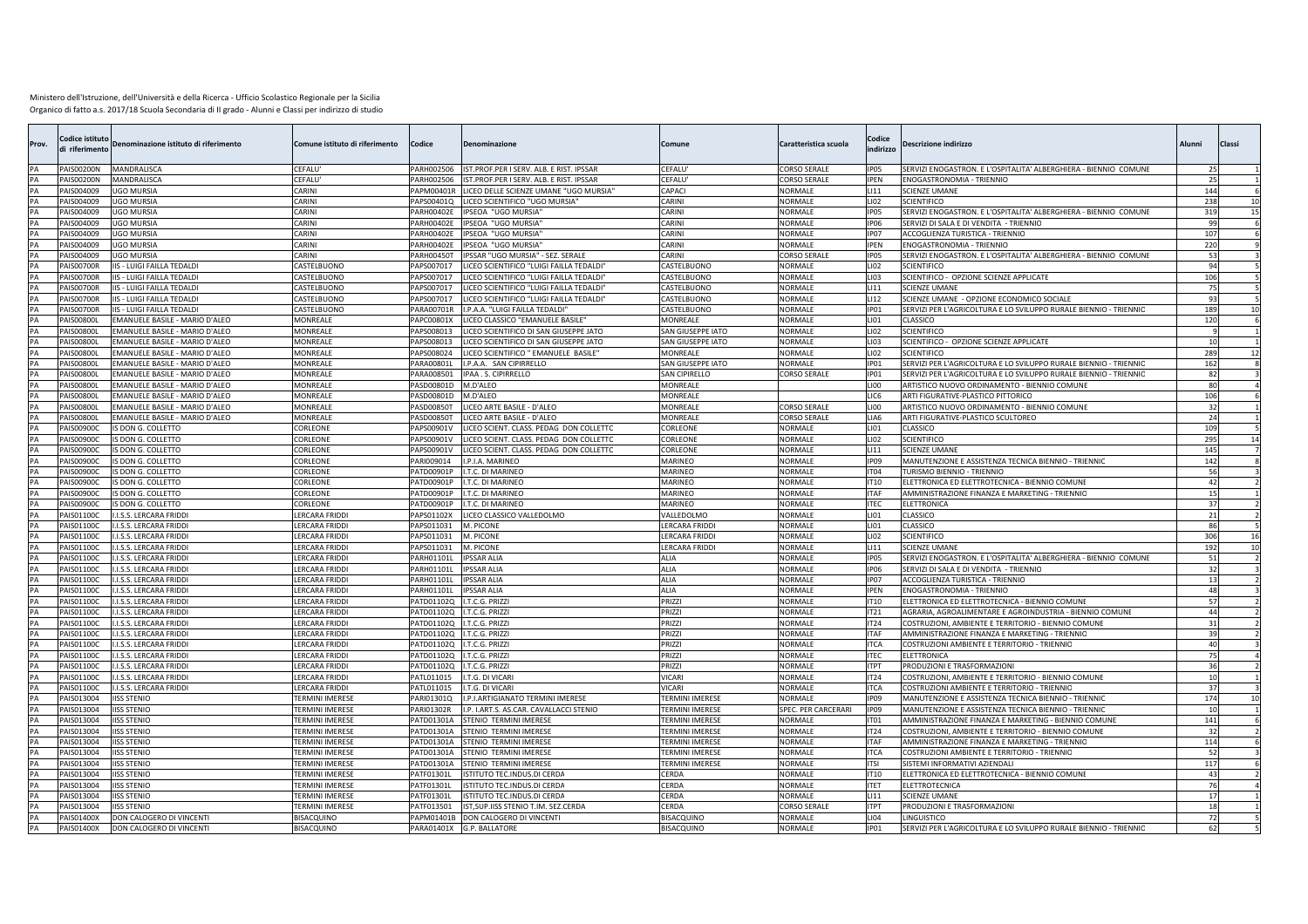| Prov.    | Codice istituto<br>di riferimento | Denominazione istituto di riferimento                               | Comune istituto di riferimento             | Codice                   | Denominazione                                                                     | ີ.omune                                                     | Caratteristica scuola     | Codice<br>indirizzo        | escrizione indirizzo                                                                                      | Alunni                    | Classi      |
|----------|-----------------------------------|---------------------------------------------------------------------|--------------------------------------------|--------------------------|-----------------------------------------------------------------------------------|-------------------------------------------------------------|---------------------------|----------------------------|-----------------------------------------------------------------------------------------------------------|---------------------------|-------------|
| PA       | PAIS01400X                        | DON CALOGERO DI VINCENTI                                            | BISACQUINO                                 | PARA014021               | I.P.AGRICOL.E AMBIENTE CORLEONE                                                   | CORLEONE                                                    | <b>NORMALE</b>            | IP01                       | SERVIZI PER L'AGRICOLTURA E LO SVILUPPO RURALE BIENNIO - TRIENNIO                                         | 144                       |             |
| PA       | AIS01400X                         | DON CALOGERO DI VINCENTI                                            | <b>BISACQUINO</b>                          | ARA014508                | .P.AG.AMB. SERALE CORLEONE                                                        | CORLEONE                                                    | CORSO SERALI              | IP01                       | SERVIZI PER L'AGRICOLTURA E LO SVILUPPO RURALE BIENNIO - TRIENNIO                                         |                           |             |
| PA       | AIS01400X                         | DON CALOGERO DI VINCENTI                                            | BISACQUINO                                 | PARH014014               | <b>IPSSAR BISACQUINO</b>                                                          | 3ISACQUINO                                                  | <b>NORMALE</b>            | <b>IP05</b>                | SERVIZI ENOGASTRON. E L'OSPITALITA' ALBERGHIERA - BIENNIO COMUNE                                          |                           |             |
| PA       | AIS01400X                         | DON CALOGERO DI VINCENTI                                            | <b>BISACQUINO</b>                          | PARH014014               | <b>IPSSAR BISACQUINO</b>                                                          | <b>BISACQUINO</b>                                           | <b>NORMALE</b>            | <b>IP06</b>                | SERVIZI DI SALA E DI VENDITA - TRIENNIO                                                                   |                           | $\Lambda$ f |
| PA       | AIS01400X                         | DON CALOGERO DI VINCENTI                                            | <b>BISACQUINO</b>                          | PARH014014               | <b>IPSSAR BISACQUINO</b>                                                          | BISACQUINO                                                  | <b>NORMALE</b>            | <b>IP07</b>                | ACCOGLIENZA TURISTICA - TRIENNIO                                                                          |                           |             |
| PA       | AIS01400X                         | DON CALOGERO DI VINCENTI                                            | BISACQUINO                                 | PARH014014               | IPSSAR BISACQUINO                                                                 | <b>BISACQUINO</b>                                           | <b>NORMALE</b>            | <b>IPEN</b>                | ENOGASTRONOMIA - TRIENNIO                                                                                 |                           |             |
| PA       | AIS01400X                         | DON CALOGERO DI VINCENTI                                            | BISACQUINO                                 | PARH01450C               | <b>IPSSAR BISACQUINO</b>                                                          | BISACQUINO                                                  | <b>CORSO SERALE</b>       | <b>IPEN</b>                | ENOGASTRONOMIA - TRIENNIO                                                                                 |                           |             |
| PA       | AIS01400X                         | DON CALOGERO DI VINCENTI                                            | <b>BISACQUINO</b>                          | PATD014016               | DON CALOGERO DI VINCENTI                                                          | <b>BISACQUINO</b>                                           | <b>NORMALE</b>            | IT01                       | AMMINISTRAZIONE FINANZA E MARKETING - BIENNIO COMUNE                                                      |                           |             |
|          | AIS01400X                         | DON CALOGERO DI VINCENTI                                            | BISACQUINO                                 | PATD014016               | DON CALOGERO DI VINCENTI                                                          | BISACQUINO                                                  | <b>NORMALE</b><br>NORMALE | <b>IT24</b><br><b>ITAF</b> | COSTRUZIONI, AMBIENTE E TERRITORIO - BIENNIO COMUNE                                                       |                           |             |
| PA       | AIS01400X                         | DON CALOGERO DI VINCENTI                                            | BISACQUINO                                 | PATD014016               | DON CALOGERO DI VINCENTI                                                          | <b>BISACQUINO</b>                                           |                           |                            | AMMINISTRAZIONE FINANZA E MARKETING - TRIENNIO                                                            |                           |             |
| PA<br>PA | AIS01400X<br>AIS01600G            | DON CALOGERO DI VINCENTI<br>S "MAIORANA"                            | <b>BISACQUINO</b><br>PALERMO               | PATD014016<br>PAPS016012 | DON CALOGERO DI VINCENTI<br><b>FTTORF MAIORANA</b>                                | <b>BISACQUINO</b><br>ALERMO                                 | NORMALE<br>NORMALE        | <b>ITCA</b><br>LI03        | COSTRUZIONI AMBIENTE E TERRITORIO - TRIENNIC<br>SCIENTIFICO - OPZIONE SCIENZE APPLICATE                   | 25                        | 11          |
| PA       |                                   | S "MAJORANA"                                                        | PALERMO                                    |                          |                                                                                   | PALERMO                                                     | NORMALE                   |                            |                                                                                                           | 16                        |             |
| PA       | AIS01600G<br>AIS01600G            | S "MAJORANA"                                                        | PALERMO                                    | PAPS016012<br>PARA01601G | ETTORE MAJORANA<br>P. BALSAMO                                                     | PALERMO                                                     | <b>NORMALE</b>            | LI15<br>IP01               | LICEO SCIENTIFICO - SEZIONE SPORTIVA<br>SERVIZI PER L'AGRICOLTURA E LO SVILUPPO RURALE BIENNIO - TRIENNIO | 172                       | 10          |
| PA       | AIS01600G                         | IS "MAJORANA"                                                       | PALERMO                                    | PARA01601G               | P. BALSAMO                                                                        | PALERMO                                                     | NORMALE                   | <b>IP08</b>                | SERVIZI COMMERCIALI BIENNIO - TRIENNIO                                                                    | 111                       |             |
| PA       | AIS01600G                         | IS "MAJORANA"                                                       | PALERMO                                    | PARA01601G               | P. BALSAMO                                                                        | PALERMO                                                     | <b>NORMALE</b>            | <b>IPCP</b>                | PROMOZIONE COMMERCIALE E PUBBLICITARIA - OPZIONE                                                          |                           |             |
| PA       | AIS01600G                         | IS "MAJORANA"                                                       | PALERMO                                    | PARA01650X               | IS. MAJORANA - BALSAMO                                                            | PALERMO                                                     | CORSO SERALE              | IP <sub>01</sub>           | SERVIZI PER L'AGRICOLTURA E LO SVILUPPO RURALE BIENNIO - TRIENNIO                                         |                           |             |
| PA       | AIS01600G                         | IS "MAJORANA"                                                       | PALERMO                                    | PATA01601B               | I.T.AGRARIO PALERMO                                                               | PALERMO                                                     | <b>NORMALE</b>            | IT21                       | AGRARIA, AGROALIMENTARE E AGROINDUSTRIA - BIENNIO COMUNE                                                  |                           |             |
| PA       | AIS01600G                         | IS "MAJORANA"                                                       | PALERMO                                    | PATA01601B               | <b>.T.AGRARIO PALERMO</b>                                                         | PALERMO                                                     | <b>NORMALE</b>            | <b>ITGA</b>                | GESTIONE DELL'AMBIENTE E DEL TERRITORIO                                                                   |                           | 61          |
| PA       | AIS01600G                         | IS "MAJORANA"                                                       | PALERMO                                    | PATF016014               | <b>ITI MAJORANA</b>                                                               | PALERMO                                                     | <b>NORMALE</b>            | <b>IT13</b>                | INFORMATICA E TELECOMUNICAZIONI - BIENNIO COMUNE                                                          | 266                       | 10          |
| PA       | AIS01600G                         | S "MAJORANA"                                                        | PALERMO                                    | PATF016014               | <b>TI MAJORANA</b>                                                                | ALERMO                                                      | NORMALE                   | IT16                       | CHIMICA, MATERIALI E BIOTECNOLOGIE - BIENNIO COMUNE                                                       |                           |             |
| PA       | AIS01600G                         | IS "MAJORANA"                                                       | PALERMO                                    | PATF016014               | <b>TI MAJORANA</b>                                                                | PALERMO                                                     | NORMALE                   | <b>ITCM</b>                | CHIMICA E MATERIALI                                                                                       | 10 <sup>3</sup>           | 6           |
| PA       | AIS01600G                         | S "MAJORANA                                                         | PALERMO                                    | PATF016014               | TI MAJORANA                                                                       | PALERMC                                                     | <b>NORMALE</b>            | <b>ITIA</b>                | <b>INFORMATICA</b>                                                                                        | 24(                       | 11          |
| PA       | AIS01700B                         | G. SALERNO                                                          | GANGI                                      | PAPS01701T               | LICEO SCIENTIFICO - LICEO CLASSICO                                                | GANGI                                                       | NORMALE                   | LI01                       | <b>CLASSICO</b>                                                                                           |                           |             |
| PA       | AIS01700B                         | G. SALERNO                                                          | GANGI                                      | PAPS01701T               | LICEO SCIENTIFICO - LICEO CLASSICO                                                | <b>GANGI</b>                                                | NORMALE                   | <b>LIO2</b>                | <b>SCIENTIFICO</b>                                                                                        | 217                       | 10          |
| PA       | AIS01700B                         | G. SALERNO                                                          | GANGI                                      | PAPS01701T               | LICEO SCIENTIFICO - LICEO CLASSICO                                                | GANGI                                                       | <b>NORMALE</b>            | <b>LI15</b>                | LICEO SCIENTIFICO - SEZIONE SPORTIVA                                                                      |                           |             |
| PA       | AIS01700B                         | . SALERNO                                                           | GANGI                                      | PATD01701N               | G. SALERNO                                                                        | GANGI                                                       | <b>NORMALE</b>            | ITO1                       | AMMINISTRAZIONE FINANZA E MARKETING - BIENNIO COMUNE                                                      |                           |             |
|          | AIS01700B                         | G. SALERNO                                                          | GANGI                                      | PATD01701N               | G. SALERNO                                                                        | GANGI                                                       | NORMALE                   | IT <sub>04</sub>           | TURISMO BIENNIO - TRIENNIO                                                                                |                           |             |
| PA       | AIS01700B                         | G. SALERNO                                                          | GANGI                                      | PATD01701N               | G. SALERNO                                                                        | GANGI                                                       | <b>NORMALE</b>            | <b>ITAF</b>                | AMMINISTRAZIONE FINANZA E MARKETING - TRIENNIO                                                            |                           |             |
| PA       | PAIS01700B                        | G. SALERNO                                                          | GANGI                                      | PATD01701N               | G. SALERNO                                                                        | GANGI                                                       | <b>NORMALE</b>            | <b>ITSI</b>                | SISTEMI INFORMATIVI AZIENDALI                                                                             |                           |             |
| PA       | AIS01700B                         | G. SALERNO                                                          | GANGI                                      | PATD017513               | "G. SALERNO" SERALE                                                               | GANGI                                                       | <b>CORSO SERALI</b>       | IT <sub>01</sub>           | AMMINISTRAZIONE FINANZA E MARKETING - BIENNIO COMUNE                                                      |                           |             |
| PA       | AIS01700B                         | G. SALERNO                                                          | GANGI                                      | PATD017513               | G. SALERNO" SERALE                                                                | <b>GANGI</b>                                                | CORSO SERALI              | <b>ITAF</b>                | AMMINISTRAZIONE FINANZA E MARKETING - TRIENNIO                                                            |                           |             |
| PA       | AIS018007                         | I.I.S. P. DOMINA PETRALIA SOTTANA                                   | PETRALIA SOTTANA                           | PAPM01801P               | LICEO SCIENZE UMANE E LICEO MUSICALE                                              | PETRALIA SOTTANA                                            | <b>NORMALE</b>            | LI11                       | <b>SCIENZE UMANE</b>                                                                                      | 127                       |             |
| PA       | AIS018007                         | .I.S. P. DOMINA PETRALIA SOTTANA                                    | PETRALIA SOTTANA                           | PAPM01802Q               | <b>IA FRATE UMILE</b>                                                             | ALIMENA                                                     | <b>NORMALE</b>            | LI04                       | LINGUISTICO                                                                                               |                           |             |
| PA       | AIS018007                         | .I.S. P. DOMINA PETRALIA SOTTANA                                    | PETRALIA SOTTANA                           | PARH01801B               | PSSAR"CASTELLANA SICULA"                                                          | CASTELLANA SICULA                                           | <b>NORMALE</b>            | IP <sub>05</sub>           | SERVIZI ENOGASTRON. E L'OSPITALITA' ALBERGHIERA - BIENNIO COMUNE                                          |                           |             |
| PA       | AIS018007                         | .I.S. P. DOMINA PETRALIA SOTTANA                                    | <b>PETRALIA SOTTANA</b>                    | PARH01801B               | PSSAR"CASTELLANA SICULA                                                           | CASTELLANA SICULA                                           | NORMALE                   | <b>IP06</b>                | SERVIZI DI SALA E DI VENDITA - TRIENNIO                                                                   |                           |             |
| PA       | PAIS018007                        | I.I.S. P. DOMINA PETRALIA SOTTANA                                   | PETRALIA SOTTANA                           | PARH01801B               | IPSSAR"CASTELLANA SICULA                                                          | CASTELLANA SICULA                                           | <b>NORMALE</b>            | IP07                       | ACCOGLIENZA TURISTICA - TRIENNIO                                                                          |                           |             |
| PA       | AIS018007                         | I.I.S. P. DOMINA PETRALIA SOTTANA                                   | PETRALIA SOTTANA                           | PARH01801B               | IPSSAR"CASTELLANA SICULA'                                                         | CASTELLANA SICULA                                           | <b>NORMALE</b>            | <b>IPFN</b>                | <b>ENOGASTRONOMIA - TRIENNIO</b>                                                                          |                           |             |
| PA       | AIS018007                         | .I.S. P. DOMINA PETRALIA SOTTANA                                    | PETRALIA SOTTANA                           | PATD01801D               | IST.TEC. COSTR. AMBIENTE E TERRITORIO                                             | POLIZZI GENEROSA                                            | <b>NORMALE</b>            | IT24                       | COSTRUZIONI, AMBIENTE E TERRITORIO - BIENNIO COMUNE                                                       |                           |             |
| PA       | AIS018007                         | I.I.S. P. DOMINA PETRALIA SOTTANA                                   | PETRALIA SOTTANA                           | PATD01801D               | IST.TEC. COSTR. AMBIENTE E TERRITORIO                                             | POLIZZI GENEROSA                                            | <b>NORMALE</b>            | <b>ITCA</b>                | COSTRUZIONI AMBIENTE E TERRITORIO - TRIENNIC                                                              |                           |             |
| PA<br>PA | AIS018007                         | .I.S. P. DOMINA PETRALIA SOTTANA                                    | PETRALIA SOTTANA                           | PATF01801Q               | I.T.I. "ELETTRONICA ED ELETTROTECNICA                                             | PETRALIA SOPRANA                                            | <b>NORMALE</b>            | <b>IT10</b>                | ELETTRONICA ED ELETTROTECNICA - BIENNIO COMUNE                                                            |                           | $\Delta$ 1  |
|          | AIS018007<br>AIS019003            | .I.S. P. DOMINA PETRALIA SOTTANA<br>STITUTO SUPERIORE NICOLO'PALMER | PETRALIA SOTTANA<br><b>FERMINI IMERESE</b> | PATF01801Q<br>PAPS01901D | I.T.I. "ELETTRONICA ED ELETTROTECNICA<br>LICEO SC.PALMERI - SEZ. STACCATA CIMINNA | PETRALIA SOPRANA<br><b>CIMINNA</b>                          | NORMALE<br>NORMALE        | <b>ITET</b><br>LIO2        | ELETTROTECNICA<br><b>SCIENTIFICO</b>                                                                      |                           | 91          |
| PA       |                                   |                                                                     |                                            |                          |                                                                                   |                                                             |                           |                            |                                                                                                           | $\Delta\Delta S$          |             |
| PA<br>PA | AIS019003<br>AIS019003            | ISTITUTO SUPERIORE NICOLO'PALMER<br>STITUTO SUPERIORE NICOLO'PALMER | TERMINI IMERESE<br>TERMINI IMERESE         | PAPS01902E<br>PAPS01902E | ICEO SCIENTIFICO STATALE NICOLO'PALMER<br>LICEO SCIENTIFICO STATALE NICOLO'PALMER | <b><i>ERMINI IMERES</i></b><br><b><i>ERMINI IMERESE</i></b> | NORMALE<br><b>NORMALE</b> | LI02<br>LI03               | <b>SCIENTIFICO</b><br>SCIENTIFICO - OPZIONE SCIENZE APPLICATE                                             | 20                        | 19          |
| PA       | AIS019003                         | STITUTO SUPERIORE NICOLO'PALMER                                     | <b>TERMINI IMERESE</b>                     | PATD019019               | <b>STITUTO TECNICO COMMERCIALE</b>                                                | CIMINNA                                                     | <b>NORMALE</b>            | IT <sub>01</sub>           | AMMINISTRAZIONE FINANZA E MARKETING - BIENNIO COMUNE                                                      |                           |             |
| PA       | AIS019003                         | STITUTO SUPERIORE NICOLO'PALMERI                                    | TERMINI IMERESE                            | PATD019019               | <b>STITUTO TECNICO COMMERCIALE</b>                                                | <b>CIMINNA</b>                                              | <b>NORMALE</b>            | <b>ITAF</b>                | AMMINISTRAZIONE FINANZA E MARKETING - TRIENNIO                                                            | $\mathbf{A}^{\mathbf{c}}$ |             |
| PA       | AIS021003                         | STITUTO SUPERIORE DANILO DOLCI                                      | PARTINICO                                  | PARA021013               | PARTINICO                                                                         | PARTINICO                                                   | <b>NORMALE</b>            | IP01                       | SERVIZI PER L'AGRICOLTURA E LO SVILUPPO RURALE BIENNIO - TRIENNIO                                         |                           |             |
| PA       | AIS021003                         | STITUTO SUPERIORE DANILO DOLCI                                      | PARTINICO                                  | PARA021013               | PARTINICO                                                                         | PARTINICO                                                   | <b>NORMALE</b>            | <b>IP02</b>                | SERVIZI SOCIO-SANITARI BIENNIO - TRIENNIO                                                                 | 10                        |             |
| PA       | AIS021003                         | ISTITUTO SUPERIORE DANILO DOLCI                                     | PARTINICO                                  | PARA021013               | PARTINICO                                                                         | PARTINICO                                                   | <b>NORMALE</b>            | IPQV                       | OPERATORE DEL BENESSERE                                                                                   |                           |             |
| PA       | PAIS021003                        | ISTITUTO SUPERIORE DANILO DOLCI                                     | PARTINICO                                  | PARH021028               | IPSSAR"D.DOLCI" PARTINICO                                                         | PARTINICO                                                   | <b>NORMALE</b>            | <b>IP05</b>                | SERVIZI ENOGASTRON. E L'OSPITALITA' ALBERGHIERA - BIENNIO COMUNE                                          | 261                       | 11          |
| PA       | PAIS021003                        | ISTITUTO SUPERIORE DANILO DOLCI                                     | PARTINICO                                  | PARH021028               | IPSSAR"D.DOLCI" PARTINICO                                                         | PARTINICO                                                   | <b>NORMALE</b>            | <b>IP06</b>                | SERVIZI DI SALA E DI VENDITA - TRIENNIO                                                                   |                           | -68         |
| PA       | AIS021003                         | STITUTO SUPERIORE DANILO DOLCI                                      | PARTINICO                                  | PARH021028               | PSSAR"D.DOLCI" PARTINICO                                                          | PARTINICO                                                   | NORMALE                   | IP <sub>07</sub>           | ACCOGLIENZA TURISTICA - TRIENNIC                                                                          |                           |             |
| PA       | AIS021003                         | STITUTO SUPERIORE DANILO DOLCI                                      | PARTINICO                                  | PARH021028               | PSSAR"D.DOLCI" PARTINICO                                                          | <b>ARTINICO</b>                                             | <b>NORMALE</b>            | <b>IPEN</b>                | ENOGASTRONOMIA - TRIENNIO                                                                                 | 215                       | 12          |
| PA       | AIS021003                         | STITUTO SUPERIORE DANILO DOLCI                                      | PARTINICO                                  | PARH02150G               | <b>PSSAR DANILO DOLCI</b>                                                         | PARTINICO                                                   | <b>CORSO SERAI</b>        | <b>IP05</b>                | SERVIZI ENOGASTRON. E L'OSPITALITA' ALBERGHIERA - BIENNIO COMUNE                                          |                           |             |
| PA       | AIS02200V                         | ACOPO DEL DUCA - DIEGO BIANCA AMATO                                 | CEFALU                                     | PAPS02202A               | ACOPO DEL DUCA                                                                    | CAMPOFELICE DI ROCCELLA                                     | NORMALE                   | LI02                       | <b>SCIENTIFICO</b>                                                                                        | 11                        |             |
| PA       | AIS02200V                         | ACOPO DEL DUCA - DIEGO BIANCA AMATO                                 | CEFALU'                                    | PARI02201E               | <b>ACOPO DEL DUCA</b>                                                             | CEFALU                                                      | VORMALE                   | <b>IP02</b>                | SERVIZI SOCIO-SANITARI BIENNIO - TRIENNIC                                                                 |                           |             |
| PA       | AIS02200V                         | JACOPO DEL DUCA - DIEGO BIANCA AMATO                                | CEFALU'                                    | PASD02202R               | DIEGO BIANCA AMATO                                                                | CEFALU'                                                     |                           | 1100                       | ARTISTICO NUOVO ORDINAMENTO - BIENNIO COMUNE                                                              |                           |             |
| PA       | AIS02200V                         | ACOPO DEL DUCA - DIEGO BIANCA AMATO                                 | CEFALU <sup>®</sup>                        | PASD02202R               | DIEGO BIANCA AMATO                                                                | CEFALU <sup>®</sup>                                         |                           | <b>LIO5</b>                | ARCHITETTURA E AMBIENTE                                                                                   |                           |             |
| PA       | AIS02200V                         | ACOPO DEL DUCA - DIEGO BIANCA AMATO                                 | CEFALU <sup>®</sup>                        | PASD02202R               | DIEGO BIANCA AMATO                                                                | CEFALU                                                      |                           | LIA9                       | DESIGN-METALLI OREFICERIA E CORALLO                                                                       |                           |             |
| PA       | AIS02200V                         | JACOPO DEL DUCA - DIEGO BIANCA AMATO                                | CEFALU <sup>®</sup>                        | PASD02202R               | DIEGO BIANCA AMATO                                                                | CEFALU'                                                     |                           | LIB9                       | DESIGN-ARREDAMENTO E LEGNO                                                                                |                           |             |
| PA       | PAIS02200V                        | JACOPO DEL DUCA - DIEGO BIANCA AMATO                                | CEFALU <sup>®</sup>                        |                          | PASD02202R DIEGO BIANCA AMATO                                                     | CEFALU <sup>®</sup>                                         |                           | LIC <sub>9</sub>           | <b>DESIGN-CERAMICA</b>                                                                                    |                           |             |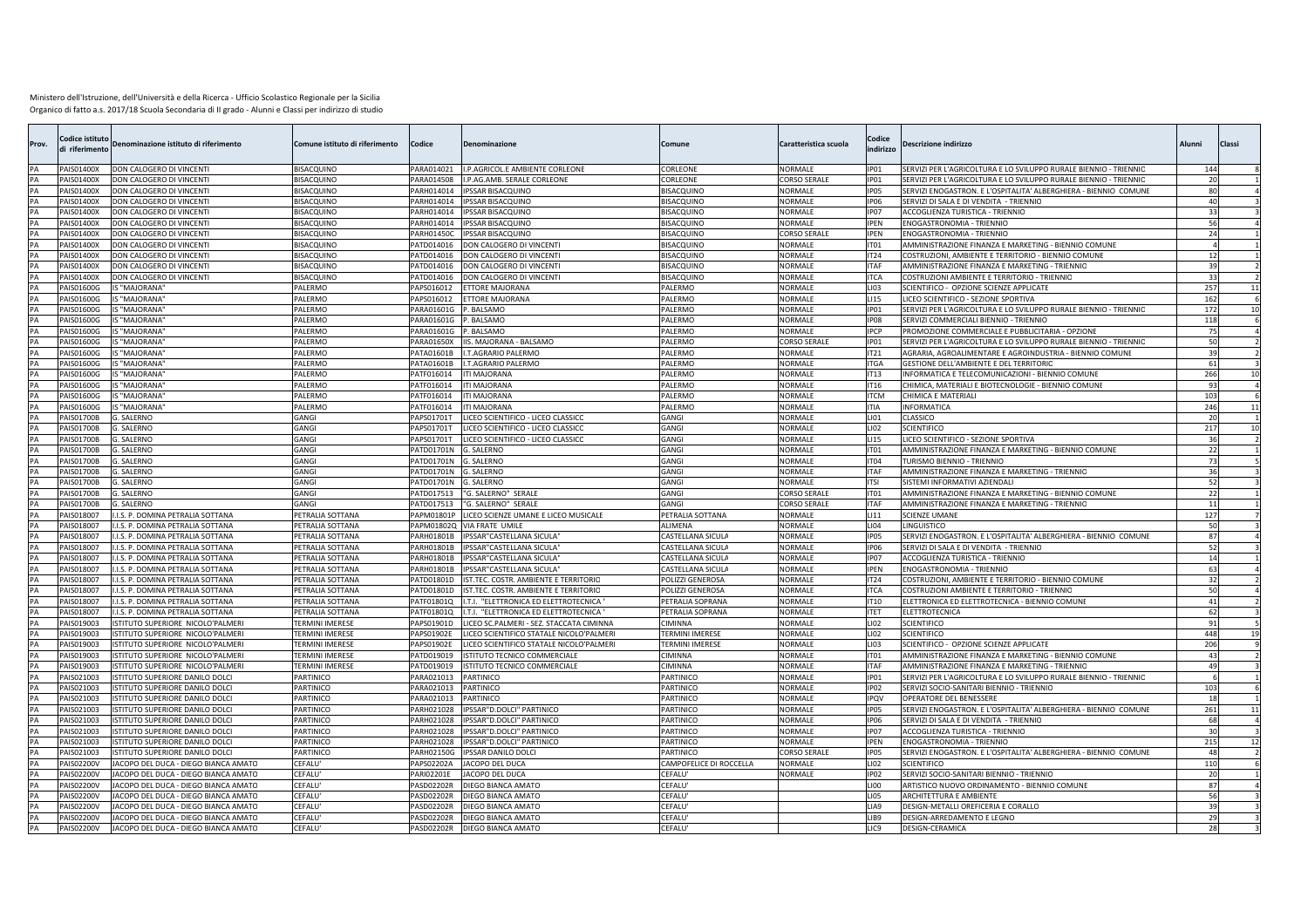| Prov.    | Codice istitut<br>di riferimento | Denominazione istituto di riferimento          | Comune istituto di riferimento | Codice                   | Denominazione                              | omune:                   | Caratteristica scuola     | Codice<br>indirizzo      | Oescrizione indirizzo                                                                          | Alunni          | Classi   |
|----------|----------------------------------|------------------------------------------------|--------------------------------|--------------------------|--------------------------------------------|--------------------------|---------------------------|--------------------------|------------------------------------------------------------------------------------------------|-----------------|----------|
| PA       | PAIS02200V                       | ACOPO DEL DUCA - DIEGO BIANCA AMATO            | CEFALU <sup>®</sup>            | PASD02202R               | DIEGO BIANCA AMATO                         | <b>EFALU</b>             |                           | LIG9                     | DESIGN-TESSUTO                                                                                 | 28              |          |
|          | PAIS02200V                       | ACOPO DEL DUCA - DIEGO BIANCA AMATO            | CEFALU <sup>®</sup>            | PATD022015               | ACOPO DEL DUCA                             | CEFALU                   | NORMALE                   | IT <sub>01</sub>         | AMMINISTRAZIONE FINANZA E MARKETING - BIENNIO COMUNE                                           |                 |          |
| PA       | PAIS02200V                       | ACOPO DEL DUCA - DIEGO BIANCA AMATO            | CEEALLI                        | PATD022015               | JACOPO DEL DUCA                            | EFALU'                   | NORMALE                   | IT <sub>04</sub>         | TURISMO BIENNIO - TRIENNIO                                                                     | 124             |          |
| PA       | PAIS02200V                       | ACOPO DEL DUCA - DIEGO BIANCA AMATO            | CEFALU'                        | PATD022015               | JACOPO DEL DUCA                            | CEFALU                   | <b>NORMALE</b>            | <b>IT24</b>              | COSTRUZIONI, AMBIENTE E TERRITORIO - BIENNIO COMUNE                                            | 16              |          |
| PA       | PAIS02200V                       | ACOPO DEL DUCA - DIEGO BIANCA AMATO            | CEFALU <sup>®</sup>            | PATD022015               | JACOPO DEL DUCA                            | CEFALU                   | <b>NORMALE</b>            | <b>ITAF</b>              | AMMINISTRAZIONE FINANZA E MARKETING - TRIENNIO                                                 | 97              |          |
| PA       | PAIS02200V                       | ACOPO DEL DUCA - DIEGO BIANCA AMATO            | CEFALU'                        | PATD022015               | <b>JACOPO DEL DUCA</b>                     | CEFALU'                  | <b>NORMALE</b>            | <b>ITCA</b>              | COSTRUZIONI AMBIENTE E TERRITORIO - TRIENNIC                                                   | 2 <sup>2</sup>  |          |
|          | PAIS02200V                       | ACOPO DEL DUCA - DIEGO BIANCA AMATO            | CEFALU'                        | PATD02251E               | JACOPO DEL DUCA                            | CEFALU <sup>®</sup>      | <b>CORSO SERALI</b>       | IT01                     | AMMINISTRAZIONE FINANZA E MARKETING - BIENNIO COMUNE                                           |                 |          |
| PA       | PAIS02200V                       | ACOPO DEL DUCA - DIEGO BIANCA AMATO            | CEFALU <sup>®</sup>            | PATD02251E               | JACOPO DEL DUCA                            | CEFALU <sup>®</sup>      | <b>CORSO SERALE</b>       | <b>ITAF</b>              | AMMINISTRAZIONE FINANZA E MARKETING - TRIENNIO                                                 | 78              |          |
|          | PAIS02300P                       | . FERRARA<br>FFRRARA                           | <b>ALERMO</b>                  | PAPM023016               | . FERRARA                                  | PALERMC                  | <b>NORMALE</b>            | LI <sub>04</sub>         | <b>INGUISTICO</b>                                                                              | 12              |          |
| PA<br>PA | AIS02300P                        | FERRARA                                        | ALERMO                         | PAPM023016               | FERRARA                                    | <b>ALERMO</b>            | VORMALE                   | LI12                     | SCIENZE UMANE - OPZIONE ECONOMICO SOCIALE                                                      | 101<br>$Q_0$    |          |
| PΔ       | AIS02300P<br>AIS02300P           | FFRRARA                                        | ALERMO<br><b>ALFRMO</b>        | PARC02301N               | FERRARA<br>FERRARA                         | ALERMO<br><b>ALERMO</b>  | NORMALE<br>NORMALE        | IP08<br>IT <sub>01</sub> | SERVIZI COMMERCIALI BIENNIO - TRIENNIO<br>AMMINISTRAZIONE FINANZA E MARKETING - BIENNIO COMUNE | o.              |          |
| PA       |                                  | FERRARA                                        | <b>ALERMO</b>                  | PATD023011               |                                            | PALERMO                  |                           |                          |                                                                                                | 15              |          |
|          | <b>AIS02300P</b><br>PAIS02300P   | FERRARA                                        | ALERMO                         | PATD023011<br>PATD023011 | FERRARA<br>FERRARA                         | PALERMO                  | NORMALE<br>NORMALE        | IT04<br><b>ITAF</b>      | URISMO BIENNIO - TRIENNIO<br>AMMINISTRAZIONE FINANZA E MARKETING - TRIENNIO                    |                 |          |
|          | PAIS02300P                       | FERRARA                                        | <b>ALERMO</b>                  | PATD023011               | FERRARA                                    | <b>ALERMO</b>            | NORMALE                   | <b>ITRI</b>              | RELAZIONI INTERNAZIONALI PER IL MARKETING                                                      | $\Delta$        |          |
|          | <b>PAIS02300P</b>                | FERRARA                                        | ALERMO                         | PATD023011               | . FERRARA                                  | PALERMO                  | <b>NORMALE</b>            | <b>ITSI</b>              | SISTEMI INFORMATIVI AZIENDALI                                                                  |                 |          |
| PA       | AIS02300P                        | FERRARA                                        | ALERMO                         | PATD02351A               | FERRARA<br>SERALE                          | ALERMO                   | <b>CORSO SERALE</b>       | IT <sub>01</sub>         | AMMINISTRAZIONE FINANZA E MARKETING - BIENNIO COMUNE                                           |                 |          |
|          | PAIS02300P                       | FERRARA                                        | ALERMO                         | PATD02351A               | . FERRARA<br>SERALE                        | ALERMO                   | <b>CORSO SERALE</b>       | <b>ITAF</b>              | AMMINISTRAZIONE FINANZA E MARKETING - TRIENNIO                                                 |                 |          |
| PA       | PAIS02400E                       | MEDI                                           | ALERMO                         | PARI024027               | MEDI                                       | <b>ALERMO</b>            | <b>NORMALE</b>            | <b>IP02</b>              | SERVIZI SOCIO-SANITARI BIENNIO - TRIENNIC                                                      | 136             |          |
|          | AIS02400E                        | MEDI                                           | ALERMO                         | PARI024027               | . MEDI                                     | PALERMO                  | <b>NORMALE</b>            | IP09                     | MANUTENZIONE E ASSISTENZA TECNICA BIENNIO - TRIENNIC                                           | 32 <sub>2</sub> |          |
| PA       | PAIS02400E                       | MEDI                                           | ALERMO                         | PARI024027               | MEDI                                       | ALERMO                   | NORMALE                   | <b>IP10</b>              | PRODUZIONI INDUSTRIALI E ARTIGIANALI - BIENNIO COMUNE                                          | 12!             |          |
|          | PAIS02400E                       | . MEDI                                         | ALERMO                         | PARI024027               | . MEDI                                     | PALERMO                  | NORMALE                   | <b>IPAI</b>              | APPARATI IMP.TI SER.ZI TEC.CI IND.LI E CIV.LI - OPZIONE                                        | 190             |          |
|          | PAIS02400E                       | MEDI                                           | ALERMO                         | PARI024027               | MEDI                                       | PALERMO                  | NORMALE                   | <b>IPAV</b>              | PRODUZIONI AUDIOVISIVE - OPZIONE                                                               |                 |          |
| PA       | PAIS02400E                       | . MEDI                                         | <b>ALERMO</b>                  | PARI024027               | . MEDI                                     | PALERMO                  | NORMALE                   | <b>IPMM</b>              | MANUTENZIONE DEI MEZZI DI TRASPORTO - OPZIONE                                                  |                 |          |
| PA       | <b>PAIS02400E</b>                | MEDI                                           | <b>ALFRMO</b>                  | PARI024027               | . MEDI                                     | <b>ALERMO</b>            | NORMALE                   | <b>IPOV</b>              | OPERATORE DEL BENESSERE                                                                        | $\Omega$        |          |
| PA       | PAIS02400E                       | MEDI                                           | ALERMO                         | PARI024027               | MEDI                                       | ALERMO                   | <b>NORMALE</b>            | <b>IPTS</b>              | PRODUZIONI TESSILI SARTORIALI - OPZIONE                                                        | 91              |          |
|          | PAIS02400E                       | MEDI                                           | <b>ALERMO</b>                  | PATF024013               | <b>ENRICO MEDI</b>                         | PALERMO                  | <b>NORMALE</b>            | IT <sub>05</sub>         | MECCANICA MECCATRONICA ENERGIA - BIENNIO COMUNI                                                | 36              |          |
| PA       | <b>PAIS02400E</b>                | MEDI                                           | <b>ALERMO</b>                  | PATF024013               | <b>ENRICO MEDI</b>                         | <b>ALERMO</b>            | NORMALE                   | <b>ITMM</b>              | MECCANICA E MECCATRONICA                                                                       | 2 <sup>2</sup>  |          |
| PA       | PAIS026006                       | STITUTO SUPERIORE STATALE MARIO RUTELLI        | <b>ALERMO</b>                  | PAPS02601L               | LICEO SCIENTIFICO MARIO RUTELLI            | PALERMO                  | <b>NORMALE</b>            | LI02                     | <b>SCIENTIFICO</b>                                                                             | 234             | 11       |
| PA       | PAIS026006                       | STITUTO SUPERIORE STATALE MARIO RUTELLI        | PALERMO                        | PATL02601V               | IST. TECN. GEOMETRI E TURISMO M.RUTELLI    | PALERMO                  | <b>NORMALE</b>            | IT04                     | TURISMO BIENNIO - TRIENNIO                                                                     | 547             |          |
| PA       | PAIS026006                       | STITUTO SUPERIORE STATALE MARIO RUTELL         | PALERMO                        | PATL02601V               | IST. TECN. GEOMETRI E TURISMO M.RUTELLI    | PALERMO                  | NORMALE                   | IT24                     | COSTRUZIONI, AMBIENTE E TERRITORIO - BIENNIO COMUNE                                            |                 |          |
| PA       | PAIS026006                       | STITUTO SUPERIORE STATALE MARIO RUTELL         | ALERMO                         | PATL02601V               | IST. TECN. GEOMETRI E TURISMO M.RUTELLI    | ALERMO                   | NORMALE                   | <b>ITCA</b>              | COSTRUZIONI AMBIENTE E TERRITORIO - TRIENNIC                                                   | 10              |          |
| PA       | PAIS026006                       | STITUTO SUPERIORE STATALE MARIO RUTELLI        | ALERMO                         | PATL026518               | IST. TECN. PER GEOMETRI RUTELLI - SERALE   | PALERMO                  | <b>CORSO SERAL</b>        | IT24                     | COSTRUZIONI, AMBIENTE E TERRITORIO - BIENNIO COMUNE                                            | -22             |          |
| PA       | PAIS026006                       | <b>STITUTO SUPERIORE STATALE MARIO RUTELLI</b> | ALERMO                         | PATL026518               | IST. TECN. PER GEOMETRI RUTELLI - SERALE   | PALERMO                  | <b>CORSO SERALE</b>       | <b>ITCA</b>              | COSTRUZIONI AMBIENTE E TERRITORIO - TRIENNIC                                                   | $\Delta$        |          |
|          | AIS027002                        | . VOLTA                                        | <b>ALERMO</b>                  | PARI02701N               | <b>LVOLTA</b>                              | ALERMO                   | <b>NORMALE</b>            | IP <sub>09</sub>         | MANUTENZIONE E ASSISTENZA TECNICA BIENNIO - TRIENNIC                                           | 174             |          |
|          | PAIS027002                       | . VOLTA                                        | ALERMO                         | PATF02701E               | A. VOLTA                                   | <b>ALERMO</b>            | NORMALE                   | IT <sub>05</sub>         | MECCANICA MECCATRONICA ENERGIA - BIENNIO COMUNE                                                | $\Omega$        |          |
|          | PAIS027002                       | VOLTA                                          | <b>ALERMO</b>                  | PATF02701E               | A. VOLTA                                   | <b>ALERMO</b>            | NORMALE                   | IT10                     | ELETTRONICA ED ELETTROTECNICA - BIENNIO COMUNI                                                 | 116             |          |
| PA       | PAIS027002                       | VOLTA                                          | <b>ALERMO</b>                  | PATF02701E               | A. VOLTA                                   | PALERMO                  | <b>NORMALE</b>            | <b>IT13</b>              | INFORMATICA E TELECOMUNICAZIONI - BIENNIO COMUNE                                               | 260             |          |
| PA       | AIS027002                        | VOLTA                                          | ALERMO                         | PATF02701E               | A. VOLTA                                   | ALERMO                   | <b>NORMALE</b>            | <b>ITEC</b>              | ELETTRONICA                                                                                    | 128             |          |
| PA       | AIS027002                        | . VOLTA                                        | <b>ALERMO</b>                  | PATF02701E               | A. VOLTA                                   | <b>ALERMO</b>            | NORMALE                   | <b>ITEN</b>              | ENERGIA                                                                                        | <b>q</b>        |          |
| PA       | PAIS027002                       | VOLTA                                          | ALERMO                         | PATF02701E               | A. VOLTA                                   | PALERMO                  | <b>NORMALE</b>            | <b>ITIA</b>              | <b>INFORMATICA</b>                                                                             | 239             | 12       |
| PA<br>PA | PAIS027002<br>PAIS027002         | . VOLTA<br>. VOLTA                             | PALERMO<br>ALERMO              | PATF02701E<br>PATF02701E | <b>. VOLTA</b><br>A. VOLTA                 | PALERMO<br><b>ALERMO</b> | NORMALE<br><b>NORMALE</b> | <b>ITTL</b><br>LIO3      | TELECOMUNICAZIONI<br>SCIENTIFICO - OPZIONE SCIENZE APPLICATE                                   | 14<br>230       | 11       |
|          |                                  |                                                |                                |                          |                                            |                          |                           |                          |                                                                                                |                 |          |
|          | PAIS02800T<br>PAIS028001         | <b>ASCIONE</b><br><b>ASCIONE</b>               | <b>ALERMO</b><br><b>ALERMO</b> | PARI02801D<br>PARI02801D | E ASCIONE<br>E ASCIONE                     | PALERMO<br>PALERMO       | NORMALE<br><b>NORMALE</b> | IP03<br>IP04             | ODONTOTECNICO BIENNIO- TRIENNIO<br>OTTICO BIENNIO - TRIENNIC                                   | 421<br>269      | 19<br>12 |
| PA       | AIS02800                         | <b>ASCIONE</b>                                 | ALERMO                         | <b>PARI02802E</b>        | PIA SEZ. CAR.PAGLIARELLI ASCIONE           | ALERMO                   | SPEC. PER CARCERARI       | IP <sub>03</sub>         | ODONTOTECNICO BIENNIO- TRIENNIO                                                                |                 |          |
| PA       | PAIS028001                       | <b>ASCIONE</b>                                 | <b>ALERMO</b>                  | <b>PARI02802E</b>        | IPIA SEZ. CAR.PAGLIARELLI ASCIONE          | <b>ALERMO</b>            | SPEC. PER CARCERARI       | IP <sub>04</sub>         | OTTICO BIENNIO - TRIENNIO                                                                      | $\overline{3}$  |          |
| PA       | PAIS028001                       | <b>ASCIONE</b>                                 | <b>ALERMO</b>                  | PATF02801A               | . ASCIONE                                  | <b>ALERMO</b>            | <b>NORMALE</b>            | IT16                     | CHIMICA, MATERIALI E BIOTECNOLOGIE - BIENNIO COMUNI                                            | go              |          |
| PA       | PAIS02800T                       | <b>ASCIONE</b>                                 | <b>ALERMO</b>                  | <b>PATF02801A</b>        | . ASCIONE                                  | PALERMO                  | <b>NORMALE</b>            | <b>ITRA</b>              | <b>BIOTECNOLOGIE AMBIENTALI</b>                                                                | $\mathbf{A}$    |          |
| PA       | AIS02800T                        | <b>ASCIONE</b>                                 | PALERMO                        | PATF02801A               | . ASCIONE                                  | PALERMO                  | <b>NORMALE</b>            | <b>ITBS</b>              | <b>BIOTECNOLOGIE SANITARIE</b>                                                                 |                 |          |
| PA       | <b>PAIS02900N</b>                | DUCA ABRUZZI - LIBERO GRASSI                   | PALERMO                        | PAPS029014               | S DUCA ABRUZZI                             | PALERMO                  | <b>NORMALE</b>            | 1103                     | SCIENTIFICO - OPZIONE SCIENZE APPLICATE                                                        | 223             | 10       |
| PA       | PAIS02900N                       | DUCA ABRUZZI - LIBERO GRASSI                   | PALERMO                        | PATD02901X               | ITCG E TURISMO DUCA ABRUZZI - GRASSI       | PALERMO                  | <b>NORMALE</b>            | IT01                     | AMMINISTRAZIONE FINANZA E MARKETING - BIENNIO COMUNE                                           | 84              |          |
|          | PAIS02900N                       | UCA ABRUZZI - LIBERO GRASSI                    | ALERMO                         | PATD02901X               | TCG E TURISMO DUCA ABRUZZI - GRASSI        | PALERMO                  | NORMALE                   | IT <sub>04</sub>         | TURISMO BIENNIO - TRIENNIO                                                                     | 23              |          |
| PA       | AIS02900N                        | <b>DUCA ABRUZZI - LIBERO GRASSI</b>            | ALERMO                         | PATD02901X               | TCG E TURISMO DUCA ABRUZZI - GRASSI        | ALERMO                   | NORMALE                   | IT24                     | COSTRUZIONI, AMBIENTE E TERRITORIO - BIENNIO COMUNE                                            | $\Delta\Delta$  |          |
|          | AIS02900N                        | <b>DUCA ABRUZZI - LIBERO GRASSI</b>            | ALERMO                         | PATD02901X               | <b>TCG E TURISMO DUCA ABRUZZI - GRASSI</b> | ALERMO                   | NORMALE                   | <b>ITAF</b>              | AMMINISTRAZIONE FINANZA E MARKETING - TRIENNIC                                                 | 190             |          |
| PA       | AIS02900N                        | <b>DUCA ABRUZZI - LIBERO GRASSI</b>            | <b>ALERMO</b>                  | PATD02901X               | TCG E TURISMO DUCA ABRUZZI - GRASSI        | PALERMO                  | NORMALE                   | <b>ITCA</b>              | COSTRUZIONI AMBIENTE E TERRITORIO - TRIENNIC                                                   | 82              |          |
| PA       | AIS03200D                        | <b>DAMIANI ALMEYDA - FRANCESCO CRISP</b>       | ALERMO                         | PASL03201R               | ICEO ARTISTICO DAMIANI ALMEYDA             | PALERMO                  | NORMALE                   | <b>LIOO</b>              | ARTISTICO NUOVO ORDINAMENTO - BIENNIO COMUNE                                                   | 248             |          |
| PA       | PAIS03200D                       | <b>DAMIANI ALMEYDA - FRANCESCO CRISPI</b>      | <b>ALERMO</b>                  | PASL03201R               | ICEO ARTISTICO DAMIANI ALMEYDA             | PALERMO                  | NORMALE                   | LI05                     | ARCHITETTURA E AMBIENTE                                                                        |                 |          |
| PA       | PAIS03200D                       | <b>DAMIANI ALMEYDA - FRANCESCO CRISP</b>       | ALERMO                         | PASL03201R               | <b>ICEO ARTISTICO DAMIANI ALMEYDA</b>      | PALERMO                  | <b>NORMALE</b>            | LI08                     | SCENOGRAFIA                                                                                    | 51              |          |
|          | PAIS03200D                       | DAMIANI ALMEYDA - FRANCESCO CRISP              | PALERMO                        | PASL03201R               | LICEO ARTISTICO DAMIANI ALMEYDA            | PALERMO                  | NORMALE                   | <b>LI10</b>              | <b>GRAFICA</b>                                                                                 | 64              |          |
| PA       | PAIS03200D                       | DAMIANI ALMEYDA - FRANCESCO CRISP              | PALERMO                        | PASL03201R               | LICEO ARTISTICO DAMIANI ALMEYDA            | PALERMO                  | NORMALE                   | LIC6                     | ARTI FIGURATIVE-PLASTICO PITTORICO                                                             | 191             |          |
| PA       | PAIS03200D                       | DAMIANI ALMEYDA - FRANCESCO CRISPI             | PALERMO                        | PATD03201Q               | <b>TD CRISPI</b>                           | PALERMO                  | <b>NORMALE</b>            | IT01                     | AMMINISTRAZIONE FINANZA E MARKETING - BIENNIO COMUNE                                           | 189             |          |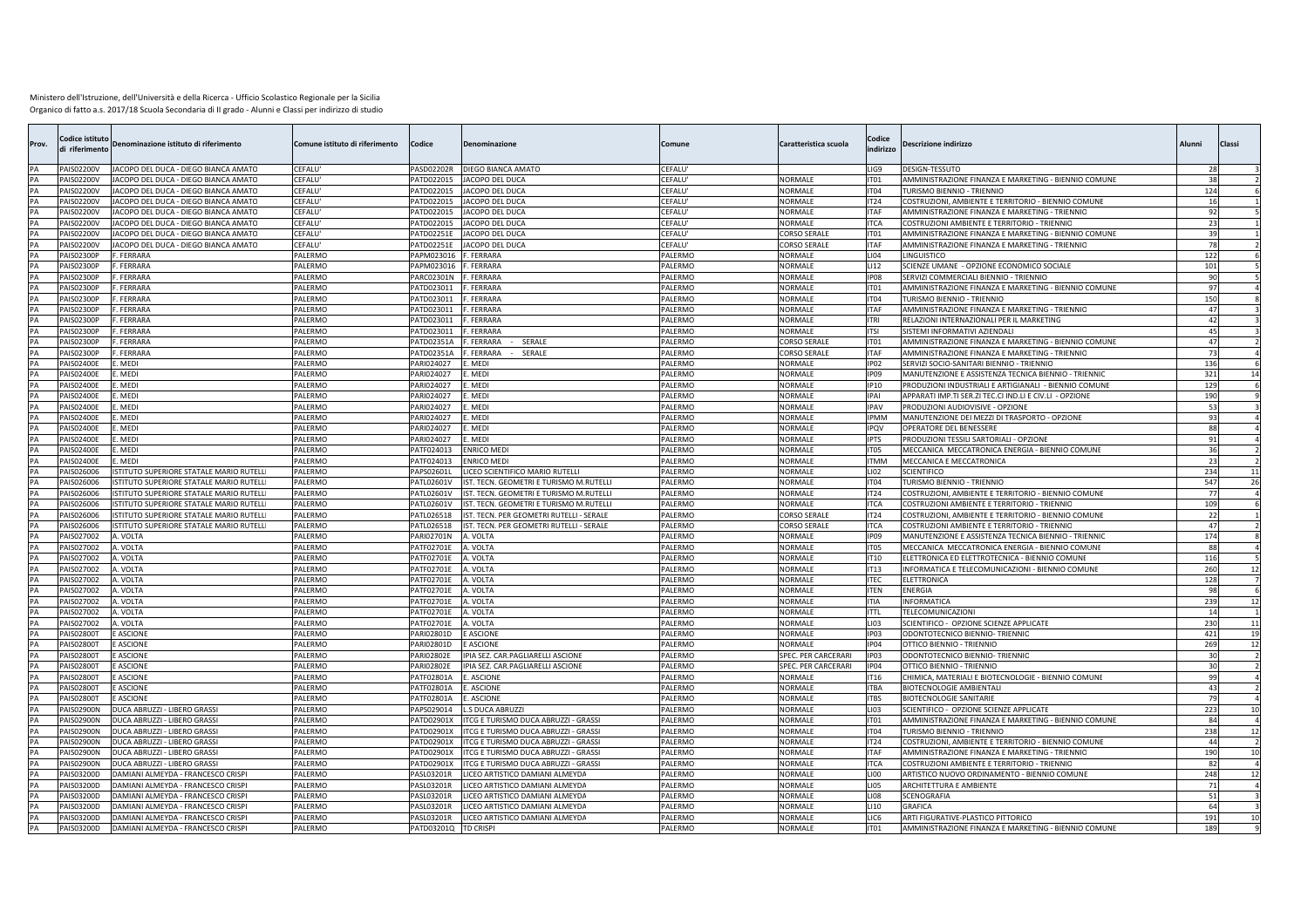| Prov. | `odice istituto<br>di riferimento | Denominazione istituto di riferimento                                              | Comune istituto di riferimento | Codice                   | Denominazione                                                                      | Comune                         | Caratteristica scuola            | Codice<br>indirizzo             | Descrizione indirizzo                                                                                         | Alunni          | Classi         |    |
|-------|-----------------------------------|------------------------------------------------------------------------------------|--------------------------------|--------------------------|------------------------------------------------------------------------------------|--------------------------------|----------------------------------|---------------------------------|---------------------------------------------------------------------------------------------------------------|-----------------|----------------|----|
| PA    | PAIS03200D                        | DAMIANI ALMEYDA - FRANCESCO CRISPI                                                 | PALERMO                        | PATD03201Q               | <b>TD CRISPI</b>                                                                   | PALERMO                        | <b>NORMALE</b>                   | <b>ITAF</b>                     | AMMINISTRAZIONE FINANZA E MARKETING - TRIENNIO                                                                | 11              |                |    |
|       | PAIS03200D                        | DAMIANI ALMEYDA - FRANCESCO CRISPI                                                 | PALERMO                        | PATD03201Q               | <b>TD CRISPI</b>                                                                   | PALERMO                        | <b>NORMALE</b>                   | <b>ITRI</b>                     | RELAZIONI INTERNAZIONALI PER IL MARKETING                                                                     |                 |                |    |
|       | PAIS03200D                        | DAMIANI ALMEYDA - FRANCESCO CRISPI                                                 | PALERMO                        | PATD03201Q               | <b>TD CRISPI</b>                                                                   | <b>ALERMO</b>                  | <b>NORMALE</b>                   | <b>ITSI</b>                     | SISTEMI INFORMATIVI AZIENDALI                                                                                 |                 | $\Delta$ 1     |    |
|       | PAIS03200D                        | DAMIANI ALMEYDA - FRANCESCO CRISPI                                                 | PALERMO                        | PATD032504               | ALMEYDA - CRISPI                                                                   | PALERMO                        | <b>CORSO SERALE</b>              | IT01                            | AMMINISTRAZIONE FINANZA E MARKETING - BIENNIO COMUNE                                                          |                 | 2 <sup>t</sup> |    |
|       | PAIS033009                        | <b>/.RAGUSA E OTAMA KIYOHARA - F.PARLATORE</b>                                     | PALERMO                        | ASD033016                | <b>ISTITUTO ARTE PALERMO</b>                                                       | <b>ALERMO</b>                  |                                  | LI00                            | ARTISTICO NUOVO ORDINAMENTO - BIENNIO COMUNI                                                                  | 238             |                |    |
|       | PAIS033009                        | RAGUSA E OTAMA KIYOHARA - F.PARLATORE                                              | <b>PALERMO</b>                 | PASD033016               | STITUTO ARTE PALERMO                                                               | PALERMO                        |                                  | <b>LIO5</b>                     | ARCHITETTURA E AMBIENTE                                                                                       |                 |                |    |
|       | PAIS033009                        | <b>/.RAGUSA E OTAMA KIYOHARA - F.PARLATORE</b>                                     | PALERMO                        | PASD033016               | <b>ISTITUTO ARTE PALERMO</b>                                                       | PALERMO                        |                                  | LIA9                            | DESIGN-METALLI OREFICERIA E CORALLO                                                                           |                 |                |    |
|       | PAIS033009                        | V.RAGUSA E OTAMA KIYOHARA - F.PARLATORI                                            | PALERMO                        | PASD033016               | STITUTO ARTE PALERMO                                                               | PALERMO                        |                                  | LIB9                            | DESIGN-ARREDAMENTO E LEGNO                                                                                    |                 |                |    |
|       | PAIS033009                        | <b><i>I.RAGUSA E OTAMA KIYOHARA - F.PARLATORI</i></b>                              | PALERMO                        | PASD033016               | <b>ISTITUTO ARTE PALERMO</b>                                                       | PALERMO                        |                                  | 1106                            | ARTI FIGURATIVE-PLASTICO PITTORICO                                                                            | 184             |                | 11 |
|       | PAIS033009                        | /.RAGUSA E OTAMA KIYOHARA - F.PARLATORI                                            | PALERMO                        | PASD03350E               | KIYOHARA - PARLATORE                                                               | <b>ALERMO</b>                  | <b>CORSO SERALE</b>              | LIOO                            | ARTISTICO NUOVO ORDINAMENTO - BIENNIO COMUNE                                                                  |                 |                |    |
|       | PAIS033009                        | /.RAGUSA E OTAMA KIYOHARA - F.PARLATORE                                            | PALERMO                        | PATL033012               | PARLATORE                                                                          | PALERMO                        | <b>NORMALE</b>                   | <b>IT15</b>                     | GRAFICA E COMUNICAZIONE BIENNIO - TRIENNIO                                                                    |                 | 34             |    |
|       | PAIS033009                        | /.RAGUSA E OTAMA KIYOHARA - F.PARLATORE                                            | PALERMO                        | PATL033012               | PARLATORE                                                                          | <b>ALERMO</b>                  | <b>NORMALE</b>                   | IT21                            | AGRARIA, AGROALIMENTARE E AGROINDUSTRIA - BIENNIO COMUNE                                                      |                 |                |    |
|       | PAIS033009                        | /.RAGUSA E OTAMA KIYOHARA - F.PARLATORE                                            | PALERMO                        | PATL033012               | PARLATORE                                                                          | PALERMO                        | <b>NORMALE</b>                   | <b>IT24</b>                     | COSTRUZIONI, AMBIENTE E TERRITORIO - BIENNIO COMUNE                                                           |                 |                |    |
|       | PAIS033009                        | /.RAGUSA E OTAMA KIYOHARA - F.PARLATORE                                            | PALERMO                        | PATL033012               | <b>PARLATORE</b>                                                                   | <b>ALERMO</b>                  | <b>NORMALE</b>                   | <b>ITCA</b>                     | COSTRUZIONI AMBIENTE E TERRITORIO - TRIENNIC                                                                  | 154<br>27       |                |    |
|       | PAIS034005<br>PAIS034005          | STITUTO SUPERIORE O.M.CORBINO PARTINICO<br>STITUTO SUPERIORE O.M.CORBINO PARTINICO | PARTINICO<br>PARTINICO         | PARI03401R<br>PARI03401  | STITUTO SUPERIORE O.M.CORBINO PARTINICO<br>STITUTO SUPERIORE O.M.CORBINO PARTINICO | PARTINICO<br>PARTINICO         | NORMALE<br><b>NORMALE</b>        | IP <sub>09</sub><br><b>IP10</b> | MANUTENZIONE E ASSISTENZA TECNICA BIENNIO - TRIENNIC<br>PRODUZIONI INDUSTRIALI E ARTIGIANALI - BIENNIO COMUNE |                 |                | 13 |
|       | PAIS034005                        | STITUTO SUPERIORE O.M.CORBINO PARTINICO                                            | PARTINICO                      | PARI03401R               | STITUTO SUPERIORE O.M.CORBINO PARTINICO                                            | PARTINICO                      | NORMALE                          | <b>IPAL</b>                     | APPARATI IMP.TI SER.ZI TEC.CI IND.LI E CIV.LI - OPZIONE                                                       | 11 <sup>3</sup> |                |    |
|       | PAIS034005                        | STITUTO SUPERIORE O.M.CORBINO PARTINICO                                            | PARTINICO                      | PARI03401R               | STITUTO SUPERIORE O.M.CORBINO PARTINICO                                            | PARTINICO                      | NORMALE                          | <b>IPMM</b>                     | MANUTENZIONE DEI MEZZI DI TRASPORTO - OPZIONE                                                                 |                 |                |    |
|       | PAIS034005                        | STITUTO SUPERIORE O.M.CORBINO PARTINICO                                            | PARTINICO                      | PARI03401R               | STITUTO SUPERIORE O.M.CORBINO PARTINICO                                            | PARTINICO                      | <b>NORMALE</b>                   | <b>IPOV</b>                     | OPERATORE DEL BENESSERE                                                                                       | 110             |                |    |
|       | PAIS034005                        | STITUTO SUPERIORE O.M.CORBINO PARTINICO                                            | PARTINICO                      | PARI03401R               | STITUTO SUPERIORE O.M.CORBINO PARTINICO                                            | PARTINICO                      | <b>NORMALE</b>                   | <b>IPTS</b>                     | PRODUZIONI TESSILI SARTORIALI - OPZIONE                                                                       |                 |                |    |
|       | PAIS034005                        | ISTITUTO SUPERIORE O.M.CORBINO PARTINICO                                           | PARTINICO                      | PARI034516               | ISTITUTO SUPERIORE O.M.CORBINO SERALE                                              | <b>PARTINICO</b>               | <b>CORSO SERALE</b>              | IP <sub>09</sub>                | MANUTENZIONE E ASSISTENZA TECNICA BIENNIO - TRIENNIC                                                          | 118             |                |    |
|       | PAIS034005                        | ISTITUTO SUPERIORE O.M.CORBINO PARTINICO                                           | PARTINICO                      | PARI034516               | ISTITUTO SUPERIORE O.M.CORBINO SERALE                                              | PARTINICO                      | <b>CORSO SERALE</b>              | <b>IPQA</b>                     | OPERATORE DELL'ABBIGLIAMENTO                                                                                  |                 |                |    |
|       | PAIS034005                        | STITUTO SUPERIORE O.M.CORBINO PARTINICO                                            | PARTINICO                      | PARI034516               | ISTITUTO SUPERIORE O.M.CORBINO SERALE                                              | PARTINICO                      | <b>CORSO SERALE</b>              | <b>IPOR</b>                     | OPERATORE ELETTRONICO                                                                                         |                 | 25             |    |
|       | PAIS034005                        | STITUTO SUPERIORE O.M.CORBINO PARTINICO                                            | PARTINICO                      | PARI034516               | ISTITUTO SUPERIORE O.M.CORBINO SERALE                                              | PARTINICO                      | <b>CORSO SERALE</b>              | <b>IPTS</b>                     | PRODUZIONI TESSILI SARTORIALI - OPZIONE                                                                       |                 |                |    |
|       | PAIS034005                        | STITUTO SUPERIORE O.M.CORBINO PARTINICO                                            | PARTINICO                      | PATF03401N               | ISTITUTO SUPERIORE ITI O.M. CORBINO                                                | <b>ARTINICO</b>                | <b>NORMALE</b>                   | <b>IT10</b>                     | ELETTRONICA ED ELETTROTECNICA - BIENNIO COMUNE                                                                |                 |                |    |
|       | PAIS034005                        | STITUTO SUPERIORE O.M.CORBINO PARTINICO                                            | PARTINICO                      | PATF03401N               | ISTITUTO SUPERIORE ITI O.M. CORBINO                                                | PARTINICO                      | <b>NORMALE</b>                   | <b>ITAT</b>                     | <b>AUTOMAZIONE</b>                                                                                            |                 | 16             |    |
|       | PAIS03600F                        | GIOENI - TRABIA                                                                    | ALERMO                         | PARI03601C               | <b>IPIA GIOENI - TRABIA</b>                                                        | <b>ALERMO</b>                  | <b>NORMALE</b>                   | <b>IP09</b>                     | MANUTENZIONE E ASSISTENZA TECNICA BIENNIO - TRIENNIC                                                          |                 |                |    |
|       | PAIS03600R                        | <b>SIOENI - TRABIA</b>                                                             | PALERMO                        | PATH03601R               | TTL GIOENI - TRABIA                                                                | PALERMO                        | NORMALE                          | POTI                            | TRASPORTI E LOGISTICA - BIENNIO COMUNE                                                                        | 569             |                | 24 |
|       | PAIS03600R                        | <b>GIOENI - TRABIA</b>                                                             | <b>PALERMO</b>                 | PATH03601R               | TTL GIOENI - TRABIA                                                                | PALERMO                        | NORMALE                          | ITCI.                           | CONDUZIONE DI APPARATI ED IMPIANTI MARITTIMI - OPZIONE                                                        | 240             |                | 10 |
|       | PAIS03600R                        | GIOENI - TRABIA                                                                    | PALERMO                        | PATH03601R               | ITTL GIOENI - TRABIA                                                               | PALERMO                        | <b>NORMALE</b>                   | <b>ITCN</b>                     | CONDUZIONE DEL MEZZO NAVALE - OPZIONE                                                                         | 353             |                | 16 |
|       | PAIS03600R                        | <b>GIOENI - TRABIA</b>                                                             | PALERMO                        | PATH03601R               | TTL GIOENI - TRABIA                                                                | PALERMO                        | <b>NORMALE</b>                   | <b>ITCR</b>                     | CONDUZIONE DEL MEZZO AEREO - OPZIONE                                                                          | 128             |                |    |
|       | PAIS03600R                        | GIOENI - TRABIA                                                                    | <b>PALERMO</b>                 | PATH03601R               | <b>ITTL GIOENI - TRABIA</b>                                                        | ALERMO                         | <b>NORMALE</b>                   | <b>ITCV</b>                     | COSTRUZIONI NAVALI - OPZIONE                                                                                  |                 |                |    |
|       | PAIS03600R                        | GIOENI - TRABIA                                                                    | <b>PALERMO</b>                 | PATH03601R               | ITTL GIOENI - TRABIA                                                               | <b>ALERMO</b>                  | <b>NORMALE</b>                   | <b>ITLG</b>                     | LOGISTICA                                                                                                     |                 | <b>Q</b>       |    |
|       | <b>PAIS03700L</b>                 | .EINAUDI-PARETO                                                                    | <b>PALERMO</b>                 | PARC03701G               | L.EINAUDI                                                                          | <b>ALERMO</b>                  | <b>NORMALE</b>                   | <b>IP08</b>                     | SERVIZI COMMERCIALI BIENNIO - TRIENNIO                                                                        | 312             |                | 16 |
|       | PAIS03700I                        | .EINAUDI-PARETO                                                                    | ALERMO                         | PARC03701G               | .EINAUDI                                                                           | PALERMO                        | <b>NORMALE</b>                   | <b>IPQT</b>                     | OPERATORE GRAFICO                                                                                             | 13              |                |    |
|       | PAIS03700L                        | .EINAUDI-PARETO                                                                    | <b>PALERMO</b>                 | PARC03701G               | L.EINAUDI                                                                          | ALERMO                         | NORMALE                          | <b>IPOV</b>                     | OPERATORE DEL BENESSERI                                                                                       |                 |                |    |
|       | <b>PAIS03700L</b>                 | EINAUDI-PARETO                                                                     | <b>PALERMO</b>                 | PARC037511               | IST.PROF.PER I SER.C.T. L.EINAUDI                                                  | <b>ALERMO</b>                  | <b>CORSO SERAI</b>               | IP <sub>08</sub>                | SERVIZI COMMERCIALI BIENNIO - TRIENNIO                                                                        |                 |                |    |
|       | <b>PAIS03700L</b>                 | .EINAUDI-PARETO                                                                    | PALERMO                        | PATD03701V               | <b>V.PARETO</b>                                                                    | PALERMO                        | <b>NORMALE</b>                   | <b>IT01</b>                     | AMMINISTRAZIONE FINANZA E MARKETING - BIENNIO COMUNE                                                          | 18              |                |    |
|       | <b>PAIS03700L</b>                 | .EINAUDI-PARETO                                                                    | <b>PALERMO</b>                 | PATD03701V               | V.PARETO                                                                           | PALERMO                        | <b>NORMALE</b>                   | <b>ITAF</b>                     | AMMINISTRAZIONE FINANZA E MARKETING - TRIENNIO                                                                | 113             |                |    |
| PА    | <b>PAIS03700L</b>                 | .EINAUDI-PARETO                                                                    | PALERMO                        | PATD03701V               | <b>V.PARETO</b>                                                                    | PALERMO                        | <b>NORMALE</b>                   | <b>ITRI</b>                     | RELAZIONI INTERNAZIONALI PER IL MARKETING                                                                     | $\mathbf{A}$    |                |    |
|       | <b>PAIS03700L</b>                 | EINAUDI-PARETO                                                                     | PALERMO                        | PATD03701V               | V.PARETO                                                                           | PALERMO                        | <b>NORMALE</b>                   | <b>ITSI</b>                     | SISTEMI INFORMATIVI AZIENDALI                                                                                 | 11              |                |    |
|       | <b>PAIS03700L</b>                 | .EINAUDI-PARETO                                                                    | PALERMO                        | PATD037518               | PARETO SERALE                                                                      | PALERMO                        | <b>CORSO SERALI</b>              | ITO <sub>1</sub>                | AMMINISTRAZIONE FINANZA E MARKETING - BIENNIO COMUNE                                                          |                 |                |    |
|       | <b>PAIS03700L</b>                 | EINAUDI-PARETO                                                                     | <b>PALERMO</b>                 | PATD037518               | PARETO SERALE                                                                      | <b>ALERMO</b>                  | <b>CORSO SERALE</b>              | <b>ITAF</b>                     | AMMINISTRAZIONE FINANZA E MARKETING - TRIENNIO                                                                |                 | 56             |    |
|       | PAPC01000V                        | LICEO GINNASIO DI STATO (F. SCADUTO)                                               | BAGHERIA                       | PAPC01000V               | LICEO GINNASIO DI STATO (F. SCADUTO)                                               | BAGHERIA                       | <b>NORMALE</b>                   | LI01                            | CLASSICO                                                                                                      | 592             |                | 28 |
|       | PAPC01000V                        | LICEO GINNASIO DI STATO (F. SCADUTO)                                               | BAGHERIA                       | PAPC01000V               | LICEO GINNASIO DI STATO (F. SCADUTO)                                               | BAGHERIA                       | <b>NORMALE</b>                   | <b>LI04</b>                     | LINGUISTICO                                                                                                   |                 |                |    |
|       | PAPC01000V                        | ICEO GINNASIO DI STATO (F. SCADUTO)                                                | <b>BAGHERIA</b>                | PAPC01000V               | LICEO GINNASIO DI STATO (F. SCADUTO)                                               | BAGHERIA                       | NORMALE                          | <b>LI11</b>                     | <b>SCIENZE UMANE</b>                                                                                          | 23 <sub>2</sub> |                |    |
|       | PAPC030004<br>PAPC030004          | MFLI<br>MFLI                                                                       | PALERMO<br>PALERMO             | PAPC030004<br>PAPC030004 | MELI                                                                               | <b>ALERMO</b><br><b>ALERMO</b> | <b>NORMALE</b><br><b>NORMALE</b> | LI01<br>PCFA                    | CLASSICO                                                                                                      | 115<br>112      |                | 49 |
|       | PAPC04000P                        | <b>GARIBALDI</b>                                                                   | PALERMO                        | PAPC04000P               | MELI<br>GARIBALDI                                                                  | PALERMO                        | <b>NORMALE</b>                   | LI01                            | CLASSICO INTERNAZIONALE - PAPC030004<br><b>CLASSICO</b>                                                       | 110             |                | 48 |
|       | PAPC09000Q                        | <b>IMBERTO I</b>                                                                   | PALERMO                        | PAPC09000Q               | JMBERTO I                                                                          | PALERMO                        | <b>NORMALE</b>                   | <b>LIO1</b>                     | CLASSICO                                                                                                      | 886             |                | 36 |
|       | PAPC09000Q                        | UMBERTO I                                                                          | PALERMO                        | PAPC09000Q               | UMBERTO I                                                                          | PALERMO                        | <b>NORMALE</b>                   | LIIC.                           | LICEO CLASSICO INTERNAZIONALE                                                                                 | $\Omega$        |                |    |
|       | PAPC100005                        | LC CL.ANNESSO CONV.NAZ. G.FALCONE                                                  | PALERMO                        | PAPC100005               | LC CL.ANNESSO CONV.NAZ. G.FALCONE                                                  | PALERMO                        | ANNESSO A CONVITTO               | LI01                            | CLASSICO                                                                                                      | 121             |                | 6  |
|       | PAPC11000Q                        | <b>ITTORIO EMANUELE I</b>                                                          | PALERMO                        | PAPC11000Q               | <b>VITTORIO EMANUELE II</b>                                                        | PALERMO                        | NORMALE                          | LI01                            | CLASSICO                                                                                                      | 757             |                | 36 |
|       | PAPC12000A                        | IC.CLASS. ANNESSO EDUCANDATO M.ADELAIDE                                            | PALERMO                        | PAPC12000A               | <b>JC.CLASS, ANNESSO EDUCANDATO M.ADELAIDE</b>                                     | <b>ALERMO</b>                  | EUROPEA                          | <b>LIO1</b>                     | CLASSICO                                                                                                      | 101             |                |    |
|       | PAPC12000A                        | IC.CLASS. ANNESSO EDUCANDATO M.ADELAIDI                                            | <b>PALERMO</b>                 | PAPC12000A               | IC.CLASS. ANNESSO EDUCANDATO M.ADELAIDI                                            | <b>ALERMO</b>                  | EUROPEA                          | PCFC                            | LICEO CLASSICO EUROPEO                                                                                        | 165             |                |    |
|       | PAPM010003                        | <b>INOCCHIARO APRILE</b>                                                           | <b>PALERMO</b>                 | PAPM010003               | <b>INOCCHIARO APRILE</b>                                                           | PALERMO                        | <b>NORMALE</b>                   | <b>LI11</b>                     | <b>SCIENZE UMANE</b>                                                                                          | 606             |                | 29 |
|       | PAPM010003                        | <b>INOCCHIARO APRILE</b>                                                           | <b>PALERMO</b>                 | PAPM010003               | <b>INOCCHIARO APRILE</b>                                                           | PALERMO                        | NORMALE                          | LI12                            | SCIENZE UMANE - OPZIONE ECONOMICO SOCIALE                                                                     | 22              |                | 11 |
|       | PAPM02000N                        | de cosmi                                                                           | <b>PALERMO</b>                 | PAPM02000N               | DE COSMI                                                                           | PALERMO                        | NORMALE                          | 1104                            | LINGUISTICO                                                                                                   | 535             |                | 24 |
|       | PAPM02000N                        | E COSMI                                                                            | PALERMO                        | PAPM02000N               | DE COSMI                                                                           | <b>ALERMO</b>                  | <b>NORMALE</b>                   | <b>LI11</b>                     | <b>SCIENZE UMANE</b>                                                                                          | 406             |                | 17 |
|       | PAPM02000N                        | <b>DE COSMI</b>                                                                    | PALERMO                        | PAPM02000N               | DE COSMI                                                                           | PALERMO                        | <b>NORMALE</b>                   | LI2                             | SCIENZE UMANE - OPZIONE ECONOMICO SOCIALE                                                                     | 12 <sub>0</sub> |                |    |
|       | PAPM04000V                        | IM REGINA MARGHERITA                                                               | PALERMO                        | PAPM04000V               | IM REGINA MARGHERITA                                                               | PALERMO                        | <b>NORMALE</b>                   | 1104                            | LINGUISTICO                                                                                                   | 523             |                | 22 |
| PA    |                                   | PAPM04000V IM REGINA MARGHERITA                                                    | PALERMO                        |                          | PAPM04000V IM REGINA MARGHERITA                                                    | PALERMO                        | <b>NORMALE</b>                   | <b>LI11</b>                     | <b>SCIENZE UMANE</b>                                                                                          | 727             |                | 30 |
|       |                                   |                                                                                    |                                |                          |                                                                                    |                                |                                  |                                 |                                                                                                               |                 |                |    |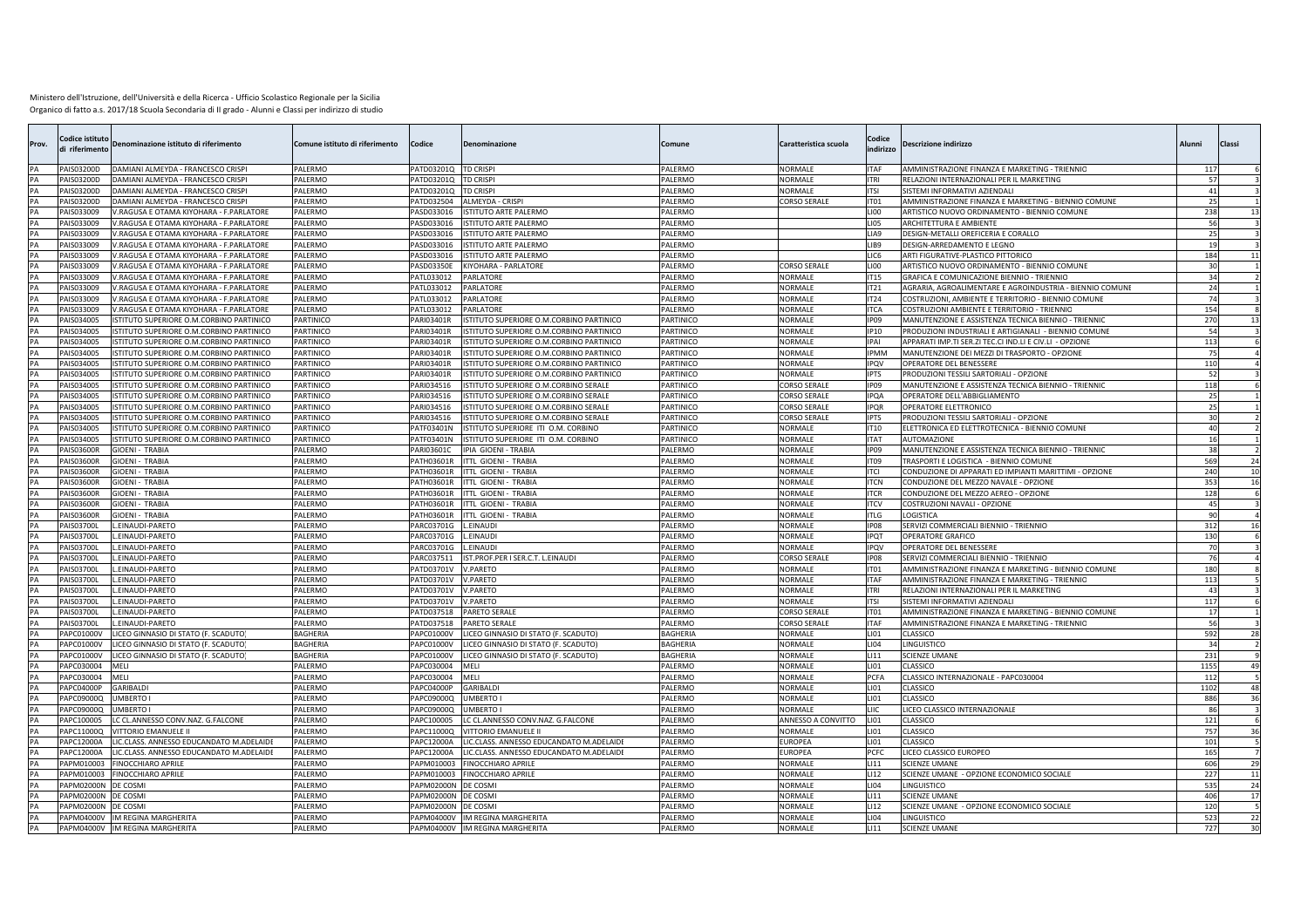| Prov. | codice istituto:<br>riferimento | Denominazione istituto di riferimento                         | Comune istituto di riferimento | Codice                   | <b>Denominazion</b>                                                | Comune                   | Caratteristica scuola                     | Codice<br>indirizzo        | Descrizione indirizzo                                                                                | Alunni                 | Classi         |
|-------|---------------------------------|---------------------------------------------------------------|--------------------------------|--------------------------|--------------------------------------------------------------------|--------------------------|-------------------------------------------|----------------------------|------------------------------------------------------------------------------------------------------|------------------------|----------------|
|       | PAPM04000V                      | IM REGINA MARGHERITA                                          | PALERMO                        | PAPM04000V               | IM REGINA MARGHERITA                                               | PALERMO                  | NORMALE                                   | L112                       | SCIENZE UMANE - OPZIONE ECONOMICO SOCIALE                                                            | 436                    | -17            |
|       | PAPM04000V                      | IM REGINA MARGHERITA                                          | PALERMO                        | APM04000V                | IM REGINA MARGHERITA                                               | <b>ALERMO</b>            | NORMALE                                   | LI13                       | MUSICALE E COREUTICO - SEZIONE MUSICAL                                                               | 39                     |                |
| PΔ    | PAPM04000V                      | IM REGINA MARGHERITA                                          | PALERMO                        | APM04000V                | IM REGINA MARGHERITA                                               | <b>ALERMO</b>            | VORMALE                                   | <b>LI14</b>                | MUSICALE E COREUTICO - SEZIONE COREUTICA                                                             | 175                    |                |
| PA    | PAPM07000P                      | ICEO SCIENZE UMANE E LING. "D. DOLCI"                         | PALERMO                        | PAPM07000P               | LICEO SCIENZE UMANE E LING. "D. DOLCI                              | PALERMO                  | <b>NORMALE</b>                            | LI <sub>04</sub>           | LINGUISTICO                                                                                          | 433                    | 20             |
|       | PAPM07000P                      | LICEO SCIENZE UMANE E LING. "D. DOLCI"                        | PALERMO                        | PAPM07000P               | LICEO SCIENZE UMANE E LING. "D. DOLCI'                             | PALERMO                  | <b>NORMALE</b>                            | L111                       | <b>SCIENZE UMANE</b>                                                                                 | 866                    | 3d             |
|       | PAPM07000P                      | ICEO SCIENZE UMANE E LING. "D. DOLCI"                         | PALERMO                        | PAPM07000P               | LICEO SCIENZE UMANE E LING. "D. DOLCI'                             | PALERMO                  | NORMALE                                   | L112                       | SCIENZE UMANE - OPZIONE ECONOMICO SOCIALE                                                            | 106                    |                |
|       | PAPM100009                      | NINNI CASSARA                                                 | PALERMO                        | PAPM100009               | <b>NINNI CASSARA</b>                                               | PALERMO                  | NORMALE                                   | LI04                       | LINGUISTICO                                                                                          | 1221                   | 52             |
|       | PAPM100009                      | NINNI CASSARA                                                 | PALERMO                        | PAPM10001A               | VIA PIETRAGROSSA                                                   | CEFALU'                  | <b>NORMALE</b>                            | <b>LI04</b>                | LINGUISTICO                                                                                          | 335                    | 14             |
|       | PAPM100009                      | NINNI CASSARA                                                 | PALERMO                        | PAPM10002B               | VIA PALERMO                                                        | TERRASINI                | NORMALE                                   | 1104                       | <b>INGUISTICO</b>                                                                                    | 13 <sub>0</sub>        |                |
|       | APS010002                       | GALILEI                                                       | PALERMO                        | APS010002                | GALILEI                                                            | <b>ALERMO</b>            | NORMALE                                   | <b>LIO2</b>                | <b>CIENTIFICO</b>                                                                                    | 1363                   | 59             |
| PA    | APS02000<br>APS05000C           | ICEO SCIENTIFICO STATALE "S.CANNIZZARO"                       | PALERMO<br>PALERMO             | APS02000L<br>APS05000C   | LICEO SCIENTIFICO STATALE "S.CANNIZZARO"<br><b>ALBERT EINSTEIN</b> | ALERMO<br>ALERMO         | NORMALE<br>NORMALE                        | LI02<br><b>LIO2</b>        | <b>CIENTIFICO</b><br>CIENTIFICO                                                                      | 1715<br>796            | 67<br>37       |
|       |                                 | <b>LEBERT EINSTEIN</b>                                        | PALERMO                        |                          |                                                                    |                          |                                           |                            | SCIENTIFICO - OPZIONE SCIENZE APPLICATE                                                              |                        |                |
|       | PAPS05000C<br>PAPS060003        | ALBERT EINSTEIN<br>ERNESTO BASILE                             | PALERMO                        | APS05000C<br>PAPS060003  | ALBERT EINSTEIN<br>ERNESTO BASILE                                  | PALERMO<br><b>ALERMO</b> | NORMALE<br>NORMALE                        | LI03<br>1102               | <b>SCIENTIFICO</b>                                                                                   | 418                    | 19             |
|       | PAPS060003                      | ERNESTO BASILE                                                | PALERMO                        | PAPS060003               | ERNESTO BASILE                                                     | PALERMO                  | <b>NORMALE</b>                            | LI <sub>03</sub>           | SCIENTIFICO - OPZIONE SCIENZE APPLICATE                                                              | 242                    | 11             |
|       | PAPS080008                      | S SANTI SAVARINO                                              | PARTINICO                      | PAPS080008               | LS SANTI SAVARINO                                                  | PARTINICO                | NORMALE                                   | <b>LI01</b>                | CLASSICO                                                                                             | 17 <sub>i</sub>        |                |
|       | APS080008                       | S SANTI SAVARINO                                              | PARTINICO                      | PAPS080008               | LS SANTI SAVARINO                                                  | PARTINICO                | NORMALE                                   | <b>LIO2</b>                | <b>SCIENTIFICO</b>                                                                                   | 420                    |                |
| PA    | PAPS080008                      | LS SANTI SAVARINO                                             | PARTINICO                      | PAPS080008               | LS SANTI SAVARINO                                                  | PARTINICO                | NORMALE                                   | LI03                       | SCIENTIFICO - OPZIONE SCIENZE APPLICATE                                                              | 322                    | 14             |
| PA    | PAPS080008                      | <b>S SANTI SAVARINO</b>                                       | PARTINICO                      | PAPS080008               | S SANTI SAVARINO                                                   | PARTINICO                | NORMALE                                   | 1104                       | <b>INGUISTICO</b>                                                                                    | 22                     |                |
|       | PAPS080008                      | S SANTI SAVARINO                                              | PARTINICO                      | PAPS080008               | S SANTI SAVARINO                                                   | PARTINICO                | NORMALE                                   | <b>LI11</b>                | <b>SCIENZE UMANE</b>                                                                                 | 274                    |                |
| PA    | PAPS080008                      | S SANTI SAVARINO                                              | PARTINICO                      | PAPS080008               | S SANTI SAVARINO                                                   | <b>ARTINICO</b>          | VORMALE                                   | LI2                        | SCIENZE UMANE - OPZIONE ECONOMICO SOCIALE                                                            | 10                     |                |
|       | PAPS09000V                      | ICEO SCIENTIFICO "G.D'ALESSANDRO                              | BAGHERIA                       | PAPS09000V               | ICEO SCIENTIFICO "G.D'ALESSANDRO                                   | <b>BAGHERIA</b>          | NORMALE                                   | LI02                       | <b>SCIENTIFICO</b>                                                                                   | 1095                   | $\Delta\Delta$ |
|       | PAPS09000V                      | ICEO SCIENTIFICO "G.D'ALESSANDRO                              | BAGHERIA                       | PAPS09000V               | ICEO SCIENTIFICO "G.D'ALESSANDRO                                   | BAGHERIA                 | NORMALE                                   | 1.103                      | SCIENTIFICO - OPZIONE SCIENZE APPLICATE                                                              |                        |                |
|       | PAPS09000V                      | ICEO SCIENTIFICO "G.D'ALESSANDRO"                             | BAGHERIA                       | APS09000V                | ICEO SCIENTIFICO "G.D'ALESSANDRO"                                  | <b>BAGHERIA</b>          | NORMALE                                   | LI15                       | LICEO SCIENTIFICO - SEZIONE SPORTIVA                                                                 |                        |                |
| PΔ    | PAPS100008                      | <b>BENEDETTO CROCE</b>                                        | PALERMO                        | PAPS100008               | <b>BENEDETTO CROCE</b>                                             | <b>ALERMO</b>            | NORMALE                                   | 1102                       | <b>SCIENTIFICO</b>                                                                                   | 1489                   |                |
| PA    | PAPS100008                      | BENEDETTO CROCE                                               | PALERMO                        | PAPS100008               | BENEDETTO CROCE                                                    | PALERMO                  | NORMALE                                   | 1103                       | SCIENTIFICO - OPZIONE SCIENZE APPLICATE                                                              | 42                     |                |
|       | PAPS100008                      | <b>BENEDETTO CROCE</b>                                        | PALERMO                        | PAPS100019               | G. DI CRISTINA OSP. PEDIATRICO                                     | PALERMO                  | C/O IST. OSPEDALIERO                      | LI02                       | SCIENTIFICO                                                                                          | 130                    |                |
|       | PAPS16000X                      | .C. DI II GRADO "SAVERIA PROFETA"                             | <b>JSTICA</b>                  | PAPS16000X               | I.C. DI II GRADO "SAVERIA PROFETA"                                 | <b>JSTICA</b>            | <b>ISOLANO</b>                            | 102                        | SCIENTIFICO                                                                                          |                        |                |
|       | PARH01000Q                      | .BORSELLINO                                                   | PALERMO                        | PARH01000Q               | P.BORSELLINO                                                       | PALERMO                  | NORMALE                                   | IP05                       | SERVIZI ENOGASTRON. E L'OSPITALITA' ALBERGHIERA - BIENNIO COMUNE                                     | 460                    | 23             |
| PΔ    | PARH01000Q                      | .BORSELLINO                                                   | PALERMO                        | PARH01000Q               | P.BORSELLINO                                                       | PALERMO                  | NORMALE                                   | <b>IP06</b>                | SERVIZI DI SALA E DI VENDITA - TRIENNIO                                                              | 145                    |                |
|       | PARH01000Q                      | .BORSELLINO                                                   | PALERMO                        | PARH01000Q               | P.BORSELLINO                                                       | PALERMO                  | <b>NORMALE</b>                            | IP <sub>07</sub>           | ACCOGLIENZA TURISTICA - TRIENNIO                                                                     |                        |                |
| PA    | PARH01000Q                      | .BORSELLINO                                                   | PALERMO                        | PARH01000Q               | P.BORSELLINO                                                       | ALERMO                   | <b>VORMALE</b>                            | <b>IPEN</b>                | NOGASTRONOMIA - TRIENNIO                                                                             | 245                    |                |
|       | PARH01000Q                      | .BORSELLINO                                                   | PALERMO                        | PARH01004X               | PSSAR PAGLIARELLI S.CARC-ASS.BORSELLINO                            | PALERMO                  | SPEC. PER CARCERARI                       | IP05                       | SERVIZI ENOGASTRON. E L'OSPITALITA' ALBERGHIERA - BIENNIO COMUNE                                     | -60                    |                |
|       | PARH01000Q                      | .BORSELLINO                                                   | PALERMO                        | PARH01004X               | PSSAR PAGLIARELLI S.CARC-ASS.BORSELLINO                            | PALERMO                  | SPEC. PER CARCERARI                       | <b>IPEN</b>                | <b>NOGASTRONOMIA - TRIENNIO</b>                                                                      | <b>90</b>              |                |
|       | PARH01000Q                      | .BORSELLINO                                                   | PALERMO                        | PARH010062               | .P.BORSELLINO S. CARC. UCCIARDONE                                  | PALERMO                  | SPEC. PER CARCERARI                       | P05                        | SERVIZI ENOGASTRON. E L'OSPITALITA' ALBERGHIERA - BIENNIO COMUNE                                     |                        |                |
|       | PARH01000Q                      | .BORSELLINO                                                   | PALERMO                        | PARH010062               | .P.BORSELLINO S. CARC. UCCIARDONE                                  | ALERMO                   | SPEC. PER CARCERARI                       | <b>IPEN</b>                | NOGASTRONOMIA - TRIENNIO                                                                             |                        |                |
|       | PARH01000Q                      | .BORSELLINO                                                   | PALERMO                        | PARH010505               | ST.PROF.PER I SERVIZ. ALBERGH E RISTORA                            | PALERMO                  | <b>CORSO SERALE</b>                       | IP05                       | SERVIZI ENOGASTRON. E L'OSPITALITA' ALBERGHIERA - BIENNIO COMUNE                                     | 40                     |                |
|       | PARH01000Q                      | .BORSELLINO                                                   | PALERMO                        | PARH010505               | IST.PROF.PER I SERVIZ. ALBERGH E RISTORA                           | <b>ALERMO</b>            | <b>CORSO SERALI</b>                       | <b>IPEN</b>                | ENOGASTRONOMIA - TRIENNIO                                                                            |                        |                |
|       | PARH02000A                      | .P.S.S.E.O.A. "PIETRO PIAZZA'                                 | PALERMO                        | PARH02000A               | .P.S.S.E.O.A. "PIETRO PIAZZA                                       | <b>ALERMO</b>            | NORMALE                                   | <b>IP05</b>                | SERVIZI ENOGASTRON. E L'OSPITALITA' ALBERGHIERA - BIENNIO COMUNE                                     | 1337                   | 50             |
| PA    | ARH02000A                       | .P.S.S.E.O.A. "PIETRO PIAZZA'                                 | PALERMO                        | PARH02000A               | .P.S.S.E.O.A. "PIETRO PIAZZA'                                      | <b>PALERMO</b>           | <b>NORMALE</b>                            | IP06                       | SERVIZI DI SALA E DI VENDITA - TRIENNIO                                                              | 35                     | 15             |
| PΔ    | <b>PARH02000A</b>               | P.S.S.E.O.A. "PIETRO PIAZZA'                                  | PALERMO                        | PARH02000A               | P.S.S.E.O.A. "PIETRO PIAZZA"                                       | PALERMO                  | NORMALE                                   | IP <sub>07</sub>           | ACCOGLIENZA TURISTICA - TRIENNIO                                                                     | 309                    | 15             |
| PΔ    | PARH02000A<br>PARH02000A        | P.S.S.E.O.A. "PIETRO PIAZZA'<br>P.S.S.E.O.A. "PIETRO PIAZZA'  | PALERMO<br>PALERMO             | PARH02000A<br>PARH02000A | .P.S.S.E.O.A. "PIETRO PIAZZA'<br>P.S.S.E.O.A. "PIETRO PIAZZA"      | PALERMO<br><b>ALERMO</b> | <b>NORMALE</b><br>NORMALE                 | <b>IPEN</b><br><b>IPPD</b> | NOGASTRONOMIA - TRIENNIO<br>RODOTTI DOLCIARI ARTIGIANALI E INDUSTRIALI - OPZIONE                     | 804<br>10 <sup>5</sup> |                |
|       |                                 |                                                               |                                |                          |                                                                    |                          |                                           |                            |                                                                                                      |                        |                |
|       | PARH02000A<br>PARH02000A        | .P.S.S.E.O.A. "PIETRO PIAZZA'<br>P.S.S.E.O.A. "PIETRO PIAZZA' | PALERMO<br>PALERMO             | PARH02050Q<br>PARH02050Q | I.P.S.S.A.R P. PIAZZA SERALE<br>P.S.S.A.R P. PIAZZA SERALE         | PALERMO<br>PALERMO       | <b>CORSO SERAI</b><br><b>CORSO SERALI</b> | <b>IP05</b><br><b>IPEN</b> | SERVIZI ENOGASTRON. E L'OSPITALITA' ALBERGHIERA - BIENNIO COMUNE<br><b>ENOGASTRONOMIA - TRIENNIO</b> |                        |                |
|       | PARH050006                      | PAOLO CASCINO (EX III ALBERGH                                 | PALERMO                        | ARH050006                | F.PAOLO CASCINO (EX III ALBERGH)                                   | PALERMO                  | NORMALE                                   | P05                        | SERVIZI ENOGASTRON. E L'OSPITALITA' ALBERGHIERA - BIENNIO COMUNE                                     | 660                    |                |
| PA    | <b>PARH050006</b>               | PAOLO CASCINO (EX III ALBERGH)                                | PALERMO                        | PARH050006               | F.PAOLO CASCINO (EX III ALBERGH)                                   | <b>PALERMO</b>           | NORMALE                                   | <b>IP06</b>                | SERVIZI DI SALA E DI VENDITA - TRIENNIO                                                              | 199                    |                |
| PA    | ARH050006                       | .PAOLO CASCINO (EX III ALBERGH                                | PALERMO                        | PARH050006               | : PAOLO CASCINO (EX III ALBERGH)                                   | PALERMO                  | <b>NORMALE</b>                            | IP07                       | ACCOGLIENZA TURISTICA - TRIENNIO                                                                     | 143                    |                |
| DΔ    | PARH050006                      | PAOLO CASCINO (EX III ALBERGH)                                | PALERMO                        | PARH050006               | F.PAOLO CASCINO (EX III ALBERGH)                                   | <b>PALERMO</b>           | <b>NORMALE</b>                            | <b>IPEN</b>                | ENOGASTRONOMIA - TRIENNIO                                                                            | 43                     |                |
|       | ARH050006                       | PAOLO CASCINO (EX III ALBERGH)                                | PALERMO                        | PARH050006               | PAOLO CASCINO (EX III ALBERGH)                                     | PALERMO                  | NORMALE                                   | <b>IPPD</b>                | PRODOTTI DOLCIARI ARTIGIANALI E INDUSTRIALI - OPZIONE                                                | 48                     |                |
| PA    | PARI010007                      | S.D'ACQUISTO BAGHERIA                                         | <b>BAGHERIA</b>                | PARI010007               | S.D'ACQUISTO BAGHERIA                                              | <b>BAGHERIA</b>          | NORMALE                                   | IP <sub>09</sub>           | MANUTENZIONE E ASSISTENZA TECNICA BIENNIO - TRIENNIC                                                 | 300                    | 12             |
| PA    | PARI010007                      | S.D'ACQUISTO BAGHERIA                                         | <b>BAGHERIA</b>                | PARI010007               | S.D'ACQUISTO BAGHERIA                                              | <b>BAGHERIA</b>          | <b>NORMALE</b>                            | IP10                       | PRODUZIONI INDUSTRIALI E ARTIGIANALI - BIENNIO COMUNE                                                | 96                     |                |
|       | PARI010007                      | D'ACQUISTO BAGHERIA                                           | BAGHERIA                       | PARI010007               | <b>S.D'ACQUISTO BAGHERIA</b>                                       | <b>BAGHERIA</b>          | NORMALE                                   | IPAG                       | ARTIGIANATO - TRIENNIO                                                                               |                        |                |
| PΔ    | ARI010007                       | <b>D'ACQUISTO BAGHERIA</b>                                    | BAGHERIA                       | PARI010007               | <b>D'ACQUISTO BAGHERIA</b>                                         | BAGHERIA                 | VORMALE                                   | IPAI                       | APPARATI IMP.TI SER.ZI TEC.CI IND.LI E CIV.LI - OPZIONE                                              | 264                    |                |
|       | PARI010001                      | <b>.D'ACQUISTO BAGHERIA</b>                                   | <b>BAGHERIA</b>                | PARI010007               | .D'ACQUISTO BAGHERIA                                               | BAGHERIA                 | NORMALE                                   | <b>IPMM</b>                | MANUTENZIONE DEI MEZZI DI TRASPORTO - OPZIONE                                                        | 10                     |                |
| PΔ    | ARI01000                        | .D'ACQUISTO BAGHERIA                                          | BAGHERIA                       | PARI010007               | .D'ACQUISTO BAGHERIA                                               | BAGHERIA                 | NORMALE                                   | <b>IPOV</b>                | OPERATORE DEL BENESSERE                                                                              | 81                     |                |
|       | ARI010007                       | .D'ACQUISTO BAGHERIA                                          | BAGHERIA                       | PARI010029               | PIA "S. D'ACQUISTO" SEZ. MALASPINA                                 | PALERMO                  | SPEC. PER CARCERARI                       | <b>IP09</b>                | MANUTENZIONE E ASSISTENZA TECNICA BIENNIO - TRIENNIC                                                 | 12                     |                |
| PA    | PARI010007                      | S.D'ACQUISTO BAGHERIA                                         | BAGHERIA                       | PARI01050L               | . PROF.IND. ARTIG. S.D'ACQUISTO SERALE                             | BAGHERIA                 | CORSO SERALI                              | IP09                       | MANUTENZIONE E ASSISTENZA TECNICA BIENNIO - TRIENNIC                                                 |                        |                |
| PA    | PASL01000V                      | ICEO ARTISTICO STATALE " E. CATALANO                          | PALERMO                        | PASL01000V               | ICEO ARTISTICO STATALE " E. CATALANO                               | PALERMO                  | <b>NORMALE</b>                            | 1100                       | ARTISTICO NUOVO ORDINAMENTO - BIENNIO COMUNE                                                         | 369                    |                |
|       | <b>PASL01000V</b>               | ICEO ARTISTICO STATALE " E. CATALANO                          | PALERMO                        | PASL01000V               | LICEO ARTISTICO STATALE " E. CATALANO                              | PALERMO                  | NORMALE                                   | <b>LIO5</b>                | ARCHITETTURA E AMBIENTE                                                                              | $\Delta f$             |                |
|       | PASL01000V                      | ICEO ARTISTICO STATALE " E. CATALANO                          | PALERMO                        | PASL01000V               | LICEO ARTISTICO STATALE " E. CATALANO                              | PALERMO                  | NORMALE                                   | 1108                       | SCENOGRAFIA                                                                                          | 130                    |                |
| PA    | PASL01000V                      | LICEO ARTISTICO STATALE " E. CATALANO                         | PALERMO                        | PASL01000V               | LICEO ARTISTICO STATALE " E. CATALANO                              | PALERMO                  | <b>NORMALE</b>                            | LIB9                       | DESIGN-ARREDAMENTO E LEGNO                                                                           | 63                     |                |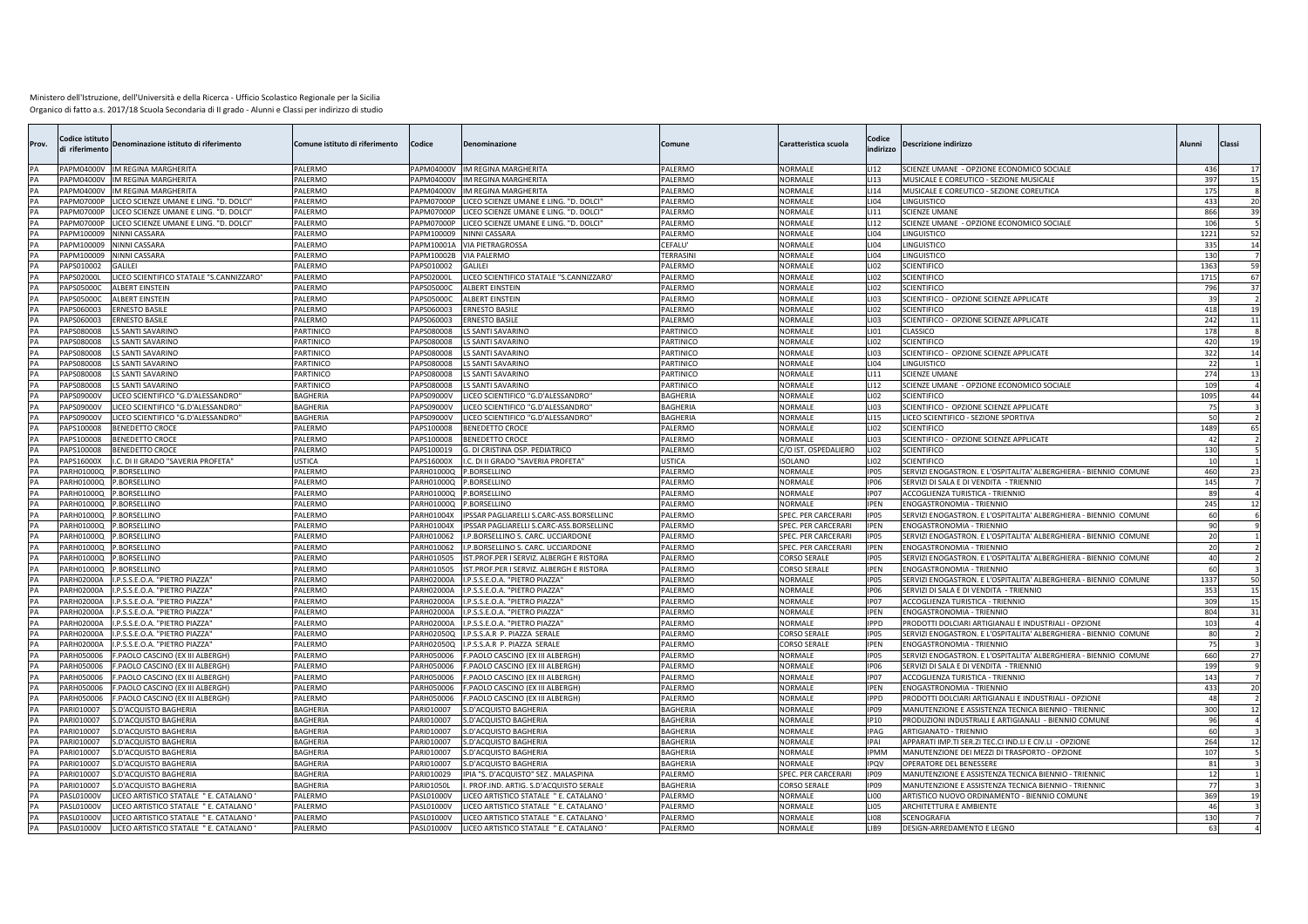| Prov.     | odice istitutı:<br>di riferimento      | Denominazione istituto di riferimento                  | Comune istituto di riferimento | Codice                          | Denominazione                                          | Comune                 | Caratteristica scuola | Codice<br>indirizzo | Descrizione indirizzo                                                                                      | Alunni          | Classi       |    |
|-----------|----------------------------------------|--------------------------------------------------------|--------------------------------|---------------------------------|--------------------------------------------------------|------------------------|-----------------------|---------------------|------------------------------------------------------------------------------------------------------------|-----------------|--------------|----|
| PΔ        | PASL01000V                             | ICEO ARTISTICO STATALE " E. CATALANO                   | PALERMO                        | PASL01000V                      | LICEO ARTISTICO STATALE " E. CATALANO                  | PALERMO                | <b>NORMALE</b>        | LIC6                | ARTI FIGURATIVE-PLASTICO PITTORICO                                                                         | 28              |              | 16 |
| PA        | PATD050008                             | DON LUIGI STURZO                                       | <b>BAGHERIA</b>                | PATD050008                      | DON LUIGI STURZO                                       | BAGHERIA               | NORMALE               | IT <sub>01</sub>    | AMMINISTRAZIONE FINANZA E MARKETING - BIENNIO COMUNE                                                       | 24 <sub>2</sub> |              | 10 |
| PA        | PATD050008                             | DON LUIGI STURZO                                       | BAGHERIA                       | PATD050008                      | <b>DON LUIGI STURZO</b>                                | BAGHERIA               | <b>NORMALE</b>        | IT04                | TURISMO BIENNIO - TRIENNIO                                                                                 | 680             |              | 30 |
| PA        | PATD050008                             | DON LUIGI STURZO                                       | <b>BAGHERIA</b>                | PATD050008                      | <b>DON LUIGI STURZO</b>                                | BAGHERIA               | <b>NORMALE</b>        | <b>ITAF</b>         | AMMINISTRAZIONE FINANZA E MARKETING - TRIENNIO                                                             | 334             |              | 15 |
| PA        | PATD050008                             | DON LUIGI STURZO                                       | BAGHERIA                       | PATD050008                      | DON LUIGI STURZO                                       | BAGHERIA               | NORMALE               | <b>ITSI</b>         | SISTEMI INFORMATIVI AZIENDALI                                                                              |                 |              |    |
| PA        | PATD050008                             | DON LUIGI STURZO                                       | <b>BAGHERIA</b>                | <b>PATD05050N</b>               | ST.T.COM. DON LUIGI STURZO SERALE                      | <b>BAGHERIA</b>        | CORSO SERALE          | T01                 | AMMINISTRAZIONE FINANZA E MARKETING - BIENNIO COMUNE                                                       |                 |              |    |
|           | <b>PATD09000F</b>                      | CARLO ALBERTO DALLA CHIESA                             | PARTINICO                      | PATD09000P                      | ARLO ALBERTO DALLA CHIESA                              | <b>PARTINICO</b>       | NORMALE               | ITO1                | AMMINISTRAZIONE FINANZA E MARKETING - BIENNIO COMUNE                                                       |                 |              |    |
|           | PATD09000P                             | ARLO ALBERTO DALLA CHIESA                              | <b>ARTINICO</b>                | PATD09000P                      | ARLO ALBERTO DALLA CHIESA                              | <b>PARTINICO</b>       | NORMALE               | IT04                | TURISMO BIENNIO - TRIENNIO                                                                                 | 39              |              | 18 |
| PA        | <b>PATD09000F</b><br>PATD09000P        | ARLO ALBERTO DALLA CHIESA<br>ARLO ALBERTO DALLA CHIESA | PARTINICO<br><b>ARTINICO</b>   | PATD09000P<br>PATD09000P        | ARLO ALBERTO DALLA CHIESA                              | PARTINICO<br>PARTINICO | NORMALE<br>NORMALE    | IT13                | INFORMATICA E TELECOMUNICAZIONI - BIENNIO COMUNE                                                           |                 |              |    |
| PA        | PATD09000P                             | ARLO ALBERTO DALLA CHIESA                              |                                | PATD09000P                      | ARLO ALBERTO DALLA CHIESA<br>ARLO ALBERTO DALLA CHIESA | PARTINICO              | NORMALE               | T16<br>IT24         | CHIMICA, MATERIALI E BIOTECNOLOGIE - BIENNIO COMUNI<br>COSTRUZIONI, AMBIENTE E TERRITORIO - BIENNIO COMUNE |                 | $\Lambda$    |    |
| PA<br>PA  | PATD09000F                             | ARLO ALBERTO DALLA CHIESA                              | PARTINICO                      | PATD09000P                      | ARLO ALBERTO DALLA CHIESA                              | PARTINICO              | <b>NORMALE</b>        | <b>ITAF</b>         | AMMINISTRAZIONE FINANZA E MARKETING - TRIENNIO                                                             |                 |              |    |
| PA        | PATD09000P                             | CARLO ALBERTO DALLA CHIESA                             | PARTINICO<br>PARTINICO         | PATD09000P                      | CARLO ALBERTO DALLA CHIESA                             | PARTINICO              | NORMALE               | <b>ITBS</b>         | <b>BIOTECNOLOGIE SANITARIE</b>                                                                             |                 | 50           |    |
|           | PATD09000P                             | CARLO ALBERTO DALLA CHIESA                             | PARTINICO                      | PATD09000P                      | CARLO ALBERTO DALLA CHIESA                             | PARTINICO              | NORMALE               | <b>ITCA</b>         | COSTRUZIONI AMBIENTE E TERRITORIO - TRIENNIC                                                               |                 |              |    |
| PA        | PATD09000P                             | ARLO ALBERTO DALLA CHIESA                              | PARTINICO                      | PATD09000P                      | ARLO ALBERTO DALLA CHIESA                              | PARTINICO              | NORMALE               | ITSI                | SISTEMI INFORMATIVI AZIENDALI                                                                              |                 | q            |    |
|           | PATD09000F                             | ARLO ALBERTO DALLA CHIESA                              | PARTINICO                      | PATD090504                      | TC C.A.DALLA CHIESA SERALE                             | PARTINICO              | CORSO SERAL           | <b>ITAF</b>         | AMMINISTRAZIONE FINANZA E MARKETING - TRIENNIO                                                             |                 |              |    |
| PA        | ATD120009                              | T. ECONOMICO E TURISMO "PIO LA TORRE'                  | <b>ALERMO</b>                  | PATD120009                      | T. ECONOMICO E TURISMO "PIO LA TORRE"                  | <b>ALERMO</b>          | VORMALE               | <b>P08</b>          | SERVIZI COMMERCIALI BIENNIO - TRIENNIO                                                                     | 123             |              |    |
| PA        | PATD120009                             | T. ECONOMICO E TURISMO "PIO LA TORRE'                  | <b>ALERMO</b>                  | PATD120009                      | T. ECONOMICO E TURISMO "PIO LA TORRE'                  | PALERMO                | NORMALE               | PCP                 | PROMOZIONE COMMERCIALE E PUBBLICITARIA - OPZION                                                            |                 |              |    |
| PA        | PATD120009                             | T. ECONOMICO E TURISMO "PIO LA TORRE'                  | <b>ALFRMO</b>                  | PATD120009                      | T. ECONOMICO E TURISMO "PIO LA TORRE"                  | PALERMO                | NORMALE               | IT <sub>01</sub>    | AMMINISTRAZIONE FINANZA E MARKETING - BIENNIO COMUNE                                                       | 260             |              | 12 |
| PA        | PATD120009                             | T. ECONOMICO E TURISMO "PIO LA TORRE"                  | PALERMO                        | PATD120009                      | T. ECONOMICO E TURISMO "PIO LA TORRE                   | PALERMO                | NORMALE               | IT04                | TURISMO BIENNIO - TRIENNIO                                                                                 | 537             |              | 24 |
| PA        | PATD120009                             | T. ECONOMICO E TURISMO "PIO LA TORRE"                  | PALERMO                        | PATD120009                      | .T. ECONOMICO E TURISMO "PIO LA TORRE"                 | PALERMO                | NORMALE               | <b>TAF</b>          | AMMINISTRAZIONE FINANZA E MARKETING - TRIENNIO                                                             | 116             |              |    |
|           | PATD120009                             | T. ECONOMICO E TURISMO "PIO LA TORRE                   | PALERMO                        | PATD120009                      | T. ECONOMICO E TURISMO "PIO LA TORRE"                  | PALERMO                | NORMALE               | ITSI                | SISTEMI INFORMATIVI AZIENDALI                                                                              | 108             |              |    |
|           | PATD120009                             | T. ECONOMICO E TURISMO "PIO LA TORRE"                  | PALERMO                        | PATD12050P                      | TC. PIO LA TORRE                                       | PALERMO                | CORSO SERAL           | IP <sub>08</sub>    | SERVIZI COMMERCIALI BIENNIO - TRIENNIO                                                                     |                 |              |    |
| PA        | PATD180001                             | STITUTO TECNICO SAVERIA PROFETA                        | USTICA                         | PATD180001                      | <b>ISTITUTO TECNICO SAVERIA PROFETA</b>                | USTICA                 | <b>SOLANO</b>         | IT <sub>04</sub>    | TURISMO BIENNIO - TRIENNIO                                                                                 |                 |              |    |
|           | PATF030009                             | TI VITTORIO EMANUELE III                               | PALERMO                        | PATF030009                      | ITI VITTORIO EMANUELE III                              | PALERMO                | NORMALE               | T05                 | MECCANICA MECCATRONICA ENERGIA - BIENNIO COMUNE                                                            | 17 <sub>1</sub> |              |    |
| PA        | PATF030009                             | <b>II VITTORIO EMANUELE II</b>                         | <b>ALERMO</b>                  | PATF030009                      | <b>TI VITTORIO EMANUELE II</b>                         | PALERMO                | <b>NORMALE</b>        | IT10                | ELETTRONICA ED ELETTROTECNICA - BIENNIO COMUNI                                                             | 18 <sup>2</sup> |              |    |
| PA        | PATF030009                             | <b>II VITTORIO EMANUELE III</b>                        | <b>ALERMO</b>                  | PATF030009                      | ITI VITTORIO EMANUELE III                              | PALERMO                | NORMALE               | IT13                | INFORMATICA E TELECOMUNICAZIONI - BIENNIO COMUNE                                                           | 484             |              | 18 |
| PA        | PATF030009                             | <b>II VITTORIO EMANUELE III</b>                        | <b>ALERMO</b>                  | PATF030009                      | <b>TI VITTORIO EMANUELE III</b>                        | <b>ALERMO</b>          | NORMALE               | <b>ITET</b>         | ELETTROTECNICA                                                                                             | 188             |              |    |
| PA        | PATF030009                             | TI VITTORIO EMANUELE III                               | ALERMO                         | PATF030009                      | ITI VITTORIO EMANUELE III                              | PALERMO                | NORMALE               | ITIA                | <b>INFORMATICA</b>                                                                                         |                 | 434          | 20 |
|           | PATF030009                             | <b>II VITTORIO EMANUELE I</b>                          | ALERMO                         | PATF030009                      | TI VITTORIO EMANUELE III                               | PALERMO                | NORMALE               | <b>ITMM</b>         | MECCANICA E MECCATRONICA                                                                                   | 214             |              |    |
| PA        | PATF030009                             | TI VITTORIO EMANUELE III                               | <b>ALERMO</b>                  | <b>PATF03050P</b>               | .T.I.V.E.III SERALE                                    | PALERMO                | CORSO SERALE          | IT10                | ELETTRONICA ED ELETTROTECNICA - BIENNIO COMUNE                                                             |                 |              |    |
| PA        | PATF030009                             | <b>FI VITTORIO FMANUFLE II</b>                         | ALFRMO                         | PATF03050P                      | T.I.V.E.III SERALE                                     | PALERMO                | CORSO SERALE          | <b>TET</b>          | <b>FI ETTROTECNICA</b>                                                                                     |                 |              |    |
|           | PATF030009                             | <b>FI VITTORIO EMANUELE III</b>                        | <b>ALERMO</b>                  | <b>PATF03050P</b>               | .T.I.V.E.III SERALE                                    | <b>ALERMO</b>          | CORSO SERALE          | <b>TMM</b>          | MECCANICA E MECCATRONICA                                                                                   |                 | $7^{\circ}$  |    |
|           | PATN01000Q                             | MARCO POLO                                             | ALERMO                         | PATN01000Q                      | MARCO POLO                                             | PALERMO                | <b>NORMALE</b>        | T <sub>04</sub>     | TURISMO BIENNIO - TRIENNIO                                                                                 | 1407            |              | 60 |
| PA        | PATN01000Q                             | MARCO POLO                                             | ALERMO                         | PATN010505                      | IST.T. TURISMO MARCO POLO SERALE                       | PALERMO                | CORSO SERALI          | <b>IT04</b>         | TURISMO BIENNIO - TRIENNIO                                                                                 | 10 <sub>5</sub> |              |    |
| <b>RG</b> | <b>RGIS00200C</b>                      | GAETANO CURCIO                                         | <b>SPICA</b>                   |                                 | RGPC00201Q LICEO "G.CURCIO"                            | SPICA                  | NORMALE               | LI01                | CLASSICO                                                                                                   | 103             |              |    |
| RG        | <b>RGIS00200C</b>                      | <b>GAETANO CURCIO</b>                                  | <b>ISPICA</b>                  | RGPC00201Q                      | LICEO "G.CURCIO"                                       | <b>ISPICA</b>          | <b>NORMALE</b>        | LI03                | SCIENTIFICO - OPZIONE SCIENZE APPLICATE                                                                    | 251             |              | 10 |
| RG        | <b>RGIS00200C</b>                      | GAETANO CURCIO                                         | SPICA                          | RGPC00201Q                      | LICEO "G.CURCIO"                                       | <b>ISPICA</b>          | <b>NORMALE</b>        | <b>LI04</b>         | <b>LINGUISTICO</b>                                                                                         | 23 <sup>2</sup> |              | 10 |
| <b>RG</b> | <b>RGIS00200C</b>                      | <b>GAETANO CURCIO</b>                                  | SPICA                          | RGRC00201B                      | ST.PROF.LE SERVIZI "G.CURCIO'                          | SPICA                  | NORMALE               | <b>PO5</b>          | SERVIZI ENOGASTRON. E L'OSPITALITA' ALBERGHIERA - BIENNIO COMUNE                                           | 158             |              |    |
| RG        | <b>RGIS00200C</b>                      | GAETANO CURCIO                                         | <b>ISPICA</b>                  | RGRC00201B                      | IST.PROF.LE SERVIZI "G.CURCIO'                         | SPICA                  | NORMALE               | IP <sub>06</sub>    | SERVIZI DI SALA E DI VENDITA - TRIENNIO                                                                    |                 |              |    |
| <b>RG</b> | <b>RGIS00200C</b>                      | <b>GAETANO CURCIO</b>                                  | SPICA                          | <b>RGRC00201B</b>               | ST.PROF.LE SERVIZI "G.CURCIO'                          | <b>ISPICA</b>          | NORMALE               | IP <sub>07</sub>    | ACCOGLIENZA TURISTICA - TRIENNIO                                                                           |                 |              |    |
| <b>RG</b> | <b>RGIS00200C</b><br><b>RGIS00200C</b> | <b>GAETANO CURCIO</b><br><b>GAETANO CURCIO</b>         | <b>SPICA</b><br>SPICA          | <b>RGRC00201B</b><br>RGRI002014 | ST.PROF.LE SERVIZI "G.CURCIO'<br>.P.S.I.A. "G.CURCIO"  | <b>ISPICA</b><br>SPICA | NORMALE<br>VORMALE    | <b>IPEN</b><br>P03  | ENOGASTRONOMIA - TRIENNIO<br>ODONTOTECNICO BIENNIO- TRIENNIC                                               | 178             |              |    |
| <b>RG</b> | RGIS00200C                             | <b>GAETANO CURCIO</b>                                  | <b>ISPICA</b>                  | RGRI002014                      | .P.S.I.A. "G.CURCIO"                                   | <b>ISPICA</b>          | <b>NORMALE</b>        | IP <sub>09</sub>    | MANUTENZIONE E ASSISTENZA TECNICA BIENNIO - TRIENNIC                                                       | 126             |              |    |
| <b>RG</b> | <b>RGIS00200C</b>                      | <b>GAETANO CURCIO</b>                                  | SPICA                          | <b>RGRI00250C</b>               | P.S.I.A. G. CURCIO - SERALE                            | SPICA                  | CORSO SERAL           | <b>IP09</b>         | MANUTENZIONE E ASSISTENZA TECNICA BIENNIO - TRIENNIC                                                       |                 |              |    |
| RG        | RGIS003008                             | <b>GIOSUE' CARDUCCI</b>                                | OMISO                          | RGPC00301G                      | ICEO G. CARDUCCI                                       | COMISO                 | NORMALE               | LI01                | CLASSICO                                                                                                   | 208             |              | 10 |
| RG        | 8003008                                | <b>GIOSUE' CARDUCCI</b>                                | COMISO                         | RGPC00301G                      | LICEO G. CARDUCCI                                      | COMISO                 | NORMALE               | LI02                | <b>SCIENTIFICO</b>                                                                                         | 275             |              | 12 |
| <b>RG</b> | RGIS003008                             | <b>GIOSUE' CARDUCCI</b>                                | OMISO                          | RGSD003015                      | LICEO ARTISTICO S.FIUME                                | COMISO                 |                       | LIOO                | ARTISTICO NUOVO ORDINAMENTO - BIENNIO COMUNE                                                               | 17 <sub>3</sub> |              |    |
| RG        | <b>RGIS003008</b>                      | <b>GIOSUE' CARDUCCI</b>                                | COMISO                         | RGSD003015                      | LICEO ARTISTICO S.FIUME                                | COMISO                 |                       | <b>LIO5</b>         | ARCHITETTURA E AMBIENTE                                                                                    |                 |              |    |
| RG        | RGIS003008                             | GIOSUE' CARDUCCI                                       | COMISO                         | RGSD003015                      | LICEO ARTISTICO S.FIUME                                | COMISO                 |                       | LIA6                | ARTI FIGURATIVE-PLASTICO SCULTOREO                                                                         |                 | $\Delta$     |    |
| <b>RG</b> | RGIS003008                             | GIOSUE' CARDUCCI                                       | COMISO                         | RGSD003015                      | LICEO ARTISTICO S.FIUME                                | COMISO                 |                       | LIA9                | DESIGN-METALLI OREFICERIA E CORALLO                                                                        |                 | $\mathbf{g}$ |    |
| RG        | RGIS003008                             | <b>GIOSUE' CARDUCCI</b>                                | COMISO                         | RGSD003015                      | LICEO ARTISTICO S.FIUME                                | COMISO                 |                       | LIC <sub>9</sub>    | <b>DESIGN-CERAMICA</b>                                                                                     |                 |              |    |
| RG        | RGIS003008                             | <b>IOSUE' CARDUCCI</b>                                 | OMISO                          | RGSD003015                      | ICEO ARTISTICO S.FIUME                                 | COMISO                 |                       | IG9                 | <b>DESIGN-TESSUTO</b>                                                                                      |                 |              |    |
| RG        | RGIS003008                             | <b>IOSUE' CARDUCCI</b>                                 | OMISO                          | RGTD00301E                      | ST. TECN. ECONOMICO G. CARDUCCI                        | COMISO                 | NORMALE               | IT <sub>01</sub>    | AMMINISTRAZIONE FINANZA E MARKETING - BIENNIO COMUNE                                                       | 140             |              |    |
| <b>RG</b> | RGIS003008                             | <b>IOSUE' CARDUCC</b>                                  | OMISO                          | RGTD00301E                      | <b>IST. TECN. ECONOMICO G. CARDUCC</b>                 | COMISO                 | NORMALE               | T04                 | TURISMO BIENNIO - TRIENNIO                                                                                 |                 |              |    |
| <b>RG</b> | GIS003008                              | <b>IOSUE' CARDUCC</b>                                  | OMISO:                         | RGTD00301E                      | <b>IST. TECN. ECONOMICO G. CARDUCC</b>                 | COMISO                 | NORMALE               | <b>ITAF</b>         | AMMINISTRAZIONE FINANZA E MARKETING - TRIENNIO                                                             | 10 <sub>1</sub> |              |    |
| <b>RG</b> | GIS004004                              | <b>GIOVANNI VERGA</b>                                  | MODICA                         | RGPM00401G                      | ICEO G. VERGA                                          | <b>MODICA</b>          | NORMALE               | LI04                | LINGUISTICO                                                                                                | 364             |              | 16 |
| RG        | <b>RGIS004004</b>                      | <b>GIOVANNI VERGA</b>                                  | MODICA                         | RGPM00401G                      | LICEO G. VERGA                                         | MODICA                 | NORMALE               | LI11                | <b>SCIENZE UMANE</b>                                                                                       | 230             |              | 10 |
| <b>RG</b> | RGIS004004                             | <b>GIOVANNI VERGA</b>                                  | MODICA                         | RGPM00401G                      | ICEO G. VERGA                                          | <b>MODICA</b>          | NORMALE               | LI12                | SCIENZE UMANE - OPZIONE ECONOMICO SOCIALE                                                                  | 111             |              | 6  |
| <b>RG</b> | RGIS004004                             | <b>GIOVANNI VERGA</b>                                  | MODICA                         | RGPM00401G                      | LICEO G. VERGA                                         | MODICA                 | NORMALE               | LI13                | MUSICALE E COREUTICO - SEZIONE MUSICALE                                                                    | 244             |              | 10 |
| <b>RG</b> | RGIS004004                             | <b>GIOVANNI VERGA</b>                                  | MODICA                         | <b>RGRC00450B</b>               | IST. PROF. SERVIZI SERALE VERGA                        | <b>MODICA</b>          | CORSO SERALE          | IP <sub>02</sub>    | SERVIZI SOCIO-SANITARI BIENNIO - TRIENNIO                                                                  |                 |              |    |
| RG        | RGIS004004                             | <b>GIOVANNI VERGA</b>                                  | MODICA                         |                                 | RGRI00402R IST.PROF.IND.ART. T.I.M.A                   | MODICA                 | <b>NORMALE</b>        | <b>IP10</b>         | PRODUZIONI INDUSTRIALI E ARTIGIANALI - BIENNIO COMUNE                                                      |                 | 49           |    |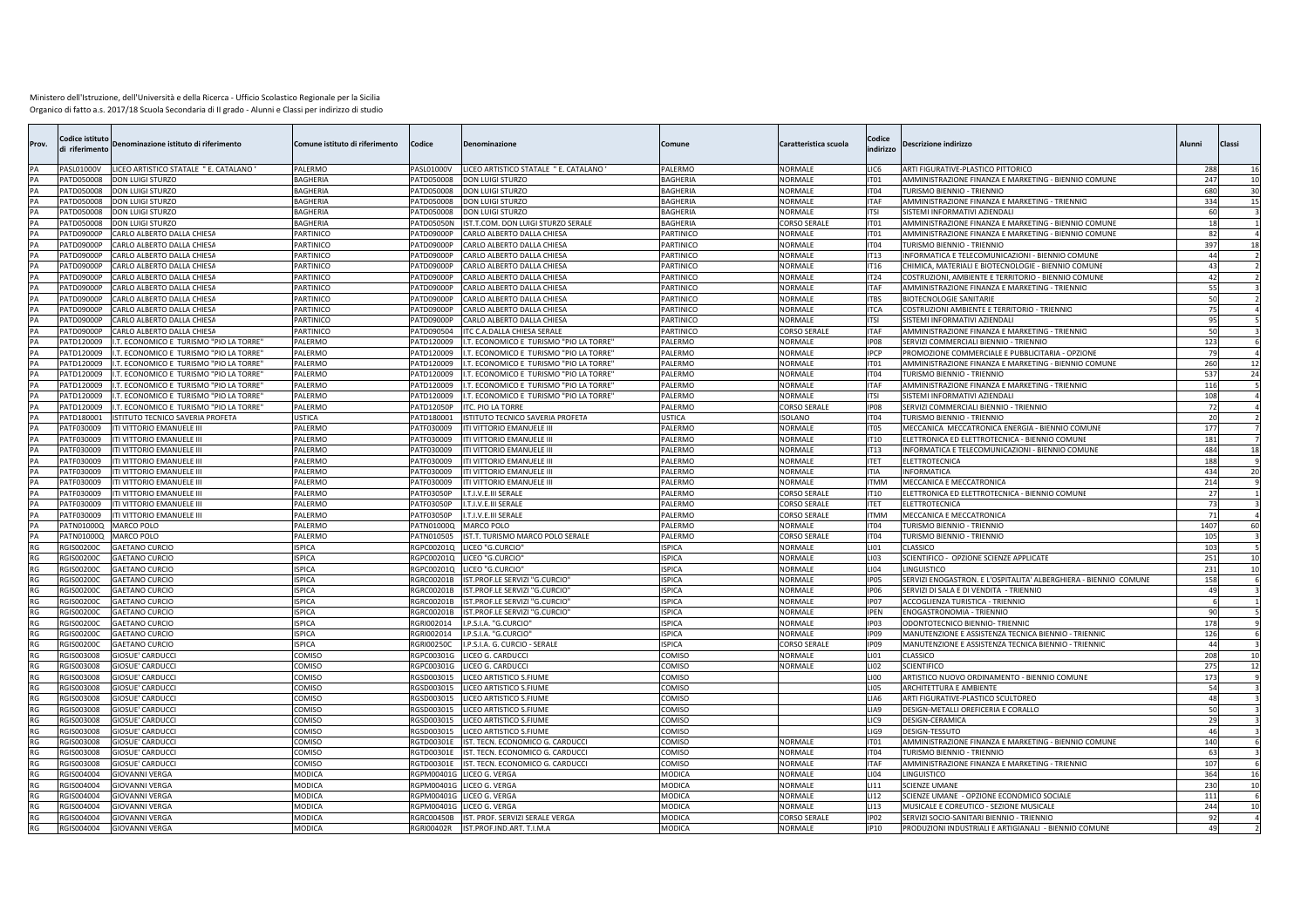| Prov.           | odice istituto:<br>di riferimento | Denominazione istituto di riferimento              | Comune istituto di riferimento | Codice                   | Denominazione                                              | Comune           | Caratteristica scuola            | Codice<br>indirizzo | Oescrizione indirizzo                                                                                                         | Alunni          | Classi                      |
|-----------------|-----------------------------------|----------------------------------------------------|--------------------------------|--------------------------|------------------------------------------------------------|------------------|----------------------------------|---------------------|-------------------------------------------------------------------------------------------------------------------------------|-----------------|-----------------------------|
| <b>RG</b>       | RGIS004004                        | <b>GIOVANNI VERGA</b>                              | MODICA                         | <b>RGRI00402R</b>        | IST PROF IND ART TIM A                                     | MODICA           | <b>NORMALE</b>                   | <b>IPAF</b>         | ARREDI E FORNITURE DI INTERNI - OPZIONE                                                                                       |                 |                             |
| RG              | <b>GIS00600Q</b>                  | <b>GIORGIO LA PIRA</b>                             | POZZALLO                       | RGPS006016               | LICEO "G. LA PIRA"                                         | POZZALLO         | <b>NORMALE</b>                   | <b>LIO2</b>         | <b>SCIENTIFICO</b>                                                                                                            | 170             | 10                          |
| RG              | <b>GIS00600Q</b>                  | <b>GIORGIO LA PIRA</b>                             | POZZALLO                       | RGTD006012               | IST. TECN. ECONOMICO G. LA PIRA                            | POZZALLO         | <b>NORMALE</b>                   | IT <sub>01</sub>    | AMMINISTRAZIONE FINANZA E MARKETING - BIENNIO COMUNE                                                                          |                 |                             |
| RG              | GIS00600Q                         | <b>GIORGIO LA PIRA</b>                             | POZZALLO                       | RGTD006012               | IST. TECN. ECONOMICO G. LA PIRA                            | POZZALLO         | <b>NORMALE</b>                   | IT04                | TURISMO BIENNIO - TRIENNIO                                                                                                    |                 | $\mathbf{A}^{\mathbf{c}}$   |
| RG              | GIS00600Q                         | <b>GIORGIO LA PIRA</b>                             | POZZALLO                       | RGTD006012               | IST. TECN. ECONOMICO G. LA PIRA                            | POZZALLO         | NORMALE                          | <b>ITAF</b>         | AMMINISTRAZIONE FINANZA E MARKETING - TRIENNIO                                                                                |                 |                             |
| RG              | GIS00600Q                         | <b>GIORGIO LA PIRA</b>                             | POZZALLO                       | RGTH00601Q               | <b>ST. TECNOL, NAUTICO G.LA PIRA</b>                       | POZZALLO         | <b>NORMALE</b>                   | IT09                | TRASPORTI E LOGISTICA - BIENNIO COMUNE                                                                                        | 184             |                             |
| RG              | GIS00600Q                         | <b>GIORGIO LA PIRA</b>                             | POZZALLO                       | RGTH00601Q               | <b>IST. TECNOL. NAUTICO G.LA PIRA</b>                      | POZZALLO         | NORMALE                          | <b>ITCI</b>         | CONDUZIONE DI APPARATI ED IMPIANTI MARITTIMI - OPZIONE                                                                        | 10              |                             |
| RG              | GIS00600Q                         | <b>GIORGIO LA PIRA</b>                             | POZZALLO                       | RGTH00601C               | ST. TECNOL. NAUTICO G.LA PIRA                              | POZZALLO         | <b>NORMALE</b>                   | <b>ITCN</b>         | CONDUZIONE DEL MEZZO NAVALE - OPZIONE                                                                                         | 15              |                             |
| RG              | GIS00600Q                         | <b>GIORGIO LA PIRA</b>                             | POZZALLO                       | RGTH006504               | <b>ST.TECNOL.NAUTICO SERALE G. LA PIRA</b>                 | POZZALLO         | CORSO SERAL                      | IT <sub>09</sub>    | TRASPORTI E LOGISTICA - BIENNIO COMUNE                                                                                        |                 |                             |
| RG              | GIS00600Q                         | <b>GIORGIO LA PIRA</b>                             | POZZALLO                       | RGTH006504               | ST.TECNOL.NAUTICO SERALE G. LA PIRA                        | OZZALLO          | CORSO SERALE                     | ITCI                | CONDUZIONE DI APPARATI ED IMPIANTI MARITTIMI - OPZIONE                                                                        |                 |                             |
| RG              | GIS00600Q                         | <b>GIORGIO LA PIRA</b>                             | POZZALLO                       | RGTH006504               | <b>ST.TECNOL.NAUTICO SERALE G. LA PIRA</b>                 | POZZALLO         | <b>CORSO SERALI</b>              | <b>ITCN</b>         | CONDUZIONE DEL MEZZO NAVALE - OPZIONI                                                                                         |                 |                             |
| RG<br>RG        | <b>GISO0800B</b><br>GIS00800B     | QUINTINO CATAUDELLA<br>QUINTINO CATAUDELLA         | SCICLI<br>SCICLI               | RGPS00801T               | LICEO SCIENTIFICO " Q.CATAUDELLA                           | SCICLI           | <b>NORMALE</b><br><b>NORMALE</b> | <b>LIO1</b><br>LI02 | CLASSICO<br><b>SCIENTIFICO</b>                                                                                                | 11              |                             |
|                 | <b>RGIS00800B</b>                 | QUINTINO CATAUDELLA                                | SCICLI                         | RGPS00801T<br>RGRH00801G | LICEO SCIENTIFICO " Q.CATAUDELLA                           | SCICLI<br>SCICLI | <b>NORMALE</b>                   | IP01                |                                                                                                                               | $30 -$          | 14<br>$\Omega$              |
| RG<br>RG        | GIS00800E                         | <b>QUINTINO CATAUDELLA</b>                         | <b>SCICLI</b>                  | RGTA008017               | I.P.S.A. SCICLI<br>I.T.A. SCICLI                           | SCICLI           | NORMALE                          | IT21                | SERVIZI PER L'AGRICOLTURA E LO SVILUPPO RURALE BIENNIO - TRIENNIO<br>AGRARIA, AGROALIMENTARE E AGROINDUSTRIA - BIENNIO COMUNE |                 |                             |
| RG              | GIS00800B                         | <b>QUINTINO CATAUDELLA</b>                         | SCICLI                         | RGTA008017               | I.T.A. SCICLI                                              | SCICLI           | <b>NORMALE</b>                   | <b>ITGA</b>         | GESTIONE DELL'AMBIENTE E DEL TERRITORIO                                                                                       |                 |                             |
| <b>RG</b>       | GIS00800B                         | QUINTINO CATAUDELLA                                | SCICLI                         | RGTD00801N               | I.T.C. " Q.CATAUDELLA                                      | CICLI            | NORMALE                          | ITO1                | AMMINISTRAZIONE FINANZA E MARKETING - BIENNIO COMUNE                                                                          |                 |                             |
| RG              | GIS00800E                         | <b>QUINTINO CATAUDELLA</b>                         | SCICLI                         | RGTD00801N               | I.T.C. " Q.CATAUDELLA                                      | CICLI            | NORMALE                          | IT04                | TURISMO BIENNIO - TRIENNIO                                                                                                    | 23 <sup>2</sup> | 11                          |
| <b>RG</b>       | GIS00800                          | QUINTINO CATAUDELLA                                | <b>SCICLI</b>                  | <b>RGTD00801N</b>        | .T.C. " Q.CATAUDELLA                                       | <b>SCICLI</b>    | NORMALE                          | <b>ITAF</b>         | AMMINISTRAZIONE FINANZA E MARKETING - TRIENNIO                                                                                | 10              |                             |
| RG              | GIS00800E                         | QUINTINO CATAUDELLA                                | SCICLI                         | RGTD008502               | I.T.C. "Q. CATAUDELLA" - SERALE                            | SCICLI           | CORSO SERAL                      | <b>ITAF</b>         | AMMINISTRAZIONE FINANZA E MARKETING - TRIENNIO                                                                                |                 |                             |
| RG              | GIS012003                         | <b>G.MARCONI.</b>                                  | <b>VITTORIA</b>                | RGRC012012               | <b>ST. PROF. SERVIZI G. MARCONI</b>                        | <b>/ITTORIA</b>  | <b>NORMALE</b>                   | <b>IP05</b>         | SERVIZI ENOGASTRON. E L'OSPITALITA' ALBERGHIERA - BIENNIO COMUNE                                                              |                 | 204                         |
| RG              | GIS012003                         | G.MARCONI.                                         | VITTORIA                       | RGRC012012               | <b>ST. PROF. SERVIZI G. MARCONI</b>                        | VITTORIA         | NORMALE                          | <b>IP06</b>         | SERVIZI DI SALA E DI VENDITA - TRIENNIO                                                                                       |                 |                             |
| RG              | <b>GIS012003</b>                  | G.MARCONI.                                         | VITTORIA                       | RGRC012012               | <b>ST. PROF. SERVIZI G. MARCONI</b>                        | VITTORIA         | <b>NORMALE</b>                   | IP <sub>07</sub>    | ACCOGLIENZA TURISTICA - TRIENNIO                                                                                              |                 |                             |
| RG              | GIS012003                         | G.MARCONI.                                         | <b>/ITTORIA</b>                | RGRC012012               | IST. PROF. SERVIZI G. MARCONI                              | /ITTORIA         | <b>NORMALE</b>                   | IP <sub>08</sub>    | SERVIZI COMMERCIALI BIENNIO - TRIENNIO                                                                                        |                 |                             |
| RG              | <b>GIS012003</b>                  | G.MARCONI.                                         | VITTORIA                       | RGRC012012               | IST. PROF. SERVIZI G. MARCONI                              | <b>/ITTORIA</b>  | <b>NORMALE</b>                   | <b>IPEN</b>         | ENOGASTRONOMIA - TRIENNIO                                                                                                     |                 | $\mathcal{R}^{\mathcal{C}}$ |
| RG              | GIS012003                         | <b>G.MARCONI</b>                                   | <b>/ITTORIA</b>                | RGRI01201P               | ROF.IND. ARTIG."G.MARCONI'                                 | <b>/ITTORIA</b>  | <b>NORMALE</b>                   | <b>IP09</b>         | MANUTENZIONE E ASSISTENZA TECNICA BIENNIO - TRIENNIC                                                                          | 16'             |                             |
| RG              | RGIS012003                        | G.MARCONI.                                         | VITTORIA                       | RGRI01201P               | PROF.IND. ARTIG."G.MARCONI'                                | VITTORIA         | NORMALE                          | IP10                | PRODUZIONI INDUSTRIALI E ARTIGIANALI - BIENNIO COMUNE                                                                         |                 |                             |
| RG              | GIS012003                         | <b>G.MARCONI</b>                                   | VITTORIA                       | RGRI01201P               | PROF.IND, ARTIG."G.MARCONI                                 | <b>/ITTORIA</b>  | <b>NORMALE</b>                   | <b>IPAG</b>         | ARTIGIANATO - TRIENNIO                                                                                                        |                 |                             |
| RG              | GIS012003                         | G.MARCONI.                                         | VITTORIA                       | RGRI01201P               | PROF.IND. ARTIG."G.MARCONI                                 | VITTORIA         | <b>NORMALE</b>                   | <b>IPID</b>         | INDUSTRIA - TRIFNNIO                                                                                                          |                 |                             |
| RG              | GIS01300V                         | <b>GALILEO FERRARIS</b>                            | RAGUSA                         | RGRC01301T               | ST.PROF.SERVIZI "G. FERRARIS                               | RAGUSA           | <b>NORMALE</b>                   | <b>IP05</b>         | SERVIZI ENOGASTRON. E L'OSPITALITA' ALBERGHIERA - BIENNIO COMUNE                                                              |                 | 194                         |
| RG              | GIS01300V                         | <b>GALILEO FERRARIS</b>                            | RAGUSA                         | RGRC01301T               | <b>IST.PROF.SERVIZI "G. FERRARIS</b>                       | RAGUSA           | NORMALE                          | IP <sub>06</sub>    | SERVIZI DI SALA E DI VENDITA - TRIENNIO                                                                                       |                 |                             |
| RG              | GIS01300V                         | <b>GALILEO FERRARIS</b>                            | RAGUSA                         | <b>RGRC01301T</b>        | ST.PROF.SFRVIZI "G. FFRRARIS                               | RAGUSA           | NORMALE                          | IP <sub>07</sub>    | ACCOGLIENZA TURISTICA - TRIENNIO                                                                                              |                 | $\Lambda$                   |
| RG              | GIS01300V                         | <b>GALILEO FERRARIS</b>                            | RAGUSA                         | <b>RGRC01301T</b>        | <b>IST.PROF.SERVIZI "G. FERRARIS</b>                       | RAGUSA           | NORMALE                          | IP08                | SERVIZI COMMERCIALI BIENNIO - TRIENNIO                                                                                        |                 |                             |
| <b>RG</b>       | GIS01300V                         | GALILEO FERRARIS                                   | RAGUSA                         | RGRC01301T               | ST.PROF.SERVIZI "G. FERRARIS'                              | RAGUSA           | <b>NORMALE</b>                   | <b>IPEN</b>         | <b>ENOGASTRONOMIA - TRIENNIC</b>                                                                                              | 12              |                             |
| <b>RG</b>       | GIS01300V                         | <b>GALILEO FERRARIS</b>                            | RAGUSA                         | RGRI01301E               | .P.S.I.A. "G. FERRARIS'                                    | RAGUSA           | <b>NORMALE</b>                   | IP <sub>03</sub>    | ODONTOTECNICO BIENNIO- TRIENNIC                                                                                               | 14              |                             |
| RG              | GIS01300V                         | <b>GALILEO FERRARIS</b>                            | RAGUSA                         | RGRI01301E               | I.P.S.I.A. "G. FERRARIS                                    | RAGUSA           | NORMALE                          | IP <sub>09</sub>    | MANUTENZIONE E ASSISTENZA TECNICA BIENNIO - TRIENNIC                                                                          | 13 <sub>i</sub> |                             |
| RG              | <b>GIS01300V</b>                  | GALILEO FERRARIS                                   | RAGUSA                         | RGRI01301E               | .P.S.I.A. "G. FERRARIS'                                    | RAGUSA           | <b>NORMALE</b>                   | <b>IPAL</b>         | APPARATI IMP.TI SER.ZI TEC.CI IND.LI E CIV.LI - OPZIONE                                                                       |                 |                             |
| RG              | <b>RGISO1300V</b>                 | <b>GALILEO FERRARIS</b>                            | RAGUSA                         | RGSL013016               | LICEO ARTISTICO G. FERRARIS                                | RAGUSA           | <b>NORMALE</b>                   | LI00                | ARTISTICO NUOVO ORDINAMENTO - BIENNIO COMUNE                                                                                  |                 |                             |
| RG              | GIS01300V                         | <b>GALILEO FERRARIS</b>                            | RAGUSA                         | RGSL013016               | LICEO ARTISTICO G. FERRARIS                                | RAGUSA           | <b>NORMALE</b>                   | LI10                | <b>GRAFICA</b>                                                                                                                |                 |                             |
| RG              | <b>GIS01300V</b>                  | GALILEO FERRARIS                                   | RAGUSA                         | RGTF01301B               | ST. TECNOL. ETTORE MAJORANA                                | RAGUSA           | <b>NORMALE</b>                   | IT <sub>05</sub>    | MECCANICA MECCATRONICA ENERGIA - BIENNIO COMUNI                                                                               |                 | $\mathbf{R}$                |
| RG              | GIS01300V                         | <b>GALILEO FERRARIS</b>                            | RAGUSA                         | RGTF01301B               | ST. TECNOL. ETTORE MAJORANA                                | RAGUSA           | <b>NORMALE</b>                   | <b>IT10</b>         | ELETTRONICA ED ELETTROTECNICA - BIENNIO COMUNE                                                                                |                 |                             |
| RG              | GIS01300V                         | <b>GALILEO FERRARIS</b>                            | RAGUSA                         | RGTF01301B               | ST. TECNOL. ETTORE MAJORANA                                | RAGUSA           | <b>NORMALE</b>                   | IT13                | INFORMATICA E TELECOMUNICAZIONI - BIENNIO COMUN                                                                               |                 |                             |
| RG              | GIS01300V                         | <b>GALILEO FERRARIS</b>                            | RAGUSA                         | RGTF01301B               | ST. TECNOL. ETTORE MAJORANA                                | RAGUSA           | NORMALE                          | <b>IT16</b>         | CHIMICA, MATERIALI E BIOTECNOLOGIE - BIENNIO COMUNI                                                                           |                 |                             |
| RG<br><b>RG</b> | GIS01300V<br>GIS01300V            | <b>GALILEO FERRARIS</b><br><b>GALILEO FERRARIS</b> | RAGUSA<br>RAGUSA               | RGTF01301B<br>RGTF01301B | ST. TECNOL. ETTORE MAJORANA<br>ST. TECNOL. ETTORE MAJORANA | RAGUSA<br>RAGUSA | <b>NORMALE</b><br><b>NORMALE</b> | IT21<br><b>ITCM</b> | AGRARIA, AGROALIMENTARE E AGROINDUSTRIA - BIENNIO COMUNE<br>CHIMICA E MATERIALI                                               |                 |                             |
| RG              | GIS01300V                         | <b>GALILEO FERRARIS</b>                            | RAGUSA                         | RGTF01301B               | <b>ST. TECNOL, ETTORE MAJORANA</b>                         | RAGUSA           | <b>NORMALE</b>                   | <b>ITEC</b>         | ELETTRONICA                                                                                                                   |                 |                             |
| RG              | <b>GIS01300V</b>                  | <b>GALILEO FERRARIS</b>                            | RAGUSA                         | RGTF01301B               | <b>ST. TECNOL, ETTORE MAJORANA</b>                         | RAGUSA           | <b>NORMALE</b>                   | <b>ITFT</b>         | ELETTROTECNICA                                                                                                                |                 |                             |
| RG              | <b>GIS01300V</b>                  | <b>GALILEO FERRARIS</b>                            | RAGUSA                         | RGTF01301B               | IST. TECNOL. ETTORE MAJORANA                               | RAGUSA           | NORMALE                          | <b>ITIA</b>         | <b>INFORMATICA</b>                                                                                                            |                 | 130                         |
| RG              | RGIS01300V                        | <b>GALILEO FERRARIS</b>                            | RAGUSA                         | RGTF01301B               | IST. TECNOL. ETTORE MAJORANA                               | RAGUSA           | <b>NORMALE</b>                   | <b>ITMM</b>         | <b>MECCANICA E MECCATRONICA</b>                                                                                               |                 |                             |
| <b>RG</b>       | GIS01300V                         | <b>GALILEO FERRARIS</b>                            | RAGUSA                         | RGTF01301B               | IST. TECNOL. ETTORE MAJORANA                               | RAGUSA           | NORMALE                          | <b>ITPT</b>         | PRODUZIONI E TRASFORMAZIONI                                                                                                   |                 |                             |
| RG              | <b>GIS01400P</b>                  | GIUSEPPE MAZZINI                                   | VITTORIA                       | RGPM014016               | LICEO "G. MAZZINI"                                         | /ITTORIA         | <b>NORMALE</b>                   | 1104                | LINGUISTICO                                                                                                                   | 25              | 11                          |
| RG              | GIS01400P                         | SIUSEPPE MAZZINI                                   | VITTORIA                       | RGPM014016               | LICEO "G. MAZZINI                                          | VITTORIA         | <b>NORMALE</b>                   | L111                | <b>SCIENZE UMANE</b>                                                                                                          | 34 <sup>5</sup> | 15                          |
| RG              | GIS01400P                         | <b>IUSEPPE MAZZINI</b>                             | <b>/ITTORIA</b>                | RGPM014016               | ICEO "G. MAZZINI                                           | <b>ITTORIA</b>   | NORMALE                          | LI12                | SCIENZE UMANE - OPZIONE ECONOMICO SOCIALE                                                                                     |                 |                             |
| RG              | GIS01400P                         | <b>GIUSEPPE MAZZINI</b>                            | <b>/ITTORIA</b>                | RGPS014015               | LICEO "CANNIZZARO                                          | <b>ITTORIA</b>   | NORMALE                          | <b>LIO1</b>         | CLASSICO                                                                                                                      | 132             |                             |
| RG              | GIS01400F                         | <b>IUSEPPE MAZZIN</b>                              | /ITTORIA                       | RGPS014015               | LICEO "CANNIZZARO                                          | /ITTORIA         | NORMALE                          | LI02                | <b>SCIENTIFICO</b>                                                                                                            | 37              | 17                          |
| RG              | GIS01400F                         | <b>IUSEPPE MAZZIN</b>                              | /ITTORIA                       | RGPS014015               | ICEO "CANNIZZARO"                                          | /ITTORIA         | NORMALE                          | LI03                | SCIENTIFICO - OPZIONE SCIENZE APPLICATE                                                                                       | 10              |                             |
| RG              | GIS01600A                         | .I.S "GALILEI-CAMPAILLA                            | MODICA                         | RGPC01601N               | ICEO CLASSICO "GALILEI-CAMPAILLA                           | MODICA           | <b>NORMALE</b>                   | <b>LI01</b>         | CLASSICO                                                                                                                      | 18              | 10                          |
| RG              | <b>GIS01600A</b>                  | .I.S "GALILEI-CAMPAILLA'                           | MODICA                         | RGPS01601R               | LICEO SCIENTIFICO"GALILEI-CAMPAILLA                        | MODICA           | NORMALE                          | 1102                | <b>SCIENTIFICO</b>                                                                                                            | 53              | 24                          |
| RG              | GIS01600A                         | .I.S "GALILEI-CAMPAILLA'                           | MODICA                         | RGPS01601R               | LICEO SCIENTIFICO"GALILEI-CAMPAILLA                        | MODICA           | <b>NORMALE</b>                   | 1103                | SCIENTIFICO - OPZIONE SCIENZE APPLICATE                                                                                       | 10 <sup>1</sup> |                             |
| RG              | RGIS01600A                        | I.I.S "GALILEI-CAMPAILLA'                          | MODICA                         | RGSL01601N               | LICEO ARTISTICO "GALILEI-CAMPAILLA                         | MODICA           | <b>NORMALE</b>                   | 1100                | ARTISTICO NUOVO ORDINAMENTO - BIENNIO COMUNE                                                                                  | 15              |                             |
| RG              | GIS01600A                         | I.I.S "GALILEI-CAMPAILLA'                          | MODICA                         | RGSL01601N               | LICEO ARTISTICO "GALILEI-CAMPAILLA                         | MODICA           | NORMALE                          | <b>LIO5</b>         | ARCHITETTURA E AMBIENTE                                                                                                       |                 |                             |
| RG              | RGIS01600A                        | I.I.S "GALILEI-CAMPAILLA"                          | MODICA                         | RGSL01601N               | LICEO ARTISTICO "GALILEI-CAMPAILLA'                        | MODICA           | <b>NORMALE</b>                   | <b>LI10</b>         | <b>GRAFICA</b>                                                                                                                |                 |                             |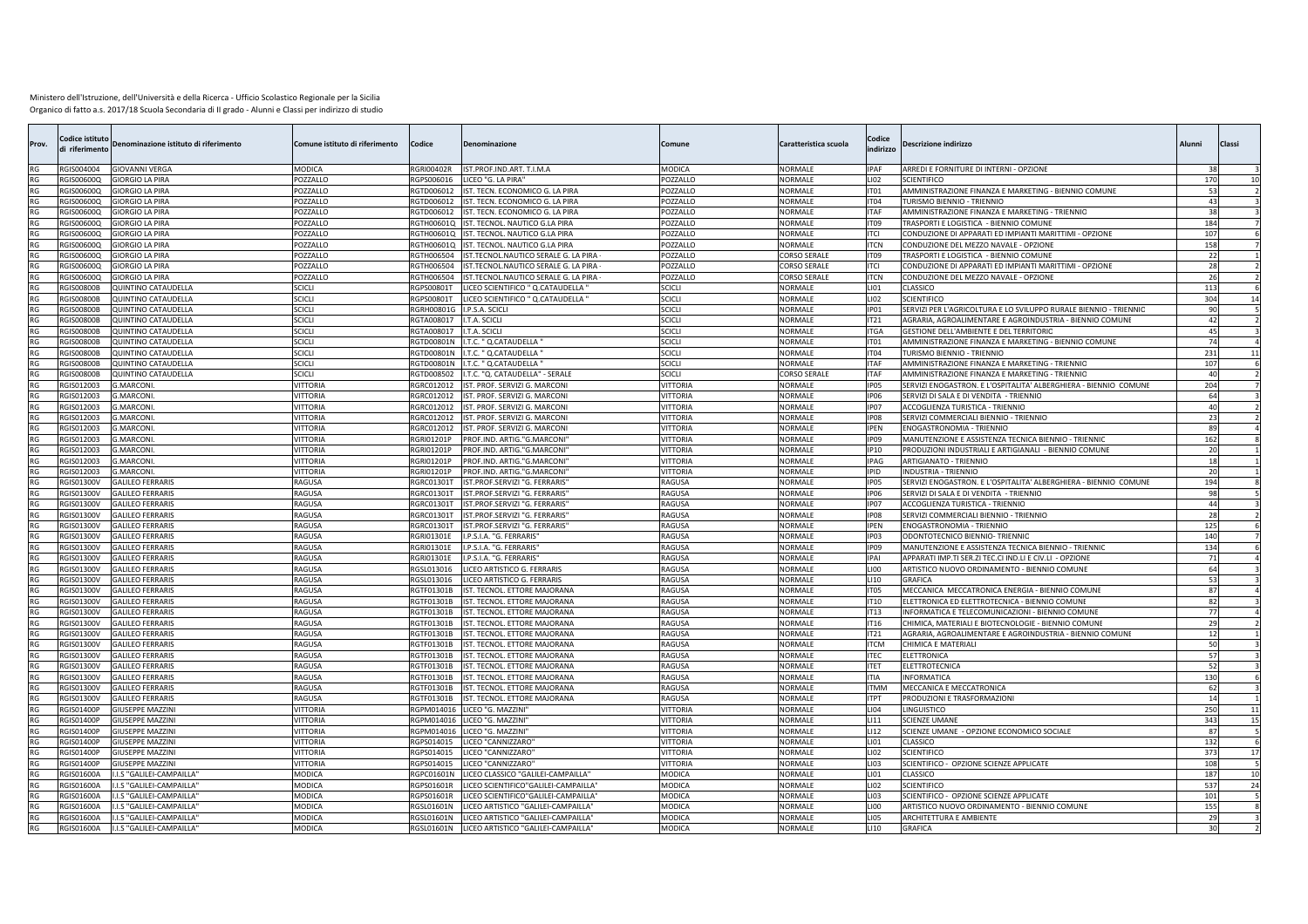| <b>J.S "GALILEI-CAMPAILLA"</b><br><b>MODICA</b><br><b>RGSL01601N</b><br><b>NORMALE</b><br>ARTI FIGURATIVE-PLASTICO SCULTOREO<br><b>RGIS01600A</b><br>LICEO ARTISTICO "GALILEI-CAMPAILLA"<br>MODICA<br>LIA6<br>.I.S "GALILEI-CAMPAILLA'<br>MODICA<br>RGSL01601N<br>LICEO ARTISTICO "GALILEI-CAMPAILLA'<br>MODICA<br>NORMALE<br>ARTI FIGURATIVE- GRAFICO PITTORICO<br>RGIS01600A<br>IB <sub>6</sub><br>MODICA<br>RGIS01600A<br>.I.S "GALILEI-CAMPAILLA"<br>MODICA<br>RGSL01601N LICEO ARTISTICO "GALILEI-CAMPAILLA"<br>NORMALE<br>LIF9<br><b>DESIGN-MODA</b><br>$\Lambda$<br>VITTORIA<br>VITTORIA<br>IT21<br>RGIS017006<br><b>ENRICO FERMI</b><br>RGTA017012<br>I.T.A. - VITTORIA<br><b>NORMALE</b><br>AGRARIA, AGROALIMENTARE E AGROINDUSTRIA - BIENNIO COMUNI<br>110<br>RG<br>VITTORIA<br><b>GIS017006</b><br><b>INRICO FERMI</b><br>RGTA017012 I.T.A. - VITTORIA<br>VITTORIA<br>NORMALI<br><b>TGA</b><br>GESTIONE DELL'AMBIENTE E DEL TERRITORIO<br>GIS017006<br><b>ENRICO FERM</b><br>VITTORIA<br>RGTA017012 I.T.A. - VITTORIA<br>VITTORIA<br>NORMALE<br><b>TVE</b><br>VITICOLTURA ED ENOLOGIA<br>RGIS017006<br><b>INRICO FERM</b><br><b>JITTORIA</b><br><b>RGTA01750A</b><br>I.T.A. SERALE E. FERMI<br><b>JITTORIA</b><br>CORSO SERA<br>IT21<br>AGRARIA, AGROALIMENTARE E AGROINDUSTRIA - BIENNIO COMUNI<br><b>GIS017006</b><br>NRICO FERM<br><b>JITTORIA</b><br>RGTD01701C<br>.T.C.G. ENRICO FERMI<br><b>JITTORIA</b><br>NORMALE<br>AMMINISTRAZIONE FINANZA E MARKETING - BIENNIO COMUNE<br>240<br>IT <sub>01</sub><br>GIS017006<br><b>INRICO FERM</b><br><b>JITTORIA</b><br>RGTD01701C<br>I.T.C.G. ENRICO FERMI<br><b>JITTORIA</b><br>NORMALI<br>T <sub>24</sub><br>COSTRUZIONI, AMBIENTE E TERRITORIO - BIENNIO COMUNI<br>VITTORIA<br>RGTD01701C<br>I.T.C.G. ENRICO FERMI<br><b>JITTORIA</b><br>NORMALE<br>AMMINISTRAZIONE FINANZA E MARKETING - TRIENNIO<br><b>GIS017006</b><br><b>NRICO FERM</b><br><b>TAF</b><br>RGIS017006<br><b>INRICO FERM</b><br><b>JITTORIA</b><br>RGTD01701C<br>I.T.C.G. ENRICO FERMI<br><b>JITTORIA</b><br>NORMALE<br><b>TCA</b><br>COSTRUZIONI AMBIENTE E TERRITORIO - TRIENNIC<br>6<br>RG<br>RGIS017006<br><b>NRICO FERM</b><br>VITTORIA<br>I.T.C.G. ENRICO FERMI<br>VITTORIA<br>NORMALE<br>SISTEMI INFORMATIVI AZIENDALI<br>16<br>RGTD01701C<br><b>ITSI</b><br><b>INRICO FERM</b><br><b>JITTORIA</b><br>I.T.C. SERALE E. FERMI<br>VITTORIA<br>CORSO SERALE<br><b>IT01</b><br>AMMINISTRAZIONE FINANZA E MARKETING - BIENNIO COMUNE<br>RGIS017006<br>RGTD01751T<br>VITTORIA<br>VITTORIA<br>AMMINISTRAZIONE FINANZA E MARKETING - TRIENNIO<br>RGIS017006<br><b>ENRICO FERMI</b><br>RGTD01751T<br>I.T.C. SERALE E. FERMI<br><b>CORSO SERALE</b><br><b>TAF</b><br>G.B. VICO - UMBERTO I - R. GAGLIARDI<br>RAGUSA<br>RGPC018019<br>RAGUSA<br>NORMALE<br>RGIS018002<br>LICEO CLASSICO UMBERTO I<br>LI01<br>CLASSICO<br>35<br>14<br>RAGUSA<br>RAGUSA<br>17<br>GIS018002<br>3.B. VICO - UMBERTO I - R. GAGLIARDI<br>RGPM01801D<br>LICEO "G. B. VICO"<br>NORMALI<br>LI04<br>LINGUISTICO<br>37<br>GIS018002<br>G.B. VICO - UMBERTO I - R. GAGLIARDI<br>RAGUSA<br>RGPM01801D<br>ICEO "G. B. VICO<br>AGUSA<br>VORMALE<br><b>LI11</b><br><b>SCIENZE UMANE</b><br>27 <sub>2</sub><br>12<br>RAGUSA<br>RGPM01801D<br>RAGUSA<br>NORMALE<br><b>GIS018002</b><br>5.B. VICO - UMBERTO I - R. GAGLIARDI<br>LICEO "G. B. VICO'<br>LI12<br>SCIENZE UMANE - OPZIONE ECONOMICO SOCIALE<br>221<br>10<br>GIS018002<br>5.B. VICO - UMBERTO I - R. GAGLIARDI<br>RAGUSA<br>RGTL01801P<br>.T.G. GAGLIARDI<br>RAGUSA<br>NORMALE<br>T <sub>19</sub><br>SISTEMA MODA - BIENNIO COMUNE<br>RAGUSA<br>COSTRUZIONI, AMBIENTE E TERRITORIO - BIENNIO COMUNE<br><b>GIS018002</b><br>i.B. VICO - UMBERTO I - R. GAGLIARDI<br>RAGUSA<br>RGTL01801P<br>I.T.G. GAGLIARDI<br>NORMALE<br>IT24<br>RGIS018002<br>G.B. VICO - UMBERTO I - R. GAGLIARDI<br>RAGUSA<br>RGTL01801P<br>I.T.G. GAGLIARDI<br>RAGUSA<br>NORMALE<br>TAM<br>TESSILE, ABBIGLIAMENTO E MODA<br>RGIS018002<br>G.B. VICO - UMBERTO I - R. GAGLIARDI<br>RAGUSA<br>RGTL01801P<br>I.T.G. GAGLIARDI<br>RAGUSA<br>NORMALE<br><b>TCA</b><br>COSTRUZIONI AMBIENTE E TERRITORIO - TRIENNIC<br>MODICA<br>RGIS02100T<br>ARCHIMEDE<br><b>MODICA</b><br>RGTD021014<br>ARCHIMEDE<br>NORMALE<br>AMMINISTRAZIONE FINANZA E MARKETING - BIENNIO COMUNE<br>T01<br>12<br><b>GISO2100T</b><br>ARCHIMEDE<br>MODICA<br>RGTD021014<br>ARCHIMEDE<br><b>MODICA</b><br>NORMALE<br>TURISMO BIENNIO - TRIENNIO<br>IT <sub>04</sub><br>12<br>MODICA<br>ARCHIMEDE<br>MODICA<br>NORMALE<br>RGIS02100T<br>ARCHIMEDE<br>RGTD021014<br>T15<br>GRAFICA E COMUNICAZIONE BIENNIO - TRIENNIO<br>MODICA<br><b>MODICA</b><br>AMMINISTRAZIONE FINANZA E MARKETING - TRIENNIO<br>RGIS02100T<br>ARCHIMEDE<br>RGTD021014<br>ARCHIMEDE<br><b>NORMALE</b><br><b>ITAF</b><br>111<br>MODICA<br>ARCHIMEDE<br>MODICA<br>NORMALE<br>SISTEMI INFORMATIVI AZIENDALI<br><b>GISO2100T</b><br>ARCHIMEDE<br>RGTD021014<br><b>TSI</b><br><b>GISO2100T</b><br>ARCHIMEDE<br>MODICA<br>RGTL02101E<br>IST. TECN. L.B.ALBERTI<br>MODICA<br>NORMALE<br>T <sub>24</sub><br>COSTRUZIONI, AMBIENTE E TERRITORIO - BIENNIO COMUNE<br>MODICA<br><b>GISO2100T</b><br>ARCHIMEDE<br>RGTL02101E<br>MODICA<br>NORMALE<br><b>TCA</b><br>COSTRUZIONI AMBIENTE E TERRITORIO - TRIENNIC<br>IST. TECN. L.B.ALBERTI<br>RGIS02100T<br>ARCHIMEDE<br>MODICA<br><b>RGTL02151X</b><br>.T.G. "L.B.ALBERTI" SERALE<br><b>MODICA</b><br>CORSO SERALI<br><b>TCA</b><br>COSTRUZIONI AMBIENTE E TERRITORIO - TRIENNIC<br>11 <sup>2</sup><br>RAGUSA<br>22<br><b>RGPS01000R</b><br>ERMI<br>RAGUSA<br><b>RGPS01000R</b><br>FRMI<br>NORMALE<br>102<br><b>SCIENTIFICO</b><br>47<br>RAGUSA<br>SCIENTIFICO - OPZIONE SCIENZE APPLICATE<br>FRMI<br>RAGUSA<br>FERMI<br>NORMAI F<br><b>FOLI</b><br>32 <sub>0</sub><br>15<br><b>RGPS01000R</b><br>RGPS01000R<br><b>RGPS01000R</b><br>FRMI<br>RAGUSA<br><b>RGPS01000R</b><br>ERMI<br>RAGUSA<br>NORMALE<br>LI 15<br>LICEO SCIENTIFICO - SEZIONE SPORTIVA<br>134<br>GRH020005<br>MODICA<br>MODICA<br>RINCIPI GRIMALDI<br>RGRH020005<br>PRINCIPI GRIMALDI<br>CONVITTO ANNESSO<br><b>P04</b><br>OTTICO BIENNIO - TRIENNIO<br><b>GRH020005</b><br>MODICA<br>RGRH020005<br>RINCIPI GRIMALDI<br>MODICA<br>SERVIZI ENOGASTRON. E L'OSPITALITA' ALBERGHIERA - BIENNIO COMUNE<br>RINCIPI GRIMALDI<br>CONVITTO ANNESSO<br>P <sub>05</sub><br>231<br>11<br>GRH020005<br>RINCIPI GRIMALDI<br>MODICA<br>RGRH020005<br>PRINCIPI GRIMALDI<br>MODICA<br>CONVITTO ANNESSO<br>SERVIZI DI SALA E DI VENDITA - TRIENNIO<br>P06<br><b>RGRH020005</b><br>RINCIPI GRIMALDI<br>MODICA<br>RGRH020005<br>MODICA<br>PRINCIPI GRIMALDI<br>CONVITTO ANNESSO<br>IP <sub>07</sub><br>ACCOGLIENZA TURISTICA - TRIENNIO<br>$\Delta$ C<br>RG<br>MODICA<br><b>RGRH020005</b><br><b>MODICA</b><br><b>ENOGASTRONOMIA - TRIENNIO</b><br>12<br><b>RGRH020005</b><br>RINCIPI GRIMALDI<br>PRINCIPI GRIMALDI<br>CONVITTO ANNESSO<br>IPEN<br>26<br><b>GRH020005</b><br>RINCIPI GRIMALDI<br>MODICA<br>RGRH020016<br>I.P.S.A. PRINCIPI GRIMALDI<br>MODICA<br>NORMALE<br>P01<br>SERVIZI PER L'AGRICOLTURA E LO SVILUPPO RURALE BIENNIO - TRIENNIO<br>11!<br>RINCIPI GRIMALDI<br>MODICA<br>RGRH020038<br>PRINCIPI GRIMALDI (SEDE COORD.)<br>CHIARAMONTE GULFI<br>NORMALI<br>SERVIZI ENOGASTRON. E L'OSPITALITA' ALBERGHIERA - BIENNIO COMUNE<br>RGRH020005<br>IPO5<br>12<br><b>GRH020005</b><br>RINCIPI GRIMALDI<br>MODICA<br>RGRH020038<br>PRINCIPI GRIMALDI (SEDE COORD.)<br>CHIARAMONTE GULFI<br>NORMALE<br>P06<br>SERVIZI DI SALA E DI VENDITA - TRIENNIO<br>GRH020005<br>RINCIPI GRIMALDI<br>MODICA<br>RGRH020038<br>RINCIPI GRIMALDI (SEDE COORD.)<br>CHIARAMONTE GULFI<br>NORMALE<br>PEN<br>ENOGASTRONOMIA - TRIENNIO<br>RGTD03000T<br>RAGUSA<br>RGTD03000T<br>RAGUSA<br>NORMALE<br>AMMINISTRAZIONE FINANZA E MARKETING - BIENNIO COMUNE<br>238<br><b>BESTA</b><br>. BESTA<br>T <sub>01</sub><br>RGTD03000<br>BESTA<br>RAGUSA<br>RGTD03000T<br>. BESTA<br>RAGUSA<br>NORMALI<br>TRASPORTI E LOGISTICA - BIENNIO COMUNE<br>17 <sup>2</sup><br>IT <sub>09</sub><br>RGTD030001<br>BESTA<br>RAGUSA<br>RGTD03000T<br>. BESTA<br>RAGUSA<br>NORMALE<br>TAF<br>AMMINISTRAZIONE FINANZA E MARKETING - TRIENNIO<br><b>BESTA</b><br>RAGUSA<br>RGTD03000T<br>BESTA<br>RAGUSA<br>NORMALI<br>CONDUZIONE DEL MEZZO AEREO - OPZIONI<br><b>GTD030001</b><br><b>TCR</b><br>15<br><b>RGTD03000T</b><br>BESTA<br>RAGUSA<br>. BESTA<br>RAGUSA<br>NORMALE<br>RELAZIONI INTERNAZIONALI PER IL MARKETING<br><b>RGTD03000T</b><br><b>TRI</b><br>RG<br>RGTD030001<br><b>BESTA</b><br>RAGUSA<br>RGTD03000T<br>BESTA<br>RAGUSA<br>NORMALE<br>SISTEMI INFORMATIVI AZIENDALI<br>RG<br>itsi<br>RGTD03000T<br>RAGUSA<br>SEZ.STACCATA ITC BESTA RAGUSA<br>NORMALE<br>AMMINISTRAZIONE FINANZA E MARKETING - BIENNIO COMUNE<br>BESTA<br>RGTD03002X<br>SANTA CROCE CAMERINA<br>ITO1<br>RGTD03000T<br>RAGUSA<br>SEZ.STACCATA ITC BESTA RAGUSA<br>SANTA CROCE CAMERINA<br>NORMALE<br><b>ITAF</b><br>AMMINISTRAZIONE FINANZA E MARKETING - TRIENNIO<br><b>BESTA</b><br>RGTD03002X<br>SRIS003005<br>PALAZZOLO ACREIDE<br>SRPC00301C<br><b>PLATONE</b><br>PALAZZOLO ACREIDE<br>NORMALE<br>ST.ISTR.SUPERIORE PALAZZOLO ACREIDE<br>LI01<br><b>CLASSICO</b><br>SRIS003005<br>ST.ISTR.SUPERIORE PALAZZOLO ACREIDE<br>PALAZZOLO ACREIDE<br>SRPC00301C<br>PLATONE<br>PALAZZOLO ACREIDE<br><b>NORMALE</b><br>LI04<br>LINGUISTICO<br>SRIS003005<br>ST.ISTR.SUPERIORE PALAZZOLO ACREIDE<br>ALAZZOLO ACREIDE<br>SRPC00301C<br><b>LATONE</b><br><b>PALAZZOLO ACREIDE</b><br>VORMALE<br>.111<br><b>SCIENZE UMANE</b><br>RIS003005<br>ST.ISTR.SUPERIORE PALAZZOLO ACREIDE<br><b>PALAZZOLO ACREIDE</b><br>SRRA003015<br>.P.S.S.A.R.T. - I.P.S.A.A<br><b>ALAZZOLO ACREIDE</b><br>VORMALE<br>SERVIZI PER L'AGRICOLTURA E LO SVILUPPO RURALE BIENNIO - TRIENNIO<br>P <sub>01</sub><br>SRIS003005<br>ST.ISTR.SUPERIORE PALAZZOLO ACREIDE<br>PALAZZOLO ACREID<br>SRRA003015<br>.P.S.S.A.R.T. - I.P.S.A.A<br>ALAZZOLO ACREIDI<br>NORMALI<br><b>PO5</b><br>SERVIZI ENOGASTRON. E L'OSPITALITA' ALBERGHIERA - BIENNIO COMUNI<br>SRIS003005<br>ST.ISTR.SUPERIORE PALAZZOLO ACREIDE<br>PALAZZOLO ACREIDE<br>SRRA003015<br>.P.S.S.A.R.T. - I.P.S.A.A<br>ALAZZOLO ACREIDE<br>NORMALE<br>P06<br>SERVIZI DI SALA E DI VENDITA - TRIENNIO<br>SRIS003005<br>ST.ISTR.SUPERIORE PALAZZOLO ACREIDE<br>PALAZZOLO ACREIDE<br>SRRA003015<br>P.S.S.A.R.T. - I.P.S.A.A<br>ALAZZOLO ACREIDE<br>NORMALE<br><b>P07</b><br>ACCOGLIENZA TURISTICA - TRIENNIO<br>SRIS003005<br>ST.ISTR.SUPERIORE PALAZZOLO ACREIDE<br>PALAZZOLO ACREIDE<br>SRRA003015<br>PALAZZOLO ACREIDE<br>NORMALE<br><b>IPEN</b><br>ENOGASTRONOMIA - TRIENNIO<br>I.P.S.S.A.R.T. - I.P.S.A.A.<br>$\mathbf{A}$<br>SRIS003005<br>ST.ISTR.SUPERIORE PALAZZOLO ACREIDE<br>PALAZZOLO ACREIDI<br>SRRA00352G<br>.P.S.A.A. SORTINO-SERALE-SED.COORDINATA<br>SORTINO<br>SERVIZI PER L'AGRICOLTURA E LO SVILUPPO RURALE BIENNIO - TRIENNIO<br>CORSO SERAL<br>IP01<br>SRIS003005<br>ST.ISTR.SUPERIORE PALAZZOLO ACREIDE<br>SRRA00353L<br><b>IPSSART PALAZZOLO SERALE</b><br>PALAZZOLO ACREIDE<br>CORSO SERALI<br>PALAZZOLO ACREIDE<br><b>IPFN</b><br>ENOGASTRONOMIA - TRIENNIO<br>SRIS003005<br>IST.ISTR.SUPERIORE PALAZZOLO ACREIDE<br><b>PALAZZOLO ACREIDE</b><br>SRRH003019<br>I.P.ALBERG. DI CAVADONNA<br>SIRACUSA<br>SERVIZI ENOGASTRON. E L'OSPITALITA' ALBERGHIERA - BIENNIO COMUNE<br><b>SPEC. PER CARCERARI</b><br>IPO5<br>SRIS003005<br>IST.ISTR.SUPERIORE PALAZZOLO ACREIDE<br>SRRH003019<br>I.P.ALBERG. DI CAVADONNA<br>SIRACUSA<br><b>SPEC. PER CARCERARI</b><br>IPEN<br>PALAZZOLO ACREIDE<br>ENOGASTRONOMIA - TRIENNIO<br><b>SR</b> | Prov. | odice istitut:<br>li riferimento | Denominazione istituto di riferimento | Comune istituto di riferimento | Codice | Denominazione | Comune | Caratteristica scuola | `odice<br>ndirizzo | Descrizione indirizzo | Alunni | Classi |
|-------------------------------------------------------------------------------------------------------------------------------------------------------------------------------------------------------------------------------------------------------------------------------------------------------------------------------------------------------------------------------------------------------------------------------------------------------------------------------------------------------------------------------------------------------------------------------------------------------------------------------------------------------------------------------------------------------------------------------------------------------------------------------------------------------------------------------------------------------------------------------------------------------------------------------------------------------------------------------------------------------------------------------------------------------------------------------------------------------------------------------------------------------------------------------------------------------------------------------------------------------------------------------------------------------------------------------------------------------------------------------------------------------------------------------------------------------------------------------------------------------------------------------------------------------------------------------------------------------------------------------------------------------------------------------------------------------------------------------------------------------------------------------------------------------------------------------------------------------------------------------------------------------------------------------------------------------------------------------------------------------------------------------------------------------------------------------------------------------------------------------------------------------------------------------------------------------------------------------------------------------------------------------------------------------------------------------------------------------------------------------------------------------------------------------------------------------------------------------------------------------------------------------------------------------------------------------------------------------------------------------------------------------------------------------------------------------------------------------------------------------------------------------------------------------------------------------------------------------------------------------------------------------------------------------------------------------------------------------------------------------------------------------------------------------------------------------------------------------------------------------------------------------------------------------------------------------------------------------------------------------------------------------------------------------------------------------------------------------------------------------------------------------------------------------------------------------------------------------------------------------------------------------------------------------------------------------------------------------------------------------------------------------------------------------------------------------------------------------------------------------------------------------------------------------------------------------------------------------------------------------------------------------------------------------------------------------------------------------------------------------------------------------------------------------------------------------------------------------------------------------------------------------------------------------------------------------------------------------------------------------------------------------------------------------------------------------------------------------------------------------------------------------------------------------------------------------------------------------------------------------------------------------------------------------------------------------------------------------------------------------------------------------------------------------------------------------------------------------------------------------------------------------------------------------------------------------------------------------------------------------------------------------------------------------------------------------------------------------------------------------------------------------------------------------------------------------------------------------------------------------------------------------------------------------------------------------------------------------------------------------------------------------------------------------------------------------------------------------------------------------------------------------------------------------------------------------------------------------------------------------------------------------------------------------------------------------------------------------------------------------------------------------------------------------------------------------------------------------------------------------------------------------------------------------------------------------------------------------------------------------------------------------------------------------------------------------------------------------------------------------------------------------------------------------------------------------------------------------------------------------------------------------------------------------------------------------------------------------------------------------------------------------------------------------------------------------------------------------------------------------------------------------------------------------------------------------------------------------------------------------------------------------------------------------------------------------------------------------------------------------------------------------------------------------------------------------------------------------------------------------------------------------------------------------------------------------------------------------------------------------------------------------------------------------------------------------------------------------------------------------------------------------------------------------------------------------------------------------------------------------------------------------------------------------------------------------------------------------------------------------------------------------------------------------------------------------------------------------------------------------------------------------------------------------------------------------------------------------------------------------------------------------------------------------------------------------------------------------------------------------------------------------------------------------------------------------------------------------------------------------------------------------------------------------------------------------------------------------------------------------------------------------------------------------------------------------------------------------------------------------------------------------------------------------------------------------------------------------------------------------------------------------------------------------------------------------------------------------------------------------------------------------------------------------------------------------------------------------------------------------------------------------------------------------------------------------------------------------------------------------------------------------------------------------------------------------------------------------------------------------------------------------------------------------------------------------------------------------------------------------------------------------------------------------------------------------------------------------------------------------------------------------------------------------------------------------------------------------------------------------------------------------------------------------------------------------------------------------------------------------------------------------------------------------------------------------------------------------------------------------------------------------------------------------------------------------------------------------------------------------------------------------------------------------------------------------------------------------------------------------------------------------------------------------------------------------------------------------------------------------------------------------------------------------------------------------------------------------------------------------------------------------------------------------------------------------------------------------------------------------------------------------------------------------------------------------------------------------------------------------------------------------------------------------------------------------------------------------------------------------------------------------------------------------------------------------------------------------------------------------------------------------------------------------------------------------------------------------------------------------------------------------------------------------------------------------------------------------------------------------------------------------------------------------------------------------------------------------------------------------------------------------------------------------------------------------------------------------------------------------------------------------------------------------------------------------------------------------------------------------------------------------------------------------------------------------------------------------------------------------------------------------------------------------------------------------------------------------------------------------------------------------------------------------------------------------------------------------------------------------------------------------------------------------------------------------------------------------------------------------------------------------------------------------------------------------------------------------------------------------------------------------------------------------------------------|-------|----------------------------------|---------------------------------------|--------------------------------|--------|---------------|--------|-----------------------|--------------------|-----------------------|--------|--------|
|                                                                                                                                                                                                                                                                                                                                                                                                                                                                                                                                                                                                                                                                                                                                                                                                                                                                                                                                                                                                                                                                                                                                                                                                                                                                                                                                                                                                                                                                                                                                                                                                                                                                                                                                                                                                                                                                                                                                                                                                                                                                                                                                                                                                                                                                                                                                                                                                                                                                                                                                                                                                                                                                                                                                                                                                                                                                                                                                                                                                                                                                                                                                                                                                                                                                                                                                                                                                                                                                                                                                                                                                                                                                                                                                                                                                                                                                                                                                                                                                                                                                                                                                                                                                                                                                                                                                                                                                                                                                                                                                                                                                                                                                                                                                                                                                                                                                                                                                                                                                                                                                                                                                                                                                                                                                                                                                                                                                                                                                                                                                                                                                                                                                                                                                                                                                                                                                                                                                                                                                                                                                                                                                                                                                                                                                                                                                                                                                                                                                                                                                                                                                                                                                                                                                                                                                                                                                                                                                                                                                                                                                                                                                                                                                                                                                                                                                                                                                                                                                                                                                                                                                                                                                                                                                                                                                                                                                                                                                                                                                                                                                                                                                                                                                                                                                                                                                                                                                                                                                                                                                                                                                                                                                                                                                                                                                                                                                                                                                                                                                                                                                                                                                                                                                                                                                                                                                                                                                                                                                                                                                                                                                                                                                                                                                                                                                                                                                                                                                                                                                                                                                                                                                                                                                                                                                                                                                                                                                                                                                                                                                                                                                                                                                                                                                                                                                                                                                                                                                                                                                                                                                                                                                                                                                                                                                                                                                                                                                                                                                                                                                                                         |       |                                  |                                       |                                |        |               |        |                       |                    |                       |        |        |
|                                                                                                                                                                                                                                                                                                                                                                                                                                                                                                                                                                                                                                                                                                                                                                                                                                                                                                                                                                                                                                                                                                                                                                                                                                                                                                                                                                                                                                                                                                                                                                                                                                                                                                                                                                                                                                                                                                                                                                                                                                                                                                                                                                                                                                                                                                                                                                                                                                                                                                                                                                                                                                                                                                                                                                                                                                                                                                                                                                                                                                                                                                                                                                                                                                                                                                                                                                                                                                                                                                                                                                                                                                                                                                                                                                                                                                                                                                                                                                                                                                                                                                                                                                                                                                                                                                                                                                                                                                                                                                                                                                                                                                                                                                                                                                                                                                                                                                                                                                                                                                                                                                                                                                                                                                                                                                                                                                                                                                                                                                                                                                                                                                                                                                                                                                                                                                                                                                                                                                                                                                                                                                                                                                                                                                                                                                                                                                                                                                                                                                                                                                                                                                                                                                                                                                                                                                                                                                                                                                                                                                                                                                                                                                                                                                                                                                                                                                                                                                                                                                                                                                                                                                                                                                                                                                                                                                                                                                                                                                                                                                                                                                                                                                                                                                                                                                                                                                                                                                                                                                                                                                                                                                                                                                                                                                                                                                                                                                                                                                                                                                                                                                                                                                                                                                                                                                                                                                                                                                                                                                                                                                                                                                                                                                                                                                                                                                                                                                                                                                                                                                                                                                                                                                                                                                                                                                                                                                                                                                                                                                                                                                                                                                                                                                                                                                                                                                                                                                                                                                                                                                                                                                                                                                                                                                                                                                                                                                                                                                                                                                                                                                         |       |                                  |                                       |                                |        |               |        |                       |                    |                       |        |        |
|                                                                                                                                                                                                                                                                                                                                                                                                                                                                                                                                                                                                                                                                                                                                                                                                                                                                                                                                                                                                                                                                                                                                                                                                                                                                                                                                                                                                                                                                                                                                                                                                                                                                                                                                                                                                                                                                                                                                                                                                                                                                                                                                                                                                                                                                                                                                                                                                                                                                                                                                                                                                                                                                                                                                                                                                                                                                                                                                                                                                                                                                                                                                                                                                                                                                                                                                                                                                                                                                                                                                                                                                                                                                                                                                                                                                                                                                                                                                                                                                                                                                                                                                                                                                                                                                                                                                                                                                                                                                                                                                                                                                                                                                                                                                                                                                                                                                                                                                                                                                                                                                                                                                                                                                                                                                                                                                                                                                                                                                                                                                                                                                                                                                                                                                                                                                                                                                                                                                                                                                                                                                                                                                                                                                                                                                                                                                                                                                                                                                                                                                                                                                                                                                                                                                                                                                                                                                                                                                                                                                                                                                                                                                                                                                                                                                                                                                                                                                                                                                                                                                                                                                                                                                                                                                                                                                                                                                                                                                                                                                                                                                                                                                                                                                                                                                                                                                                                                                                                                                                                                                                                                                                                                                                                                                                                                                                                                                                                                                                                                                                                                                                                                                                                                                                                                                                                                                                                                                                                                                                                                                                                                                                                                                                                                                                                                                                                                                                                                                                                                                                                                                                                                                                                                                                                                                                                                                                                                                                                                                                                                                                                                                                                                                                                                                                                                                                                                                                                                                                                                                                                                                                                                                                                                                                                                                                                                                                                                                                                                                                                                                                                         |       |                                  |                                       |                                |        |               |        |                       |                    |                       |        |        |
|                                                                                                                                                                                                                                                                                                                                                                                                                                                                                                                                                                                                                                                                                                                                                                                                                                                                                                                                                                                                                                                                                                                                                                                                                                                                                                                                                                                                                                                                                                                                                                                                                                                                                                                                                                                                                                                                                                                                                                                                                                                                                                                                                                                                                                                                                                                                                                                                                                                                                                                                                                                                                                                                                                                                                                                                                                                                                                                                                                                                                                                                                                                                                                                                                                                                                                                                                                                                                                                                                                                                                                                                                                                                                                                                                                                                                                                                                                                                                                                                                                                                                                                                                                                                                                                                                                                                                                                                                                                                                                                                                                                                                                                                                                                                                                                                                                                                                                                                                                                                                                                                                                                                                                                                                                                                                                                                                                                                                                                                                                                                                                                                                                                                                                                                                                                                                                                                                                                                                                                                                                                                                                                                                                                                                                                                                                                                                                                                                                                                                                                                                                                                                                                                                                                                                                                                                                                                                                                                                                                                                                                                                                                                                                                                                                                                                                                                                                                                                                                                                                                                                                                                                                                                                                                                                                                                                                                                                                                                                                                                                                                                                                                                                                                                                                                                                                                                                                                                                                                                                                                                                                                                                                                                                                                                                                                                                                                                                                                                                                                                                                                                                                                                                                                                                                                                                                                                                                                                                                                                                                                                                                                                                                                                                                                                                                                                                                                                                                                                                                                                                                                                                                                                                                                                                                                                                                                                                                                                                                                                                                                                                                                                                                                                                                                                                                                                                                                                                                                                                                                                                                                                                                                                                                                                                                                                                                                                                                                                                                                                                                                                                                         |       |                                  |                                       |                                |        |               |        |                       |                    |                       |        |        |
|                                                                                                                                                                                                                                                                                                                                                                                                                                                                                                                                                                                                                                                                                                                                                                                                                                                                                                                                                                                                                                                                                                                                                                                                                                                                                                                                                                                                                                                                                                                                                                                                                                                                                                                                                                                                                                                                                                                                                                                                                                                                                                                                                                                                                                                                                                                                                                                                                                                                                                                                                                                                                                                                                                                                                                                                                                                                                                                                                                                                                                                                                                                                                                                                                                                                                                                                                                                                                                                                                                                                                                                                                                                                                                                                                                                                                                                                                                                                                                                                                                                                                                                                                                                                                                                                                                                                                                                                                                                                                                                                                                                                                                                                                                                                                                                                                                                                                                                                                                                                                                                                                                                                                                                                                                                                                                                                                                                                                                                                                                                                                                                                                                                                                                                                                                                                                                                                                                                                                                                                                                                                                                                                                                                                                                                                                                                                                                                                                                                                                                                                                                                                                                                                                                                                                                                                                                                                                                                                                                                                                                                                                                                                                                                                                                                                                                                                                                                                                                                                                                                                                                                                                                                                                                                                                                                                                                                                                                                                                                                                                                                                                                                                                                                                                                                                                                                                                                                                                                                                                                                                                                                                                                                                                                                                                                                                                                                                                                                                                                                                                                                                                                                                                                                                                                                                                                                                                                                                                                                                                                                                                                                                                                                                                                                                                                                                                                                                                                                                                                                                                                                                                                                                                                                                                                                                                                                                                                                                                                                                                                                                                                                                                                                                                                                                                                                                                                                                                                                                                                                                                                                                                                                                                                                                                                                                                                                                                                                                                                                                                                                                                                         |       |                                  |                                       |                                |        |               |        |                       |                    |                       |        |        |
|                                                                                                                                                                                                                                                                                                                                                                                                                                                                                                                                                                                                                                                                                                                                                                                                                                                                                                                                                                                                                                                                                                                                                                                                                                                                                                                                                                                                                                                                                                                                                                                                                                                                                                                                                                                                                                                                                                                                                                                                                                                                                                                                                                                                                                                                                                                                                                                                                                                                                                                                                                                                                                                                                                                                                                                                                                                                                                                                                                                                                                                                                                                                                                                                                                                                                                                                                                                                                                                                                                                                                                                                                                                                                                                                                                                                                                                                                                                                                                                                                                                                                                                                                                                                                                                                                                                                                                                                                                                                                                                                                                                                                                                                                                                                                                                                                                                                                                                                                                                                                                                                                                                                                                                                                                                                                                                                                                                                                                                                                                                                                                                                                                                                                                                                                                                                                                                                                                                                                                                                                                                                                                                                                                                                                                                                                                                                                                                                                                                                                                                                                                                                                                                                                                                                                                                                                                                                                                                                                                                                                                                                                                                                                                                                                                                                                                                                                                                                                                                                                                                                                                                                                                                                                                                                                                                                                                                                                                                                                                                                                                                                                                                                                                                                                                                                                                                                                                                                                                                                                                                                                                                                                                                                                                                                                                                                                                                                                                                                                                                                                                                                                                                                                                                                                                                                                                                                                                                                                                                                                                                                                                                                                                                                                                                                                                                                                                                                                                                                                                                                                                                                                                                                                                                                                                                                                                                                                                                                                                                                                                                                                                                                                                                                                                                                                                                                                                                                                                                                                                                                                                                                                                                                                                                                                                                                                                                                                                                                                                                                                                                                                                         |       |                                  |                                       |                                |        |               |        |                       |                    |                       |        |        |
|                                                                                                                                                                                                                                                                                                                                                                                                                                                                                                                                                                                                                                                                                                                                                                                                                                                                                                                                                                                                                                                                                                                                                                                                                                                                                                                                                                                                                                                                                                                                                                                                                                                                                                                                                                                                                                                                                                                                                                                                                                                                                                                                                                                                                                                                                                                                                                                                                                                                                                                                                                                                                                                                                                                                                                                                                                                                                                                                                                                                                                                                                                                                                                                                                                                                                                                                                                                                                                                                                                                                                                                                                                                                                                                                                                                                                                                                                                                                                                                                                                                                                                                                                                                                                                                                                                                                                                                                                                                                                                                                                                                                                                                                                                                                                                                                                                                                                                                                                                                                                                                                                                                                                                                                                                                                                                                                                                                                                                                                                                                                                                                                                                                                                                                                                                                                                                                                                                                                                                                                                                                                                                                                                                                                                                                                                                                                                                                                                                                                                                                                                                                                                                                                                                                                                                                                                                                                                                                                                                                                                                                                                                                                                                                                                                                                                                                                                                                                                                                                                                                                                                                                                                                                                                                                                                                                                                                                                                                                                                                                                                                                                                                                                                                                                                                                                                                                                                                                                                                                                                                                                                                                                                                                                                                                                                                                                                                                                                                                                                                                                                                                                                                                                                                                                                                                                                                                                                                                                                                                                                                                                                                                                                                                                                                                                                                                                                                                                                                                                                                                                                                                                                                                                                                                                                                                                                                                                                                                                                                                                                                                                                                                                                                                                                                                                                                                                                                                                                                                                                                                                                                                                                                                                                                                                                                                                                                                                                                                                                                                                                                                                                         |       |                                  |                                       |                                |        |               |        |                       |                    |                       |        |        |
|                                                                                                                                                                                                                                                                                                                                                                                                                                                                                                                                                                                                                                                                                                                                                                                                                                                                                                                                                                                                                                                                                                                                                                                                                                                                                                                                                                                                                                                                                                                                                                                                                                                                                                                                                                                                                                                                                                                                                                                                                                                                                                                                                                                                                                                                                                                                                                                                                                                                                                                                                                                                                                                                                                                                                                                                                                                                                                                                                                                                                                                                                                                                                                                                                                                                                                                                                                                                                                                                                                                                                                                                                                                                                                                                                                                                                                                                                                                                                                                                                                                                                                                                                                                                                                                                                                                                                                                                                                                                                                                                                                                                                                                                                                                                                                                                                                                                                                                                                                                                                                                                                                                                                                                                                                                                                                                                                                                                                                                                                                                                                                                                                                                                                                                                                                                                                                                                                                                                                                                                                                                                                                                                                                                                                                                                                                                                                                                                                                                                                                                                                                                                                                                                                                                                                                                                                                                                                                                                                                                                                                                                                                                                                                                                                                                                                                                                                                                                                                                                                                                                                                                                                                                                                                                                                                                                                                                                                                                                                                                                                                                                                                                                                                                                                                                                                                                                                                                                                                                                                                                                                                                                                                                                                                                                                                                                                                                                                                                                                                                                                                                                                                                                                                                                                                                                                                                                                                                                                                                                                                                                                                                                                                                                                                                                                                                                                                                                                                                                                                                                                                                                                                                                                                                                                                                                                                                                                                                                                                                                                                                                                                                                                                                                                                                                                                                                                                                                                                                                                                                                                                                                                                                                                                                                                                                                                                                                                                                                                                                                                                                                                                         |       |                                  |                                       |                                |        |               |        |                       |                    |                       |        |        |
|                                                                                                                                                                                                                                                                                                                                                                                                                                                                                                                                                                                                                                                                                                                                                                                                                                                                                                                                                                                                                                                                                                                                                                                                                                                                                                                                                                                                                                                                                                                                                                                                                                                                                                                                                                                                                                                                                                                                                                                                                                                                                                                                                                                                                                                                                                                                                                                                                                                                                                                                                                                                                                                                                                                                                                                                                                                                                                                                                                                                                                                                                                                                                                                                                                                                                                                                                                                                                                                                                                                                                                                                                                                                                                                                                                                                                                                                                                                                                                                                                                                                                                                                                                                                                                                                                                                                                                                                                                                                                                                                                                                                                                                                                                                                                                                                                                                                                                                                                                                                                                                                                                                                                                                                                                                                                                                                                                                                                                                                                                                                                                                                                                                                                                                                                                                                                                                                                                                                                                                                                                                                                                                                                                                                                                                                                                                                                                                                                                                                                                                                                                                                                                                                                                                                                                                                                                                                                                                                                                                                                                                                                                                                                                                                                                                                                                                                                                                                                                                                                                                                                                                                                                                                                                                                                                                                                                                                                                                                                                                                                                                                                                                                                                                                                                                                                                                                                                                                                                                                                                                                                                                                                                                                                                                                                                                                                                                                                                                                                                                                                                                                                                                                                                                                                                                                                                                                                                                                                                                                                                                                                                                                                                                                                                                                                                                                                                                                                                                                                                                                                                                                                                                                                                                                                                                                                                                                                                                                                                                                                                                                                                                                                                                                                                                                                                                                                                                                                                                                                                                                                                                                                                                                                                                                                                                                                                                                                                                                                                                                                                                                                                         |       |                                  |                                       |                                |        |               |        |                       |                    |                       |        |        |
|                                                                                                                                                                                                                                                                                                                                                                                                                                                                                                                                                                                                                                                                                                                                                                                                                                                                                                                                                                                                                                                                                                                                                                                                                                                                                                                                                                                                                                                                                                                                                                                                                                                                                                                                                                                                                                                                                                                                                                                                                                                                                                                                                                                                                                                                                                                                                                                                                                                                                                                                                                                                                                                                                                                                                                                                                                                                                                                                                                                                                                                                                                                                                                                                                                                                                                                                                                                                                                                                                                                                                                                                                                                                                                                                                                                                                                                                                                                                                                                                                                                                                                                                                                                                                                                                                                                                                                                                                                                                                                                                                                                                                                                                                                                                                                                                                                                                                                                                                                                                                                                                                                                                                                                                                                                                                                                                                                                                                                                                                                                                                                                                                                                                                                                                                                                                                                                                                                                                                                                                                                                                                                                                                                                                                                                                                                                                                                                                                                                                                                                                                                                                                                                                                                                                                                                                                                                                                                                                                                                                                                                                                                                                                                                                                                                                                                                                                                                                                                                                                                                                                                                                                                                                                                                                                                                                                                                                                                                                                                                                                                                                                                                                                                                                                                                                                                                                                                                                                                                                                                                                                                                                                                                                                                                                                                                                                                                                                                                                                                                                                                                                                                                                                                                                                                                                                                                                                                                                                                                                                                                                                                                                                                                                                                                                                                                                                                                                                                                                                                                                                                                                                                                                                                                                                                                                                                                                                                                                                                                                                                                                                                                                                                                                                                                                                                                                                                                                                                                                                                                                                                                                                                                                                                                                                                                                                                                                                                                                                                                                                                                                                                         |       |                                  |                                       |                                |        |               |        |                       |                    |                       |        |        |
|                                                                                                                                                                                                                                                                                                                                                                                                                                                                                                                                                                                                                                                                                                                                                                                                                                                                                                                                                                                                                                                                                                                                                                                                                                                                                                                                                                                                                                                                                                                                                                                                                                                                                                                                                                                                                                                                                                                                                                                                                                                                                                                                                                                                                                                                                                                                                                                                                                                                                                                                                                                                                                                                                                                                                                                                                                                                                                                                                                                                                                                                                                                                                                                                                                                                                                                                                                                                                                                                                                                                                                                                                                                                                                                                                                                                                                                                                                                                                                                                                                                                                                                                                                                                                                                                                                                                                                                                                                                                                                                                                                                                                                                                                                                                                                                                                                                                                                                                                                                                                                                                                                                                                                                                                                                                                                                                                                                                                                                                                                                                                                                                                                                                                                                                                                                                                                                                                                                                                                                                                                                                                                                                                                                                                                                                                                                                                                                                                                                                                                                                                                                                                                                                                                                                                                                                                                                                                                                                                                                                                                                                                                                                                                                                                                                                                                                                                                                                                                                                                                                                                                                                                                                                                                                                                                                                                                                                                                                                                                                                                                                                                                                                                                                                                                                                                                                                                                                                                                                                                                                                                                                                                                                                                                                                                                                                                                                                                                                                                                                                                                                                                                                                                                                                                                                                                                                                                                                                                                                                                                                                                                                                                                                                                                                                                                                                                                                                                                                                                                                                                                                                                                                                                                                                                                                                                                                                                                                                                                                                                                                                                                                                                                                                                                                                                                                                                                                                                                                                                                                                                                                                                                                                                                                                                                                                                                                                                                                                                                                                                                                                                                         |       |                                  |                                       |                                |        |               |        |                       |                    |                       |        |        |
|                                                                                                                                                                                                                                                                                                                                                                                                                                                                                                                                                                                                                                                                                                                                                                                                                                                                                                                                                                                                                                                                                                                                                                                                                                                                                                                                                                                                                                                                                                                                                                                                                                                                                                                                                                                                                                                                                                                                                                                                                                                                                                                                                                                                                                                                                                                                                                                                                                                                                                                                                                                                                                                                                                                                                                                                                                                                                                                                                                                                                                                                                                                                                                                                                                                                                                                                                                                                                                                                                                                                                                                                                                                                                                                                                                                                                                                                                                                                                                                                                                                                                                                                                                                                                                                                                                                                                                                                                                                                                                                                                                                                                                                                                                                                                                                                                                                                                                                                                                                                                                                                                                                                                                                                                                                                                                                                                                                                                                                                                                                                                                                                                                                                                                                                                                                                                                                                                                                                                                                                                                                                                                                                                                                                                                                                                                                                                                                                                                                                                                                                                                                                                                                                                                                                                                                                                                                                                                                                                                                                                                                                                                                                                                                                                                                                                                                                                                                                                                                                                                                                                                                                                                                                                                                                                                                                                                                                                                                                                                                                                                                                                                                                                                                                                                                                                                                                                                                                                                                                                                                                                                                                                                                                                                                                                                                                                                                                                                                                                                                                                                                                                                                                                                                                                                                                                                                                                                                                                                                                                                                                                                                                                                                                                                                                                                                                                                                                                                                                                                                                                                                                                                                                                                                                                                                                                                                                                                                                                                                                                                                                                                                                                                                                                                                                                                                                                                                                                                                                                                                                                                                                                                                                                                                                                                                                                                                                                                                                                                                                                                                                                                         |       |                                  |                                       |                                |        |               |        |                       |                    |                       |        |        |
|                                                                                                                                                                                                                                                                                                                                                                                                                                                                                                                                                                                                                                                                                                                                                                                                                                                                                                                                                                                                                                                                                                                                                                                                                                                                                                                                                                                                                                                                                                                                                                                                                                                                                                                                                                                                                                                                                                                                                                                                                                                                                                                                                                                                                                                                                                                                                                                                                                                                                                                                                                                                                                                                                                                                                                                                                                                                                                                                                                                                                                                                                                                                                                                                                                                                                                                                                                                                                                                                                                                                                                                                                                                                                                                                                                                                                                                                                                                                                                                                                                                                                                                                                                                                                                                                                                                                                                                                                                                                                                                                                                                                                                                                                                                                                                                                                                                                                                                                                                                                                                                                                                                                                                                                                                                                                                                                                                                                                                                                                                                                                                                                                                                                                                                                                                                                                                                                                                                                                                                                                                                                                                                                                                                                                                                                                                                                                                                                                                                                                                                                                                                                                                                                                                                                                                                                                                                                                                                                                                                                                                                                                                                                                                                                                                                                                                                                                                                                                                                                                                                                                                                                                                                                                                                                                                                                                                                                                                                                                                                                                                                                                                                                                                                                                                                                                                                                                                                                                                                                                                                                                                                                                                                                                                                                                                                                                                                                                                                                                                                                                                                                                                                                                                                                                                                                                                                                                                                                                                                                                                                                                                                                                                                                                                                                                                                                                                                                                                                                                                                                                                                                                                                                                                                                                                                                                                                                                                                                                                                                                                                                                                                                                                                                                                                                                                                                                                                                                                                                                                                                                                                                                                                                                                                                                                                                                                                                                                                                                                                                                                                                                                         |       |                                  |                                       |                                |        |               |        |                       |                    |                       |        |        |
|                                                                                                                                                                                                                                                                                                                                                                                                                                                                                                                                                                                                                                                                                                                                                                                                                                                                                                                                                                                                                                                                                                                                                                                                                                                                                                                                                                                                                                                                                                                                                                                                                                                                                                                                                                                                                                                                                                                                                                                                                                                                                                                                                                                                                                                                                                                                                                                                                                                                                                                                                                                                                                                                                                                                                                                                                                                                                                                                                                                                                                                                                                                                                                                                                                                                                                                                                                                                                                                                                                                                                                                                                                                                                                                                                                                                                                                                                                                                                                                                                                                                                                                                                                                                                                                                                                                                                                                                                                                                                                                                                                                                                                                                                                                                                                                                                                                                                                                                                                                                                                                                                                                                                                                                                                                                                                                                                                                                                                                                                                                                                                                                                                                                                                                                                                                                                                                                                                                                                                                                                                                                                                                                                                                                                                                                                                                                                                                                                                                                                                                                                                                                                                                                                                                                                                                                                                                                                                                                                                                                                                                                                                                                                                                                                                                                                                                                                                                                                                                                                                                                                                                                                                                                                                                                                                                                                                                                                                                                                                                                                                                                                                                                                                                                                                                                                                                                                                                                                                                                                                                                                                                                                                                                                                                                                                                                                                                                                                                                                                                                                                                                                                                                                                                                                                                                                                                                                                                                                                                                                                                                                                                                                                                                                                                                                                                                                                                                                                                                                                                                                                                                                                                                                                                                                                                                                                                                                                                                                                                                                                                                                                                                                                                                                                                                                                                                                                                                                                                                                                                                                                                                                                                                                                                                                                                                                                                                                                                                                                                                                                                                                                         |       |                                  |                                       |                                |        |               |        |                       |                    |                       |        |        |
|                                                                                                                                                                                                                                                                                                                                                                                                                                                                                                                                                                                                                                                                                                                                                                                                                                                                                                                                                                                                                                                                                                                                                                                                                                                                                                                                                                                                                                                                                                                                                                                                                                                                                                                                                                                                                                                                                                                                                                                                                                                                                                                                                                                                                                                                                                                                                                                                                                                                                                                                                                                                                                                                                                                                                                                                                                                                                                                                                                                                                                                                                                                                                                                                                                                                                                                                                                                                                                                                                                                                                                                                                                                                                                                                                                                                                                                                                                                                                                                                                                                                                                                                                                                                                                                                                                                                                                                                                                                                                                                                                                                                                                                                                                                                                                                                                                                                                                                                                                                                                                                                                                                                                                                                                                                                                                                                                                                                                                                                                                                                                                                                                                                                                                                                                                                                                                                                                                                                                                                                                                                                                                                                                                                                                                                                                                                                                                                                                                                                                                                                                                                                                                                                                                                                                                                                                                                                                                                                                                                                                                                                                                                                                                                                                                                                                                                                                                                                                                                                                                                                                                                                                                                                                                                                                                                                                                                                                                                                                                                                                                                                                                                                                                                                                                                                                                                                                                                                                                                                                                                                                                                                                                                                                                                                                                                                                                                                                                                                                                                                                                                                                                                                                                                                                                                                                                                                                                                                                                                                                                                                                                                                                                                                                                                                                                                                                                                                                                                                                                                                                                                                                                                                                                                                                                                                                                                                                                                                                                                                                                                                                                                                                                                                                                                                                                                                                                                                                                                                                                                                                                                                                                                                                                                                                                                                                                                                                                                                                                                                                                                                                                         |       |                                  |                                       |                                |        |               |        |                       |                    |                       |        |        |
|                                                                                                                                                                                                                                                                                                                                                                                                                                                                                                                                                                                                                                                                                                                                                                                                                                                                                                                                                                                                                                                                                                                                                                                                                                                                                                                                                                                                                                                                                                                                                                                                                                                                                                                                                                                                                                                                                                                                                                                                                                                                                                                                                                                                                                                                                                                                                                                                                                                                                                                                                                                                                                                                                                                                                                                                                                                                                                                                                                                                                                                                                                                                                                                                                                                                                                                                                                                                                                                                                                                                                                                                                                                                                                                                                                                                                                                                                                                                                                                                                                                                                                                                                                                                                                                                                                                                                                                                                                                                                                                                                                                                                                                                                                                                                                                                                                                                                                                                                                                                                                                                                                                                                                                                                                                                                                                                                                                                                                                                                                                                                                                                                                                                                                                                                                                                                                                                                                                                                                                                                                                                                                                                                                                                                                                                                                                                                                                                                                                                                                                                                                                                                                                                                                                                                                                                                                                                                                                                                                                                                                                                                                                                                                                                                                                                                                                                                                                                                                                                                                                                                                                                                                                                                                                                                                                                                                                                                                                                                                                                                                                                                                                                                                                                                                                                                                                                                                                                                                                                                                                                                                                                                                                                                                                                                                                                                                                                                                                                                                                                                                                                                                                                                                                                                                                                                                                                                                                                                                                                                                                                                                                                                                                                                                                                                                                                                                                                                                                                                                                                                                                                                                                                                                                                                                                                                                                                                                                                                                                                                                                                                                                                                                                                                                                                                                                                                                                                                                                                                                                                                                                                                                                                                                                                                                                                                                                                                                                                                                                                                                                                                                         |       |                                  |                                       |                                |        |               |        |                       |                    |                       |        |        |
|                                                                                                                                                                                                                                                                                                                                                                                                                                                                                                                                                                                                                                                                                                                                                                                                                                                                                                                                                                                                                                                                                                                                                                                                                                                                                                                                                                                                                                                                                                                                                                                                                                                                                                                                                                                                                                                                                                                                                                                                                                                                                                                                                                                                                                                                                                                                                                                                                                                                                                                                                                                                                                                                                                                                                                                                                                                                                                                                                                                                                                                                                                                                                                                                                                                                                                                                                                                                                                                                                                                                                                                                                                                                                                                                                                                                                                                                                                                                                                                                                                                                                                                                                                                                                                                                                                                                                                                                                                                                                                                                                                                                                                                                                                                                                                                                                                                                                                                                                                                                                                                                                                                                                                                                                                                                                                                                                                                                                                                                                                                                                                                                                                                                                                                                                                                                                                                                                                                                                                                                                                                                                                                                                                                                                                                                                                                                                                                                                                                                                                                                                                                                                                                                                                                                                                                                                                                                                                                                                                                                                                                                                                                                                                                                                                                                                                                                                                                                                                                                                                                                                                                                                                                                                                                                                                                                                                                                                                                                                                                                                                                                                                                                                                                                                                                                                                                                                                                                                                                                                                                                                                                                                                                                                                                                                                                                                                                                                                                                                                                                                                                                                                                                                                                                                                                                                                                                                                                                                                                                                                                                                                                                                                                                                                                                                                                                                                                                                                                                                                                                                                                                                                                                                                                                                                                                                                                                                                                                                                                                                                                                                                                                                                                                                                                                                                                                                                                                                                                                                                                                                                                                                                                                                                                                                                                                                                                                                                                                                                                                                                                                                                         |       |                                  |                                       |                                |        |               |        |                       |                    |                       |        |        |
|                                                                                                                                                                                                                                                                                                                                                                                                                                                                                                                                                                                                                                                                                                                                                                                                                                                                                                                                                                                                                                                                                                                                                                                                                                                                                                                                                                                                                                                                                                                                                                                                                                                                                                                                                                                                                                                                                                                                                                                                                                                                                                                                                                                                                                                                                                                                                                                                                                                                                                                                                                                                                                                                                                                                                                                                                                                                                                                                                                                                                                                                                                                                                                                                                                                                                                                                                                                                                                                                                                                                                                                                                                                                                                                                                                                                                                                                                                                                                                                                                                                                                                                                                                                                                                                                                                                                                                                                                                                                                                                                                                                                                                                                                                                                                                                                                                                                                                                                                                                                                                                                                                                                                                                                                                                                                                                                                                                                                                                                                                                                                                                                                                                                                                                                                                                                                                                                                                                                                                                                                                                                                                                                                                                                                                                                                                                                                                                                                                                                                                                                                                                                                                                                                                                                                                                                                                                                                                                                                                                                                                                                                                                                                                                                                                                                                                                                                                                                                                                                                                                                                                                                                                                                                                                                                                                                                                                                                                                                                                                                                                                                                                                                                                                                                                                                                                                                                                                                                                                                                                                                                                                                                                                                                                                                                                                                                                                                                                                                                                                                                                                                                                                                                                                                                                                                                                                                                                                                                                                                                                                                                                                                                                                                                                                                                                                                                                                                                                                                                                                                                                                                                                                                                                                                                                                                                                                                                                                                                                                                                                                                                                                                                                                                                                                                                                                                                                                                                                                                                                                                                                                                                                                                                                                                                                                                                                                                                                                                                                                                                                                                                                         |       |                                  |                                       |                                |        |               |        |                       |                    |                       |        |        |
|                                                                                                                                                                                                                                                                                                                                                                                                                                                                                                                                                                                                                                                                                                                                                                                                                                                                                                                                                                                                                                                                                                                                                                                                                                                                                                                                                                                                                                                                                                                                                                                                                                                                                                                                                                                                                                                                                                                                                                                                                                                                                                                                                                                                                                                                                                                                                                                                                                                                                                                                                                                                                                                                                                                                                                                                                                                                                                                                                                                                                                                                                                                                                                                                                                                                                                                                                                                                                                                                                                                                                                                                                                                                                                                                                                                                                                                                                                                                                                                                                                                                                                                                                                                                                                                                                                                                                                                                                                                                                                                                                                                                                                                                                                                                                                                                                                                                                                                                                                                                                                                                                                                                                                                                                                                                                                                                                                                                                                                                                                                                                                                                                                                                                                                                                                                                                                                                                                                                                                                                                                                                                                                                                                                                                                                                                                                                                                                                                                                                                                                                                                                                                                                                                                                                                                                                                                                                                                                                                                                                                                                                                                                                                                                                                                                                                                                                                                                                                                                                                                                                                                                                                                                                                                                                                                                                                                                                                                                                                                                                                                                                                                                                                                                                                                                                                                                                                                                                                                                                                                                                                                                                                                                                                                                                                                                                                                                                                                                                                                                                                                                                                                                                                                                                                                                                                                                                                                                                                                                                                                                                                                                                                                                                                                                                                                                                                                                                                                                                                                                                                                                                                                                                                                                                                                                                                                                                                                                                                                                                                                                                                                                                                                                                                                                                                                                                                                                                                                                                                                                                                                                                                                                                                                                                                                                                                                                                                                                                                                                                                                                                                                         |       |                                  |                                       |                                |        |               |        |                       |                    |                       |        |        |
|                                                                                                                                                                                                                                                                                                                                                                                                                                                                                                                                                                                                                                                                                                                                                                                                                                                                                                                                                                                                                                                                                                                                                                                                                                                                                                                                                                                                                                                                                                                                                                                                                                                                                                                                                                                                                                                                                                                                                                                                                                                                                                                                                                                                                                                                                                                                                                                                                                                                                                                                                                                                                                                                                                                                                                                                                                                                                                                                                                                                                                                                                                                                                                                                                                                                                                                                                                                                                                                                                                                                                                                                                                                                                                                                                                                                                                                                                                                                                                                                                                                                                                                                                                                                                                                                                                                                                                                                                                                                                                                                                                                                                                                                                                                                                                                                                                                                                                                                                                                                                                                                                                                                                                                                                                                                                                                                                                                                                                                                                                                                                                                                                                                                                                                                                                                                                                                                                                                                                                                                                                                                                                                                                                                                                                                                                                                                                                                                                                                                                                                                                                                                                                                                                                                                                                                                                                                                                                                                                                                                                                                                                                                                                                                                                                                                                                                                                                                                                                                                                                                                                                                                                                                                                                                                                                                                                                                                                                                                                                                                                                                                                                                                                                                                                                                                                                                                                                                                                                                                                                                                                                                                                                                                                                                                                                                                                                                                                                                                                                                                                                                                                                                                                                                                                                                                                                                                                                                                                                                                                                                                                                                                                                                                                                                                                                                                                                                                                                                                                                                                                                                                                                                                                                                                                                                                                                                                                                                                                                                                                                                                                                                                                                                                                                                                                                                                                                                                                                                                                                                                                                                                                                                                                                                                                                                                                                                                                                                                                                                                                                                                                                         |       |                                  |                                       |                                |        |               |        |                       |                    |                       |        |        |
|                                                                                                                                                                                                                                                                                                                                                                                                                                                                                                                                                                                                                                                                                                                                                                                                                                                                                                                                                                                                                                                                                                                                                                                                                                                                                                                                                                                                                                                                                                                                                                                                                                                                                                                                                                                                                                                                                                                                                                                                                                                                                                                                                                                                                                                                                                                                                                                                                                                                                                                                                                                                                                                                                                                                                                                                                                                                                                                                                                                                                                                                                                                                                                                                                                                                                                                                                                                                                                                                                                                                                                                                                                                                                                                                                                                                                                                                                                                                                                                                                                                                                                                                                                                                                                                                                                                                                                                                                                                                                                                                                                                                                                                                                                                                                                                                                                                                                                                                                                                                                                                                                                                                                                                                                                                                                                                                                                                                                                                                                                                                                                                                                                                                                                                                                                                                                                                                                                                                                                                                                                                                                                                                                                                                                                                                                                                                                                                                                                                                                                                                                                                                                                                                                                                                                                                                                                                                                                                                                                                                                                                                                                                                                                                                                                                                                                                                                                                                                                                                                                                                                                                                                                                                                                                                                                                                                                                                                                                                                                                                                                                                                                                                                                                                                                                                                                                                                                                                                                                                                                                                                                                                                                                                                                                                                                                                                                                                                                                                                                                                                                                                                                                                                                                                                                                                                                                                                                                                                                                                                                                                                                                                                                                                                                                                                                                                                                                                                                                                                                                                                                                                                                                                                                                                                                                                                                                                                                                                                                                                                                                                                                                                                                                                                                                                                                                                                                                                                                                                                                                                                                                                                                                                                                                                                                                                                                                                                                                                                                                                                                                                                                         |       |                                  |                                       |                                |        |               |        |                       |                    |                       |        |        |
|                                                                                                                                                                                                                                                                                                                                                                                                                                                                                                                                                                                                                                                                                                                                                                                                                                                                                                                                                                                                                                                                                                                                                                                                                                                                                                                                                                                                                                                                                                                                                                                                                                                                                                                                                                                                                                                                                                                                                                                                                                                                                                                                                                                                                                                                                                                                                                                                                                                                                                                                                                                                                                                                                                                                                                                                                                                                                                                                                                                                                                                                                                                                                                                                                                                                                                                                                                                                                                                                                                                                                                                                                                                                                                                                                                                                                                                                                                                                                                                                                                                                                                                                                                                                                                                                                                                                                                                                                                                                                                                                                                                                                                                                                                                                                                                                                                                                                                                                                                                                                                                                                                                                                                                                                                                                                                                                                                                                                                                                                                                                                                                                                                                                                                                                                                                                                                                                                                                                                                                                                                                                                                                                                                                                                                                                                                                                                                                                                                                                                                                                                                                                                                                                                                                                                                                                                                                                                                                                                                                                                                                                                                                                                                                                                                                                                                                                                                                                                                                                                                                                                                                                                                                                                                                                                                                                                                                                                                                                                                                                                                                                                                                                                                                                                                                                                                                                                                                                                                                                                                                                                                                                                                                                                                                                                                                                                                                                                                                                                                                                                                                                                                                                                                                                                                                                                                                                                                                                                                                                                                                                                                                                                                                                                                                                                                                                                                                                                                                                                                                                                                                                                                                                                                                                                                                                                                                                                                                                                                                                                                                                                                                                                                                                                                                                                                                                                                                                                                                                                                                                                                                                                                                                                                                                                                                                                                                                                                                                                                                                                                                                                                         |       |                                  |                                       |                                |        |               |        |                       |                    |                       |        |        |
|                                                                                                                                                                                                                                                                                                                                                                                                                                                                                                                                                                                                                                                                                                                                                                                                                                                                                                                                                                                                                                                                                                                                                                                                                                                                                                                                                                                                                                                                                                                                                                                                                                                                                                                                                                                                                                                                                                                                                                                                                                                                                                                                                                                                                                                                                                                                                                                                                                                                                                                                                                                                                                                                                                                                                                                                                                                                                                                                                                                                                                                                                                                                                                                                                                                                                                                                                                                                                                                                                                                                                                                                                                                                                                                                                                                                                                                                                                                                                                                                                                                                                                                                                                                                                                                                                                                                                                                                                                                                                                                                                                                                                                                                                                                                                                                                                                                                                                                                                                                                                                                                                                                                                                                                                                                                                                                                                                                                                                                                                                                                                                                                                                                                                                                                                                                                                                                                                                                                                                                                                                                                                                                                                                                                                                                                                                                                                                                                                                                                                                                                                                                                                                                                                                                                                                                                                                                                                                                                                                                                                                                                                                                                                                                                                                                                                                                                                                                                                                                                                                                                                                                                                                                                                                                                                                                                                                                                                                                                                                                                                                                                                                                                                                                                                                                                                                                                                                                                                                                                                                                                                                                                                                                                                                                                                                                                                                                                                                                                                                                                                                                                                                                                                                                                                                                                                                                                                                                                                                                                                                                                                                                                                                                                                                                                                                                                                                                                                                                                                                                                                                                                                                                                                                                                                                                                                                                                                                                                                                                                                                                                                                                                                                                                                                                                                                                                                                                                                                                                                                                                                                                                                                                                                                                                                                                                                                                                                                                                                                                                                                                                                                         |       |                                  |                                       |                                |        |               |        |                       |                    |                       |        |        |
|                                                                                                                                                                                                                                                                                                                                                                                                                                                                                                                                                                                                                                                                                                                                                                                                                                                                                                                                                                                                                                                                                                                                                                                                                                                                                                                                                                                                                                                                                                                                                                                                                                                                                                                                                                                                                                                                                                                                                                                                                                                                                                                                                                                                                                                                                                                                                                                                                                                                                                                                                                                                                                                                                                                                                                                                                                                                                                                                                                                                                                                                                                                                                                                                                                                                                                                                                                                                                                                                                                                                                                                                                                                                                                                                                                                                                                                                                                                                                                                                                                                                                                                                                                                                                                                                                                                                                                                                                                                                                                                                                                                                                                                                                                                                                                                                                                                                                                                                                                                                                                                                                                                                                                                                                                                                                                                                                                                                                                                                                                                                                                                                                                                                                                                                                                                                                                                                                                                                                                                                                                                                                                                                                                                                                                                                                                                                                                                                                                                                                                                                                                                                                                                                                                                                                                                                                                                                                                                                                                                                                                                                                                                                                                                                                                                                                                                                                                                                                                                                                                                                                                                                                                                                                                                                                                                                                                                                                                                                                                                                                                                                                                                                                                                                                                                                                                                                                                                                                                                                                                                                                                                                                                                                                                                                                                                                                                                                                                                                                                                                                                                                                                                                                                                                                                                                                                                                                                                                                                                                                                                                                                                                                                                                                                                                                                                                                                                                                                                                                                                                                                                                                                                                                                                                                                                                                                                                                                                                                                                                                                                                                                                                                                                                                                                                                                                                                                                                                                                                                                                                                                                                                                                                                                                                                                                                                                                                                                                                                                                                                                                                                                         |       |                                  |                                       |                                |        |               |        |                       |                    |                       |        |        |
|                                                                                                                                                                                                                                                                                                                                                                                                                                                                                                                                                                                                                                                                                                                                                                                                                                                                                                                                                                                                                                                                                                                                                                                                                                                                                                                                                                                                                                                                                                                                                                                                                                                                                                                                                                                                                                                                                                                                                                                                                                                                                                                                                                                                                                                                                                                                                                                                                                                                                                                                                                                                                                                                                                                                                                                                                                                                                                                                                                                                                                                                                                                                                                                                                                                                                                                                                                                                                                                                                                                                                                                                                                                                                                                                                                                                                                                                                                                                                                                                                                                                                                                                                                                                                                                                                                                                                                                                                                                                                                                                                                                                                                                                                                                                                                                                                                                                                                                                                                                                                                                                                                                                                                                                                                                                                                                                                                                                                                                                                                                                                                                                                                                                                                                                                                                                                                                                                                                                                                                                                                                                                                                                                                                                                                                                                                                                                                                                                                                                                                                                                                                                                                                                                                                                                                                                                                                                                                                                                                                                                                                                                                                                                                                                                                                                                                                                                                                                                                                                                                                                                                                                                                                                                                                                                                                                                                                                                                                                                                                                                                                                                                                                                                                                                                                                                                                                                                                                                                                                                                                                                                                                                                                                                                                                                                                                                                                                                                                                                                                                                                                                                                                                                                                                                                                                                                                                                                                                                                                                                                                                                                                                                                                                                                                                                                                                                                                                                                                                                                                                                                                                                                                                                                                                                                                                                                                                                                                                                                                                                                                                                                                                                                                                                                                                                                                                                                                                                                                                                                                                                                                                                                                                                                                                                                                                                                                                                                                                                                                                                                                                                                         |       |                                  |                                       |                                |        |               |        |                       |                    |                       |        |        |
|                                                                                                                                                                                                                                                                                                                                                                                                                                                                                                                                                                                                                                                                                                                                                                                                                                                                                                                                                                                                                                                                                                                                                                                                                                                                                                                                                                                                                                                                                                                                                                                                                                                                                                                                                                                                                                                                                                                                                                                                                                                                                                                                                                                                                                                                                                                                                                                                                                                                                                                                                                                                                                                                                                                                                                                                                                                                                                                                                                                                                                                                                                                                                                                                                                                                                                                                                                                                                                                                                                                                                                                                                                                                                                                                                                                                                                                                                                                                                                                                                                                                                                                                                                                                                                                                                                                                                                                                                                                                                                                                                                                                                                                                                                                                                                                                                                                                                                                                                                                                                                                                                                                                                                                                                                                                                                                                                                                                                                                                                                                                                                                                                                                                                                                                                                                                                                                                                                                                                                                                                                                                                                                                                                                                                                                                                                                                                                                                                                                                                                                                                                                                                                                                                                                                                                                                                                                                                                                                                                                                                                                                                                                                                                                                                                                                                                                                                                                                                                                                                                                                                                                                                                                                                                                                                                                                                                                                                                                                                                                                                                                                                                                                                                                                                                                                                                                                                                                                                                                                                                                                                                                                                                                                                                                                                                                                                                                                                                                                                                                                                                                                                                                                                                                                                                                                                                                                                                                                                                                                                                                                                                                                                                                                                                                                                                                                                                                                                                                                                                                                                                                                                                                                                                                                                                                                                                                                                                                                                                                                                                                                                                                                                                                                                                                                                                                                                                                                                                                                                                                                                                                                                                                                                                                                                                                                                                                                                                                                                                                                                                                                                                         |       |                                  |                                       |                                |        |               |        |                       |                    |                       |        |        |
|                                                                                                                                                                                                                                                                                                                                                                                                                                                                                                                                                                                                                                                                                                                                                                                                                                                                                                                                                                                                                                                                                                                                                                                                                                                                                                                                                                                                                                                                                                                                                                                                                                                                                                                                                                                                                                                                                                                                                                                                                                                                                                                                                                                                                                                                                                                                                                                                                                                                                                                                                                                                                                                                                                                                                                                                                                                                                                                                                                                                                                                                                                                                                                                                                                                                                                                                                                                                                                                                                                                                                                                                                                                                                                                                                                                                                                                                                                                                                                                                                                                                                                                                                                                                                                                                                                                                                                                                                                                                                                                                                                                                                                                                                                                                                                                                                                                                                                                                                                                                                                                                                                                                                                                                                                                                                                                                                                                                                                                                                                                                                                                                                                                                                                                                                                                                                                                                                                                                                                                                                                                                                                                                                                                                                                                                                                                                                                                                                                                                                                                                                                                                                                                                                                                                                                                                                                                                                                                                                                                                                                                                                                                                                                                                                                                                                                                                                                                                                                                                                                                                                                                                                                                                                                                                                                                                                                                                                                                                                                                                                                                                                                                                                                                                                                                                                                                                                                                                                                                                                                                                                                                                                                                                                                                                                                                                                                                                                                                                                                                                                                                                                                                                                                                                                                                                                                                                                                                                                                                                                                                                                                                                                                                                                                                                                                                                                                                                                                                                                                                                                                                                                                                                                                                                                                                                                                                                                                                                                                                                                                                                                                                                                                                                                                                                                                                                                                                                                                                                                                                                                                                                                                                                                                                                                                                                                                                                                                                                                                                                                                                                                                         |       |                                  |                                       |                                |        |               |        |                       |                    |                       |        |        |
|                                                                                                                                                                                                                                                                                                                                                                                                                                                                                                                                                                                                                                                                                                                                                                                                                                                                                                                                                                                                                                                                                                                                                                                                                                                                                                                                                                                                                                                                                                                                                                                                                                                                                                                                                                                                                                                                                                                                                                                                                                                                                                                                                                                                                                                                                                                                                                                                                                                                                                                                                                                                                                                                                                                                                                                                                                                                                                                                                                                                                                                                                                                                                                                                                                                                                                                                                                                                                                                                                                                                                                                                                                                                                                                                                                                                                                                                                                                                                                                                                                                                                                                                                                                                                                                                                                                                                                                                                                                                                                                                                                                                                                                                                                                                                                                                                                                                                                                                                                                                                                                                                                                                                                                                                                                                                                                                                                                                                                                                                                                                                                                                                                                                                                                                                                                                                                                                                                                                                                                                                                                                                                                                                                                                                                                                                                                                                                                                                                                                                                                                                                                                                                                                                                                                                                                                                                                                                                                                                                                                                                                                                                                                                                                                                                                                                                                                                                                                                                                                                                                                                                                                                                                                                                                                                                                                                                                                                                                                                                                                                                                                                                                                                                                                                                                                                                                                                                                                                                                                                                                                                                                                                                                                                                                                                                                                                                                                                                                                                                                                                                                                                                                                                                                                                                                                                                                                                                                                                                                                                                                                                                                                                                                                                                                                                                                                                                                                                                                                                                                                                                                                                                                                                                                                                                                                                                                                                                                                                                                                                                                                                                                                                                                                                                                                                                                                                                                                                                                                                                                                                                                                                                                                                                                                                                                                                                                                                                                                                                                                                                                                                                         |       |                                  |                                       |                                |        |               |        |                       |                    |                       |        |        |
|                                                                                                                                                                                                                                                                                                                                                                                                                                                                                                                                                                                                                                                                                                                                                                                                                                                                                                                                                                                                                                                                                                                                                                                                                                                                                                                                                                                                                                                                                                                                                                                                                                                                                                                                                                                                                                                                                                                                                                                                                                                                                                                                                                                                                                                                                                                                                                                                                                                                                                                                                                                                                                                                                                                                                                                                                                                                                                                                                                                                                                                                                                                                                                                                                                                                                                                                                                                                                                                                                                                                                                                                                                                                                                                                                                                                                                                                                                                                                                                                                                                                                                                                                                                                                                                                                                                                                                                                                                                                                                                                                                                                                                                                                                                                                                                                                                                                                                                                                                                                                                                                                                                                                                                                                                                                                                                                                                                                                                                                                                                                                                                                                                                                                                                                                                                                                                                                                                                                                                                                                                                                                                                                                                                                                                                                                                                                                                                                                                                                                                                                                                                                                                                                                                                                                                                                                                                                                                                                                                                                                                                                                                                                                                                                                                                                                                                                                                                                                                                                                                                                                                                                                                                                                                                                                                                                                                                                                                                                                                                                                                                                                                                                                                                                                                                                                                                                                                                                                                                                                                                                                                                                                                                                                                                                                                                                                                                                                                                                                                                                                                                                                                                                                                                                                                                                                                                                                                                                                                                                                                                                                                                                                                                                                                                                                                                                                                                                                                                                                                                                                                                                                                                                                                                                                                                                                                                                                                                                                                                                                                                                                                                                                                                                                                                                                                                                                                                                                                                                                                                                                                                                                                                                                                                                                                                                                                                                                                                                                                                                                                                                                                         |       |                                  |                                       |                                |        |               |        |                       |                    |                       |        |        |
|                                                                                                                                                                                                                                                                                                                                                                                                                                                                                                                                                                                                                                                                                                                                                                                                                                                                                                                                                                                                                                                                                                                                                                                                                                                                                                                                                                                                                                                                                                                                                                                                                                                                                                                                                                                                                                                                                                                                                                                                                                                                                                                                                                                                                                                                                                                                                                                                                                                                                                                                                                                                                                                                                                                                                                                                                                                                                                                                                                                                                                                                                                                                                                                                                                                                                                                                                                                                                                                                                                                                                                                                                                                                                                                                                                                                                                                                                                                                                                                                                                                                                                                                                                                                                                                                                                                                                                                                                                                                                                                                                                                                                                                                                                                                                                                                                                                                                                                                                                                                                                                                                                                                                                                                                                                                                                                                                                                                                                                                                                                                                                                                                                                                                                                                                                                                                                                                                                                                                                                                                                                                                                                                                                                                                                                                                                                                                                                                                                                                                                                                                                                                                                                                                                                                                                                                                                                                                                                                                                                                                                                                                                                                                                                                                                                                                                                                                                                                                                                                                                                                                                                                                                                                                                                                                                                                                                                                                                                                                                                                                                                                                                                                                                                                                                                                                                                                                                                                                                                                                                                                                                                                                                                                                                                                                                                                                                                                                                                                                                                                                                                                                                                                                                                                                                                                                                                                                                                                                                                                                                                                                                                                                                                                                                                                                                                                                                                                                                                                                                                                                                                                                                                                                                                                                                                                                                                                                                                                                                                                                                                                                                                                                                                                                                                                                                                                                                                                                                                                                                                                                                                                                                                                                                                                                                                                                                                                                                                                                                                                                                                                                                         |       |                                  |                                       |                                |        |               |        |                       |                    |                       |        |        |
|                                                                                                                                                                                                                                                                                                                                                                                                                                                                                                                                                                                                                                                                                                                                                                                                                                                                                                                                                                                                                                                                                                                                                                                                                                                                                                                                                                                                                                                                                                                                                                                                                                                                                                                                                                                                                                                                                                                                                                                                                                                                                                                                                                                                                                                                                                                                                                                                                                                                                                                                                                                                                                                                                                                                                                                                                                                                                                                                                                                                                                                                                                                                                                                                                                                                                                                                                                                                                                                                                                                                                                                                                                                                                                                                                                                                                                                                                                                                                                                                                                                                                                                                                                                                                                                                                                                                                                                                                                                                                                                                                                                                                                                                                                                                                                                                                                                                                                                                                                                                                                                                                                                                                                                                                                                                                                                                                                                                                                                                                                                                                                                                                                                                                                                                                                                                                                                                                                                                                                                                                                                                                                                                                                                                                                                                                                                                                                                                                                                                                                                                                                                                                                                                                                                                                                                                                                                                                                                                                                                                                                                                                                                                                                                                                                                                                                                                                                                                                                                                                                                                                                                                                                                                                                                                                                                                                                                                                                                                                                                                                                                                                                                                                                                                                                                                                                                                                                                                                                                                                                                                                                                                                                                                                                                                                                                                                                                                                                                                                                                                                                                                                                                                                                                                                                                                                                                                                                                                                                                                                                                                                                                                                                                                                                                                                                                                                                                                                                                                                                                                                                                                                                                                                                                                                                                                                                                                                                                                                                                                                                                                                                                                                                                                                                                                                                                                                                                                                                                                                                                                                                                                                                                                                                                                                                                                                                                                                                                                                                                                                                                                                                         |       |                                  |                                       |                                |        |               |        |                       |                    |                       |        |        |
|                                                                                                                                                                                                                                                                                                                                                                                                                                                                                                                                                                                                                                                                                                                                                                                                                                                                                                                                                                                                                                                                                                                                                                                                                                                                                                                                                                                                                                                                                                                                                                                                                                                                                                                                                                                                                                                                                                                                                                                                                                                                                                                                                                                                                                                                                                                                                                                                                                                                                                                                                                                                                                                                                                                                                                                                                                                                                                                                                                                                                                                                                                                                                                                                                                                                                                                                                                                                                                                                                                                                                                                                                                                                                                                                                                                                                                                                                                                                                                                                                                                                                                                                                                                                                                                                                                                                                                                                                                                                                                                                                                                                                                                                                                                                                                                                                                                                                                                                                                                                                                                                                                                                                                                                                                                                                                                                                                                                                                                                                                                                                                                                                                                                                                                                                                                                                                                                                                                                                                                                                                                                                                                                                                                                                                                                                                                                                                                                                                                                                                                                                                                                                                                                                                                                                                                                                                                                                                                                                                                                                                                                                                                                                                                                                                                                                                                                                                                                                                                                                                                                                                                                                                                                                                                                                                                                                                                                                                                                                                                                                                                                                                                                                                                                                                                                                                                                                                                                                                                                                                                                                                                                                                                                                                                                                                                                                                                                                                                                                                                                                                                                                                                                                                                                                                                                                                                                                                                                                                                                                                                                                                                                                                                                                                                                                                                                                                                                                                                                                                                                                                                                                                                                                                                                                                                                                                                                                                                                                                                                                                                                                                                                                                                                                                                                                                                                                                                                                                                                                                                                                                                                                                                                                                                                                                                                                                                                                                                                                                                                                                                                                                         |       |                                  |                                       |                                |        |               |        |                       |                    |                       |        |        |
|                                                                                                                                                                                                                                                                                                                                                                                                                                                                                                                                                                                                                                                                                                                                                                                                                                                                                                                                                                                                                                                                                                                                                                                                                                                                                                                                                                                                                                                                                                                                                                                                                                                                                                                                                                                                                                                                                                                                                                                                                                                                                                                                                                                                                                                                                                                                                                                                                                                                                                                                                                                                                                                                                                                                                                                                                                                                                                                                                                                                                                                                                                                                                                                                                                                                                                                                                                                                                                                                                                                                                                                                                                                                                                                                                                                                                                                                                                                                                                                                                                                                                                                                                                                                                                                                                                                                                                                                                                                                                                                                                                                                                                                                                                                                                                                                                                                                                                                                                                                                                                                                                                                                                                                                                                                                                                                                                                                                                                                                                                                                                                                                                                                                                                                                                                                                                                                                                                                                                                                                                                                                                                                                                                                                                                                                                                                                                                                                                                                                                                                                                                                                                                                                                                                                                                                                                                                                                                                                                                                                                                                                                                                                                                                                                                                                                                                                                                                                                                                                                                                                                                                                                                                                                                                                                                                                                                                                                                                                                                                                                                                                                                                                                                                                                                                                                                                                                                                                                                                                                                                                                                                                                                                                                                                                                                                                                                                                                                                                                                                                                                                                                                                                                                                                                                                                                                                                                                                                                                                                                                                                                                                                                                                                                                                                                                                                                                                                                                                                                                                                                                                                                                                                                                                                                                                                                                                                                                                                                                                                                                                                                                                                                                                                                                                                                                                                                                                                                                                                                                                                                                                                                                                                                                                                                                                                                                                                                                                                                                                                                                                                                                         |       |                                  |                                       |                                |        |               |        |                       |                    |                       |        |        |
|                                                                                                                                                                                                                                                                                                                                                                                                                                                                                                                                                                                                                                                                                                                                                                                                                                                                                                                                                                                                                                                                                                                                                                                                                                                                                                                                                                                                                                                                                                                                                                                                                                                                                                                                                                                                                                                                                                                                                                                                                                                                                                                                                                                                                                                                                                                                                                                                                                                                                                                                                                                                                                                                                                                                                                                                                                                                                                                                                                                                                                                                                                                                                                                                                                                                                                                                                                                                                                                                                                                                                                                                                                                                                                                                                                                                                                                                                                                                                                                                                                                                                                                                                                                                                                                                                                                                                                                                                                                                                                                                                                                                                                                                                                                                                                                                                                                                                                                                                                                                                                                                                                                                                                                                                                                                                                                                                                                                                                                                                                                                                                                                                                                                                                                                                                                                                                                                                                                                                                                                                                                                                                                                                                                                                                                                                                                                                                                                                                                                                                                                                                                                                                                                                                                                                                                                                                                                                                                                                                                                                                                                                                                                                                                                                                                                                                                                                                                                                                                                                                                                                                                                                                                                                                                                                                                                                                                                                                                                                                                                                                                                                                                                                                                                                                                                                                                                                                                                                                                                                                                                                                                                                                                                                                                                                                                                                                                                                                                                                                                                                                                                                                                                                                                                                                                                                                                                                                                                                                                                                                                                                                                                                                                                                                                                                                                                                                                                                                                                                                                                                                                                                                                                                                                                                                                                                                                                                                                                                                                                                                                                                                                                                                                                                                                                                                                                                                                                                                                                                                                                                                                                                                                                                                                                                                                                                                                                                                                                                                                                                                                                                                         |       |                                  |                                       |                                |        |               |        |                       |                    |                       |        |        |
|                                                                                                                                                                                                                                                                                                                                                                                                                                                                                                                                                                                                                                                                                                                                                                                                                                                                                                                                                                                                                                                                                                                                                                                                                                                                                                                                                                                                                                                                                                                                                                                                                                                                                                                                                                                                                                                                                                                                                                                                                                                                                                                                                                                                                                                                                                                                                                                                                                                                                                                                                                                                                                                                                                                                                                                                                                                                                                                                                                                                                                                                                                                                                                                                                                                                                                                                                                                                                                                                                                                                                                                                                                                                                                                                                                                                                                                                                                                                                                                                                                                                                                                                                                                                                                                                                                                                                                                                                                                                                                                                                                                                                                                                                                                                                                                                                                                                                                                                                                                                                                                                                                                                                                                                                                                                                                                                                                                                                                                                                                                                                                                                                                                                                                                                                                                                                                                                                                                                                                                                                                                                                                                                                                                                                                                                                                                                                                                                                                                                                                                                                                                                                                                                                                                                                                                                                                                                                                                                                                                                                                                                                                                                                                                                                                                                                                                                                                                                                                                                                                                                                                                                                                                                                                                                                                                                                                                                                                                                                                                                                                                                                                                                                                                                                                                                                                                                                                                                                                                                                                                                                                                                                                                                                                                                                                                                                                                                                                                                                                                                                                                                                                                                                                                                                                                                                                                                                                                                                                                                                                                                                                                                                                                                                                                                                                                                                                                                                                                                                                                                                                                                                                                                                                                                                                                                                                                                                                                                                                                                                                                                                                                                                                                                                                                                                                                                                                                                                                                                                                                                                                                                                                                                                                                                                                                                                                                                                                                                                                                                                                                                                                         |       |                                  |                                       |                                |        |               |        |                       |                    |                       |        |        |
|                                                                                                                                                                                                                                                                                                                                                                                                                                                                                                                                                                                                                                                                                                                                                                                                                                                                                                                                                                                                                                                                                                                                                                                                                                                                                                                                                                                                                                                                                                                                                                                                                                                                                                                                                                                                                                                                                                                                                                                                                                                                                                                                                                                                                                                                                                                                                                                                                                                                                                                                                                                                                                                                                                                                                                                                                                                                                                                                                                                                                                                                                                                                                                                                                                                                                                                                                                                                                                                                                                                                                                                                                                                                                                                                                                                                                                                                                                                                                                                                                                                                                                                                                                                                                                                                                                                                                                                                                                                                                                                                                                                                                                                                                                                                                                                                                                                                                                                                                                                                                                                                                                                                                                                                                                                                                                                                                                                                                                                                                                                                                                                                                                                                                                                                                                                                                                                                                                                                                                                                                                                                                                                                                                                                                                                                                                                                                                                                                                                                                                                                                                                                                                                                                                                                                                                                                                                                                                                                                                                                                                                                                                                                                                                                                                                                                                                                                                                                                                                                                                                                                                                                                                                                                                                                                                                                                                                                                                                                                                                                                                                                                                                                                                                                                                                                                                                                                                                                                                                                                                                                                                                                                                                                                                                                                                                                                                                                                                                                                                                                                                                                                                                                                                                                                                                                                                                                                                                                                                                                                                                                                                                                                                                                                                                                                                                                                                                                                                                                                                                                                                                                                                                                                                                                                                                                                                                                                                                                                                                                                                                                                                                                                                                                                                                                                                                                                                                                                                                                                                                                                                                                                                                                                                                                                                                                                                                                                                                                                                                                                                                                                                         |       |                                  |                                       |                                |        |               |        |                       |                    |                       |        |        |
|                                                                                                                                                                                                                                                                                                                                                                                                                                                                                                                                                                                                                                                                                                                                                                                                                                                                                                                                                                                                                                                                                                                                                                                                                                                                                                                                                                                                                                                                                                                                                                                                                                                                                                                                                                                                                                                                                                                                                                                                                                                                                                                                                                                                                                                                                                                                                                                                                                                                                                                                                                                                                                                                                                                                                                                                                                                                                                                                                                                                                                                                                                                                                                                                                                                                                                                                                                                                                                                                                                                                                                                                                                                                                                                                                                                                                                                                                                                                                                                                                                                                                                                                                                                                                                                                                                                                                                                                                                                                                                                                                                                                                                                                                                                                                                                                                                                                                                                                                                                                                                                                                                                                                                                                                                                                                                                                                                                                                                                                                                                                                                                                                                                                                                                                                                                                                                                                                                                                                                                                                                                                                                                                                                                                                                                                                                                                                                                                                                                                                                                                                                                                                                                                                                                                                                                                                                                                                                                                                                                                                                                                                                                                                                                                                                                                                                                                                                                                                                                                                                                                                                                                                                                                                                                                                                                                                                                                                                                                                                                                                                                                                                                                                                                                                                                                                                                                                                                                                                                                                                                                                                                                                                                                                                                                                                                                                                                                                                                                                                                                                                                                                                                                                                                                                                                                                                                                                                                                                                                                                                                                                                                                                                                                                                                                                                                                                                                                                                                                                                                                                                                                                                                                                                                                                                                                                                                                                                                                                                                                                                                                                                                                                                                                                                                                                                                                                                                                                                                                                                                                                                                                                                                                                                                                                                                                                                                                                                                                                                                                                                                                                                         |       |                                  |                                       |                                |        |               |        |                       |                    |                       |        |        |
|                                                                                                                                                                                                                                                                                                                                                                                                                                                                                                                                                                                                                                                                                                                                                                                                                                                                                                                                                                                                                                                                                                                                                                                                                                                                                                                                                                                                                                                                                                                                                                                                                                                                                                                                                                                                                                                                                                                                                                                                                                                                                                                                                                                                                                                                                                                                                                                                                                                                                                                                                                                                                                                                                                                                                                                                                                                                                                                                                                                                                                                                                                                                                                                                                                                                                                                                                                                                                                                                                                                                                                                                                                                                                                                                                                                                                                                                                                                                                                                                                                                                                                                                                                                                                                                                                                                                                                                                                                                                                                                                                                                                                                                                                                                                                                                                                                                                                                                                                                                                                                                                                                                                                                                                                                                                                                                                                                                                                                                                                                                                                                                                                                                                                                                                                                                                                                                                                                                                                                                                                                                                                                                                                                                                                                                                                                                                                                                                                                                                                                                                                                                                                                                                                                                                                                                                                                                                                                                                                                                                                                                                                                                                                                                                                                                                                                                                                                                                                                                                                                                                                                                                                                                                                                                                                                                                                                                                                                                                                                                                                                                                                                                                                                                                                                                                                                                                                                                                                                                                                                                                                                                                                                                                                                                                                                                                                                                                                                                                                                                                                                                                                                                                                                                                                                                                                                                                                                                                                                                                                                                                                                                                                                                                                                                                                                                                                                                                                                                                                                                                                                                                                                                                                                                                                                                                                                                                                                                                                                                                                                                                                                                                                                                                                                                                                                                                                                                                                                                                                                                                                                                                                                                                                                                                                                                                                                                                                                                                                                                                                                                                                                         |       |                                  |                                       |                                |        |               |        |                       |                    |                       |        |        |
|                                                                                                                                                                                                                                                                                                                                                                                                                                                                                                                                                                                                                                                                                                                                                                                                                                                                                                                                                                                                                                                                                                                                                                                                                                                                                                                                                                                                                                                                                                                                                                                                                                                                                                                                                                                                                                                                                                                                                                                                                                                                                                                                                                                                                                                                                                                                                                                                                                                                                                                                                                                                                                                                                                                                                                                                                                                                                                                                                                                                                                                                                                                                                                                                                                                                                                                                                                                                                                                                                                                                                                                                                                                                                                                                                                                                                                                                                                                                                                                                                                                                                                                                                                                                                                                                                                                                                                                                                                                                                                                                                                                                                                                                                                                                                                                                                                                                                                                                                                                                                                                                                                                                                                                                                                                                                                                                                                                                                                                                                                                                                                                                                                                                                                                                                                                                                                                                                                                                                                                                                                                                                                                                                                                                                                                                                                                                                                                                                                                                                                                                                                                                                                                                                                                                                                                                                                                                                                                                                                                                                                                                                                                                                                                                                                                                                                                                                                                                                                                                                                                                                                                                                                                                                                                                                                                                                                                                                                                                                                                                                                                                                                                                                                                                                                                                                                                                                                                                                                                                                                                                                                                                                                                                                                                                                                                                                                                                                                                                                                                                                                                                                                                                                                                                                                                                                                                                                                                                                                                                                                                                                                                                                                                                                                                                                                                                                                                                                                                                                                                                                                                                                                                                                                                                                                                                                                                                                                                                                                                                                                                                                                                                                                                                                                                                                                                                                                                                                                                                                                                                                                                                                                                                                                                                                                                                                                                                                                                                                                                                                                                                                                         |       |                                  |                                       |                                |        |               |        |                       |                    |                       |        |        |
|                                                                                                                                                                                                                                                                                                                                                                                                                                                                                                                                                                                                                                                                                                                                                                                                                                                                                                                                                                                                                                                                                                                                                                                                                                                                                                                                                                                                                                                                                                                                                                                                                                                                                                                                                                                                                                                                                                                                                                                                                                                                                                                                                                                                                                                                                                                                                                                                                                                                                                                                                                                                                                                                                                                                                                                                                                                                                                                                                                                                                                                                                                                                                                                                                                                                                                                                                                                                                                                                                                                                                                                                                                                                                                                                                                                                                                                                                                                                                                                                                                                                                                                                                                                                                                                                                                                                                                                                                                                                                                                                                                                                                                                                                                                                                                                                                                                                                                                                                                                                                                                                                                                                                                                                                                                                                                                                                                                                                                                                                                                                                                                                                                                                                                                                                                                                                                                                                                                                                                                                                                                                                                                                                                                                                                                                                                                                                                                                                                                                                                                                                                                                                                                                                                                                                                                                                                                                                                                                                                                                                                                                                                                                                                                                                                                                                                                                                                                                                                                                                                                                                                                                                                                                                                                                                                                                                                                                                                                                                                                                                                                                                                                                                                                                                                                                                                                                                                                                                                                                                                                                                                                                                                                                                                                                                                                                                                                                                                                                                                                                                                                                                                                                                                                                                                                                                                                                                                                                                                                                                                                                                                                                                                                                                                                                                                                                                                                                                                                                                                                                                                                                                                                                                                                                                                                                                                                                                                                                                                                                                                                                                                                                                                                                                                                                                                                                                                                                                                                                                                                                                                                                                                                                                                                                                                                                                                                                                                                                                                                                                                                                                                         |       |                                  |                                       |                                |        |               |        |                       |                    |                       |        |        |
|                                                                                                                                                                                                                                                                                                                                                                                                                                                                                                                                                                                                                                                                                                                                                                                                                                                                                                                                                                                                                                                                                                                                                                                                                                                                                                                                                                                                                                                                                                                                                                                                                                                                                                                                                                                                                                                                                                                                                                                                                                                                                                                                                                                                                                                                                                                                                                                                                                                                                                                                                                                                                                                                                                                                                                                                                                                                                                                                                                                                                                                                                                                                                                                                                                                                                                                                                                                                                                                                                                                                                                                                                                                                                                                                                                                                                                                                                                                                                                                                                                                                                                                                                                                                                                                                                                                                                                                                                                                                                                                                                                                                                                                                                                                                                                                                                                                                                                                                                                                                                                                                                                                                                                                                                                                                                                                                                                                                                                                                                                                                                                                                                                                                                                                                                                                                                                                                                                                                                                                                                                                                                                                                                                                                                                                                                                                                                                                                                                                                                                                                                                                                                                                                                                                                                                                                                                                                                                                                                                                                                                                                                                                                                                                                                                                                                                                                                                                                                                                                                                                                                                                                                                                                                                                                                                                                                                                                                                                                                                                                                                                                                                                                                                                                                                                                                                                                                                                                                                                                                                                                                                                                                                                                                                                                                                                                                                                                                                                                                                                                                                                                                                                                                                                                                                                                                                                                                                                                                                                                                                                                                                                                                                                                                                                                                                                                                                                                                                                                                                                                                                                                                                                                                                                                                                                                                                                                                                                                                                                                                                                                                                                                                                                                                                                                                                                                                                                                                                                                                                                                                                                                                                                                                                                                                                                                                                                                                                                                                                                                                                                                                                         |       |                                  |                                       |                                |        |               |        |                       |                    |                       |        |        |
|                                                                                                                                                                                                                                                                                                                                                                                                                                                                                                                                                                                                                                                                                                                                                                                                                                                                                                                                                                                                                                                                                                                                                                                                                                                                                                                                                                                                                                                                                                                                                                                                                                                                                                                                                                                                                                                                                                                                                                                                                                                                                                                                                                                                                                                                                                                                                                                                                                                                                                                                                                                                                                                                                                                                                                                                                                                                                                                                                                                                                                                                                                                                                                                                                                                                                                                                                                                                                                                                                                                                                                                                                                                                                                                                                                                                                                                                                                                                                                                                                                                                                                                                                                                                                                                                                                                                                                                                                                                                                                                                                                                                                                                                                                                                                                                                                                                                                                                                                                                                                                                                                                                                                                                                                                                                                                                                                                                                                                                                                                                                                                                                                                                                                                                                                                                                                                                                                                                                                                                                                                                                                                                                                                                                                                                                                                                                                                                                                                                                                                                                                                                                                                                                                                                                                                                                                                                                                                                                                                                                                                                                                                                                                                                                                                                                                                                                                                                                                                                                                                                                                                                                                                                                                                                                                                                                                                                                                                                                                                                                                                                                                                                                                                                                                                                                                                                                                                                                                                                                                                                                                                                                                                                                                                                                                                                                                                                                                                                                                                                                                                                                                                                                                                                                                                                                                                                                                                                                                                                                                                                                                                                                                                                                                                                                                                                                                                                                                                                                                                                                                                                                                                                                                                                                                                                                                                                                                                                                                                                                                                                                                                                                                                                                                                                                                                                                                                                                                                                                                                                                                                                                                                                                                                                                                                                                                                                                                                                                                                                                                                                                                                         |       |                                  |                                       |                                |        |               |        |                       |                    |                       |        |        |
|                                                                                                                                                                                                                                                                                                                                                                                                                                                                                                                                                                                                                                                                                                                                                                                                                                                                                                                                                                                                                                                                                                                                                                                                                                                                                                                                                                                                                                                                                                                                                                                                                                                                                                                                                                                                                                                                                                                                                                                                                                                                                                                                                                                                                                                                                                                                                                                                                                                                                                                                                                                                                                                                                                                                                                                                                                                                                                                                                                                                                                                                                                                                                                                                                                                                                                                                                                                                                                                                                                                                                                                                                                                                                                                                                                                                                                                                                                                                                                                                                                                                                                                                                                                                                                                                                                                                                                                                                                                                                                                                                                                                                                                                                                                                                                                                                                                                                                                                                                                                                                                                                                                                                                                                                                                                                                                                                                                                                                                                                                                                                                                                                                                                                                                                                                                                                                                                                                                                                                                                                                                                                                                                                                                                                                                                                                                                                                                                                                                                                                                                                                                                                                                                                                                                                                                                                                                                                                                                                                                                                                                                                                                                                                                                                                                                                                                                                                                                                                                                                                                                                                                                                                                                                                                                                                                                                                                                                                                                                                                                                                                                                                                                                                                                                                                                                                                                                                                                                                                                                                                                                                                                                                                                                                                                                                                                                                                                                                                                                                                                                                                                                                                                                                                                                                                                                                                                                                                                                                                                                                                                                                                                                                                                                                                                                                                                                                                                                                                                                                                                                                                                                                                                                                                                                                                                                                                                                                                                                                                                                                                                                                                                                                                                                                                                                                                                                                                                                                                                                                                                                                                                                                                                                                                                                                                                                                                                                                                                                                                                                                                                                                         |       |                                  |                                       |                                |        |               |        |                       |                    |                       |        |        |
|                                                                                                                                                                                                                                                                                                                                                                                                                                                                                                                                                                                                                                                                                                                                                                                                                                                                                                                                                                                                                                                                                                                                                                                                                                                                                                                                                                                                                                                                                                                                                                                                                                                                                                                                                                                                                                                                                                                                                                                                                                                                                                                                                                                                                                                                                                                                                                                                                                                                                                                                                                                                                                                                                                                                                                                                                                                                                                                                                                                                                                                                                                                                                                                                                                                                                                                                                                                                                                                                                                                                                                                                                                                                                                                                                                                                                                                                                                                                                                                                                                                                                                                                                                                                                                                                                                                                                                                                                                                                                                                                                                                                                                                                                                                                                                                                                                                                                                                                                                                                                                                                                                                                                                                                                                                                                                                                                                                                                                                                                                                                                                                                                                                                                                                                                                                                                                                                                                                                                                                                                                                                                                                                                                                                                                                                                                                                                                                                                                                                                                                                                                                                                                                                                                                                                                                                                                                                                                                                                                                                                                                                                                                                                                                                                                                                                                                                                                                                                                                                                                                                                                                                                                                                                                                                                                                                                                                                                                                                                                                                                                                                                                                                                                                                                                                                                                                                                                                                                                                                                                                                                                                                                                                                                                                                                                                                                                                                                                                                                                                                                                                                                                                                                                                                                                                                                                                                                                                                                                                                                                                                                                                                                                                                                                                                                                                                                                                                                                                                                                                                                                                                                                                                                                                                                                                                                                                                                                                                                                                                                                                                                                                                                                                                                                                                                                                                                                                                                                                                                                                                                                                                                                                                                                                                                                                                                                                                                                                                                                                                                                                                                                         |       |                                  |                                       |                                |        |               |        |                       |                    |                       |        |        |
|                                                                                                                                                                                                                                                                                                                                                                                                                                                                                                                                                                                                                                                                                                                                                                                                                                                                                                                                                                                                                                                                                                                                                                                                                                                                                                                                                                                                                                                                                                                                                                                                                                                                                                                                                                                                                                                                                                                                                                                                                                                                                                                                                                                                                                                                                                                                                                                                                                                                                                                                                                                                                                                                                                                                                                                                                                                                                                                                                                                                                                                                                                                                                                                                                                                                                                                                                                                                                                                                                                                                                                                                                                                                                                                                                                                                                                                                                                                                                                                                                                                                                                                                                                                                                                                                                                                                                                                                                                                                                                                                                                                                                                                                                                                                                                                                                                                                                                                                                                                                                                                                                                                                                                                                                                                                                                                                                                                                                                                                                                                                                                                                                                                                                                                                                                                                                                                                                                                                                                                                                                                                                                                                                                                                                                                                                                                                                                                                                                                                                                                                                                                                                                                                                                                                                                                                                                                                                                                                                                                                                                                                                                                                                                                                                                                                                                                                                                                                                                                                                                                                                                                                                                                                                                                                                                                                                                                                                                                                                                                                                                                                                                                                                                                                                                                                                                                                                                                                                                                                                                                                                                                                                                                                                                                                                                                                                                                                                                                                                                                                                                                                                                                                                                                                                                                                                                                                                                                                                                                                                                                                                                                                                                                                                                                                                                                                                                                                                                                                                                                                                                                                                                                                                                                                                                                                                                                                                                                                                                                                                                                                                                                                                                                                                                                                                                                                                                                                                                                                                                                                                                                                                                                                                                                                                                                                                                                                                                                                                                                                                                                                                                         |       |                                  |                                       |                                |        |               |        |                       |                    |                       |        |        |
|                                                                                                                                                                                                                                                                                                                                                                                                                                                                                                                                                                                                                                                                                                                                                                                                                                                                                                                                                                                                                                                                                                                                                                                                                                                                                                                                                                                                                                                                                                                                                                                                                                                                                                                                                                                                                                                                                                                                                                                                                                                                                                                                                                                                                                                                                                                                                                                                                                                                                                                                                                                                                                                                                                                                                                                                                                                                                                                                                                                                                                                                                                                                                                                                                                                                                                                                                                                                                                                                                                                                                                                                                                                                                                                                                                                                                                                                                                                                                                                                                                                                                                                                                                                                                                                                                                                                                                                                                                                                                                                                                                                                                                                                                                                                                                                                                                                                                                                                                                                                                                                                                                                                                                                                                                                                                                                                                                                                                                                                                                                                                                                                                                                                                                                                                                                                                                                                                                                                                                                                                                                                                                                                                                                                                                                                                                                                                                                                                                                                                                                                                                                                                                                                                                                                                                                                                                                                                                                                                                                                                                                                                                                                                                                                                                                                                                                                                                                                                                                                                                                                                                                                                                                                                                                                                                                                                                                                                                                                                                                                                                                                                                                                                                                                                                                                                                                                                                                                                                                                                                                                                                                                                                                                                                                                                                                                                                                                                                                                                                                                                                                                                                                                                                                                                                                                                                                                                                                                                                                                                                                                                                                                                                                                                                                                                                                                                                                                                                                                                                                                                                                                                                                                                                                                                                                                                                                                                                                                                                                                                                                                                                                                                                                                                                                                                                                                                                                                                                                                                                                                                                                                                                                                                                                                                                                                                                                                                                                                                                                                                                                                                                         |       |                                  |                                       |                                |        |               |        |                       |                    |                       |        |        |
|                                                                                                                                                                                                                                                                                                                                                                                                                                                                                                                                                                                                                                                                                                                                                                                                                                                                                                                                                                                                                                                                                                                                                                                                                                                                                                                                                                                                                                                                                                                                                                                                                                                                                                                                                                                                                                                                                                                                                                                                                                                                                                                                                                                                                                                                                                                                                                                                                                                                                                                                                                                                                                                                                                                                                                                                                                                                                                                                                                                                                                                                                                                                                                                                                                                                                                                                                                                                                                                                                                                                                                                                                                                                                                                                                                                                                                                                                                                                                                                                                                                                                                                                                                                                                                                                                                                                                                                                                                                                                                                                                                                                                                                                                                                                                                                                                                                                                                                                                                                                                                                                                                                                                                                                                                                                                                                                                                                                                                                                                                                                                                                                                                                                                                                                                                                                                                                                                                                                                                                                                                                                                                                                                                                                                                                                                                                                                                                                                                                                                                                                                                                                                                                                                                                                                                                                                                                                                                                                                                                                                                                                                                                                                                                                                                                                                                                                                                                                                                                                                                                                                                                                                                                                                                                                                                                                                                                                                                                                                                                                                                                                                                                                                                                                                                                                                                                                                                                                                                                                                                                                                                                                                                                                                                                                                                                                                                                                                                                                                                                                                                                                                                                                                                                                                                                                                                                                                                                                                                                                                                                                                                                                                                                                                                                                                                                                                                                                                                                                                                                                                                                                                                                                                                                                                                                                                                                                                                                                                                                                                                                                                                                                                                                                                                                                                                                                                                                                                                                                                                                                                                                                                                                                                                                                                                                                                                                                                                                                                                                                                                                                                                         |       |                                  |                                       |                                |        |               |        |                       |                    |                       |        |        |
|                                                                                                                                                                                                                                                                                                                                                                                                                                                                                                                                                                                                                                                                                                                                                                                                                                                                                                                                                                                                                                                                                                                                                                                                                                                                                                                                                                                                                                                                                                                                                                                                                                                                                                                                                                                                                                                                                                                                                                                                                                                                                                                                                                                                                                                                                                                                                                                                                                                                                                                                                                                                                                                                                                                                                                                                                                                                                                                                                                                                                                                                                                                                                                                                                                                                                                                                                                                                                                                                                                                                                                                                                                                                                                                                                                                                                                                                                                                                                                                                                                                                                                                                                                                                                                                                                                                                                                                                                                                                                                                                                                                                                                                                                                                                                                                                                                                                                                                                                                                                                                                                                                                                                                                                                                                                                                                                                                                                                                                                                                                                                                                                                                                                                                                                                                                                                                                                                                                                                                                                                                                                                                                                                                                                                                                                                                                                                                                                                                                                                                                                                                                                                                                                                                                                                                                                                                                                                                                                                                                                                                                                                                                                                                                                                                                                                                                                                                                                                                                                                                                                                                                                                                                                                                                                                                                                                                                                                                                                                                                                                                                                                                                                                                                                                                                                                                                                                                                                                                                                                                                                                                                                                                                                                                                                                                                                                                                                                                                                                                                                                                                                                                                                                                                                                                                                                                                                                                                                                                                                                                                                                                                                                                                                                                                                                                                                                                                                                                                                                                                                                                                                                                                                                                                                                                                                                                                                                                                                                                                                                                                                                                                                                                                                                                                                                                                                                                                                                                                                                                                                                                                                                                                                                                                                                                                                                                                                                                                                                                                                                                                                                                         |       |                                  |                                       |                                |        |               |        |                       |                    |                       |        |        |
|                                                                                                                                                                                                                                                                                                                                                                                                                                                                                                                                                                                                                                                                                                                                                                                                                                                                                                                                                                                                                                                                                                                                                                                                                                                                                                                                                                                                                                                                                                                                                                                                                                                                                                                                                                                                                                                                                                                                                                                                                                                                                                                                                                                                                                                                                                                                                                                                                                                                                                                                                                                                                                                                                                                                                                                                                                                                                                                                                                                                                                                                                                                                                                                                                                                                                                                                                                                                                                                                                                                                                                                                                                                                                                                                                                                                                                                                                                                                                                                                                                                                                                                                                                                                                                                                                                                                                                                                                                                                                                                                                                                                                                                                                                                                                                                                                                                                                                                                                                                                                                                                                                                                                                                                                                                                                                                                                                                                                                                                                                                                                                                                                                                                                                                                                                                                                                                                                                                                                                                                                                                                                                                                                                                                                                                                                                                                                                                                                                                                                                                                                                                                                                                                                                                                                                                                                                                                                                                                                                                                                                                                                                                                                                                                                                                                                                                                                                                                                                                                                                                                                                                                                                                                                                                                                                                                                                                                                                                                                                                                                                                                                                                                                                                                                                                                                                                                                                                                                                                                                                                                                                                                                                                                                                                                                                                                                                                                                                                                                                                                                                                                                                                                                                                                                                                                                                                                                                                                                                                                                                                                                                                                                                                                                                                                                                                                                                                                                                                                                                                                                                                                                                                                                                                                                                                                                                                                                                                                                                                                                                                                                                                                                                                                                                                                                                                                                                                                                                                                                                                                                                                                                                                                                                                                                                                                                                                                                                                                                                                                                                                                                                         |       |                                  |                                       |                                |        |               |        |                       |                    |                       |        |        |
|                                                                                                                                                                                                                                                                                                                                                                                                                                                                                                                                                                                                                                                                                                                                                                                                                                                                                                                                                                                                                                                                                                                                                                                                                                                                                                                                                                                                                                                                                                                                                                                                                                                                                                                                                                                                                                                                                                                                                                                                                                                                                                                                                                                                                                                                                                                                                                                                                                                                                                                                                                                                                                                                                                                                                                                                                                                                                                                                                                                                                                                                                                                                                                                                                                                                                                                                                                                                                                                                                                                                                                                                                                                                                                                                                                                                                                                                                                                                                                                                                                                                                                                                                                                                                                                                                                                                                                                                                                                                                                                                                                                                                                                                                                                                                                                                                                                                                                                                                                                                                                                                                                                                                                                                                                                                                                                                                                                                                                                                                                                                                                                                                                                                                                                                                                                                                                                                                                                                                                                                                                                                                                                                                                                                                                                                                                                                                                                                                                                                                                                                                                                                                                                                                                                                                                                                                                                                                                                                                                                                                                                                                                                                                                                                                                                                                                                                                                                                                                                                                                                                                                                                                                                                                                                                                                                                                                                                                                                                                                                                                                                                                                                                                                                                                                                                                                                                                                                                                                                                                                                                                                                                                                                                                                                                                                                                                                                                                                                                                                                                                                                                                                                                                                                                                                                                                                                                                                                                                                                                                                                                                                                                                                                                                                                                                                                                                                                                                                                                                                                                                                                                                                                                                                                                                                                                                                                                                                                                                                                                                                                                                                                                                                                                                                                                                                                                                                                                                                                                                                                                                                                                                                                                                                                                                                                                                                                                                                                                                                                                                                                                                                         |       |                                  |                                       |                                |        |               |        |                       |                    |                       |        |        |
|                                                                                                                                                                                                                                                                                                                                                                                                                                                                                                                                                                                                                                                                                                                                                                                                                                                                                                                                                                                                                                                                                                                                                                                                                                                                                                                                                                                                                                                                                                                                                                                                                                                                                                                                                                                                                                                                                                                                                                                                                                                                                                                                                                                                                                                                                                                                                                                                                                                                                                                                                                                                                                                                                                                                                                                                                                                                                                                                                                                                                                                                                                                                                                                                                                                                                                                                                                                                                                                                                                                                                                                                                                                                                                                                                                                                                                                                                                                                                                                                                                                                                                                                                                                                                                                                                                                                                                                                                                                                                                                                                                                                                                                                                                                                                                                                                                                                                                                                                                                                                                                                                                                                                                                                                                                                                                                                                                                                                                                                                                                                                                                                                                                                                                                                                                                                                                                                                                                                                                                                                                                                                                                                                                                                                                                                                                                                                                                                                                                                                                                                                                                                                                                                                                                                                                                                                                                                                                                                                                                                                                                                                                                                                                                                                                                                                                                                                                                                                                                                                                                                                                                                                                                                                                                                                                                                                                                                                                                                                                                                                                                                                                                                                                                                                                                                                                                                                                                                                                                                                                                                                                                                                                                                                                                                                                                                                                                                                                                                                                                                                                                                                                                                                                                                                                                                                                                                                                                                                                                                                                                                                                                                                                                                                                                                                                                                                                                                                                                                                                                                                                                                                                                                                                                                                                                                                                                                                                                                                                                                                                                                                                                                                                                                                                                                                                                                                                                                                                                                                                                                                                                                                                                                                                                                                                                                                                                                                                                                                                                                                                                                                                         |       |                                  |                                       |                                |        |               |        |                       |                    |                       |        |        |
|                                                                                                                                                                                                                                                                                                                                                                                                                                                                                                                                                                                                                                                                                                                                                                                                                                                                                                                                                                                                                                                                                                                                                                                                                                                                                                                                                                                                                                                                                                                                                                                                                                                                                                                                                                                                                                                                                                                                                                                                                                                                                                                                                                                                                                                                                                                                                                                                                                                                                                                                                                                                                                                                                                                                                                                                                                                                                                                                                                                                                                                                                                                                                                                                                                                                                                                                                                                                                                                                                                                                                                                                                                                                                                                                                                                                                                                                                                                                                                                                                                                                                                                                                                                                                                                                                                                                                                                                                                                                                                                                                                                                                                                                                                                                                                                                                                                                                                                                                                                                                                                                                                                                                                                                                                                                                                                                                                                                                                                                                                                                                                                                                                                                                                                                                                                                                                                                                                                                                                                                                                                                                                                                                                                                                                                                                                                                                                                                                                                                                                                                                                                                                                                                                                                                                                                                                                                                                                                                                                                                                                                                                                                                                                                                                                                                                                                                                                                                                                                                                                                                                                                                                                                                                                                                                                                                                                                                                                                                                                                                                                                                                                                                                                                                                                                                                                                                                                                                                                                                                                                                                                                                                                                                                                                                                                                                                                                                                                                                                                                                                                                                                                                                                                                                                                                                                                                                                                                                                                                                                                                                                                                                                                                                                                                                                                                                                                                                                                                                                                                                                                                                                                                                                                                                                                                                                                                                                                                                                                                                                                                                                                                                                                                                                                                                                                                                                                                                                                                                                                                                                                                                                                                                                                                                                                                                                                                                                                                                                                                                                                                                                                         |       |                                  |                                       |                                |        |               |        |                       |                    |                       |        |        |
|                                                                                                                                                                                                                                                                                                                                                                                                                                                                                                                                                                                                                                                                                                                                                                                                                                                                                                                                                                                                                                                                                                                                                                                                                                                                                                                                                                                                                                                                                                                                                                                                                                                                                                                                                                                                                                                                                                                                                                                                                                                                                                                                                                                                                                                                                                                                                                                                                                                                                                                                                                                                                                                                                                                                                                                                                                                                                                                                                                                                                                                                                                                                                                                                                                                                                                                                                                                                                                                                                                                                                                                                                                                                                                                                                                                                                                                                                                                                                                                                                                                                                                                                                                                                                                                                                                                                                                                                                                                                                                                                                                                                                                                                                                                                                                                                                                                                                                                                                                                                                                                                                                                                                                                                                                                                                                                                                                                                                                                                                                                                                                                                                                                                                                                                                                                                                                                                                                                                                                                                                                                                                                                                                                                                                                                                                                                                                                                                                                                                                                                                                                                                                                                                                                                                                                                                                                                                                                                                                                                                                                                                                                                                                                                                                                                                                                                                                                                                                                                                                                                                                                                                                                                                                                                                                                                                                                                                                                                                                                                                                                                                                                                                                                                                                                                                                                                                                                                                                                                                                                                                                                                                                                                                                                                                                                                                                                                                                                                                                                                                                                                                                                                                                                                                                                                                                                                                                                                                                                                                                                                                                                                                                                                                                                                                                                                                                                                                                                                                                                                                                                                                                                                                                                                                                                                                                                                                                                                                                                                                                                                                                                                                                                                                                                                                                                                                                                                                                                                                                                                                                                                                                                                                                                                                                                                                                                                                                                                                                                                                                                                                                                         |       |                                  |                                       |                                |        |               |        |                       |                    |                       |        |        |
|                                                                                                                                                                                                                                                                                                                                                                                                                                                                                                                                                                                                                                                                                                                                                                                                                                                                                                                                                                                                                                                                                                                                                                                                                                                                                                                                                                                                                                                                                                                                                                                                                                                                                                                                                                                                                                                                                                                                                                                                                                                                                                                                                                                                                                                                                                                                                                                                                                                                                                                                                                                                                                                                                                                                                                                                                                                                                                                                                                                                                                                                                                                                                                                                                                                                                                                                                                                                                                                                                                                                                                                                                                                                                                                                                                                                                                                                                                                                                                                                                                                                                                                                                                                                                                                                                                                                                                                                                                                                                                                                                                                                                                                                                                                                                                                                                                                                                                                                                                                                                                                                                                                                                                                                                                                                                                                                                                                                                                                                                                                                                                                                                                                                                                                                                                                                                                                                                                                                                                                                                                                                                                                                                                                                                                                                                                                                                                                                                                                                                                                                                                                                                                                                                                                                                                                                                                                                                                                                                                                                                                                                                                                                                                                                                                                                                                                                                                                                                                                                                                                                                                                                                                                                                                                                                                                                                                                                                                                                                                                                                                                                                                                                                                                                                                                                                                                                                                                                                                                                                                                                                                                                                                                                                                                                                                                                                                                                                                                                                                                                                                                                                                                                                                                                                                                                                                                                                                                                                                                                                                                                                                                                                                                                                                                                                                                                                                                                                                                                                                                                                                                                                                                                                                                                                                                                                                                                                                                                                                                                                                                                                                                                                                                                                                                                                                                                                                                                                                                                                                                                                                                                                                                                                                                                                                                                                                                                                                                                                                                                                                                                                                         |       |                                  |                                       |                                |        |               |        |                       |                    |                       |        |        |
|                                                                                                                                                                                                                                                                                                                                                                                                                                                                                                                                                                                                                                                                                                                                                                                                                                                                                                                                                                                                                                                                                                                                                                                                                                                                                                                                                                                                                                                                                                                                                                                                                                                                                                                                                                                                                                                                                                                                                                                                                                                                                                                                                                                                                                                                                                                                                                                                                                                                                                                                                                                                                                                                                                                                                                                                                                                                                                                                                                                                                                                                                                                                                                                                                                                                                                                                                                                                                                                                                                                                                                                                                                                                                                                                                                                                                                                                                                                                                                                                                                                                                                                                                                                                                                                                                                                                                                                                                                                                                                                                                                                                                                                                                                                                                                                                                                                                                                                                                                                                                                                                                                                                                                                                                                                                                                                                                                                                                                                                                                                                                                                                                                                                                                                                                                                                                                                                                                                                                                                                                                                                                                                                                                                                                                                                                                                                                                                                                                                                                                                                                                                                                                                                                                                                                                                                                                                                                                                                                                                                                                                                                                                                                                                                                                                                                                                                                                                                                                                                                                                                                                                                                                                                                                                                                                                                                                                                                                                                                                                                                                                                                                                                                                                                                                                                                                                                                                                                                                                                                                                                                                                                                                                                                                                                                                                                                                                                                                                                                                                                                                                                                                                                                                                                                                                                                                                                                                                                                                                                                                                                                                                                                                                                                                                                                                                                                                                                                                                                                                                                                                                                                                                                                                                                                                                                                                                                                                                                                                                                                                                                                                                                                                                                                                                                                                                                                                                                                                                                                                                                                                                                                                                                                                                                                                                                                                                                                                                                                                                                                                                                                                         |       |                                  |                                       |                                |        |               |        |                       |                    |                       |        |        |
|                                                                                                                                                                                                                                                                                                                                                                                                                                                                                                                                                                                                                                                                                                                                                                                                                                                                                                                                                                                                                                                                                                                                                                                                                                                                                                                                                                                                                                                                                                                                                                                                                                                                                                                                                                                                                                                                                                                                                                                                                                                                                                                                                                                                                                                                                                                                                                                                                                                                                                                                                                                                                                                                                                                                                                                                                                                                                                                                                                                                                                                                                                                                                                                                                                                                                                                                                                                                                                                                                                                                                                                                                                                                                                                                                                                                                                                                                                                                                                                                                                                                                                                                                                                                                                                                                                                                                                                                                                                                                                                                                                                                                                                                                                                                                                                                                                                                                                                                                                                                                                                                                                                                                                                                                                                                                                                                                                                                                                                                                                                                                                                                                                                                                                                                                                                                                                                                                                                                                                                                                                                                                                                                                                                                                                                                                                                                                                                                                                                                                                                                                                                                                                                                                                                                                                                                                                                                                                                                                                                                                                                                                                                                                                                                                                                                                                                                                                                                                                                                                                                                                                                                                                                                                                                                                                                                                                                                                                                                                                                                                                                                                                                                                                                                                                                                                                                                                                                                                                                                                                                                                                                                                                                                                                                                                                                                                                                                                                                                                                                                                                                                                                                                                                                                                                                                                                                                                                                                                                                                                                                                                                                                                                                                                                                                                                                                                                                                                                                                                                                                                                                                                                                                                                                                                                                                                                                                                                                                                                                                                                                                                                                                                                                                                                                                                                                                                                                                                                                                                                                                                                                                                                                                                                                                                                                                                                                                                                                                                                                                                                                                                                         |       |                                  |                                       |                                |        |               |        |                       |                    |                       |        |        |
|                                                                                                                                                                                                                                                                                                                                                                                                                                                                                                                                                                                                                                                                                                                                                                                                                                                                                                                                                                                                                                                                                                                                                                                                                                                                                                                                                                                                                                                                                                                                                                                                                                                                                                                                                                                                                                                                                                                                                                                                                                                                                                                                                                                                                                                                                                                                                                                                                                                                                                                                                                                                                                                                                                                                                                                                                                                                                                                                                                                                                                                                                                                                                                                                                                                                                                                                                                                                                                                                                                                                                                                                                                                                                                                                                                                                                                                                                                                                                                                                                                                                                                                                                                                                                                                                                                                                                                                                                                                                                                                                                                                                                                                                                                                                                                                                                                                                                                                                                                                                                                                                                                                                                                                                                                                                                                                                                                                                                                                                                                                                                                                                                                                                                                                                                                                                                                                                                                                                                                                                                                                                                                                                                                                                                                                                                                                                                                                                                                                                                                                                                                                                                                                                                                                                                                                                                                                                                                                                                                                                                                                                                                                                                                                                                                                                                                                                                                                                                                                                                                                                                                                                                                                                                                                                                                                                                                                                                                                                                                                                                                                                                                                                                                                                                                                                                                                                                                                                                                                                                                                                                                                                                                                                                                                                                                                                                                                                                                                                                                                                                                                                                                                                                                                                                                                                                                                                                                                                                                                                                                                                                                                                                                                                                                                                                                                                                                                                                                                                                                                                                                                                                                                                                                                                                                                                                                                                                                                                                                                                                                                                                                                                                                                                                                                                                                                                                                                                                                                                                                                                                                                                                                                                                                                                                                                                                                                                                                                                                                                                                                                                                                         |       |                                  |                                       |                                |        |               |        |                       |                    |                       |        |        |
|                                                                                                                                                                                                                                                                                                                                                                                                                                                                                                                                                                                                                                                                                                                                                                                                                                                                                                                                                                                                                                                                                                                                                                                                                                                                                                                                                                                                                                                                                                                                                                                                                                                                                                                                                                                                                                                                                                                                                                                                                                                                                                                                                                                                                                                                                                                                                                                                                                                                                                                                                                                                                                                                                                                                                                                                                                                                                                                                                                                                                                                                                                                                                                                                                                                                                                                                                                                                                                                                                                                                                                                                                                                                                                                                                                                                                                                                                                                                                                                                                                                                                                                                                                                                                                                                                                                                                                                                                                                                                                                                                                                                                                                                                                                                                                                                                                                                                                                                                                                                                                                                                                                                                                                                                                                                                                                                                                                                                                                                                                                                                                                                                                                                                                                                                                                                                                                                                                                                                                                                                                                                                                                                                                                                                                                                                                                                                                                                                                                                                                                                                                                                                                                                                                                                                                                                                                                                                                                                                                                                                                                                                                                                                                                                                                                                                                                                                                                                                                                                                                                                                                                                                                                                                                                                                                                                                                                                                                                                                                                                                                                                                                                                                                                                                                                                                                                                                                                                                                                                                                                                                                                                                                                                                                                                                                                                                                                                                                                                                                                                                                                                                                                                                                                                                                                                                                                                                                                                                                                                                                                                                                                                                                                                                                                                                                                                                                                                                                                                                                                                                                                                                                                                                                                                                                                                                                                                                                                                                                                                                                                                                                                                                                                                                                                                                                                                                                                                                                                                                                                                                                                                                                                                                                                                                                                                                                                                                                                                                                                                                                                                                                         |       |                                  |                                       |                                |        |               |        |                       |                    |                       |        |        |
|                                                                                                                                                                                                                                                                                                                                                                                                                                                                                                                                                                                                                                                                                                                                                                                                                                                                                                                                                                                                                                                                                                                                                                                                                                                                                                                                                                                                                                                                                                                                                                                                                                                                                                                                                                                                                                                                                                                                                                                                                                                                                                                                                                                                                                                                                                                                                                                                                                                                                                                                                                                                                                                                                                                                                                                                                                                                                                                                                                                                                                                                                                                                                                                                                                                                                                                                                                                                                                                                                                                                                                                                                                                                                                                                                                                                                                                                                                                                                                                                                                                                                                                                                                                                                                                                                                                                                                                                                                                                                                                                                                                                                                                                                                                                                                                                                                                                                                                                                                                                                                                                                                                                                                                                                                                                                                                                                                                                                                                                                                                                                                                                                                                                                                                                                                                                                                                                                                                                                                                                                                                                                                                                                                                                                                                                                                                                                                                                                                                                                                                                                                                                                                                                                                                                                                                                                                                                                                                                                                                                                                                                                                                                                                                                                                                                                                                                                                                                                                                                                                                                                                                                                                                                                                                                                                                                                                                                                                                                                                                                                                                                                                                                                                                                                                                                                                                                                                                                                                                                                                                                                                                                                                                                                                                                                                                                                                                                                                                                                                                                                                                                                                                                                                                                                                                                                                                                                                                                                                                                                                                                                                                                                                                                                                                                                                                                                                                                                                                                                                                                                                                                                                                                                                                                                                                                                                                                                                                                                                                                                                                                                                                                                                                                                                                                                                                                                                                                                                                                                                                                                                                                                                                                                                                                                                                                                                                                                                                                                                                                                                                                                                         |       |                                  |                                       |                                |        |               |        |                       |                    |                       |        |        |
|                                                                                                                                                                                                                                                                                                                                                                                                                                                                                                                                                                                                                                                                                                                                                                                                                                                                                                                                                                                                                                                                                                                                                                                                                                                                                                                                                                                                                                                                                                                                                                                                                                                                                                                                                                                                                                                                                                                                                                                                                                                                                                                                                                                                                                                                                                                                                                                                                                                                                                                                                                                                                                                                                                                                                                                                                                                                                                                                                                                                                                                                                                                                                                                                                                                                                                                                                                                                                                                                                                                                                                                                                                                                                                                                                                                                                                                                                                                                                                                                                                                                                                                                                                                                                                                                                                                                                                                                                                                                                                                                                                                                                                                                                                                                                                                                                                                                                                                                                                                                                                                                                                                                                                                                                                                                                                                                                                                                                                                                                                                                                                                                                                                                                                                                                                                                                                                                                                                                                                                                                                                                                                                                                                                                                                                                                                                                                                                                                                                                                                                                                                                                                                                                                                                                                                                                                                                                                                                                                                                                                                                                                                                                                                                                                                                                                                                                                                                                                                                                                                                                                                                                                                                                                                                                                                                                                                                                                                                                                                                                                                                                                                                                                                                                                                                                                                                                                                                                                                                                                                                                                                                                                                                                                                                                                                                                                                                                                                                                                                                                                                                                                                                                                                                                                                                                                                                                                                                                                                                                                                                                                                                                                                                                                                                                                                                                                                                                                                                                                                                                                                                                                                                                                                                                                                                                                                                                                                                                                                                                                                                                                                                                                                                                                                                                                                                                                                                                                                                                                                                                                                                                                                                                                                                                                                                                                                                                                                                                                                                                                                                                                                         |       |                                  |                                       |                                |        |               |        |                       |                    |                       |        |        |
|                                                                                                                                                                                                                                                                                                                                                                                                                                                                                                                                                                                                                                                                                                                                                                                                                                                                                                                                                                                                                                                                                                                                                                                                                                                                                                                                                                                                                                                                                                                                                                                                                                                                                                                                                                                                                                                                                                                                                                                                                                                                                                                                                                                                                                                                                                                                                                                                                                                                                                                                                                                                                                                                                                                                                                                                                                                                                                                                                                                                                                                                                                                                                                                                                                                                                                                                                                                                                                                                                                                                                                                                                                                                                                                                                                                                                                                                                                                                                                                                                                                                                                                                                                                                                                                                                                                                                                                                                                                                                                                                                                                                                                                                                                                                                                                                                                                                                                                                                                                                                                                                                                                                                                                                                                                                                                                                                                                                                                                                                                                                                                                                                                                                                                                                                                                                                                                                                                                                                                                                                                                                                                                                                                                                                                                                                                                                                                                                                                                                                                                                                                                                                                                                                                                                                                                                                                                                                                                                                                                                                                                                                                                                                                                                                                                                                                                                                                                                                                                                                                                                                                                                                                                                                                                                                                                                                                                                                                                                                                                                                                                                                                                                                                                                                                                                                                                                                                                                                                                                                                                                                                                                                                                                                                                                                                                                                                                                                                                                                                                                                                                                                                                                                                                                                                                                                                                                                                                                                                                                                                                                                                                                                                                                                                                                                                                                                                                                                                                                                                                                                                                                                                                                                                                                                                                                                                                                                                                                                                                                                                                                                                                                                                                                                                                                                                                                                                                                                                                                                                                                                                                                                                                                                                                                                                                                                                                                                                                                                                                                                                                                                                         |       |                                  |                                       |                                |        |               |        |                       |                    |                       |        |        |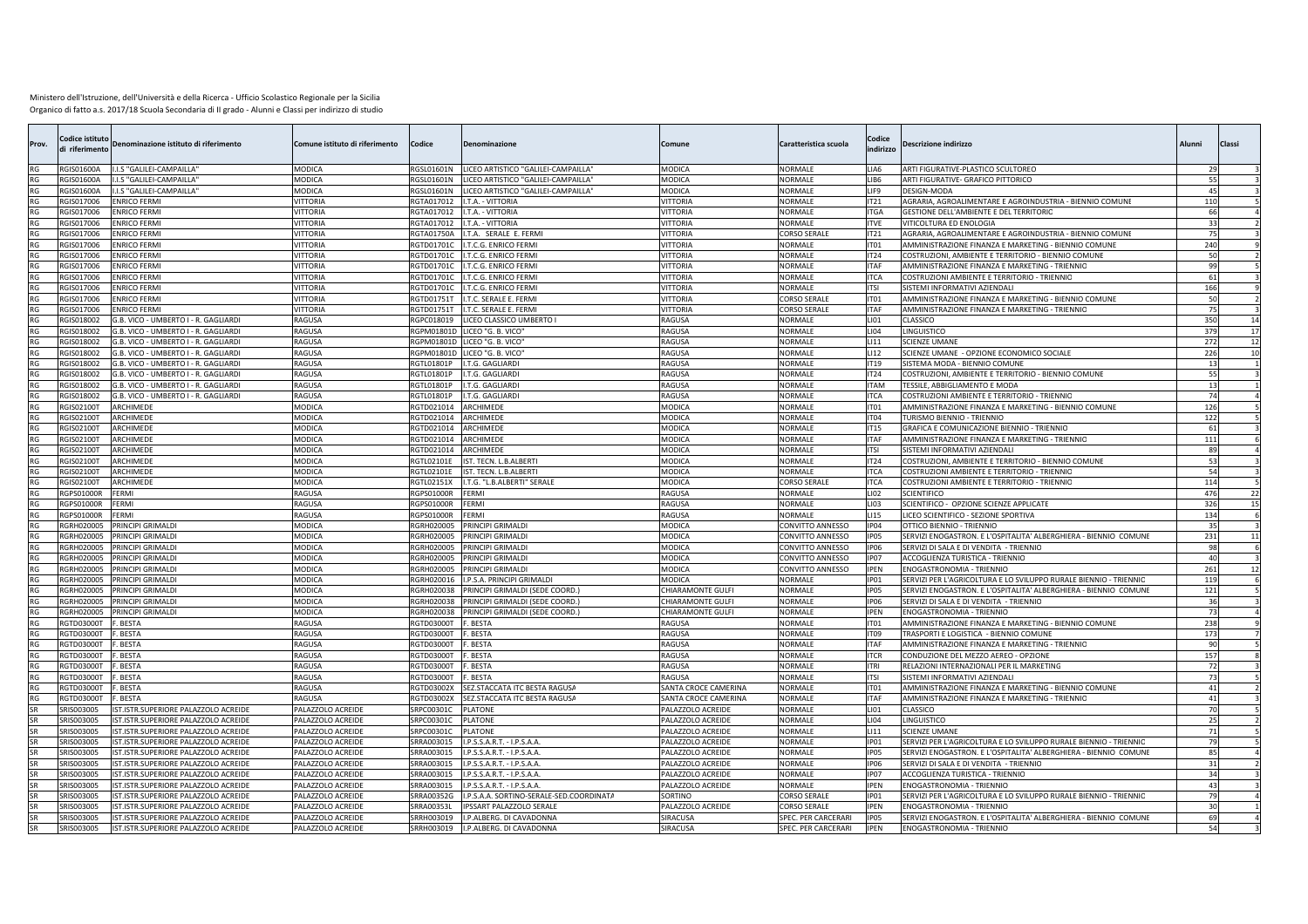| Prov.    | Codice istitut<br>di riferimentı | Denominazione istituto di riferimento       | Comune istituto di riferimento | Codice     | Denominazione                                   | Comune             | Caratteristica scuola | Codice<br>indirizzo | Oescrizione indirizzo                                             | Alunni          | Classi                    |
|----------|----------------------------------|---------------------------------------------|--------------------------------|------------|-------------------------------------------------|--------------------|-----------------------|---------------------|-------------------------------------------------------------------|-----------------|---------------------------|
| SR       | SRIS003005                       | <b>IST.ISTR.SUPERIORE PALAZZOLO ACREIDE</b> | PALAZZOLO ACREIDE              | SRSL00301C | LICEO ARTISTICO DI PALAZZOLO                    | PALAZZOLO ACREIDE  | NORMALE               | LI00                | ARTISTICO NUOVO ORDINAMENTO - BIENNIO COMUNE                      |                 |                           |
|          | SRIS003005                       | IST.ISTR.SUPERIORE PALAZZOLO ACREIDE        | PALAZZOLO ACREIDE              | SRSL00301C | LICEO ARTISTICO DI PALAZZOLO                    | ALAZZOLO ACREIDE   | NORMALE               | IB <sub>6</sub>     | ARTI FIGURATIVE- GRAFICO PITTORICO                                |                 |                           |
| SR       | SRIS003005                       | IST.ISTR.SUPERIORE PALAZZOLO ACREIDE        | PALAZZOLO ACREIDE              | SRTF00301N | I.T.I.S. DI PALAZZOLO A                         | ALAZZOLO ACREIDE   | VORMALE               | IT10                | ELETTRONICA ED ELETTROTECNICA - BIENNIO COMUNE                    |                 | $\Delta$ 1                |
| SR       | SRIS003005                       | <b>IST.ISTR.SUPERIORE PALAZZOLO ACREIDE</b> | PALAZZOLO ACREIDE              | SRTF00301N | I.T.I.S. DI PALAZZOLO A                         | PALAZZOLO ACREIDE  | NORMALE               | <b>ITET</b>         | ELETTROTECNICA                                                    |                 | $\mathbf{A}^{\mathsf{c}}$ |
| SR       | SRIS003005                       | ST.ISTR.SUPERIORE PALAZZOLO ACREIDE         | PALAZZOLO ACREIDE              | SRTF00301N | I.T.I.S. DI PALAZZOLO A                         | PALAZZOLO ACREIDE  | NORMALE               | <b>ITIA</b>         | <b>INFORMATICA</b>                                                |                 |                           |
|          | RIS004001                        | ILADELFO INSOLERA                           | <b>SIRACUSA</b>                | SRRA004011 | IST. PROF.LE AGR.E AMBIENTE SIRACUSA            | SIRACUSA           | NORMALE               | IP01                | SERVIZI PER L'AGRICOLTURA E LO SVILUPPO RURALE BIENNIO - TRIENNIO |                 |                           |
| SR       | SRIS004001                       | <b>ILADELFO INSOLERA</b>                    | SIRACUSA                       |            | SRRA004011 IST, PROF.LE AGR.E AMBIENTE SIRACUSA | SIRACUSA           | NORMALE               | <b>IPVP</b>         | VALORIZ.NE COMMERC.NE DEI PROD. AGRIC. DEL TERRIT. OPZIONE        |                 |                           |
| SR       | SRIS004001                       | ILADELFO INSOLERA                           | SIRACUSA                       | SRRC00401X | I.P.C.T. PRINCIPE DI NAPOL                      | SIRACUSA           | NORMALE               | IP <sub>08</sub>    | SERVIZI COMMERCIALI BIENNIO - TRIENNIO                            |                 |                           |
|          | SRIS004001                       | ILADELFO INSOLERA                           | <b>SIRACUSA</b>                | SRRC00401X | I.P.C.T. PRINCIPE DI NAPOLI                     | SIRACUSA           | NORMALE               | <b>IPCP</b>         | PROMOZIONE COMMERCIALE E PUBBLICITARIA - OPZIONE                  |                 |                           |
| SR       | RIS004001                        | LADELFO INSOLERA                            | SIRACUSA                       |            | SRRC00401X I.P.C.T. PRINCIPE DI NAPOLI          | <b>SIRACUSA</b>    | NORMALE               | IT15                | GRAFICA E COMUNICAZIONE BIENNIO - TRIENNIO                        |                 |                           |
|          | SRIS004001                       | ILADELFO INSOLERA                           | SIRACUSA                       | SRRC004519 | I.P.C.T. PRINCIPE DI NAPOLI -SERALE-            | SIRACUSA           | <b>CORSO SERALE</b>   | IP <sub>08</sub>    | SERVIZI COMMERCIALI BIENNIO - TRIENNIO                            |                 |                           |
|          | RIS004001                        | LADELFO INSOLERA                            | <b>IRACUSA</b>                 | SRTD004017 | <b>INSOLERA</b>                                 | SIRACUSA           | NORMALE               | IT <sub>01</sub>    | AMMINISTRAZIONE FINANZA E MARKETING - BIENNIO COMUNE              | 11              |                           |
|          | RIS00400:                        | ILADELFO INSOLERA                           | SIRACUSA                       | SRTD004017 | <b>INSOLERA</b>                                 | SIRACUSA           | NORMALE               | IT04                | TURISMO BIENNIO - TRIENNIO                                        | 10              |                           |
|          | RIS004001                        | ILADELFO INSOLERA                           | SIRACUSA                       | SRTD004017 | <b>INSOLERA</b>                                 | SIRACUSA           | NORMALE               | <b>ITAF</b>         | AMMINISTRAZIONE FINANZA E MARKETING - TRIENNIO                    |                 |                           |
|          | SRIS004001                       | ILADELFO INSOLERA                           | <b>SIRACUSA</b>                | SRTD004017 | INSOLERA                                        | SIRACUSA           | NORMALE               | <b>ITRI</b>         | RELAZIONI INTERNAZIONALI PER IL MARKETING                         |                 |                           |
| SR       | RIS004001                        | ILADELFO INSOLERA                           | SIRACUSA                       | SRTD004017 | <b>INSOLERA</b>                                 | SIRACUSA           | NORMALE               | <b>ITSI</b>         | SISTEMI INFORMATIVI AZIENDALI                                     |                 |                           |
| SR       | RIS00600L                        | ST. ISTR. SUPERIORE "A.MONCADA" LENTIN      | <b>LENTINI</b>                 | SRRC00601G | IST.PROF.COMM.LE E TUR.LENTINI                  | LENTINI            | NORMALE               | IP <sub>05</sub>    | SERVIZI ENOGASTRON. E L'OSPITALITA' ALBERGHIERA - BIENNIO COMUNE  | 38              | 17                        |
| SR       | RIS00600L                        | IST. ISTR. SUPERIORE "A.MONCADA" LENTINI    | LENTINI                        | SRRC00601G | IST.PROF.COMM.LE E TUR.LENTINI                  | LENTINI            | NORMALE               | <b>IP06</b>         | SERVIZI DI SALA E DI VENDITA - TRIENNIO                           | 117             |                           |
| SR       | RIS00600L                        | IST. ISTR. SUPERIORE "A.MONCADA" LENTINI    | LENTINI                        | SRRC00601G | IST.PROF.COMM.LE E TUR.LENTINI                  | <b>ENTINI</b>      | <b>NORMALE</b>        | IP <sub>07</sub>    | ACCOGLIENZA TURISTICA - TRIENNIO                                  |                 |                           |
| SR       | SRIS00600L                       | IST. ISTR. SUPERIORE "A.MONCADA" LENTINI    | LENTINI                        | SRRC00601G | IST.PROF.COMM.LE E TUR.LENTINI                  | LENTINI            | <b>NORMALE</b>        | <b>IPEN</b>         | ENOGASTRONOMIA - TRIENNIO                                         | 27 <sup>2</sup> | 12                        |
|          | <b>SRIS00600L</b>                | IST. ISTR. SUPERIORE "A.MONCADA" LENTINI    | <b>ENTINI</b>                  | SRRC00650X | <b>IPCT LENTINI SERALE</b>                      | <b>ENTINI</b>      | CORSO SERALI          | <b>IPEN</b>         | ENOGASTRONOMIA - TRIENNIO                                         |                 |                           |
|          | <b>SRIS00600</b>                 | IST. ISTR. SUPERIORE "A.MONCADA" LENTIN     | LENTINI                        | SRRI006018 | <b>IPSIA FRANCOFONTE</b>                        | FRANCOFONTE        | NORMALE               | IP09                | MANUTENZIONE E ASSISTENZA TECNICA BIENNIO - TRIENNIO              |                 |                           |
|          | <b>SRIS00700C</b>                | ALAIMO" LENTINI                             | LENTINI                        | SRRA00701C | IST. PROF.LE AGR.AMBIENTE LENTINI               | LENTINI            | NORMALE               | IP <sub>01</sub>    | SERVIZI PER L'AGRICOLTURA E LO SVILUPPO RURALE BIENNIO - TRIENNIO |                 |                           |
|          | RIS00700C                        | 'ALAIMO" LENTINI                            | LENTINI                        | SRTD00701P | IST. TEC. COMM. LENTINI                         | LENTINI            | NORMALE               | IT <sub>01</sub>    | AMMINISTRAZIONE FINANZA E MARKETING - BIENNIO COMUNE              |                 |                           |
|          | <b>SRIS00700C</b>                | ALAIMO" LENTINI                             | <b>FNTINI</b>                  |            | SRTD00701P IST, TEC, COMM, LENTINI              | <b>ENTINI</b>      | VORMALE               | IT04                | TURISMO BIENNIO - TRIENNIO                                        | 10f             |                           |
| SR       | <b>SRIS007000</b>                | ALAIMO" LENTINI                             | LENTINI                        |            | SRTD00701P IST. TEC. COMM. LENTINI              | LENTINI            | NORMALE               | <b>ITAF</b>         | AMMINISTRAZIONE FINANZA E MARKETING - TRIENNIO                    |                 |                           |
|          | <b>SRIS00700C</b>                | ALAIMO" LENTINI                             | LENTINI                        | SRTD00701P | IST. TEC. COMM. LENTINI                         | LENTINI            | NORMALE               | <b>ITSI</b>         | SISTEMI INFORMATIVI AZIENDALI                                     |                 |                           |
| SR       | RIS007000                        | ALAIMO" LENTINI                             | LENTINI                        |            | SRTD00702Q IST, TEC, COMM, FRANCOFONTI          | <b>RANCOFONT</b>   | NORMALE               | IT <sub>01</sub>    | AMMINISTRAZIONE FINANZA E MARKETING - BIENNIO COMUNE              |                 |                           |
|          | <b>SRIS00700C</b>                | ALAIMO" LENTINI                             | LENTINI                        |            | SRTD00702Q IST. TEC. COMM. FRANCOFONTI          | <b>FRANCOFONTE</b> | NORMALE               | IT04                | TURISMO BIENNIO - TRIENNIO                                        |                 |                           |
| SR       | <b>SRIS00700C</b>                | ALAIMO" LENTINI                             | LENTINI                        | SRTD00702Q | IST. TEC. COMM. FRANCOFONTI                     | <b>FRANCOFONTI</b> | NORMALE               | <b>ITAF</b>         | AMMINISTRAZIONE FINANZA E MARKETING - TRIENNIO                    |                 |                           |
| SR       | SRIS00700C                       | "ALAIMO" LENTINI                            | LENTINI                        |            | SRTD00702Q IST. TEC. COMM. FRANCOFONTE          | FRANCOFONTE        | <b>NORMALE</b>        | <b>ITSI</b>         | SISTEMI INFORMATIVI AZIENDALI                                     |                 |                           |
| SR       | RIS00700C                        | ALAIMO" LENTINI                             | <b>ENTINI</b>                  |            | SRTD007514 IST, TEC, COMM, SERALE               | <b>ENTINI</b>      | CORSO SERALE          | IT <sub>01</sub>    | AMMINISTRAZIONE FINANZA E MARKETING - BIENNIO COMUNE              |                 |                           |
|          | <b>SRIS007000</b>                | ALAIMO" LENTINI                             | LENTINI                        |            | SRTD007514 IST. TEC. COMM. SERALE               | LENTINI            | <b>CORSO SERALE</b>   | <b>ITAF</b>         | AMMINISTRAZIONE FINANZA E MARKETING - TRIENNIO                    |                 |                           |
|          | RIS009004                        | <b>UGUSTA</b>                               | AUGUSTA                        | SRTD00901A | IST.TEC. SETT. ECONOMICO "A. RUIZ"              | <b>AUGUSTA</b>     | NORMALE               | ITO <sub>1</sub>    | AMMINISTRAZIONE FINANZA E MARKETING - BIENNIO COMUNE              |                 |                           |
|          | RIS009004                        | <b>IUGUSTA</b>                              | <b>AUGUSTA</b>                 | SRTD00901A | IST.TEC. SETT. ECONOMICO "A. RUIZ"              | <b>AUGUSTA</b>     | NORMALE               | IT04                | TURISMO BIENNIO - TRIENNIO                                        | 22              |                           |
|          | RIS009004                        | <b>IUGUSTA</b>                              | AUGUSTA                        | SRTD00901A | IST.TEC. SETT. ECONOMICO "A. RUIZ"              | AUGUSTA            | VORMALE               | <b>ITAF</b>         | AMMINISTRAZIONE FINANZA E MARKETING - TRIENNIO                    |                 |                           |
| SR       | SRIS009004                       | <b>NUGUSTA</b>                              | <b>AUGUSTA</b>                 | SRTF00901L | IST.TEC. SETT.TECNOLOGICO-LIC.SC.               | <b>AUGUSTA</b>     | NORMALE               | IT05                | MECCANICA MECCATRONICA ENERGIA - BIENNIO COMUNE                   |                 |                           |
| SR       | SRIS009004                       | <b>NUGUSTA</b>                              | <b>AUGUSTA</b>                 | SRTF00901L | IST.TEC. SETT.TECNOLOGICO-LIC.SC                | <b>AUGUSTA</b>     | NORMALE               | <b>IT10</b>         | ELETTRONICA ED ELETTROTECNICA - BIENNIO COMUNE                    |                 |                           |
| SR       | RIS009004                        | <b>NUGUSTA</b>                              | AUGUSTA                        | SRTF00901L | IST.TEC. SETT.TECNOLOGICO-LIC.SC.               | <b>AUGUSTA</b>     | NORMALE               | IT13                | INFORMATICA E TELECOMUNICAZIONI - BIENNIO COMUNE                  |                 |                           |
| SR       | RIS009004                        | AUGUSTA                                     | <b>AUGUSTA</b>                 | SRTF00901L | IST.TEC. SETT.TECNOLOGICO-LIC.SC.               | <b>AUGUSTA</b>     | NORMALE               | <b>ITET</b>         | ELETTROTECNICA                                                    | -50             |                           |
| SR       | RIS009004                        | <b>IUGUSTA</b>                              | AUGUSTA                        | SRTF00901L | IST.TEC. SETT.TECNOLOGICO-LIC.SC.               | <b>AUGUSTA</b>     | NORMALE               | <b>ITMM</b>         | MECCANICA E MECCATRONICA                                          |                 |                           |
|          | RIS009004                        | <b>IUGUSTA</b>                              | <b>AUGUSTA</b>                 | SRTF00901L | IST.TEC. SETT.TECNOLOGICO-LIC.SC                | <b>AUGUSTA</b>     | NORMALE               | <b>ITTL</b>         | TELECOMUNICAZIONI                                                 |                 |                           |
|          | RIS009004                        | <b>UGUSTA</b>                               | <b>AUGUSTA</b>                 | SRTF00901L | IST.TEC. SETT.TECNOLOGICO-LIC.SC                | AUGUSTA            | VORMALE               | LI03                | SCIENTIFICO - OPZIONE SCIENZE APPLICATE                           | 368             | 18                        |
|          | SRIS009004                       | <b>NUGUSTA</b>                              | <b>AUGUSTA</b>                 | SRTF009512 | IST.TEC. IND.LE AUGUSTA SERALE                  | <b>AUGUSTA</b>     | <b>CORSO SERAL</b>    | IT10                | ELETTRONICA ED ELETTROTECNICA - BIENNIO COMUNE                    |                 |                           |
| SR       | SRIS009004                       | <b>UGUSTA</b>                               | <b>AUGUSTA</b>                 | SRTF009512 | IST.TEC. IND.LE AUGUSTA SERALE                  | AUGUSTA            | <b>CORSO SERAL</b>    | <b>ITET</b>         | ELETTROTECNICA                                                    |                 |                           |
| SR<br>SR | RIS011004                        | PIER LUIGI NERVI" LENTINI                   | LENTINI                        | SRSL01101B | LICEO ARTISTICO LENTINI                         | LENTINI            | NORMALE               | <b>LIOO</b>         | ARTISTICO NUOVO ORDINAMENTO - BIENNIO COMUNE                      | 11'             |                           |
|          | RIS011004                        | PIER LUIGI NERVI" LENTINI                   | <b>ENTINI</b>                  | SRSL01101B | LICEO ARTISTICO LENTINI                         | <b>ENTINI</b>      | NORMALE               | LI10                | <b>GRAFICA</b>                                                    |                 |                           |
| SR       | SRIS011004                       | PIER LUIGI NERVI" LENTINI                   | LENTINI                        | SRSL01101B | LICEO ARTISTICO LENTINI                         | LENTINI            | <b>NORMALE</b>        | LIB6                | ARTI FIGURATIVE- GRAFICO PITTORICO                                | 4 <sup>c</sup>  |                           |
| SR       | SRIS011004                       | PIER LUIGI NERVI" LENTINI                   | LENTINI                        | SRTF01101L | I.T.I. CARLENTINI                               | CARLENTINI         | NORMALE               | IT <sub>05</sub>    | MECCANICA MECCATRONICA ENERGIA - BIENNIO COMUNE                   | 11              |                           |
| SR       | SRIS011004                       | PIER LUIGI NERVI" LENTINI                   | LENTINI                        | SRTF01101L | I.T.I. CARLENTINI                               | CARLENTINI         | <b>NORMALE</b>        | <b>ITMM</b>         | MECCANICA E MECCATRONICA                                          | 11!             |                           |
|          | SRIS011004                       | "PIER LUIGI NERVI" LENTINI                  | LENTINI                        |            | SRTF011512 I.T.I. CARLENTINI-SERALE-            | CARLENTINI         | <b>CORSO SERALI</b>   | IT05                | MECCANICA MECCATRONICA ENERGIA - BIENNIO COMUNE                   |                 |                           |
| SR       | SRIS011004                       | PIER LUIGI NERVI" LENTINI                   | LENTINI                        | SRTF011512 | I.T.I. CARLENTINI-SERALE-                       | CARLENTINI         | <b>CORSO SERALE</b>   | <b>ITMM</b>         | MECCANICA E MECCATRONICA                                          |                 | $\overline{AB}$           |
|          | SRIS011004                       | 'PIER LUIGI NERVI" LENTINI                  | <b>LENTINI</b>                 | SRTL01101R | PIER LUIGI NERVI                                | <b>ENTINI</b>      | <b>NORMALE</b>        | IT24                | COSTRUZIONI, AMBIENTE E TERRITORIO - BIENNIO COMUNE               |                 |                           |
| SR       | SRIS011004                       | PIER LUIGI NERVI" LENTINI                   | <b>ENTINI</b>                  | SRTL01101R | PIER LUIGI NERVI                                | ENTINI             | VORMALE               | <b>ITCA</b>         | COSTRUZIONI AMBIENTE E TERRITORIO - TRIENNIC                      |                 |                           |
|          | SRIS01400G                       | MICHELANGELO BARTOLO                        | PACHINO                        | SRPS014012 | LICEO SC. PACHINO                               | <b>ACHINO</b>      | NORMALE               | LI01                | CLASSICO                                                          |                 | qc                        |
|          | SRIS01400G                       | <b>MICHELANGELO BARTOLO</b>                 | PACHINO                        | SRPS014012 | LICEO SC. PACHINO                               | <b>ACHINO</b>      | VORMALE               | LI02                | <b>SCIENTIFICO</b>                                                | 26 <sup>2</sup> | 13                        |
|          | RIS01400G                        | MICHELANGELO BARTOLO                        | PACHINO                        | SRPS014012 | LICEO SC. PACHINO                               | PACHINO            | NORMALE               | LIO3                | SCIENTIFICO - OPZIONE SCIENZE APPLICATE                           |                 |                           |
| SR       | SRIS01400G                       | MICHELANGELO BARTOLO                        | PACHINO                        | SRPS014012 | LICEO SC. PACHINO                               | PACHINO            | <b>VORMALE</b>        | LI11                | <b>SCIENZE UMANE</b>                                              | 102             |                           |
| SR       | SRIS01400G                       | MICHELANGELO BARTOLO                        | PACHINO                        | SRTF014014 | MICHELANGELO BARTOLO                            | PACHINO            | NORMALE               | IT05                | MECCANICA MECCATRONICA ENERGIA - BIENNIO COMUNE                   |                 |                           |
| SR       | SRIS01400G                       | MICHELANGELO BARTOLO                        | PACHINO                        | SRTF014014 | MICHELANGELO BARTOLO                            | <b>PACHINO</b>     | NORMALE               | <b>IT09</b>         | TRASPORTI E LOGISTICA - BIENNIO COMUNE                            |                 |                           |
| SR       | <b>SRIS01400G</b>                | MICHELANGELO BARTOLO                        | PACHINO                        | SRTF014014 | MICHELANGELO BARTOLO                            | PACHINO            | NORMALE               | <b>IT10</b>         | ELETTRONICA ED ELETTROTECNICA - BIENNIO COMUNE                    |                 |                           |
| SR       | SRIS01400G                       | MICHELANGELO BARTOLO                        | <b>PACHINO</b>                 |            | SRTF014014 MICHELANGELO BARTOLO                 | <b>PACHINO</b>     | <b>NORMALE</b>        | <b>ITCN</b>         | CONDUZIONE DEL MEZZO NAVALE - OPZIONE                             |                 |                           |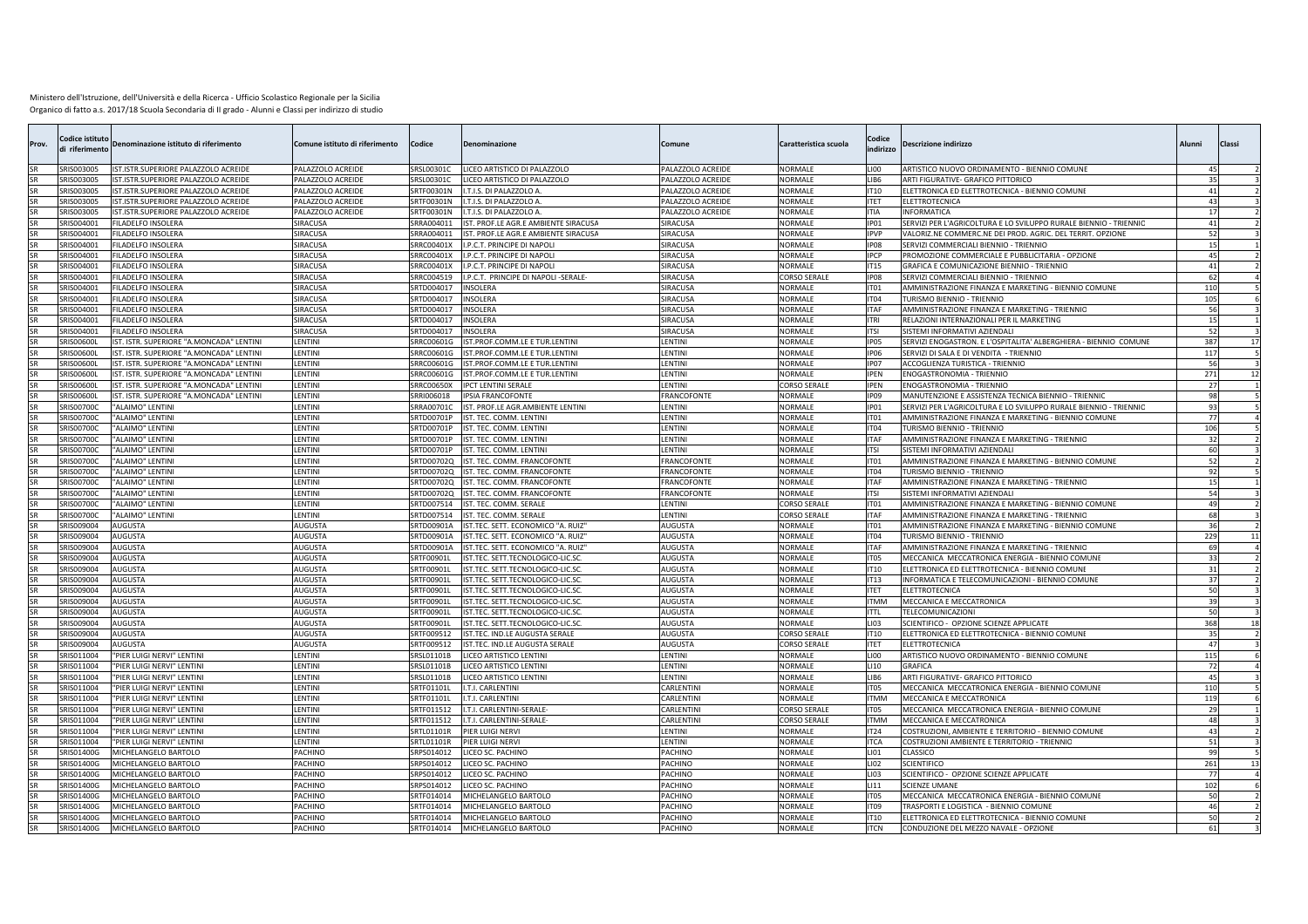| Prov.     | odice istitutı:<br>i riferimento | Denominazione istituto di riferimento                  | Comune istituto di riferimento | Codice                   | Denominazione                                                              | Comune                   | Caratteristica scuola     | Codice<br>indirizzo | Descrizione indirizzo                                                       | Alunni          | Classi       |
|-----------|----------------------------------|--------------------------------------------------------|--------------------------------|--------------------------|----------------------------------------------------------------------------|--------------------------|---------------------------|---------------------|-----------------------------------------------------------------------------|-----------------|--------------|
|           | SRIS01400G                       | MICHELANGELO BARTOLO                                   | PACHINO                        | SRTF014014               | MICHELANGELO BARTOLO                                                       | PACHINO                  | <b>NORMALE</b>            | <b>ITEC</b>         | <b>ELETTRONICA</b>                                                          |                 |              |
|           | SRIS01400G                       | MICHELANGELO BARTOLO                                   | PACHINO                        | SRTF014014               | MICHELANGELO BARTOLO                                                       | <b>ACHINO</b>            | <b>NORMALE</b>            | <b>ITMM</b>         | MECCANICA E MECCATRONICA                                                    |                 |              |
| SR        | SRIS01400G                       | MICHELANGELO BARTOLO                                   | PACHINO                        | SRTF01451D               | I.T.I."BARTOLO" SERALE                                                     | PACHINO                  | CORSO SERALE              | POTI                | TRASPORTI E LOGISTICA - BIENNIO COMUNE                                      |                 |              |
|           | SRIS01400G                       | MICHELANGELO BARTOLO                                   | PACHINO                        | SRTF01451D               | I.T.I."BARTOLO" SERALE                                                     | PACHINO                  | <b>CORSO SERALE</b>       | <b>ITCI</b>         | CONDUZIONE DI APPARATI ED IMPIANTI MARITTIMI - OPZIONE                      |                 | 58           |
|           | <b>SRIS01400G</b>                | MICHELANGELO BARTOLO                                   | PACHINO                        | RTF01451D                | I.T.I."BARTOLO" SERALE                                                     | PACHINO                  | CORSO SERALE              | <b>ITEC</b>         | <b>ELETTRONICA</b>                                                          |                 |              |
|           | SRIS01400G                       | MICHELANGELO BARTOLO                                   | PACHINO                        | SRTF01451D               | I.T.I."BARTOLO" SERALE                                                     | <b>ACHINO</b>            | CORSO SERALE              | <b>NMT</b>          | MECCANICA E MECCATRONICA                                                    |                 | -11          |
|           | SRIS016007                       | <b>MATTEO RAELI</b>                                    | NOTO                           | SRPC01601E               | A. DI RUDINI                                                               | OTOV                     | VORMALE                   | LI01                | CLASSICO                                                                    | 16              |              |
|           | SRIS016007<br>SRIS016007         | <b>MATTEO RAEL</b><br><b>MATTEO RAELI</b>              | NOTO<br><b>NOTO</b>            | SRPC01601E<br>SRPC01601E | A. DI RUDINI<br>A. DI RUDINI                                               | OTOV<br><b>NOTO</b>      | NORMALE<br>VORMALE        | LI02<br>LI04        | <b>SCIENTIFICO</b><br>LINGUISTICO                                           | 18 <sup>2</sup> | 10           |
|           | SRIS016007                       | <b>MATTEO RAELI</b>                                    | OTO                            | RPM01601P                | <b>MATTEO RAELI</b>                                                        | OTO                      | VORMALE                   | LI 11               | <b>SCIENZE UMANE</b>                                                        |                 |              |
|           | SRIS016007                       | <b>MATTEO RAELI</b>                                    | NOTO                           | SRPM01601P               | MATTEO RAEL                                                                | NOTO                     | <b>NORMALE</b>            | LI12                | SCIENZE UMANE - OPZIONE ECONOMICO SOCIALE                                   | 130             |              |
|           | SRIS016007                       | <b>MATTEO RAELI</b>                                    | NOTO                           | SRRI01601V               | I.P.S.I.A.- NOTO                                                           | <b>NOTO</b>              | <b>NORMALE</b>            | <b>IP09</b>         | MANUTENZIONE E ASSISTENZA TECNICA BIENNIO - TRIENNIC                        | 10              |              |
|           | SRIS016007                       | <b>MATTEO RAELI</b>                                    | NOTO                           | SRSD016014               | OTOV                                                                       | OTOV                     | VORMALE                   | LI00                | ARTISTICO NUOVO ORDINAMENTO - BIENNIO COMUNE                                |                 |              |
|           | SRIS016007                       | <b>MATTEO RAELI</b>                                    | NOTO                           | SRSD016014               | NOTO                                                                       | NOTO                     | <b>NORMALE</b>            | LIB6                | ARTI FIGURATIVE- GRAFICO PITTORICO                                          |                 |              |
|           | SRIS016007                       | MATTEO RAEL                                            | NOTO                           | RSD016014                | NOTO                                                                       | NOTO                     | NORMALE                   | LIC6                | ARTI FIGURATIVE-PLASTICO PITTORICO                                          |                 |              |
|           | SRIS016007                       | <b>MATTEO RAEL</b>                                     | NOTO                           | RTE016022                | P.SSA G. DI SAVOIA NOTO                                                    | <b>NOTO</b>              | NORMALE                   | IT <sub>04</sub>    | TURISMO BIENNIO - TRIENNIO                                                  |                 |              |
|           | SRIS016007                       | <b>MATTEO RAELI</b>                                    | OTOV                           | RTE016022                | -SSA G. DI SAVOIA NOTO                                                     | OTO                      | VORMALE                   | T <sub>19</sub>     | SISTEMA MODA - BIENNIO COMUNE                                               |                 |              |
|           | SRIS016007                       | <b>MATTEO RAELI</b>                                    | NOTO                           | RTE016022                | P.SSA G. DI SAVOIA NOTO                                                    | <b>NOTO</b>              | VORMALE                   | <b>TAM</b>          | TESSILE, ABBIGLIAMENTO E MODA                                               |                 | -31          |
|           | RIS016007                        | <b>MATTEO RAEL</b>                                     | <b>NOTO</b>                    | RTL01601X                | M. CARNILIVARI                                                             | <b>NOTO</b>              | <b>NORMALE</b>            | IT24                | COSTRUZIONI, AMBIENTE E TERRITORIO - BIENNIO COMUNE                         |                 |              |
|           | SRIS016007                       | <b>MATTEO RAELI</b>                                    | NOTO                           | RTL01601X                | M. CARNILIVARI                                                             | OTOV                     | VORMALE                   | <b>TCA</b>          | COSTRUZIONI AMBIENTE E TERRITORIO - TRIENNIC                                |                 |              |
|           | SRIS017003                       | 'ARCHIMEDE" ROSOLINI                                   | ROSOLIN                        | SRPS01701D               | ARCHIMEDE                                                                  | ROSOLINI                 | NORMALE                   | LIO2                | <b>SCIENTIFICO</b>                                                          | 20              | 11           |
|           | SRIS017003                       | 'ARCHIMEDE" ROSOLINI                                   | ROSOLINI                       | SRPS01701D               | ARCHIMEDE                                                                  | ROSOLINI                 | NORMALE                   | LI04                | LINGUISTICO                                                                 |                 |              |
|           | SRIS017003                       | 'ARCHIMEDE" ROSOLIN                                    | ROSOLINI                       | SRPS01701D               | ARCHIMEDE                                                                  | ROSOLINI                 | NORMALE                   | LI 11               | <b>SCIENZE UMANE</b>                                                        | 11              |              |
|           | RIS017003                        | ARCHIMEDE" ROSOLINI                                    | <b>OSOLINI</b>                 | RRC017012                | .P.C.T. DI ROSOLINI                                                        | ROSOLINI                 | VORMALE                   | <b>PO5</b>          | SERVIZI ENOGASTRON. E L'OSPITALITA' ALBERGHIERA - BIENNIO COMUNE            |                 |              |
| SR        | SRIS017003                       | 'ARCHIMEDE" ROSOLINI                                   | ROSOLINI                       | SRRC017012               | I.P.C.T. DI ROSOLINI                                                       | ROSOLINI                 | NORMALE                   | P06                 | SERVIZI DI SALA E DI VENDITA - TRIENNIO                                     |                 |              |
|           | SRIS017003                       | ARCHIMEDE" ROSOLINI                                    | ROSOLINI                       | RRC017012                | .P.C.T. DI ROSOLINI                                                        | ROSOLINI                 | <b>NORMALE</b>            | IP <sub>07</sub>    | ACCOGLIENZA TURISTICA - TRIENNIO                                            |                 |              |
|           | SRIS017003                       | 'ARCHIMEDE" ROSOLINI                                   | ROSOLINI                       | SRRC017012               | I.P.C.T. DI ROSOLINI                                                       | ROSOLINI                 | <b>NORMALE</b>            | <b>IP08</b>         | SERVIZI COMMERCIALI BIENNIO - TRIENNIO                                      |                 |              |
|           | SRIS017003                       | 'ARCHIMEDE" ROSOLINI                                   | <b>OSOLINI</b>                 | RRC017012                | .P.C.T. DI ROSOLINI                                                        | ROSOLINI                 | <b>NORMALE</b>            | <b>PEN</b>          | ENOGASTRONOMIA - TRIENNIO                                                   |                 |              |
|           | SRIS017003                       | "ARCHIMEDE" ROSOLINI                                   | ROSOLINI                       | SRTF01701G               | ISTITUTO TECNICO INDUSTRIALE STATALE                                       | ROSOLINI                 | <b>NORMALE</b>            | IT10                | ELETTRONICA ED ELETTROTECNICA - BIENNIO COMUNE                              |                 |              |
|           | RIS017003                        | ARCHIMEDE" ROSOLINI                                    | ROSOLINI                       | RTF01701G                | STITUTO TECNICO INDUSTRIALE STATALI                                        | ROSOLINI                 | NORMALE                   | <b>ITEC</b>         | ELETTRONICA                                                                 |                 |              |
|           | SRIS02100F                       | <b>PAOLO CALLERI</b>                                   | PACHINO                        | SRRA02101P               | "PAOLO CALLERI" IPSASR-IPSEOA-IPSSS                                        | PACHINO                  | NORMALE                   | IP01                | SERVIZI PER L'AGRICOLTURA E LO SVILUPPO RURALE BIENNIO - TRIENNIO           |                 |              |
|           | RIS02100F                        | PAOLO CALLERI                                          | <b>ACHINO</b>                  | RRA02101P                | 'PAOLO CALLERI" IPSASR-IPSEOA-IPSSS                                        | <b>ACHINO</b>            | VORMALE<br><b>NORMALE</b> | P <sub>02</sub>     | SERVIZI SOCIO-SANITARI BIFNNIO - TRIFNNIO                                   |                 |              |
|           | SRIS02100P<br>RIS02100P          | <b>PAOLO CALLERI</b><br>AOLO CALLERI                   | PACHINO<br>PACHINO             | SRRA02101P<br>RRA02101P  | 'PAOLO CALLERI" IPSASR-IPSEOA-IPSSS                                        | PACHINO<br><b>ACHINO</b> | NORMALE                   | IP05<br><b>IP06</b> | SERVIZI ENOGASTRON. E L'OSPITALITA' ALBERGHIERA - BIENNIO COMUNE            |                 | $\mathbf{R}$ |
|           | RIS02100P                        | PAOLO CALLERI                                          | <b>ACHINO</b>                  | SRRA02101P               | 'PAOLO CALLERI" IPSASR-IPSEOA-IPSSS<br>'PAOLO CALLERI" IPSASR-IPSEOA-IPSSS | <b>ACHINO</b>            | VORMALE                   | IP <sub>07</sub>    | SERVIZI DI SALA E DI VENDITA - TRIENNIC<br>ACCOGLIENZA TURISTICA - TRIENNIO |                 |              |
|           | SRIS02100F                       | PAOLO CALLERI                                          | PACHINO                        | SRRA02101P               | 'PAOLO CALLERI" IPSASR-IPSEOA-IPSSS                                        | <b>ACHINO</b>            | VORMALE                   | <b>IPEN</b>         | ENOGASTRONOMIA - TRIENNIO                                                   |                 |              |
|           | SRIS02100P                       | <b>PAOLO CALLERI</b>                                   | PACHINO                        | SRRA02102Q               | "PAOLO CALLERI" IPSASR SEDE ROSOLINI                                       | ROSOLINI                 | <b>NORMALE</b>            | IP01                | SERVIZI PER L'AGRICOLTURA E LO SVILUPPO RURALE BIENNIO - TRIENNIO           | 151             |              |
|           | SRIS02100F                       | PAOLO CALLERI                                          | PACHINO                        | SRRA021514               | "PAOLO CALLERI" IPSASR CORSO SERALE                                        | PACHINO                  | CORSO SERALI              | IP <sub>01</sub>    | SERVIZI PER L'AGRICOLTURA E LO SVILUPPO RURALE BIENNIO - TRIENNIO           |                 |              |
|           | SRIS02100P                       | PAOLO CALLERI                                          | PACHINO                        | RRA021514                | 'PAOLO CALLERI" IPSASR CORSO SERALE                                        | <b>ACHINO</b>            | CORSO SERALE              | PO <sub>5</sub>     | SERVIZI ENOGASTRON, E L'OSPITALITA' ALBERGHIERA - BIENNIO COMUNE            |                 |              |
|           | SRIS02100F                       | PAOLO CALLERI                                          | PACHINO                        | SRRA021514               | 'PAOLO CALLERI" IPSASR CORSO SERALE                                        | PACHINO                  | CORSO SERALE              | <b>PPD</b>          | PRODOTTI DOLCIARI ARTIGIANALI E INDUSTRIALI - OPZIONE                       |                 |              |
|           | SRIS02100F                       | PAOLO CALLERI                                          | PACHINO                        | RRA021525                | 'PAOLO CALLERI" IPSASR CORSO SERALE                                        | ROSOLINI                 | CORSO SERALE              | IP01                | SERVIZI PER L'AGRICOLTURA E LO SVILUPPO RURALE BIENNIO - TRIENNIO           |                 | 40           |
|           | SRIS02100                        | PAOLO CALLERI                                          | PACHINO                        | SRRH02101V               | 'PAOLO CALLERI" IPSEOA CASA CIRC, DI NOTO                                  | NOTO                     | SPEC. PER CARCERARI       | IP <sub>05</sub>    | SERVIZI ENOGASTRON. E L'OSPITALITA' ALBERGHIERA - BIENNIO COMUNE            |                 |              |
|           | RIS02100F                        | AOLO CALLERI                                           | PACHINO                        | RRH02101V                | 'PAOLO CALLERI" IPSEOA CASA CIRC, DI NOTO                                  | OTO                      | SPEC. PER CARCERARI       | <b>IPEN</b>         | ENOGASTRONOMIA - TRIENNIO                                                   |                 |              |
|           | SRIS022008                       | .I.S.S. LICEO ARTISTICO "A GAGINI                      | <b>SIRACUSA</b>                | SRRI022016               | . CALAPSO                                                                  | SIRACUSA                 | <b>NORMALE</b>            | <b>IP09</b>         | MANUTENZIONE E ASSISTENZA TECNICA BIENNIO - TRIENNIC                        | 223             | 12           |
|           | RIS02200                         | I.S.S. LICEO ARTISTICO "A GAGINI                       | <b>IRACUSA</b>                 | SRRI022027               | CASA CIRCONDARIALE AUGUSTA                                                 | AUGUSTA                  | SPEC. PER CARCERARI       | IP09                | MANUTENZIONE E ASSISTENZA TECNICA BIENNIO - TRIENNIO                        | 11              |              |
|           | RIS02200E                        | .I.S.S. LICEO ARTISTICO "A GAGINI                      | <b>SIRACUSA</b>                | SRRI022038               | CASA CIRCONDARIALE NOTO                                                    | OTOV                     | SPEC. PER CARCERARI       | P <sub>09</sub>     | MANUTENZIONE E ASSISTENZA TECNICA BIENNIO - TRIENNIC                        |                 |              |
| <b>SR</b> | SRIS02200E                       | .I.S.S. LICEO ARTISTICO "A GAGINI                      | <b>SIRACUSA</b>                | SRSD02201B               | LICEO ARTISTICO "A GAGINI"                                                 | SIRACUSA                 | <b>NORMALE</b>            | LI00                | ARTISTICO NUOVO ORDINAMENTO - BIENNIO COMUNE                                | 163             |              |
| <b>SR</b> | SRIS02200E                       | .I.S.S. LICEO ARTISTICO "A GAGINI                      | SIRACUSA                       | SRSD02201B               | LICEO ARTISTICO "A GAGINI'                                                 | SIRACUSA                 | <b>NORMALE</b>            | <b>LIO5</b>         | ARCHITETTURA E AMBIENTE                                                     |                 |              |
|           | SRIS02200E                       | I.S.S. LICEO ARTISTICO "A GAGINI"                      | <b>SIRACUSA</b>                | RSD02201B                | LICEO ARTISTICO "A GAGINI'                                                 | SIRACUSA                 | <b>NORMALE</b>            | 1107                | AUDIOVISIVO MULTIMEDIA                                                      |                 |              |
|           | SRIS02200E                       | I.S.S. LICEO ARTISTICO "A GAGINI'                      | SIRACUSA                       | RSD02201B                | LICEO ARTISTICO "A GAGINI'                                                 | SIRACUSA                 | <b>NORMALE</b>            | LI10                | GRAFICA                                                                     |                 |              |
|           | SRIS02200E                       | .I.S.S. LICEO ARTISTICO "A GAGINI                      | SIRACUSA                       | SRSD02201B               | LICEO ARTISTICO "A GAGINI'                                                 | SIRACUSA                 | <b>NORMALE</b>            | LIA6                | ARTI FIGURATIVE-PLASTICO SCULTOREO                                          |                 |              |
|           | <b>SRISO2200E</b>                | .I.S.S. LICEO ARTISTICO "A GAGINI                      | <b>SIRACUSA</b>                | RSD02201B                | LICEO ARTISTICO "A GAGINI'                                                 | SIRACUSA                 | <b>NORMALE</b>            | 1149                | DESIGN-METALLI OREFICERIA E CORALLO                                         |                 |              |
|           | RIS02200E                        | I.S.S. LICEO ARTISTICO "A GAGINI                       | SIRACUSA                       | RSD02201B                | ICEO ARTISTICO "A GAGINI'                                                  | SIRACUSA                 | VORMALE                   | IB6                 | ARTI FIGURATIVE- GRAFICO PITTORICO                                          |                 |              |
|           | RIS02200E                        | I.S.S. LICEO ARTISTICO "A GAGINI                       | <b>IRACUSA</b>                 | RSD02201B                | <b>ICEO ARTISTICO "A GAGINI</b>                                            | <b>SIRACUSA</b>          | VORMALE                   | LIC6                | ARTI FIGURATIVE-PLASTICO PITTORICO                                          |                 |              |
|           | SRIS02200                        | .I.S.S. LICEO ARTISTICO "A GAGINI                      | <b>SIRACUSA</b>                | RTE022018                | SSA GIOVANNA DI SAVOIA SIRACUSA                                            | <b>SIRACUSA</b>          | VORMALE                   | IT16                | CHIMICA, MATERIALI E BIOTECNOLOGIE - BIENNIO COMUNE                         |                 |              |
|           | SRIS022001                       | I.S.S. LICEO ARTISTICO "A GAGINI                       | <b>IRACUSA</b>                 | RTE022018                | SSA GIOVANNA DI SAVOIA SIRACUSA                                            | <b>SIRACUSA</b>          | VORMALE                   | IT19                | SISTEMA MODA - BIENNIO COMUNI                                               |                 |              |
|           | <b>SRISO22008</b>                | .I.S.S. LICEO ARTISTICO "A GAGINI                      | <b>SIRACUSA</b>                | SRTE022018               | SSA GIOVANNA DI SAVOIA SIRACUSA                                            | <b>SIRACUSA</b>          | VORMALE                   | <b>ITAM</b>         | TESSILE, ABBIGLIAMENTO E MODA                                               |                 |              |
|           | SRIS02200E<br>SRIS02300A         | .I.S.S. LICEO ARTISTICO "A GAGINI"<br>I.S.S "MAJORANA" | SIRACUSA<br>AVOLA              | SRTE022018<br>SRPS02301R | P.SSA GIOVANNA DI SAVOIA SIRACUSA<br>SCIENT.-CLASS-LING-SC.UMANE MAJORANA  | SIRACUSA<br><b>AVOLA</b> | NORMALE<br><b>NORMALE</b> | <b>ITBA</b>         | BIOTECNOLOGIE AMBIENTALI<br>CLASSICO                                        | 102             | 26           |
|           | SRIS02300A                       | .I.S.S "MAJORANA'                                      | AVOLA                          | SRPS02301R               | SCIENT.-CLASS-LING-SC.UMANE MAJORANA                                       | AVOLA                    | NORMALE                   | LI01<br><b>LIO2</b> | <b>SCIENTIFICO</b>                                                          | 23              | 12           |
|           | SRIS02300A                       | <b>J.S.S "MAJORANA"</b>                                | <b>AVOLA</b>                   | SRPS02301R               | SCIENT.-CLASS-LING-SC.UMANE MAJORANA                                       | <b>AVOLA</b>             | VORMALE                   | LIO3                | SCIENTIFICO - OPZIONE SCIENZE APPLICATE                                     |                 |              |
| SR        | SRIS02300A                       | I.I.S.S "MAJORANA"                                     | AVOLA                          | SRPS02301R               | SCIENT.-CLASS-LING-SC.UMANE MAJORANA                                       | AVOLA                    | <b>NORMALE</b>            | LI04                | LINGUISTICO                                                                 | 165             |              |
|           |                                  |                                                        |                                |                          |                                                                            |                          |                           |                     |                                                                             |                 |              |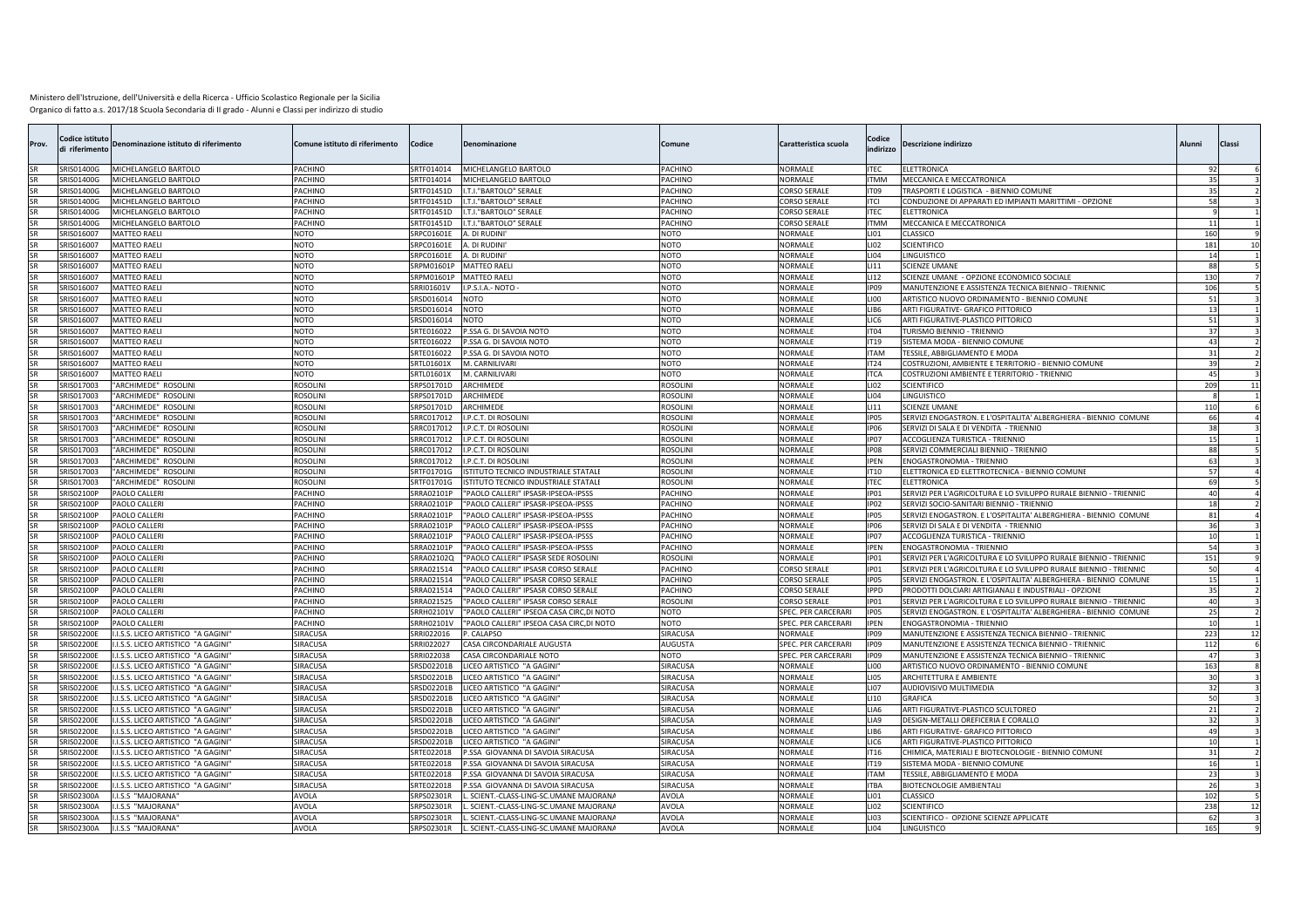| Prov.                  | odice istituto:<br>di riferimento | Denominazione istituto di riferimento            | Comune istituto di riferimento | Codice                   | Denominazione                                    | Comune                       | Caratteristica scuola            | Codice<br>indirizzo             | Oescrizione indirizzo                                                              | Alunni                | Classi |
|------------------------|-----------------------------------|--------------------------------------------------|--------------------------------|--------------------------|--------------------------------------------------|------------------------------|----------------------------------|---------------------------------|------------------------------------------------------------------------------------|-----------------------|--------|
| <b>SR</b>              | SRIS02300A                        | I.I.S.S "MAJORANA"                               | <b>AVOLA</b>                   | SRPS02301R               | L. SCIENT.-CLASS-LING-SC.UMANE MAJORANA          | AVOLA                        | <b>NORMALE</b>                   | <b>LI11</b>                     | <b>SCIENZE UMANE</b>                                                               | 10                    |        |
| <b>SR</b>              | SRIS02300A                        | I.I.S.S "MAJORANA"                               | <b>AVOLA</b>                   | SRRA02301A               | MAJORANA ENO - SASR                              | <b>AVOLA</b>                 | <b>NORMALE</b>                   | <b>IP01</b>                     | SERVIZI PER L'AGRICOLTURA E LO SVILUPPO RURALE BIENNIO - TRIENNIO                  |                       |        |
| SR                     | SRIS02300A                        | I.I.S.S "MAJORANA"                               | AVOLA                          | SRRA02301A               | <b>MAJORANA ENO - SASR</b>                       | <b>AVOLA</b>                 | <b>NORMALE</b>                   | <b>IP05</b>                     | SERVIZI ENOGASTRON. E L'OSPITALITA' ALBERGHIERA - BIENNIO COMUNE                   | 223                   | 10     |
| <b>SR</b>              | SRIS02300A                        | I.I.S.S "MAJORANA"                               | <b>AVOLA</b>                   | SRRA02301A               | <b>MAJORANA ENO - SASR</b>                       | AVOLA                        | <b>NORMALE</b>                   | <b>IP06</b>                     | SERVIZI DI SALA E DI VENDITA - TRIENNIO                                            |                       | 48     |
|                        | SRIS02300A                        | I.I.S.S "MAJORANA"                               | AVOLA                          | SRRA02301A               | MAJORANA ENO - SASR                              | <b>AVOLA</b>                 | NORMALE                          | <b>IP07</b>                     | ACCOGLIENZA TURISTICA - TRIENNIO                                                   |                       |        |
|                        | SRIS02300A                        | <b>J.S.S "MAJORANA"</b>                          | <b>AVOLA</b>                   | SRRA02301A               | <b>MAJORANA ENO - SASR</b>                       | AVOLA                        | <b>NORMALE</b>                   | <b>IPEN</b>                     | ENOGASTRONOMIA - TRIENNIO                                                          | 141                   |        |
|                        | SRIS02300A<br>SRIS02300A          | .I.S.S "MAJORANA<br><b>J.S.S "MAJORANA</b>       | <b>AVOLA</b>                   | SRRA02301A               | MAJORANA ENO - SASR                              | AVOLA                        | NORMALE<br><b>NORMALE</b>        | <b>IPPD</b><br>ITO <sub>1</sub> | PRODOTTI DOLCIARI ARTIGIANALI E INDUSTRIALI - OPZIONE                              |                       |        |
|                        | SRIS02300A                        | <b>J.S.S "MAJORANA</b>                           | <b>AVOLA</b>                   | SRTD02301L<br>SRTD02301L | MAJORANA AFM-TURISTICO<br>MAJORANA AFM-TURISTICO | AVOLA                        | NORMALE                          | IT <sub>04</sub>                | AMMINISTRAZIONE FINANZA E MARKETING - BIENNIO COMUNE<br>TURISMO BIENNIO - TRIENNIO | 18                    | 10     |
| SR                     | SRIS02300A                        | I.I.S.S "MAJORANA"                               | AVOLA<br>AVOLA                 | SRTD02301L               | MAJORANA AFM-TURISTICO                           | <b>AVOLA</b><br><b>AVOLA</b> | NORMALE                          | <b>ITAF</b>                     | AMMINISTRAZIONE FINANZA E MARKETING - TRIENNIO                                     |                       |        |
| <b>SR</b>              | SRIS02300A                        | <b>J.S.S "MAJORANA"</b>                          | AVOLA                          | SRTD023501               | MAJORANA- SERALE                                 | <b>AVOLA</b>                 | <b>CORSO SERAL</b>               | <b>ITAF</b>                     | AMMINISTRAZIONE FINANZA E MARKETING - TRIENNIC                                     |                       | 24     |
| <b>SR</b>              | SRIS024006                        | A. RIZZA                                         | SIRACUSA                       | SRTD02401C               | A. RIZZA                                         | <b>SIRACUSA</b>              | <b>NORMALE</b>                   | ITO1                            | AMMINISTRAZIONE FINANZA E MARKETING - BIENNIO COMUNE                               |                       |        |
|                        | SRIS024006                        | A. RIZZA                                         | SIRACUSA                       | SRTD02401C               | . RIZZA                                          | <b>SIRACUSA</b>              | <b>NORMALE</b>                   | IT04                            | TURISMO BIENNIO - TRIENNIO                                                         | 39                    | 18     |
|                        | SRIS024006                        | A. RIZZA                                         | SIRACUSA                       | SRTD02401C               | A. RIZZA                                         | SIRACUSA                     | <b>NORMALE</b>                   | IT15                            | GRAFICA E COMUNICAZIONE BIENNIO - TRIENNIO                                         | 190                   |        |
|                        | SRIS024006                        | A. RIZZA                                         | SIRACUSA                       | SRTD02401C               | . RIZZA                                          | <b>SIRACUSA</b>              | NORMALE                          | <b>ITAF</b>                     | AMMINISTRAZIONE FINANZA E MARKETING - TRIENNIO                                     |                       |        |
|                        | SRIS024006                        | A. RIZZA                                         | SIRACUSA                       | SRTH024016               | <b>G.A.DELLA TARGIA</b>                          | SIRACUSA                     | NORMALE                          | IT09                            | TRASPORTI E LOGISTICA - BIENNIO COMUNE                                             | 21(                   | 10     |
| <b>SR</b>              | RIS024006                         | A. RIZZA                                         | SIRACUSA                       | SRTH024016               | <b>G.A.DELLA TARGIA</b>                          | <b>SIRACUSA</b>              | NORMALE                          | <b>ITCI</b>                     | CONDUZIONE DI APPARATI ED IMPIANTI MARITTIMI - OPZIONE                             | 10 <sub>1</sub>       |        |
|                        | SRIS024006                        | A. RIZZA                                         | SIRACUSA                       | SRTH024016               | <b>G.A.DELLA TARGIA</b>                          | <b>SIRACUSA</b>              | NORMALE                          | <b>ITCN</b>                     | CONDUZIONE DEL MEZZO NAVALE - OPZIONE                                              | 12 <sub>0</sub>       |        |
|                        | RIS024006                         | RIZZA                                            | SIRACUSA                       | SRTH024016               | <b>G.A.DELLA TARGIA</b>                          | <b>SIRACUSA</b>              | <b>NORMALE</b>                   | <b>ITLG</b>                     | LOGISTICA                                                                          |                       |        |
|                        | RIS02800D                         | 'ELIO VITTORINI" LENTINI                         | LENTINI                        | SRPC02801R               | iORGIA                                           | ENTINI.                      | NORMALE                          | LI01                            | CLASSICO                                                                           | 15                    |        |
|                        | SRIS02800D                        | ELIO VITTORINI" LENTINI                          | LENTINI                        | SRPS02801X               | ELIO VITTORINI" LENTINI                          | ENTINI                       | <b>NORMALE</b>                   | <b>LIO2</b>                     | <b>SCIENTIFICO</b>                                                                 | 361                   | 17     |
|                        | SRIS02800D                        | 'ELIO VITTORINI" LENTINI                         | LENTINI                        | SRPS02801X               | "ELIO VITTORINI" LENTINI                         | LENTINI                      | NORMALE                          | LI04                            | LINGUISTICO                                                                        | 17 <sup>2</sup>       |        |
| <b>SR</b>              | SRIS02800D                        | ELIO VITTORINI" LENTINI                          | LENTINI                        | SRPS02801X               | "ELIO VITTORINI" LENTINI                         | <b>ENTINI</b>                | <b>NORMALE</b>                   | <b>LI11</b>                     | <b>SCIENZE UMANE</b>                                                               | 21                    | 11     |
| <b>SR</b>              | RIS02800D                         | FLIO VITTORINI" LENTINI                          | LENTINI                        | SRPS028021               | ICEO SCIENTIFICO FRANCOFONTE                     | <b>RANCOFONTE</b>            | <b>NORMALE</b>                   | <b>LIO2</b>                     | <b>SCIENTIFICO</b>                                                                 | 13.                   |        |
| SR                     | SRIS029009                        | EINAUDI                                          | SIRACUSA                       | SRPS02901Q               | L. EINAUDI                                       | SIRACUSA                     | <b>NORMALE</b>                   | 1102                            | <b>SCIENTIFICO</b>                                                                 | 415                   | 19     |
| <b>SR</b>              | SRIS029009                        | <b>EINAUDI</b>                                   | SIRACUSA                       | SRPS02901Q               | . EINAUDI                                        | <b>SIRACUSA</b>              | <b>NORMALE</b>                   | LI03                            | SCIENTIFICO - OPZIONE SCIENZE APPLICATE                                            | 332                   | 15     |
| SR                     | SRIS029009                        | EINAUDI                                          | SIRACUSA                       | SRRH02901D               | STITUTO PROFESSIONALE "FILIPPO JUVARA"           | SIRACUSA                     | <b>NORMALE</b>                   | <b>IP08</b>                     | SERVIZI COMMERCIALI BIENNIO - TRIENNIO                                             |                       |        |
|                        | SRIS029009                        | EINAUDI                                          | SIRACUSA                       | SRRH02901D               | STITUTO PROFESSIONALE "FILIPPO JUVARA"           | <b>SIRACUSA</b>              | <b>NORMALE</b>                   | <b>IPCP</b>                     | PROMOZIONE COMMERCIALE E PUBBLICITARIA - OPZIONE                                   |                       |        |
|                        | SRIS029009                        | EINAUDI                                          | SIRACUSA                       | SRTL029012               | <b>ISTITUTO TECNICO "FILIPPO JUVARA"</b>         | SIRACUSA                     | <b>NORMALE</b>                   | IT04                            | TURISMO BIFNNIO - TRIFNNIO                                                         |                       |        |
|                        | SRIS029009                        | <b>EINAUDI</b>                                   | SIRACUSA                       | SRTL029012               | STITUTO TECNICO "FILIPPO JUVARA'                 | SIRACUSA                     | <b>NORMALE</b>                   | IT24                            | COSTRUZIONI, AMBIENTE E TERRITORIO - BIENNIO COMUNE                                |                       |        |
| <b>SR</b>              | SRIS029009                        | EINAUDI                                          | SIRACUSA                       | SRTL029012               | <b>ISTITUTO TECNICO "FILIPPO JUVARA"</b>         | <b>SIRACUSA</b>              | NORMALE                          | <b>ITCA</b>                     | COSTRUZIONI AMBIENTE E TERRITORIO - TRIENNIC                                       |                       |        |
|                        | SRIS029009                        | <b>EINAUDI</b>                                   | SIRACUSA                       | SRTL029023               | ST.TEC.GEOMETRI-CASA CIRCONDARIALE               | <b>NUGUSTA</b>               | SPEC. PER CARCERARI              | <b>ITCA</b>                     | COSTRUZIONI AMBIENTE E TERRITORIO - TRIENNIC                                       |                       |        |
| SR                     | SRIS029009                        | EINAUDI                                          | SIRACUSA                       | SRTL02951B               | I.T.G. "SERALE" SIRACUSA                         | <b>SIRACUSA</b>              | <b>CORSO SERALI</b>              | <b>ITCA</b>                     | COSTRUZIONI AMBIENTE E TERRITORIO - TRIENNIO                                       |                       |        |
|                        | SRPC070006                        | MEGARA (SEZIONE SCIENTIFICA ANNESSA              | AUGUSTA                        | SRPC070006               | <b>MEGARA (SEZIONE SCIENTIFICA ANNESSA</b>       | AUGUSTA                      | <b>NORMALE</b>                   | LI01                            | CLASSICO                                                                           |                       |        |
| <b>SR</b>              | SRPC070006                        | MEGARA (SEZIONE SCIENTIFICA ANNESSA)             | AUGUSTA                        | SRPC070006               | <b>MEGARA (SEZIONE SCIENTIFICA ANNESSA</b>       | AUGUSTA                      | NORMALE                          | LI02                            | <b>SCIENTIFICO</b>                                                                 | 23                    | 10     |
| <b>SR</b>              | SRPC070006                        | MEGARA (SEZIONE SCIENTIFICA ANNESSA)             | AUGUSTA                        | SRPC070006               | MEGARA (SEZIONE SCIENTIFICA ANNESSA)             | <b>NUGUSTA</b>               | <b>NORMALE</b>                   | <b>LI04</b>                     | LINGUISTICO                                                                        | 20                    | 10     |
| <b>SR</b><br><b>SR</b> | SRPC070006                        | MEGARA (SEZIONE SCIENTIFICA ANNESSA)             | AUGUSTA                        | SRPC070006               | MEGARA (SEZIONE SCIENTIFICA ANNESSA)             | AUGUSTA                      | <b>NORMALE</b>                   | L111                            | <b>SCIENZE UMANE</b>                                                               | 116                   |        |
| <b>SR</b>              | <b>SRPC08000R</b>                 | 'T. GARGALLO" SIRACUSA                           | SIRACUSA                       | SRPC08000R               | 'T. GARGALLO" SIRACUSA                           | SIRACUSA<br><b>SIRACUSA</b>  | <b>NORMALE</b>                   | <b>LIO1</b><br>1104             | <b>CLASSICO</b>                                                                    | 34                    | 16     |
| <b>SR</b>              | SRPC08000R<br>SRPC08000R          | 'T. GARGALLO" SIRACUSA<br>'T. GARGALLO" SIRACUSA | SIRACUSA<br>SIRACUSA           | SRPC08000R<br>SRPC08000R | T. GARGALLO" SIRACUSA<br>T. GARGALLO" SIRACUSA   | SIRACUSA                     | <b>NORMALE</b><br><b>NORMALE</b> | <b>LI13</b>                     | LINGUISTICO<br>MUSICALE E COREUTICO - SEZIONE MUSICALE                             | 232<br><b>g</b>       | 10     |
|                        | SRPC08000R                        | 'T. GARGALLO" SIRACUSA                           | SIRACUSA                       | SRPC08000R               | T. GARGALLO" SIRACUSA                            | <b>SIRACUSA</b>              | <b>NORMALE</b>                   | <b>LI14</b>                     | MUSICALE E COREUTICO - SEZIONE COREUTICA                                           | $\mathcal{D}^{\circ}$ |        |
|                        | SRPM01000P                        | 8 I.I.S.S. "M.F.QUINTILIANO                      | SIRACUSA                       | SRPM01000P               | 8 I.I.S.S. "M.F.QUINTILIANC                      | SIRACUSA                     | <b>NORMALE</b>                   | <b>LI01</b>                     | CLASSICO                                                                           | 10                    |        |
|                        | RPM01000P                         | 8 I.I.S.S. "M.F.QUINTILIANO"                     | <b>SIRACUSA</b>                | SRPM01000P               | <b>BI.I.S.S. "M.F.QUINTILIANO</b>                | <b>SIRACUSA</b>              | NORMALE                          | ENLI                            | SCIENTIFICO - OPZIONE SCIENZE APPLICATE                                            | 16                    |        |
|                        | SRPM01000P                        | 8 I.I.S.S. "M.F.QUINTILIANO                      | SIRACUSA                       | SRPM01000P               | <b>BILLS.S. "M.F.QUINTILIANO</b>                 | SIRACUSA                     | <b>NORMALE</b>                   | 1104                            | LINGUISTICO                                                                        | 51                    | 24     |
|                        | SRPM01000P                        | <b>I.I.S.S. "M.F.QUINTILIANO"</b>                | SIRACUSA                       | SRPM01000F               | <b>I.I.S.S. "M.F.QUINTILIANO</b>                 | SIRACUSA                     | NORMALE                          | LI11                            | <b>SCIENZE UMANE</b>                                                               | 2 <sub>9</sub>        | 13     |
| <b>SR</b>              | SRPM01000P                        | 8 I.I.S.S. "M.F.QUINTILIANO"                     | SIRACUSA                       | SRPM01000P               | 8 I.I.S.S. "M.F.QUINTILIANO"                     | SIRACUSA                     | <b>NORMALE</b>                   | 1112                            | SCIENZE UMANE - OPZIONE ECONOMICO SOCIALE                                          |                       |        |
| <b>SR</b>              | SRPS14000A                        | L.S. E L. SC. UM."O.M.CORBINO" SIRACUSA          | SIRACUSA                       | SRPS14000A               | L.S. E L. SC. UM."O.M.CORBINO" SIRACUSA          | SIRACUSA                     | <b>NORMALE</b>                   | 1102                            | <b>SCIENTIFICO</b>                                                                 | 65                    | 28     |
| <b>SR</b>              | SRPS14000A                        | L.S. E L. SC. UM."O.M.CORBINO" SIRACUSA          | SIRACUSA                       | SRPS14000A               | L.S. E L. SC. UM."O.M.CORBINO" SIRACUSA          | <b>SIRACUSA</b>              | NORMALE                          | 1103                            | SCIENTIFICO - OPZIONE SCIENZE APPLICATE                                            | 166                   |        |
| SR                     | SRPS14000A                        | L.S. E L. SC. UM."O.M.CORBINO" SIRACUSA          | SIRACUSA                       | SRPS14000A               | L.S. E L. SC. UM."O.M.CORBINO" SIRACUSA          | SIRACUSA                     | <b>NORMALE</b>                   | <b>LI11</b>                     | <b>SCIENZE UMANE</b>                                                               | 15                    |        |
|                        | SRPS14000A                        | L.S. E L. SC. UM."O.M.CORBINO" SIRACUSA          | SIRACUSA                       | SRPS14000A               | L.S. E L. SC. UM."O.M.CORBINO" SIRACUSA          | SIRACUSA                     | NORMALE                          | <b>LI12</b>                     | SCIENZE UMANE - OPZIONE ECONOMICO SOCIALE                                          |                       |        |
|                        | SRPS150001                        | "L.DA VINCI" FLORIDIA                            | FLORIDIA                       | SRPS150001               | "L.DA VINCI" FLORIDIA                            | LORIDIA                      | <b>NORMALE</b>                   | 1102                            | <b>SCIENTIFICO</b>                                                                 | 25                    | 11     |
|                        | SRPS150001                        | 'L.DA VINCI" FLORIDIA                            | <b>FLORIDIA</b>                | SRPS150001               | "L.DA VINCI" FLORIDIA                            | LORIDIA                      | <b>NORMALE</b>                   | LI03                            | SCIENTIFICO - OPZIONE SCIENZE APPLICATE                                            |                       |        |
|                        | RPS150001                         | L.DA VINCI" FLORIDIA                             | <b>LORIDIA</b>                 | SRPS150001               | 'L.DA VINCI" FLORIDIA                            | LORIDIA                      | NORMALE                          | LI04                            | LINGUISTICO                                                                        | 12                    |        |
| <b>SR</b>              | SRPS150001                        | 'L.DA VINCI" FLORIDIA                            | <b>LORIDIA</b>                 | SRPS150001               | 'L.DA VINCI" FLORIDIA                            | LORIDIA                      | NORMALE                          | <b>LI11</b>                     | <b>SCIENZE UMANE</b>                                                               | 11'                   |        |
| SR                     | SRPS150001                        | 'L.DA VINCI" FLORIDIA                            | <b>LORIDIA</b>                 | SRPS150001               | L.DA VINCI" FLORIDIA                             | LORIDIA                      | NORMALE                          | LI12                            | SCIENZE UMANE - OPZIONE ECONOMICO SOCIALE                                          |                       |        |
|                        | SRPS150001                        | L.DA VINCI" FLORIDIA                             | <b>LORIDIA</b>                 | SRPS150001               | L.DA VINCI" FLORIDIA                             | LORIDIA                      | NORMALE                          | <b>LI15</b>                     | LICEO SCIENTIFICO - SEZIONE SPORTIVA                                               |                       |        |
|                        | SRPS150001                        | 'L.DA VINCI" FLORIDIA                            | FLORIDIA                       | SRPS150012               | CANICATTINI BAGNI                                | CANICATTINI BAGNI            | NORMALE                          | LIO2                            | <b>SCIENTIFICO</b>                                                                 | 11!                   |        |
| SR                     | SRPS150001                        | 'L.DA VINCI" FLORIDIA                            | <b>FLORIDIA</b>                | SRPS150012               | CANICATTINI BAGNI                                | CANICATTINI BAGNI            | NORMALE                          | LI03                            | SCIENTIFICO - OPZIONE SCIENZE APPLICATE                                            |                       |        |
| <b>SR</b>              | SRRH040007                        | FEDERICO II DI SVEVIA                            | SIRACUSA                       | SRRH040007               | FEDERICO II DI SVEVIA                            | <b>SIRACUSA</b>              | <b>NORMALE</b>                   | IP <sub>02</sub>                | SERVIZI SOCIO-SANITARI BIENNIO - TRIENNIO                                          |                       |        |
| <b>SR</b>              | SRRH040007                        | FEDERICO II DI SVEVIA                            | SIRACUSA                       | SRRH040007               | FEDERICO II DI SVEVIA                            | SIRACUSA                     | <b>NORMALE</b>                   | <b>IDOA</b>                     | OTTICO BIENNIO - TRIENNIO                                                          |                       |        |
| <b>SR</b>              | SRRH040007                        | FEDERICO II DI SVEVIA                            | SIRACUSA                       | SRRH040007               | FEDERICO II DI SVEVIA                            | SIRACUSA                     | <b>NORMALE</b>                   | IP <sub>05</sub>                | SERVIZI ENOGASTRON. E L'OSPITALITA' ALBERGHIERA - BIENNIO COMUNE                   | 604                   | 24     |
| SR                     |                                   | SRRH040007 FEDERICO II DI SVEVIA                 | SIRACUSA                       | SRRH040007               | FEDERICO II DI SVEVIA                            | SIRACUSA                     | <b>NORMALE</b>                   | IP06                            | SERVIZI DI SALA E DI VENDITA - TRIENNIO                                            | 174                   |        |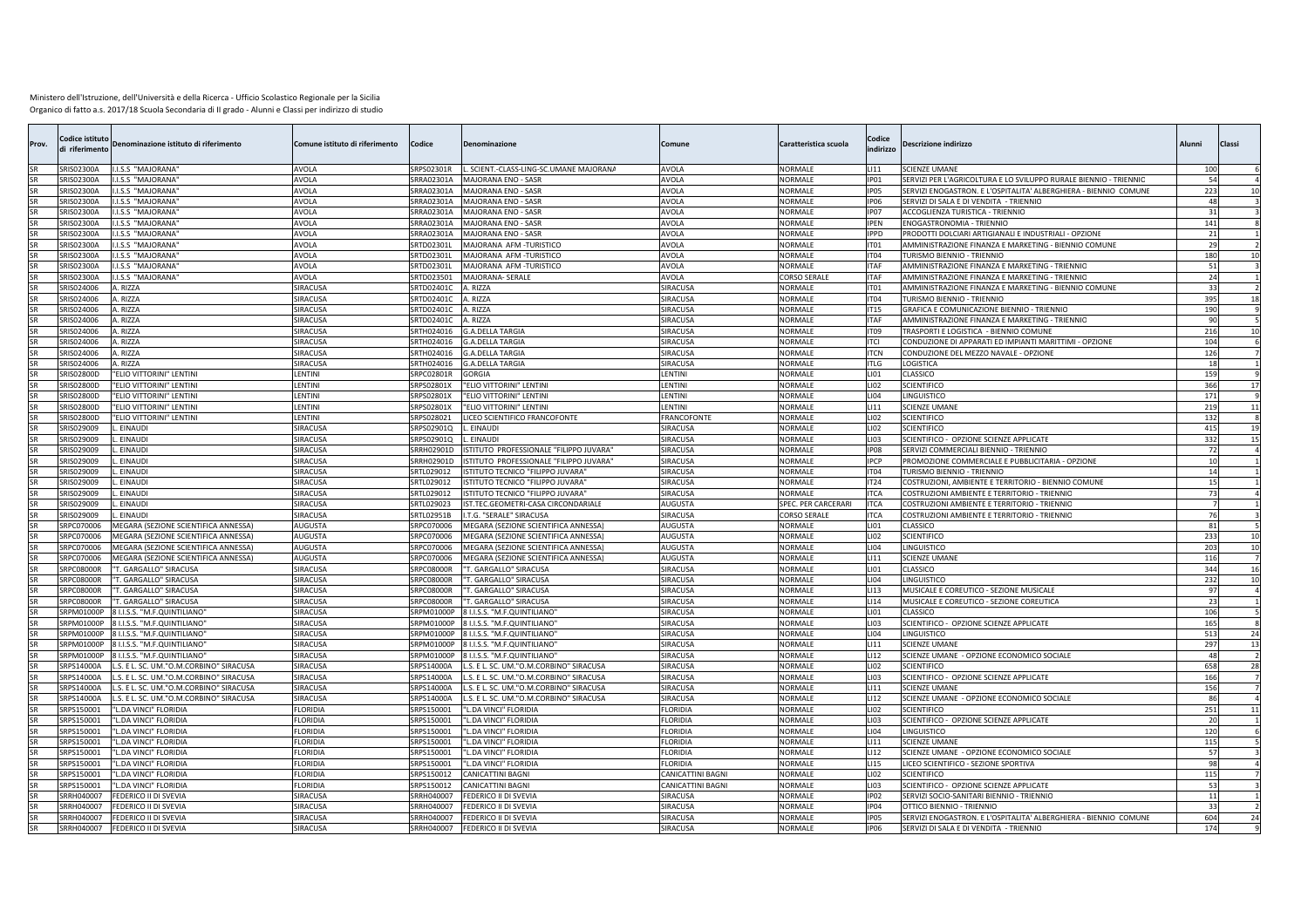| Prov. | Codice istitut<br>riferimento | Denominazione istituto di riferimento | Comune istituto di riferimento | Codice            | Denominazione                            | Comune                  | Caratteristica scuola | Codice<br>indirizzo | Descrizione indirizzo                                             | Alunni         | Classi |
|-------|-------------------------------|---------------------------------------|--------------------------------|-------------------|------------------------------------------|-------------------------|-----------------------|---------------------|-------------------------------------------------------------------|----------------|--------|
|       | SRRH040007                    | <b>EDERICO II DI SVEVIA</b>           | SIRACUSA                       | SRRH040007        | FEDERICO II DI SVEVIA                    | SIRACUSA                | NORMALE               | IP <sub>07</sub>    | ACCOGLIENZA TURISTICA - TRIENNIO                                  |                | 60     |
|       | SRRH040007                    | EDERICO II DI SVEVIA                  | <b>SIRACUSA</b>                | SRRH040007        | FEDERICO II DI SVEVIA                    | SIRACUSA                | NORMALE               | PEN                 | NOGASTRONOMIA - TRIENNIO                                          | 23             |        |
|       | SRRH040007                    | FEDERICO II DI SVEVIA                 | <b>SIRACUSA</b>                | SRRH040007        | FEDERICO II DI SVEVIA                    | SIRACUSA                | <b>VORMALE</b>        | <b>IPPD</b>         | PRODOTTI DOLCIARI ARTIGIANALI E INDUSTRIALI - OPZIONE             | -22            |        |
|       | SRRH040007                    | EDERICO II DI SVEVIA                  | <b>SIRACUSA</b>                | SRRH040018        | PSART F. II SVEVIA CARCERE AUGUSTA       | <b>AUGUSTA</b>          | SPEC. PER CARCERARI   | <b>IP05</b>         | SERVIZI ENOGASTRON. E L'OSPITALITA' ALBERGHIERA - BIENNIO COMUNE  | 22             |        |
|       | SRRH040007                    | FEDERICO II DI SVEVIA                 | <b>SIRACUSA</b>                | SRRH04050L        | FEDERICO II DI SVEVIA SERALI             | SIRACUSA                | <b>CORSO SERAL</b>    | <b>IPEN</b>         | ENOGASTRONOMIA - TRIENNIO                                         | 4 <sup>c</sup> |        |
|       | SRTF01000Q                    | E.FERMI                               | SIRACUSA                       | SRTF01000Q        | F.FFRM                                   | SIRACUSA                | <b>NORMALE</b>        | <b>IT05</b>         | MECCANICA MECCATRONICA ENERGIA - BIENNIO COMUNE                   | 72             |        |
|       | SRTF010000                    | FERMI                                 | SIRACUSA                       | SRTF01000Q        | E.FERMI                                  | SIRACUSA                | NORMALE               | IT10                | ELETTRONICA ED ELETTROTECNICA - BIENNIO COMUNI                    | 111            |        |
|       | SRTF01000Q                    | E.FERMI                               | <b>SIRACUSA</b>                | SRTF01000Q        | E.FERMI                                  | SIRACUSA                | <b>NORMALE</b>        | <b>IT13</b>         | INFORMATICA E TELECOMUNICAZIONI - BIENNIO COMUNE                  | 187            |        |
|       | SRTF01000Q                    | .FERMI                                | <b>SIRACUSA</b>                | SRTF01000Q        | FERMI                                    | SIRACUSA                | NORMALE               | IT16                | CHIMICA, MATERIALI E BIOTECNOLOGIE - BIENNIO COMUNE               |                |        |
|       | RTF01000Q                     | .FERMI                                | <b>SIRACUSA</b>                | SRTF01000Q        | E.FERMI                                  | <b>SIRACUSA</b>         | NORMALE               | <b>ITCM</b>         | HIMICA E MATERIALI                                                | 105            |        |
|       | SRTF01000Q                    | .FERMI                                | <b>SIRACUSA</b>                | SRTF01000Q        | FERMI                                    | <b>SIRACUSA</b>         | NORMALE               | <b>ITEC</b>         | LETTRONICA                                                        | 115            |        |
|       | SRTF01000Q                    | <b>FFRMI</b>                          | <b>SIRACUSA</b>                | SRTF01000Q        | <b>FFRMI</b>                             | <b>SIRACUSA</b>         | NORMALE               | <b>ITIA</b>         | NFORMATICA                                                        | 247            |        |
|       | SRTF01000Q                    | .FERMI                                | <b>SIRACUSA</b>                | SRTF01000Q        | .FERMI                                   | SIRACUSA                | NORMALE               | <b>ITMM</b>         | MECCANICA E MECCATRONICA                                          |                |        |
|       | SRTF010000                    | <b>FFRM</b>                           | SIRACUSA                       | SRTF010505        | ST. TEC. IND. E. "FERMI" SERALE          | SIRACUSA                | CORSO SERALE          | <b>IT13</b>         | INFORMATICA E TELECOMUNICAZIONI - BIENNIO COMUNE                  |                |        |
|       | SRTF01000Q                    | FERMI                                 | <b>SIRACUSA</b>                | SRTF010505        | ST. TEC. IND. E."FERMI" SERALE           | SIRACUSA                | CORSO SERALI          | <b>ITCM</b>         | CHIMICA E MATERIALI                                               |                |        |
|       | SRTF01000Q                    | FERMI                                 | <b>SIRACUSA</b>                | SRTF010505        | ST. TEC. IND. E."FERMI" SERALE           | <b>SIRACUSA</b>         | <b>CORSO SERALE</b>   | <b>ITIA</b>         | <b>INFORMATICA</b>                                                |                |        |
|       | SRTF01000Q                    | FERMI                                 | <b>SIRACUSA</b>                | SRTF010505        | ST. TEC. IND. E."FERMI" SERALE           | SIRACUSA                | <b>CORSO SERALE</b>   | <b>ITMM</b>         | MECCANICA E MECCATRONICA                                          |                |        |
|       | PIS002005                     | .I.S.S. "F. D'AGUIRRE - D. ALIGHIERI' | SALFMI                         | FPPC00201C        | LICEO CLASSICO "F.D'AGUIRRE" SALEMI      | SALEMI                  | <b>NORMALE</b>        | LI01                | CLASSICO                                                          | 194            |        |
|       | PIS002005                     | .I.S.S. "F. D'AGUIRRE - D. ALIGHIERI  | <b>ALEMI</b>                   | <b>TPPM00201L</b> | ICEO PSICOPEDAGOGICO "D. ALIGHIERI       | PARTANNA                | NORMALE               | LI02                | SCIENTIFICO                                                       | 179            |        |
|       | PIS002005                     | I.S.S. "F. D'AGUIRRE - D. ALIGHIERI'  | SALEMI                         | <b>FPPM00201L</b> | ICEO PSICOPEDAGOGICO "D. ALIGHIERI       | PARTANNA                | NORMALE               | <b>LI04</b>         | <b>INGUISTICO</b>                                                 |                |        |
|       | PIS002005                     | .I.S.S. "F. D'AGUIRRE - D. ALIGHIERI  | <b>ALEMI</b>                   | <b>TPPM00201L</b> | LICEO PSICOPEDAGOGICO "D. ALIGHIERI"     | <b>ARTANNA</b>          | VORMALE               | <b>LI11</b>         | <b>CIENZE UMANE</b>                                               | 155            |        |
|       | PIS002005                     | I.S.S. "F. D'AGUIRRE - D. ALIGHIERI   | SALEMI                         | FPRI00201R        | I.P.S.I.A. SANTA NINFA                   | SANTA NINF              | NORMALE               | IP09                | MANUTENZIONE E ASSISTENZA TECNICA BIENNIO - TRIENNIC              |                |        |
|       | PIS002005                     | .I.S.S. "F. D'AGUIRRE - D. ALIGHIERI  | SALEM                          | <b>FPRI00201R</b> | P.S.I.A. SANTA NINFA                     | <b>SANTA NINFA</b>      | NORMALE               | <b>ITET</b>         | <b>ELETTROTECNICA</b>                                             |                |        |
|       | PIS002005                     | I.S.S. "F. D'AGUIRRE - D. ALIGHIERI   | SALEMI                         | PTD00201B         | IST. TEC. COMM.LE SALEMI                 | SALEMI                  | NORMALE               | IT <sub>01</sub>    | AMMINISTRAZIONE FINANZA E MARKETING - BIENNIO COMUNE              |                |        |
|       | PIS002005                     | .I.S.S. "F. D'AGUIRRE - D. ALIGHIERI  | SAI FM                         | PTD00201B         | ST. TEC. COMM.LE SALEMI                  | SALEMI                  | VORMALE               | IT <sub>04</sub>    | TURISMO BIENNIO - TRIENNIO                                        |                |        |
|       | PIS002005                     | I.S.S. "F. D'AGUIRRE - D. ALIGHIERI'  | <b>ALFM</b>                    | PTD00201B         | ST. TEC. COMM.LE SALEM                   | SALEMI                  | NORMALE               | <b>ITSI</b>         | SISTEMI INFORMATIVI AZIENDAL                                      |                | 65     |
|       | PIS002005                     | .I.S.S. "F. D'AGUIRRE - D. ALIGHIERI  | SALEMI                         | PTD00202C         | ST.TEC. COMM.LE PARTANNA                 | PARTANNA                | NORMALE               | IT01                | AMMINISTRAZIONE FINANZA E MARKETING - BIENNIO COMUNE              |                |        |
|       | PIS002005                     | I.S.S. "F. D'AGUIRRE - D. ALIGHIERI'  | <b>ALEMI</b>                   | <b>FPTD00202C</b> | ST.TEC. COMM.LE PARTANNA                 | PARTANNA                | NORMALE               | <b>ITAF</b>         | AMMINISTRAZIONE FINANZA E MARKETING - TRIENNIO                    |                |        |
|       | PIS002005                     | .I.S.S. "F. D'AGUIRRE - D. ALIGHIERI" | SALFMI                         | PTD00202C         | <b>ST.TEC. COMM.LE PARTANNA</b>          | PARTANNA                | NORMALE               | <b>ITSI</b>         | SISTEMI INFORMATIVI AZIENDALI                                     |                |        |
|       | <b>FPIS00400R</b>             | .S. "V. ALMANZA"                      | PANTELLERIA                    | <b>FPPM004018</b> | IM "V. ALMANZA" PANTELLERIA              | PANTELLERIA             | <b>ISOLANO</b>        | LI02                | <b>SCIENTIFICO</b>                                                |                |        |
|       | <b>FPIS00400R</b>             | . S. "V. ALMANZA'                     | PANTELLERIA                    | FPPM004018        | IM "V. ALMANZA" PANTELLERIA              | PANTELLERIA             | <b>ISOLANO</b>        | LI11                | <b>SCIENZE UMANE</b>                                              | 2 <sup>c</sup> |        |
|       | PIS00400R                     | .S. "V. ALMANZA'                      | PANTELLERIA                    | PPM004018         | IM "V. ALMANZA" PANTELLERIA              | <b>PANTELLERIA</b>      | <b>SOLANO</b>         | LI2                 | <b>SCIENZE UMANE - OPZIONE ECONOMICO SOCIALE</b>                  |                |        |
|       | PIS00400R                     | S. "V. ALMANZA                        | PANTELLERIA                    | PTD004013         | ITC ISTITUTO TEC. COMM.LE PANTELLERIA    | PANTELLERIA             | <b>ISOLANO</b>        | IT01                | AMMINISTRAZIONE FINANZA E MARKETING - BIENNIO COMUNE              | 34             |        |
|       | PIS00400R                     | .S. "V. ALMANZA'                      | PANTELLERIA                    | PTD004013         | ITC ISTITUTO TEC. COMM.LE PANTELLERIA    | PANTELLERIA             | <b>ISOLANO</b>        | IT04                | URISMO BIENNIO - TRIENNIO                                         | 105            |        |
|       | PIS00400R                     | S. "V. ALMANZA"                       | <b>ANTELLERIA</b>              | PTD004013         | TC ISTITUTO TEC. COMM.LE PANTELLERIA     | PANTELLERIA             | <b>ISOLANO</b>        | <b>ITAF</b>         | AMMINISTRAZIONE FINANZA E MARKETING - TRIENNIO                    | 60             |        |
|       | PIS008004                     | S "P.MATTARELLA-D.DOLCI" C/MARE GOLFO | CASTELLAMMARE DEL GOLFO        | PPC00801B         | LICEO CLASSICO "F. VIVONA" C/MARE GOLFO  | CASTELLAMMARE DEL GOLFO | NORMALE               | <b>LI01</b>         | CLASSICO                                                          |                |        |
|       | PIS008004                     | S "P.MATTARELLA-D.DOLCI" C/MARE GOLFO | CASTELLAMMARE DEL GOLFO        | PRA008014         | IST.PROF.AGRIC.AMB."DANILO DOLCI" ALCAMO | <b>ALCAMO</b>           | NORMALE               | IP01                | SERVIZI PER L'AGRICOLTURA E LO SVILUPPO RURALE BIENNIO - TRIENNIO | go             |        |
|       | PIS008004                     | S "P.MATTARELLA-D.DOLCI" C/MARE GOLFO | CASTELLAMMARE DEL GOLFO        | PRA008014         | ST.PROF.AGRIC.AMB."DANILO DOLCI" ALCAMO  | <b>ALCAMO</b>           | NORMALE               | <b>IT16</b>         | CHIMICA, MATERIALI E BIOTECNOLOGIE - BIENNIO COMUNE               |                |        |
|       | PIS008004                     | S "P.MATTARELLA-D.DOLCI" C/MARE GOLFO | CASTELLAMMARE DEL GOLFO        | PRA008014         | ST.PROF.AGRIC.AMB."DANILO DOLCI" ALCAMO  | <b>ALCAMO</b>           | NORMALE               | <b>ITRA</b>         | <b>BIOTECNOLOGIE AMBIENTALI</b>                                   | 96             |        |
|       | PIS008004                     | S "P.MATTARELLA-D.DOLCI" C/MARE GOLFO | CASTELLAMMARE DEL GOLFO        | PRA008014         | ST.PROF.AGRIC.AMB."DANILO DOLCI" ALCAMO  | <b>ALCAMO</b>           | NORMALE               | <b>ITBS</b>         | <b>BIOTECNOLOGIE SANITARIE</b>                                    | 20             |        |
|       | PIS008004                     | S "P.MATTARELLA-D.DOLCI" C/MARE GOLFO | CASTELLAMMARE DEL GOLFO        | PRI00801Q         | I.P.S.I.A "P. MATTARELLA" - CALATAFIMI   | CALATAFIMI              | NORMALE               | IP <sub>09</sub>    | MANUTENZIONE E ASSISTENZA TECNICA BIENNIO - TRIENNIC              | 63             |        |
|       | PIS008004                     | S "P.MATTARELLA-D.DOLCI" C/MARE GOLFO | CASTELLAMMARE DEL GOLFO        | PRM008017         | .P.S.A.M. C/MARE DEL GOLFO               | CASTELLAMMARE DEL GOLFO | <b>NORMALE</b>        | IT <sub>09</sub>    | TRASPORTI E LOGISTICA - BIENNIO COMUNE                            | 47             |        |
|       | PIS008004                     | S "P.MATTARELLA-D.DOLCI" C/MARE GOLFO | CASTELLAMMARE DEL GOLFO        | PRM008017         | I.P.S.A.M. C/MARE DEL GOLFO              | CASTELLAMMARE DEL GOLFO | NORMALE               | <b>ITCI</b>         | CONDUZIONE DI APPARATI ED IMPIANTI MARITTIMI - OPZIONE            | $\Delta$       |        |
|       | PIS008004                     | S "P.MATTARELLA-D.DOLCI" C/MARE GOLFO | CASTELLAMMARE DEL GOLFO        | PTD00802B         | I.T.C. "P. MATTARELLA" C/MARE GOLFO      | CASTELLAMMARE DEL GOLFO | <b>NORMALE</b>        | IT04                | <b>TURISMO BIENNIO - TRIENNIO</b>                                 | 238            | 10     |
|       | PIS00900X                     | .I.S "GIUSEPPE FERRO"                 | ALCAMO                         | PPC009017         | ICEO CLASSICO "CIELO D'ALCAMO"           | <b>ALCAMO</b>           | NORMALE               | LI01                | CLASSICO                                                          | 387            | 15     |
|       | PIS00900X                     | I.S "GIUSEPPE FERRO"                  | ALCAMO                         | PPS00901A         | ICEO SCIENTIFICO "GIUSEPPE FERRO         | <b>ALCAMO</b>           | NORMALE               | <b>LIO2</b>         | SCIENTIFICO                                                       | 53             | 23     |
|       | PIS00900X                     | .I.S "GIUSEPPE FERRO"                 | <b>ALCAMO</b>                  | PPS00901A         | LICEO SCIENTIFICO "GIUSEPPE FERRO"       | <b>ALCAMO</b>           | VORMALE               | 1.103               | SCIENTIFICO - OPZIONE SCIENZE APPLICATE                           | 131            |        |
|       | PIS01200Q                     | A. DAMIANI" MARSALA                   | MARSALA                        | <b>FPRA01201Q</b> | .P. AGRICOLTURA E AMBIENTE MARSALA       | MARSALA                 | <b>NORMALE</b>        | IP01                | SERVIZI PER L'AGRICOLTURA E LO SVILUPPO RURALE BIENNIO - TRIENNIO | 58             |        |
|       | PIS01200Q                     | A. DAMIANI" MARSALA                   | MARSALA                        | <b>FPRA01201Q</b> | .P. AGRICOLTURA E AMBIENTE MARSALA       | <b>MARSALA</b>          | <b>NORMALE</b>        | IPO5                | SERVIZI ENOGASTRON. E L'OSPITALITA' ALBERGHIERA - BIENNIO COMUNE  | 271            |        |
|       | PIS01200Q                     | A. DAMIANI" MARSALA                   | MARSALA                        | <b>FPRA01201Q</b> | .P. AGRICOLTURA E AMBIENTE MARSALA       | MARSALA                 | NORMALE               | IP06                | SERVIZI DI SALA E DI VENDITA - TRIENNIO                           | 102            |        |
|       | TPIS01200Q                    | "A. DAMIANI" MARSALA                  | MARSALA                        | TPRA01201Q        | I.P. AGRICOLTURA E AMBIENTE MARSALA      | <b>MARSALA</b>          | NORMALE               | IP07                | ACCOGLIENZA TURISTICA - TRIENNIO                                  | $1^{\circ}$    |        |
|       | TPIS01200Q                    | "A. DAMIANI" MARSALA                  | MARSALA                        | TPRA01201Q        | I.P. AGRICOLTURA E AMBIENTE MARSALA      | MARSALA                 | <b>NORMALE</b>        | <b>IPEN</b>         | ENOGASTRONOMIA - TRIENNIO                                         | 135            |        |
|       | PIS01200Q                     | 4. DAMIANI" MARSALA                   | <b>MARSALA</b>                 | <b>FPRA01201Q</b> | .P. AGRICOLTURA E AMBIENTE MARSALA       | MARSALA                 | NORMALE               | PPD                 | RODOTTI DOLCIARI ARTIGIANALI E INDUSTRIALI - OPZIONE              | $\mathbf{A}$   |        |
|       | PIS01200Q                     | A. DAMIANI" MARSALA                   | MARSALA                        | PRA012504         | . P. S. E. O. A. "A. DAMIANI             | MARSALA                 | CORSO SERALE          | <b>IP05</b>         | SERVIZI ENOGASTRON, E L'OSPITALITA' ALBERGHIERA - BIENNIO COMUNE  |                |        |
|       | PIS01200Q                     | 4. DAMIANI" MARSALA                   | <b>MARSALA</b>                 | PRA012504         | . P. S. E. O. A. "A. DAMIANI             | MARSALA                 | <b>CORSO SERALE</b>   | <b>IPEN</b>         | NOGASTRONOMIA - TRIENNIO                                          | 51             |        |
|       | PIS01200Q                     | A. DAMIANI" MARSALA                   | <b>MARSALA</b>                 | <b>FPTA01201G</b> | ST. TEC. AGRARIO "A. DAMIANI" MARSALA    | MARSALA                 | CONVITTO ANNESSO      | IT21                | AGRARIA, AGROALIMENTARE E AGROINDUSTRIA - BIENNIO COMUNE          | 87             |        |
|       | PIS01200Q                     | 4. DAMIANI" MARSALA                   | MARSALA                        | PTA01201G         | ST. TEC. AGRARIO "A. DAMIANI" MARSALA    | MARSALA                 | CONVITTO ANNESSO      | <b>ITGA</b>         | GESTIONE DELL'AMBIENTE E DEL TERRITORIO                           |                |        |
|       | PIS01200Q                     | A. DAMIANI" MARSALA                   | MARSALA                        | <b>FPTA01201G</b> | IST. TEC. AGRARIO "A. DAMIANI" MARSALA   | MARSALA                 | CONVITTO ANNESSO      | <b>ITVE</b>         | VITICOLTURA ED ENOLOGIA                                           | 62             |        |
|       | PIS01200Q                     | A. DAMIANI" MARSALA                   | MARSALA                        | <b>FPTA01201G</b> | ST. TEC. AGRARIO "A. DAMIANI" MARSALA    | <b>MARSALA</b>          | CONVITTO ANNESSO      | <b>ITVT</b>         | ENOTECNICO - SESTO ANNO - OPZIONE                                 | 28             |        |
|       | <b>FPIS01200Q</b>             | A. DAMIANI" MARSALA                   | MARSALA                        | <b>FPTA01250X</b> | .T.A. "A. DAMIANI" CORSO SERALE MARSALA  | MARSALA                 | <b>CORSO SERALI</b>   | IT21                | AGRARIA, AGROALIMENTARE E AGROINDUSTRIA - BIENNIO COMUNE          |                |        |
|       | PIS01400B                     | .I.S.S. "R. D'ALTAVILLA - V. ACCARDI  | <b>MAZARA DEL VALLO</b>        | PTF01401X         | I.T.I. "R. D'ALTAVILLA" MAZARA DEL VALLO | <b>MAZARA DEL VALLO</b> | NORMALE               | <b>IT05</b>         | MECCANICA MECCATRONICA ENERGIA - BIENNIO COMUNE                   |                | 42     |
| TP    | TPIS01400B                    | I.I.S.S. "R. D'ALTAVILLA - V. ACCARDI | MAZARA DEL VALLO               | TPTF01401X        | I.T.I. "R. D'ALTAVILLA" MAZARA DEL VALLO | MAZARA DEL VALLO        | <b>NORMALE</b>        | IT09                | TRASPORTI E LOGISTICA - BIENNIO COMUNE                            | 137            |        |
|       |                               |                                       |                                |                   |                                          |                         |                       |                     |                                                                   |                |        |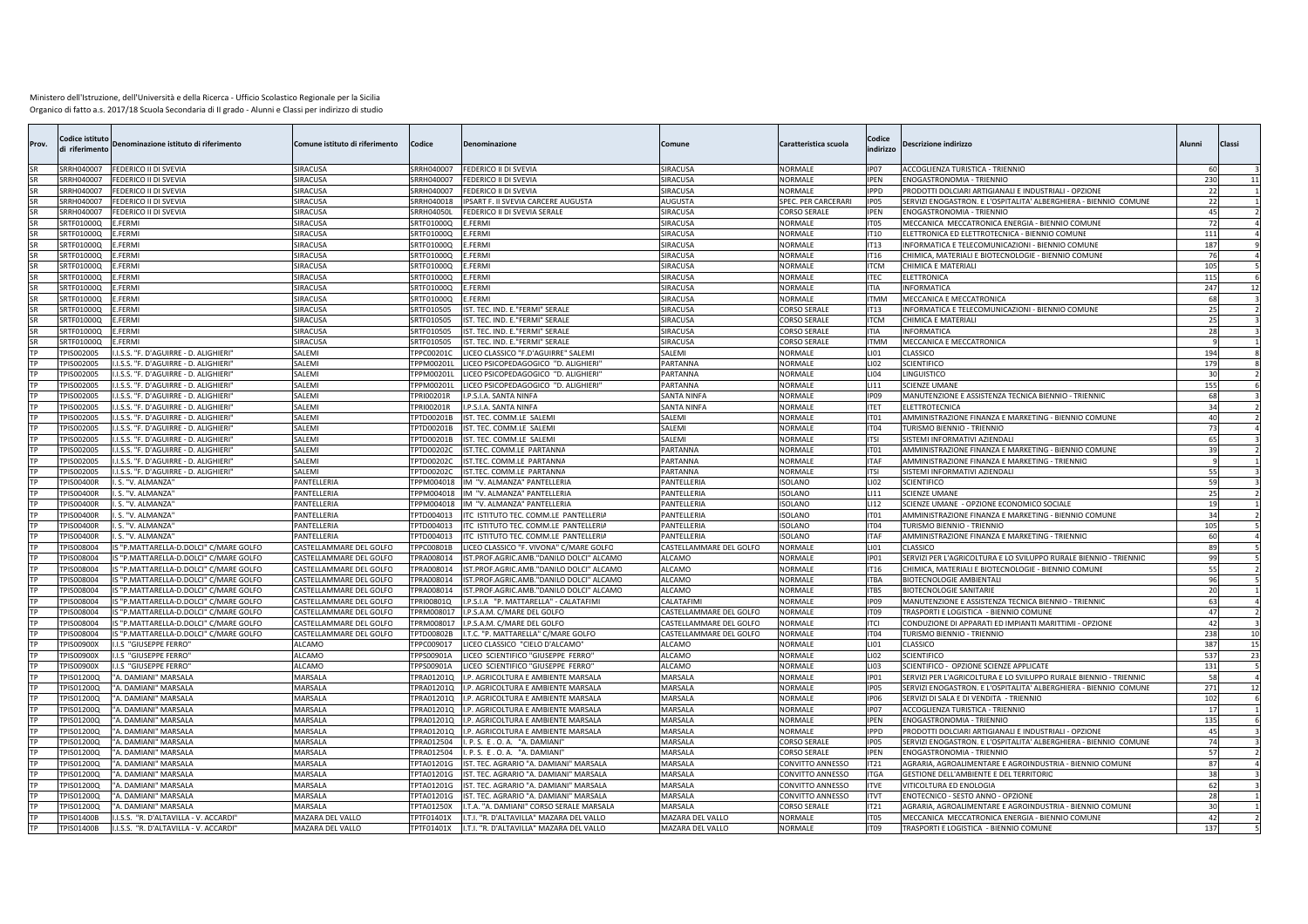| Prov.           | Codice istitutc<br>di riferimento | Denominazione istituto di riferimento                                          | Comune istituto di riferimento       | Codice                                 | Denominazione                                                                    | Comune                                      | Caratteristica scuola     | Codice<br>indirizzo        | Descrizione indirizzo                                                                            | Δlıınni         | Classi        |    |
|-----------------|-----------------------------------|--------------------------------------------------------------------------------|--------------------------------------|----------------------------------------|----------------------------------------------------------------------------------|---------------------------------------------|---------------------------|----------------------------|--------------------------------------------------------------------------------------------------|-----------------|---------------|----|
|                 | TPIS01400B                        | I.I.S.S. "R. D'ALTAVILLA - V. ACCARDI"                                         | MAZARA DEL VALLO                     |                                        | TPTF01401X I.T.I. "R. D'ALTAVILLA" MAZARA DEL VALLO                              | MAZARA DEL VALLO                            | <b>NORMALE</b>            | <b>IT10</b>                | ELETTRONICA ED ELETTROTECNICA - BIENNIO COMUNE                                                   |                 |               |    |
|                 | TPIS01400B                        | I.I.S.S. "R. D'ALTAVILLA - V. ACCARDI'                                         | MAZARA DEL VALLO                     | TPTF01401X                             | I.T.I. "R. D'ALTAVILLA" MAZARA DEL VALLO                                         | MAZARA DEL VALLO                            | NORMALE                   | <b>IT16</b>                | CHIMICA, MATERIALI E BIOTECNOLOGIE - BIENNIO COMUNE                                              | 224             |               |    |
|                 | PIS01400B                         | .I.S.S. "R. D'ALTAVILLA - V. ACCARDI'                                          | MAZARA DEL VALLO                     |                                        | TPTF01401X I.T.I. "R. D'ALTAVILLA" MAZARA DEL VALLO                              | MAZARA DEL VALLO                            | NORMALE                   | <b>ITRS</b>                | <b>BIOTECNOLOGIE SANITARIE</b>                                                                   | 226             |               | 10 |
|                 | TPIS01400B                        | I.I.S.S. "R. D'ALTAVILLA - V. ACCARDI'                                         | MAZARA DEL VALLO                     |                                        | TPTF01401X I.T.I. "R. D'ALTAVILLA" MAZARA DEL VALLO                              | <b>MAZARA DEL VALLO</b>                     | <b>NORMALE</b>            | ITCI                       | CONDUZIONE DI APPARATI ED IMPIANTI MARITTIMI - OPZIONE                                           |                 | 30            |    |
| <b>TP</b>       | PIS01400B                         | .I.S.S. "R. D'ALTAVILLA - V. ACCARDI'                                          | MAZARA DEL VALLO                     | <b>FPTF01401X</b>                      | I.T.I. "R. D'ALTAVILLA" MAZARA DEL VALLO                                         | MAZARA DEL VALLO                            | NORMALE                   | <b>ITCM</b>                | CHIMICA E MATERIALI                                                                              |                 |               |    |
|                 | PIS01400B                         | I.I.S.S. "R. D'ALTAVILLA - V. ACCARDI'                                         | MAZARA DEL VALLO                     | FPTF01401X                             | I.T.I. "R. D'ALTAVILLA" MAZARA DEL VALLO                                         | MAZARA DEL VALLO                            | NORMALE                   | <b>ITCN</b>                | CONDUZIONE DEL MEZZO NAVALE - OPZIONE                                                            |                 |               |    |
|                 | PIS01400B                         | .I.S.S. "R. D'ALTAVILLA - V. ACCARDI'                                          | <b>MAZARA DEL VALLO</b>              | <b>FPTF01401X</b>                      | I.T.I. "R. D'ALTAVILLA" MAZARA DEL VALLO                                         | MAZARA DEL VALLO                            | VORMALE                   | <b>ITFT</b>                | ELETTROTECNICA                                                                                   |                 |               |    |
|                 | PIS01400B                         | I.I.S.S. "R. D'ALTAVILLA - V. ACCARDI'                                         | MAZARA DEL VALLO                     | TPTF01401X                             | I.T.I. "R. D'ALTAVILLA" MAZARA DEL VALLO                                         | MAZARA DEL VALLO                            | NORMALE                   | <b>ITMM</b>                | MECCANICA E MECCATRONICA                                                                         |                 |               |    |
| TP              | PIS01400B                         | .I.S.S. "R. D'ALTAVILLA - V. ACCARDI'                                          | MAZARA DEL VALLO                     | TPTF014519                             | I.T.I. "R. D'ALTAVILLA" SERALE - MAZARA                                          | MAZARA DEL VALLO                            | CORSO SERAL               | IT16                       | CHIMICA, MATERIALI E BIOTECNOLOGIE - BIENNIO COMUNE                                              |                 |               |    |
|                 | PIS01400B                         | I.I.S.S. "R. D'ALTAVILLA - V. ACCARDI                                          | MAZARA DEL VALLO                     | FPTF014519                             | I.T.I. "R. D'ALTAVILLA" SERALE - MAZARA                                          | <b>MAZARA DEL VALLO</b>                     | <b>CORSO SERALE</b>       | <b>ITRA</b>                | BIOTECNOLOGIE AMBIENTALI                                                                         |                 |               |    |
| TP              | PIS01400B                         | .I.S.S. "R. D'ALTAVILLA - V. ACCARDI'                                          | MAZARA DEL VALLO                     | TPTF014519                             | I.T.I. "R. D'ALTAVILLA" SERALE - MAZARA                                          | MAZARA DEL VALLO                            | CORSO SERALE              | <b>ITBS</b>                | <b>BIOTECNOLOGIE SANITARIE</b>                                                                   |                 | -31           |    |
| TP              | PIS01400B                         | .I.S.S. "R. D'ALTAVILLA - V. ACCARDI'                                          | <b>MAZARA DEL VALLO</b>              | TPTF014519                             | I.T.I. "R. D'ALTAVILLA" SERALE - MAZARA                                          | <b>MAZARA DEL VALLO</b>                     | <b>CORSO SERALE</b>       | <b>ITCN</b>                | CONDUZIONE DEL MEZZO NAVALE - OPZIONE                                                            |                 | 21            |    |
| TD              | TPIS01400B                        | .I.S.S. "R. D'ALTAVILLA - V. ACCARDI"                                          | MAZARA DEL VALLO                     | TPTL014014                             | I.T.G. V. ACCARDI - CAMPOBELLO DI MAZARA                                         | CAMPOBELLO DI MAZARA                        | <b>NORMALE</b>            | IT24                       | COSTRUZIONI, AMBIENTE E TERRITORIO - BIENNIO COMUNE                                              |                 | $\Lambda$     |    |
|                 | PIS01400B                         | .I.S.S. "R. D'ALTAVILLA - V. ACCARDI'                                          | MAZARA DEL VALLO                     | <b>FPTL014014</b>                      | I.T.G. V. ACCARDI - CAMPOBELLO DI MAZARA                                         | CAMPOBELLO DI MAZARA                        | VORMALE                   | <b>ITCA</b>                | COSTRUZIONI AMBIENTE E TERRITORIO - TRIENNIC                                                     |                 | 63            |    |
|                 | PIS01400B                         | I.I.S.S. "R. D'ALTAVILLA - V. ACCARDI'                                         | MAZARA DEL VALLO                     | TPTL014014                             | I.T.G. V. ACCARDI - CAMPOBELLO DI MAZARA                                         | CAMPOBELLO DI MAZARA                        | NORMALE                   | <b>ITCL</b>                | TECNOLOGIE DEL LEGNO NELLE COSTRUZIONI - OPZIONE                                                 |                 | 27            |    |
|                 | PIS01400B                         | .I.S.S. "R. D'ALTAVILLA - V. ACCARDI                                           | MAZARA DEL VALLO                     | TPTL01402L                             | SEZ. STACC. I.T.G. PETROSINO                                                     | PETROSINO                                   | NORMALE                   | <b>IT24</b>                | COSTRUZIONI, AMBIENTE E TERRITORIO - BIENNIO COMUNE                                              |                 |               |    |
|                 | PIS01400B<br>PIS01400B            | I.I.S.S. "R. D'ALTAVILLA - V. ACCARDI<br>.I.S.S. "R. D'ALTAVILLA - V. ACCARDI' | MAZARA DEL VALLO<br>MAZARA DEL VALLO | <b>TPTL01402L</b><br><b>FPTL01402L</b> | SEZ. STACC. I.T.G. PETROSINO<br>SEZ. STACC. I.T.G. PETROSINO                     | PETROSINO<br><b>PETROSINO</b>               | NORMALE<br>NORMALE        | <b>ITCA</b>                | COSTRUZIONI AMBIENTE E TERRITORIO - TRIENNIC<br>TECNOLOGIE DEL LEGNO NELLE COSTRUZIONI - OPZIONE |                 |               |    |
| TP              |                                   | I.I.S.S. "R. D'ALTAVILLA - V. ACCARDI'                                         | MAZARA DEL VALLO                     | TPTL01452E                             | ISTITUTO TECNICO PER GEOMETRI                                                    | PETROSINO                                   | <b>CORSO SERAL</b>        | <b>ITCL</b><br><b>IT24</b> | COSTRUZIONI, AMBIENTE E TERRITORIO - BIENNIO COMUNE                                              |                 |               |    |
| TP              | PIS01400B<br>PIS01400B            | .I.S.S. "R. D'ALTAVILLA - V. ACCARDI'                                          | MAZARA DEL VALLO                     | TPTL01452E                             | <b>ISTITUTO TECNICO PER GEOMETRI</b>                                             | PETROSINO                                   | <b>CORSO SERALI</b>       | <b>ITCA</b>                | COSTRUZIONI AMBIENTE E TERRITORIO - TRIENNIC                                                     |                 |               |    |
|                 | <b>PIS01800P</b>                  | IST. ISTRUZ. SUP. "L.DA VINCI" TRAPANI                                         | <b>TRAPANI</b>                       | FPTF018017                             | I.T.I. "L.DA VINCI" TRAPANI                                                      | TRAPANI                                     | <b>NORMALE</b>            | <b>IT10</b>                | ELETTRONICA ED ELETTROTECNICA - BIENNIO COMUNE                                                   |                 |               |    |
|                 | TPIS01800P                        | IST. ISTRUZ. SUP. "L.DA VINCI" TRAPANI                                         | <b>TRAPANI</b>                       | TPTF018017                             | I.T.I. "L.DA VINCI" TRAPANI                                                      | TRAPANI                                     | NORMALE                   | IT13                       | INFORMATICA E TELECOMUNICAZIONI - BIENNIO COMUNE                                                 | 224             |               |    |
| TP              | TPIS01800P                        | IST. ISTRUZ. SUP. "L.DA VINCI" TRAPANI                                         | <b>TRAPANI</b>                       | TPTF018017                             | I.T.I. "L.DA VINCI" TRAPANI                                                      | TRAPANI                                     | NORMALE                   | <b>ITEC</b>                | ELETTRONICA                                                                                      | 7 <sup>2</sup>  |               |    |
| TD              | TPIS01800P                        | IST. ISTRUZ. SUP. "L.DA VINCI" TRAPANI                                         | <b>TRAPANI</b>                       | TPTF018017                             | I.T.I. "L.DA VINCI" TRAPANI                                                      | TRAPANI                                     | <b>NORMALE</b>            | <b>ITFT</b>                | ELETTROTECNICA                                                                                   | 147             |               |    |
| TP              | <b>PIS01800P</b>                  | ST. ISTRUZ, SUP, "L.DA VINCI" TRAPANI                                          | TRAPANI                              | TPTF018017                             | I.T.I. "L.DA VINCI" TRAPANI                                                      | <b><i>TRAPANI</i></b>                       | <b>VORMALE</b>            | <b>ITIA</b>                | <b>INFORMATICA</b>                                                                               | 150             |               |    |
|                 | PIS01800P                         | IST. ISTRUZ. SUP. "L.DA VINCI" TRAPANI                                         | TRAPANI                              | TPTF018017                             | I.T.I. "L.DA VINCI" TRAPANI                                                      | TRAPANI                                     | NORMALE                   | <b>ITTL</b>                | TELECOMUNICAZIONI                                                                                |                 |               |    |
| TP              | PIS01800P                         | ST. ISTRUZ. SUP. "L.DA VINCI" TRAPANI                                          | TRAPANI                              | TPTH01801P                             | I.T.N. "MARINO TORRE" TRAPANI                                                    | TRAPANI                                     | NORMALE                   | IT09                       | TRASPORTI E LOGISTICA - BIENNIO COMUNE                                                           | 218             |               |    |
|                 | PIS01800P                         | ST. ISTRUZ. SUP. "L.DA VINCI" TRAPANI                                          | <b>TRAPANI</b>                       | <b>FPTH01801P</b>                      | I.T.N. "MARINO TORRE" TRAPANI                                                    | TRAPANI                                     | NORMALE                   | <b>ITCI</b>                | CONDUZIONE DI APPARATI ED IMPIANTI MARITTIMI - OPZIONE                                           |                 |               |    |
|                 | PIS01800P                         | IST. ISTRUZ. SUP. "L.DA VINCI" TRAPANI                                         | <b>TRAPANI</b>                       | TPTH01801P                             | I.T.N. "MARINO TORRE" TRAPANI                                                    | <b><i>FRAPANI</i></b>                       | NORMALE                   | <b>ITCN</b>                | CONDUZIONE DEL MEZZO NAVALE - OPZIONE                                                            | 191             |               |    |
| TP              | PIS01800P                         | IST. ISTRUZ. SUP. "L.DA VINCI" TRAPANI                                         | TRAPANI                              | TPTH01801P                             | I.T.N. "MARINO TORRE" TRAPANI                                                    | TRAPANI                                     | <b>NORMALE</b>            | <b>ITCR</b>                | CONDUZIONE DEL MEZZO AEREO - OPZIONE                                                             |                 | 36            |    |
| TP              | PIS02100E                         | .S. ISTRUZ. TEC. PROF.LE"G.B.FERRIGNO'                                         | CASTELVETRANO                        | TPRC02101D                             | IST PROF PER I SERVIZI COMMERC. E TURIST                                         | CASTELVETRANO                               | NORMALE                   | IP <sub>08</sub>           | SERVIZI COMMERCIALI BIENNIO - TRIENNIO                                                           | 222             |               | 10 |
|                 | PIS02100E                         | .S. ISTRUZ. TEC. PROF.LE"G.B.FERRIGNO'                                         | CASTELVETRANO                        |                                        | FPTD02101R I.T.C. "G.B.FERRIGNO" C/VETRANO                                       | CASTELVETRANO                               | NORMALE                   | IT01                       | AMMINISTRAZIONE FINANZA E MARKETING - BIENNIO COMUNE                                             | 118             |               |    |
|                 | PIS02100E                         | I.S. ISTRUZ. TEC. PROF.LE"G.B.FERRIGNO'                                        | CASTELVETRANO                        |                                        | TPTD02101R I.T.C. "G.B.FERRIGNO" C/VETRANO                                       | CASTELVETRANO                               | <b>NORMALE</b>            | IT <sub>04</sub>           | TURISMO BIENNIO - TRIENNIO                                                                       | 123             |               |    |
| <b>TP</b>       | PIS02100E                         | .S. ISTRUZ. TEC. PROF.LE"G.B.FERRIGNO'                                         | CASTELVETRANO                        | TPTD02101R                             | I.T.C. "G.B.FERRIGNO" C/VETRANO                                                  | CASTELVETRANO                               | NORMALE                   | <b>ITAF</b>                | AMMINISTRAZIONE FINANZA E MARKETING - TRIENNIO                                                   | 100             |               |    |
| TD              | TPIS02100E                        | .S. ISTRUZ. TEC. PROF.LE"G.B.FERRIGNO"                                         | CASTELVETRANO                        | TPTD02101R                             | I.T.C. "G.B.FERRIGNO" C/VETRANO                                                  | CASTELVETRANO                               | NORMALE                   | <b>ITSI</b>                | SISTEMI INFORMATIVI AZIENDALI                                                                    | 144             |               |    |
|                 | <b>PIS02200A</b>                  | .I.S.S. "SCIASCIA E BUFALINO" ERICE                                            | ERICE                                | TPRC022019                             | IST.PROF. PER SERV. COMM.SOCIO SANITARI                                          | <b><i>TRAPANI</i></b>                       | NORMALE                   | <b>IP02</b>                | SERVIZI SOCIO-SANITARI BIENNIO - TRIENNIO                                                        | 215             |               |    |
| TP              | TPIS02200A                        | I.I.S.S. "SCIASCIA E BUFALINO" ERICE                                           | <b>ERICE</b>                         | TPRC022019                             | IST.PROF. PER SERV. COMM.SOCIO SANITARI                                          | TRAPANI                                     | NORMALE                   | IP <sub>03</sub>           | ODONTOTECNICO BIENNIO- TRIENNIO                                                                  | 176             |               |    |
| <b>TP</b>       | <b>TPIS02200A</b>                 | .I.S.S. "SCIASCIA E BUFALINO" ERICE                                            | <b>ERICE</b>                         | TPRC022019                             | IST.PROF. PER SERV. COMM.SOCIO SANITARI                                          | TRAPANI                                     | <b>NORMALE</b>            | IP <sub>04</sub>           | OTTICO BIENNIO - TRIENNIO                                                                        | 10 <sub>5</sub> |               |    |
|                 | PIS02200A                         | I.I.S.S. "SCIASCIA E BUFALINO" ERICE                                           | ERICE                                | FPRC022019                             | IST.PROF. PER SERV. COMM.SOCIO SANITARI                                          | TRAPANI                                     | <b>NORMALE</b>            | IP <sub>08</sub>           | SERVIZI COMMERCIALI BIENNIO - TRIENNIO                                                           | $\mathbf{R}$    |               |    |
| TP              | <b>PIS02200A</b>                  | I.I.S.S. "SCIASCIA E BUFALINO" ERICE                                           | <b>FRICE</b>                         | TPTD02201L                             | IST. TEC. ECONOMICO "SEDE CARCERARIA"                                            | ERICE                                       | SPEC. PER CARCERARI       | IT01                       | AMMINISTRAZIONE FINANZA E MARKETING - BIENNIO COMUNE                                             |                 |               |    |
| TP              | PIS02200A                         | I.I.S.S. "SCIASCIA E BUFALINO" ERICE                                           | ERICE                                | TPTD02202N                             | IST.TEC. ECONOMICO "SCIASCIA E BUFALINO"                                         | ERICE                                       | NORMALE                   | IT01                       | AMMINISTRAZIONE FINANZA E MARKETING - BIENNIO COMUNE                                             |                 | 64            |    |
| TP              | TPIS02200A                        | I.I.S.S. "SCIASCIA E BUFALINO" ERICE                                           | ERICE                                | TPTD02202N                             | IST.TEC. ECONOMICO "SCIASCIA E BUFALINO"                                         | ERICE                                       | <b>NORMALE</b>            | IT04                       | TURISMO BIENNIO - TRIENNIO                                                                       | 346             |               | 13 |
|                 | PIS02200A                         | .I.S.S. "SCIASCIA E BUFALINO" ERICE                                            | ERICE                                | <b>FPTD02202N</b>                      | IST.TEC. ECONOMICO "SCIASCIA E BUFALINO"                                         | ERICE                                       | NORMALE                   | <b>ITSI</b>                | SISTEMI INFORMATIVI AZIENDALI                                                                    |                 |               |    |
|                 | TPIS02200A                        | I.I.S.S. "SCIASCIA E BUFALINO" ERICE                                           | ERICE                                | TPTD02203P                             | IST.TEC. ECONOMICO "SCIASCIA E BUFALINO"                                         | VALDERICE                                   | NORMALE                   | IT04                       | TURISMO BIENNIO - TRIENNIO                                                                       | 103             |               |    |
| TP              | TPIS024002                        | I.I.S. "LIC. G.G. ADRIA-G.P. BALLATORE                                         | MAZARA DEL VALLO                     | TPPC024019                             | LIC. CLASSICO "G. G. ADRIA"                                                      | <b>MAZARA DEL VALLO</b>                     | NORMALE                   | LI01                       | CLASSICO                                                                                         |                 |               |    |
|                 | PIS024002                         | I.I.S. "LIC. G.G. ADRIA-G.P. BALLATORE                                         | MAZARA DEL VALLO                     | FPPC024019                             | LIC. CLASSICO "G. G. ADRIA'                                                      | MAZARA DEL VALLO                            | NORMALE                   | LI <sub>04</sub>           | LINGUISTICO                                                                                      | 17              |               |    |
| TP              | PIS024002                         | .I.S. "LIC. G.G. ADRIA-G.P. BALLATORE'                                         | MAZARA DEL VALLO                     | TPPS02401C                             | LIC. SCIENT. "G.P.BALLATORE                                                      | MAZARA DEL VALLO                            | VORMALE                   | 1102                       | <b>SCIENTIFICO</b>                                                                               | 367             |               | 16 |
| TP<br><b>TP</b> | PIS024002<br><b>TPIS02600N</b>    | I.I.S. "LIC. G.G. ADRIA-G.P. BALLATORE<br>.I.S. "F. FERRARA" MAZARA DEL VALLO  | MAZARA DEL VALLO                     | TPPS02401C                             | LIC. SCIENT. "G.P.BALLATORE<br>IPSIA - IPSS. "F.FERRARA" MAZARA VALLO            | <b>MAZARA DEL VALLO</b><br>MAZARA DEL VALLO | <b>NORMALE</b><br>NORMALE | 1103<br>IP <sub>04</sub>   | SCIENTIFICO - OPZIONE SCIENZE APPLICATE<br>OTTICO BIENNIO - TRIENNIO                             | 185             |               |    |
|                 |                                   |                                                                                | MAZARA DEL VALLO                     | TPRI026019                             |                                                                                  |                                             | NORMALE                   | IP <sub>05</sub>           |                                                                                                  |                 |               |    |
| TP              | <b>PIS02600N</b><br>TPIS02600N    | I.I.S. "F. FERRARA" MAZARA DEL VALLO<br>I.I.S. "F. FERRARA" MAZARA DEL VALLO   | MAZARA DEL VALLO                     | TPRI026019                             | IPSIA - IPSS. "F.FERRARA" MAZARA VALLO                                           | MAZARA DEL VALLO<br>MAZARA DEL VALLO        | NORMALE                   |                            | SERVIZI ENOGASTRON. E L'OSPITALITA' ALBERGHIERA - BIENNIO COMUNE                                 | 138             | 55            |    |
|                 | TPIS02600N                        | I.I.S. "F. FERRARA" MAZARA DEL VALLO                                           | MAZARA DEL VALLO<br>MAZARA DEL VALLO | TPRI026019<br>TPRI026019               | IPSIA - IPSS. "F.FERRARA" MAZARA VALLO<br>IPSIA - IPSS. "F.FERRARA" MAZARA VALLO | MAZARA DEL VALLO                            | <b>NORMALE</b>            | <b>IP06</b><br><b>IP09</b> | SERVIZI DI SALA E DI VENDITA - TRIENNIO<br>MANUTENZIONE E ASSISTENZA TECNICA BIENNIO - TRIENNIC  |                 | 74            |    |
|                 | <b>PIS02600N</b>                  | I.I.S. "F. FERRARA" MAZARA DEL VALLO                                           | MAZARA DEL VALLO                     |                                        | IPSIA - IPSS. "F.FERRARA" MAZARA VALLO                                           | MAZARA DEL VALLO                            | <b>NORMALE</b>            | <b>IPFN</b>                | NOGASTRONOMIA - TRIENNIO                                                                         |                 |               |    |
|                 | PIS02600N                         | .I.S. "F. FERRARA" MAZARA DEL VALLO                                            | <b>MAZARA DEL VALLO</b>              | TPRI026019<br>FPRI026019               | IPSIA - IPSS. "F.FERRARA" MAZARA VALLO                                           | MAZARA DEL VALLO                            | VORMALE                   | <b>IPPD</b>                | PRODOTTI DOLCIARI ARTIGIANALI E INDUSTRIALI - OPZIONE                                            |                 | $\mathcal{R}$ |    |
|                 | PIS02600N                         | .I.S. "F. FERRARA" MAZARA DEL VALLO                                            | MAZARA DEL VALLO                     | TPTD02601X                             | I.T.S.E. "F. FERRARA" MAZARA DEL VALLO                                           | MAZARA DEL VALLO                            | NORMALE                   | IT01                       | AMMINISTRAZIONE FINANZA E MARKETING - BIENNIO COMUNE                                             | 139             |               |    |
| TP              | PIS02600N                         | .I.S. "F. FERRARA" MAZARA DEL VALLO                                            | MAZARA DEL VALLO                     | <b>FPTD02601X</b>                      | .T.S.E. "F. FERRARA" MAZARA DEL VALLO                                            | MAZARA DEL VALLO                            | NORMALE                   | IT04                       | URISMO BIENNIO - TRIENNIO                                                                        | 152             |               |    |
|                 | PIS02600N                         | .I.S. "F. FERRARA" MAZARA DEL VALLO                                            | MAZARA DEL VALLO                     | <b>FPTD02601X</b>                      | I.T.S.E. "F. FERRARA" MAZARA DEL VALLO                                           | MAZARA DEL VALLO                            | NORMALE                   | <b>ITRI</b>                | RELAZIONI INTERNAZIONALI PER IL MARKETING                                                        |                 | <b>qt</b>     |    |
|                 | PIS02600N                         | I.I.S. "F. FERRARA" MAZARA DEL VALLO                                           | MAZARA DEL VALLO                     | TPTD02601X                             | I.T.S.E. "F. FERRARA" MAZARA DEL VALLO                                           | MAZARA DEL VALLO                            | VORMALE                   | <b>ITSI</b>                | SISTEMI INFORMATIVI AZIENDALI                                                                    | 170             |               |    |
| TP              | PIS02700D                         | . S. "G. XXIII - COSENTINO'                                                    | MARSALA                              | TPPC02701R                             | IC. CLASS. "G. XXIII - COSENTINO"                                                | <b>MARSALA</b>                              | NORMALE                   | 1101                       | CLASSICO                                                                                         | 436             |               | 19 |
|                 | TPIS02700D                        | . S. "G. XXIII - COSENTINO'                                                    | MARSALA                              | TPRC02701C                             | I.P.C. "G. XXIII - COSENTINO" MARSALA                                            | MARSALA                                     | NORMALE                   | IP <sub>02</sub>           | SERVIZI SOCIO-SANITARI BIENNIO - TRIENNIO                                                        | 128             |               |    |
|                 | PIS02700D                         | . S. "G. XXIII - COSENTINO'                                                    | MARSALA                              | <b>FPRC02701C</b>                      | I.P.C. "G. XXIII - COSENTINO" MARSALA                                            | <b>MARSALA</b>                              | NORMALE                   | IP <sub>03</sub>           | ODONTOTECNICO BIENNIO- TRIENNIO                                                                  | 123             |               |    |
| TP              | TPIS02700D                        | I. S. "G. XXIII - COSENTINO"                                                   | <b>MARSALA</b>                       |                                        | TPRC02701C I.P.C. "G. XXIII - COSENTINO" MARSALA                                 | <b>MARSALA</b>                              | <b>NORMALE</b>            | <b>IP08</b>                | SERVIZI COMMERCIALI BIENNIO - TRIENNIO                                                           | 104             |               |    |
|                 |                                   |                                                                                |                                      |                                        |                                                                                  |                                             |                           |                            |                                                                                                  |                 |               |    |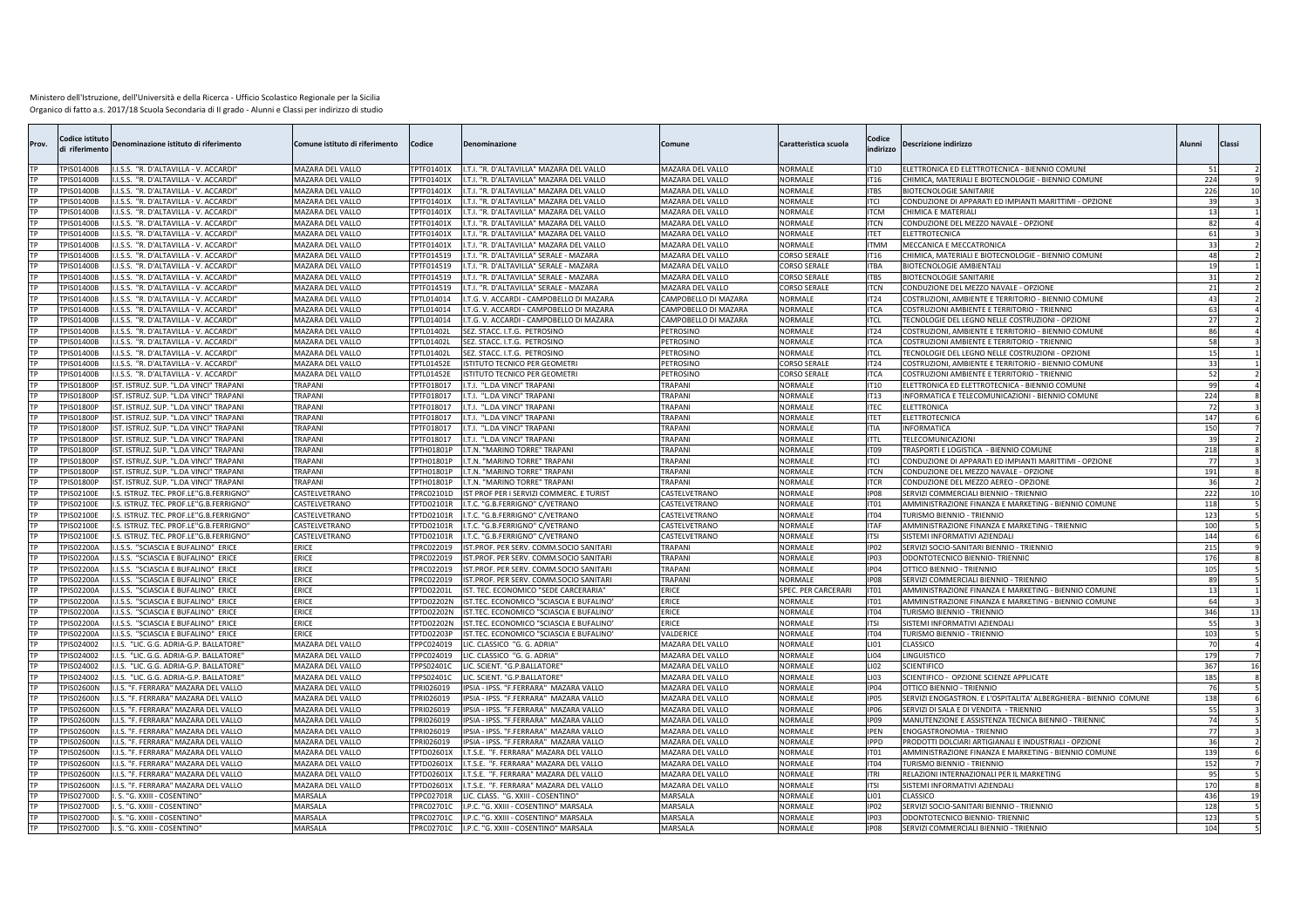| Prov. | odice istituto<br>di riferimento | Denominazione istituto di riferimento                                   | Comune istituto di riferimento | Codice                                 | Denominazione                                                           | Comune               | Caratteristica scuola                | Codice<br>indirizzo                  | Descrizione indirizzo                                                                                  | Alunni               | Classi |
|-------|----------------------------------|-------------------------------------------------------------------------|--------------------------------|----------------------------------------|-------------------------------------------------------------------------|----------------------|--------------------------------------|--------------------------------------|--------------------------------------------------------------------------------------------------------|----------------------|--------|
|       | <b>FPIS02700D</b>                | . S. "G. XXIII - COSENTINO"                                             | <b>MARSALA</b>                 | TPTF027012                             | I.T.I. "PIERSANTI MATTARELLA" MARSALA                                   | <b>MARSALA</b>       | <b>NORMALE</b>                       | IT10                                 | ELETTRONICA ED ELETTROTECNICA - BIENNIO COMUNE                                                         | 107                  |        |
|       | PIS02700D                        | S. "G. XXIII - COSENTINO"                                               | MARSALA                        | FPTF027012                             | I.T.I. "PIERSANTI MATTARELLA" MARSALA                                   | <b>MARSALA</b>       | <b>NORMALE</b>                       | <b>IT13</b>                          | INFORMATICA E TELECOMUNICAZIONI - BIENNIO COMUNE                                                       |                      |        |
|       | PIS02700D                        | . S. "G. XXIII - COSENTINO"                                             | MARSALA                        | TPTF027012                             | I.T.I. "PIERSANTI MATTARELLA" MARSALA                                   | <b>MARSALA</b>       | <b>NORMALE</b>                       | <b>ITEC</b>                          | <b>FI FTTRONICA</b>                                                                                    | 130                  |        |
| TP    | PIS02700D                        | . S. "G. XXIII - COSENTINO"                                             | MARSALA                        | TPTF027012                             | I.T.I. "PIERSANTI MATTARELLA" MARSALA                                   | <b>MARSALA</b>       | <b>NORMALE</b>                       | <b>ITTL</b>                          | TELECOMUNICAZIONI                                                                                      | 66                   |        |
|       | PIS028009                        | .I.S. "S.CALVINO - G. B. AMICO'                                         | <b>TRAPANI</b>                 | FPRI028011                             | IPIA I.P.S.I.A. "C. MONTELEONE                                          | <b>RAPANI</b>        | <b>NORMALE</b>                       | IP09                                 | MANUTENZIONE E ASSISTENZA TECNICA BIENNIO - TRIENNIC                                                   | 180                  |        |
|       | PIS028009                        | .I.S. "S.CALVINO - G. B. AMICO'                                         | <b>RAPANI</b>                  | FPRI028011                             | IPIA I.P.S.I.A. "C. MONTELEONE"                                         | RAPANI               | NORMALE                              | <b>IPAI</b>                          | APPARATI IMP.TI SER.ZI TEC.CI IND.LI E CIV.LI - OPZIONE                                                | 56                   |        |
|       | PIS028009                        | .I.S. "S.CALVINO - G. B. AMICO                                          | <b>RAPANI</b>                  | TPRI028011                             | IPIA I.P.S.I.A. "C. MONTELEONE                                          | RAPANI               | NORMALE                              | <b>IPMM</b>                          | MANUTENZIONE DEI MEZZI DI TRASPORTO - OPZIONE                                                          |                      |        |
|       | PIS028009                        | I.S. "S.CALVINO - G. B. AMICO'                                          | <b>RAPANI</b>                  | FPRI028509                             | IPIA IPSIA "C. MONTELEONE" CORSO SERALE                                 | RAPANI               | CORSO SERAL                          | <b>IP09</b>                          | MANUTENZIONE E ASSISTENZA TECNICA BIENNIO - TRIENNIC                                                   |                      |        |
|       | PIS028009<br>PIS028009           | I.S. "S.CALVINO - G. B. AMICO                                           | <b>RAPANI</b><br>RAPANI        | <b>PTD02801G</b><br>PTD02801G          | .T.C. I.T.E. "S.CALVINO" TRAPANI<br>.T.C. I.T.E. "S.CALVINO" TRAPANI    | RAPANI<br>RAPANI     | <b>NORMALE</b><br>NORMALE            | ITO1<br><b>ITAF</b>                  | AMMINISTRAZIONE FINANZA E MARKETING - BIENNIO COMUNE<br>AMMINISTRAZIONE FINANZA E MARKETING - TRIENNIO | 66                   |        |
| TP    | PIS028009                        | .I.S. "S.CALVINO - G. B. AMICO'                                         | <b>RAPANI</b>                  |                                        |                                                                         | RAPANI               | <b>NORMALE</b>                       | <b>ITRI</b>                          | RELAZIONI INTERNAZIONALI PER IL MARKETING                                                              | $\mathcal{R}$        |        |
|       | PIS028009                        | .I.S. "S.CALVINO - G. B. AMICO<br>.I.S. "S.CALVINO - G. B. AMICO'       | <b>RAPANI</b>                  | TPTD02801G<br>PTD02801G                | .T.C. I.T.E. "S.CALVINO" TRAPANI                                        | RAPANI               | <b>NORMALE</b>                       | <b>ITSI</b>                          | SISTEMI INFORMATIVI AZIENDAL                                                                           | 100                  |        |
|       | PIS028009                        | .I.S. "S.CALVINO - G. B. AMICO'                                         | <b>TRAPANI</b>                 | <b>FPTL028012</b>                      | I.T.C. I.T.E. "S.CALVINO" TRAPANI<br>T.G. I.T.T. "G.B. AMICO" TRAPANI   | <b>RAPANI</b>        | <b>NORMALE</b>                       | <b>IT15</b>                          | GRAFICA E COMUNICAZIONE BIENNIO - TRIENNIO                                                             | $\overline{4}$       |        |
|       | PIS028009                        | I.I.S. "S.CALVINO - G. B. AMICO"                                        | <b>TRAPANI</b>                 | TPTL028012                             | I.T.G. I.T.T. "G.B. AMICO" TRAPANI                                      | <b>RAPANI</b>        | <b>NORMALE</b>                       | <b>IT24</b>                          | COSTRUZIONI, AMBIENTE E TERRITORIO - BIENNIO COMUNE                                                    | 21                   |        |
|       | PIS028009                        | .I.S. "S.CALVINO - G. B. AMICO'                                         | <b>RAPANI</b>                  | TPTL028012                             | .T.G. I.T.T. "G.B. AMICO" TRAPANI                                       | RAPANI               | <b>NORMALE</b>                       | <b>ITCA</b>                          | COSTRUZIONI AMBIENTE E TERRITORIO - TRIENNIC                                                           | 57                   |        |
|       | PIS029005                        | .I.S. "L.S. V.FARDELLA-L.C. L.XIMENES'                                  | <b>TRAPANI</b>                 | FPPC02901C                             | LIC. CLASSICO STATALE "L.XIMENES'                                       | <b>RAPANI</b>        | <b>NORMALE</b>                       | <b>LI01</b>                          | CLASSICO                                                                                               | 343                  |        |
|       | PIS029005                        | .I.S. "L.S. V.FARDELLA-L.C. L.XIMENES'                                  | <b>RAPANI</b>                  | PPS02901G                              | LIC. SCIENTIFICO STATALE "V. FARDELLA                                   | RAPANI               | NORMALE                              | <b>LIO2</b>                          | <b>SCIENTIFICO</b>                                                                                     | 897                  |        |
|       | PIS029005                        | .I.S. "L.S. V.FARDELLA-L.C. L.XIMENES"                                  | RAPANI                         | PPS02901G                              | LIC. SCIENTIFICO STATALE "V. FARDELLA                                   | <b>RAPANI</b>        | <b>NORMALE</b>                       | LI03                                 | SCIENTIFICO - OPZIONE SCIENZE APPLICATE                                                                | 246                  | 11     |
|       | PIS031005                        | I.S. "R.SALVO" TRAPANI                                                  | RAPANI                         | PPM03101L                              | ICEO DELLE SCIENZE UMANE "R.SALVO"                                      | RAPANI               | <b>NORMALE</b>                       | <b>LI04</b>                          | LINGUISTICO                                                                                            | 560                  | 23     |
|       | PIS031005                        | I.S. "R.SALVO" TRAPANI                                                  | RAPANI                         | <b>FPPM03101L</b>                      | ICEO DELLE SCIENZE UMANE "R.SALVO"                                      | RAPANI               | NORMALE                              | <b>LI11</b>                          | SCIENZE UMANE                                                                                          | 28                   |        |
|       | PIS031005                        | .I.S. "R.SALVO" TRAPANI                                                 | RAPANI                         | FPM03101L                              | LICEO DELLE SCIENZE UMANE "R.SALVO"                                     | RAPANI               | <b>NORMALE</b>                       | LI12                                 | SCIENZE UMANE - OPZIONE ECONOMICO SOCIALE                                                              | 432                  | 18     |
|       | PIS031005                        | .I.S. "R.SALVO" TRAPANI                                                 | <b>RAPANI</b>                  | TPSL03101C                             | LIC. ARTISTICO "MICHELANGELO BUONARROTI                                 | RAPANI               | <b>NORMALE</b>                       | LIOO                                 | ARTISTICO NUOVO ORDINAMENTO - BIENNIO COMUNE                                                           | 124                  |        |
|       | PIS031005                        | I.S. "R.SALVO" TRAPAN                                                   | <b>RAPAN</b>                   | <b>FPSL03101C</b>                      | LIC. ARTISTICO "MICHELANGELO BUONARROTI                                 | RAPANI               | <b>NORMALE</b>                       | <b>LIO5</b>                          | <b>ARCHITETTURA E AMBIENTE</b>                                                                         |                      |        |
|       | PIS031005                        | .I.S. "R.SALVO" TRAPANI                                                 | <b>RAPANI</b>                  | PSL03101C                              | LIC. ARTISTICO "MICHELANGELO BUONARROTI                                 | RAPANI               | <b>NORMALE</b>                       | <b>LI10</b>                          | GRAFICA                                                                                                | 72                   |        |
| TP    | PIS031005                        | .I.S. "R.SALVO" TRAPANI                                                 | <b>RAPANI</b>                  | TPSL03101C                             | LIC. ARTISTICO "MICHELANGELO BUONARROTI"                                | RAPANI               | <b>NORMALE</b>                       | LIB6                                 | ARTI FIGURATIVE- GRAFICO PITTORICO                                                                     | - 61                 |        |
| TP    | PIS032001                        | I.S. "CIPOLLA-PANTALEO-GENTILE"                                         | CASTELVETRANO                  | FPPC032018                             | LIC. CLASSICO "G. PANTALEO" C/VETRANO                                   | CASTELVETRANO        | <b>NORMALE</b>                       | <b>LIO1</b>                          | CLASSICO                                                                                               | 294                  |        |
|       | PIS032001                        | I.S. "CIPOLLA-PANTALEO-GENTILE                                          | CASTELVETRANO                  | <b>FPPM03201C</b>                      | LIC. SCIENZE UMANE "G.GENTILE" C/VETRANO                                | CASTELVETRANO        | <b>NORMALE</b>                       | 1104                                 | LINGUISTICO                                                                                            | 83                   |        |
|       | PIS032001                        | .I.S. "CIPOLLA-PANTALEO-GENTILE"                                        | CASTELVETRANO                  | PPM03201C                              | LIC. SCIENZE UMANE "G.GENTILE" C/VETRANO                                | CASTELVETRANO        | NORMALE                              | L111                                 | <b>SCIENZE UMANE</b>                                                                                   | 162                  |        |
|       | PIS032001                        | .I.S. "CIPOLLA-PANTALEO-GENTILE'                                        | CASTELVETRANO                  | TPPM03201C                             | LIC. SCIENZE UMANE "G.GENTILE" C/VETRANO                                | CASTELVETRANO        | <b>NORMALE</b>                       | LI12                                 | SCIENZE UMANE - OPZIONE ECONOMICO SOCIALE                                                              | 8 <sup>L</sup>       |        |
|       | PIS032001                        | I.S. "CIPOLLA-PANTALEO-GENTILE                                          | CASTELVETRANO                  | <b>FPPS03201B</b>                      | IC. SCIENTIFICO "M. CIPOLLA" C/VETRANO                                  | CASTELVETRANO        | NORMALE                              | LI02                                 | <b>SCIENTIFICO</b>                                                                                     | 340                  | 13     |
|       | PIS032001                        | .I.S. "CIPOLLA-PANTALEO-GENTILE                                         | CASTELVETRANO                  | TPPS03201B                             | LIC. SCIENTIFICO "M. CIPOLLA" C/VETRANC                                 | CASTELVETRANO        | NORMALE                              | LI03                                 | SCIENTIFICO - OPZIONE SCIENZE APPLICATE                                                                | 371                  |        |
|       | PIS032001                        | I.S. "CIPOLLA-PANTALEO-GENTILE                                          | CASTELVETRANO                  | FPPS03201B                             | IC. SCIENTIFICO "M. CIPOLLA" C/VETRANO                                  | CASTELVETRANO        | NORMALE                              | 1104                                 | LINGUISTICO                                                                                            | 235                  | 10     |
|       | PPM03000Q                        | ICEO STATALE " PASCASINO" MARSALA                                       | MARSALA                        | PPM03000Q                              | LICEO STATALE " PASCASINO" MARSALA                                      | MARSALA              | NORMALE                              | LI04                                 | LINGUISTICO                                                                                            | 332                  | 14     |
|       | PPM03000Q                        | ICEO STATALE " PASCASINO" MARSALA                                       | MARSALA                        | PPM03000Q                              | ICEO STATALE " PASCASINO" MARSALA                                       | MARSALA              | <b>NORMALE</b>                       | <b>LI11</b>                          | <b>SCIENZE UMANE</b>                                                                                   | 25!                  | 12     |
|       | PPM03000Q                        | ICEO STATALE " PASCASINO" MARSALA                                       | MARSALA                        | PPM03000Q                              | ICEO STATALE " PASCASINO" MARSALA                                       | MARSALA              | <b>NORMALE</b>                       | LI2                                  | SCIENZE UMANE - OPZIONE ECONOMICO SOCIALE                                                              | 183                  |        |
|       | PPM050001                        | ICEO STATALE "V.F.ALLMAYER" ALCAMO                                      | ALCAMO                         | FPPM050001                             | LICEO STATALE "V.F.ALLMAYER" ALCAMO                                     | ALCAMO               | <b>NORMALE</b>                       | <b>LI04</b>                          | LINGUISTICO                                                                                            | 394                  | 16     |
|       | PPM050001                        | LICEO STATALE "V.F.ALLMAYER" ALCAMO                                     | <b>ALCAMO</b>                  | TPPM050001                             | LICEO STATALE "V.F.ALLMAYER" ALCAMO                                     | <b>ALCAMO</b>        | <b>NORMALE</b>                       | <b>LI11</b>                          | <b>SCIENZE UMANE</b>                                                                                   | 330                  | 14     |
|       | <b>FPPM050001</b>                | ICEO STATALE "V.F.ALLMAYER" ALCAMO                                      | <b>ALCAMO</b>                  | FPPM050001                             | LICEO STATALE "V.F.ALLMAYER" ALCAMO                                     | <b>ALCAMO</b>        | <b>NORMALE</b>                       | <b>LI12</b>                          | SCIENZE UMANE - OPZIONE ECONOMICO SOCIALE                                                              |                      |        |
|       | PPM050001                        | ICEO STATALE "V.F.ALLMAYER" ALCAMO                                      | ALCAMO                         | PPM050001                              | LICEO STATALE "V.F.ALLMAYER" ALCAMO                                     | ALCAMO               | NORMALE                              | 1113                                 | MUSICALE E COREUTICO - SEZIONE MUSICALE                                                                | 81                   |        |
|       | PPS10000Q                        | IC. SCIENTIFICO "P.RUGGIERI" MARSALA                                    | MARSALA                        | PPS10000Q                              | LIC. SCIENTIFICO "P.RUGGIERI" MARSALA                                   | MARSALA              | <b>NORMALE</b>                       | LI02                                 | <b>SCIENTIFICO</b>                                                                                     | 585                  | 23     |
|       | PPS10000Q                        | IC. SCIENTIFICO "P.RUGGIERI" MARSALA                                    | MARSALA                        | PPS10000Q                              | LIC. SCIENTIFICO "P.RUGGIERI" MARSALA                                   | MARSALA              | NORMALE                              | LI03                                 | SCIENTIFICO - OPZIONE SCIENZE APPLICATE                                                                | 234                  |        |
|       | PPS10000Q                        | IC. SCIENTIFICO "P.RUGGIERI" MARSALA                                    | <b>MARSALA</b>                 | TPPS10000Q                             | C. SCIENTIFICO "P.RUGGIERI" MARSALA                                     | MARSALA              | <b>NORMALE</b>                       | <b>LI15</b>                          | LICEO SCIENTIFICO - SEZIONE SPORTIVA                                                                   | 152                  |        |
|       | <b>PRH02000T</b>                 | .P.S.E.O.A. "I. E V. FLORIO" ERICE                                      | RICF                           | <b>PRH02000T</b>                       | P.S.E.O.A. "I. E V. FLORIO" ERICE                                       | RICE                 | CONVITTO ANNESSO                     | IP <sub>05</sub>                     | SERVIZI ENOGASTRON. E L'OSPITALITA' ALBERGHIERA - BIENNIO COMUNE                                       | 510                  |        |
|       | <b>PRH02000T</b><br>PRH02000T    | P.S.E.O.A. "I. E V. FLORIO" ERICE<br>P.S.E.O.A. " I. E V. FLORIO" ERICE | RICE<br>RICE                   | <b>TPRH02000T</b><br><b>FPRH02000T</b> | P.S.E.O.A. "I. E V. FLORIO" ERICE<br>P.S.E.O.A. " I. E V. FLORIO" ERICE | <b>ERICE</b><br>RICE | CONVITTO ANNESSO<br>CONVITTO ANNESSO | IP <sub>06</sub><br>IP <sub>07</sub> | SERVIZI DI SALA E DI VENDITA - TRIENNIO<br>ACCOGLIENZA TURISTICA - TRIENNIO                            | 179                  |        |
|       | <b>PRH02000T</b>                 | .P.S.E.O.A. "I. E V. FLORIO" ERICE                                      | RICE                           | <b>FPRH02000T</b>                      | .P.S.E.O.A. "I. E V. FLORIO" ERICE                                      | ERICE                | CONVITTO ANNESSO                     | <b>IPFN</b>                          | <b>ENOGASTRONOMIA - TRIENNIO</b>                                                                       | 300                  |        |
| TP    | <b>PRH02000T</b>                 | .P.S.E.O.A. "I. E V. FLORIO" ERICE                                      | <b>RICE</b>                    | <b>FPRH02000T</b>                      | .P.S.E.O.A. "I. E V. FLORIO" ERICE                                      | RICE                 | <b>CONVITTO ANNESSO</b>              | <b>IPPD</b>                          | PRODOTTI DOLCIARI ARTIGIANALI E INDUSTRIALI - OPZIONE                                                  | $\mathbf{A}$         |        |
| TP    | <b>PRH02000T</b>                 | .P.S.E.O.A. " I. E V. FLORIO" ERICE                                     | ERICE                          | <b>FPRH02002X</b>                      | PSEOA "I.E V.FLORIO" SEDE CARCERIA                                      | ERICE                | SPEC. PER CARCERARI                  | <b>IP05</b>                          | SERVIZI ENOGASTRON. E L'OSPITALITA' ALBERGHIERA - BIENNIO COMUNE                                       | -16                  |        |
|       | <b>PRH02000T</b>                 | .P.S.E.O.A. "I. E V. FLORIO" ERICE                                      | RICE                           | <b>FPRH02002X</b>                      | PSEOA "I.E V.FLORIO" SEDE CARCERIA                                      | ERICE                | <b>SPEC. PER CARCERARI</b>           | <b>IPEN</b>                          | ENOGASTRONOMIA - TRIENNIO                                                                              | $\mathcal{D}$        |        |
|       | <b>PRH02000T</b>                 | I.P.S.E.O.A. "I. E V. FLORIO" ERICE                                     | RICE                           | FPRH020507                             | .P.S.E.O.A. "I. E V.FLORIO" SERALE                                      | ERICE                | <b>CORSO SERALE</b>                  | <b>IP05</b>                          | SERVIZI ENOGASTRON. E L'OSPITALITA' ALBERGHIERA - BIENNIO COMUNE                                       | 64                   |        |
|       | PRH02000T                        | I.P.S.E.O.A. "I. E V. FLORIO" ERICE                                     | FRICF                          | <b>FPRH020507</b>                      | I.P.S.E.O.A. "I. E V.FLORIO" SERALE                                     | ERICE                | <b>CORSO SERALE</b>                  | <b>IPEN</b>                          | ENOGASTRONOMIA - TRIENNIO                                                                              | q.                   |        |
|       | PRH040003                        | .P.S.E.O.A. "V. TITONE"                                                 | CASTELVETRANO                  | FPRH040003                             | .P.S.E.O.A. "V. TITONE"                                                 | CASTELVETRANO        | <b>NORMALE</b>                       | <b>IP05</b>                          | SERVIZI ENOGASTRON. E L'OSPITALITA' ALBERGHIERA - BIENNIO COMUNE                                       | 277                  | 11     |
|       | PRH040003                        | .P.S.E.O.A. "V. TITONE                                                  | CASTELVETRANO                  | FPRH040003                             | P.S.E.O.A. "V. TITONE                                                   | <b>ASTELVETRANO</b>  | <b>NORMALE</b>                       | IPO6                                 | SERVIZI DI SALA E DI VENDITA - TRIENNIO                                                                | 12                   |        |
|       | PRH040003                        | P.S.E.O.A. "V. TITONE                                                   | CASTELVETRANO                  | PRH040003                              | P.S.E.O.A. "V. TITONE                                                   | CASTELVETRANO        | NORMALE                              | IP <sub>07</sub>                     | ACCOGLIENZA TURISTICA - TRIENNIO                                                                       |                      |        |
|       | PRH040003                        | .P.S.E.O.A. "V. TITONE                                                  | CASTELVETRANO                  | FPRH040003                             | P.S.E.O.A. "V. TITONE                                                   | CASTELVETRANO        | NORMALE                              | <b>IPEN</b>                          | ENOGASTRONOMIA - TRIENNIO                                                                              | 248                  |        |
|       | PTD02000X                        | T.E.T. "G.CARUSO" ALCAMO                                                | <b>ILCAMO</b>                  | <b>FPTD02000X</b>                      | T.E.T. "G.CARUSO" ALCAMO                                                | <b>ILCAMO</b>        | <b>NORMALE</b>                       | IT <sub>01</sub>                     | AMMINISTRAZIONE FINANZA E MARKETING - BIENNIO COMUNE                                                   |                      |        |
|       | PTD02000X                        | T.E.T. "G.CARUSO" ALCAMO                                                | <b>ALCAMO</b>                  | <b>FPTD02000X</b>                      | T.E.T. "G.CARUSO" ALCAMO                                                | ALCAMO               | <b>NORMALE</b>                       | IT10                                 | ELETTRONICA ED ELETTROTECNICA - BIENNIO COMUNE                                                         | $\Delta$             |        |
|       | PTD02000X                        | I.T.E.T. "G.CARUSO" ALCAMO                                              | <b>ALCAMO</b>                  | TPTD02000X                             | .T.E.T. "G.CARUSO" ALCAMO                                               | ALCAMO               | <b>NORMALE</b>                       | IT13                                 | INFORMATICA E TELECOMUNICAZIONI - BIENNIO COMUNE                                                       | 144                  |        |
|       | <b>FPTD02000X</b>                | T.E.T. "G.CARUSO" ALCAMO                                                | <b>ALCAMO</b>                  | TPTD02000X                             | T.E.T. "G.CARUSO" ALCAMO                                                | <b>ALCAMO</b>        | <b>NORMALE</b>                       | IT24                                 | COSTRUZIONI, AMBIENTE E TERRITORIO - BIENNIO COMUNI                                                    |                      |        |
|       | <b>FPTD02000X</b>                | .T.E.T. "G.CARUSO" ALCAMO                                               | <b>ALCAMO</b>                  | <b>FPTD02000X</b>                      | .T.E.T. "G.CARUSO" ALCAMO                                               | ALCAMO               | <b>NORMALE</b>                       | <b>ITAF</b>                          | AMMINISTRAZIONE FINANZA E MARKETING - TRIENNIC                                                         | $\Lambda$ $\epsilon$ |        |
|       | PTD02000X                        | .T.E.T. "G.CARUSO" ALCAMO                                               | <b>ALCAMO</b>                  | <b>FPTD02000X</b>                      | I.T.E.T. "G.CARUSO" ALCAMO                                              | <b>ALCAMO</b>        | <b>NORMALE</b>                       | <b>ITCA</b>                          | COSTRUZIONI AMBIENTE E TERRITORIO - TRIENNIC                                                           | 66                   |        |
| TP    | TPTD02000X                       | I.T.E.T. "G.CARUSO" ALCAMO                                              | <b>ALCAMO</b>                  | TPTD02000X                             | I.T.E.T. "G.CARUSO" ALCAMO                                              | <b>ALCAMO</b>        | <b>NORMALE</b>                       | <b>ITET</b>                          | ELETTROTECNICA                                                                                         | ςc                   |        |